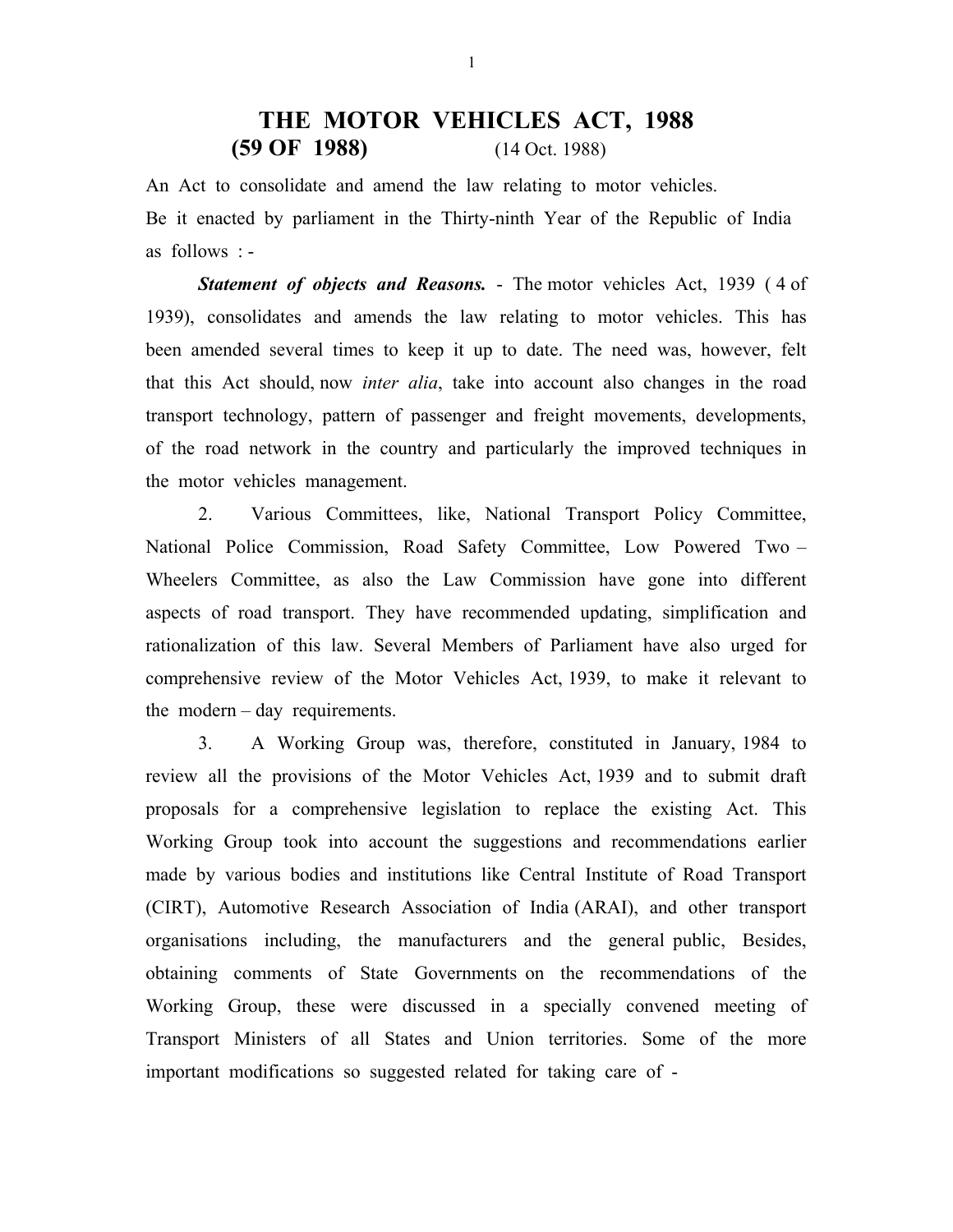(a) the fast increasing number of both commercial vehicles and personal vehicles in the country ;

(b) the need for encouraging adoption of higher technology in automotive sector;

(c) the greater flow of passenger and freight with the least impediments so that islands of isolation are not created leading to regional or local imbalances;

(d) concern for road safety standards, and pollution-control measures, standards for transportation of hazardous and explosive materials;

(e) simplification of procedure and policy liberalization's for private sector operations in the road transport field ; and

(f) need for effective ways of tracking down traffic offenders.

4. The Supreme Court in *M. K. Kunhimohammed v. P. A. Ahmedkutty (1987)* 4 S.C.C. 284, has made certain suggestions to raise the limit of compensation payable as a result of motor accidents in respect of death and permanent disablement in the event of there being no proof of fault on the part of the person involved in the accident and also in hit and run motor accidents and to remove certain disparities in the liability of the insurer to pay compensation depending upon the class or type of vehicles involved in the accident. The above suggestions made by the Supreme Court have been incorporated in the Bill.

5. The proposed legislation has been prepared in the light of the above background. Some of the more important provisions of the Bill provide for the following matters, namely :-

(a) rationalization of certain definitions with additions of certain new definitions of new types of vehicles;

(b) stricter procedures relating to grant of driving licences and the period of validity thereof;

(c) laying down of standards for the components and parts of motor vehicles;

(d) standards for anti-pollution control devices;

2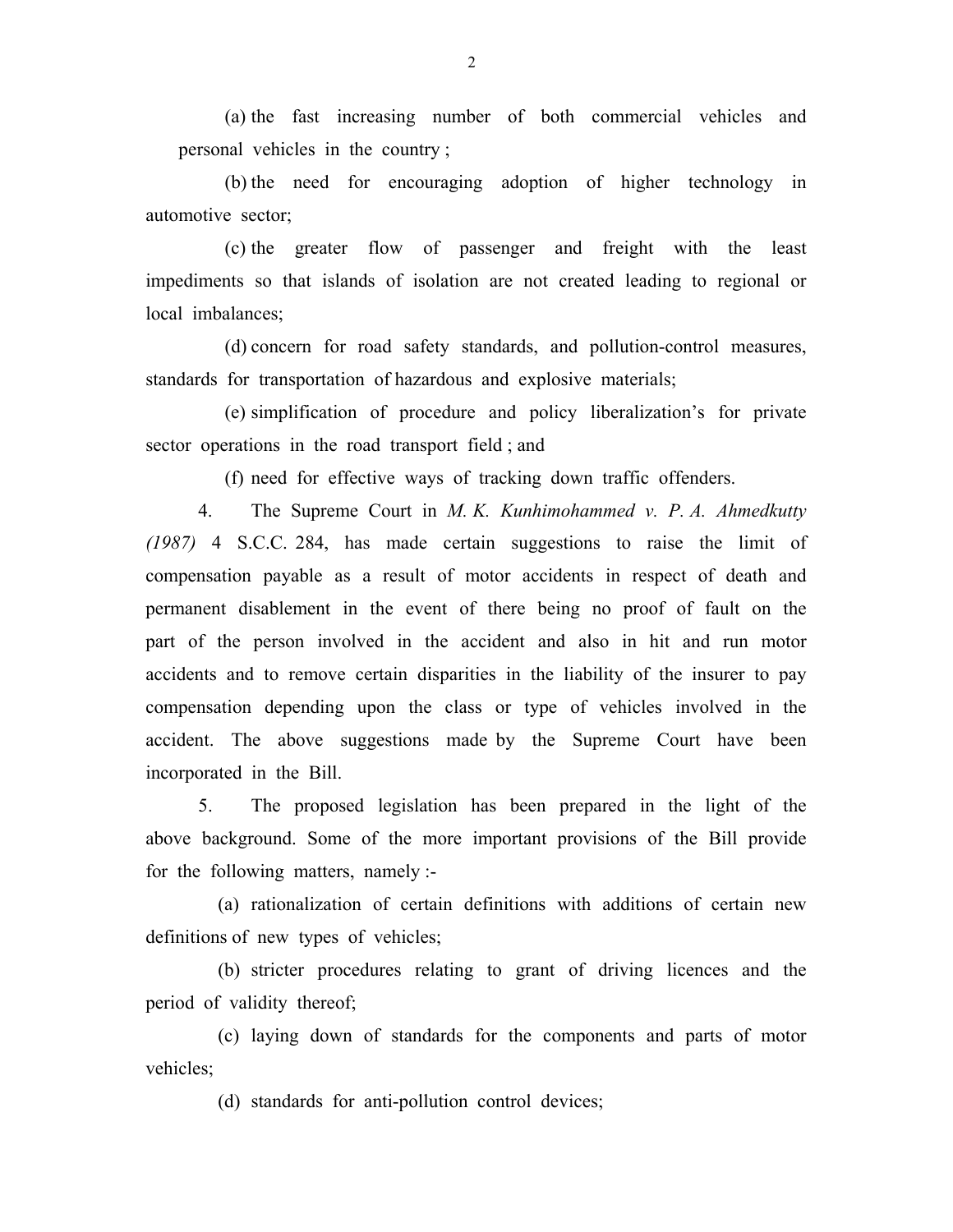(e) provision for issuing fitness certificates of vehicles also by the authorised testing stations;

(f) enabling provision for updating the system of registration marks;

(g) liberalised schemes for grant of stage carriage permits on nonnationalised routes, all-India Tourist permits and also national permits for goods carriages;

(h) administration of the Solatium Scheme by the General Insurance Corporation;

(i) provision for enhanced compensation in cases of "no fault liability" and in hit and run motor accidents;

(j) provision for payment of compensation by the insurer to the extent of actual liability to the victims of motor accidents irrespective of the class of vehicles;

(k) maintenance of State registers for driving licences and vehicle registration;

(l) constitution of Road Safety Councils.

6. The Bill also seeks to provide for more deterrent punishment in the cases of certain offences.

7. The Notes on clauses explain the provisions of the Bill.

*Amendment Act 54 of 1994 - Statement of Objects and Reasons. -* The Motor Vehicles Act, 1988 (59 of 1988) consolidated and rationalised various laws regulating road transport. The Act came into force with effect from 1st July, 1989 replacing the Motor Vehicles Act, 1939.

2. After the coming into force of the Motor Vehicles Act, 1988, Government received a number of representations and suggestions from the state govt. transport operators and members of public regarding the inconvenience faced by them because of the operation of some of the provisions of the 1988 Act. A Review Committee was, therefore, constituted by the Government in March, 1990 to examine and review the 1988 Act.

3. The recommendations of the Review Committee were forwarded to the State Governments for comments and they generally agree with these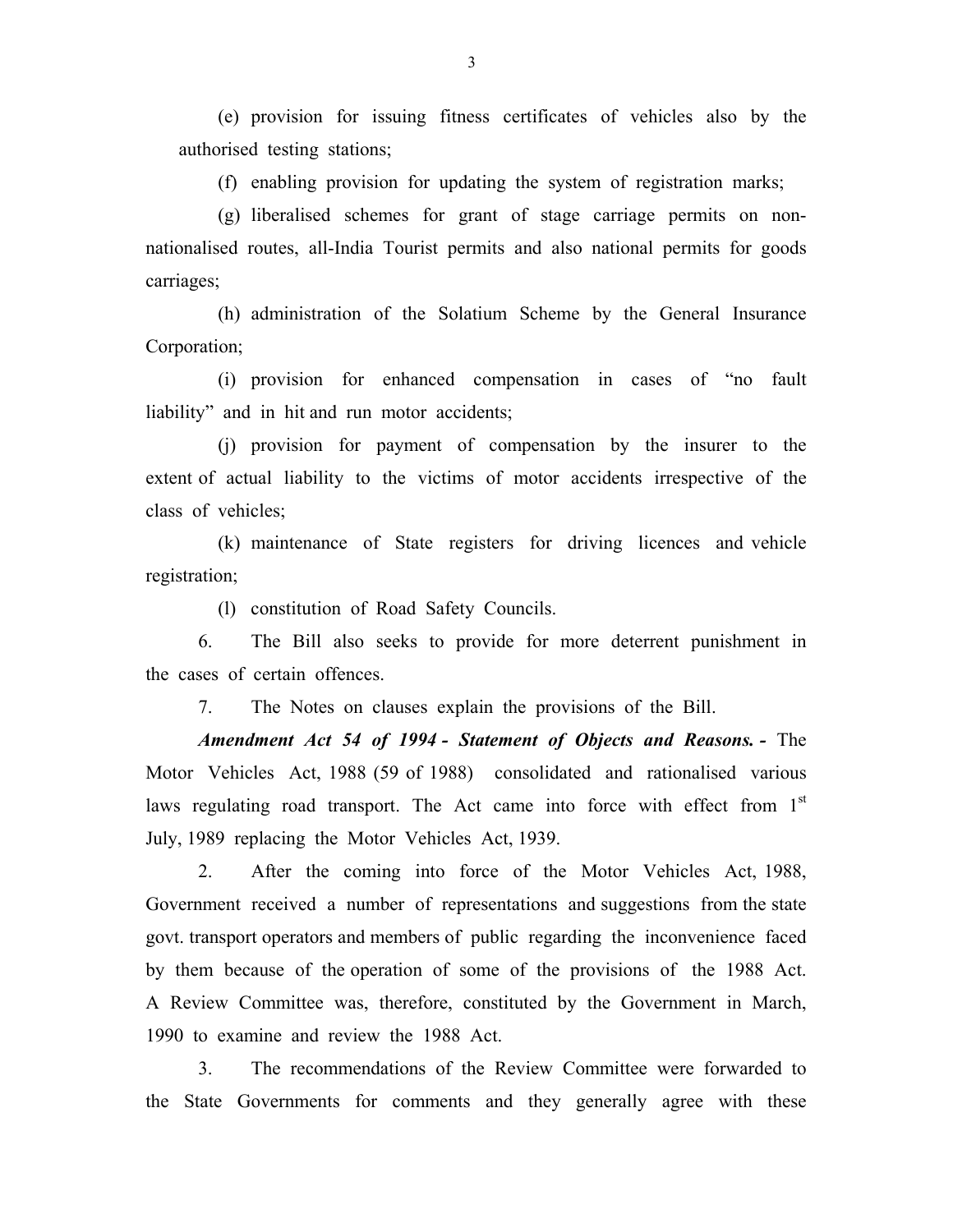recommendations. The Government also considered a large number of

representations received, after finalisation of the Report of the Review Committee, from the transport operators and public for making amendments in the Act. The draft of the proposals based on the recommendation of the Review Committee and representations from the public were placed before the Transport Development Council for seeking their views in the matter. The important suggestions made by the Transport Development Council relate to, or are on account of, -

(a) The introduction of newer type of vehicles and fast increasing number of both commercial and personal vehicles in the country.

(b) Providing adequate compensation to victims of road accidents without going into longdrawn procedure;

(c) Protecting consumers' interest in Transport Sector;

(d) Concern for road safety standards, transport of hazardous chemicals and pollution control;

(e) Delegation of greater powers to State Transport Authorities and rationalising the role of public authorities in certain matters;

(f) The simplification of procedures and policy liberalisation in the field of Road Transport;

(g) Enchancing penalties for traffic offenders.

4. Therefore, the proposed legislation has been prepared in the light of the above background. The Bill *inter alia* provides for –

(a) modification and amplification of certain definitions of new type of vehicles ;

(b) simplification of procedure for grant of driving licences;

(c) putting restrictions on the alteration of vehicles;

(d) certain exemptions for vehicles running on non-polluting fuels;

(e) ceilings on individuals or company holdings removed to curb "benami" holdings;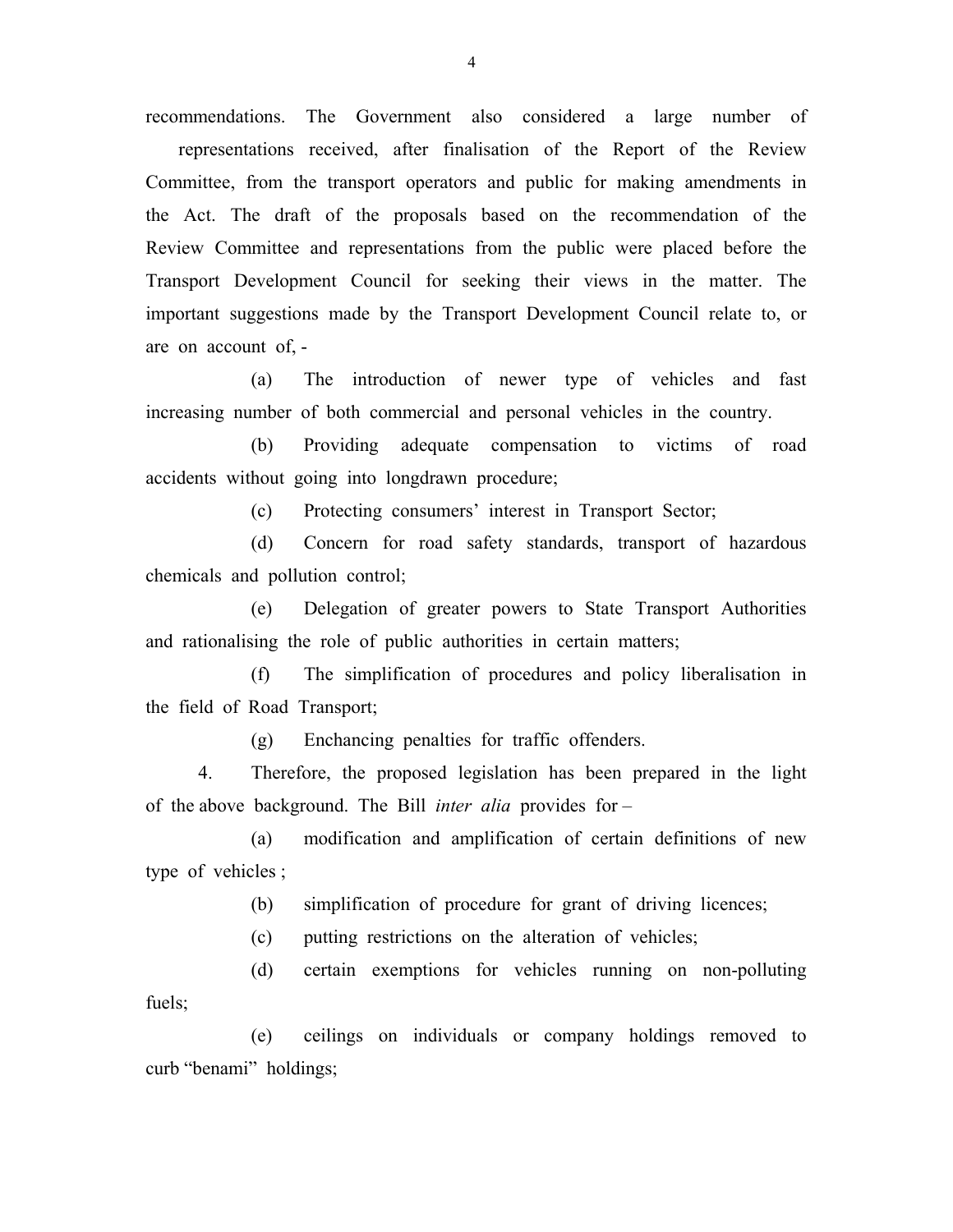(f) states authorised to appoint one or more State Transport Appellate Tribunals;

(g) punitive checks on the use of such components that do not conform to the prescribed standards by manufactures, and also stocking / sale by the traders;

(h) increase in the amount of compensation of the victims of hit and run cases;

(i) removal of time limit for filling of application by road accident victims for compensation;

(j) punishment in case of certain offences is made stringent;

(k) a new pre-determined formula for payment of compensation to road accident victims on the basis of age / income, which is more liberal and rational.

5. The Law Commission in its  $119<sup>th</sup>$  Report had recommended that every application for a claim be made to the Claims Tribunal having jurisdiction over the area in which the accident occurred or to the Claims Tribunal within the local limits of whose jurisdiction the claimant resides or carries on business or within the local limits of whose jurisdiction the defendant resides, at the option of the claimant. The bill also makes necessary provision to give effect to the said recommendation.

*Amendment Act 27 of 2000 – Statement of Objects and Reasons. – The* Motor Vehicles Act, 1988 consolidated and rationalised various laws regulating road transport. The said Act was amended in 1994.

2. Further amendments in the aforesaid Act have become necessary so as to reduce the vehicular pollution and to ensure the safety of the road users. It is, therefore, proposed to prohibit alteration of vehicles in any manner including change of tyres of higher capacity. However, the alteration of vehicles with a view to facilitating the use of eco-friendly fuel including Liquefied Petroleum Gas (LPG) is being permitted. Further, it is proposed to confer powers on the Central Government to allow the alteration of vehicles for certain specified purposes.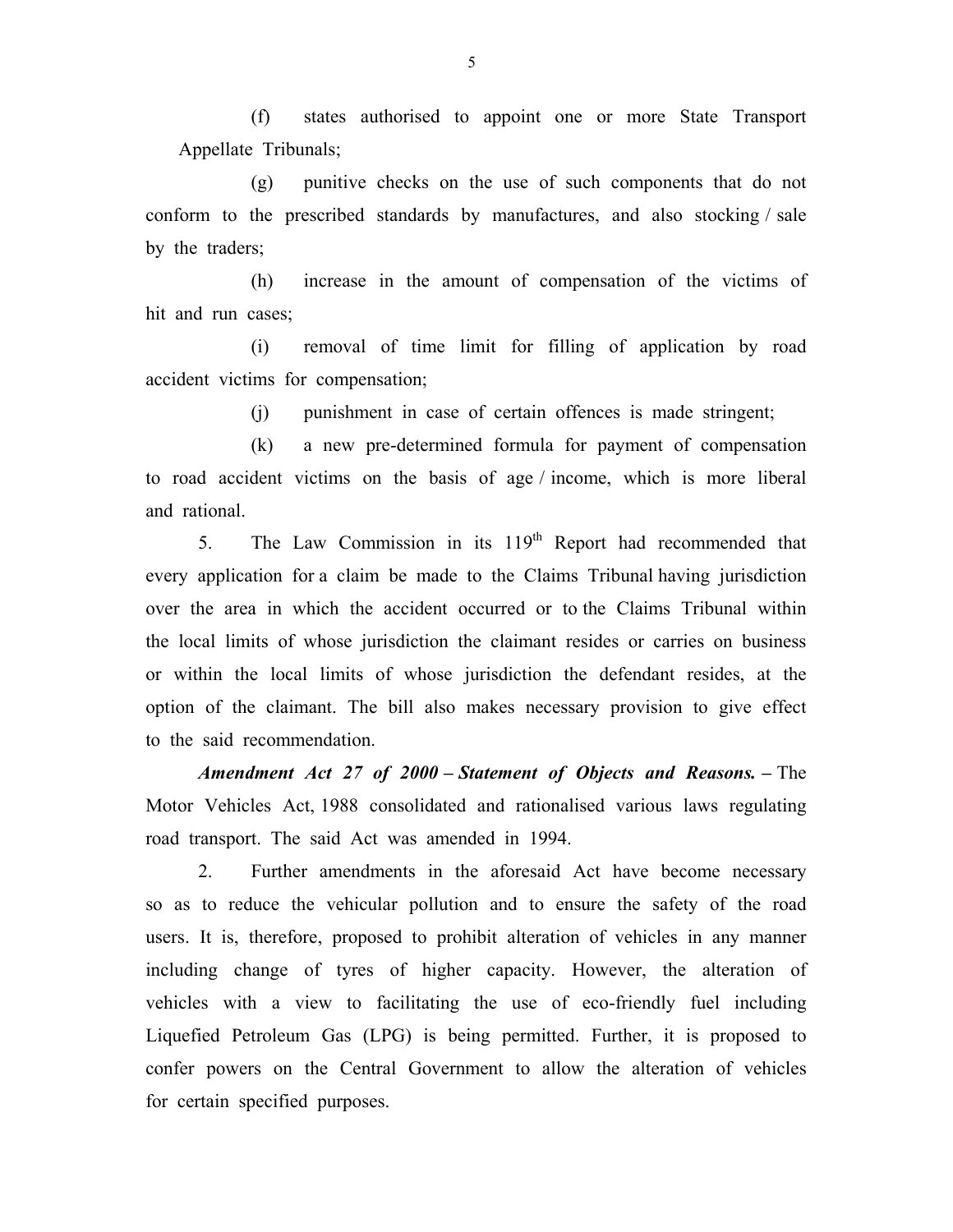3. At present, the educational institutions are not required to obtain permits for the operation of buses owned by them. It is proposed to bring the buses run by these institutions within the purview of the aforesaid Act by requiring them to obtain permits.

4. It is also proposed to allow renewal of permits, driving licences and registration certificates granted under the Motor Vehicles Act, 1939 to be renewed under the Motor Vehicles Act, 1988, by inserting new section 217 – A.

5. The proposed amendments are essential in the overall interest of securing road safety and maintaining a clean environment.

*Amendment Act 39 of 2001 - Statement of Objects and Reasons. –* The Motor Vehicles Act, 1988 (59 of 1988) is a Central legislation through which the road transport is regulated in the country. By the Motor Vehicles (Amendment ) Act, 1994, *inter alia,* amendments were made for make special provisions under sections 66 & 67 so as to provide that vehicles operating on eco–friendly fuels shall be exempted from the requirements of permits and also the owners of such vehicles shall have the discretion to fix fares and freights for carriage of passengers and goods. The intention in bringing the said amendments was to encourage the operation of vehicles with such eco-friendly fuels.

2. However, it has been observed that during the last several years, not only the supply of eco-friendly fuels like CNG has increased tremendously, a large number of vehicles have come on the road which in terms of sections 66 and 67, as amended by the Motor Vehicles ( Amendment) Act, 1994, are operating without any requirement of permits and are, therefore, not subject to any control of the State Governments. The number of such vehicles is likely to further increase substantially.

3. The aforesaid situation is likely to lead to indiscipline on the road and consequent increase in the road accidents. It is, therefore, considered essential to remove exemption provided under sections 66 and 67 of the said Act to CNG operated vehicles so that vehicles which operate on eco-friendly fuels are also covered by the terms and conditions applicable to all other vehicles.

6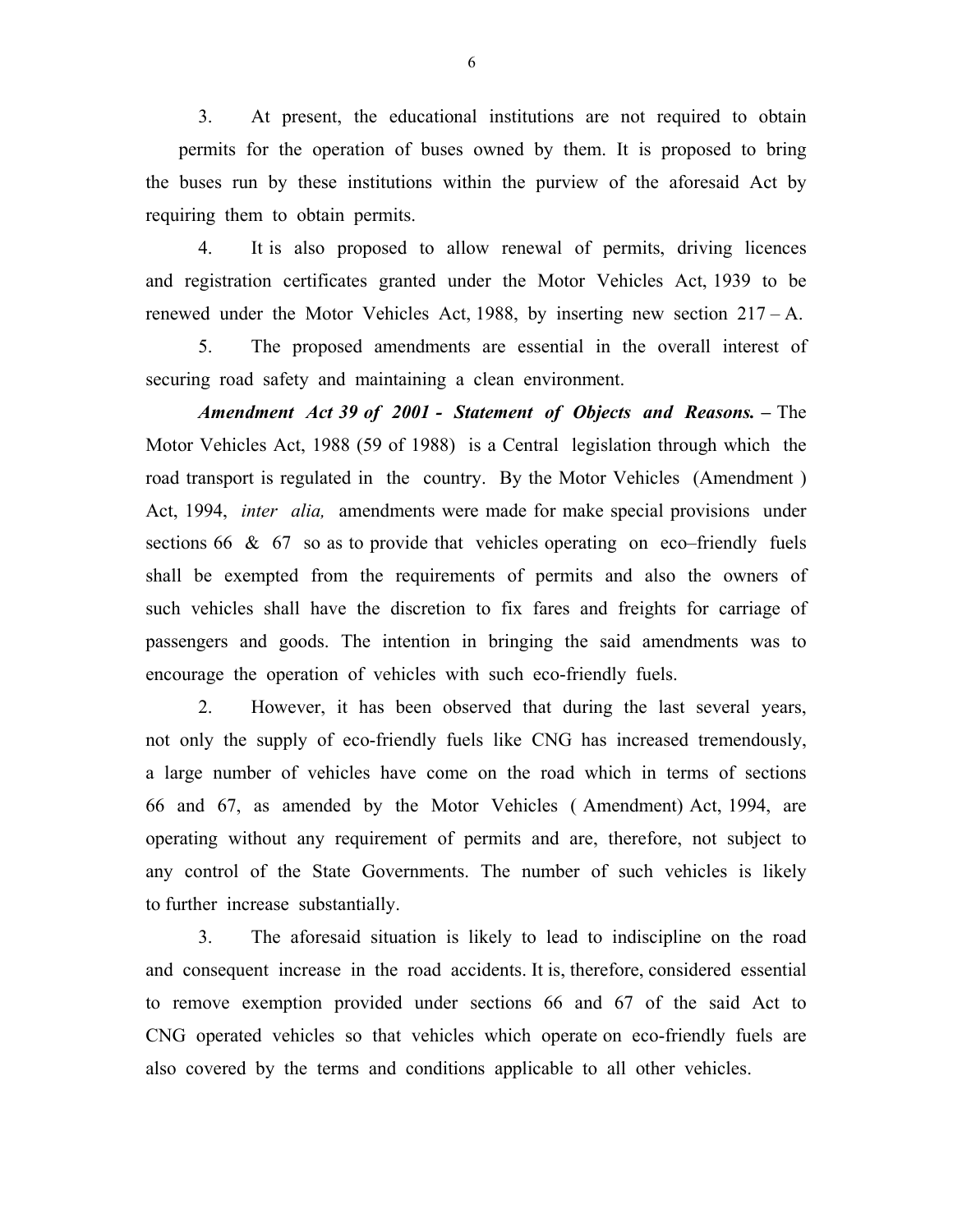4. The proposed amendments are essential in the overall interest of securing road safety and maintaining a clean environment.

5. The Bill seeks to achieve the above object.

#### **CHAPTER - I**

#### PRELIMINARY

**1. Short title, extent and commencement.**  $- (1)$  This Act may be called The Motor Vehicles Act, 1988.

(2) It extends to the whole of India.

(3) It shall come into force on such date\* as the Central Government may, by notification in the Official Gazette, appoint, and different dates may be appointed for different States and any reference in this Act to the commencement of this Act shall, in relation to a State, be construed as a reference to the coming into force of this Act in that State.

**2. Definitions.** – In this Act, unless the context otherwise requires, -

(1) "area", in relation to any provision of this Act, means such area as the State Government may, having regard to the requirements of that provision, specify by notification in the Official Gazette;

(2) "articulated vehicle" means a motor vehicle to which a semi-trailer is attached;

*Corresponding Law. –* Section 2(2) corresponds to section 2(1-A) of the Motor Vehicles Act, 1939.

(3) "axle weight" means in relation to an axle of a vehicle the total weight transmitted by the several wheels attached to that axle to the surface on which the vehicle rests;

*Corresponding Law. –* Section 2(3) corresponds to section 2(1-B) of the Motor Vehicles Act, 1939.

(4) "certificate of registration" means the certificate issued by a competent authority to the effect that a motor vehicle has been duly registered in accordance with the provisions of Chapter IV;

*Corresponding Law. –* Section 2(4) corresponds to section 2(2) of the Motor Vehicles Act, 1939.

\* Brought into force on  $1<sup>st</sup>$  July, 1989.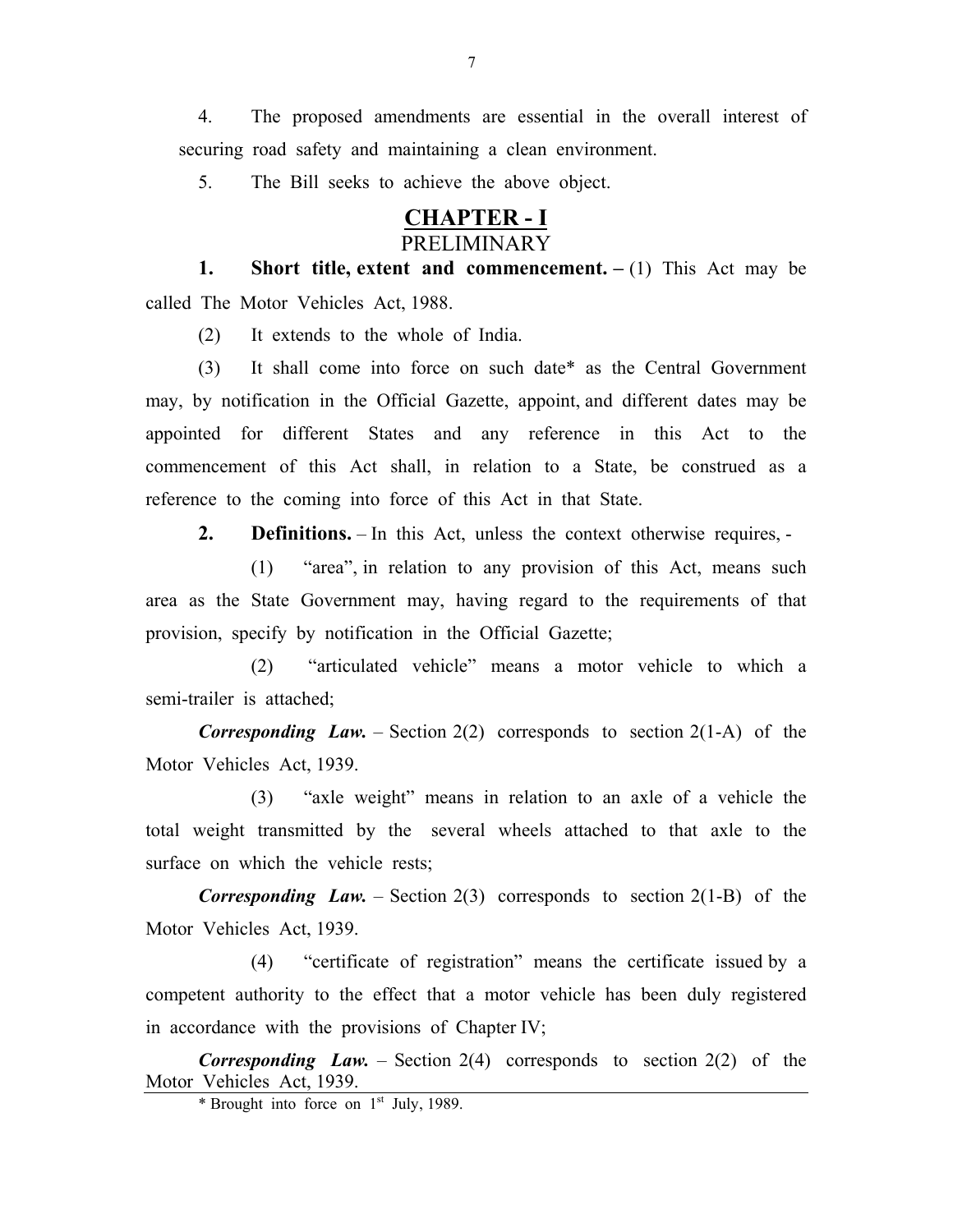(5) "conductor", in relation to a stage carriage, means a person engaged in collecting fares from passengers, regulating their entrance into, or exit from, the stage carriage and performing such other functions as may be prescribed;

*Corresponding Law.* – Section 2(5) corresponds to section 2(2-B) of the Motor Vehicles Act, 1939.

(6) "conductor's licence" means the licence issued by a competent authority under Chapter III authorising the person specified therein to act as a conductor;

*Corresponding Law. –* Section 2(6) corresponds to section 2(2-C) of the Motor Vehicles Act, 1939.

(7) "contract carriage" means a motor vehicle which carries a passenger or passengers for hire or reward and is engaged under a contract, whether expressed or implied, for the use of such vehicle as a whole for the carriage of passengers mentioned therein and entered into by a person with a holder of a permit in relation to such vehicle or any person authorised by him in this behalf on a fixed or an agreed rate or sum –

(a) on a time basis, whether or not with reference to any route or distance; or

(b) from one point to another,

and in either case, without stopping to pick up or set down passengers not included in the contract anywhere during the journey, and includes –

(i) a maxicab; and

(ii) a motorcab notwithstanding that separate fares are charged for its passengers;

*Corresponding Law. –* Section 2(7) corresponds to section 2(3) of the Motor Vehicles Act, 1939.

(8) "dealer" includes a person who is engaged –

(a)  $1[$  \* \* \* ]

8

<sup>1.</sup> Sub.-Cl. (a) omitted by Act 54 of 1994, S. 2 ( w.e.f. 14-11-1994 ). Prior to its omission, sub-Cl.(a) read as under :-

<sup>&</sup>quot;(a) in the manufacture of motor vehicles ; or".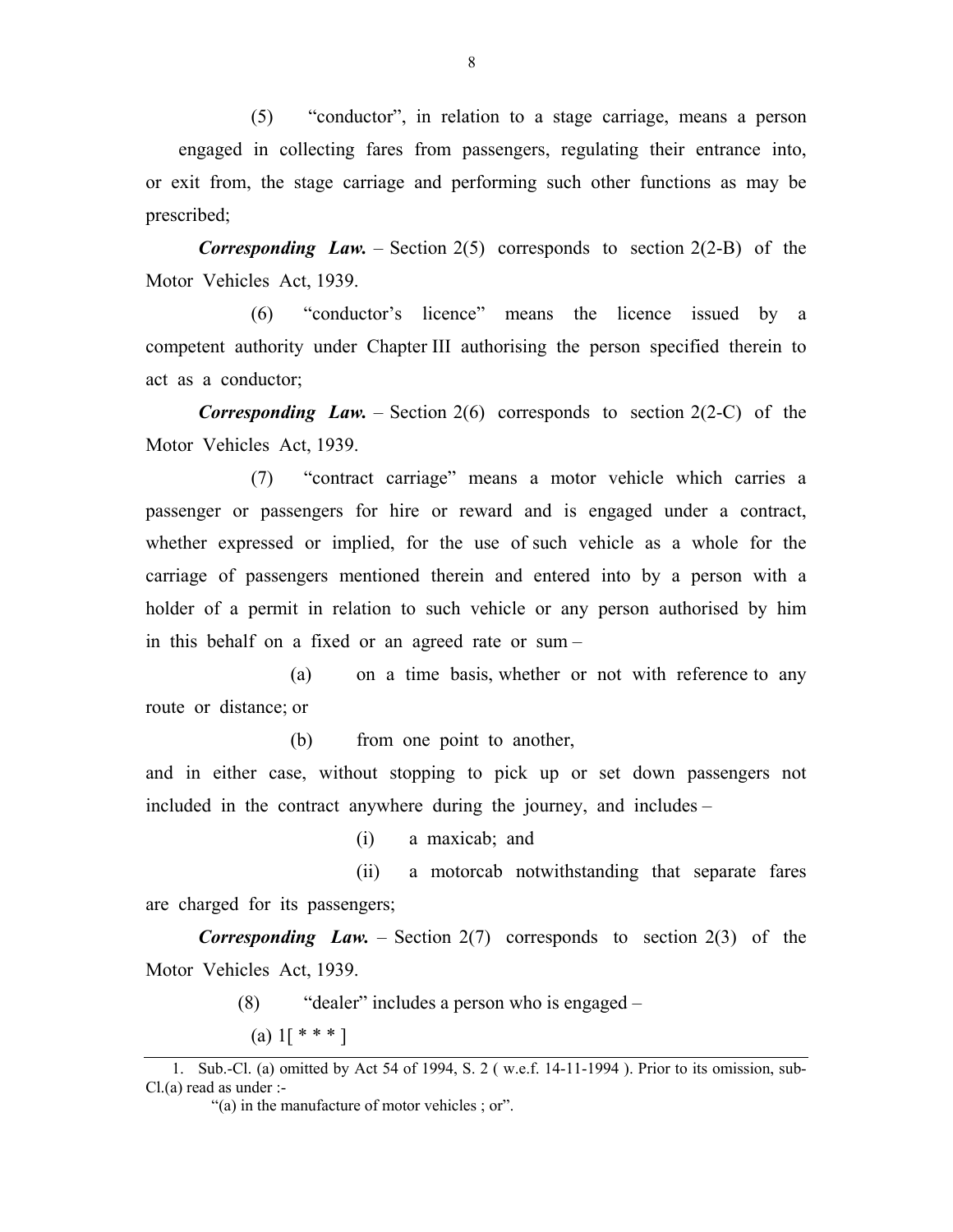(b) in building bodies for attachment to chassis;

(c) or in the repair of motor vehicles; or

(d) in the business of hypothecation, leasing or hire-purchase of motor vehicle;

*Corresponding Law.*- Section 2(8) corresponds to section 2(4) of the Motor Vehicle Act, 1939.

(9) "driver" includes, in relation to a motor vehicle which is drawn by another motor vehicle, the person who acts as a steersman of the drawn vehicle;

*Corresponding Law.*- Section 2(9) corresponds to section 2(5) of the Motor Vehicles Act, 1939.

(10) "driving licence" means the licence issued by a competent authority under Chapter II authorising the person specified therein to drive, otherwise than as a learner, a motor vehicle or a motor vehicle of any specified class or description;

*Corresponding Law.*- Section 2(10) corresponds to section 2(5-A) of the Motor Vehicles Act, 1939.

(11) "educational institution bus" means an omnibus, which is owned by a college, school or other educational institution and used solely for the purpose of transporting students or staff of the educational institution in connection with any of its activities;

*Corresponding Law*.- This is a new provision in the 1998 Act.

(12) "fares" includes sums payable for a season ticket or in respect of the hire of a contract carriage;

 *Corresponding Law.*- Section 2 (12) corresponds to section 2 (6) of the Motor Vehicles Act, 1939.

(13) "goods" includes livestock, and anything ( other than equipment ordinarily used with the vehicle ) carried by a vehicle except living persons, but does not include luggage or personal effects carried in a motor car or in a trailer attached to a motor car or the personal luggage of passengers travelling in the vehicle;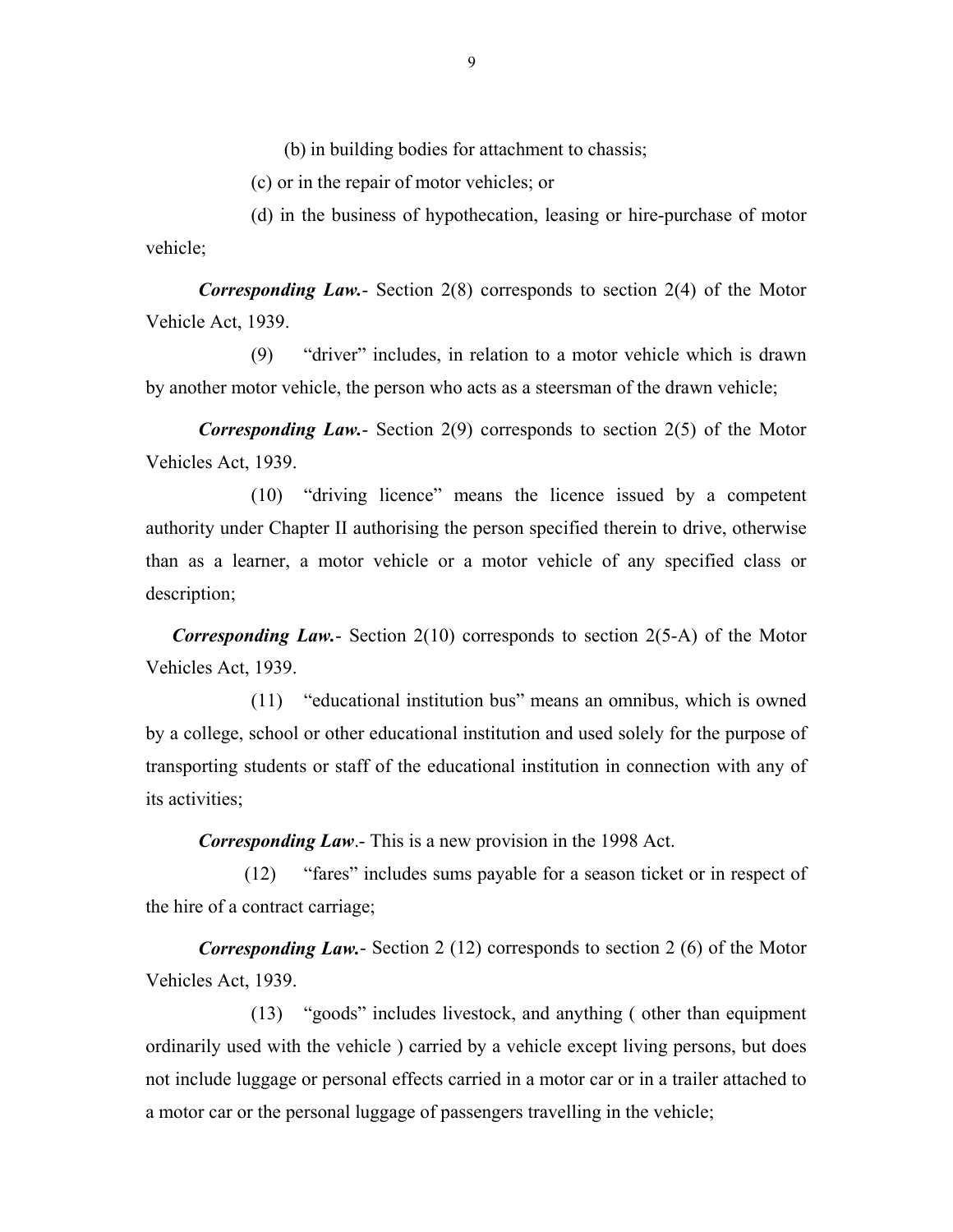*Corresponding Law.*- Section 2 (13) corresponds to section 2 (7) of the Motor Vehicles Act, 1939.

(14) "goods carriage" means any motor vehicle constructed or adapted for use solely for the carriage of goods, or any motor vehicle not so constructed or adapted when used for the carriage of goods;

*Corresponding Law.*- Section 2 (14) corresponds to secti0n 2 (8) of the Motor Vehicles Act, 1939.

(15) "gross vehicle weight" means in respect of any vehicle the total weight of the vehicle and load certified and registered by the registering authority as permissible for that vehicle;

*Corresponding Law.* - This is a new provision in the 1988 Act.

(16) "heavy goods vehicle" means any goods carriage the gross vehicle weight of which, or a tractor or a road-roller the unladen weight of either of which, exceeds 12,000 kilograms;

*Corresponding Law*.- Section 2 (16) corresponds to section 2 (9) of the Motor Vehicles Act, 1939.

(17) "heavy passenger motor vehicle" means any public service vehicle or private service vehicle or educational institution bus or omnibus the gross vehicle weight of any of which, or a motor car the unladen weight of which, exceeds 12,000 kilograms.

 *Corresponding Law.*- Section 2 (17) corresponds to section 2 (9-A) of the Motor Vehicles Act, 1939.

(18) "invalid carriage" means a motor vehicle specially designed and constructed, and not merely adapted, for the use of a person suffering from some physical defect or disability, and used solely by or for such a person;

*Corresponding Law.*- Section 2 (18) corresponds to section 2 (10) of the Motor Vehicles Act, 1939.

(19) "learner's licence' means the licence issued by a competent authority under Chapter II authorising the person specified therein to drive as a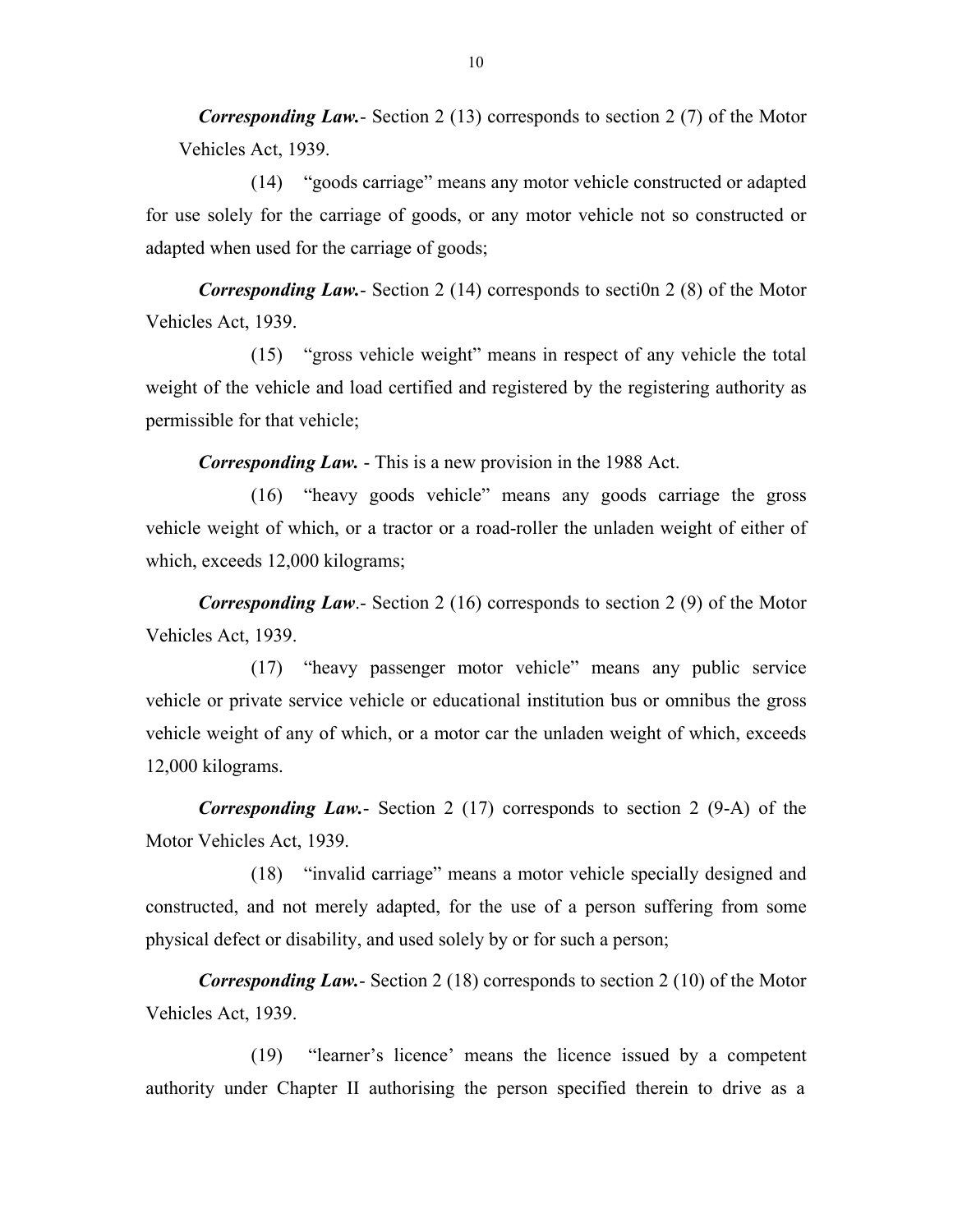learner, a motor vehicle or a motor vehicle of any specified class or description;

*Corresponding Law.* - This is a new provision in the 1988 Act.

(20) "licensing authority" means an authority empowered to issue licence under Chapter II or, as the case may be, chapter III ;

 *Corresponding Law.* - Section 2 (20) corresponds to section 2 (12) of the Motor Vehicles Act, 1939.

(21) "light motor vehicle" means a transport vehicle or omnibus the gross vehicle weight of either of which or a motor car or tractor or road-roller the unladen weight of any of which, does not exceed  $2$ [7500] kilograms;

*Corresponding Law.* - Section 2 (21) corresponds to section 2 (13) of the Motor Vehicles Act, 1939.

 $3[(21-A)$  "manufacturer" means a person who is engaged in the manufacture of motor vehicles ;]

*Corresponding Law* .- This is a new provision in the 1988 Act.

(22) "maxicab" means any motor vehicle constructed or adapted to carry more than six passengers, but not more than twelve passengers, excluding the driver, for hire or reward ;

*Corresponding Law.* - This is a new provision in the 1988 Act.

(23) "medium goods vehicle" means any goods carriage other than a light motor vehicle or a heavy goods vehicle ;

*Corresponding Law.* - Section 2 (23) corresponds to section 2 (14) of the Motor Vehicles Act, 1939.

(24) "medium passenger motor vehicle" means any public service vehicle or private service vehicle, or educational institution bus other than a motor cycle, invalid carriage, light motor vehicle or heavy passenger motor vehicle ;

<sup>2.</sup> Substituted for "6000" by Act 54 of 1994, S.2.(w.e.f. 14-11-1994).

<sup>3.</sup> Inserted, ibid (w.e.f. 14-11-1994).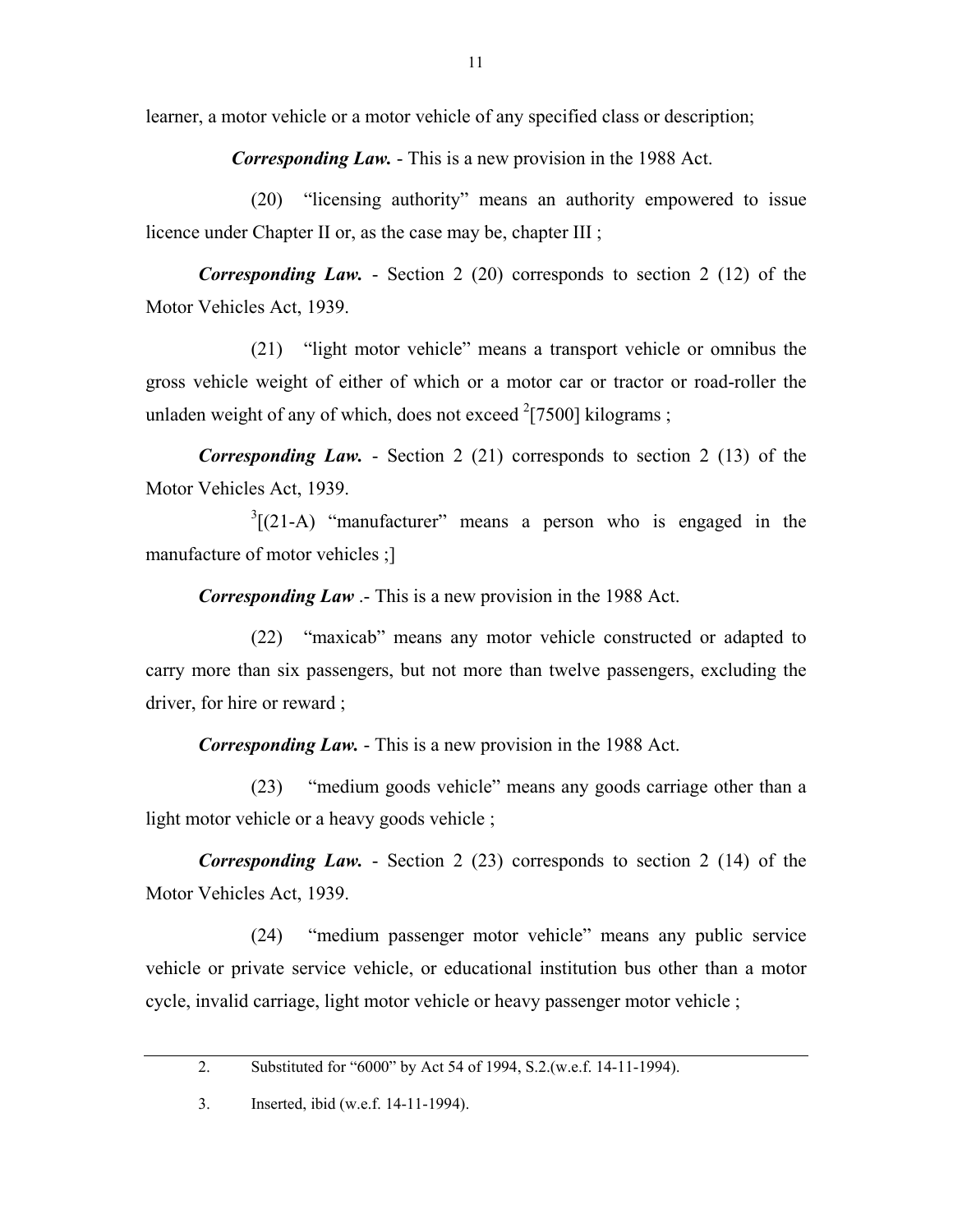*Corresponding Law.* - Section 2 (24) corresponds to section 2 (14-A) of the Motor Vehicles Act, 1939.

3. "motorcab" means any motor vehicle constructed or adapted to carry not more than six passengers excluding the driver for hire or reward ;

*Corresponding Law.* - Section 2 (25) corresponds to section 2 (15) of the Motor Vehicles Act, 1939.

(25) "motor car" means any motor vehicle other than a transport vehicle, omnibus, road-roller, tractor, motor cycle or invalid carriage ;

*Corresponding Law.* - Section 2 (26) corresponds to section 2 (16) of the Motor Vehicles Act, 1939.

(26) "motor cycle" means a two-wheeled motor vehicle, inclusive of any detachable side-car having an extra wheel, attached to the motor vehicle;

*Corresponding Law.* - Section 2 (27) corresponds to section 2 (17) of the Motor Vehicles Act, 1939.

(28) "motor vehicle" or "vehicle" means any mechanically propelled vehicle adapted for use upon roads whether the power of propulsion is transmitted thereto from an external or internal source and includes a chassis to which a body has not been attached and a trailer ; but does not include a vehicle running upon fixed rails or a vehicle of a special type adapted for use only in a factory or in any other enclosed premises or a vehicle having less than four wheels fitted with engine capacity of not exceeding <sup>4</sup>[twenty-five cubic centimeters];

*Corresponding Law.* - Section 2 (28) corresponds to section 2 (18) of the Motor Vehicles Act, 1939.

**Tractor-trailer.** - A Division Bench of the Punjab and Haryana High Court in United India Insurance Company Ltd. v. Pritpal Singh (1996-2) 113 Punj. L.R. 49 held that even though trailer may be drawn by a motor vehicle if by if self is a motor vehicle and both the Tractor & Trailer taken together would constitute a transport vehicle.

<sup>4.</sup> Substituted for "thirty-five cubic centimetres" by Act 54 of 1994,S.2 (w.e.f.14-11-1994)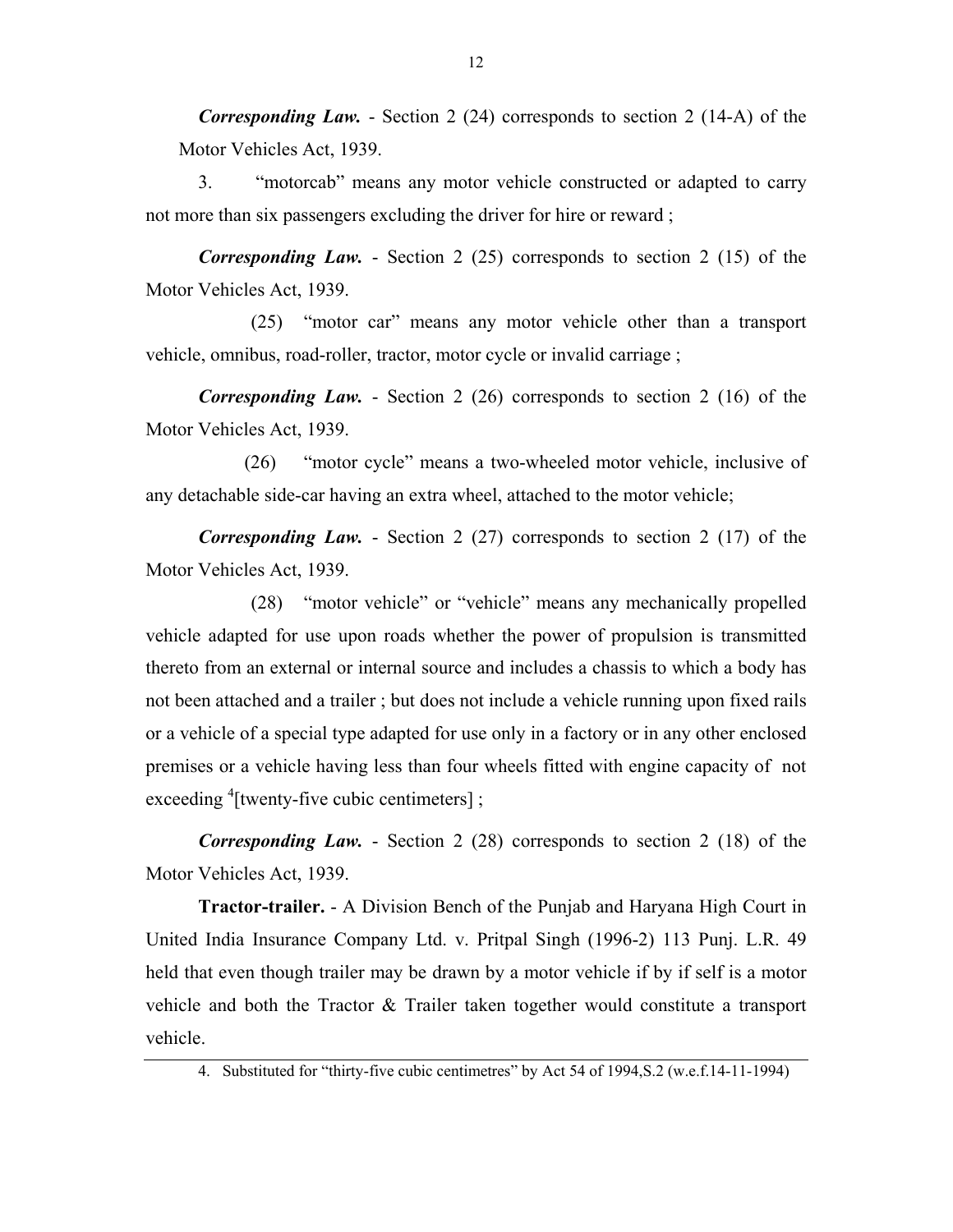(29) "omnibus" means any motor vehicle constructed or adapted to carry more than six persons excluding the driver ;

*Corresponding Law.*- Section 2 (29) corresponds to section 2 (18-A) of the Motor Vehicles Act, 1939.

(30) "owner" means a person in whose name a motor vehicle stands registered and where such person is a minor, the guardian of such minor, and in relation to a motor vehicle which is the subject of a hire-purchase, agreement, or an agreement of lease or an agreement of hypothecation, the person in possession of the vehicle under that agreement ;

*Corresponding Law.*- Section 2 (30) corresponds to section 2 (19) of the Motor Vehicles Act, 1939.

(31) "permit" means a permit issued by a State or Regional Transport Authority or an authority prescribed in this behalf under this Act authorising the use of motor vehicle as a transport vehicle ;

*Corresponding Law.* - Section 2 (31) corresponds to section 2 (20) of the Motor Vehicles Act, 1939.

(32) "prescribed" means prescribed by rules made under this Act;

*Corresponding Law.* - Section 2 (32) corresponds to section 2 (21) of the Motor Vehicles Act, 1939.

(33) "private service vehicle" means a motor vehicle constructed or adapted to carry more than six persons excluding the driver and ordinarily used by or on behalf of the owner of such vehicle for the purpose of carrying persons for, or in connection with, his trade or business otherwise than for hire or reward but does not include a motor vehicle used for public purposes ;

*Corresponding Law.* - Section 2 (33) corresponds to section 2 (22) of the Motor Vehicles Act, 1939.

(34) "public place" means a road, street, way or other place, whether a thoroughfare or not, to which the public have a right of access, and includes any place or stand at which passengers are picked up or set down by a stage carriage ;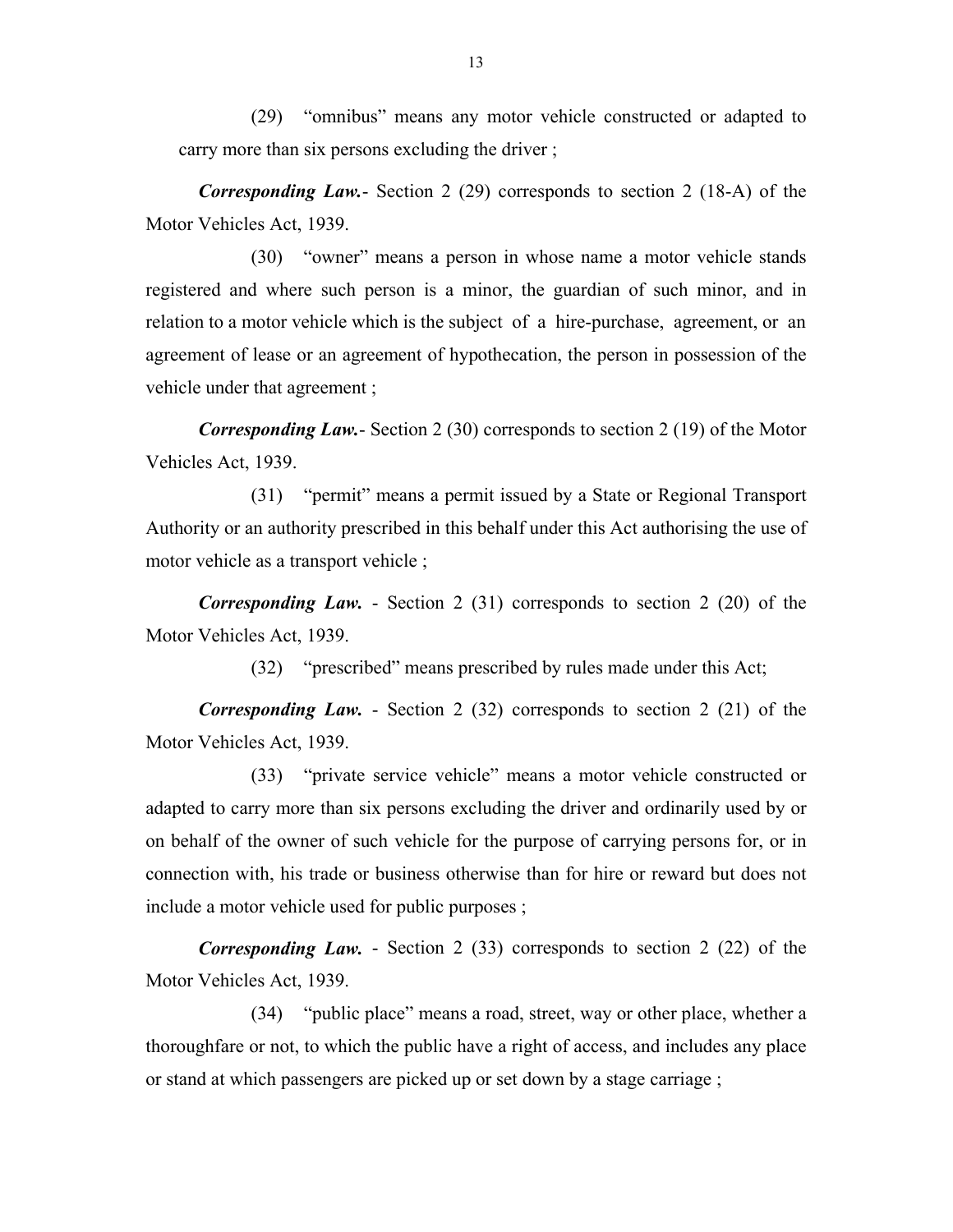*Corresponding Law.* - Section 2 (34) corresponds to section 2 (24) of the Motor Vehicles Act, 1939.

(35) "public service vehicle" means any motor vehicle used or adapted to be used for the carriage of passengers for hire or reward, and includes a maxicab, a motorcab, contract carriage, and stage carriage ;

*Corresponding Law.* - Section 2 (35) corresponds to section 2 (25) of the Motor Vehicles Act, 1939.

(36) "registered axle weight" means in respect of the axle of any vehicle, the axle weight certified and registered by the registering authority as permissible for that axle;

*Corresponding Law.* - Section 2 (36) corresponds to section 2 (26) of the Motor Vehicles Act, 1939.

(37) "registering authority" means an authority empowered to register motor vehicles under Chapter IV ;

*Corresponding Law.* - Section 2 (37) corresponds to section 2 (28) of the Motor Vehicles Act, 1939.

(38) "route" means a line of travel which specifies the highway which may be traversed by a motor vehicle between one terminus and another ;

*Corresponding Law.* - Section 2 (38) corresponds to section 2 (28-A) of the Motor Vehicles Act, 1939.

 $<sup>5</sup>$ [(39) "semi-trailer" means a vehicle not mechanically propelled (other</sup> tan a trailer ), which is intended to be connected to a motor vehicle and which is so constructed that a portion of it is super-imposed on, and a part of whose weight is borne by, that motor vehicle ;]

*Corresponding Law.*- This is a new provision in the 1988 Act.

<sup>5.</sup> Cl. (39) substituted by Act 54 of 1994, S.2 (w.e.f. 14-11-1994). Prior to its substitution, Cl. (39) read as under :-

<sup>&</sup>quot;(39) 'semi-trailer' means a trailer drawn by a motor vehicle and so constructed that a part of it is super-imposed on, and a part of its weight is borne by, the drawing vehicle;".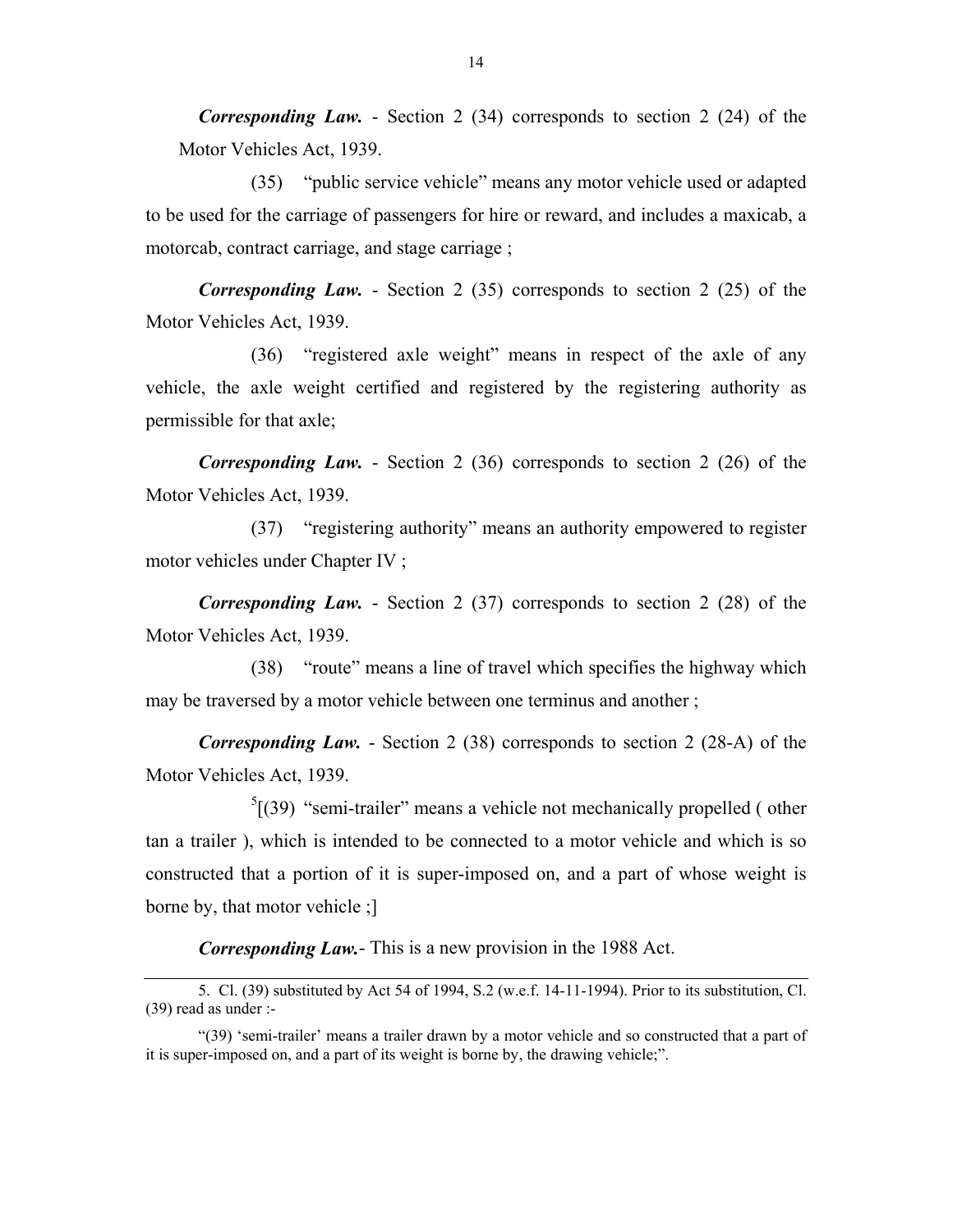(40) "stage carriage" means a motor vehicle constructed or adapted to carry more than six passengers excluding the driver for hire or reward at separate fares paid by or for individual passengers, either for the whole journey or for stages of the journey ;

*Corresponding Law.*- Section 2 (40) corresponds to section 2 (29) of the Motor Vehicles Act, 1939.

(41) "State Government" in relation to a Union territory, means the Administrator thereof appointed under article 239 of the Constitution ;

*Corresponding Law.* - This is a new provision in the 1988 Act.

(42) "State transport undertaking" means any undertaking providing road transport service, where such undertaking is carried on by –

(i) the Central Government or a State Government ;

(ii) any Road Transport Corporation established under section 3 of the Road Transport Corporations Act, 1950 ;

(iii) any municipality or any corporation or company owned or controlled by the Central Government or one or more State Governments, or by the Central Government and one or more State Government ;

 $6(iv)$  Zilla Parishad or any other similar local authority.

*Explanation.* – For the purposes of this clause, "road transport service" means a service of motor vehicles carrying passengers or goods or both by road for hire or reward;

*Corresponding Law.* – Section 2(42) corresponds to section 68-A(b) of the Motor Vehicles Act, 1939.

(43) "tourist vehicle" means a contract carriage constructed or adapted and equipped and maintained in accordance with such specifications as may be prescribed in this behalf;

*Corresponding Law.*- Section 2 (43) corresponds to section 2 (29-A) of the Motor Vehicles Act, 1939.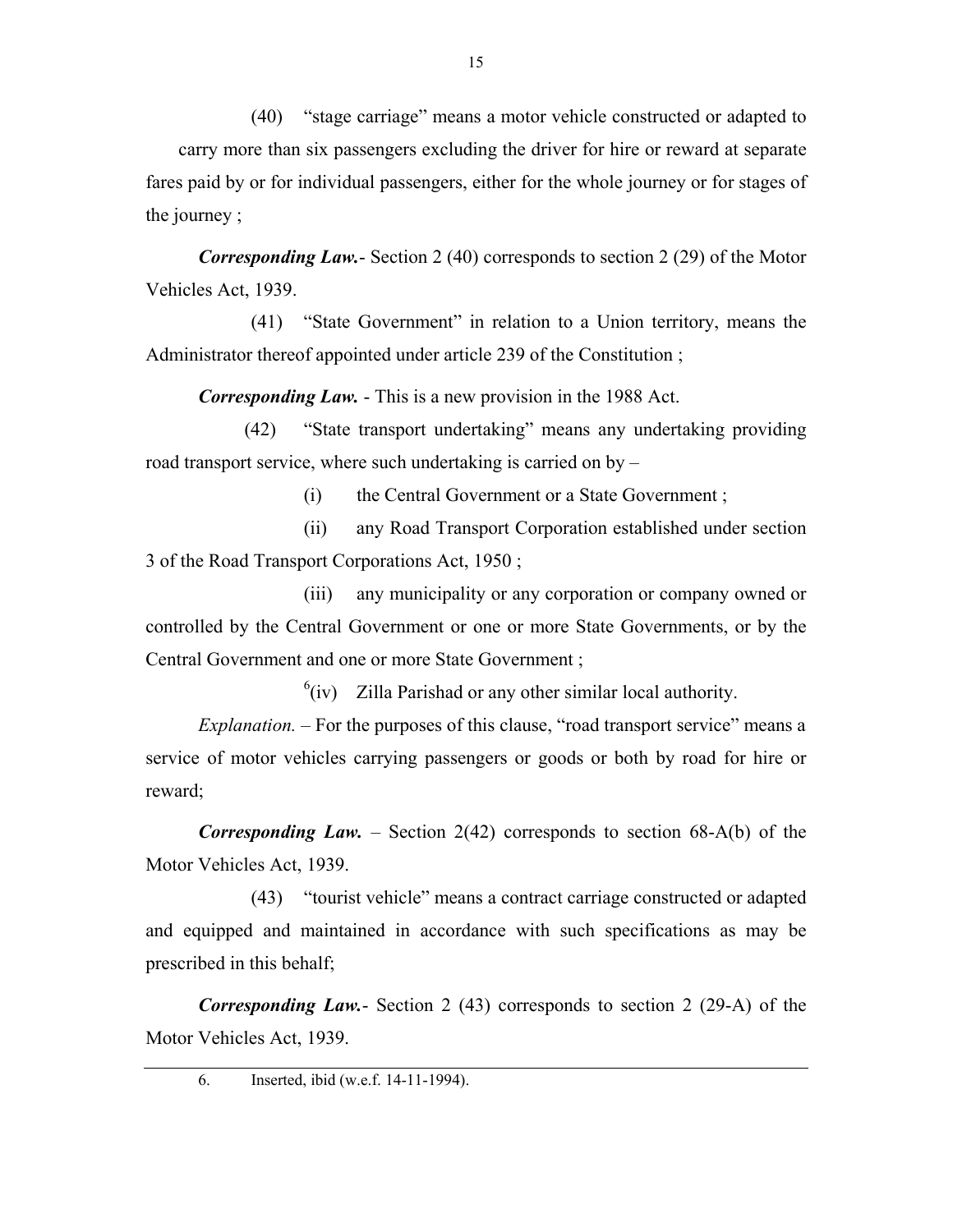(44) "tractor" means a motor vehicle which is not itself constructed to carry any load (other than equipment used for the purpose of propulsion); but excludes a road-roller;

*Corresponding Law.*- Section 2 (44) corresponds to section 2 (30) of the Motor Vehicles Act, 1939.

(45) "traffic signs" includes all signals, warning sign posts, direction posts, markings on the road or other devices for the information, guidance or direction of drivers of motor vehicles ;

*Corresponding Law.*- Section 2 (45) corresponds to section 2 (31) of the Motor Vehicles Act, 1939.

(46) "trailer" means any vehicle, other than a semi-trailer and a sidecar, drawn or intended to be drawn by a motor vehicle ;

*Corresponding Law.* - Section 2 (46) corresponds to section 2 (32) of the Motor Vehicles Act, 1939.

(47) "transport vehicle" means a public service vehicle, a goods carriage, an educational institution bus or a private service vehicle ;

*Corresponding Law.* - Section 2 (47) corresponds to section 2 (33) of the Motor Vehicles Act, 1939.

(48) "unladen weight" means the weight of a vehicle or trailer including all equipment ordinarily used with the vehicle or trailer when working, but excluding the weight of a driver or attendant; and where alternative parts or bodies are used the unladen weight of the vehicle means the weight of the vehicle with the heaviest such alternative part or body ;

*Corresponding Law.* - Section 2 (48) corresponds to section 2 (34) of the Motor Vehicles Act, 1939.

(49) "weight" means the total weight transmitted for the time being by the wheels of a vehicle to the surface on which the vehicle rests.

*Corresponding Law.* - This is a new provision in the 1988 Act.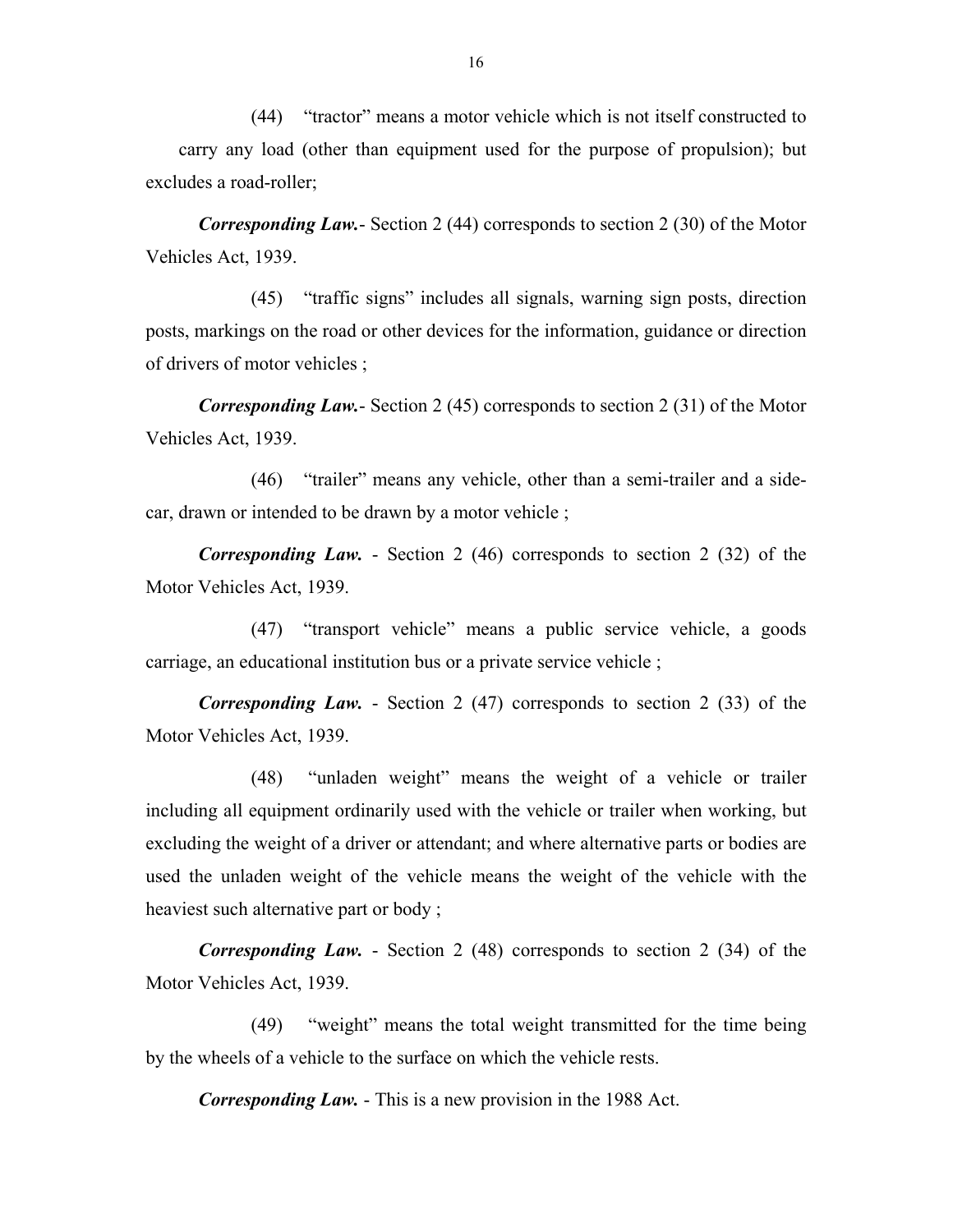# **CHAPTER II**

### **LICENSING OF DRIVERS OF MOTOR VEHICLES**

**3.** Necessity for driving licence.  $- (1)$  No person shall drive a motor vehicle in any public place unless he holds an effective driving licence issued to him authorising him to drive the vehicle ; and no person shall so drive a transport vehicle [other than  $\frac{7}{1}$  a motorcab or motor cycle] hired for his own use or rented under any scheme made under sub - section (2) of section 75] unless his driving licence specifically entitles him so to do.

(2) The conditions subject to which sub-section (1) shall not apply to a person receiving instructions in driving a motor vehicle shall be such as may be prescribed by the Central Government.

*Corresponding Law.*- Section 3 (1) corresponds to section 3 (1) of the Motor Vehicles Act, 1939.

*Objects and Reasons.*- Clause 3, sub-clause (1), provides for the need to have a licence to drive a motor vehicle & a special authorisation to drive a transport vehicle.

Sub-clause (2) empowers the Central Government to prescribe conditions subject to which a vehicle may be driven by a person receiving instructions in driving.

**4. Age limit in connection with driving of motor vehicles.** – (1) No person under the age of eighteen years shall drive a motor vehicle in any public place:

Provided that  ${}^{8}$ [a motor cycle with engine capacity not exceeding 50 cc] may by driven in a public place by a person after attaining the age of sixteen year.

(2) Subject to the provisions of section 18, no person under the age of twenty years shall drive a transport vehicle in any public place.

(3) No learner's licence or driving licence shall be issued to any person to drive a vehicle of the class to which he has made an application unless he is eligible to drive that class of vehicle under this section.

7. Substituted for "a motorcab" by Act 54 of 1994, S.3 (w.e.f. 14-11-1994).

 8. Substituted for "a motor cycle without gear" by Act 54 of 1994, S. 4 ( w.e.f. 14-11- 1994).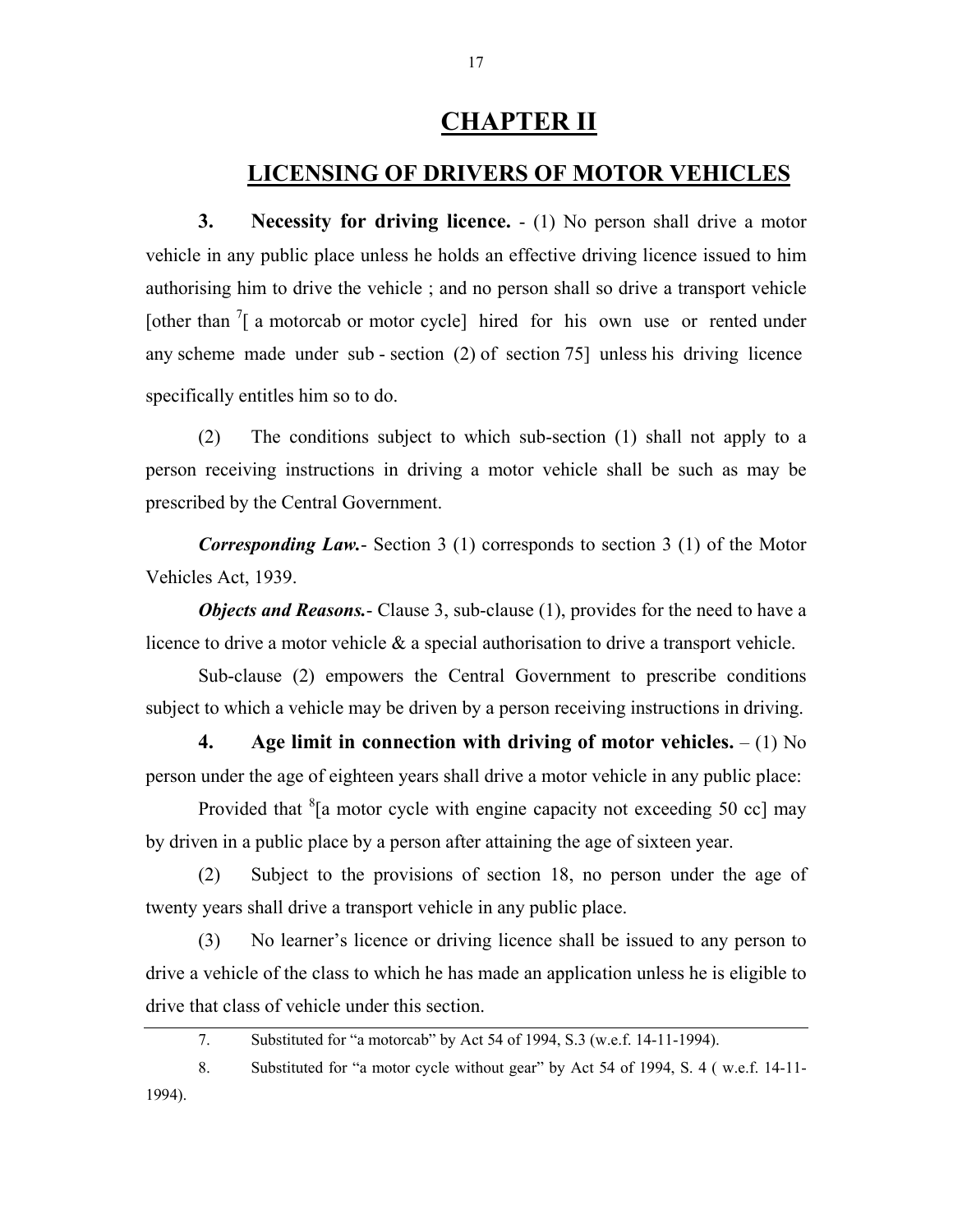*Corresponding Law.* - Section 4 corresponds to section 4 of the Motor Vehicles Act, 1939.

*Objects and Reasons.* - Clause 4 provides that a person who has completed sixteen years of age may drive a motor cycle without gear. To drive a motor vehicle other than a transport vehicle, the person must have completed eighteen years of age and to drive a transport vehicle a person must have completed twenty year of age. This clause seeks to prohibit the issue of a licence to drive a motor cycle or a motor vehicle to those persons who do not satisfy the above age requirements.

**5. Responsibility of owners of motor vehicles for contravention of sections 3 and 4.** - No owner or person in charge of a motor vehicle shall cause or permit any person who does not satisfy the provisions of section 3 section 4 to drive the vehicle.

*Corresponding Law.* - Section 5 corresponds to section 5 of the Motor Vehicles Act, 1939.

*Objects and Reasons.* - Clause 5 prohibits the owner or person in charge of a motor vehicle permitting any person who does not satisfy the age requirement to drive the vehicle.

**6. Restrictions on the holding of driving licences.** - (1) No person shall, while he holds any driving licence for the time being in force, hold any other driving licence except a learner's licence or a driving licence issued in accordance with the provisions of section 18 or a document authorising, in accordance with the rules made under section 139, the person specified therein to drive a motor vehicle.

(2) No holder of a driving licence or a learner's licence shall permit it to be used by any other person.

(3) Nothing in this section shall prevent a licensing authority having the jurisdiction referred to in sub-section (1) of section 9 from adding to the classes of vehicles which the driving licence authorises the holder to drive.

*Corresponding Law.* - Section 6 corresponds to section 6 of the Motor Vehicles Act, 1939.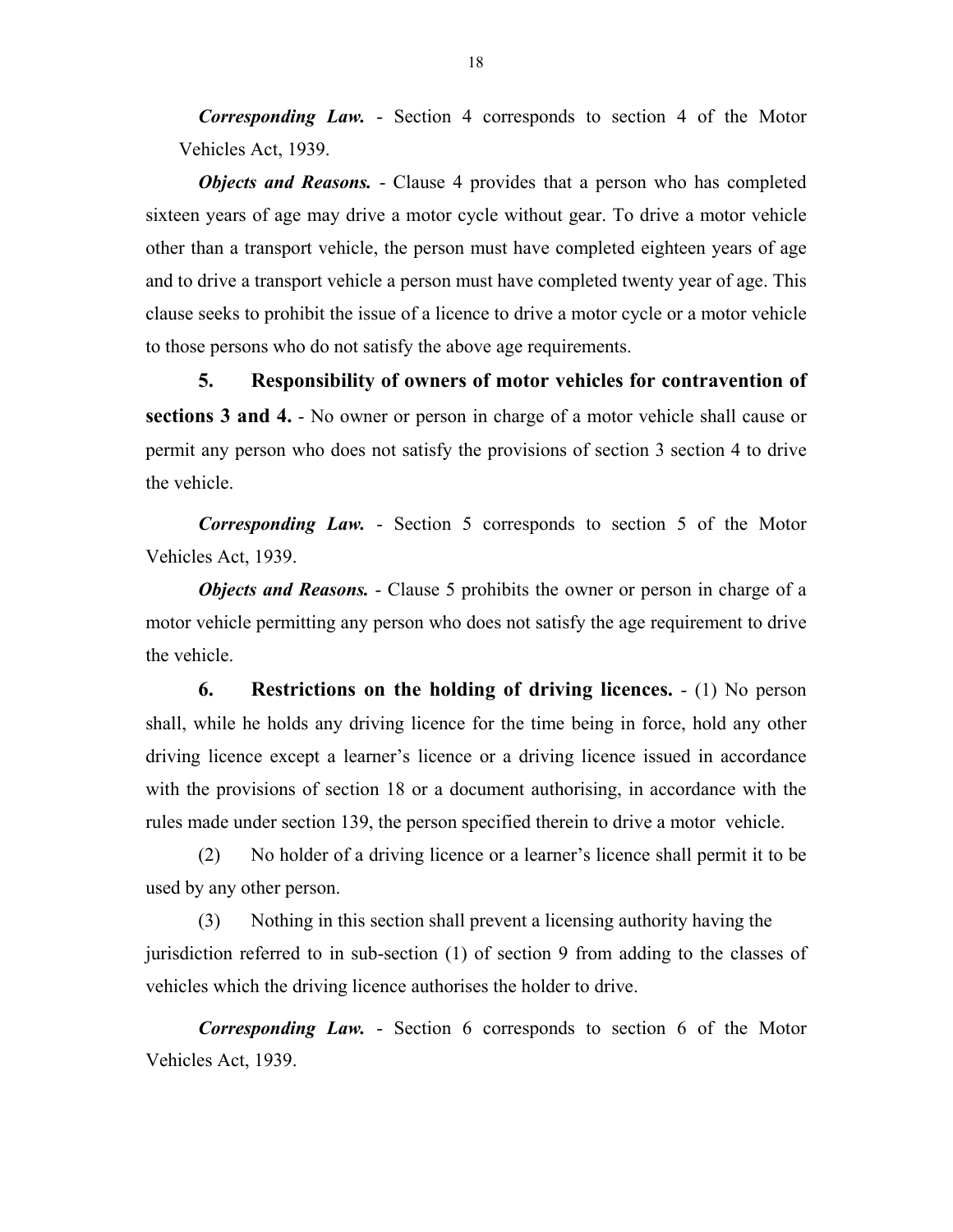*Objects and Reasons.* - Clause 6 seeks to impose certain restrictions on the holding of driving licences by certain persons.

**7. Restrictions on the granting of learner's licences for certain vehicles.**  $\cdot$   $\frac{9}{1}$ (1) No person shall be granted a learner's licence to drive a transport vehicle unless he has held a driving licence to drive a light motor vehicle for at least one year.]

(2) No person under the age of eighteen years shall be granted a learner's licence to drive motorcycle without gear except with the consent in writing of the person having the care of the person desiring the learner's licences.

*Corresponding Law.* - This is a new provision in the 1988 Act.

*Objects and Reasons.*-Clause 7 prescribes certain minimum driving experience in light motor vehicle before a person becomes qualified to drive a medium or heavy passenger motor vehicle or goods carriages. This clause also prohibits the grant of licence to drive a motor cycle without gear to any person who has completed sixteen years of age without production of a consent letter from the guardian.

**8. Grant of learner's licence.** - (1) Any person who is not disqualified under section 4 for driving a motor vehicle and who is not for the time being disqualified for holding or obtaining a driving licence may, subject to the provisions of section 7, apply to the licensing authority having jurisdiction in the area –

(i) in which he ordinarily resides or carries on business, or

(ii) in which the school or establishment referred to in section 12 from where he intends to receive instruction in driving a motor vehicle is situate, for the issue to him of a learner's licence.

9. Sub-S. (1) substituted by Act 54 of 1994, S. 5 (w.e.f. 14-11-1994). Prior to its substitution, sub-S. (1) read as under .-

"(1) No person shall be granted a learner's licence :-

(a) to drive a heavy goods vehicle unless he has held a driving licence for at least two years to drive a light motor vehicle or for at least one year to drive a medium goods vehicle;

(b) to drive a heavy passenger motor vehicle unless he has held a driving licence for at least two years to drive a light motor vehicle or for at least one year to drive a medium passenger motor vehicle ;

(c) to drive a medium goods vehicle or a medium passenger motor vehicle unless he has held a driving licence for at least one year to drive a light motor vehicle."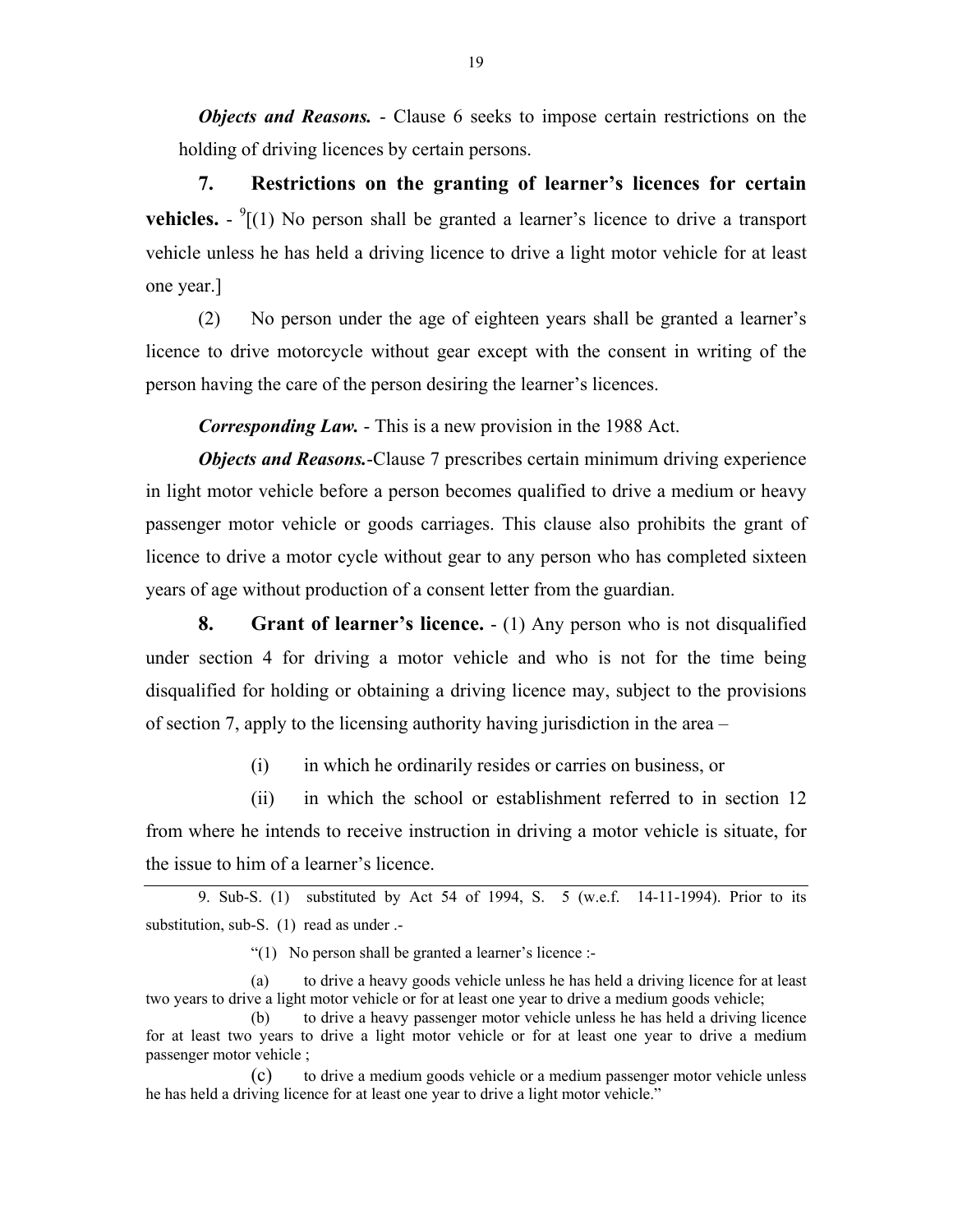(2) Every application under sub-section (1) shall be in such form and shall be accompanied by such documents and with such fee as may be prescribed by the Central Government.

(3) Every application under sub-section (1) shall be accompanied by a medical certificate in such form as may be prescribed by the Central Government and signed by such registered medical practitioner, as the State Government or any person authorised in this behalf by the State Government may, by notification in the Official Gazette, appoint for this purpose.

<sup>10</sup>[ Provided that no such medical certificate is required for licence to drive a vehicle other than a transport vehicle.]

(4) If, from the application or from the medical certificate referred to in subsection (3) it appears that the applicant is suffering from any disease or disability which is likely to cause the driving by him of a motor vehicle of the class which he would be authorised by the learner's licence applied for to drive to be a source of danger to the public or to the passengers, the licensing authority shall refuse to issue the learner's licence;

Provided that a learner's licence limited to driving an invalid carriage may be issued to the applicant, if the licensing authority is satisfied that he is fit to drive such a carriage.

(5) No ,learner's licence shall be issued to any applicant unless he passes to the satisfaction of the licensing authority such test as may be prescribed by the Central Government.

(6) When an application has been duly made to the appropriate licensing authority and the applicant has satisfied such authority of his physical fitness under sub-section (3) and has passed to the satisfaction of the licensing authority the test referred to in sub-section (5) the licensing authority shall, subject to the provisions of section 7, issue the applicant a learner's licence unless the applicant is disqualified under section 4 for driving a motor vehicle or is for the time being disqualified for holding or obtaining a licence to drive a motor vehicle.

<sup>10.</sup> Added by Act 54 of 1994, S. 6 ( w.e.f. 14-11-1994 ).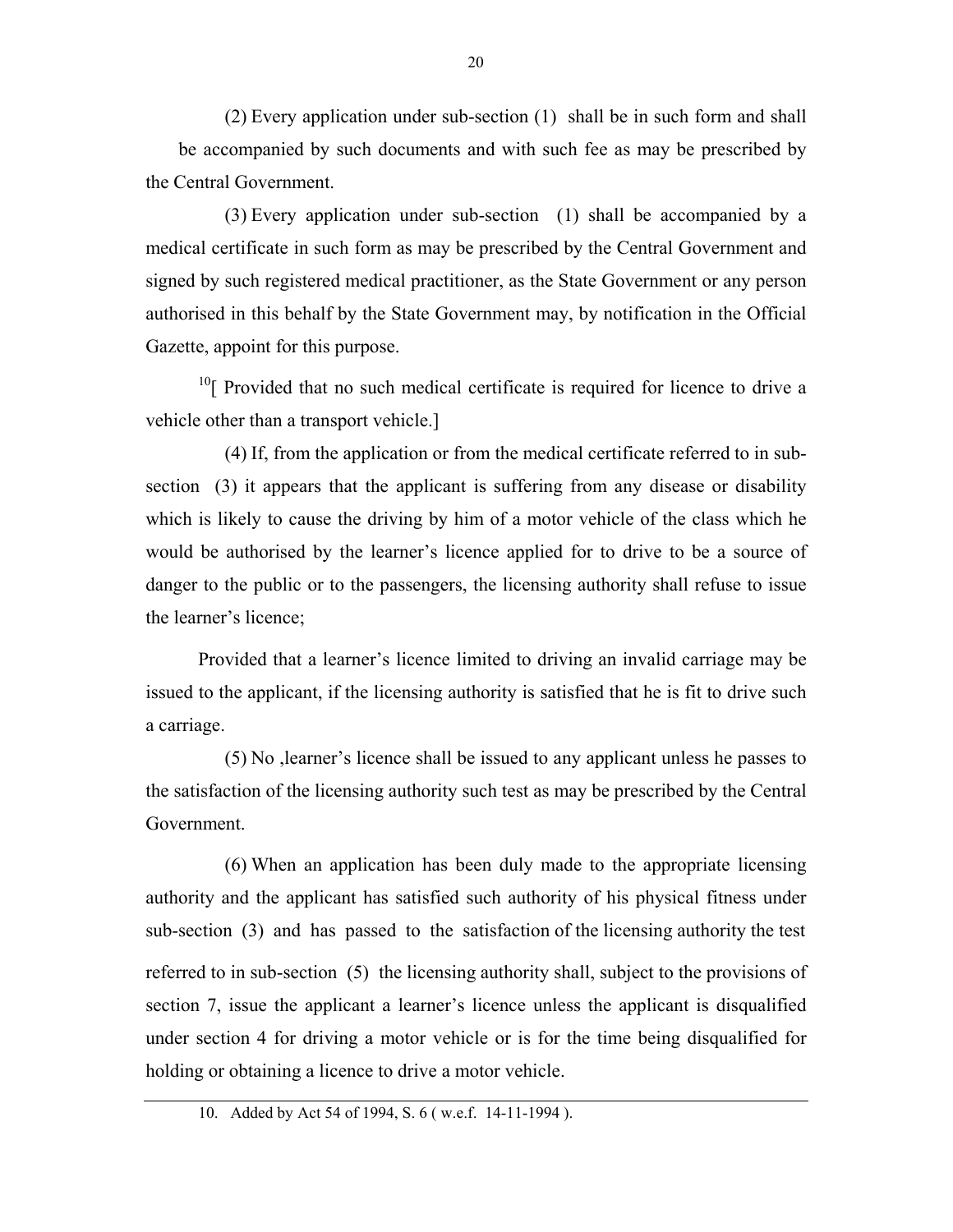Provided that a licensing authority may issue a learner's licence to drive a motor cycle or a light motor vehicle notwithstanding that it is not the appropriate licensing authority, if such authority is satisfied that there is good reason for the applicant's inability to apply to the appropriate licensing authority.

(7) Where the Central Government is satisfied that it is necessary or expedient so to do, it may, by rules made in this behalf, exempt generally, either absolutely or subject to such conditions as may be specified in the rules, any class of persons from the provisions of sub-section (3) or sub-section (5), or both.

(8) Any learner's licence for driving a motor cycle in force immediately before the commencement of this Act shall, after such commencement, be deemed to be effective for driving a motor cycle with or without gear.

*Corresponding Law.* - This is a new provision in the 1988 Act.

*Objects and Reasons.* - Clause 8 lays down the procedure in making an application for the grant of learner's licence. A pass in the test on the rules on the road and a strict medical test are pre-conditions for the issue of the learner's licence. This clause, however, seeks to empower the Central Government to exempt any class of persons from the above tests.

**9. Grant of driving licence.** - (1) Any person who is not for the time being disqualified for holding or obtaining a driving licence may apply to the licensing authority having jurisdiction in the area –

(i) in which he ordinarily resides or carries on business, or

(ii) in which the school or establishment referred to in section 12 from where he is receiving or has received instruction in driving a motor vehicle is situated,

for the issue to him of a driving licence.

(2) Every application under sub-section (1) shall be in such form and shall be accompanied by such fee and such documents as may be prescribed by the Central Government.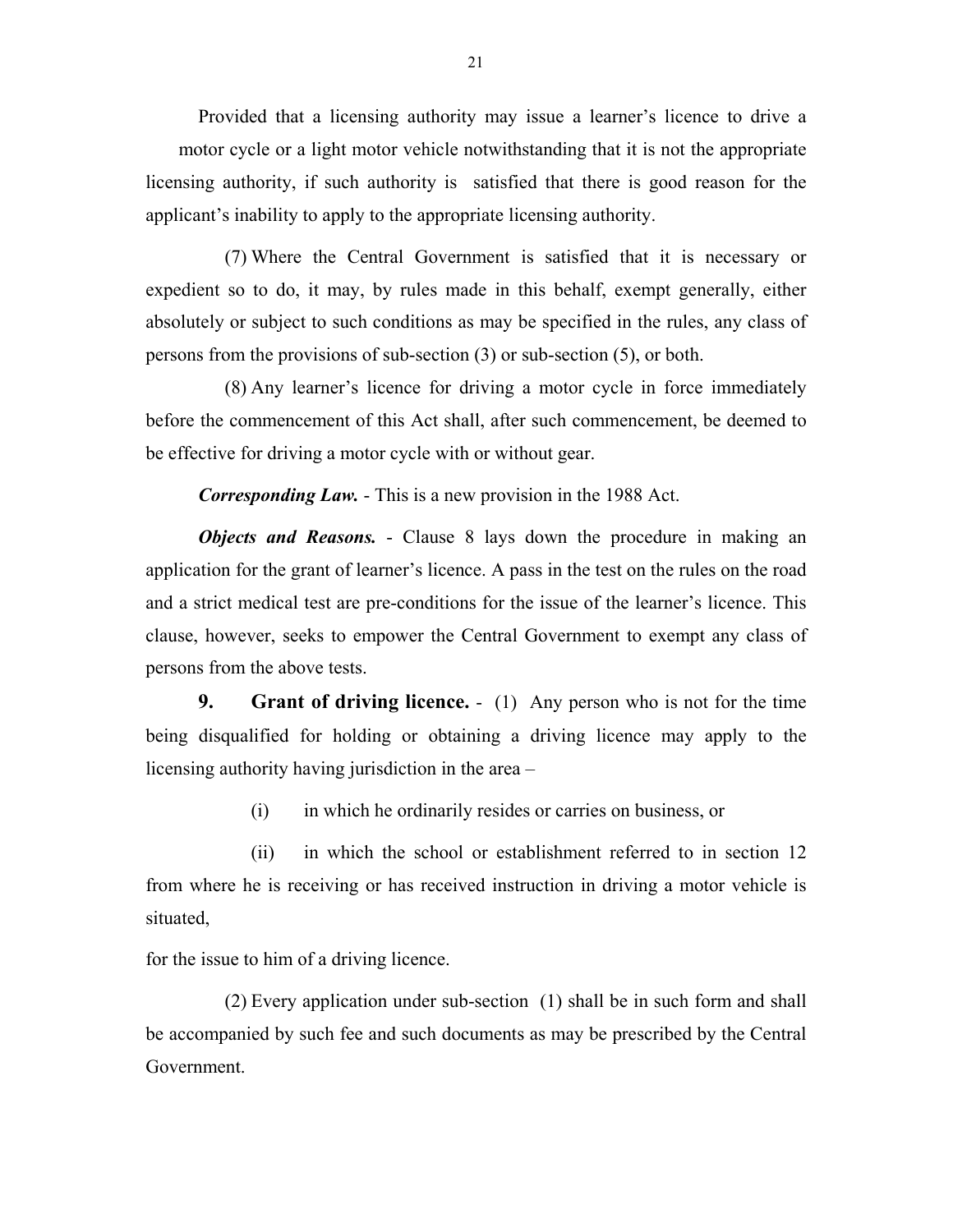$11$ [(3) If the applicant passes such test as may be prescribed by the Central Government, he shall be issued the driving licence :

Provided that no such test shall be necessary where the applicant produces proof to show that –

(a) (i) the applicant has previously held a driving licence to drive such class of vehicle and that the period between the date of expiry of that licence and the date of the application does not exceed five years, or

(ii) the applicant holds or has previously held a driving licence to drive such class of vehicle issued under section 18, or

11. Sub-S. (3) substituted by Act 54 of 1994, S. 7 (w.e.f. 14-11-1994). Prior to its substitution, sub-S. (3) read as under :-

"(3) No driving licence shall be issued to any applicant unless he passes to the satisfaction of the licensing authority such test of competence to drive as may be prescribed by the Central Government :

Provided that, where the application is for a driving licence to drive a motor cycle or a light motor vehicle, the licensing authority shall exempt the applicant from the test of competence prescribed under this sub-section, if the licensing authority is satisfied :

(a) (i) that the applicant has previously held a driving licence and that the period between the date of expiry of that licence and the date of such application does not exceed five years ; or

(ii)that the applicant holds or has previously held a driving licence issued under section 18 ; or

(ii)that the applicant holds a driving licence issued by a competent authority of any country outside India ; and

(b) that the applicant is not suffering from any disease or disability which is likely to cause the driving by him of a motor cycle or, as the case may be, a light motor vehicle to be a source of danger to the public ; and as the licensing authority may for that purpose require the applicant to produce a medical certificate in the same form and in the same manner as is referred to in sub-section (3) of section 8:

Provided further that where the application is for a driving licence to drive a motor vehicle ( not being a transport vehicle), the licensing authority may exempt the applicant from the test of competence to drive prescribed under this sub-section, if the applicant possesses a driving certificate issued by an automobile association recognised in this behalf by the State Government."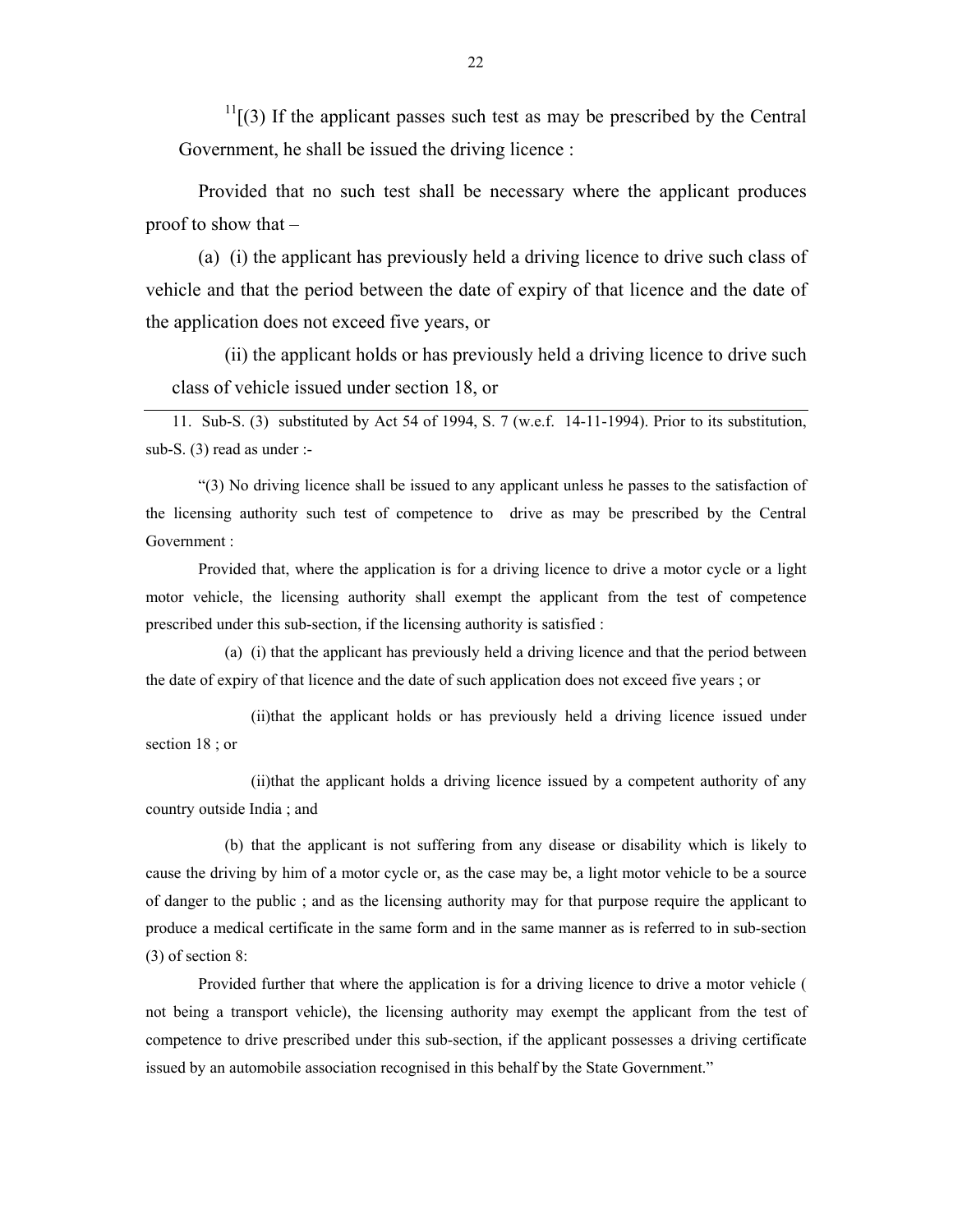(iii) the applicant holds a driving licence to drive such class of vehicle issued by a competent authority of any country outside India, subject to the condition that the applicant complies with the provisions of sub-section (3) of section 8,

(b) the applicant is not suffering from any disability which is likely to cause driving by him to be a source of danger to the public ; and the licensing authority may, for that purpose, require the applicant to produce a medical certificate in the same form and in the same manner as is referred to in sub-section (3) of section 8 :

Provided further that where the application is for a driving licence to drive a motor vehicle (not being a transport vehicle), the licensing authority may exempt the applicant from the test of competence to drive a vehicle prescribed under this subsection, if the applicant possesses a driving certificate issued by any institution recognised in this half by the State Government.]

(4) Where the application is for a licence to drive a transport vehicle, no such authorisation shall be granted to any applicant unless he possesses such minimum educational qualification as may be prescribed by the Central Government and a driving certificate issued by a school or establishment referred to in section 12.

 $12$ [(5) Where the applicant does not pass the test, he may be permitted to reappear for the test after a period of seven days :

Provided that where the applicant does not pass the test even after three appearances, he shall not be qualified to re-appear for such test before the expiry of a period of sixty days from the date of last such test.]

(6) The test of competence to drive shall be carried out in a vehicle of the type to which the application refers:

12. Sub-S. (5) substituted by Act 54 of 1994, S. 7 ( w.e.f. 14-11-1994). Prior to its substitution, sub-S. (5) reads as under :-

"(5) Where the applicant does not pass to the satisfaction of the licensing authority the test of competence to drive under sub-S. (3), he shall not be qualified to re-appear for such test, -

(a) in the case of first three such tests, before a period of one month from the date of last such test ; and

(b) in the case of such test after the first three tests, before a period of one year from the date of last such test."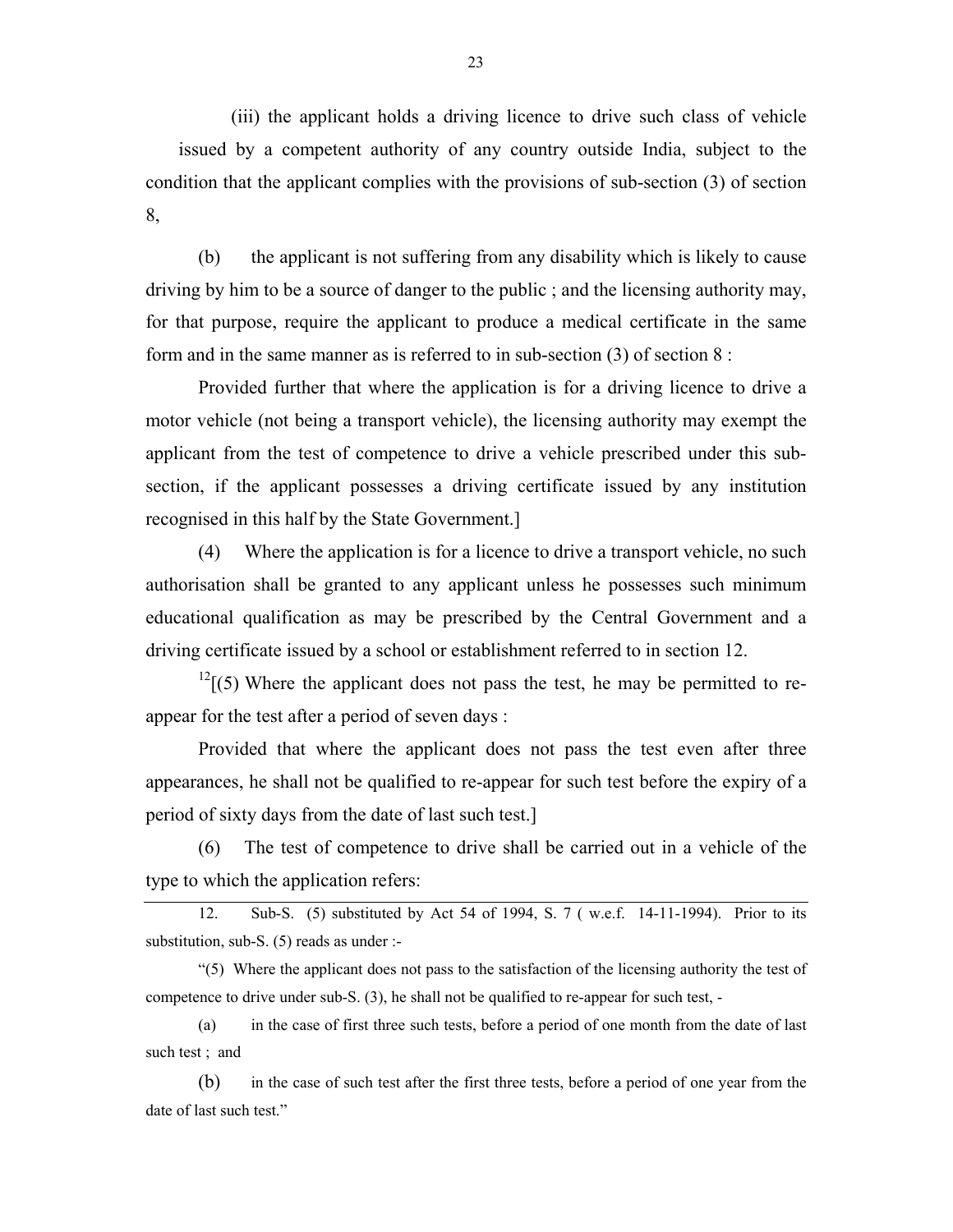Provided that a person who passed a test in driving a motor cycle with gear shall be deemed also to have passed a test in driving a motor cycle without gear.

(7) When any application has been duly made to the appropriate licensing authority and the applicant has satisfied such authority of his

Competence to drive, the licensing authority shall issue the applicant a driving licence unless the applicant is for the time being disqualified for holding or obtaining a driving licence :

Provided that a licensing authority may issue a driving licence to drive a motor cycle or a light motor vehicle notwithstanding that it is not the appropriate licensing authority :

Provided further that the licensing authority shall not issue a new driving licence to the applicant, if he had previously held a driving licence, unless it is satisfied that there is good and sufficient reason for his inability to obtain a duplicate copy of his former licence.

(8) If the licensing authority is satisfied, after giving the applicant an opportunity of being heard, that he –

(a) is a habitual criminal or a habitual drunkard ; or

(b) is a habitual addict to any narcotic drug or psychotropic substance within the meaning of the Narcotic Drugs and Psychotropic Substances Act, 1985 ( 61 of 1985 ) ; or

(c) is a person whose licence to drive any motor vehicle has, at any time earlier, been revoked,

It may for reasons to be recorded in writing, make an order refusing to issue a driving licence to such person and any person aggrieved by an order made by a licensing authority under this sub-section may, within thirty days of the receipt of the order, appeal to the prescribed authority.

(9) Any driving licence for driving a motor cycle in force immediately before the commencement of this Act shall, after such commencement, be deemed to be effective for driving a motor cycle with or without gear.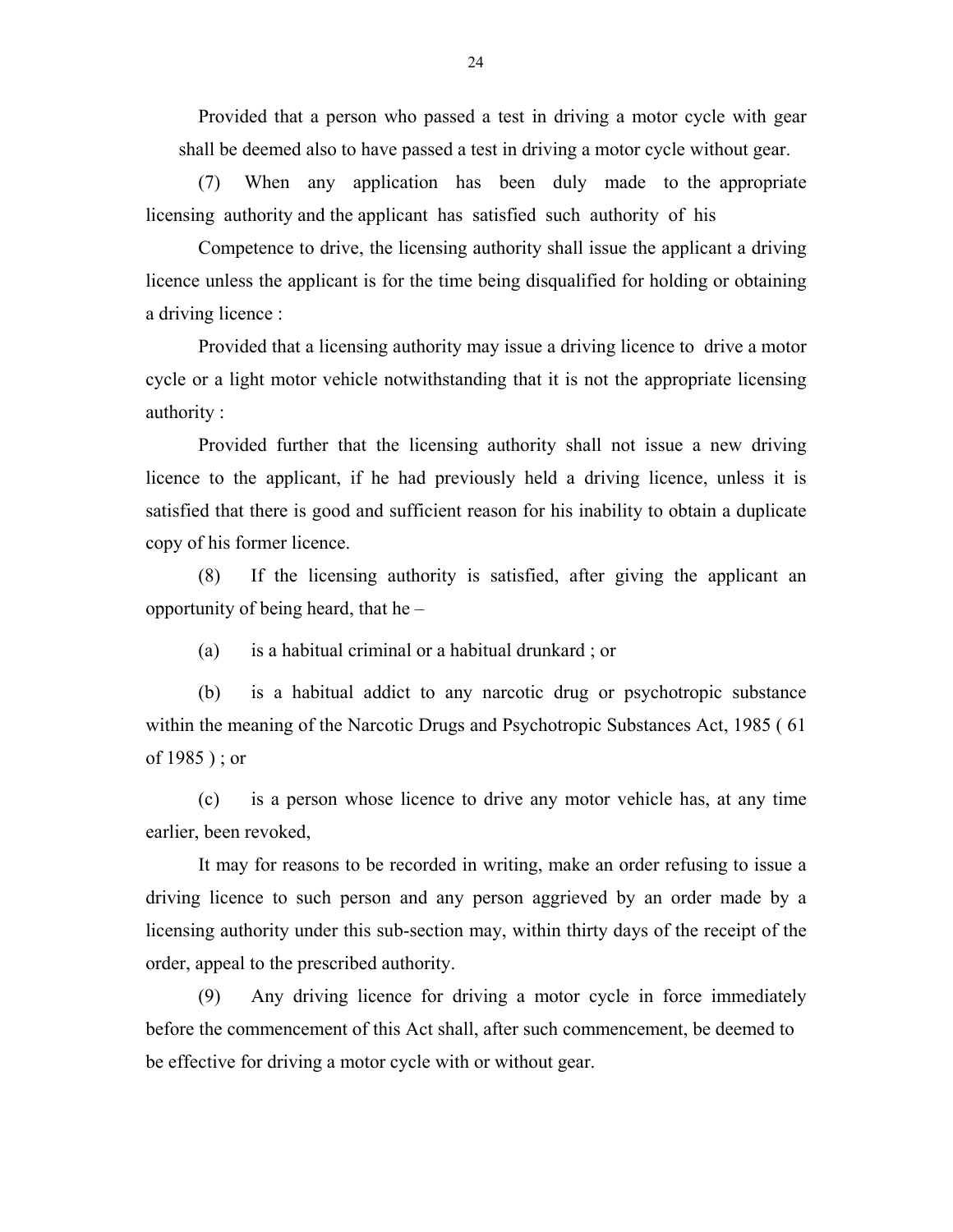*Corresponding Law.*- Sub-sections  $(1),(2),(3),(6)$  and  $(7)$  of section 9 correspond to sub-sections  $(1),(2),(6),(7)$  and  $(8)$  respectively, of section 7 of the Motor Vehicles Act, 1939. However, sub-sections (4),(5),(8) and (9) of section9, are new provisions.

*Objects and Reasons.* - Clause 9 sets out the procedures in the grant of driving licences. A pass in the test of competence to drive a motor vehicle of the type to which the application refers, is a pre-condition for the grant of driving licence. This clause also seeks to empower the Central Government to exempt certain class of persons from the test of competence to drive. This clause also seeks to impose a condition that applicants for licence to drive a transport vehicle should produce alongwith the application a driving certificate from a recognised driving institution. It also provides the circumstances under which a licensing authority may refuse to issue a driving licence.

**10. Form and contents of licences to drive.** - (1) Every learner's licence and driving licence, except a driving licence issued under section 18, shall be in such form and shall contain such information as may be prescribed by the Central Government.

(2) A learner's licence or as the case may be, driving licence shall also be expressed as entitling the holder to drive a motor vehicle of one or more of the following classes, namely :-

- (a) motor cycle without gear;
- (b) motor cycle with gear ;
- (c) invalid carriage ;
- (d) light motor vehicle ;
- $^{13}$ [(e) transport vehicle ;]

- "(e) Medium goods vehicle ;
- (f) medium passenger motor vehicle ;
- (g) heavy goods vehicle ;
- (h) heavy passenger motor vehicle ;"

<sup>13.</sup> Substituted for sub-Cls. (e) to (h) by Act 54 of 1994, S. 8 (w.e.f. 14-11-1994). Prior to their substitution, sub-Cls. (e) to (h) read as under :-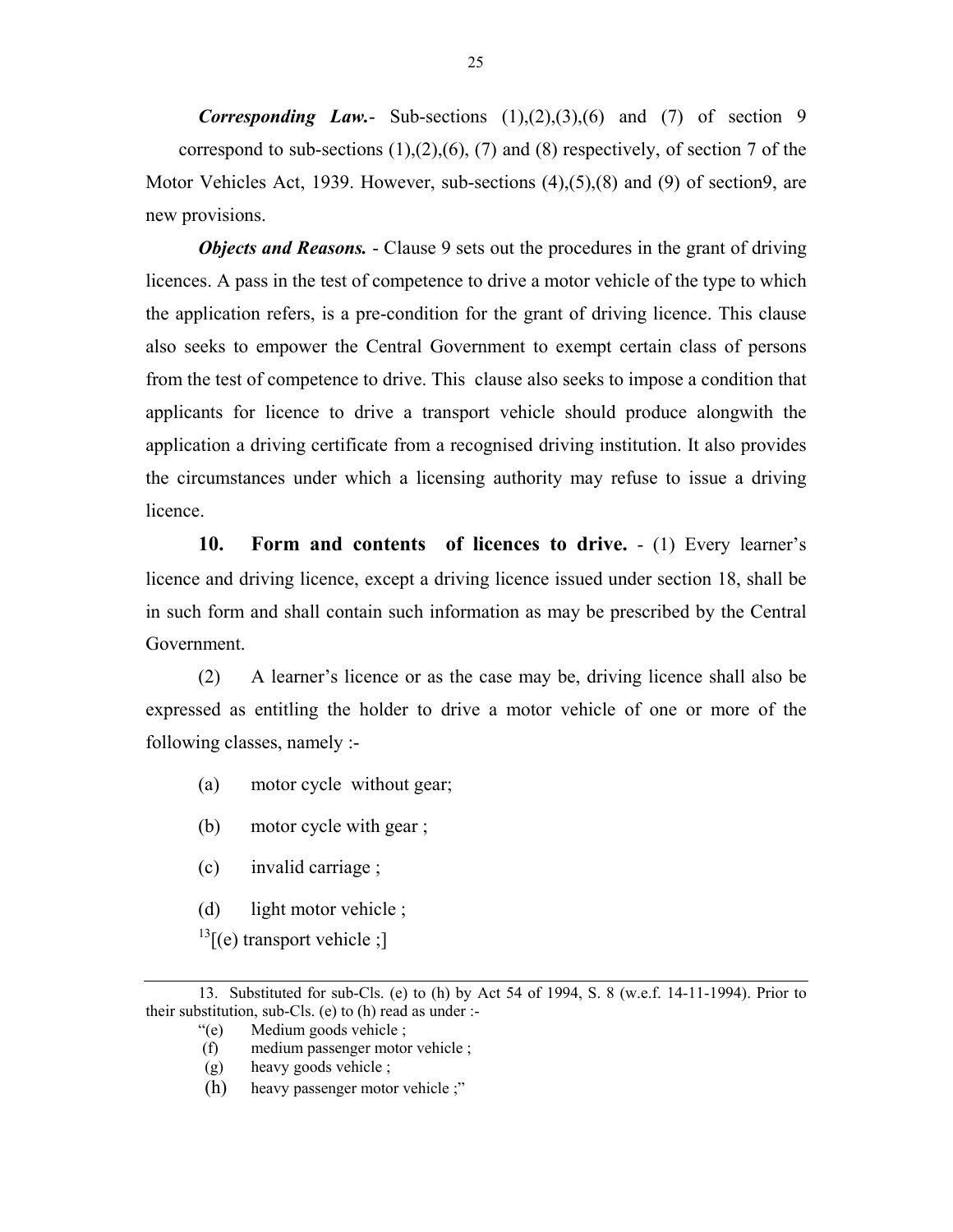- (i) road-roller ;
	- (ii) motor vehicle of a specified description.

*Corresponding Law.*- Section 10 corresponds to section 8 of the Motor Vehicles Act, 1939.

*Objects and Reasons.* - Clause 10 empowers the Central Government to prescribe the form of learner's licence and the form of driving licence.

**11. Additions to driving licence.** - (1) Any person holding a driving licence to drive any class or description of motor vehicles, who is not for the time being disqualified for holding or obtaining a driving licence to drive any other class or description of motor vehicles, may apply to the licensing authority having jurisdiction in the area in which he resides or carries on his business in such form and accompanied by such documents and with such fees as may be prescribed by the Central Government for the addition of such other class or description of motor vehicles to the licence.

(2) Subject to such rules as may be prescribed by the Central government, the provisions of section 9 shall apply to an application under this section as if the said application were for the grant of a licence under that section to drive the class or description of motor vehicles which the applicant desires to be added to his licence.

*Corresponding Law.* - Section 11 corresponds to section 8-A of the Motor Vehicles Act, 1939.

*Objects and Reasons.* - Clause 11 makes provisions for the addition of another class of motor vehicle to any driving licence on application made by the holder of the licence, and lays down the procedure in making the application.

**12. Licensing and regulation of schools or establishments for imparting instruction in driving of motor vehicles.**- (1) The Central Government may make rules for the purpose of licensing and regulating, by the State Governments, schools or establishments ( by whatever name called ) for imparting instruction in driving of motor vehicles and matters connected therewith.

(2) In particular, and without prejudice to the generality of the foregoing power, such rules may provide for all or any of the following matters, namely :-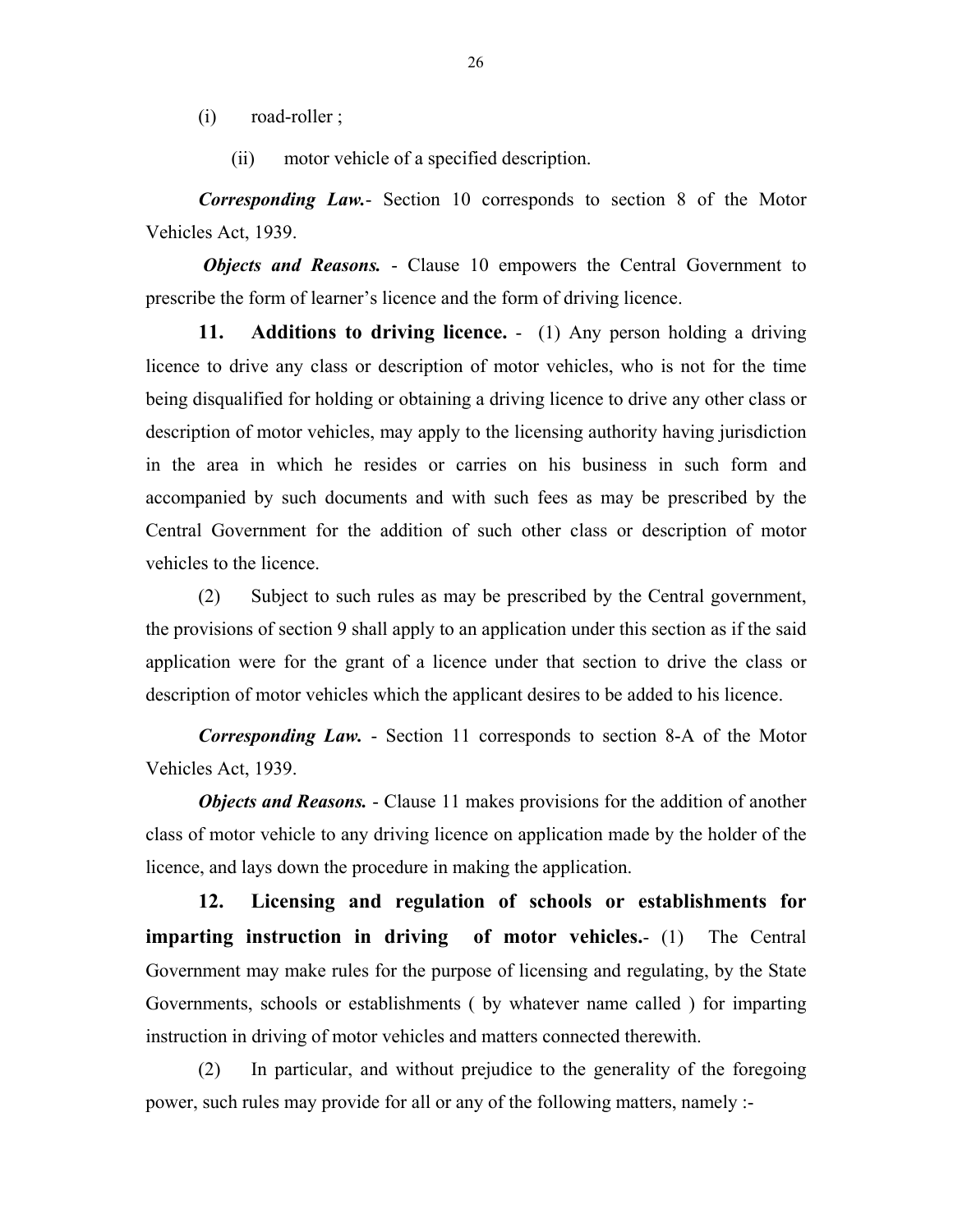(a) licensing of such schools or establishments including grant, renewal and revocation of such licences;

(b) supervision of such schools or establishments ;

(c) the form of application and the form of licence and the particulars to be contained therein ;

(d) fee to be paid with the application for such licences ;

(e) conditions subject to which such licences may be granted ;

(f) appeals against the orders of refusal to grant or renew such licences and appeals against the orders revoking such licences ;

(g) conditions subject to which a person may establish and maintain any such school or establishment for imparting instruction in driving of motor vehicles;

(h) nature, syllabus and duration of course or courses for efficient instruction in driving any motor vehicle ;

(i) apparatus and equipments ( including motor vehicles fitted with dual control ) required for the purpose of imparting such instruction ;

(j) suitability of the premises at which such schools or establishments may be established or maintained and facilities to be provided therein ;

(k) qualifications, both educational and professional ( including experience ), which a person imparting instruction in driving a motor vehicle shall possess ;

(l) inspection of such schools and establishments ( including the services rendered by them and the apparatus, equipments and motor vehicles maintained by them for imparting such instruction ) ;

(m) maintenance of records by such schools or establishments ;

(n) financial stability of such schools or establishments ;

(o) the driving certificates, it any, to be issued by such schools or establishments and the form in which such driving certificates shall be issued and the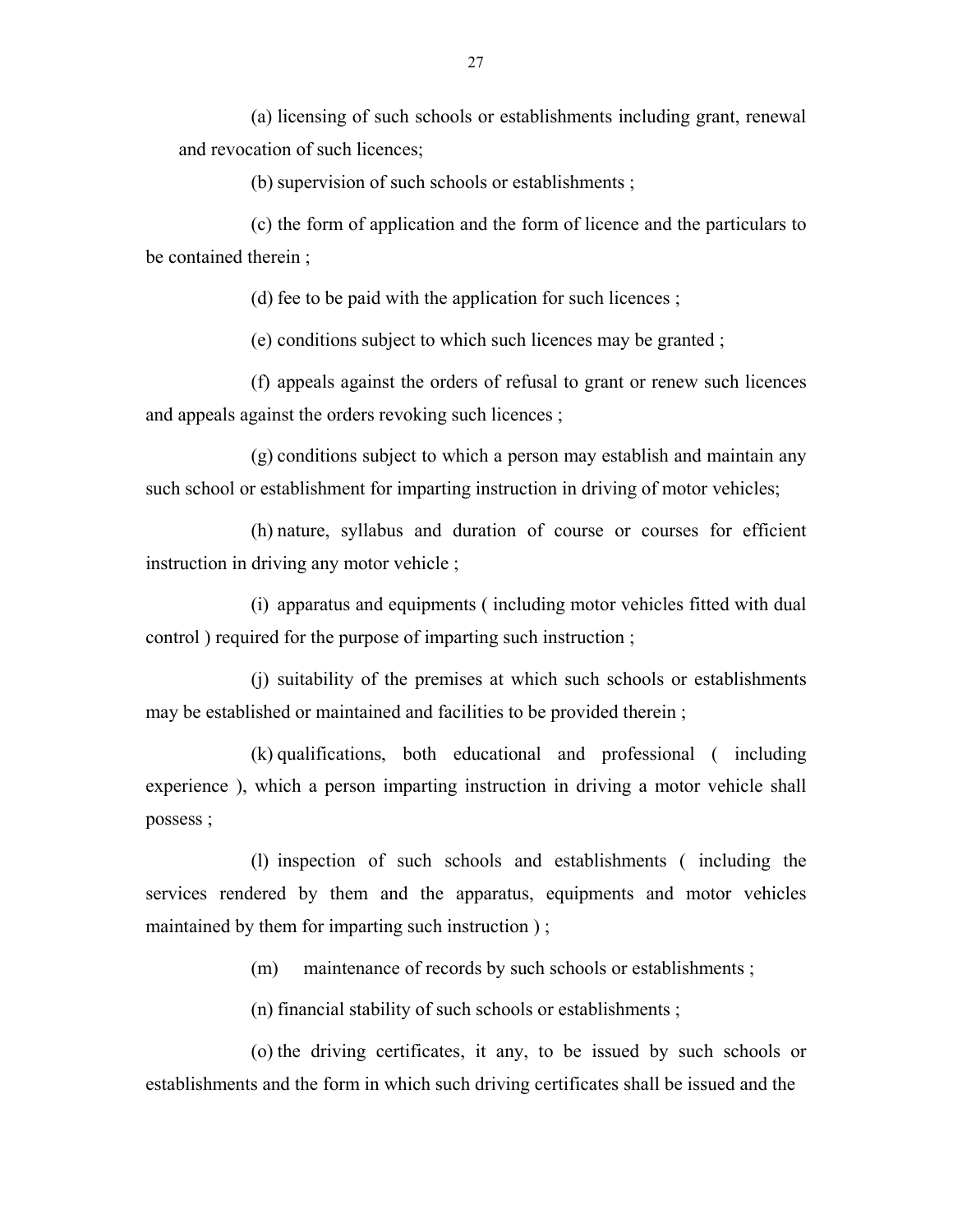requirements to be complied with for the purposes of issuing such certificates ;

(p) such other matters as may be necessary to carry out the purposes of this section.

(3) Where the Central Government is satisfied that it is necessary or expedient so to do, it may, by rules made in this behalf, exempt generally, either absolutely or subject to such conditions as may be specified in the rules, any class of schools or establishments imparting instruction in driving of motor vehicles or matters connected therewith from the provisions of this section.

(4) A school or establishment imparting instruction in driving of motor vehicles or matters connected therewith immediately before the commencement of this Act, whether under a licence or not may continue to impart such instruction without a licence issued under this Act for a period of one month from such commencement, and if it has made an application for such licence under this Act within the said period of one month and such application is in the prescribed form, contains the prescribed particulars and is accompanied by the prescribed fee, till the disposal of such application by the licensing authority.

*Corresponding Law.* - This is a new provision in the 1988 Act.

*Objects and Reasons.* - Clause 12 confers upon the Central Government the power to make rules for the licensing of driving schools by the State Government for imparting instruction in driving motor vehicle. The rules provide for the qualifications of the instructors of the driving schools, conditions subject to which the licences may be granted, the authorities to grand the licence, appellate authorities, etc., the time within which the existing establishments, if any, should apply for the licence. It also empowers the Central Government to exempt any persons or establishments from the operation of the provision of this clause.

**13. Extent of effectiveness of licences to drive motor vehicles.** - A learner's licence or a driving licence issued under this Act shall be effective throughout India.

*Corresponding Law.*- Section 13 corresponds to section 9(1) of the Motor Vehicles Act, 1939.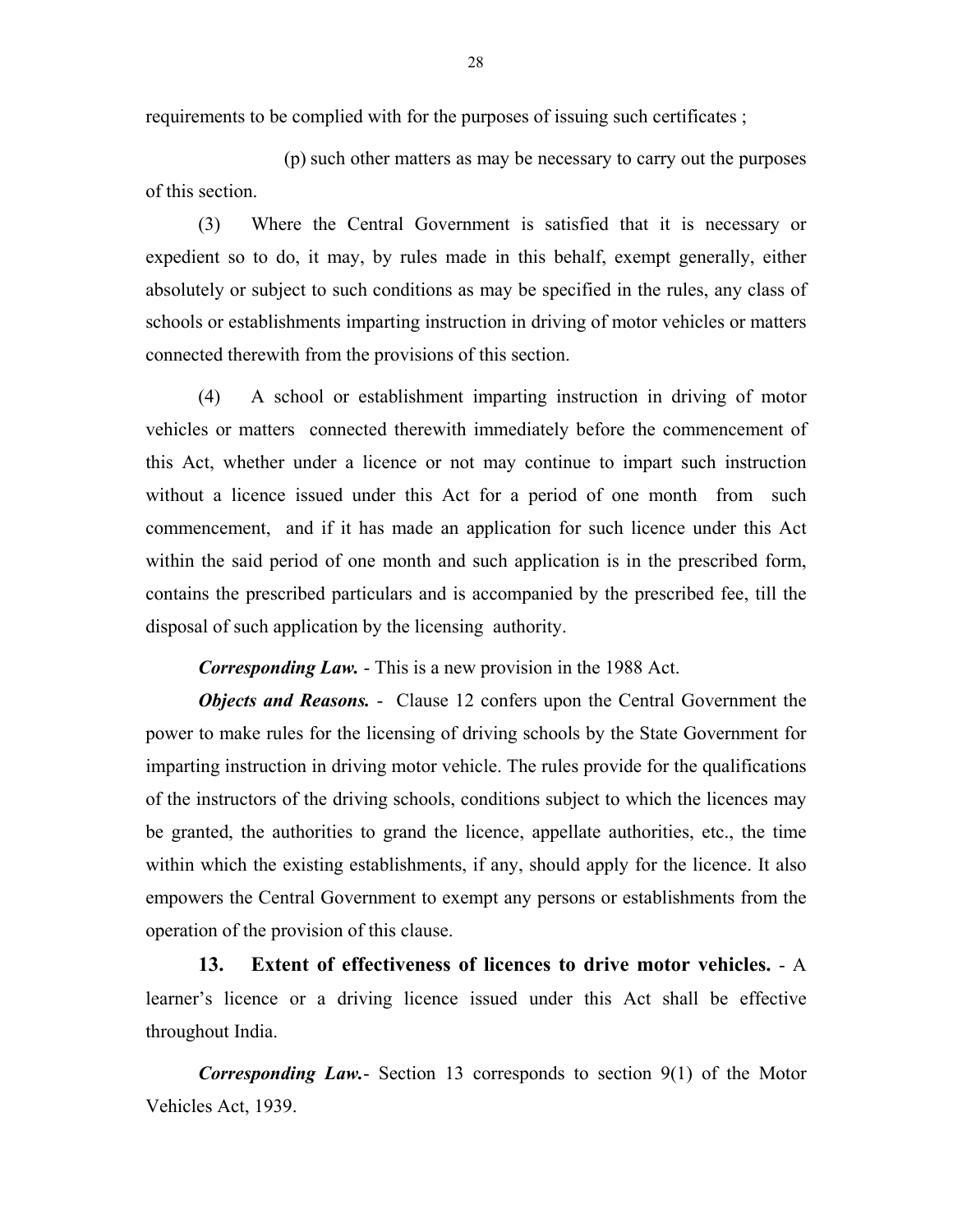*Objects and Reasons.* - Clause 13 specified the extent of validity of a learner's licence and a driving licence. The licences are to be valid throughout India.

**14. Currency of licences to drive motor vehicles.** - (1) A learner's licence issued under this Act shall, subject to the other provisions of this Act, be effective for a period of six months from the date of issue of the licence.

(2) A driving licence issued or renewed under this Act shall –

(a) in the case of a licence to drive a transport vehicle, be effective for a period of three years :  $^{14}$  [\*]

 $15$  [Provided that in the case of licence to drive a transport vehicle carrying goods of dangerous or hazardous nature be effective for a period of one year and renewal thereof shall be subject to the condition that the driver undergoes one day refresher course of the prescribed syllabus ; and ]

(b) in the case of any other licence -

(i) if the person obtaining the licence, either originally or on renewal thereof, has not attained the age of  $16$  [ fifty years ] on the date of issue or, as the case may be, renewal thereof –

(A) be effective for a period of twenty years from the date of such issue or renewal ; or

(B) until the date on which such person attains the age of  $17$  [ fifty years ], whichever is earlier ;

 $18$  [ (ii) if the person referred to in sub-clause (i), has attained the age of fifty years on the date of issue or, as the case may be, renewal

14. The word "and" omitted by Act 54 of 1994, S.9 (w.e.f. 14-11-1994).

15. Inserted, ibid (w.e.f. 14-11-1994).

16. Substituted, ibid, for "forty years" (w.e.f. 14-11-1994).

17. Substituted, ibid, for "forty years" (w.e.f. 14-11-1994).

18. Sub-Cl. (ii) substituted by Act 54 of 1994, S. 9 (w.e.f. 14-11-1994). Prior to its substitution, sub-Cl. (ii) read as under :-

"(ii) if the person referred to in sub-clause (i) has attained the age of forty years on the date of issue or , as the case may be, renewal thereof, be effective, for a period of five years from the date of such issue or renewal."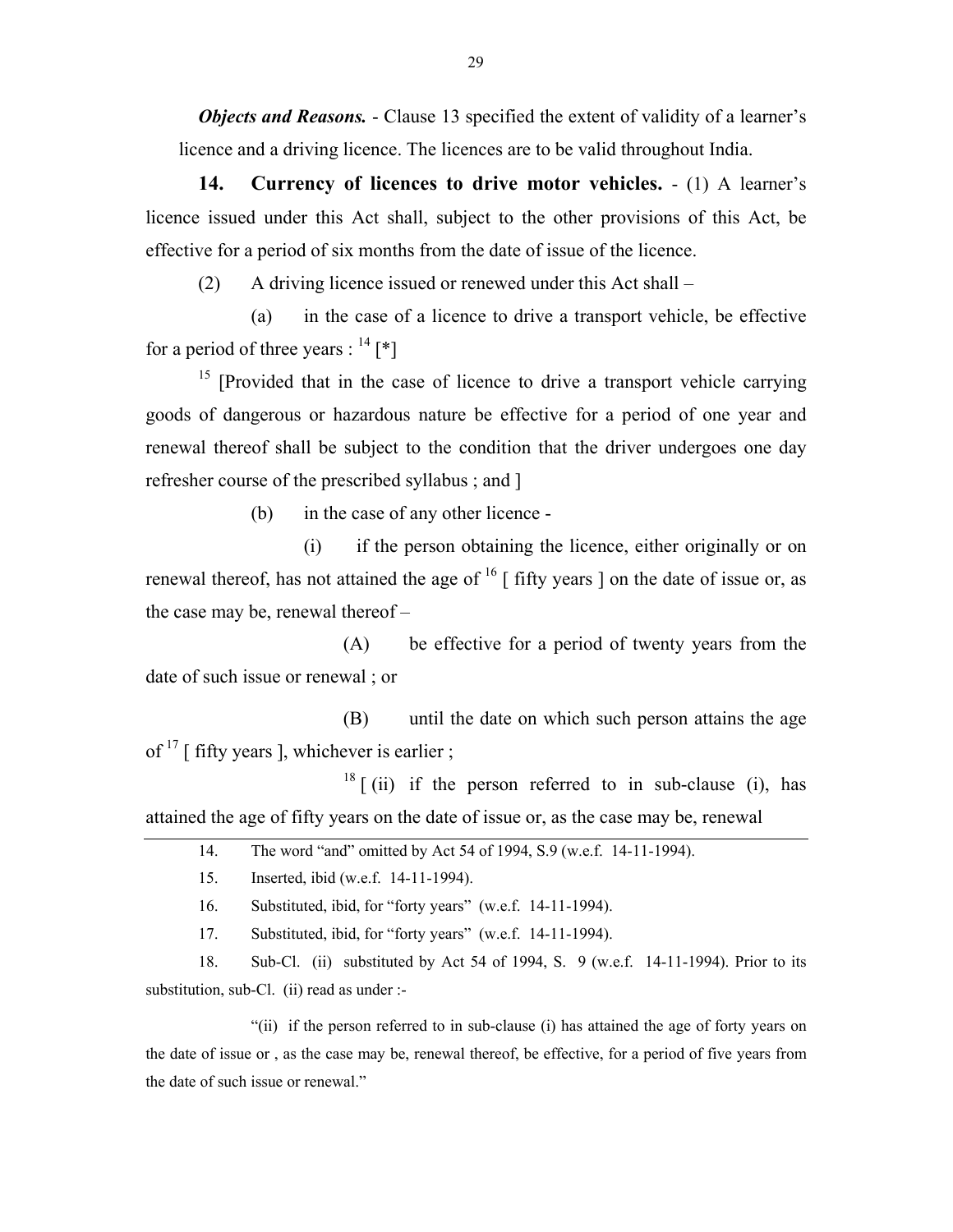thereof, be effective, on payment of such fee as may be prescribed, for a period of five years from the date of such issue or renewal : ]

Provided that every driving licence shall, notwithstanding its expiry under this sub-section, continue to be effective for a period of thirty days from such expiry.

*Corresponding Law.* - Section 14 corresponds to section 10 of the Motor Vehicles Act, 1939.

*Objects and Reasons.* - Clause 14 lays down that a learner's licence shall be valid for six months. It also provides that in respect of persons who have not attained 40 years of age, the issue and renewal of driving licence, to drive non-transport vehicle, shall be for 20 year or until the date on which the holder attains 40 years of age, whichever is earlier and in respect of persons who have attained 40 years of age, for every 5 years. The issue and renewal of driving licence to drive transport vehicle will be for 3 years and the driving licence shall be deemed to continue to be effective for 30 days after the date of its expiry.

**15. Renewal of driving licences.** - (1) Any licensing authority may, on application made to it, renew a driving licence issued under the provisions of this Act with effect from the date of its expiry :

Provided that in any case where the application for the renewal of a licence is made more than thirty days after the date of its expiry, the driving licence shall be renewed with effect from the date of its renewal :

Provided further that where the application is for the renewal of a licence to drive a transport vehicle or where in any other case the applicant has attained the age of forty years, the same shall be accompanied by a medical certificate in the same form and in the same manner as is referred to in sub-section (3) of section 8, and the provisions of sub-section (4) of section 8 shall, so far as may be apply in relation to every such case as they apply in relation to a learner's licence.

(2) An application for the renewal of a driving licence shall be made in such form and accompanied by such documents as may be prescribed by the Central Government.

(3) Where an application for the renewal of a driving licence is made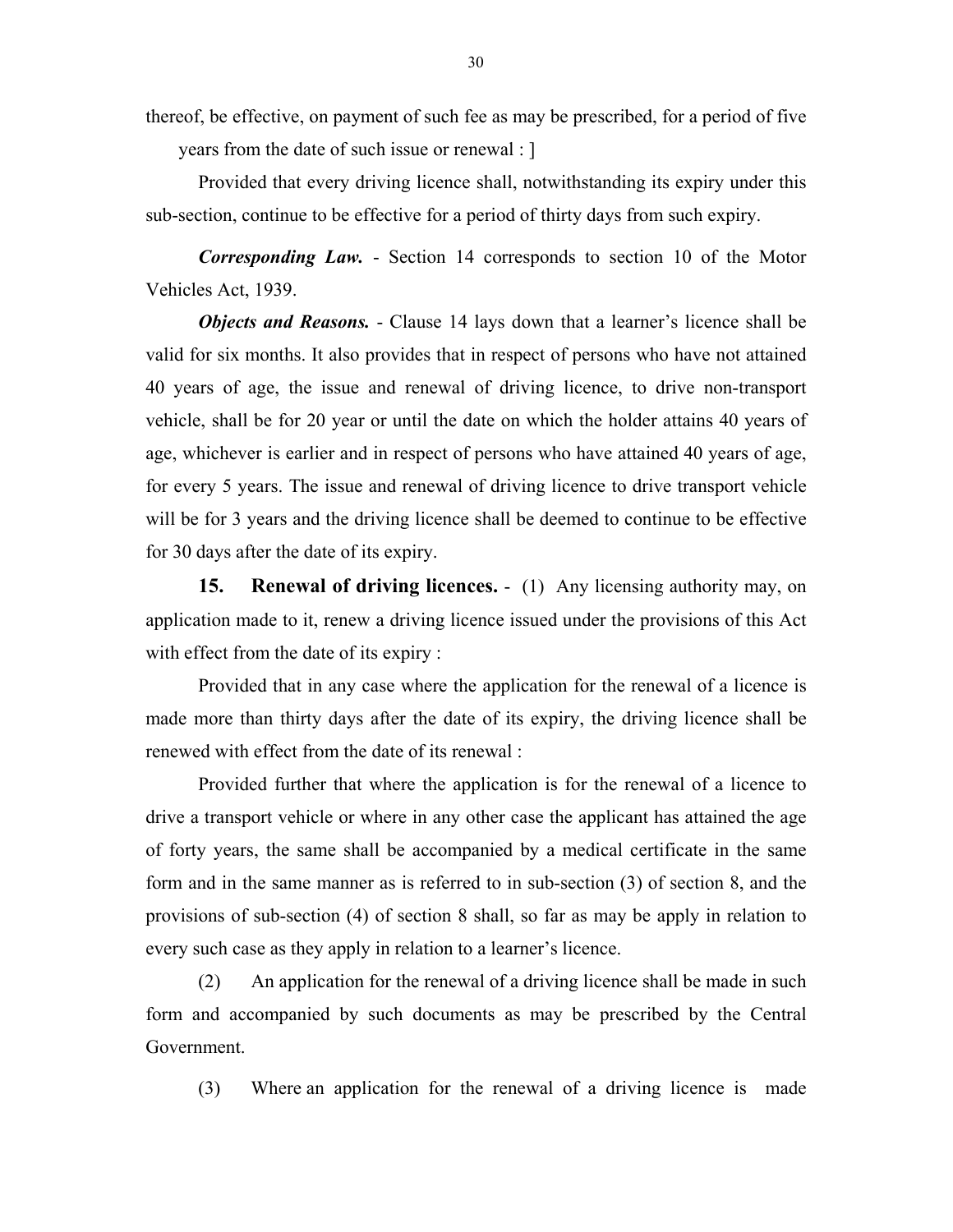previous to, or not more than thirty days after the date of its expiry, the fee payable for

such renewal shall be such as may be prescribed by the Central Government in this behalf.

(4) Where an application for the renewal of a driving licence is made more than thirty days after the date of its expiry, the fee payable for such renewal shall be such amount as may be prescribed by the Central government :

Provided that the fee referred to in sub-section (3) may be accepted by the licensing authority in respect of an application for the renewal of a driving licence made under this sub-section if it is satisfied that the applicant was prevented by good and sufficient cause from applying within the time specified in sub-section (3) :

Provided further that if the application is made more than five years after the driving licence has ceased to be effective, the licensing authority may refuse to renew the driving licence, unless the applicant undergoes and passess to its satisfaction the test of competence to drive referred to in sub-section (3) of section 9.

(5) Where the application for renewal has been rejected, the fee paid shall be refunded to such extent and in such manner as may be prescribed by the Central Government.

(6) Where the authority renewing the driving licence is not the authority which issued the driving licence it shall intimate the fact of renewal to the authority which issued the driving licence.

*Corresponding Law.* - Sub-section  $(1)$ , $(2)$ , $(3)$ , $(4)$ , $(5)$  and  $(6)$  of section 15 corresponds to sub-section  $(1)$ , $(2)$ , $(3)$ , $(3-A)(3-B)$  and  $(4)$ , respectively, of section 11 of the Motor Vehicles Act, 1939.

*Objects and Reasons.* - clause 15 provides that if the application for renewal of driving licence is made within 30 days of its expiry, it shall be renewed from the date of its expiry and application for renewal made after 30 days and before 5 years of its expiry, it shall be renewed from the date of such renewal. Application for renewal of driving licence to drive transport vehicle and application for renewal of driving licence to drive non-transport vehicle from persons who have attained 45 years of age shall be accompanied by a medical certificate.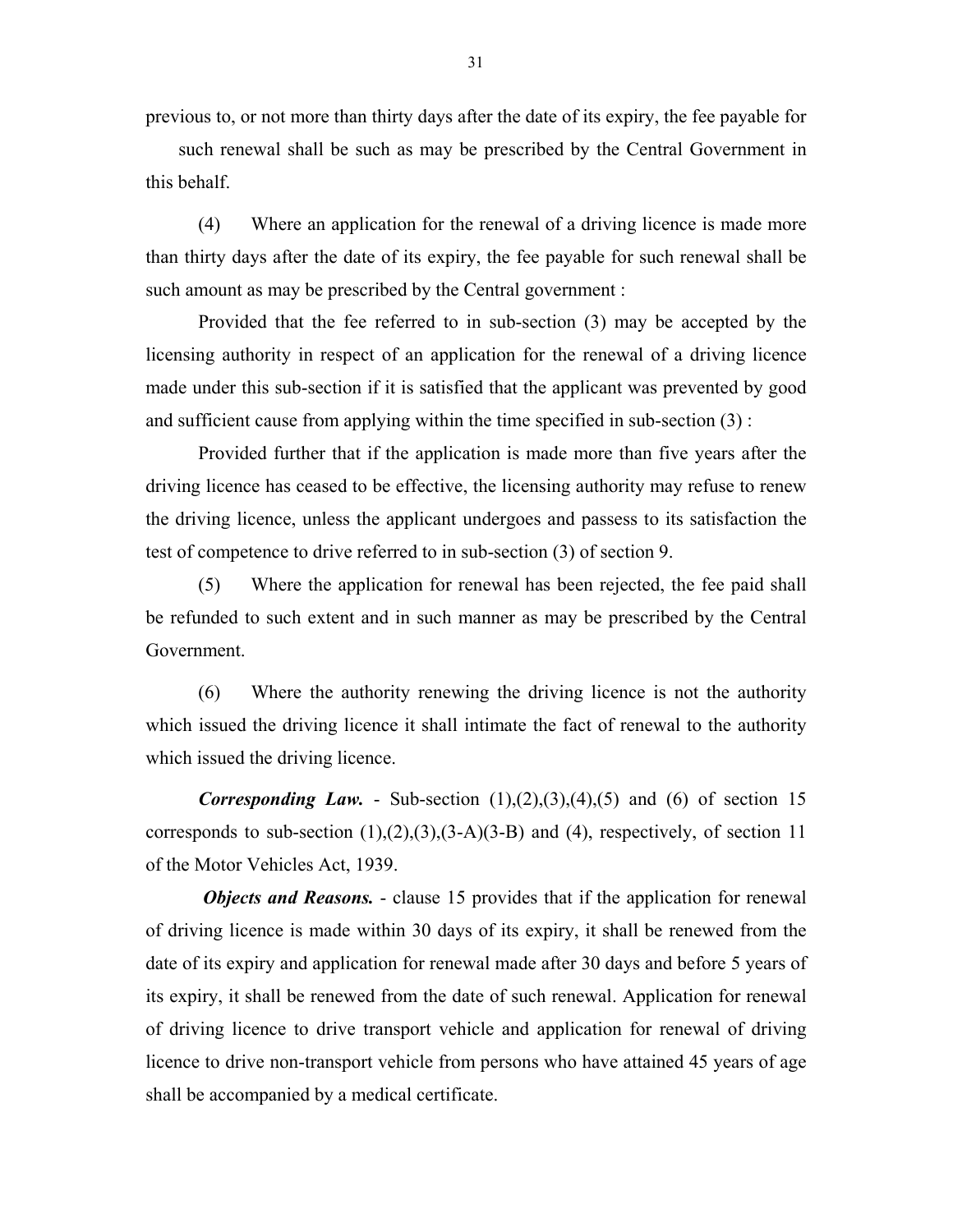**16. Revocation of driving licence on grounds of disease or disability.** - Notwithstanding anything contained in the foregoing sections, any licensing authority may at any time revoke driving licence or may require, as a condition of continuing to hold such driving licence, the holder thereof to produce a medical certificate in the same form and in the same manner as is referred to in subsection (3) of section 8, if the licensing authority has reasonable grounds to believe that the holder of the driving licence is, by virtue of any disease or disability, unfit to drive a motor vehicle and where the authority revoking a driving licence is not the authority which issued the same, it shall intimate the fact of revocation to the authority which issued that licence.

*Corresponding Law.* - Section 16 corresponds to section 12 of the Motor Vehicles Act, 1939.

*Objects and Reasons.* - Clause 16 seeks to empower the licensing authorities to revoke the driving licences if the holder of driving licence is found medically unfit to drive by virtue of any disease or disability.

**17. Orders refusing or revoking driving licences and appeals there form.** - (1) Where a licensing authority refuses to issue any learner's licence or to issue or renew, or revokes, any driving licence, or refuses to add a class or description of motor vehicle to any driving licence, it shall do so by an order communicated to the applicant or the holder, as the case may be, giving the reasons in writing for such refusal or revocation.

(2) Any person aggrieved by an order made under sub-section (1) may, within thirty days of the service on him of the order, appeal to the prescribed authority which shall decide the appeal after giving such person and the authority which made the order an opportunity of being heard and the decision of the appellate authority shall be binding on the authority which made the order.

 *Corresponding Law.* - Section 17 corresponds to section 13 of the Motor Vehicles Act, 1939.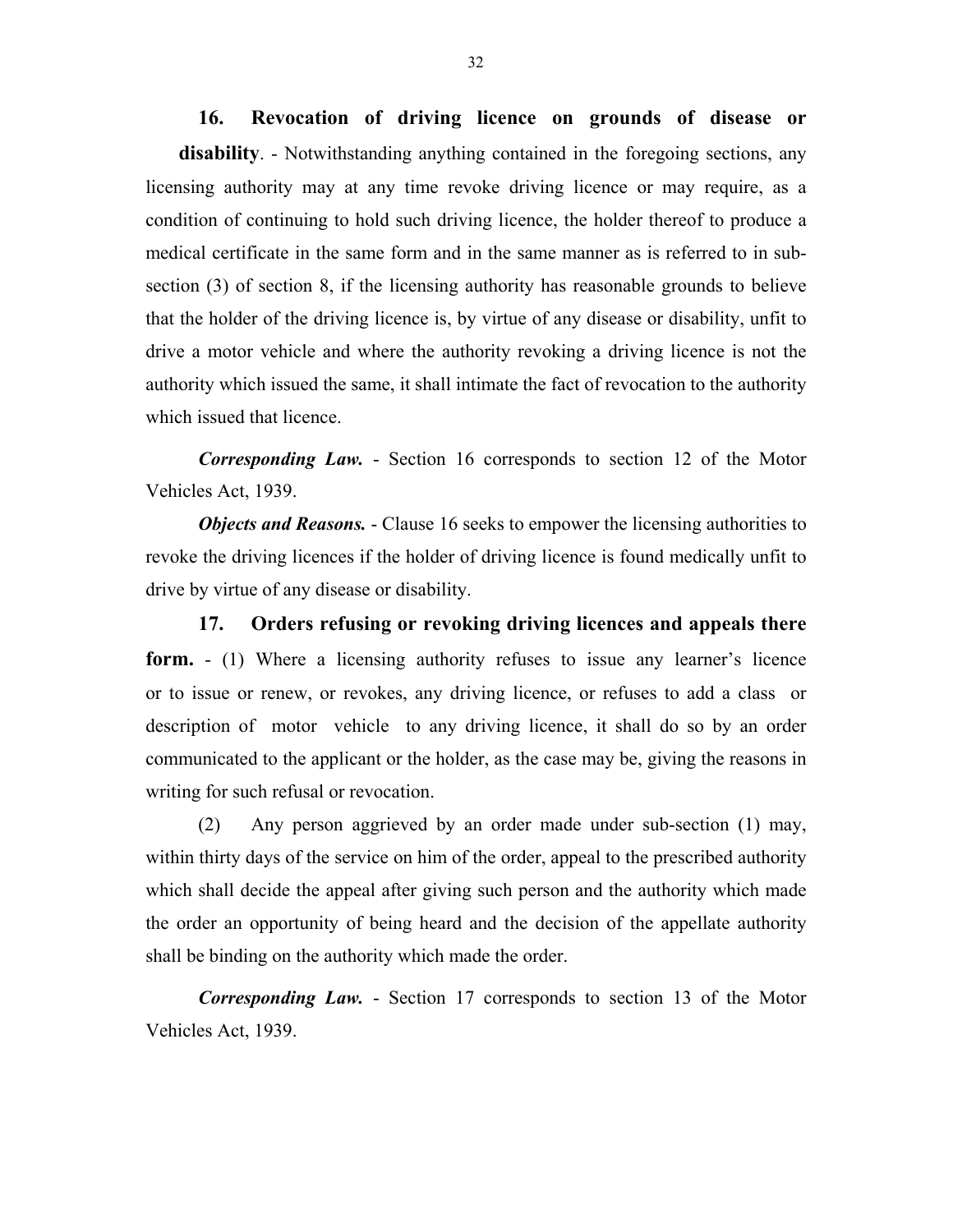*Objects and Reasons.* - Clause 17 requires that when the licensing authority refuses to renew, issue or revokes a licence, it shall give its reasons in writing to the holder of the licence. This also provides for appeal against the orders of the licensing authority to the prescribed authority.

**18. Driving licences to drive motor vehicles, belonging to the Central Government .** - (1) Such authority as may be prescribed by the Central Government may issue driving licence valid throughout India to persons who have completed their eighteen year to drive motor vehicles which are the property or for the time being under the exclusive control of the Central Government and are used for Government purposes relating to the defence of the country and unconnected with any commercial enterprise.

(2) A driving licence issued under this section shall specify the class or description of vehicle which the holder is entitled to drive and the period for which he is so entitled.

(3) A driving licence issued under this section shall not entitle the holder to drive any motor vehicle except a motor vehicle referred to in sub-section (1).

(4) The authority issuing any driving licence under this section shall, at the request of any State Government, furnish such information respecting any person to whom a driving licence is issued as that Government may at any time require.

*Corresponding Law.* - Section 18 corresponds to section 14 of the Motor Vehicles Act, 1939.

*Objects and Reasons.* - Clause 18 confers upon the Central Government the power to prescribe the authority for the grant of driving licences to drive motor vehicles, which are the property of the Central Government, and are used for Government purposes relating to the defence of the country.

**19. Power of licensing authority to disqualify from holding a driving licence or revoke such licence .** (1) If a licensing authority is satisfied, after giving the holder of a driving licence an opportunity of being heard, that the –

(a) is a habitual criminal or a habitual drunkard ; or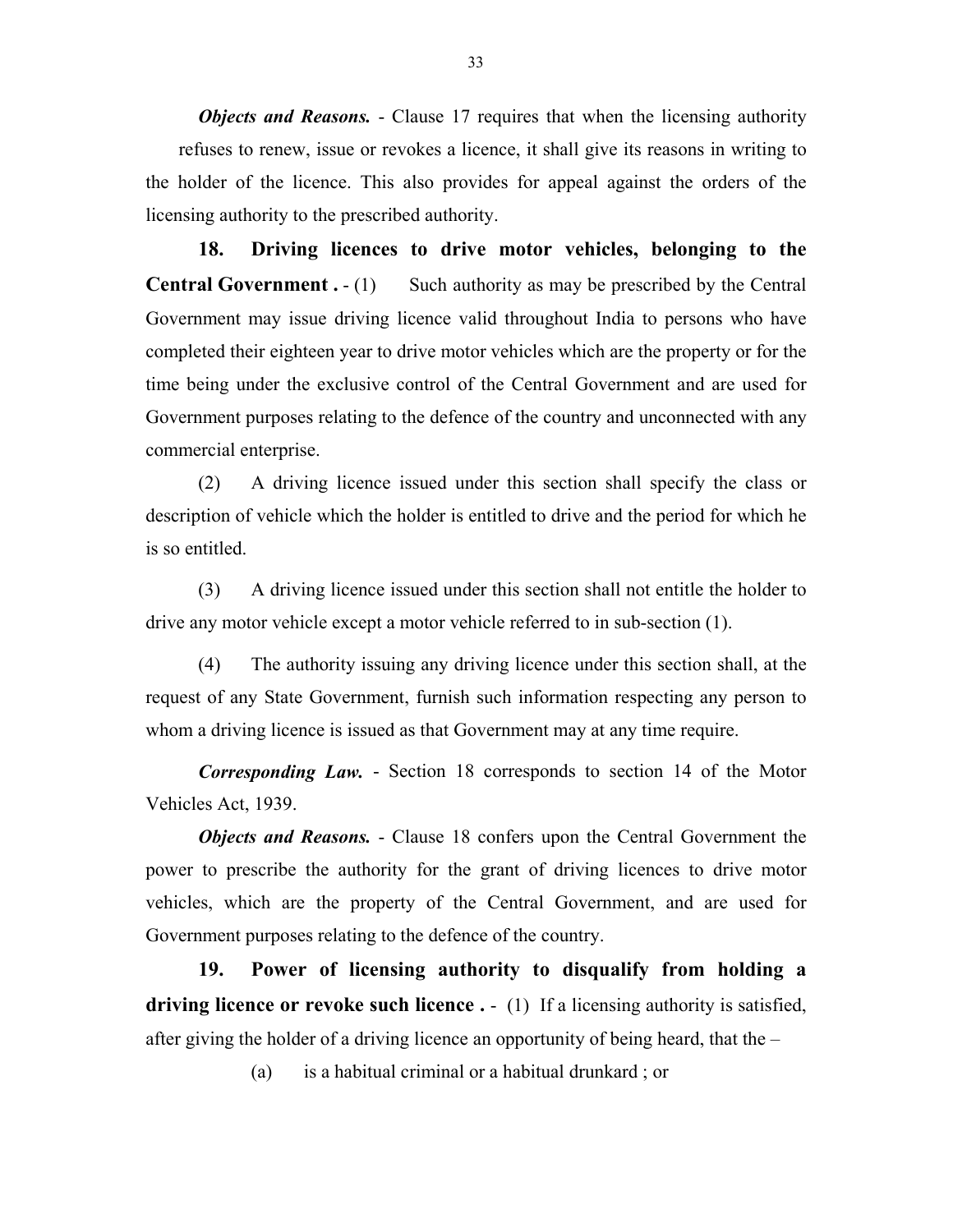(b) is a habitual addict to any narcotic drug or psychotropic substance within the meaning of the Narcotic Drugs and Psychotropic Substances Act, 1985 ; or

(c) is using or has used a motor vehicle in the commission of a cognizable offence ; or

(d) has by his previous conduct as driver of a motor vehicle shown that his driving is likely to be attended with danger to the public ; or

(e) has obtained any driving licence or a licence to drive a particular class or description of motor vehicle by fraud or misrepresentation ; or

(f) has committed any such act which is likely to cause nuisance or danger to the public, as may be prescribed by the Central Government, having regard to the objects of this Act; or

(g) has failed to submit to, or has not passed, the tests referred to in the proviso to sub-section (3) of section 22 ; or

(h) being a person under the age of eighteen years who has been granted a learner's licence or a driving licence with the consent in writing of the person having the care of the holder of the licence and has ceased to be in such care,

it may, for reasons to be recorded in writing, make an order –

(i) disqualifying that person for a specified period for holding or obtaining any driving licence to drive all or any classes or descriptions of vehicles specified in the licence ; or

(ii) revoke any such licence.

(2) Where an order under sub-section (1) is made, the holder of a driving licence shall forthwith surrender his driving licence to the licensing authority making the order, if the driving licence has not already been surrendered, and the licensing authority shall, -

(a) if the driving licence is a driving licence issued under this Act, keep it until the disqualification has expired or has been removed ; or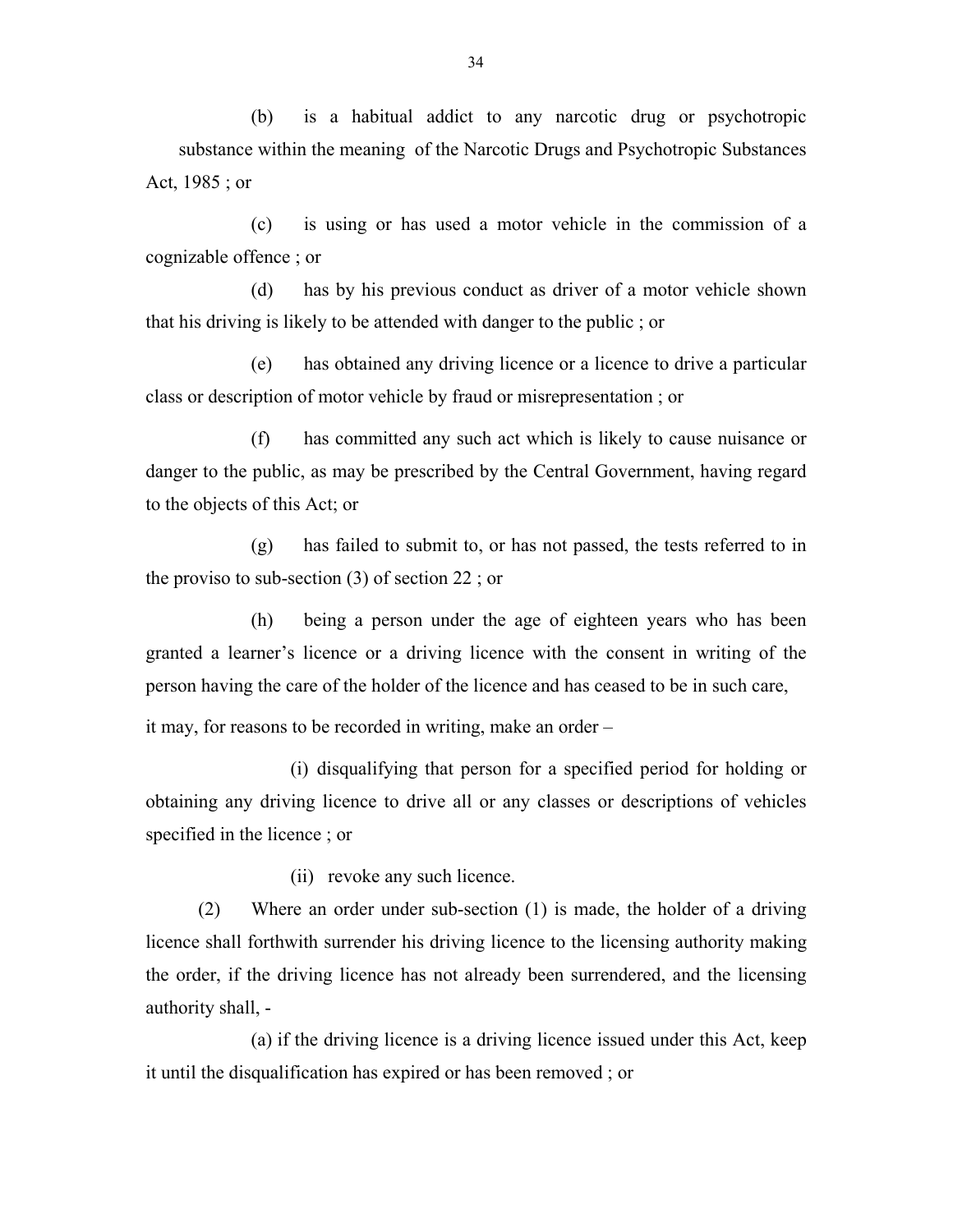(b) if it is not a driving licence issued under this Act, endorse the disqualification upon it and send it to the licensing authority by which it was issued ; or

(c) in the case of revocation of any licence, endorse the revocation upon it and if it is not the authority which issued the same, intimate the fact of revocation to the authority which issued that licence ;

Provided that where the driving licence of a person authorises him to drive more than one class or description of motor vehicles and the order, made under subsection (1), disqualifies him from driving any specified class or description of motor vehicles, the licensing authority shall endorse the disqualification upon the driving licence and return the same to the holder.

(3) Any person aggrieved by an order made by a licensing authority under sub-section (1) may, within thirty days of the receipt of the order, appeal to the prescribed authority, and such appellate authority shall give notice to the licensing authority and hear either party if so required by that party and may pass such order as it thinks fit and an order passed by any such appellate authority shall be final.

*Corresponding Law.* - Section 19 corresponds to section 15 of the Motor Vehicles Act, 1939.

*Objects and Reasons.* - Clause 19 contains provisions for the disqualification of the holder of the licence, by the licensing authorities, for holding or obtaining the licence for a specified period or for revoking the licence for the reasons enumerated in this clause. It also makes provision for appeal against the orders of the licensing authorities to the prescribed authorities.

**20. Power of Court to disqualify.** - (1) Where a person is convicted of an offence under this Act or of an offence in the commission of which a motor vehicle was used, the Court by which such person is convicted may, subject to the provisions of this Act, in addition to imposing any other punishment authorised by law, declare the persons so convicted to be disqualified, for such period as the Court may specify, from holding any driving licence to drive all classes or description of vehicles, or any particular class or description of such vehicles, as are specified in such licence :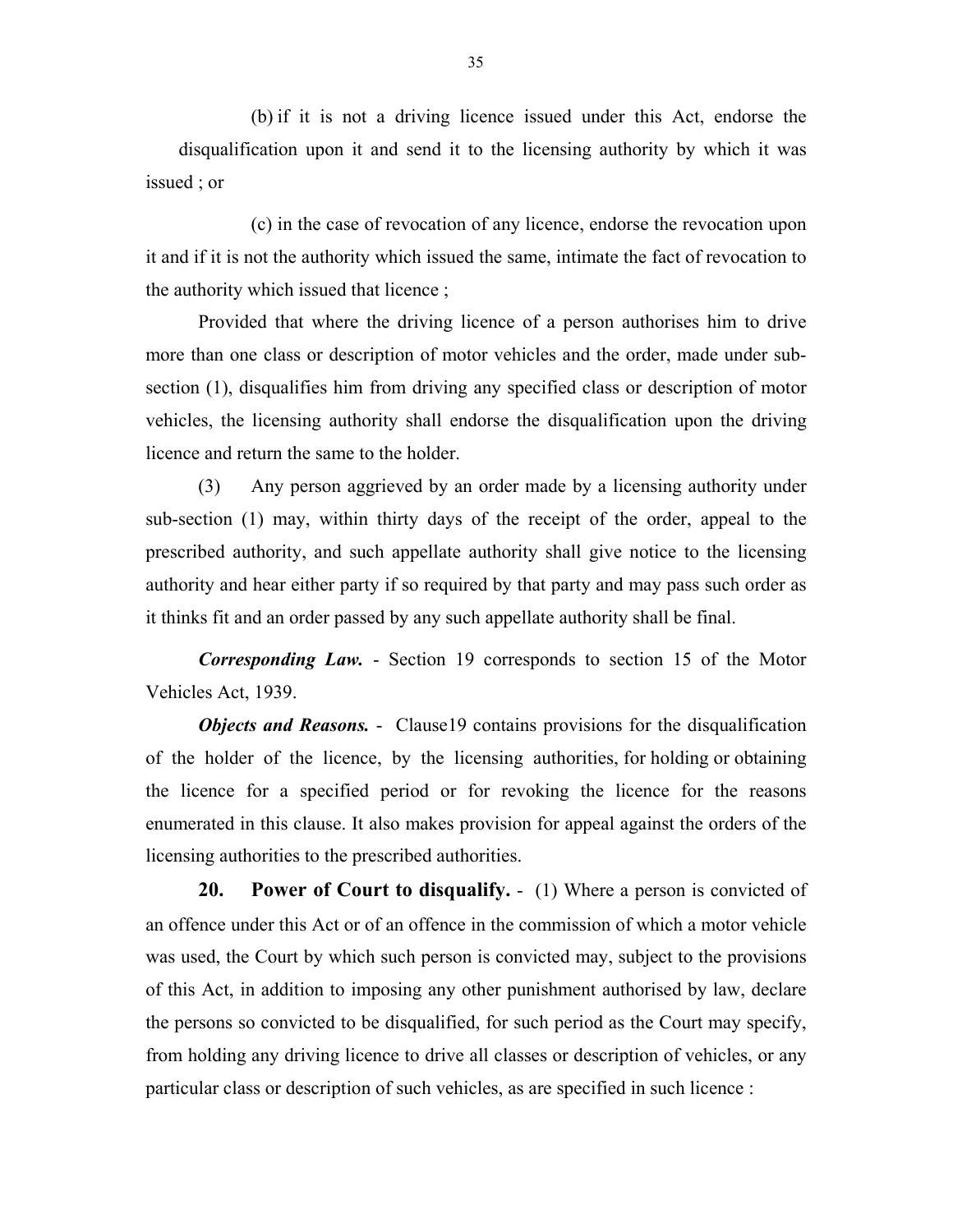Provided that in respect of an offence punishable under section 183 no such order shall be made for the first or second offence.

(2) Where a person is convicted of an offence under clause (c) of subsection (1) of section 132, section 134 or section 185, the Court convicting any person of any such offence shall order the disqualification under sub section (I) and if the offence is relatable to clause (c) of sub-section (1) of section 132 or section 134, such disqualification shall be for a period of not less than one month, and if the offence is relatable to section 185, such disqualification shall be for a period of not less than six months.

(3) A Court shall, unless for special reasons to be recorded in writing it thinks fit to order otherwise, order the disqualification of a person –

(a) who having been convicted of an offence punishable under section 184 is again convicted of an offence punishable under that section,

(b) who is convicted of an offence punishable under section 189, or

(c) who is convicted of an offence punishable under section 192 :

Provided that the period of disqualification shall not exceed, in the case referred to in clause (a), five years, or, in the case referred to in clause (b), two years or, in the case referred to in clause (c), one year.

(4) A Court ordering the disqualification of a person convicted of an offence punishable under section 184 may direct that such person shall, whether he has previously passed the test of competence to drive as referred to in sub-section (3) of section 9 or not, remain disqualified until he has subsequent to the making of the order of disqualification passed that test to the satisfaction of the licensing authority.

(5) The Court to which an appeal would ordinarily lie from any conviction of an offence of the nature specified in sub-section (1) may set aside or vary any order of disqualification made under that sub-section notwithstanding that no appeal would lie against the conviction as a result of which such order of disqualification was made.

*Corresponding Law.* - Sub-section  $(1)$ ,  $(2)$ ,  $(3)$ ,  $(4)$ , and  $(5)$  of section 20 corresponds to sub-sections  $(1)$ ,  $(4)$ ,  $(5)$ ,  $(6)$  and  $(7)$  respectively, of section 17 of the Motor Vehicles Act, 1939.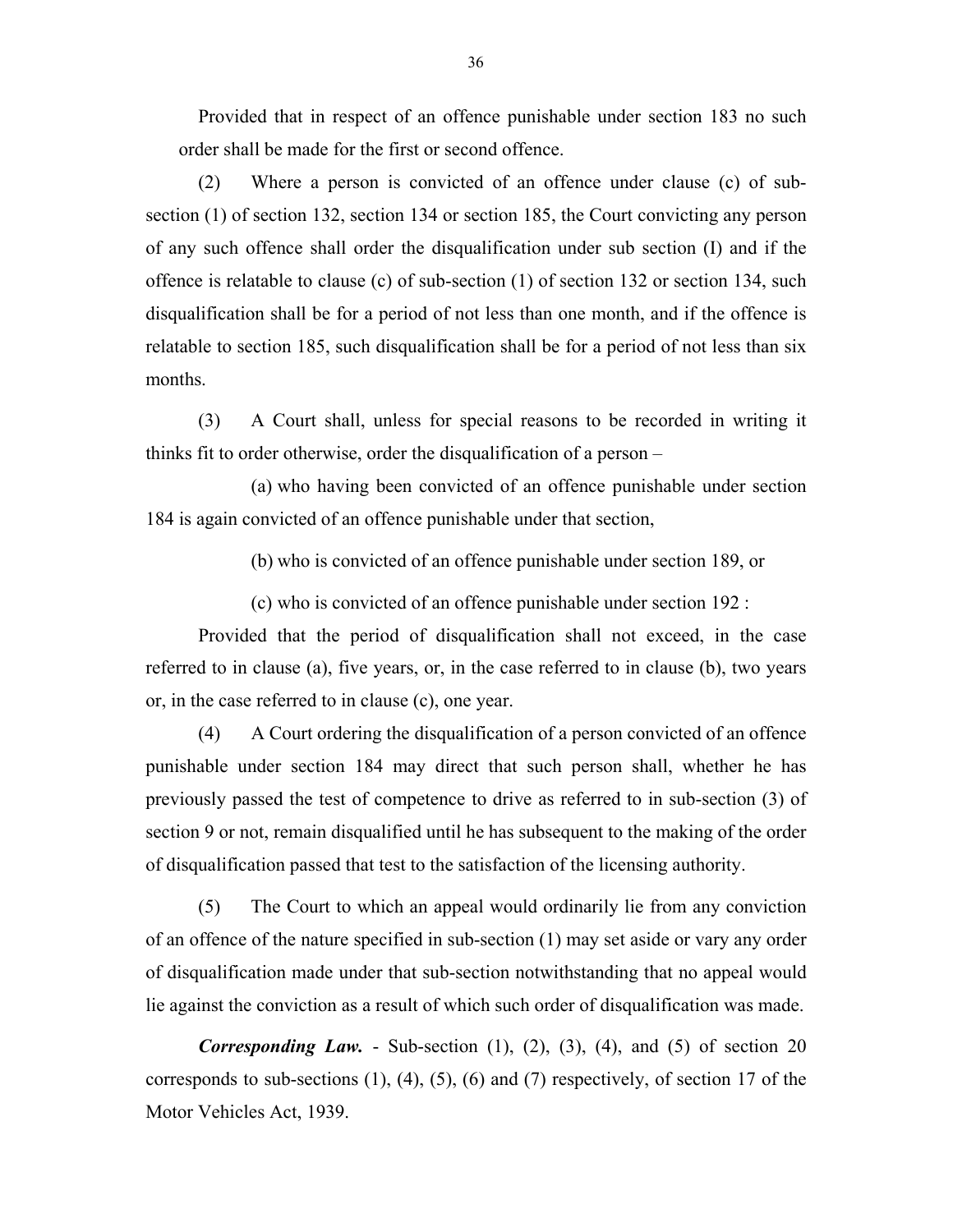*Objects and Reasons.* -Clause 20 seeks to authorise the Courts to disqualify the holders of driving licences for a specified period on conviction under this Act.

**21. Suspension of driving licence in certain cases .** - (1) Where, in relation to a person who had been previously convicted of an offence punishable under section 184, a case is registered by a police officer on the allegation that such person has, by such dangerous driving as is referred to in the said section 184, of any class or description of motor vehicle caused the death of , or grievous hurt to, one or more persons, the driving licence held by such person shall in relation to such class or description of motor vehicle become suspended –

(a) for a period of six months from the date on which the case is registered, or

(b) if such person is discharged or acquitted before the expiry of the period aforesaid, until such discharge or acquittal, as the case may be.

(2) Where, by virtue of the provisions of sub-section (1), the driving licence held by a person becomes suspended, the police officer, by whom the case referred to in sub-section (1) is registered, shall bring such suspension to the notice of he Court competent to take cognizance of such offence, and thereupon, such Court shall take possession of the driving licence, endorse the suspension thereon and intimate the fact of such endorsement to the licensing authority by which the licence was granted or last renewed.

(3) Where the person referred to in sub-section (1) is acquitted or discharged, the Court shall cancel the endorsement on such driving licence with regard to the suspension thereof.

(4) If a driving licence in relation to a particular class or description of motor vehicles is suspended under sub-section (1), the person holding such licence shall be debarred from holding or obtaining any licence to drive such particular class or description of motor vehicles so long as the suspension of the driving licence remains in force.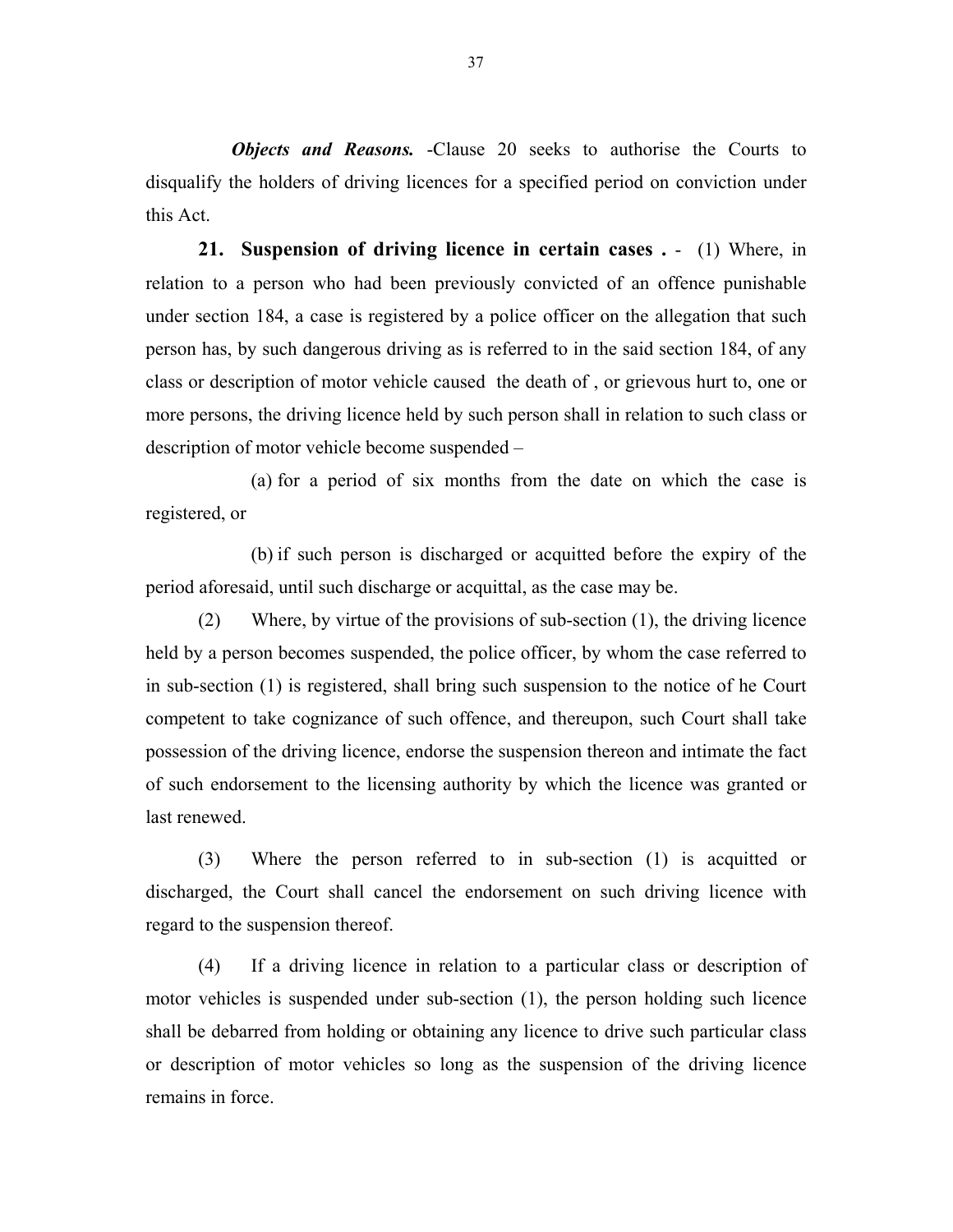*Corresponding Law.* - Section 21 corresponds to section 17-A of the Motor Vehicles Act, 1939.

*Objects and Reasons.* - Clause 21 provides for automatic suspension of the driving licence of the person who has caused the death of or grievous hurt to one or more persons, for a period of 6 months or until the person is discharged or acquitted by the Court, whichever is earlier.

**22. Suspension or cancellation of driving licence on conviction.** - (1) Without prejudice to the provisions of sub-section (3) of section 20 where a person, referred to in sub-section (1) of section 21 is convicted of an offence of causing, by such dangerous driving as is referred to in section 184 of any class or description of motor vehicle the death of or grievous hurt to, one or more persons, the Court by which such person is convicted may cancel, or suspend for such period as it may think fit, the driving licence held by such person insofar as it relates to that class or description of motor vehicle.

(2) Without prejudice to the provisions of sub-section (2) of section 20, if a person, having been previously convicted of an offence punishable under section 185 is again convicted of an offence punishable under that section, the Court, making such subsequent conviction, shall, by order, cancel the driving licence held by such person.

(3) If a driving licence is cancelled or suspended under this section, the Court shall take the driving licence in its custody, endorse the cancellation or, as the case may be, suspension, thereon and send the driving licence so endorsed to the authority by which the licence was issued or last renewed and such authority shall, on receipt of the licence, keep the licence in its safe custody, and in the case of a suspended licence, return the licene to the holder thereof after the expiry of the period of suspension on an application made by him for such return.

Provided that no such licence shall be returned unless the holder thereof has, after the expiry of the period of suspension, undergone and passed, to the satisfaction of the licensing authority by which the licence was issued or last renewed, a fresh test of competence to drive referred to in sub-section (3) of section 9 and produced a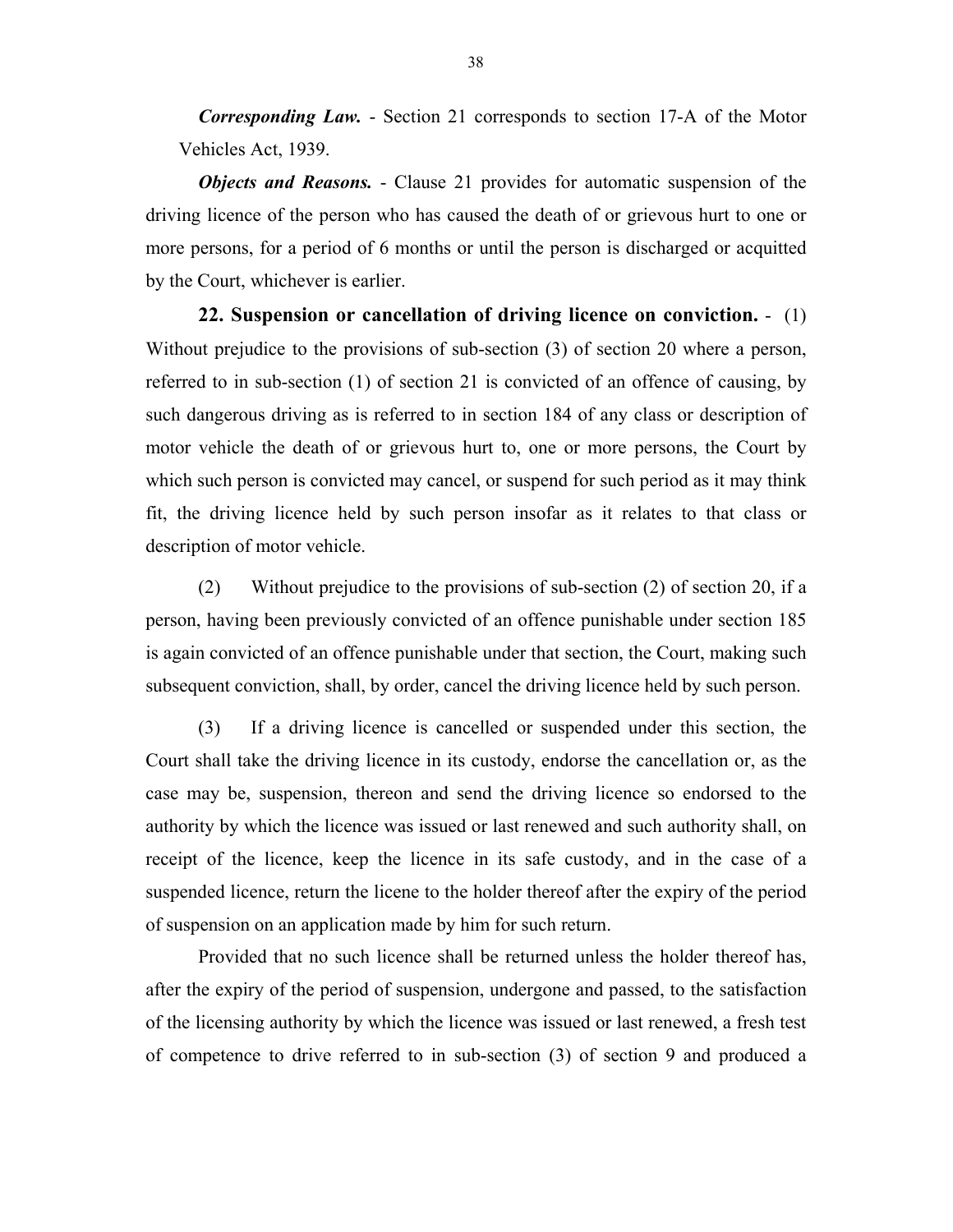medical certificate in the same form and in the same manner as is referred to in subsection (3) of section 8.

(4) If a licence to drive a particular class or description of motor vehicles is cancelled or suspended under this section, the person holding such a licence shall be debarred from holding, or obtaining, any licence to drive such particular class or description of motor vehicles so long as the cancellation or suspension of the driving licence remains in force.

*Corresponding Law.* - Section 22 corresponds to section 17-B of the Motor Vehicles Act, 1939.

*Objects and Reasons.* - Clause 22 confers upon the Court convicting the holders of licences for certain offences, the powers to suspend or cancel the driving licences. It also provides for a compulsory test of competence to drive and a strict medical test for the drivers involved in fatal accidents before the licence is returned to the holder. Failure in any one of the two tests will entail in cancellation of the licence under clause 19.

**23. Effect of disqualification order.** - (1) A person in respect of whom any disqualification order is made under section 19 or section 20 shall be debarred to the extent and for the period specified in such order from holding or obtaining a driving licence and the driving licence, if any, held by such person at the date of the order shall cease to be effective to such extent and during such period.

(2) the operation of a disqualification order made under section 20 shall not be suspended or postponed while an appeal is pending against such order or against the conviction as a result of which such order is made, unless the appellate Court so directs.

(3) Any person in respect of whom any disqualification order has been made may at any time after the expiry of six months from the date of the order, apply to the Court or other authority by which the order was made, to remove the disqualification ; and the Court or authority, as the case may be, may having regard to all the circumstances, either cancel or vary the disqualification order :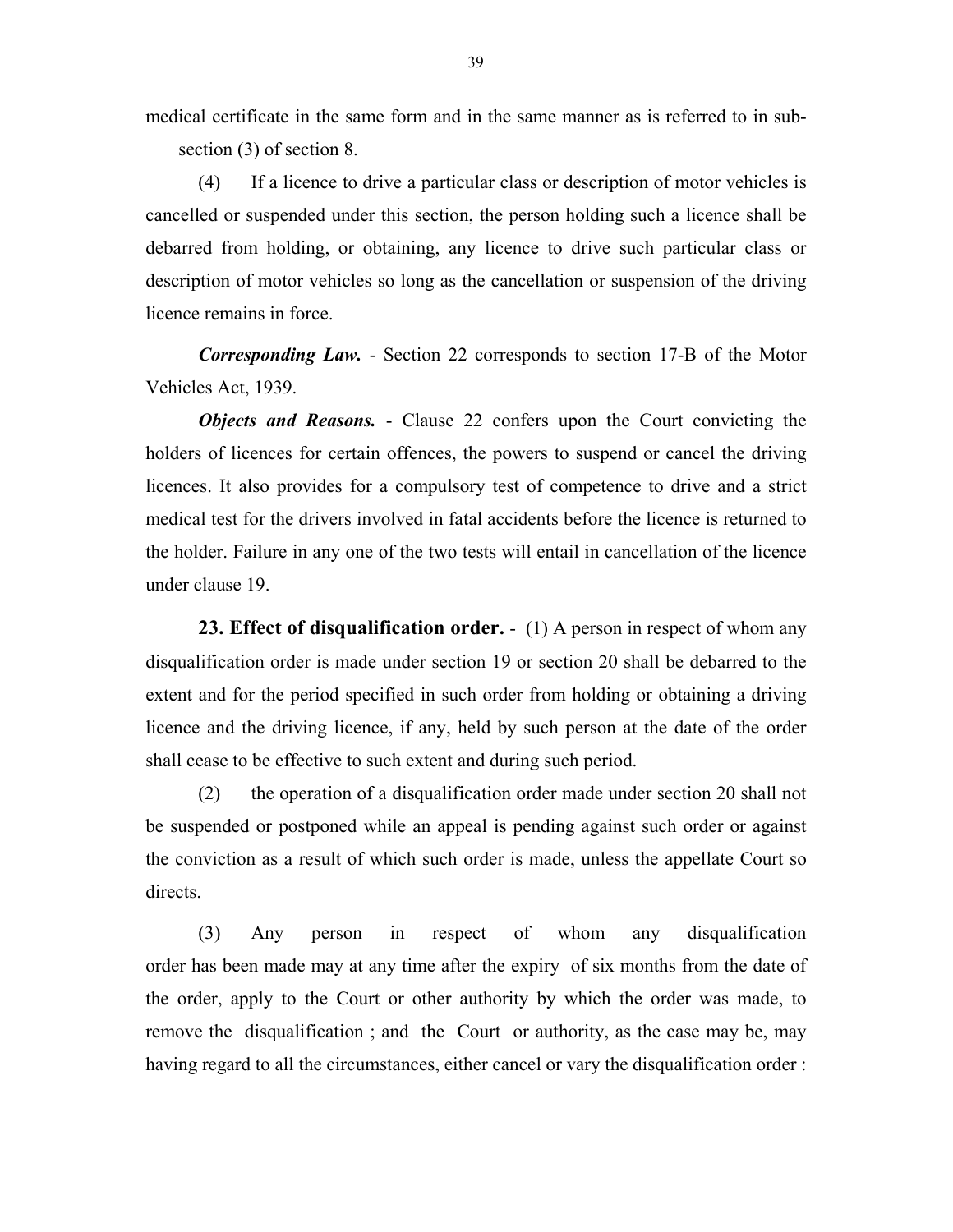Provided that where the Court or other authority refuses to cancel or vary any

disqualification order under this section, a second application thereunder shall not be entertained before the expiry of a period of three months from the date of such refusal.

*Corresponding Law.* - Section 23 corresponds to section 18 of the Motor Vehicles Act, 1939.

*Objects and Reasons.* - Clause 23 lays down that on the orders of the Courts disqualifying the holder of the licence, the licence shall cease to be effective.

24. Endorsement. - (1) The Court or authority making an order of disqualification shall endorse or cause to be endorsed upon the driving licence, if any, held by the person disqualified, particulars of the order of disqualification and of any conviction of an offence in respect of which an order of disqualification is made ; and particulars of any cancellation or variation of an order of disqualification made under sub-section (3) of section 23 shall be similarly so endorsed.

(2) A Court by which any person is convicted of an offence under this Act as may be prescribed by the Central Government, having regard to the objects of this Act, shall, whether or not a disqualification order is made in respect of such conviction, endorse or cause to be endorsed particulars of such conviction on any driving licence held by the person convicted.

(3) Any person accused of an offence prescribed under sub-section (2) shall when attending the Court bring with him his driving licence if it is in his possession.

(4) Where any person is convicted of any offence under this Act and sentenced to imprisonment for a period exceeding three nonths, the Court awarding the sentence shall endorse the fact of such sentence upon the driving licence of the person concerned and the prosecuting authority shall intimate the fact of such endorsement to the authority by which the driving licence was granted or last renewed.

(5) When the driving licence is endorsed or caused to be endorsed by any Court, such Court shall send the particulars of the endorsement to the licensing authority by which the driving licence was granted or last renewed.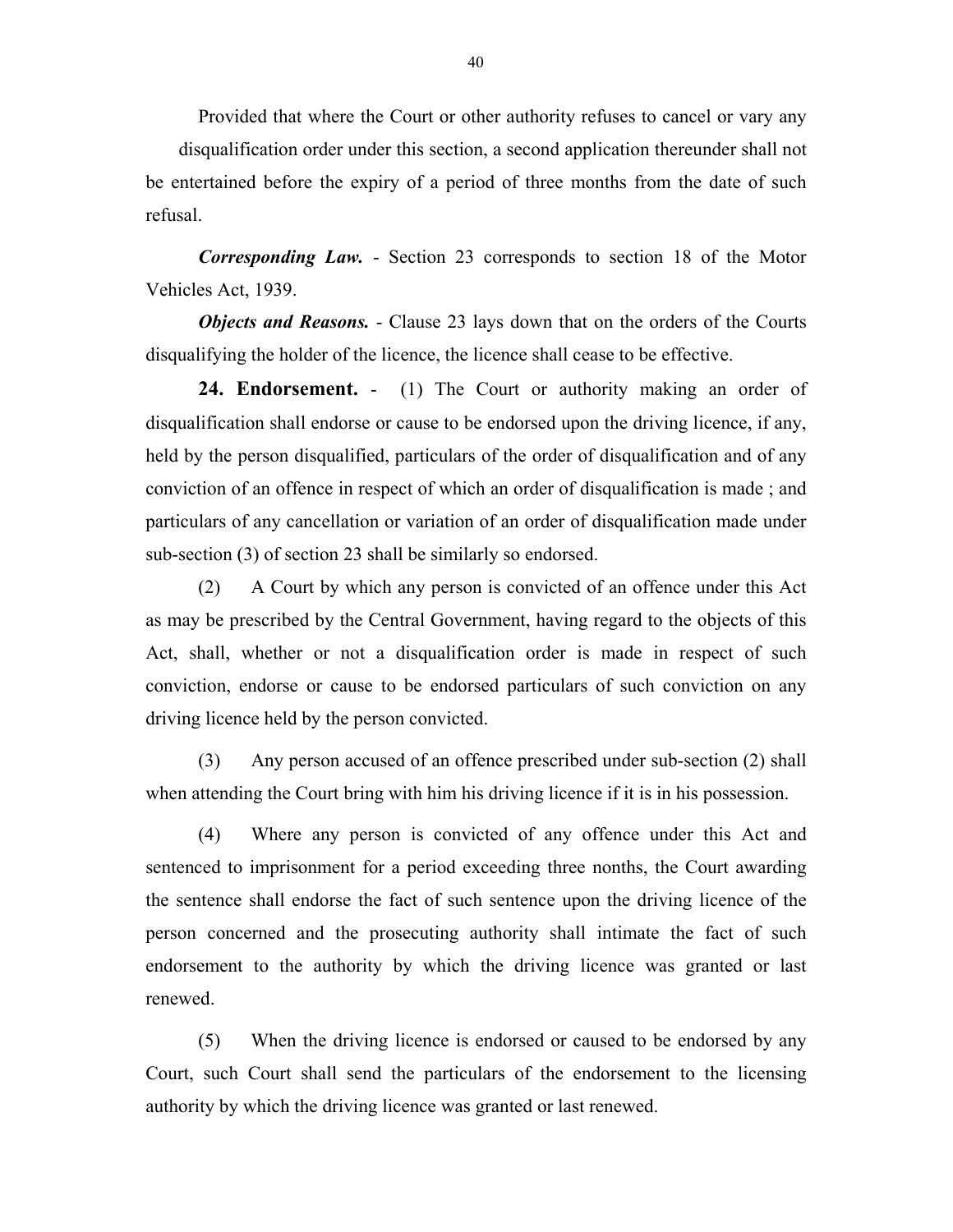(6) Where on an appeal against any conviction or order of a Court, which has been endorsed on a driving licence, the appellate Court varies or sets aside the conviction or order, the appellate court shall inform the licensing authority by which the driving licence was granted or last renewed and such authority shall amend or cause to be amended the endorsement.

*Corresponding Law.* - Sub-section 1(, (2), and (3) of section 24 corresponds to sub-sections (1), (2) and (3), respectively, of section 19 of the Motor Vehicles Act, 1939. However, sub-sections (4), (5) and (6) of section 24 are new provisions.

*Objects and Reasons.* - Clause 24 requires the Court or the Authorities making an order of disqualification, to make entries of such disqualifications in the driving licences held by that person.

**25. Transfer of endorsement and issue of driving licence free from endorsement.** - (1) An endorsement on any driving licence shall be transferred to any new or duplicate driving licence obtained by the holder thereof until the holder becomes entitled under the provisions of this section to have a driving licence issued to him free from endorsement.

(2) Where a driving licence is required to be endorsed and the driving licence is not in the possession of the Court or authority by which the endorsement is to be made, then –

(a) if the person in respect of whom the endorsement is to be made is at the time the holder of a driving licence, he shall produce the driving licence to the Court or authority within five days, or such longer time as the Court or authority may fix ; or

(b) if, not being then the holder of a driving licence, he subsequently obtains a driving licence, he shall within five days after obtaining the driving licence produce it to the Court or authority ;

and if the driving licence is not produced within the time specified, it shall, on the expiration of such time, be of no effect until it is produced for the purpose of endorsement.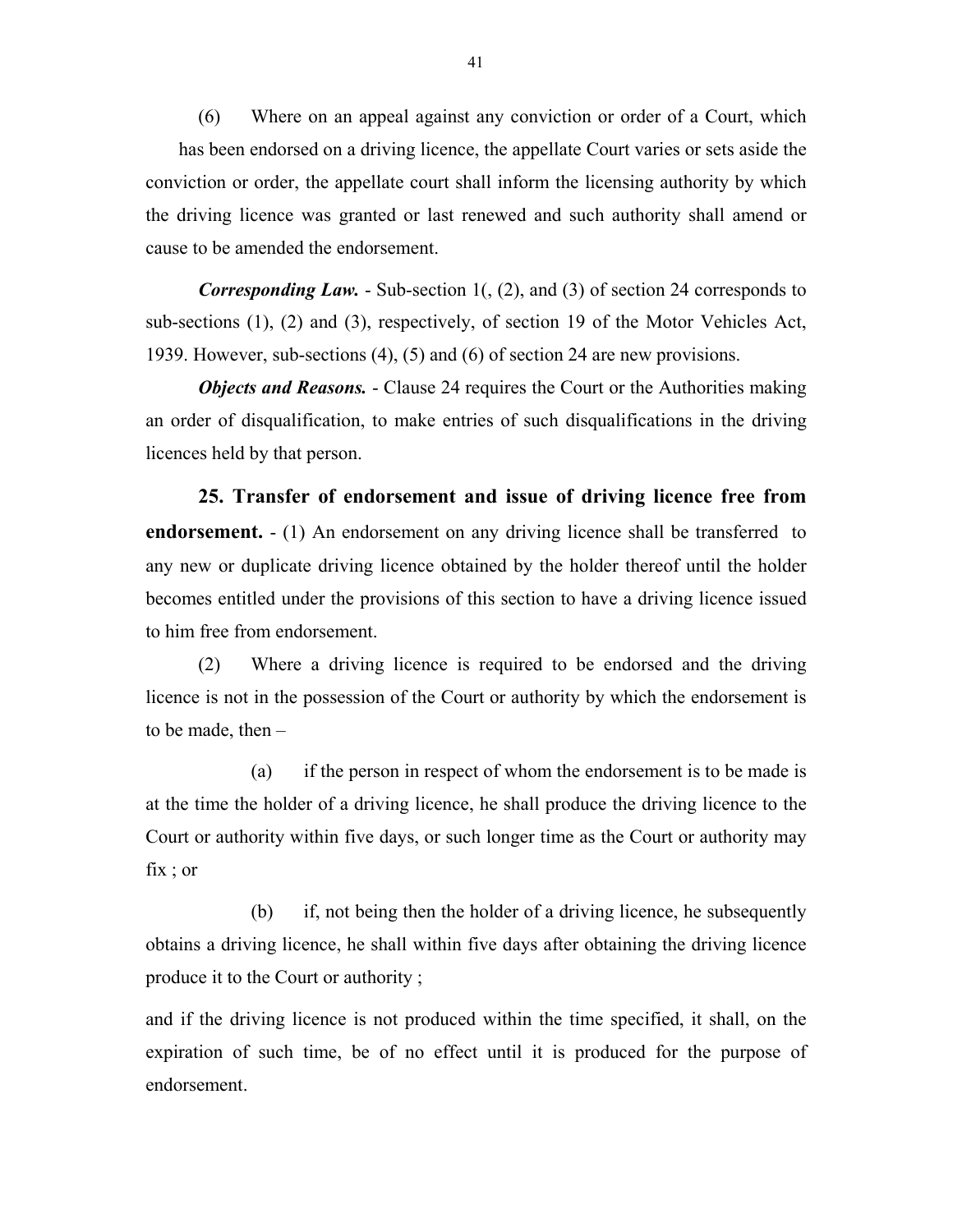(3) A person whose driving licence has been endorsed shall, if during a continuous period of three years after such endorsement no further endorsement has been made against him, be entitled on surrendering his driving licence and on payment of a fee of five rupees, to receive a new driving licence free from all endorsements :

Provided that if the endorsement is only in respect of an offence contravening the speed limits referred to in section 112, such person shall be entitled to receive a new driving licence free from such endorsements on the expiration of one year of the date of the endorsement :

Provided further that in reckoning the said period of three years and one year, respectively, and period during which the said person was disqualified for holding or obtaining a driving licence shall be excluded.

*Corresponding Law.*- Section 25 corresponds to section 20 of the Motor Vehicles Act, 1939.

*Objects and Reasons.* - Clause 25 enables the licensing authorities to transfer the endorsements of disqualification to any new or duplicate licences issued to the holder of the licence. It also provides for the issue of fresh driving licence free of endorsements, if during a continuous period of three years from the last endorsement, there has been no further orders of endorsement.

**26. Maintenance of State Registers of Driving Licences.** - (1) Each State Government shall maintain, in such form as may be prescribed by the Central Government, a register to be known as the State Register of Driving Licences, in respect of driving llicences issued and renewed by the licensing authorities of the State Government, containing the following particulars, namely :-

- (a) names and addresses of holders of driving licences ;
- (b) licence numbers ;
- (c) dates of issue or renewal of licences ;
- (d) dates of expiry of licences ;
- (e) classes and types of vehicles authorised to be driven ; and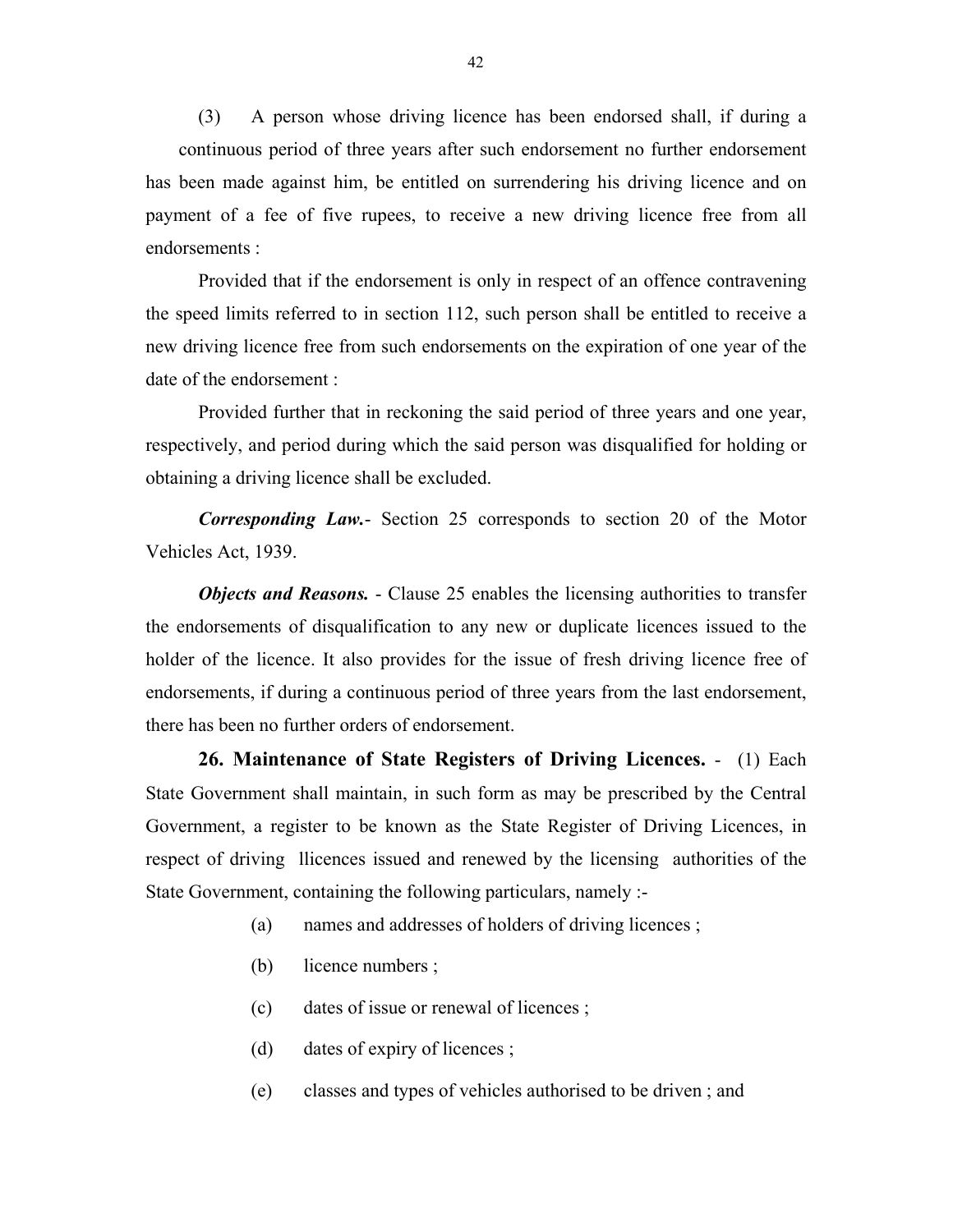(f) such other particulars as the Central government may prescribe.

(2) Each State government shall supply to the Central Government a<sup>19</sup> [printed copy or copy in such other form as the Central Government may require], of the State Register of Driving Licences, and shall inform the Central Government without delay of all additions to and other amendments in such register made from time to time.

(3) The State Register of Driving Licences shall be maintained in such manner as may be prescribed by the State Government.

*Corresponding Law.* - This is a new provision in the 1988 Act.

*Objects and Reasons.* - Clause 26 contains provisions for the maintenance of a State register of driving licences by the States in such form as may be prescribed by the Central Government. It also provides that the State Governments shall furnish a copy of the State register on direction by the Central Government.

**27. Power of Central Government to make rules.** - The Central Government may make rules –

(a) regarding conditions referred to in sub-section (2) of section 3 ;

(b) providing for the form in which the application for learner's licence may be made, the information it shall contain and the documents to be submitted with the application referred to in sub-section (2) of section 8 ;

(c) providing for the form of medical certificate referred to in subsection 3 of section 8 ;

(d) providing for the particulars for the test referred to in sub-section (5) of section 8 ;

(e) providing for the form in which the application for driving licence may be made, the information it shall contain and the documents to be submitted with the application referred to in sub-section (2) of section 9. ;

(f) providing for the particulars regarding test of competence to drive, referred to in sub-section (3) of section 9 ;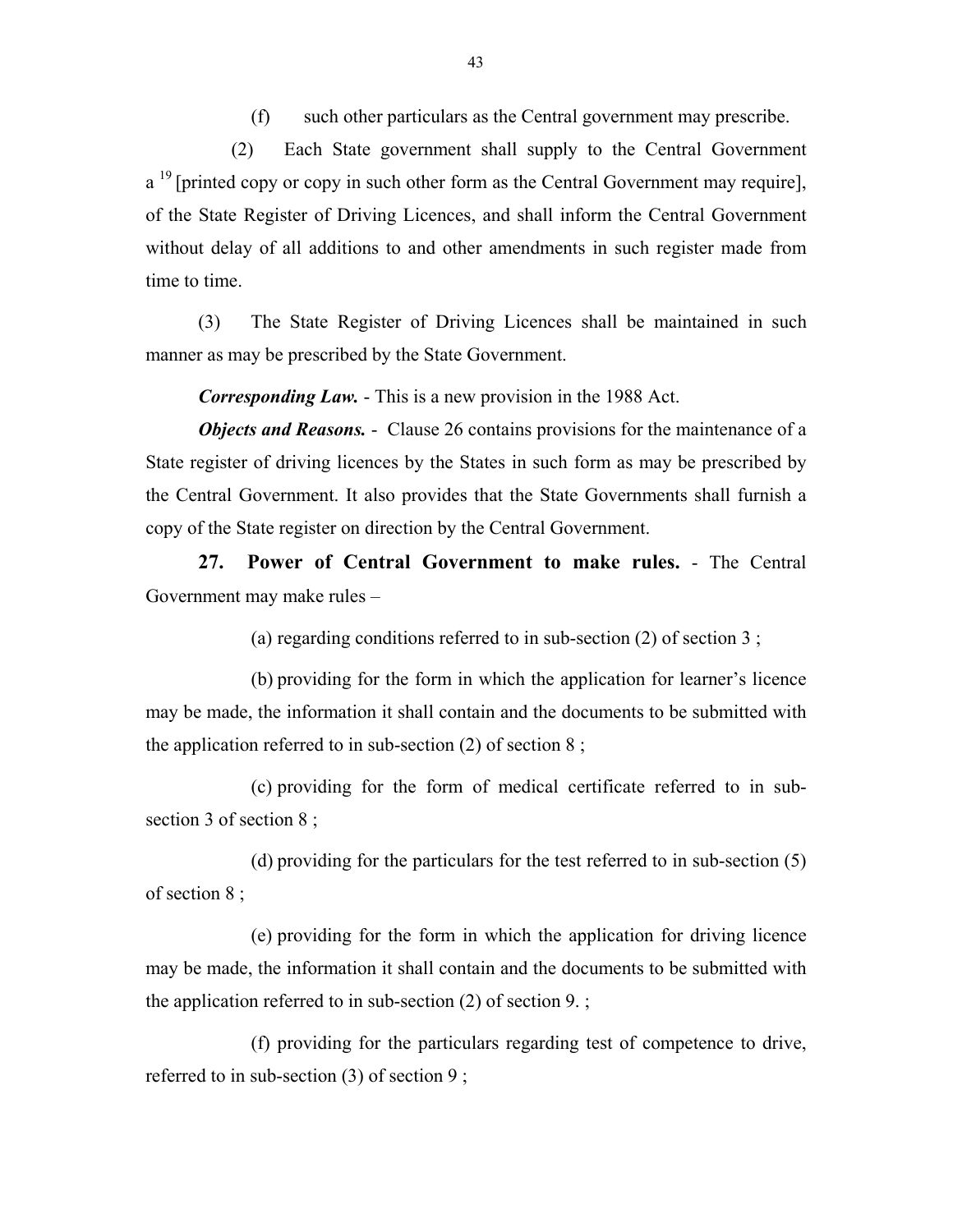19. Substituted for "printed copy" by Act 54 of 1994, S. 10 ( w.e.f. 14-11-1994 ).

(g) specifying the minimum educational qualifications of persons to whom licences to drive transport vehicles may be issued under this Act and the time within which such qualifications are to be acquired by such persons;

(h) providing for the form and contents of the licences referred to in subsection (1) of section 10;

(i) providing for the form and contents of the application referred to in sub-section (1) of section 11 and documents to be submitted with the application and the fee to be charged ;

(j) providing for the conditions subject to which section 9 shall apply to an application made under section 11 ;

(k) providing for the form and contents of the application referred to in sub-section (1) of section 15 and the documents to accompany such application under sub-section (2) of section 15;

(l) providing for the authority to grant licences under sub-section (1) of section 18 ;

(m) specifying the fees payable under sub-section (2) of section 8, sub-section (2) of section 9 and sub-section (3) and (4) of section 15 for the grant of learner's licences, and for the grant and renewal of driving licences and licences for the purpose of regulating the schools or establishments for imparting instructions in driving motor vehicles ;

(n) specifying the acts for the purposes of clause (f) of sub-section (1) of section 19;

(o) specifying the offences under this Act for the purposes of sub-section (2) of section  $24$ ;

(p) to provide for all or any of the matters referred to in sub-section (1) of section 26 ;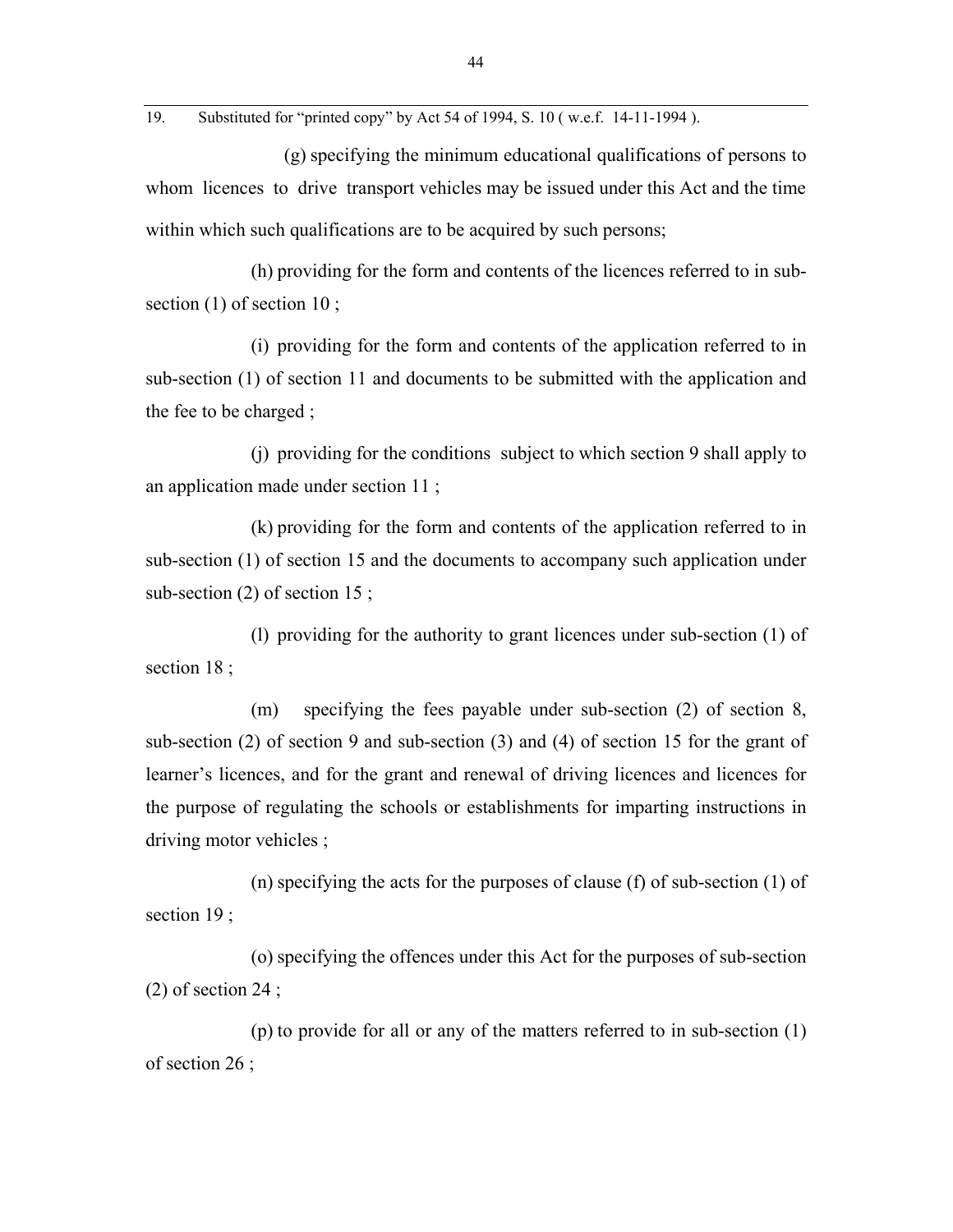(q) any other matter which is, or has to be, prescribed by the Central Government.

*Corresponding Law.* - Section 27 corresponds to section 20-A of the Motor Vehicles Act, 1939.

*Objects and Reasons.* - Clause 27 seeks to empower the Central Government to make rules on certain matters where the Act directs the Central Government to do so.

**28. Power of State Government to make rules.** - (1) A State Government may make rules for the purpose of carrying into effect the provisions of this Chapter other than the matters specified in section 27.

(2) Without prejudice to the generality of the foregoing power, such rules may provide for –

(a) the appointment, jurisdiction, control and functions of licensing authorities and other prescribed authorities ;

(b) The conduct and hearing of appeals that may be preferred under this chapter, the fees to be pain in respect of such appeals and the refund of such fees :

Provided that no fee so fixed shall exceed twenty-five rupees ;

(c) the issue of duplicate licences to replace licences lost, destroyed or mutilated, the replacement of photographs which have become obsolete and the fees to be charged therefor ;

(d) the badges and uniform to be worn by drivers of transport vehicles and the fees to be paid in respect of badges ;

(e) the fee payable for the issue of a medical certificate under subsection (3) of section 8;

(f) the exemption of prescribed persons, or prescribed classes of persons, from payment of all or any portion of the fees payable under this Chapter;

(g) the communication of particulars of licences granted by one licensing authority to other licensing authorities ;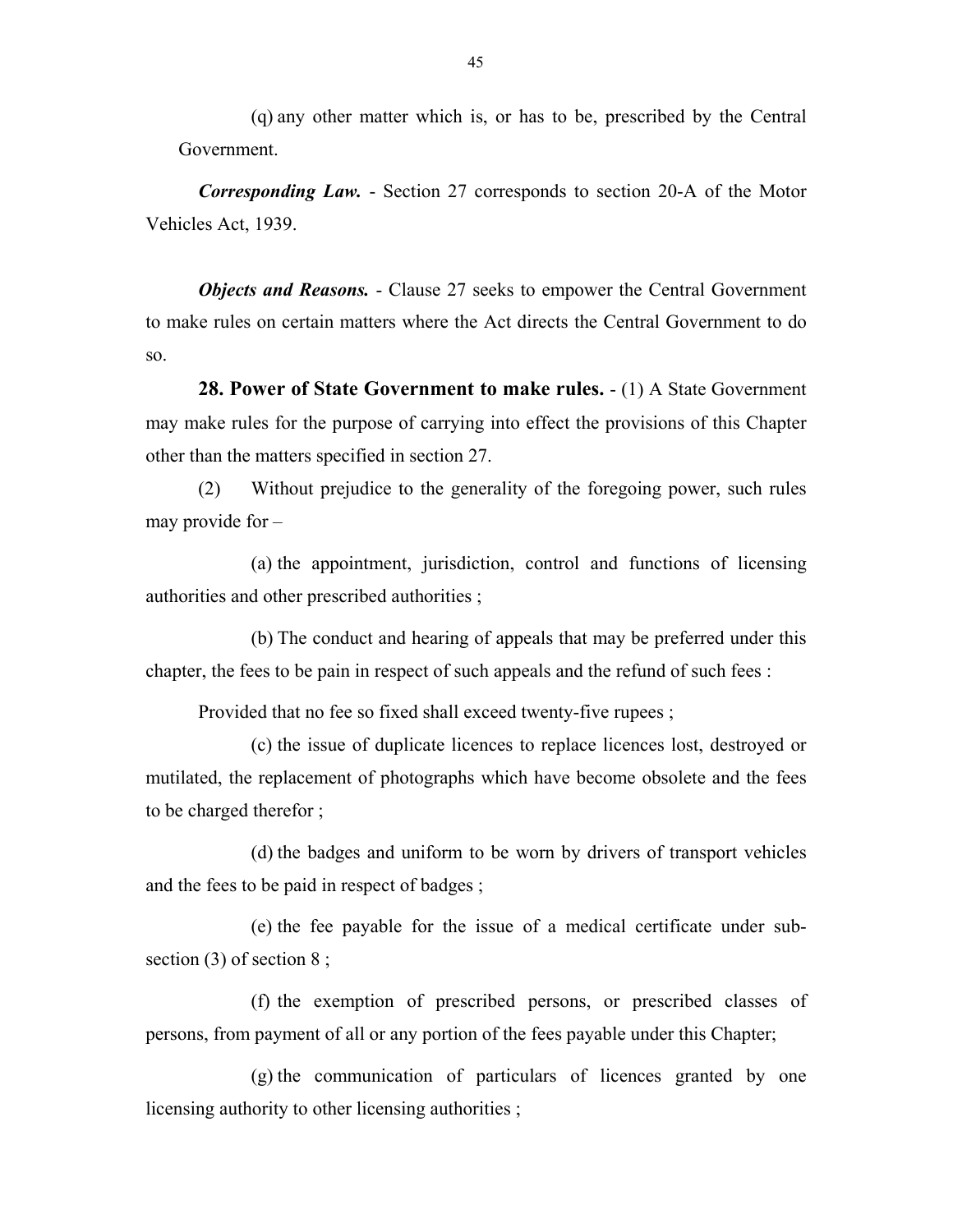(h) the duties, functions and conduct of such persons to whom licences to drive transport vehicles are issued ;

(i) the exemption of drivers of road-rollers from all or any of the provisions of this Chapter or of the rules made thereunder ;

(j) the manner in which the State Register of Driving Licences shall be maintained under section 26 ;

(k) any other matter which is to be, or may be, prescribed.

*Corresponding Law.* - Section 28 corresponds to section 21 of the Motor Vehicles Act, 1939.

*Objects and Reasons.* - Clause 28 seeks to empower the State Government to make rules on certain matters where the Act specifically confer the power on the State Governments.

## **CHAPTER III**

## **LICENSING OF CONDUCTORS OF STAGE CARRIAGES**

**29. Necessity for conductor's licence.** - (1) No person shall act as a conductor of a stage carriage unless he holds an effective conductor's licence issued to him authorising him to act as such conductor, and no person shall employ or permit any person who is not so licensed to act as a conductor of a stage carriage.

(2) A State Government may prescribe the conditions subject to which subsection (1) shall not apply to a driver of a stage carriage performing the functions of a conductor or to a person employed to act a conductor for a period not exceeding one month.

*Corresponding Law.* - Section 29 corresponds to section 21-A of the Motor Vehicles Act, 1939.

*Objects and Reasons.* - Clause 29 provides for the need to have a conductor's licence and prohibits persons in employing as conductor, a person who is not licensed as a conductor. It also confers upon the State Government the power to prescribe conditions subject to which this clause shall not apply to certain persons.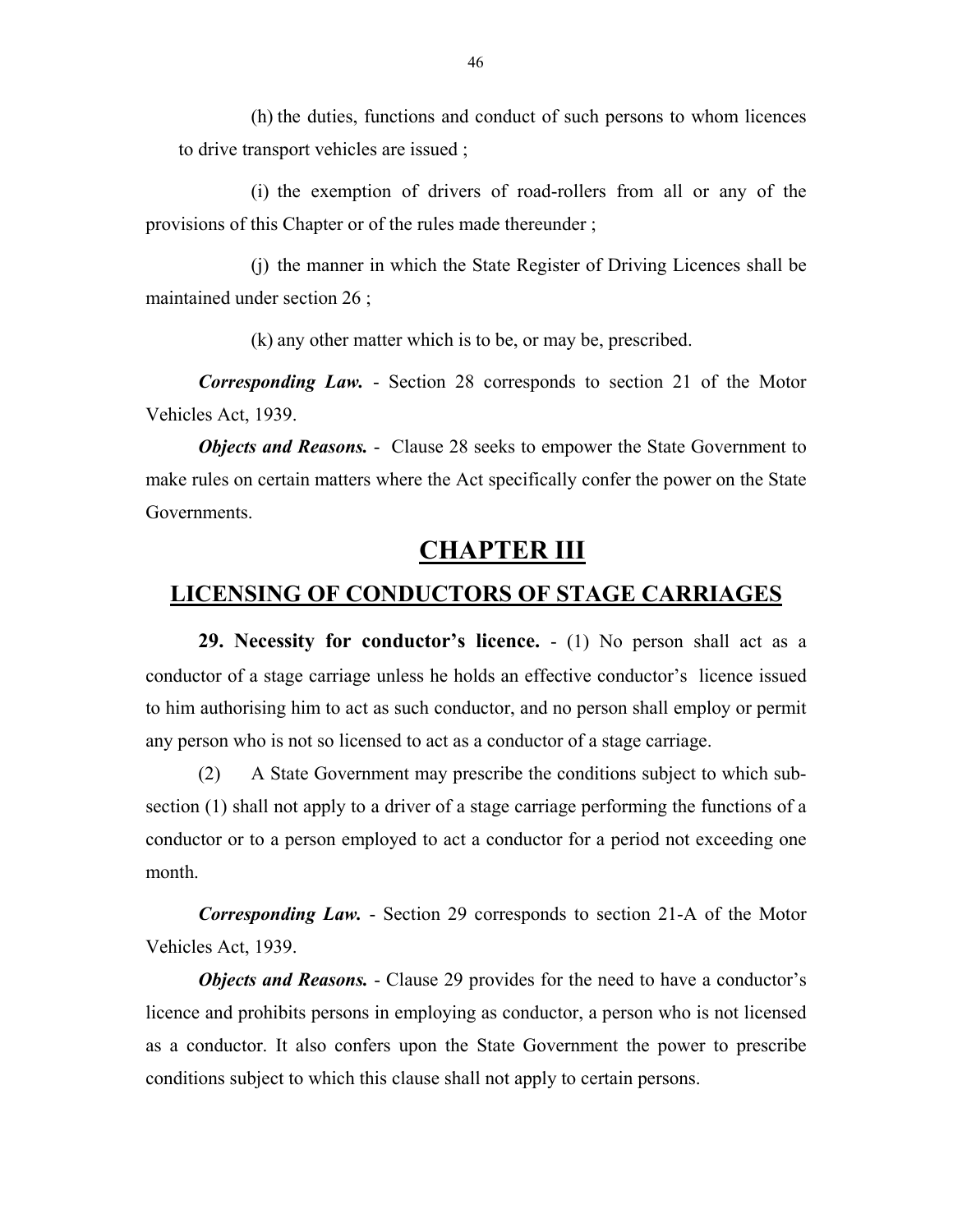**30. Grant of conductor's licence.**  $- (1)$  Any person who possesses such minimum educational qualification as may be prescribed by the State Government and is not disqualified under sub-section (1) of section 31 and who is not for the time being disqualified for holding or obtaining a conductor's licence may apply to the licensing authority having jurisdiction in the area in which he ordinarily resides or carries on business for the issue to him of a conductor's licence.

(2) Every application under sub-section (1) shall be in such form and shall contain such information as may be prescribed.

(3) Every application for a conductor's licence shall be accompanied by a medical certificate in such form as may be prescribed, signed by a registered medical practitioner and shall also be accompanied by two clear copies of a recent photograph of the applicant.

(4) A conductor's licence issued under this Chapter shall be in such form and contain such aprticulars as may be prescribed and shall be effective throughout the State in which it is issued.

(5) The fee for a conductor's licence and for each renewal thereof shall be one-half of that for a driving licence.

*Corresponding Law.*- Section 30 corresponds to section 21-B of the Motor Vehicles Act, 1939.

*Objects and Reasons.* - Clause 30 lays down the procedure in making an application for a conductor's licence, the form of the licence and the fee.

**31. Disqualifications for the grant of conductor's licence.** - (1) No person under the age of eighteen years shall hold, or be granted, a conductor's licence.

(2) The licensing authority may refuse to issue a conductor's licence –

(a) if the applicant does not possess the minumum educational qualification ;

(b) if the medical certificate produced by the applicant discloses that he is physically unfit to act as a conductor ; and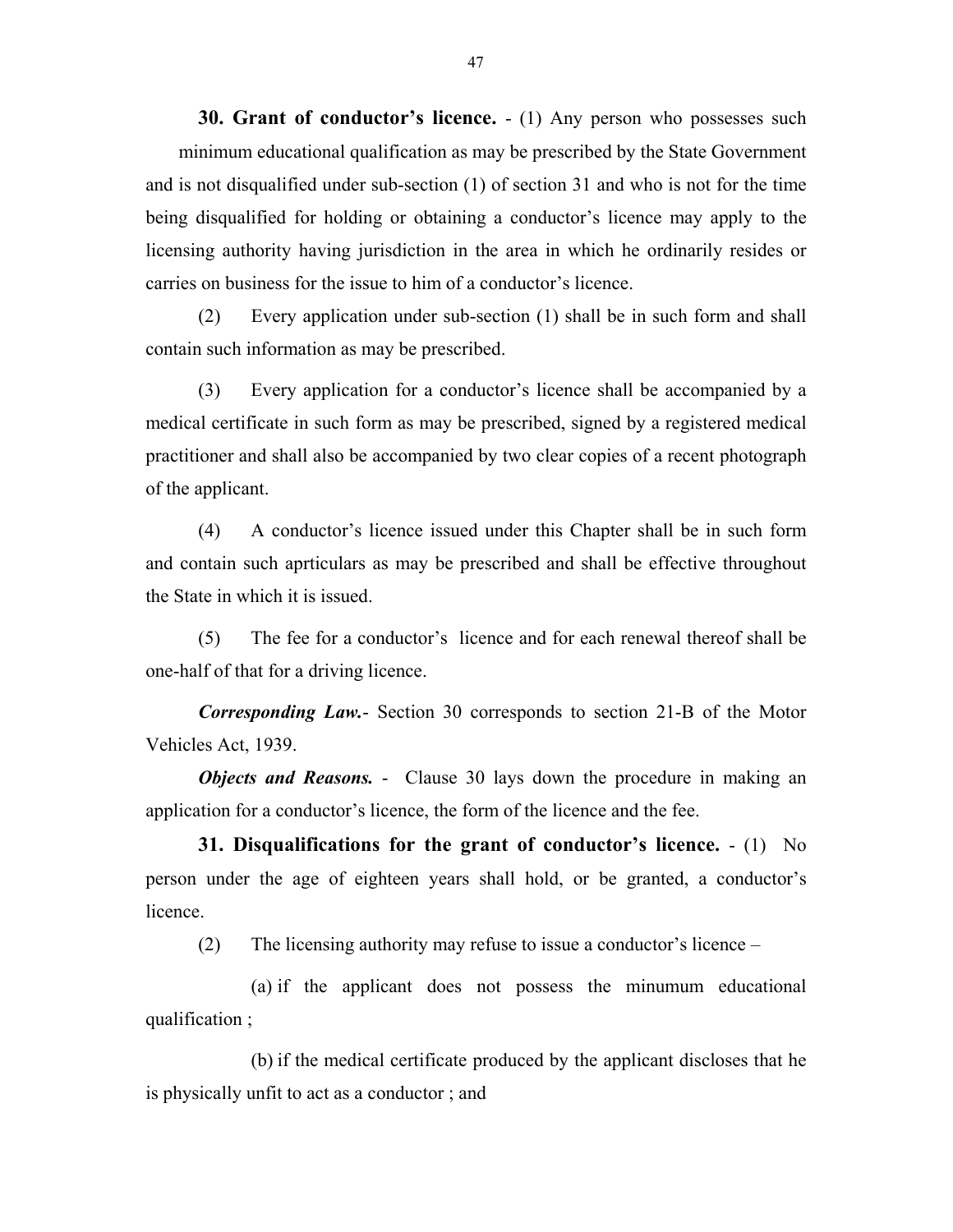(c) if any previous conductor's licence held by the applicant was revoked.

*Corresponding Law.* - Section 31 corresponds to section 21-C of the Motor Vehicles Act, 1939.

*Objects and Reasons.* - clause 31 lays down certain norms which will constitute disqualification for the grant of conductor's licence.

**32. Revocation of a conductor's licence on grounds of disease or**  disability. - A conductor's licence may at any time be revoked by any licensing authority if that authority has reasonable grounds to believe that the hold of the licence is suffering from any disease or disability which is likely to render him permanently unfit to hold such a licence and where the authority revoking a conductor's licence is not the authority which issued the same, it shall intimate the fact of such revocation to the authority which issued that licence :

Provided that before revoking any licence, the licensing authority shall give the person holding such licence a reasonable opportunity of being heard.

*Corresponding Law.* - Section 32 corresponds to section 21-D of the Motor Vehicles Act, 1939.

*Objects and Reasons.* - Clause 32 corresponds to clause 16.

**33. Orders refusing, etc. conductor's licences and appeals therefrom.**  - (1) Where a licensing authority refuses to issue or renew, or revokes any conductor's licence, it shall do so by an order communicated to the applicant or the holder, as the case may be, giving the reasons in writing for such refusal or revocation.

(2) Any person aggrieved by an order made under sub-section ( 1 ) may, within thirty days of the service on him of the order, appeal to the prescribed authority which shall decide the appeal after giving such person and the authority which made the order an opportunity of being heard and the decision of the appellate authority shall be binding on the authority which made the order.

*Corresponding Law.*- Section 33 corresponds to section 21-E of the Motor Vehicles Act, 1939.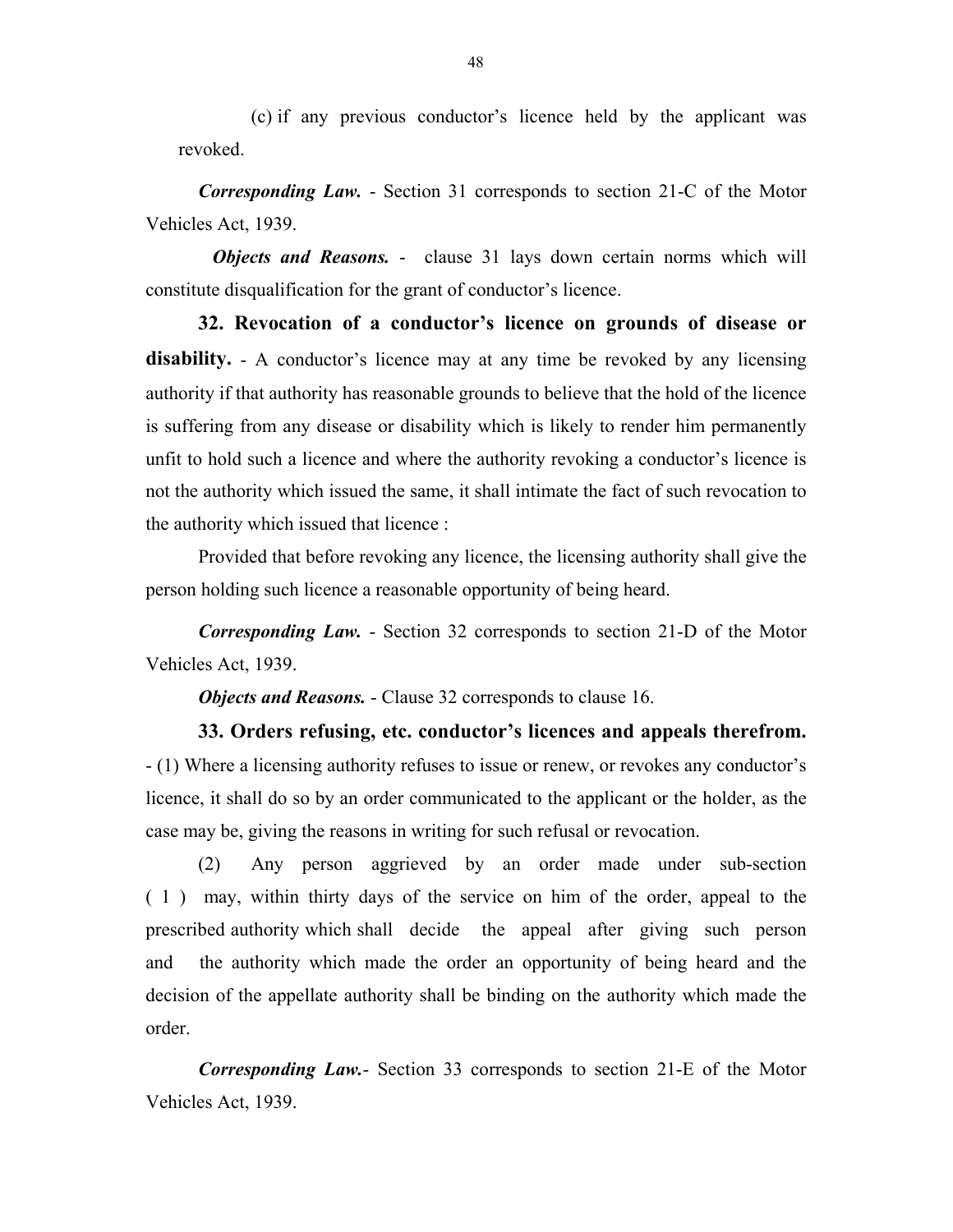*Objects and Reasons .*- clause 33 corresponds to clause 17.

**34. Power of licensing authority to disqualify .-** (1) If any licensing authority is of opinion that it is necessary to disqualify the holder of a conductor's licence for holding or obtaining such a licence on account of hisprevious conduct as a conductor, it may, for reasons to be recorded, make an order disqualifying that person for a specified period, not exceeding one year, for holding or obtaining a conductor's licence :

Provided that before disqualifying the holder of a licence, the licensing authority shall give the person holding such licence a reasonable opportunity of being heard.

(2) Upon the issue of any such order, the holder of the conductor's licence shall forthwith surrender the licence to the authority making the order, if the licence has not already been surrendered, and the authority shall keep the licence until the disqualification has expired or has been removed.

(3) Where the authority disqualifying the holder of a conductor's licence under this section is not the authority which issued the licence, it shall intimate the fact of such disqualification to the authority which issued the same.

(4) Any person aggrieved by an order made under sub-section (1) may, within thirty days of the service on him of the order, appeal to the prescribed authority which shall decide the appeal after giving such person and the authority which made the order an opportunity of being heard and the decision of the appellate authority shall be binding on the authority which made the order.

*Corresponding Law.*- Section 34 corresponds to section 21-F of the Motor Vehicles Act, 1939.

*Objects and Reasons.* - Clause 34 corresponds to clause 19.

**35. Power of Court to disqualify.** - (1) Where any person holding a conductor's licence is convicted of an offence under this Act, the Court by which such person is convicted may, in addition to imposing any other punishment authorised by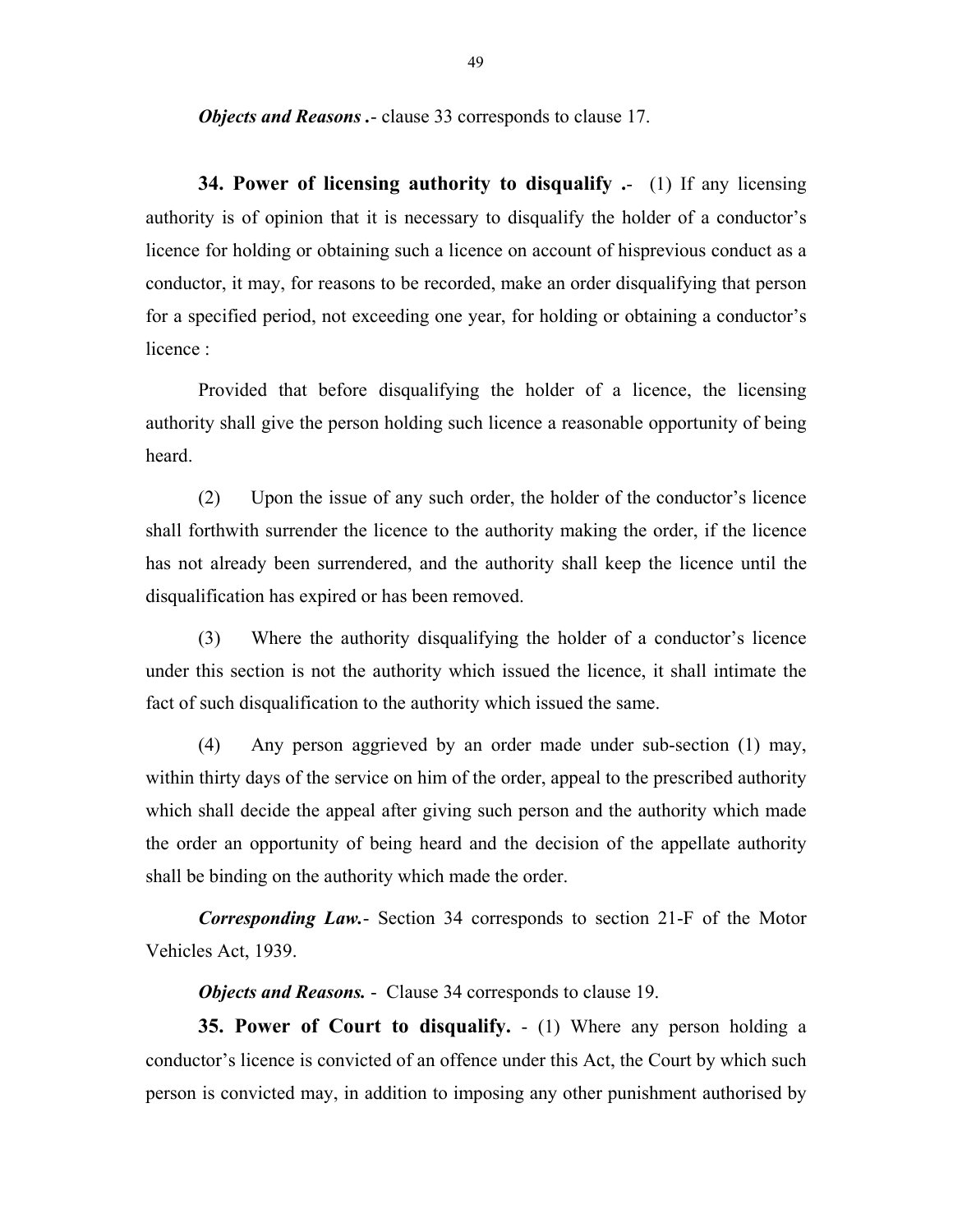law, declare the person so convicted to be disqualified for such period as the Court may specify for holding a conductor's licence.

(2) The Court to which an appeal lies from any conviction of an offence under this Act may set aside or vary any order of disqualification made by the Court below, and the Court to which appeals ordinarily lie from such Court, may set aside or vary any order of disqualification made by that Court, notwithstanding that no appeal lies against the conviction in connection with which such order was made.

*Corresponding Law.*- Section 35 corresponds to section 21-G of the Motor Vehicles Act, 1939.

*Objects and Reasons.* - Clause 35 corresponds to clause 20.

**36. Certain provisions of Chapter II to apply to conductor's licence.** - The provisions of sub-section (2) of section 6, section 14, 15 and 23, sub-section (1) of section 24 and section 25 shall, so far as may be, apply in relation to a conductor's licence, as they apply in relation to a driving licence.

*Corresponding Law.*- Section 36 corresponds to section 21-H of the Motor Vehicles Act, 1939.

*Objects and Reasons.*- Clause 36 provides that certain provisions of Chapter II, shall apply to conductor's licence.

**37. Savings.** - If any licence to act as a conductor of a stage carriage (by whatever name called ) has been issued in any State and is effective immediately before the commencement of this Act, it shall continue to be effective, notwithstanding such commencement, for the period for which it would have been effective, if this Act had not been passed, and every such licence shall be deemed to be a licence issued under this Chaper as if this Chapter had been in force on the date on which that licence was granted.

*Corresponding Law.*- Section 37 corresponds to section 21-I of the Motor Vehicles Act, 1939.

*Objects and Reasons.*- Clause 37 saves any licence to act as a conductor of a stage carriage issued prior to the commencement of this Act.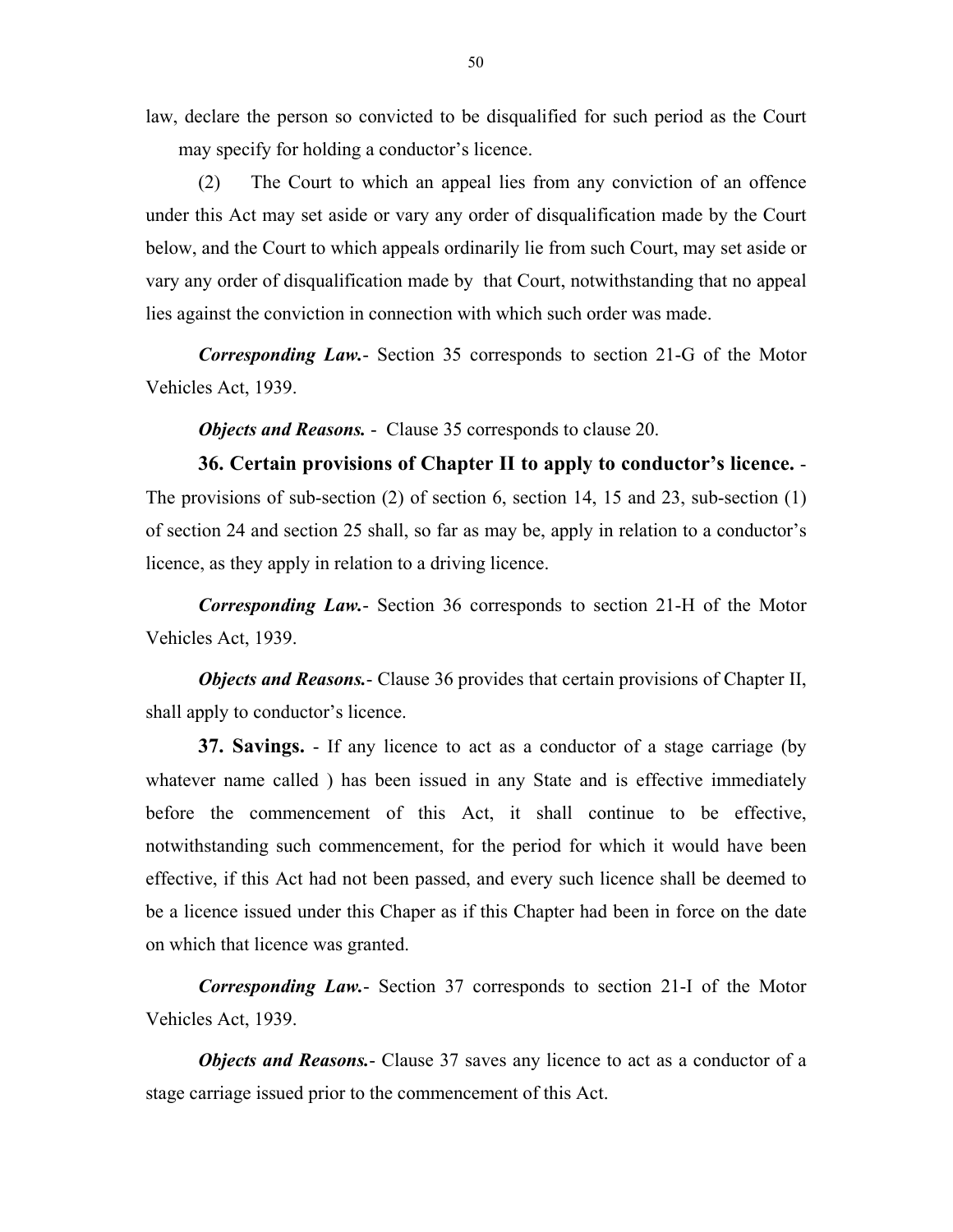**38. Power of State Government to make rules.** - (1) A State Government may make rules for the purpose of carrying into effect the provisions of this Chapter.

(2) Without prejudice to the generality of the foregoing power, such rules may provide for –

(a) the appointment, jurisdiction, control and functions of licensing authorities and other prescribed authorities under this Chapter ;

(b) the conditions subject to which drivers of stage carriages performing the functions of a conductor and persons temporarily employed to act as conductor's may be exempted from the provisions of sub-section (1) of section 29 ;

(c) the minimum educational qualifications of conductor's ; their duties and functions and the conduct of person to whom conductor's licences are issued ;

(d) the form of application for conductor's licences or for renewal of such licences and the particulars it may contain ;

(e) the form in which conductor's licences may be issued or renewed and the particulars it may contain ;

(f) the issue of duplicate licences to replace licences lost, destroyed or mutilated, the replacement of photographs which have become obsolete and the fees to be charged therefor ;

(g) the conduct and hearing of appeals that may be preferred under this Chapter, the fees to be paid in respect of such appeals and the refund of such fees :

Provided that no fee so fixed shall exceed twenty-five rupees ;

(h) the badges and uniform to be worn by conductor's of stage carriages and the fees to be paid in respect of such badges ;

 $(i)$  the grant of the certificates referred to in sub-section  $(3)$  of section 30 by registered medical practitioners and the form of such certificates ;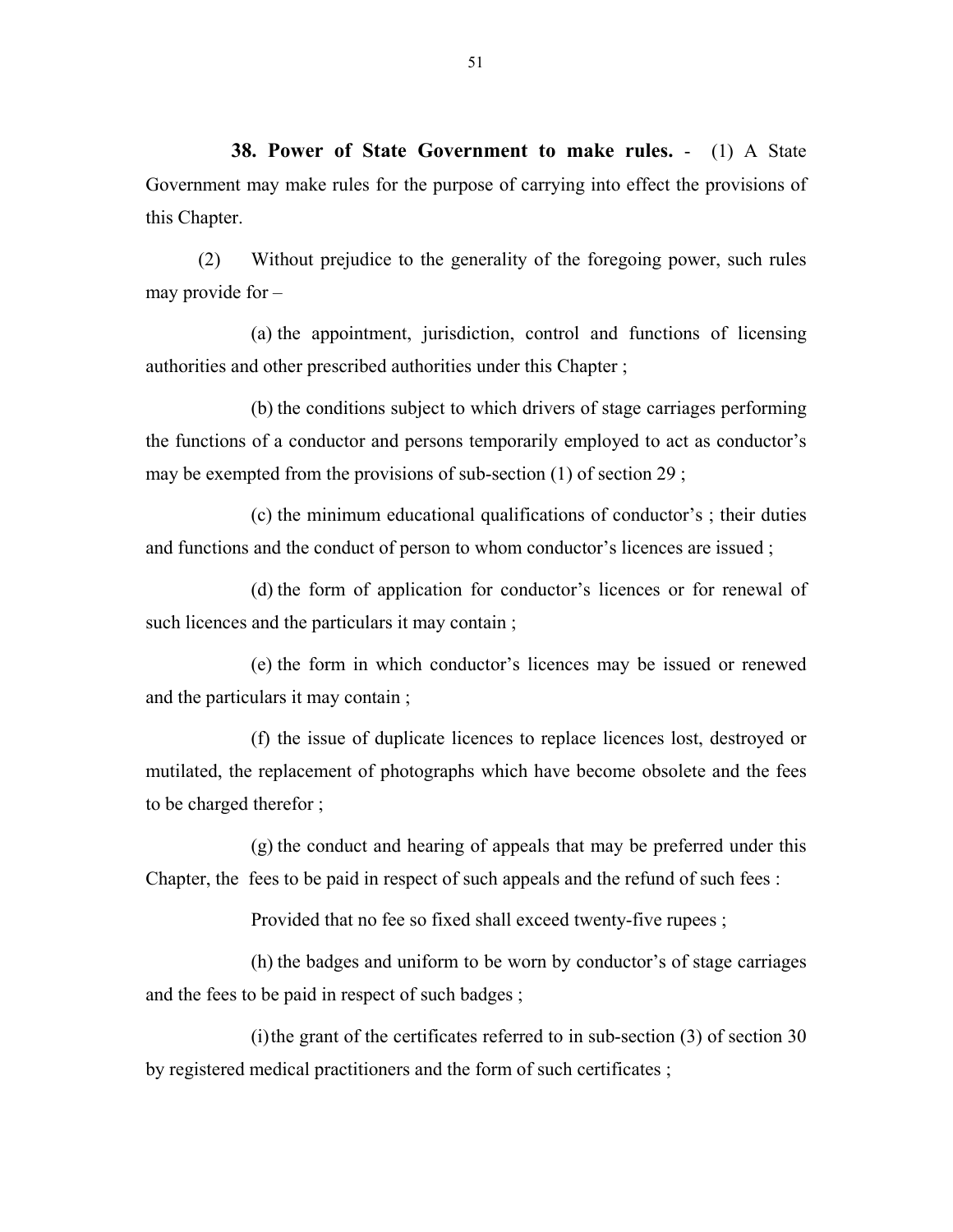(j) the conditions subject to which, and the extent to which, a conductor's licence issued in another State shall be effective in the State ;

(k) the communication of particulars of conductor's licences from one authority to other authorities ; and

(l) any other matter which is to be, or may be, prescribed.

*Corresponding Law.*- Section 38 corresponds to section 21-J of the Motor Vehicles Act, 1939.

*Objects and Reasons.*- Clause 38 confers upon the State Government the power to make rules for the purpose of giving effect to the provisions of this Chapter.

## **CHAPTER IV**

## **REGISTRAION OF MOTOR VEHICLES**

**39. Necessity for registration .-** No person shall drive any motor vehicle and no owner of a motor vehicle shall cause or permit the vehicle to be driven in anypublic place or in any other place unless the vehicle is registered in accordance with this Chapter and the certificate of registration of the vehicle has not neen suspended or cancelled and the vehicle carries a registration mark displayed in the prescribed manner:

Provided that nothing in this section shall apply to a motor vehicle in possession of a dealer subject to such conditions as may be prescribed by the Central Government.

*Corresponding Law.*- Section 39 corresponds to section 22 of the Motor Vehicles Act, 1939.

*Objects and Reasons.*- Clause 39 prohibits the driving of a motor vehicle in any public place or in any other place without registering it under the provisions of this Chapter. It also empowers the State Government to prescribe conditions subject to which the provisions of this clause will not apply to the motor vehicles in possession of dealers.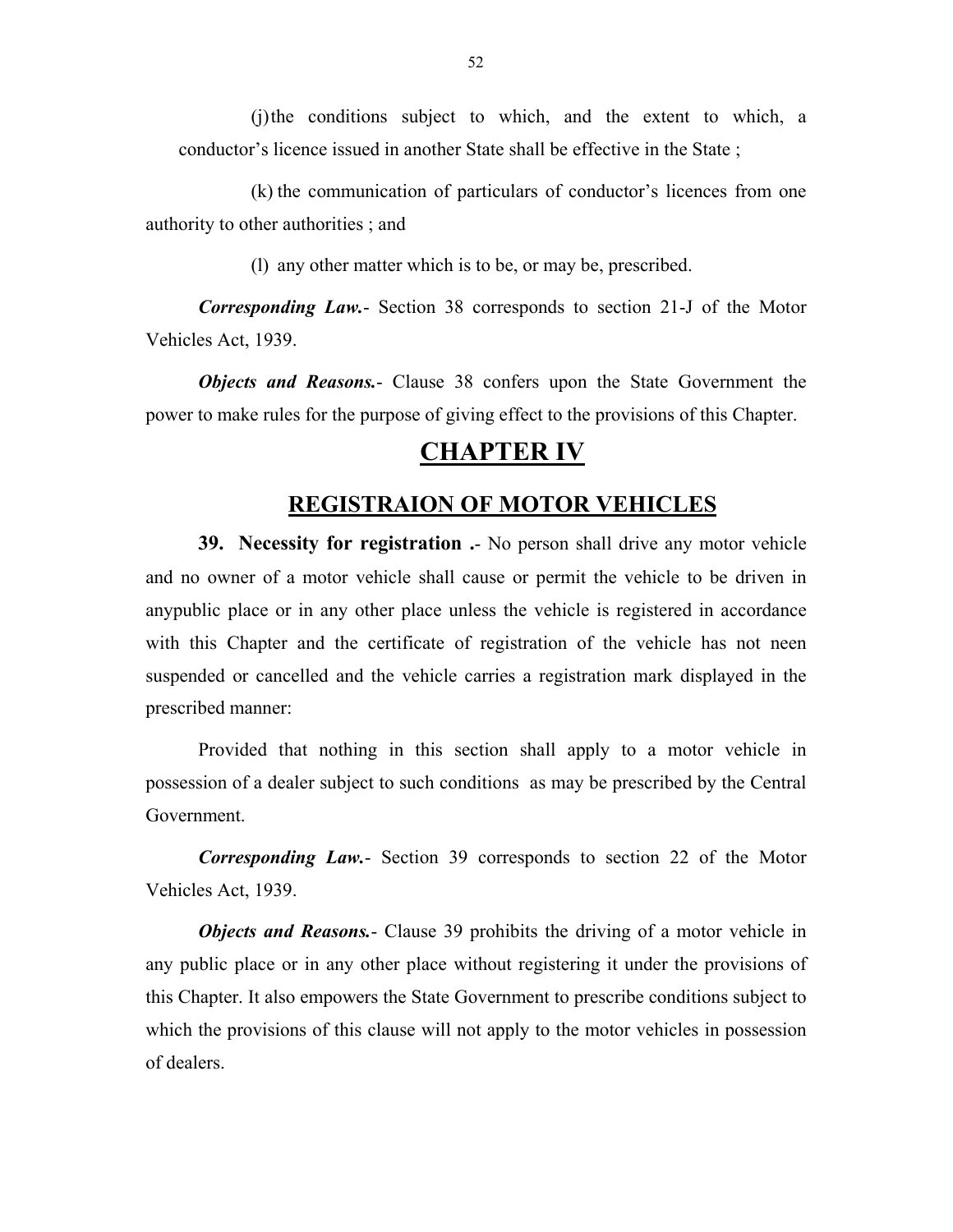**40. Registration, where to be made.** - Subject to the provisions of section 42, section 43 and section 60, every owner of a motor vehicle shall cause the vehicle to be registered by a registering authority in whose jurisdiction he has the residence or place of business wherr the vehicle is normally kept.

*Corresponding Law.*- Section 40 corresponds to section 23 of the Motor Vehicles Act, 1939.

*Objects and Reasons.* - Clause 40 lays down that a motor vehicle should be registered by the registering authority in whose jurisdiction the owner of the motor vehicle resides or where the motor vehicle is normally kept.

**41. Registration, how to be made.**  $- (1)$  An application by or on behalf of the owner of a motor vehicle for registration shall be in such form and shall be accompanied by such documents, particulars and information and shall be made within such period as may be prescribed by the Central Government :

Provided that where a motor vehicle is jointly owned by more persons than one, the application shall be made by one of them on behalf of all the owners and such applicant shall be deemed to be the owner of the motor vehicle for the purpose of this Act.

(2) An application referred to in sub-section (1) shall be accompanied by such fee as may be prescribed by the Central Government.

(3) The registering authority shall issue to the owner of a motor vehicle registered by it a certificate of registration in such form and containing such particulars and information and in such manner as may be prescribed by the Central Government.

(4) In addition to the other particulars required to be included in the certificate of registration, it shall also specify the type of the motor vehicle, being a type as the Central Government may, having regard to the design, construction and use of the motor vehicle, by notification in the Official Gazette, specify.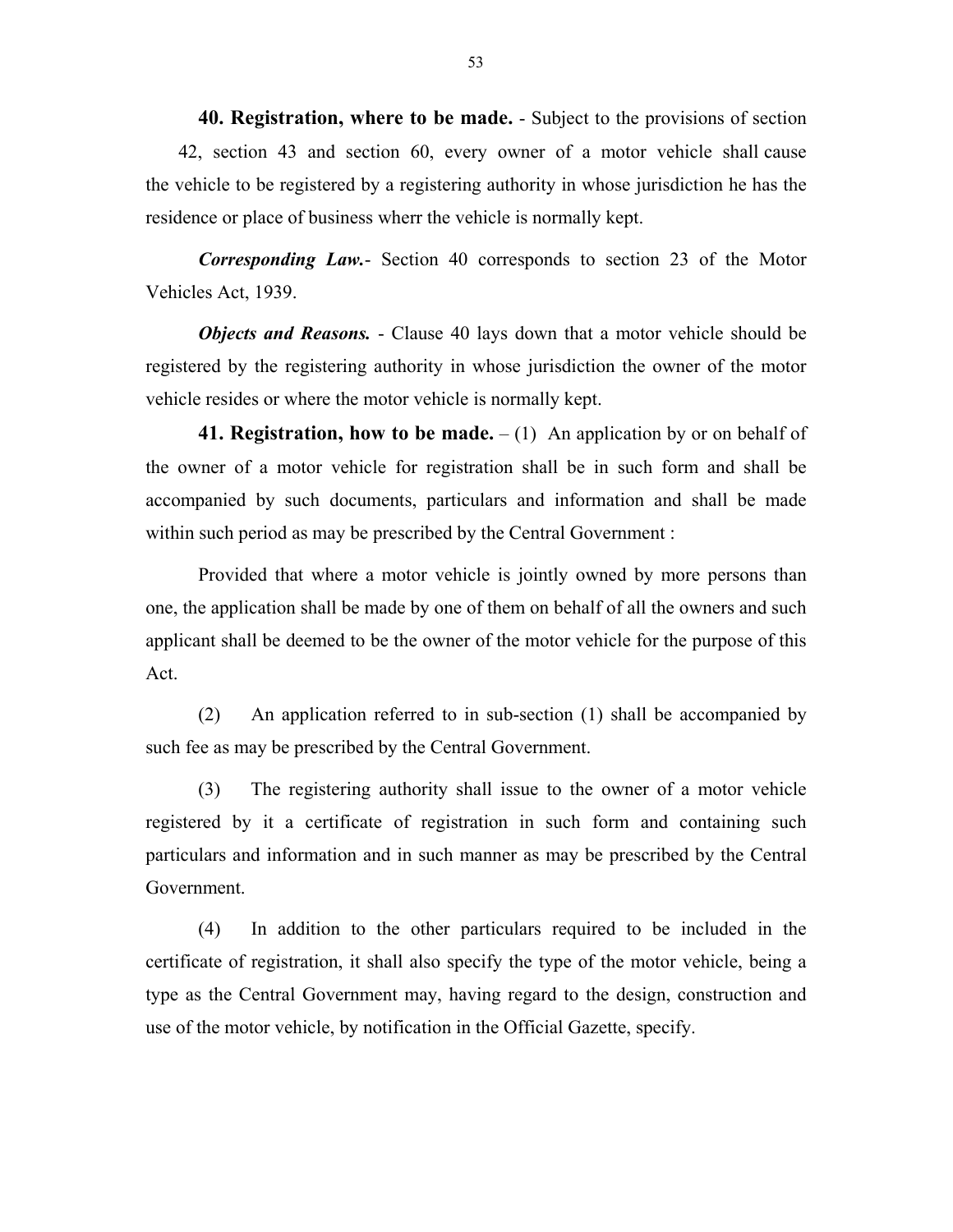(5) The registering authority shall enter the particulars of the certificate referred to in sub-section (3) in a register to be maintained in such form and manner as may be prescribed by the Central Government.

(6) The registering authority shall assign to the vehicle, for display thereon, a distinguishing mark ( in this Act referred to as the registration mark ) consisting of one of the groups of such of those letters and followed by such letters and figures as are allotted to the State by the Central Government from time to time by notification in the Official Gazette, and displayed and shown on the motor vehicle in such form and in such manner as may be prescribed by the Central Government.

(7) A certificate of registration issued under sub-section (3), whether before or after the commencement of this Act, in respect of a motor vehicle, other than a transport vehicle, shall, subject to the provisions contained in this Act, be valid only for a period of fifteen years from the date of issue of such certificate and shall be renewable.

(8) An application by or on behalf of the owner of a motor vehicle, other than a transport vehicle, for the renewal of a certificate of registration shall be made within such period and in such form, containing such particulars and information as may be prescribed by the Central Government.

(9) An application referred to in sub-section (8) shall be accompanied by such fee as may be prescribed by the Central Government.

(10) Subject to the provisions of section 56, the registering authority may, in receipt of an application under sub-section (8), renew the certificate of registration for a period of five years and intimate the fact to the original registering authority, if it is not the original registering authority.

(11) If the owner fails to make an application under sub-section (1), or, as the case may be, under sub-section (8) within the period prescribed, the resistering authority may, having regard to the circumstances of the case, require the owner to pay, in lieu of any action that may be taken against him under section 177, such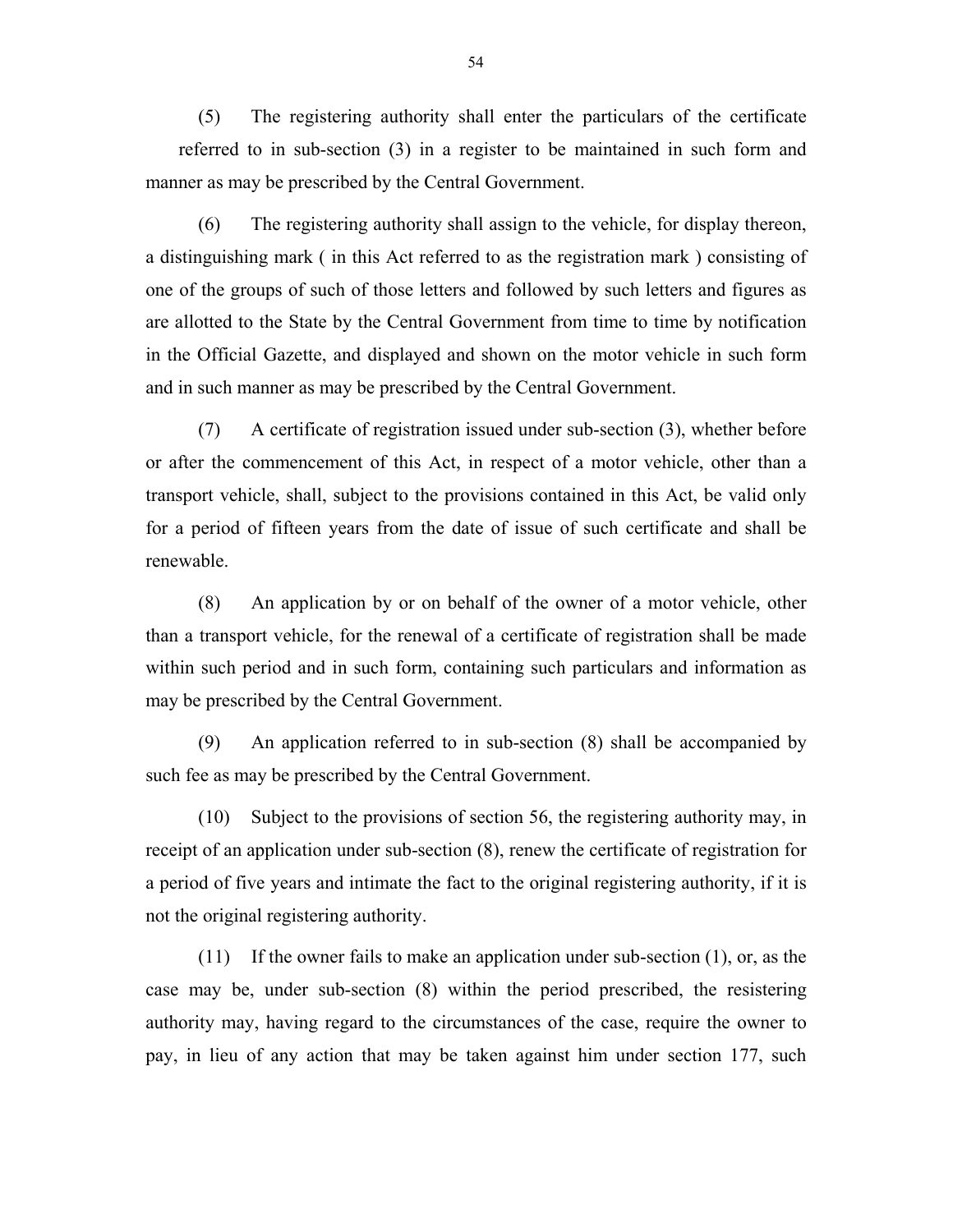amount not exceeding one hundred rupees as may be prescribed under sub-section

 $(13)$ ;

Provided that action under section 177 shall be taken against the owner where the owner fails to pay the said amount.

(12) Where the owner has paid the amount under sub-section (11), no action shall be taken against him under section 177.

(13) For the purposes of sub-section (11), the State Government may prescribe different amounts having regard to the period of delay on the part of the owner in making an application under sub-section (1) or sub-section (8).

(14) An application for the issue of a duplicate certificate of registration shall be made to the  $^{20}$  [ last registering authority ] in such form, containing such particulars and information alongwith such fee as may be prescribed by the Central Government.

*Corresponding Law.*- Section 41 corresponds to section 24 of the Motor Vehicles Act, 1939.

*Objects and Reasons.* - Clause 41 provides the form and fee for application for registration of motor vehicle, the form in which the certificate of registration shall be issued by the registering authorities, the form of records in which the particulars of vehicles registered shall be kept by the registering authorities, the distinguishing marks and manner in which such marks consisting of letters and figures shall be exhibited in motor vehicle. It also lays down that the certificate of registration shall be valid for a period of 15 years and shall be renewable for a period of 5 years and the registering authority who is competent to issue duplicate certificate of registration is the original registering authority.

**42. Special provision for registration of motor vehicles of diplomatic officers, etc.** - (1) Where an application for registration of a motor vehicle is made under sub-section (1) of section 41 by or on behalf of any diplomatic officer or consular officer, then notwithstanding anything contained in subsection (3) or sub-section (6) of that section, the registering authority shall register the vehicle in such manner and in accordance with such procedure as may be provided by

55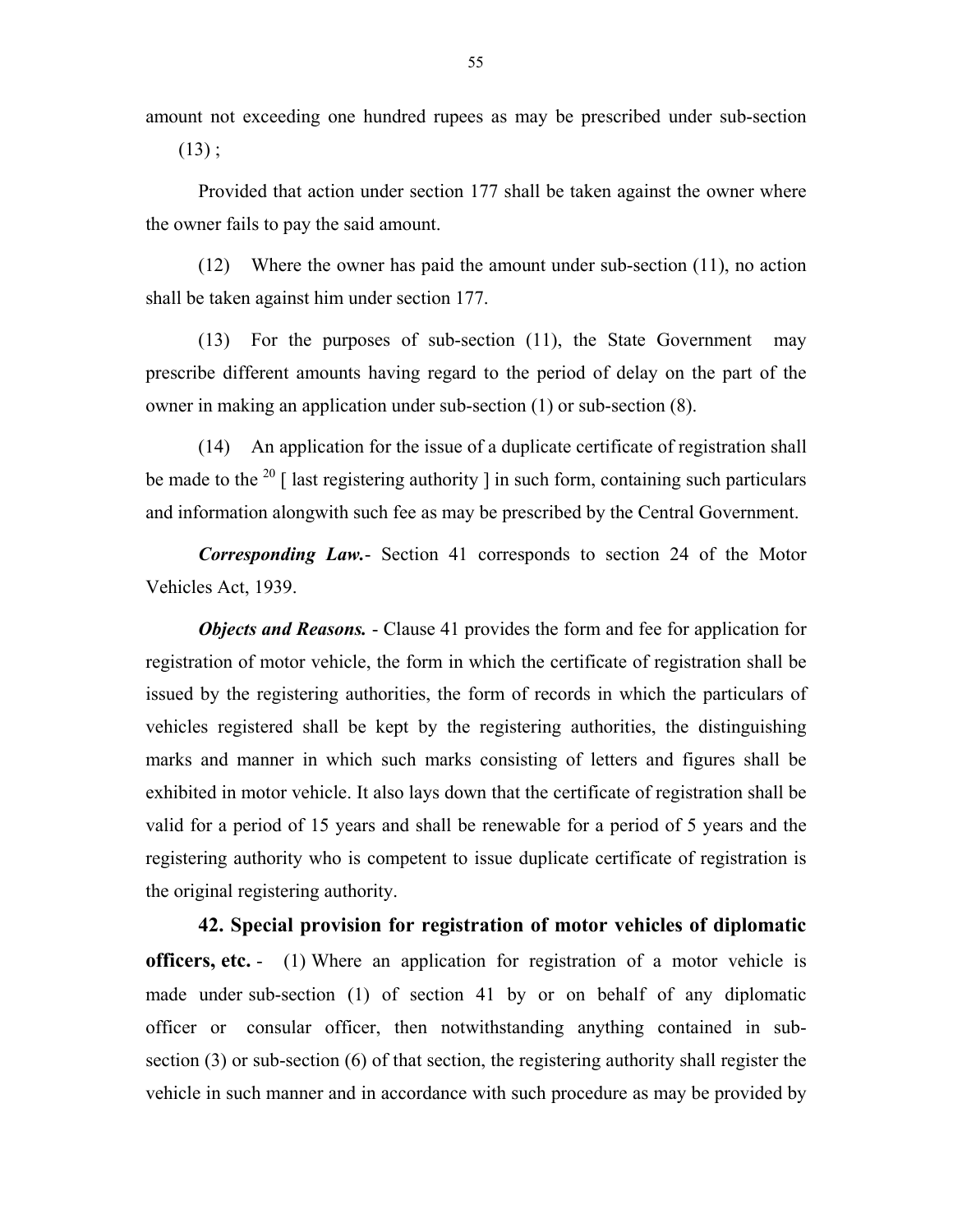rules made in this behalf by the Central Government under sub-section (3) and shall

assign to the vehicle for display thereon a special registration mark in accordance with the provisions contained in those rules and shall issue a certificate ( hereafter in this

20. Substituted for "original registering authority" by Act 54 of 1994, S.14 (w.e.f. 14-11- 1994).

section referred to as the certificate of registration ) that the vehicle has been registered under this section ; and any vehicle so registered shall not, so long as it remains the property of any diplomatic officer or consular officer, require to be registered otherwise under this Act.

(2) If any vehicle registered under this section ceases to be the property of any diplomatic officer or consular officer, the certificate of registration issued under this section shall also cease to be effective, and the provisions of sections 39 and 40 shall thereupon apply.

(3) The Central Government may make rules for the registration of motor vehicles belonging to diplomatic officers and consular officers regarding the procedure to be followed by the registering authority for registering such vehicles, the form in which the certificates of registration of such vehicles are to be issued, the manner in which such certificates of registration are to be sent to the owners of the vehicles and the special registration to marks to be assigned to such vehicles.

(4) For the purposes of this section, "diplomatic officer" or "consular officer" means any person who is recognised as such by the Cenrtral Government and if any question arises as to whether a person is or is not such an officer, the decision of the Central Government thereon shall be final.

*Corresponding Law.*- Section 42 corresponds to section 24-A of the Motor Vehicles Act, 1939.

*Objects and Reasons.* - Clause 42 provides procedure for registration of motor vehicles belonging to diplomatic and consular officers. The form in which certificate of registration for such vehicles are to be issued, the manner in which such registration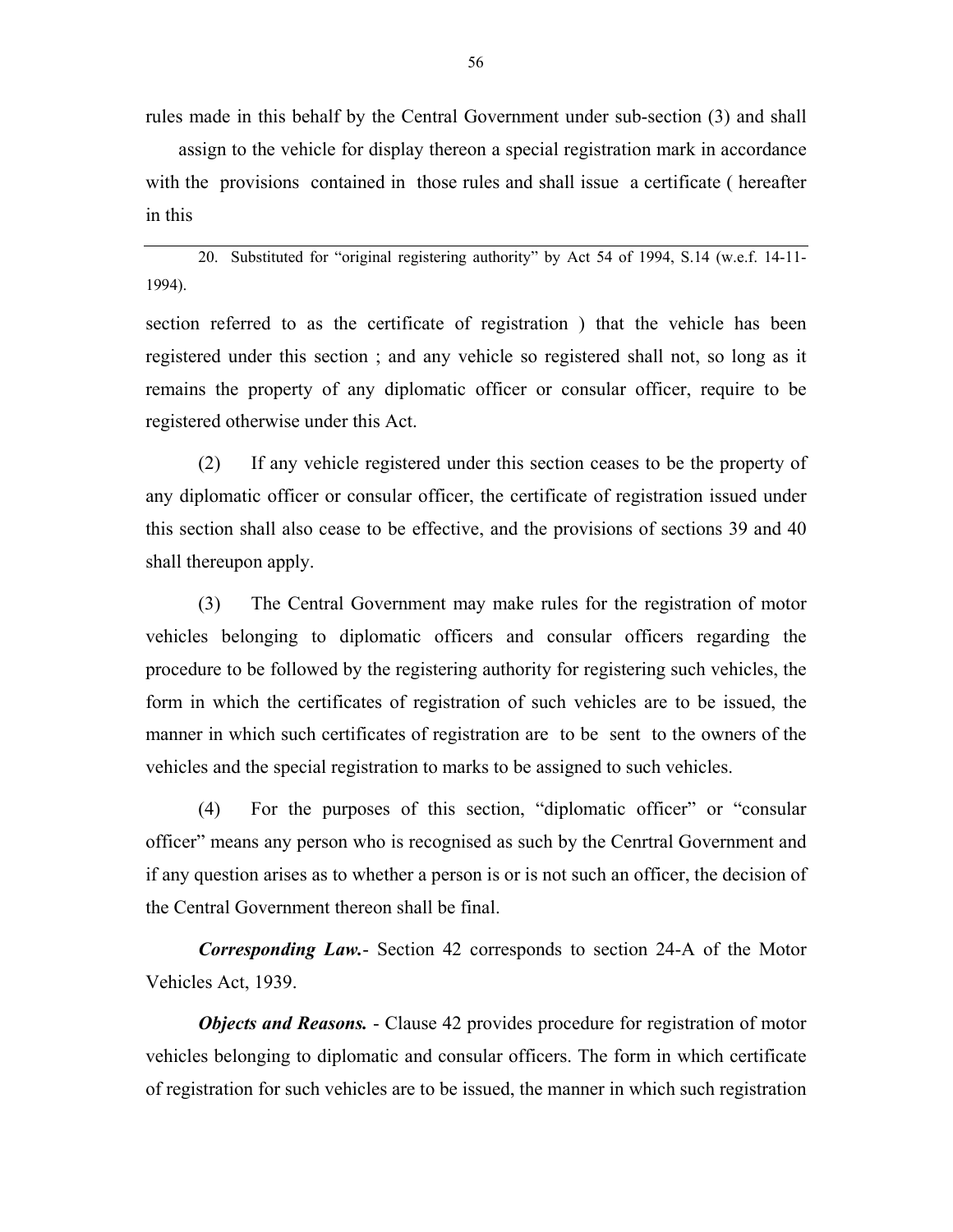certificate are to be sent to the owners and the special registration marks to be assigned to such vehicles are to be prescribed by the Central Government.

**43. Temporary registration .-** (1) Notwithstanding anything contained in section 40 the owner of a motor vehicle may apply to any registering authority or other prescribed authority to have the vehicle temporarily registered in the prescribed manner and for the issued in the prescribed manner of a temporary certificate of registration and a temporary registration mark.

(2) A registration made under this section shall be valid only for a period not exceeding one month, and shall not be renewable :

Provided that where a motor vehicle so registered is a chassis to which a body has not been attached and the same is detained in a workshop beyond the said period of one month for being fitted  $21$  [ with a body or any unforeseen circumstances beyond the control of the owner ], the period may, on payment of such fees, if any, as may be prescribed, be extended by such further period or

Periods as the registering authority or other prescribed authority, as the case may be, may allow.

 $22$  [ (3) In a case where the motor vehicle is held under hire-purchase agreement, lease or hypothecation, the registering authority or other prescribed authority shall issue a temporary certificate of registration of such vehicle, which shall incorporate legibly and prominently the full name and address of the person with whom such agreement has been entered into by the owner.]

*Corresponding Law.* - Section 43 corresponds to section 25 of the Motor Vehicles Act, 1939.

*Objects and Reasons.* - Clause 43 confers power upon the registering authorities to register a motor vehicle temporarily and the Central Government is to prescribe the manner in which the certificate is to be issued and the manner of exhibition of the registration marks. The registration marks will be valid for a period not exceeding one month and on certain circumstances for such further period as the registering authority may allow.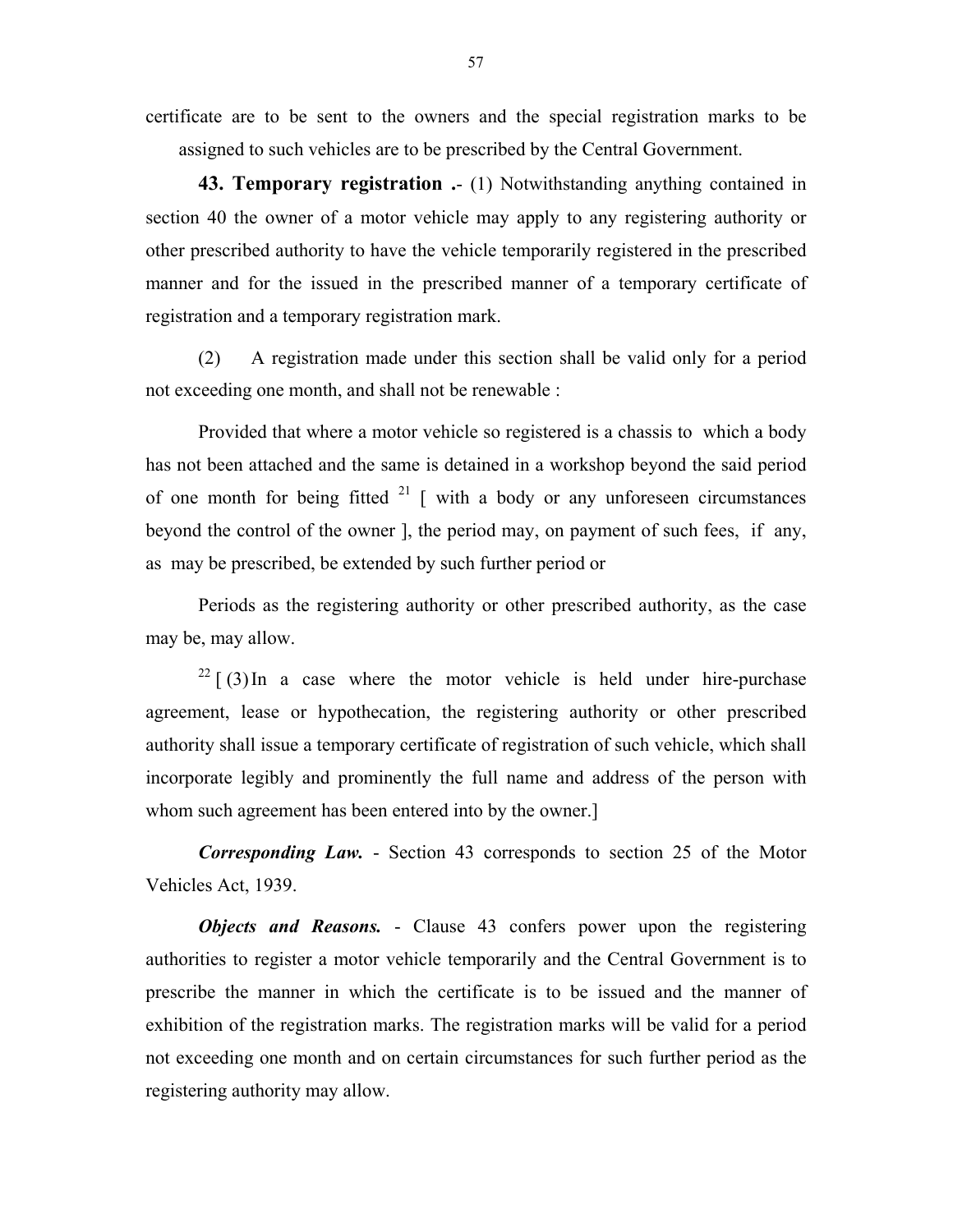**44. Production of vehicle at the time of registration.** - the registering authority shall before proceeding to register a motor vehicle or renew the certificate of registration in respect of a motor vehicle, other than a transport vehicle, require the person applying for registration of the vehicle or, as the case may be, for renewing the certificate of registration to produce the vehicle either before itself or such authority as

21. Substituted for "with a body" by Act 54 of 1994, S. 12 (w.e.f. 14-11-1994) .

22. Inserted by Act 54 of 1994, S. 12 (w.e.f. 14-11-1994).

the State Government may be order appoint in order that the registering authority may satisfy itself that the particulars contained in the application are true and that the vehicle complies with the requirements of this Act and of the rules made thereunder.

*Corresponding Law.*- Section 44 corresponds to section 26 of the Motor Vehicles Act, 1939.

*Objects and Reasons.* - Clause 44 seeks to empower the registering authorities to require the person applying for registration of a motor vehicle or for the renewal of registration of a motor vehicle to produce the vehicle for inspection to ensure that the particulars given in the form of application are correct and the vehicles comply with the requirements of this Act.

**45. Refusal of registration or renewal of the certificate of registration.** - The registering authority may, by order, refuse to register any motor vehicle, or renew the certificate of registration in respect of a motor vehicle ( other than a transport vehicle), if in either case, the registering authority has reason to believe that it is a stolen motor vehicle or the vehicle is mechanically defective or fails to comply with the requirements of this Act or of the rules made thereunder, or if the applicant fails to furnish particulars of any previous registration of the vehicle or furnishes inaccurate particulars in the application for registration of the vehicle or, as the case may be, for renewal of the certificate of registration thereof and the registering authority shall furnish the applicant whose vehicle is refused registration, or whose application for renewal of the certificate of registration is refused, a copy of such order, together with the reasons for such refusal.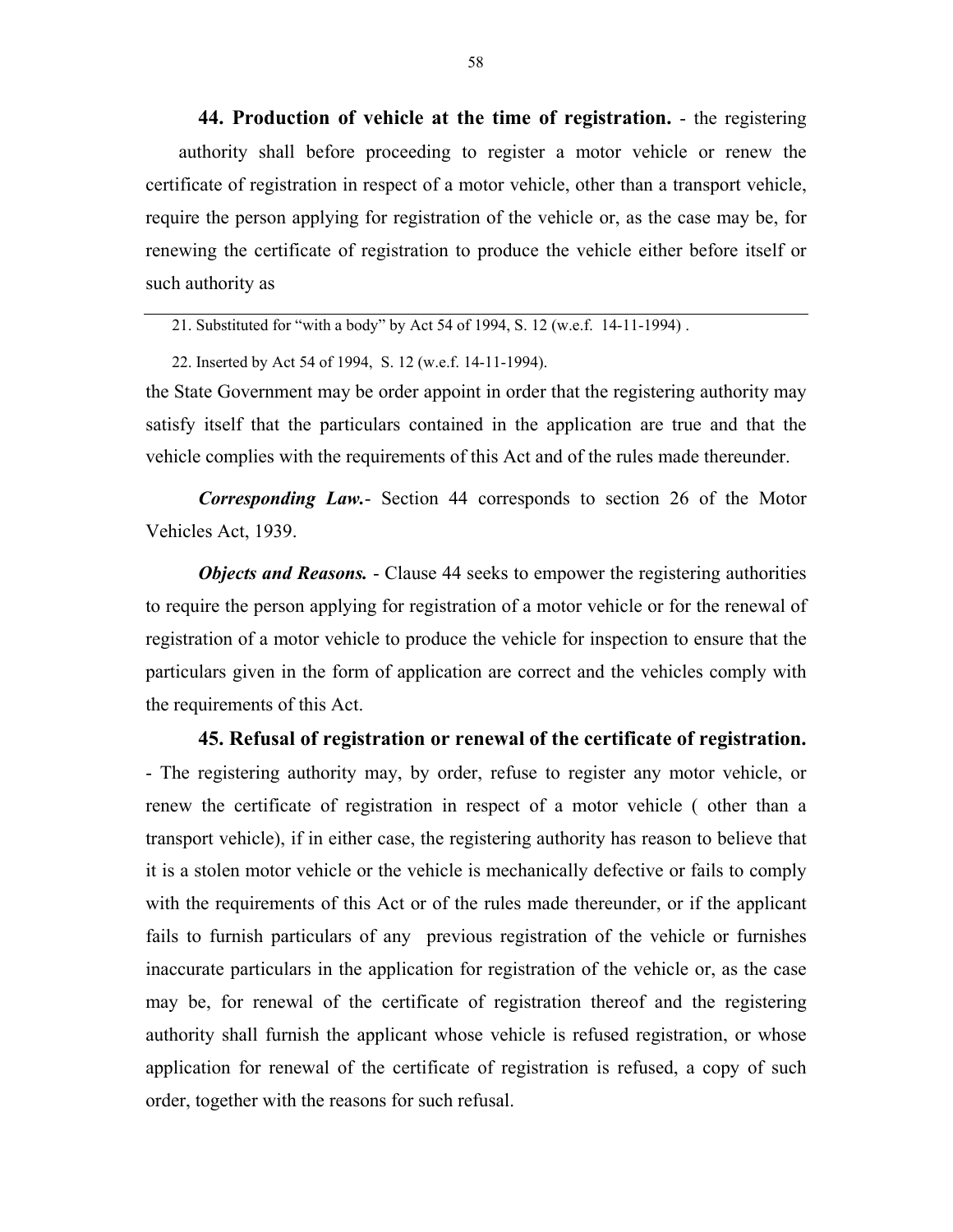*Corresponding Law.*- Section 45 corresponds to section 27 of the Motor Vehicles Act, 1939.

*Objects and Reasons.* - Clause 45 empowers the registering authorities to refuse to register any motor vehicle or refuse to renew the certificate of registration of a motor vehicle in certain cases and require the registering authorities to record in writing the reason for such refusal.

**46. Effectiveness is India of registration.** - Subject to the provisions of section 47, a motor vehicle registered in accordance with this Chapter in any State shall not require to be registered elsewhere in India and a certificate of registration issued or in force under this Act in respect of such vehicle shall be effective throughout India.

*Corresponding Law.*- Section 46 corresponds to section 28 of the Motor Vehicles Act, 1939.

*Objects and Reasons.*- Clause 46 lays down that the certificate of registration of a motor vehicle shall be effective throughout India.

**47. Assignment of new registration mark on removal to another State.** - (1) When a motor vehicle registered in One State has been kept in another State, for a period exceeding twelve months, the owner of the vehicle shall, within such period and in such form containing such particulars as may be prescribed by the Central Government, apply to the registering authority, within whose jurisdiction the vehicle then is, for the assignment of a new registration mark and shall present the certificate of registration to that registering authority :

Provided that an application under this sub-section shall be accompanied –

- (i) by the no objection certificate obtained under section 48, or
- (ii) in a case where no such certificate has been obtained, by -

(a) the receipt obtained under sub-section (2) of section 48 ; or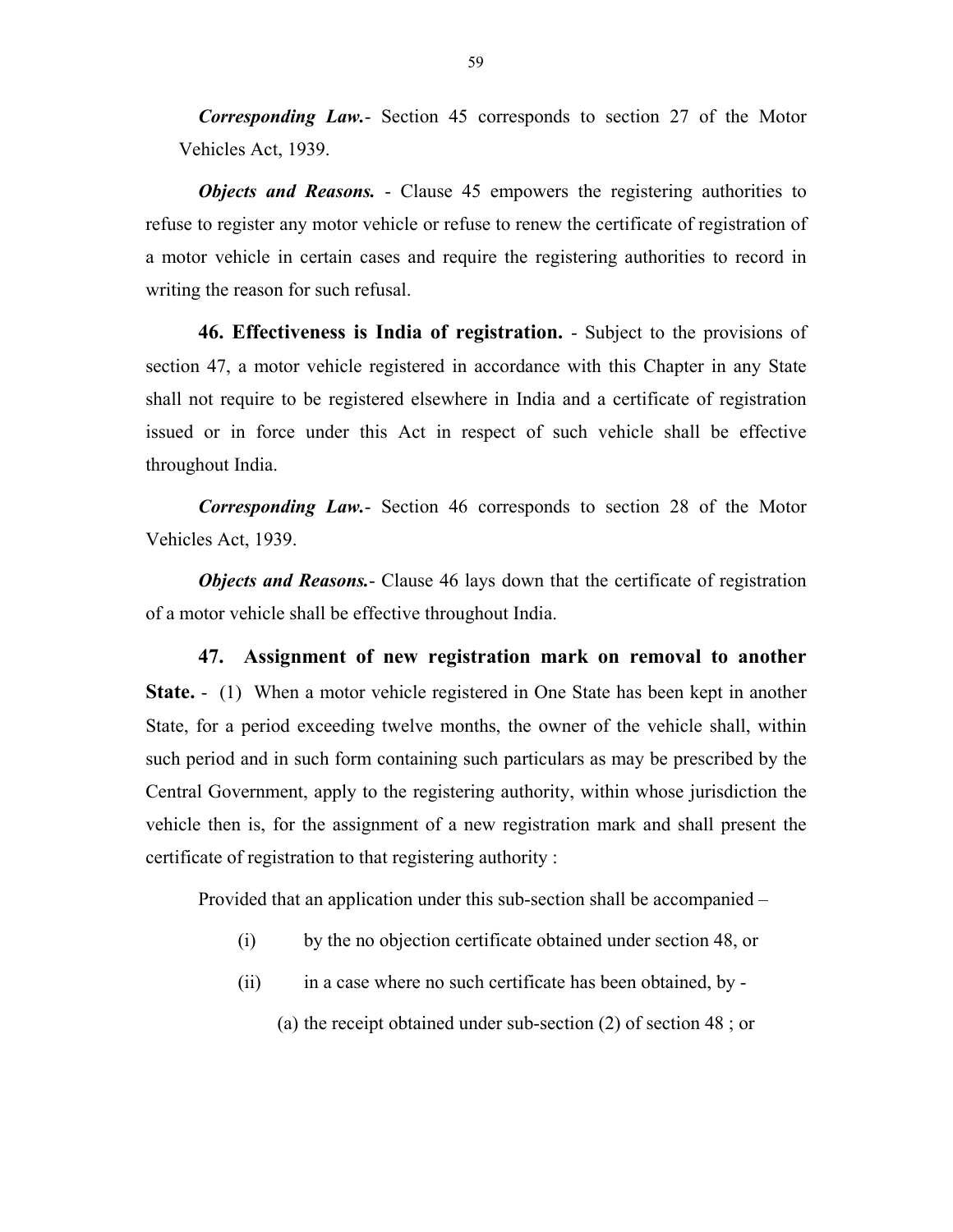(b) the postal acknowledgement received by the owner of the vehicle if he has sent an application in this behalf by registered post acknowledgement due to the registering authority referred to in section 48,

together with a declaration that he has not received any communication from such authority refusing to grant such certificate or requiring him to comply with any direction subject to which such certificate may be granted :

Provided further that, in a case where a motor vehicle is held under a hirepurchase, lease or hypothecation agreement, an application under this sub-section shall be accompanied by a no objection certificate from the person with whom such agreement has been entered into, and the provisions of section 51, so far as may be, regarding obtaining of such certificate from the person with whom such agreement has been entered into, shall apply.

(2) The registering authority, to which application is made under sub-section (1), shall after making such verification, as it thinks fit, of the returns, if any, received under section 62, assign the vehicle a registration mark as specified in sub-section (6) of section 41 to be displayed and shown thereafter on the vehicle and shall enter the mark upon the certificate of registration Before returning it to the applicant and shall, in communication with registering authority by whom the vehicle was previously registered, arrange for the transfer of the registration of the vehicle from the records of that registering authority to its own records.

(3) Where a motor vehicle is held under a hire-purchase or lease or hypothecation agreement, the registering authority shall, after assigning the vehicle a registration mark under sub-section (2), inform the person whose name has been specified in the certificate of registration as the person with whom the registered owner has entered into the hire-purchase or lease or hypothecation agreement (by sending to such person a notice by registered post acknowledgement due at the address of such person entered in the certificate of registration the fact of assignment of the said registration mark).

(4) A State Government may make rules under section65 requiring the owner of a motor vehicle not registered within the State, which is brought into or is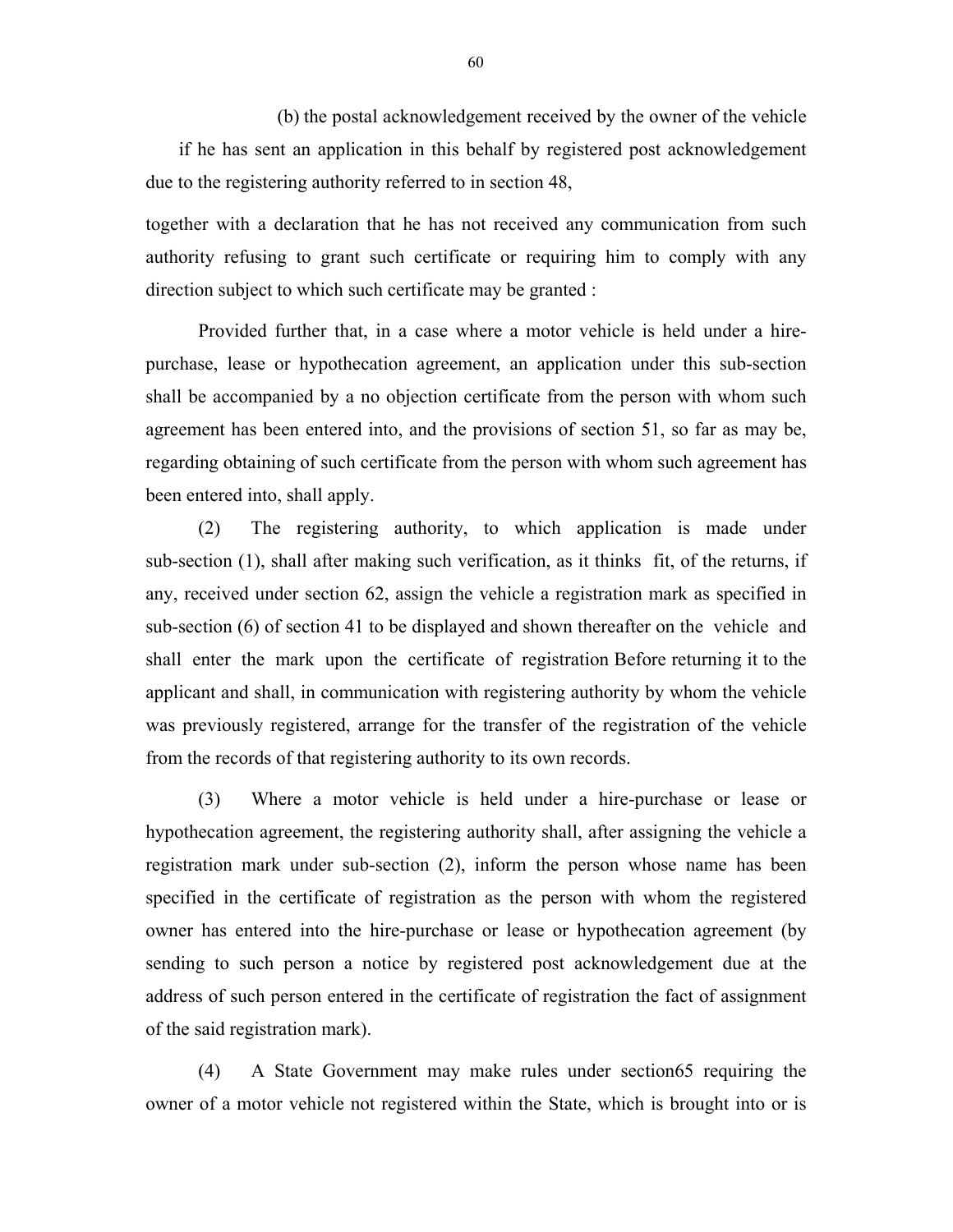for the time being in the State, to furnish to the prescribed authority in the State such

information with respect to the motor vehicle and its registration as may be prescribed.

(5) If the owner fails to make an application under sub-section (1) within the period prescribed, the registering authority may, having regard to the circumstances of the case, require the owner to pay, in lieu of any action that may be taken against him under section 177, such amount not exceeding one hundred rupees as may be prescribed under sub-section (7) :

Provided that action under section 177 shall be taken against the owner where the owner fails to pay the said amount.

(6) Where the owner has paid the amount under sub-section (5), no action shall be taken against him under section 177.

(7) For the purposes of sub-section (5), the State Government may prescribe different amounts having regard to the period of delay on the part of the owner in making an application under sub-section (1).

*Corresponding Law.*- Section 47 corresponds to section 29 of the Motor Vehicles Act, 1939.

*Objects and Reasons.* - Clause 47 requires that a motor vehicle registered in one State and kept in another State for a period exceeding 12 months shall be assigned a new registration mark in that other State. It lays down the procedure in making the application for assignment of new registration mark, the documents to be enclosed with the application and the procedure to be followed by the registering authorities in assigning the new registration mark. It also empowers the State Government to make rules to require the owners of motor vehicles, required to be re-registered in this State, to furnish such information as may be required.

**48. No objection certificate.** - (1) The owner of a motor vehicle when applying for the assignment of a new registration mark under sub-section (1) of section 47, or where the transfer of a motor vehicle is to be effected in a State other than the State of its registration, the transferor of such vehicle when reporting the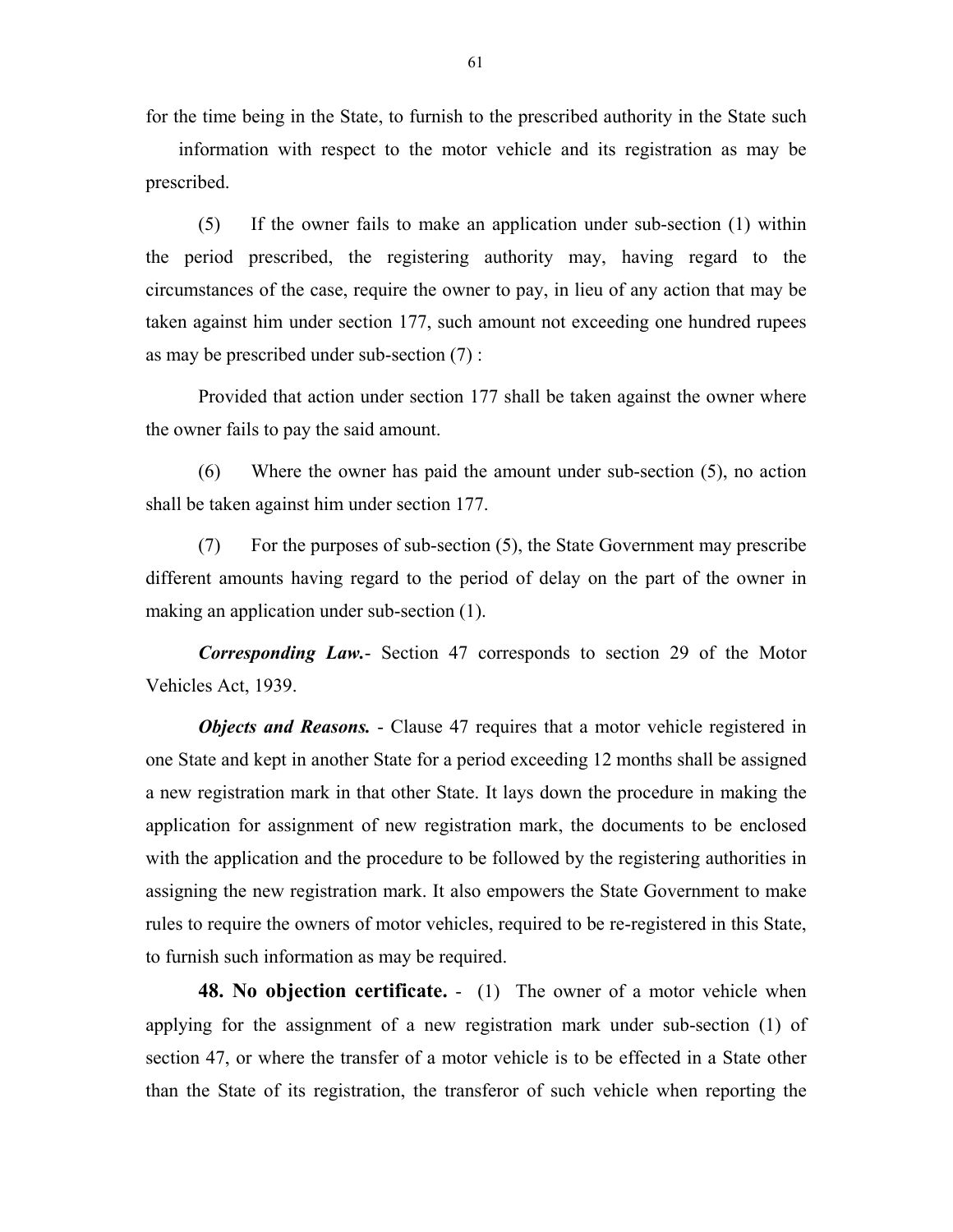transfer under sub-section (1) of section 50, shall make an application in such form

and in such manner as may be prescribed by the Central Government to the registering authority by which the vehicle was registered for the issue of a certificate ( hereafter in this section referred to as the no objection certificate), to the effect that the registering authority has no objection for assigning a new registration mark to the vehicle or, as the case may be, for entering the particulars of the transfer of ownership in the certificate of registration.

(2) The registering authority shall, on receipt of an application under subsection (1), issue a receipt in such form as may be prescribed by the Central Government.

(3) On receipt of an application under sub-section (1), the registering authority may, after making such inquiry and requiring the applicant to comply with such directions as it deems fit and within thirty days of the receipt thereof, by order in writing, communicate to the applicant that it has granted or refused to grant the no objection certificate :

Provided that a registering authority shall not refuse to grant the no objection certificate unless it has recorded in writing the reasons for doing so and a copy of the same has been communicated to the applicant.

(4) Where within a period of thirty days referred to in sub-section (3), the registering authority does not refuse to grant the no objection certificate or does not communicate the refusal to the applicant, the registering authority shall be deemed to have granted the no objection certificate.

(5) Before granting or refusing to grant the no objection certificate, the registering authority shall obtain a report in writing from the police that no case relating to the theft of the motor vehicle concerned has been reported or is pending, verify whether all the amounts due to Government including road tax in respect of that motor vehicle have been paid and take into account such other factors as may be prescribed by the Central Government.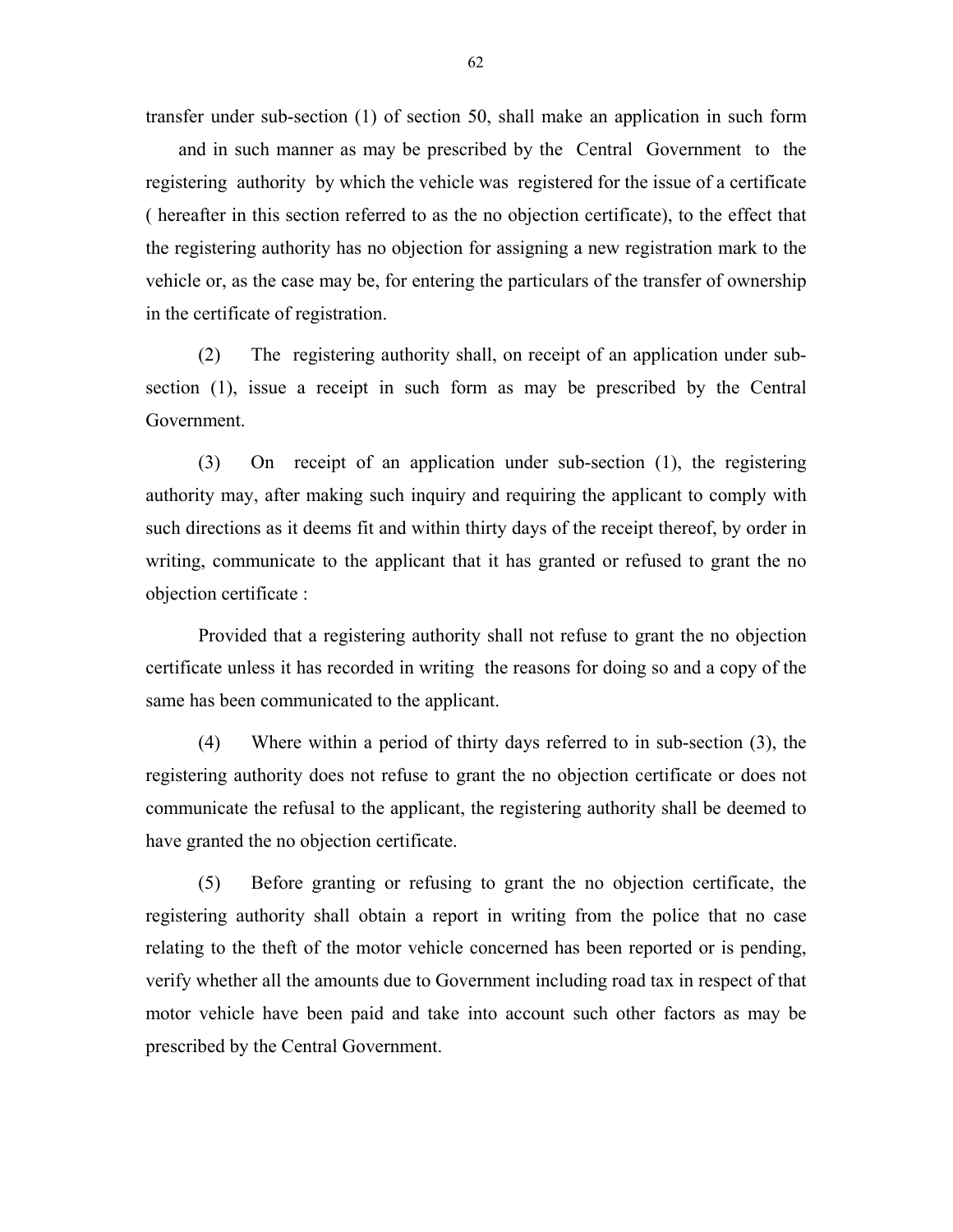$^{23}$ [(6) The owner of the vehicle shall also inform at the earliest, in writing, the registering authority about the theft of his vehicle together with the name of the police station where the theft report was lodged, and the registering authority shall take into account such report while disposing of any application for no objection certification, registration, transfer of ownership or issue of duplicate registration certificate].

*Corresponding Law.* - Section 48 corresponds to section 29-A of the Motor Vehicles Act, 1939.

23. Inserted by Act 54 of 1994, S. 13 (w.e.f. 14-11-1994).

*Objects and Reasons.* - Clause 48prescribed that a No Objection Certificate shall be produced alongwith an application for assignment of new registration mark or transfer of ownership. It lays down the procedure to make application for NOC to the registering authority, the procedure to be followed by the registering authority in issuing the NOC and in case of refusal in granting the NOC reasons to be given in writing by the registering authority.

**49. Change of residence or place of business.** - (1) If the owner of a motor vehicle ceases to reside or have his place of business at the address recorded in the certificate of registration of the vehicle, he shall, within thirty days of any such change of address, intimate in such form accompanied by such documents as may be prescribed by the Central Government, his new address, to the registering authority by which the certificate of registration was issued, or, if the new address is within the jurisdiction of another registering authority, to that other registering authority or, as the case may be, to the other registering authority in order that the new address may be entered therein.

(2) If the owner of a motor vehicle fails to intimate his new address to the concerned registering authority within the period specified in sub-section (1), the registering authority may, having regard to the circumstances of the case, require the owner to pay, in lieu of any action that may be taken against him under section 177, such amount not exceeding one hundred rupees as may be prescribed under subsection  $(4)$  :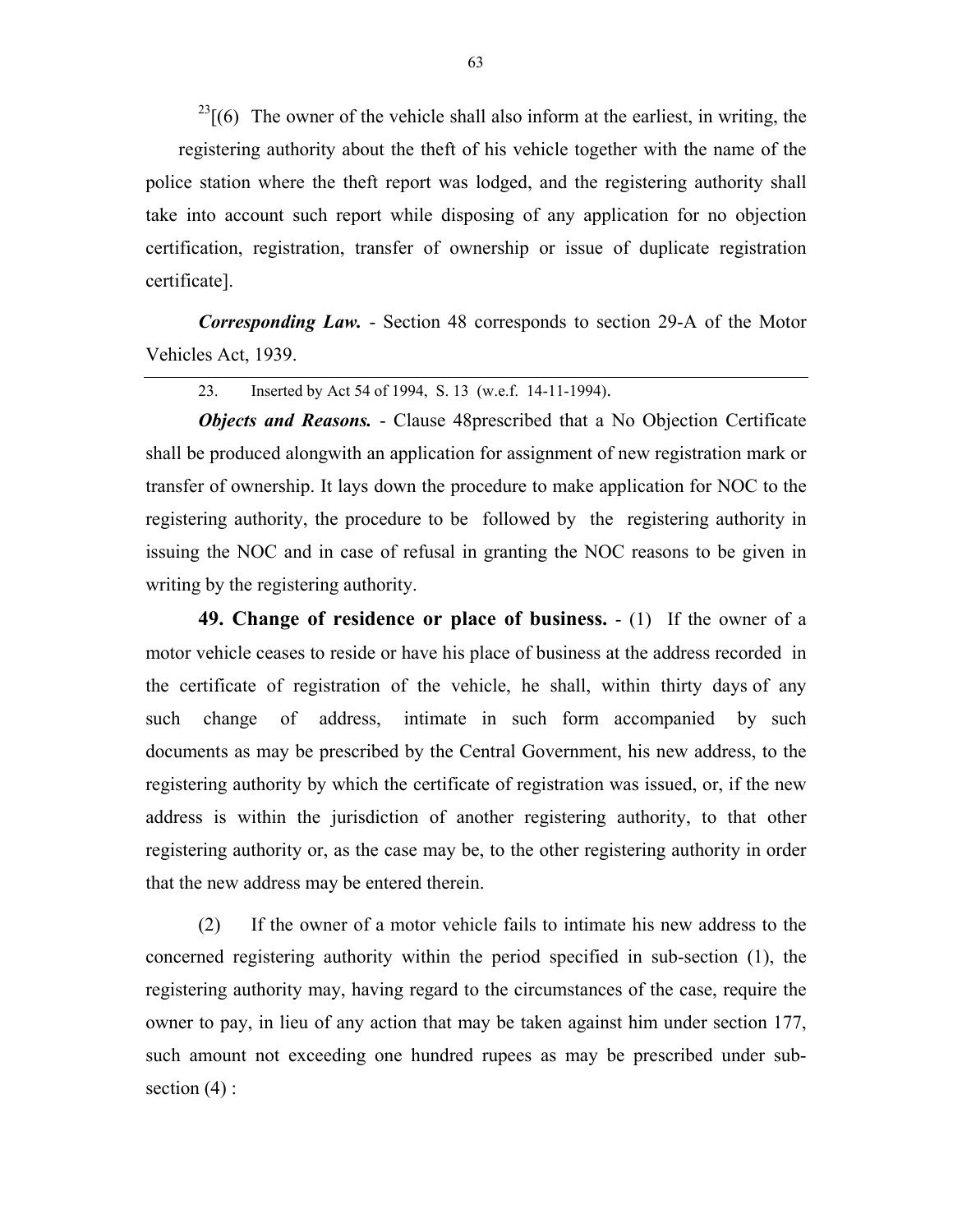Provided that action under section 177 shall be taken against the owner where he fails to pay the said amount.

(3) Where a person has paid the amount under sub-section (2), no action shall be taken against him under section 177.

(4) For the purposes of sub-section (2), a State government may prescribe different amounts having regard to the period of delay in intimating his new address.

(5) On receipt of intimation under sub-section (1), the registering authority may, after making such verification as it may think fit, cause the new address to be entered in the certificate of registration.

(6) A registering authority other than the original registering authority making any such entry shall communicate the altered address to the original registering authority.

(7) Nothing in sub-section (1) shall apply where the change of the address recorded in the certificate of registration is due to a temporary absence not intended to exceed six months in duration or where the motor vehicle is neither used nor removed from the address recorded in the certificate of registration.

*Corresponding Law.*- Section 49 corresponds to section 30 of the Motor Vehicles Act, 1939.

*Objects and Reasons.* - Clause 49 requires that the owner of a motor vehicle shall, within 30 days, report the change of his address to the registering authority in whose jurisdiction he has shifted his residence for recording the change of address in the certificate of registration. Failure to do so will entail in prosecution. It also provides that in lieu of prosecution, if the owner of the motor vehicle pays the prescribed amount, no prosecution will be launched. It also provides that if the temporary absence does not exceed 6 months, there is no need to report the change.

**50. Transfer of ownership.** - (1) Where the ownership of any motor vehicle registered under this Chapter is transferred. –

(a) the transferor shall, -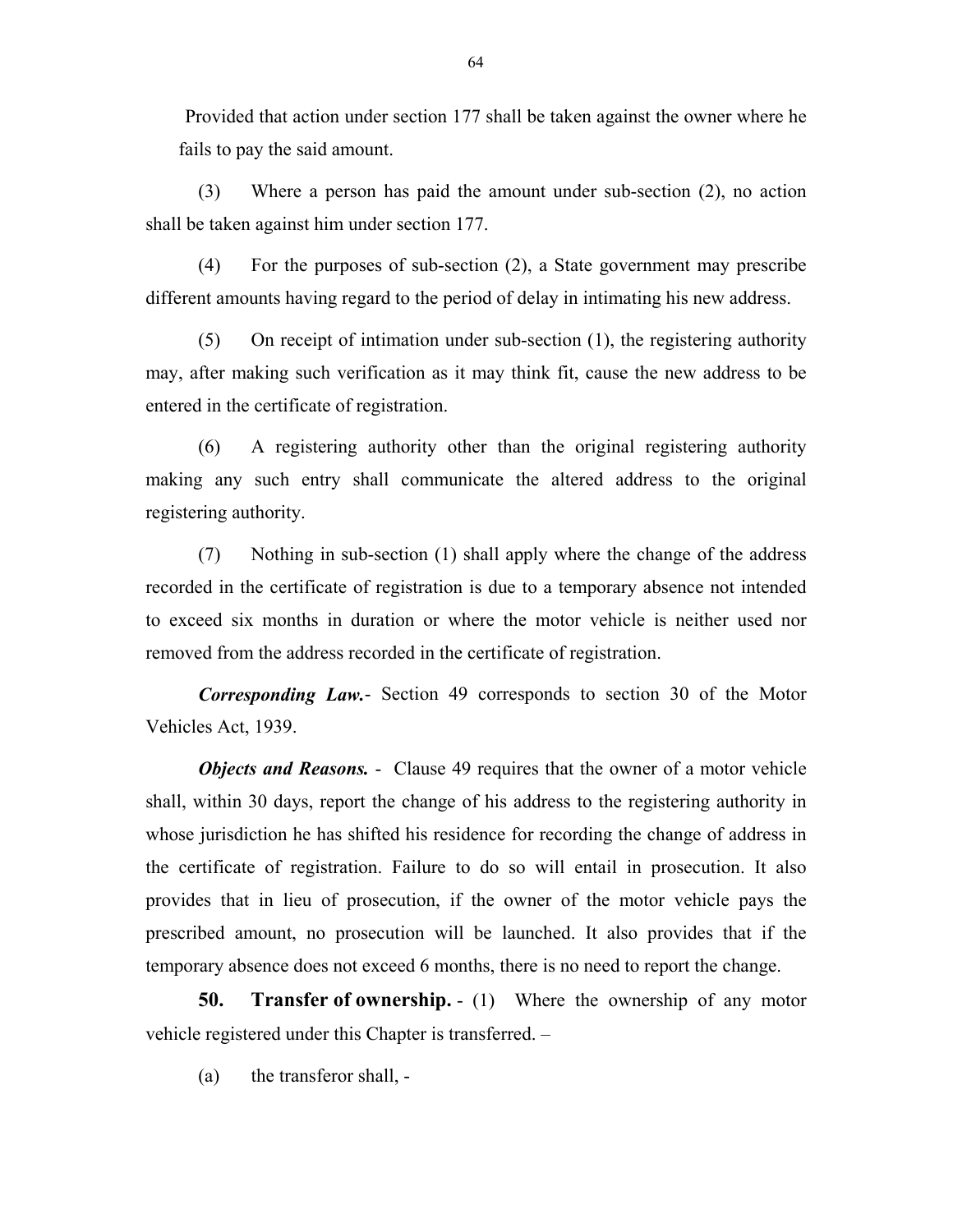(i) in the case of a vehicle registered within the same State, within fourteen days of the transfer, report the fact of transfer, in such form with such documents and in such manner, as may be prescribed by the Central Government to the registering authority within whose jurisdiction the transfer is to be effected and shall simultaneously send a copy of the said report to the transferee ; and

(ii) in the case of a vehicle registered outside the State, within forty-five days of the transfer, forward to the registering authority referred to in sub-clause (i)-

(A) the no objection certificate obtained under section 48 ; or

(B) in a case where no such certificate has been obtained, -

(I) the receipt obtained under sub-section (2) of section 48 ; or

(II) the postal acknowledgement received by the transferor if he has sent an application in this behalf by registered post acknowledgement due to the registering authority referred to in section 48,

together with a declaration that he has not received any communication from such authority refusing to grant such certificate or requiring him to comply with any direction subject to which such certificate may be granted ;

(b) the transferee shall, within thirty days of the transfer , report the transfer to the registering authority within whose jurisdiction he has the residence or place of business where the vehicle is normally kept, as the case may be, and shall forward the certificate of registration to that registering authority together with the prescribed fee and a copy of the report received by him from the transferor in order that particulars of the transfer of ownership may be entered in the certificate of registration.

 $(2)$  Where –

or,

(a) the person in whose name a motor vehicle stands registered dies,

(b) a motor vehicle has been purchased or acquired at a public auction conducted by, or on behalf of, Government,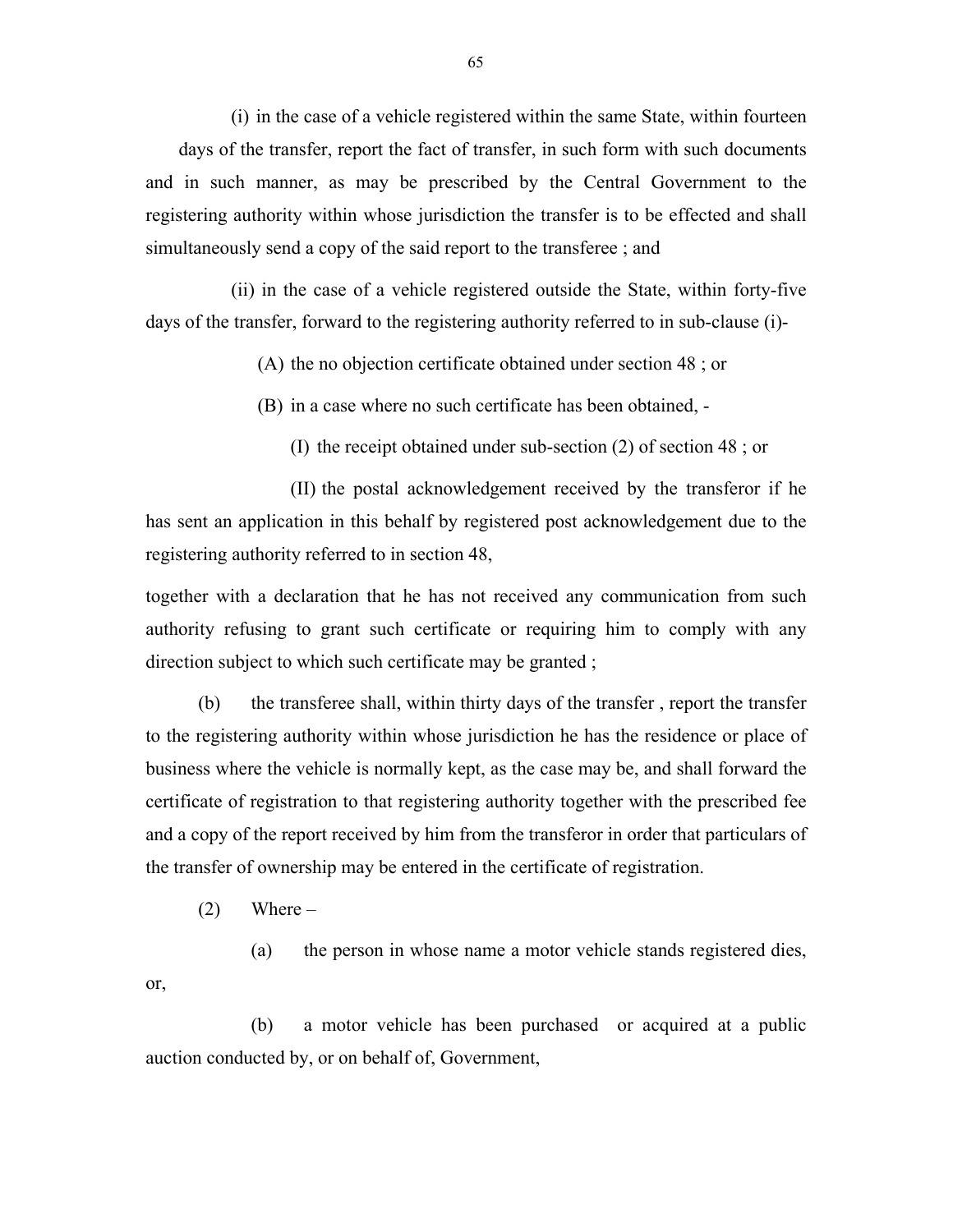the person succeeding to the possession of the vehicle or, as the case may be, who has

purchased or acquired the motor vehicle, shall make an application for the purpose of transferring the ownership of the vehicle in his name, to the registering authority in whose jurisdiction he has the residence or place of business where the vehicle is normally kept, as the case may be, in such manner, accompanied with such fee, and within such period as may be prescribed by the Central Government.

(3) If the transferor or the transferee fails to report to the registering authority the fact of transfer within the period specified in clause (a) or clause (b) of sub-section (1), as the case may be, or if the person who is required to make an application under sub-section (2) ( hereafter in this section referred to as the other person ) fails to make such application within the period prescribed, the registering authority may, having regard to the circumstances of the case, require the transferor or the transferee, or the other person, as the case may be, to pay, in lieu of any action that may be taken against him under section 177 such amount not exceeding one hundred rupees as may be prescribed under sub-section (5) :

Provided that action under section 177 shall be taken against the transferor or the transferee or the other person, as the case may be, where he fails to pay the said amount.

(4) Where a person has paid the amount under sub-section (3), no action shall be taken against him under section 177.

(5) For the purposes of sub-section (3), a State Government may prescribe different amount having regard to the period of delay on the part of the transferor or the transferee in reporting the fact of transfer of ownership of the motor vehicle or of the other person in making the application under sub-section (2).

(6) On receipt of a report under sub-section (1), or an application under subsection (2), the registering authority may cause the transfer of ownership to be entered in the certificate of registration.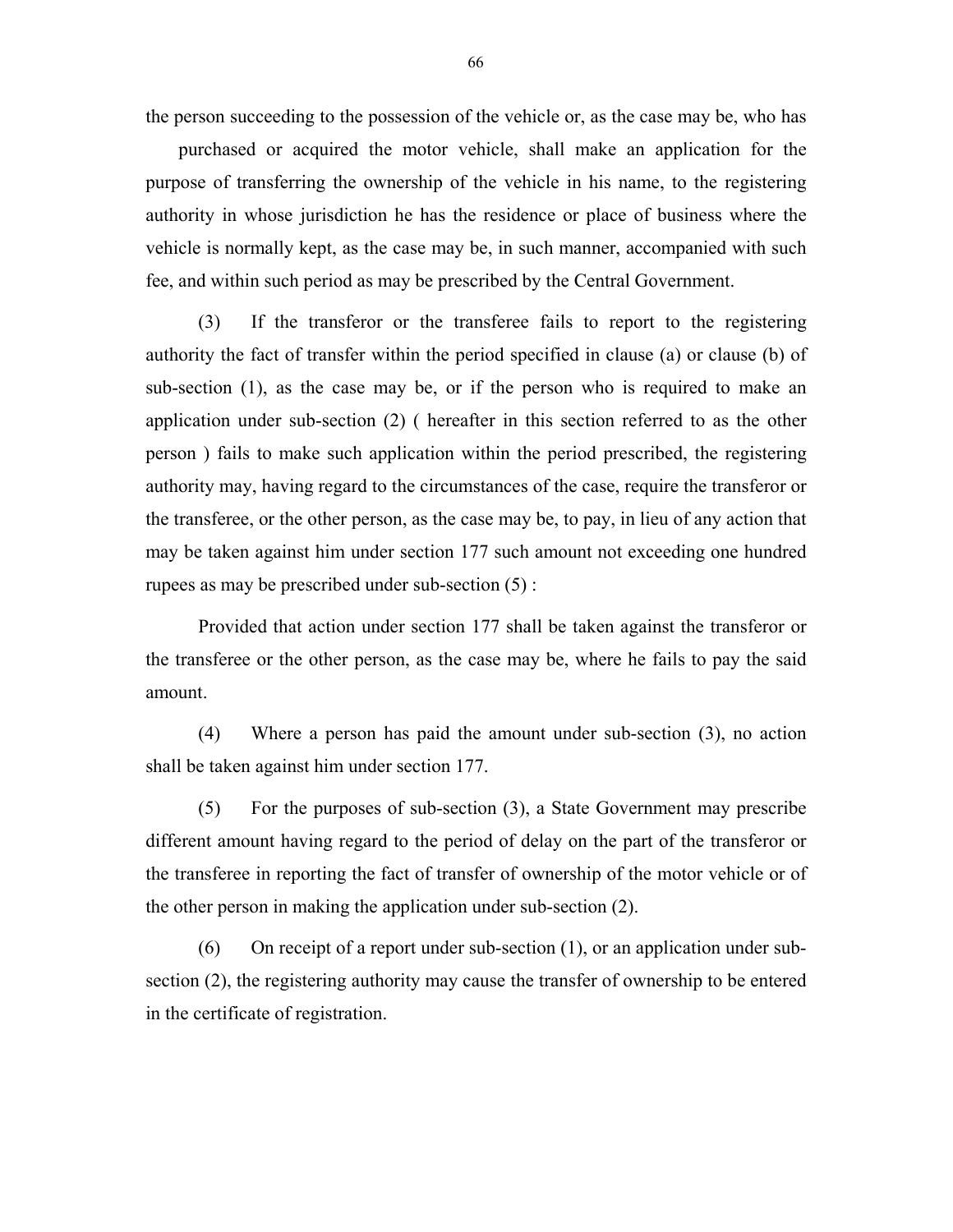(7) A registering authority making any such entry shall communicate the transfer of ownership to the transferor and to the original registering authority, if it is not the original registering authority.

*Corresponding Law.*- Section 50 corresponds to section 31 of the Motor Vehicles Act, 1939.

*Objects and Reasons.* - Clause 50 provides for recording the transfer of owner ship of a motor vehicle in the certificate of registration by the registering authorities when the property changes hands due to sale, or inheritance or purchase in public auction conducted by the Government. It also lays down that if the transfer is not reported to the registering authorities within prescribed time, the parties are liable for prosecution and if the party pays the prescribed amount in lieu of prosecution, no further action is to be taken.

**51. Special provisions regarding motor vehicle subject to hirepurchase agreement, etc.**- (1) Where an application for registration of a motor vehicle which is held under a hire-purchase, lease or hypothecation agreement ( hereafter in this section referred to as the said agreement ) is made, the registering authority shall make an entry in the certificate of registration regarding the existence of the said agreement.

(2) Where the ownership of any motor vehicle registered under this Chapter is transferred and the transferee enters into the said agreement with any person, the <sup>24</sup>[last registering authority] shall, on receipt of an application in such form as the Central Government may prescribe from the parties to the said agreement, make an entry as to the existence of the said agreement in the certificate of registration  $^{25}$ [and an intimation in this regard shall be sent to the original registering authority if the last registering authority is not the original registering authority.]

(3) Any entry made under sub - section (1) or sub - section ( 2), may be cancelled by the <sup>26</sup>[ last registering authority ] on proof of the termination of the said agreement by the parties concerned on an application being made in such form as the Central Government may prescribe  $27 \int$  and an intimation in this behalf shall be sent to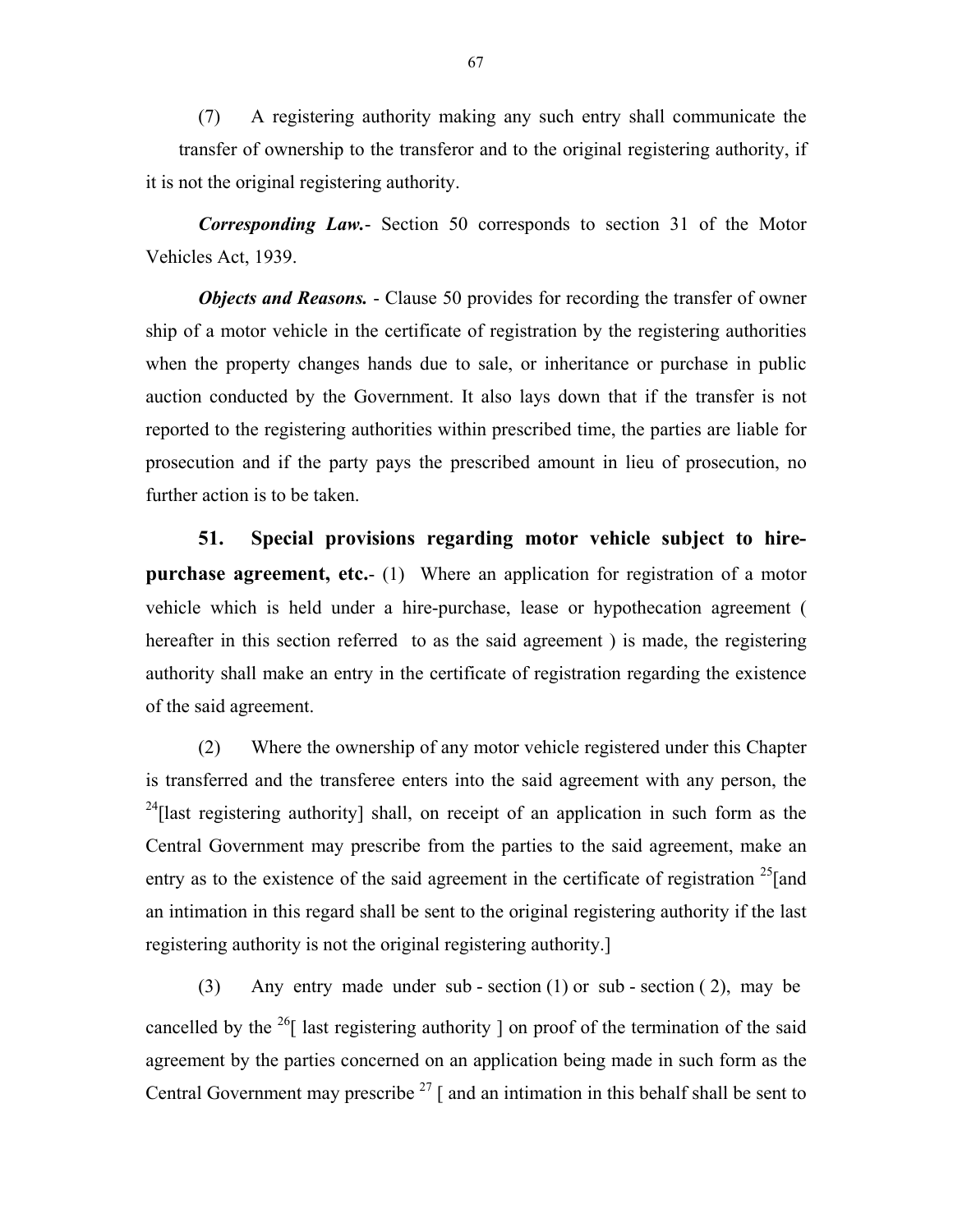the original registering authority if the last registering authority is not the original registering authority.]

(4) No entry regarding the transfer of ownership of any motor vehicle which is held under the said agreement shall be made in the certificate of registration except with the written consent of the person whose name has been specified in the certificate of registration as the person with whom the registered owner has entered into the said agreement.

(5) Where the person whose name has been specified in the certificate of

24. Substituted for "original registering authority" by Act 54 of 1994, S. 14 (w.e.f. 14-11- 1994). 25. Added, ibid (w.e.f. 14-11-1994).

26. Substituted, *ibid*, for "original registering authority" (w.e.f. 14-11-1994).

27. Added, ibid (w.e.f. 14-11-1994).

registration as the person with whom the registered owner has entered into the said agreement, satisfies the registering authority that he has taken possession of the vehicle <sup>28</sup>[from the registered owner] owing to the default of the registered owner under the provisions of the said agreement and that the registered owner refuses to deliver the certificate of registration or has absconded, such authority may, after giving the registered owner an opportunity to make such representation as he may wish to make ( by sending to him a notice by registered post acknowledgement due at his address entered in the certificate of registration ) and notwithstanding that the certificate of registration is not produced before it, cancel the certificate and issue a fresh certificate of registration in the name of the person with whom the registered owner has entered into the said agreement.

Provided that a fresh certificate of registration shall not be issued in respect of a motor vehicle, unless such person pays the prescribed fee :

Provided further that a fresh certificate of registration issued in respect of a motor vehicle, other than a transport vehicle, shall be valid only for the remaining period for which the certificate cancelled under this sub-section would have been in force.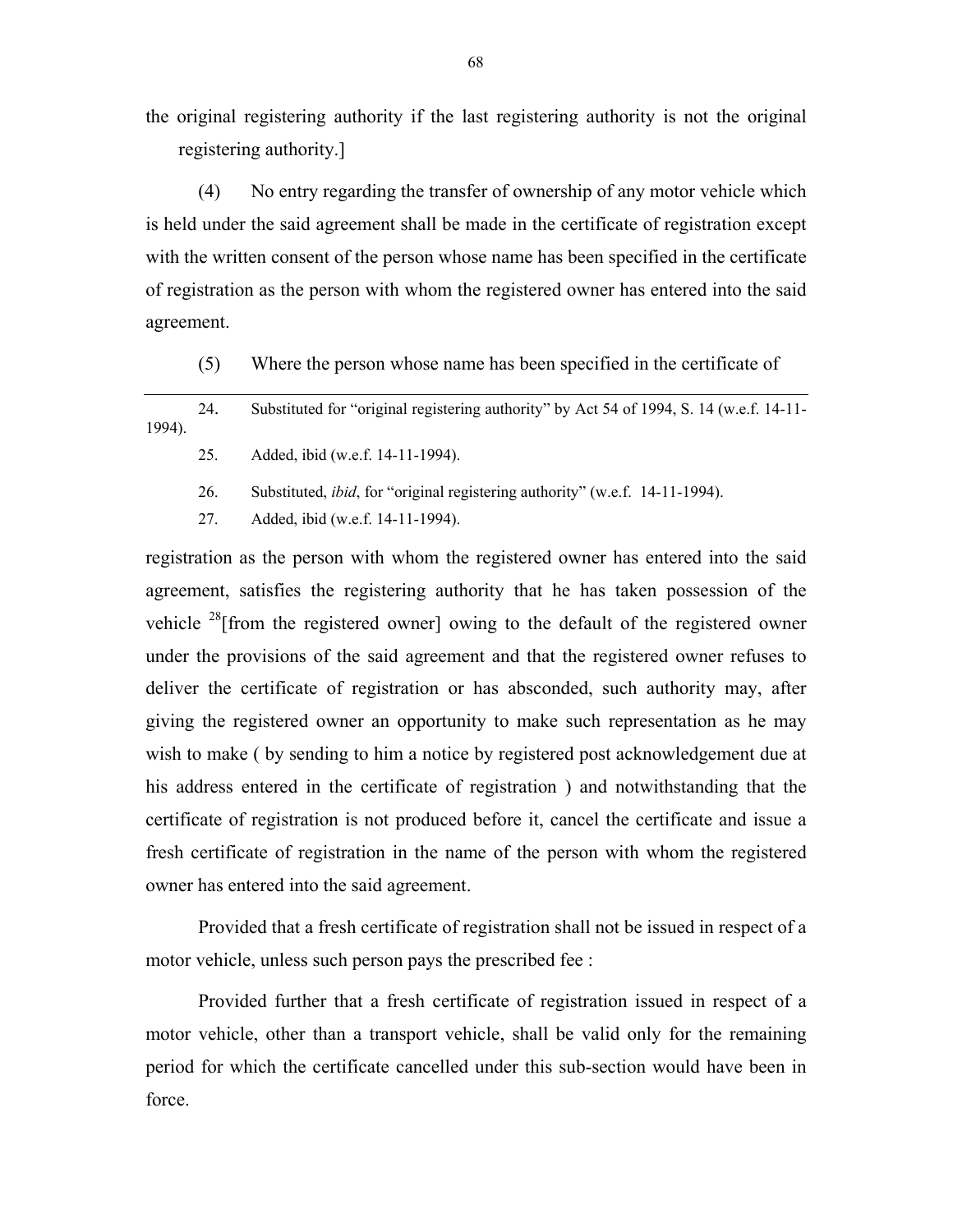(6) The registered owner shall, before applying to the appropriate authority, for the renewal of a permit under section 81 or for the issue of duplicate certificate of registration under sub-section (14) of section 41, or for the assignment of a new registration mark <sup>29</sup>[under section 47, or removal of the vehicle to another State, or at the time of conversion of the vehicle from one class to another, or for issue of no objection certificate under section 48, or for change of residence or place of business under section 49, or for the alteration of the vehicle under section 52, make an application ] to the person with whom the registered owner has entered into the said agreement ( such person being hereafter in this section referred to as the financier ) for the issue of a no objection certificate ( hereafter in this section referred to as the certificate. )

29. Substituted for "under section 47, make an application" by Act 54 of 1994, S. 14 (w.e.f. 14-11-1994).

*Explanation* .- For the purposes of this sub-section and sub-section (8) and (9), "appropriate authority" in relation to any permit, means the authority which is authorised by this Act to renew such permit and, in relation to registration means the authority which is authorised by this Act to issue, duplicate certificate of registration or to assign a new registration mark.

(7) Within seven days of the receipt of an application under sub-section (6), the financier may issue, or refuse, for reasons which shall be recorded in writing and communicated to the applicant, to issue the certificate applied for, and where the financier fails to issue the certificate and also fails to communicate the reasons for refusal to issue the certificate to the applicant within the said period of seven days, the certificate applied for shall be deemed to have been issued by the financier.

(8) The registered owner shall, while applying to the appropriate authority for the renewal of any permit under section 81, or for the issue of a duplicate certificate of registration under sub-section (14) of section 41, or while applying for assignment of a new registration mark under section 47, submit with such application the certificate, if any, obtained under sub-section (7) or, where no such certificate has been obtained, the communication received from the financier under that sub-section,

<sup>28.</sup> Inserted, ibid (w.e.f. 14-11-1994).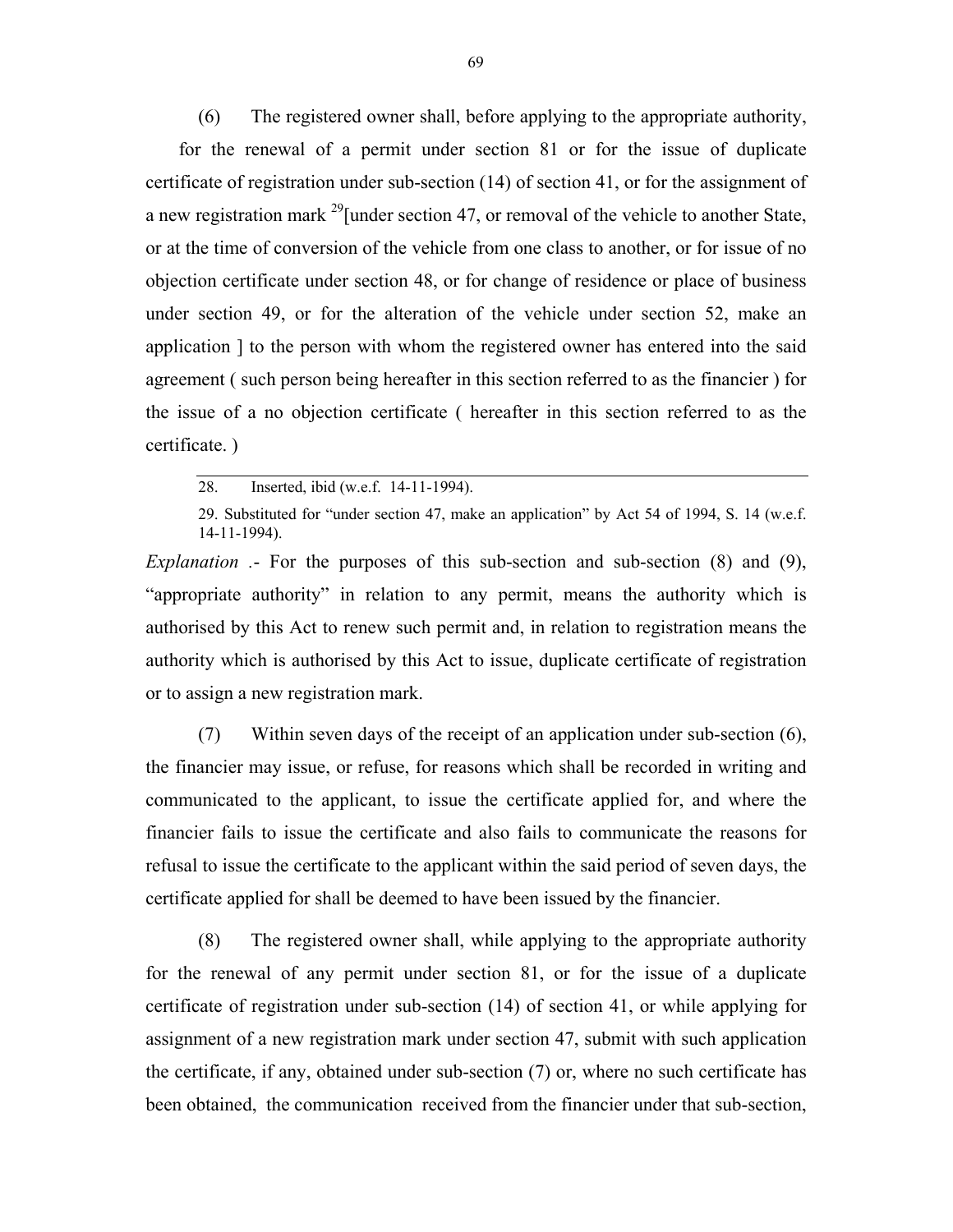or, as the case may be, a declaration that he has not received any communication from the financier within the period of seven days specified in that sub-section.

(9) On receipt of an application for the renewal of any permit or for the issue of duplicate certificate of registration or for assignment of a new registration mark in respect of a vehicle which is held under the said agreement, the appropriate authority may, subject to the other provisions of this act, -

(a) in a case where the financier has refused to issue the certificate applied for, after giving the applicant an opportunity of being heard, either –

(i) renew or refuse to renew the permit, or

(ii) issue or refuse to issue the duplicate certificate of registration, or

(ii)assign or refuse to assign a new registration mark ;

- (b) in any other case,
	- (j) renew the permit, or

(ii) issue duplicate certificate of registration, or

(iii)assign a new registration mark.

(10) A registering authority making an entry in the certificate of registration regarding-

- (a) hire-purchase, lease or hypothecation agreement of a motor vehicle, or
- (b) the cancellation under sub-section (3) of an entry, or
- (c) recording transfer of ownership of motor vehicle, or
- (d) any alteration in a motor vehicle, or
- (e) suspension or cancellation of registration of a motor vehicle, or
- (f) change of address,

shall communicate  $30$ [ by registered post acknowledgement due] to the financier that such entry has been made.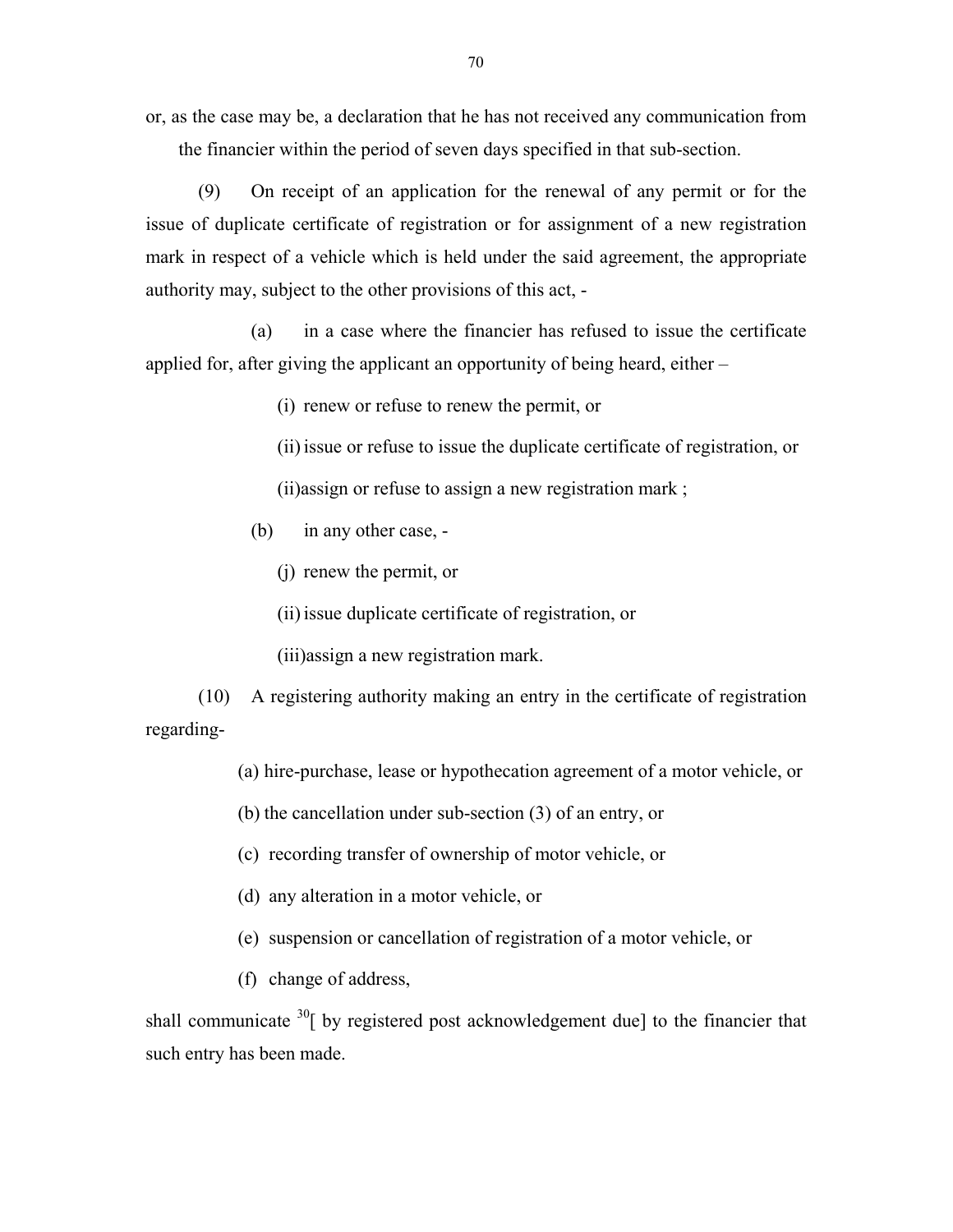$31$ [(11) A registering authority registering the new vehicle, or issuing the duplicate certificate of registration or a no objection certificate or a temporary certificate of registration, or issuing or renewing, a fitness certificate or substituting entries relating to another motor vehicle in the permit, shall intimate the financier of such transaction.

 (12) The registering authority where it is not the original registering authority, when making entry under sub-section (1) or sub-section (2), or cancelling the said entry under sub-section (3) or issuing the fresh certificate of registration under sub-section (5) shall communicate the same to the original registering authority.]

| 30. | Inserted by Act 54 of 1994, S. 14 (w.e.f. 14-11-1994). |  |
|-----|--------------------------------------------------------|--|
|     |                                                        |  |

31. Sub-s. (11) substituted, ibid (w.e.f. 14-11-1994). Prior to its substitution, sub-S. (11) read as under –

"(11) A registering authority issuing a duplicate certificate of registration shall intimate the financier of such issue."

*Corresponding Law.* - Section 51 corresponds to section 31-A of the Motor Vehicles Act, 1939.

*Objects and Reasons.* - Clause 51 contains special provisions regarding motor vehicles subject to the agreements of hire-purchase, lease and hypothecation.

Sub-clauses (1) to (4) make provision that the registering authorities may make a note of such agreement and cancellation of such agreement in the certificate of registration on a joint application by both the parties. It prohibits transfer of ownership of such vehicle without the written consent of the other party to the agreement. Sub-clause (5) provides for the issue of fresh certificate of registration to the financier by the registering authorities whether the financier has taken possession of the vehicle for default of the hirer and hirer has refused to hand over the certificate of registration. Sub-clause (6) to (9) lays down the procedure in making an application by the registered owner of the vehicle to the financier for grant of NOC, the grant of such certificate by the financier, production of NOC alongwith the application for the renewal of permit or the duplicate copy of the certificate of registration or for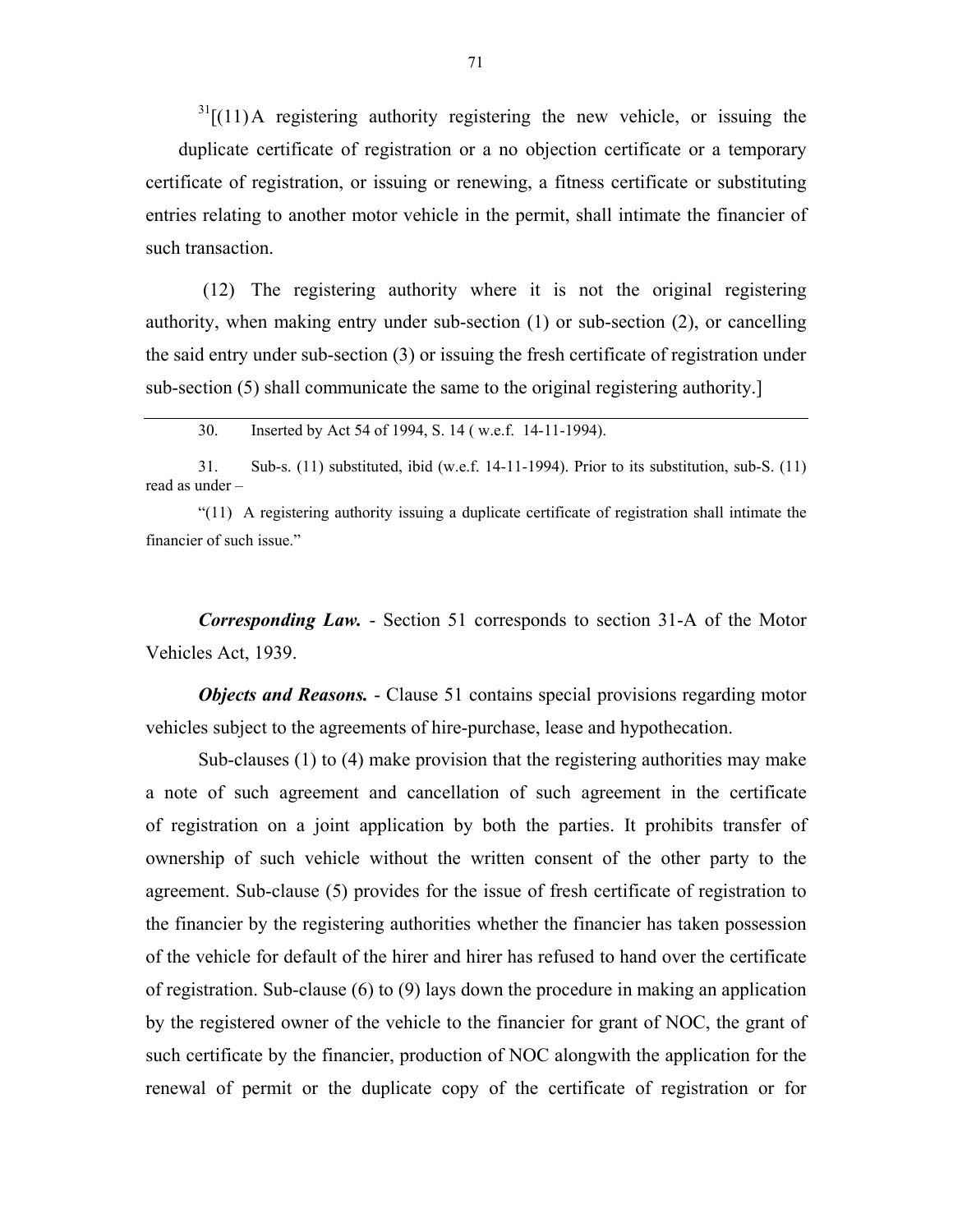assignment of fresh registration mark to a motor vehicle. The powers of the

appropriate authorities for the grant or refusal of the application for the renewal of permit, and issue of duplicate certificate of registration and issue of fresh registration mark. Sub-clause (10) makes provision that the registering authorities making entries in the certificate of registration regarding certain transactions shall intimate such transactions to the financier.

<sup>32</sup>**[52. Alteration in motor vehicle.** - (1) No owner of a motor vehicle shall so alter the vehicle that the particulars contained in the certificate of registration are at variance with those originally specified by the manufacturer :

Provided that where the owner of a motor vehicle makes modification of the engine, or any part thereof of a vehicle for facilitating its operation by different type of fuel or source of energy including battery, compressed natural gas, solar power, liquid petroleum gas or any other fuel or source of energy, by fitment of a conversion kit, such modification shall be carried out subject to such conditions as may be prescribed:

32. S.52 substituted by Act 27 of 2000, S.2 (w.e.f. 11-8-2000). Prior to its substitutin, S. 52 read as under :-

"52. Alternation in motor vehicle .- (1) No owner of a motor vehicle shall so alter the vehicle that the particulars contained in the certificate of registration are no longer accurate, unless.-

(a) he has given notice to the registering authority within whose jurisdiction he has the residence or the place of business where the vehicle is normally kept, as the case may be of the alteration he proposes to make; and

(b) he has obtained the approval of that registering authority to make such alteration :

Provided that it shall not be necessary to obtain such approval for making any change in the unladen weight of the motor vehicle consequent on the addition or removal of fittings or accessories, if such change does not exceed two per cent. of the weight entered in the certificate of registration :

\*[Provided further that modification of the engine, or any part thereof, of a vehicle for facilitating its operation by a different type of fuel or source of energy including battery, compressed natural gas, solar power or any other fuel or source of energy other than liquid petroleum gas shall be treated as an alteration but that shall be subject to such conditions as may be prescribed.]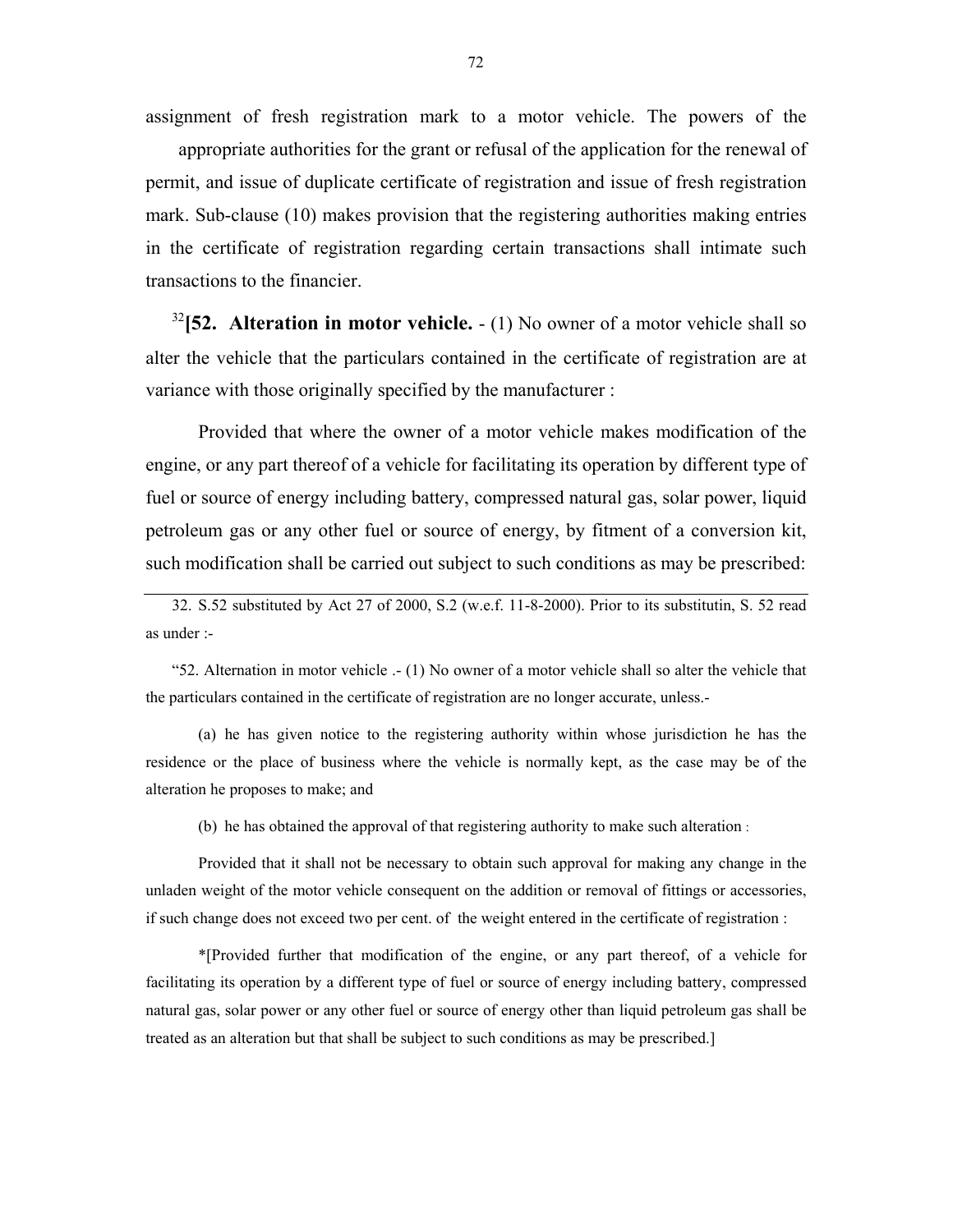(2) Where a registering authority receives a notice under sub-section (1), it shall, within seven days of the receipt thereof, communicate, by post, to the owner of the vehicle its approval to the proposed alteration or otherwise :

Provided further that the Central Government may prescribe specifications conditions for approval, retrofitment and other related matters for such conversion kits;

Provided also that the Central Government may grant exemption for alteration of vehicles in a manner other than specified above, for any specific purpose.

(2) Notwithstanding anything contained in sub-section (1), a State Government may, by notification in the Official Gazette, authorise, subject to such conditions as may be specified in the notifications, and permit any person owing not less than ten transport vehicles to alter any vehicle owned by him so as to replace the engine thereof with engine of the same make and type, without the approval of registering authority.

(3) Where any alteration has been made in motor vehicle without the approval of registering authority or by reason of replacement of its engine without such approval under sub-section (2), the owner of the vehicle shall, within fourteen days of the making of the alteration, report the alteration to the registering authority within whose jurisdiction he resides and shall for ward the certificate of registration to that authority together with the prescribed fee in order that particulars of registration may be entered therein.

(4) A registering authority other than the original registering authority making any such entry shall communicate the details of the entry to the original registering authority.

(5) Subject to the provisions made under sub-section  $(1)$ ,  $(2)$ ,  $(3)$  and  $(4)$ , no person holding a vehicle under a hire-purchase agreement shall make any alteration to the vehicle except with the written consent of the registered owner.

*Explanation.* - For the purpose of this section, "alteration" means a change in the structure of a vehicle which results in change in its basic feature.]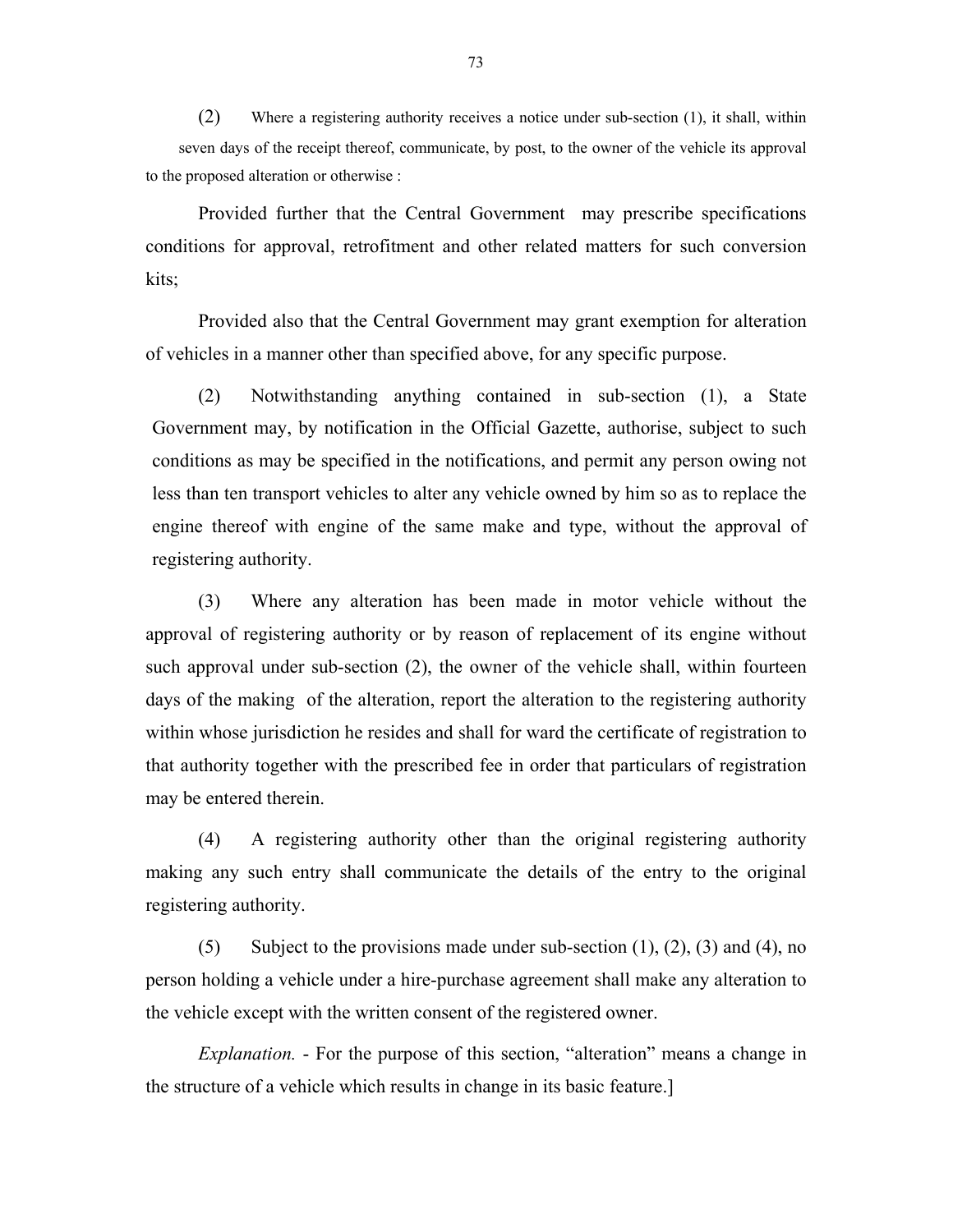*Corresponding Law.*- Section 52 corresponds to section 32 of the Motor Vehicles Act, 1939.

**53. Suspension of registration.**  $- (1)$  If any registering authority or other prescribed authority has reason to believe that any motor vehicle within its jurisdiction -

(a) is in such a condition that its use in a public place would constitute a danger to the public, or that it fails to comply with the requirements of this Act or of the rules made thereunder, or

(b) has been, o r is being, used for hire or reward without a valid permit for being used as such,

the authority may, after giving the owner an opportunity of making any representation he may wish to make (by sending to the owner a notice by registered post acknowledgment due at his address entered in the certificate of registration), for reasons to be recorded in writing, suspend the certificate of registration of the vehicle-

(i) in any case falling under clause (a), until the defects are rectified to its satisfaction; and

(ii) in any case falling under clause (b), for a period not exceeding four months.

(2) an authority other than a registering authority shall, when making a suspension order under sub-section (1), intimate in writing the fact of such suspension and the reasons therefor to the registering authority within whose jurisdiction the vehicle is at the time of the suspension.

(3) Where the registration of a motor vehicle has been suspended under sub-section (1) for a continuous period of not less than one month, the registering authority, within whose jurisdiction the vehicle was when the registration was suspended, shall, if it is not the original registering authority, inform that authority of the suspension.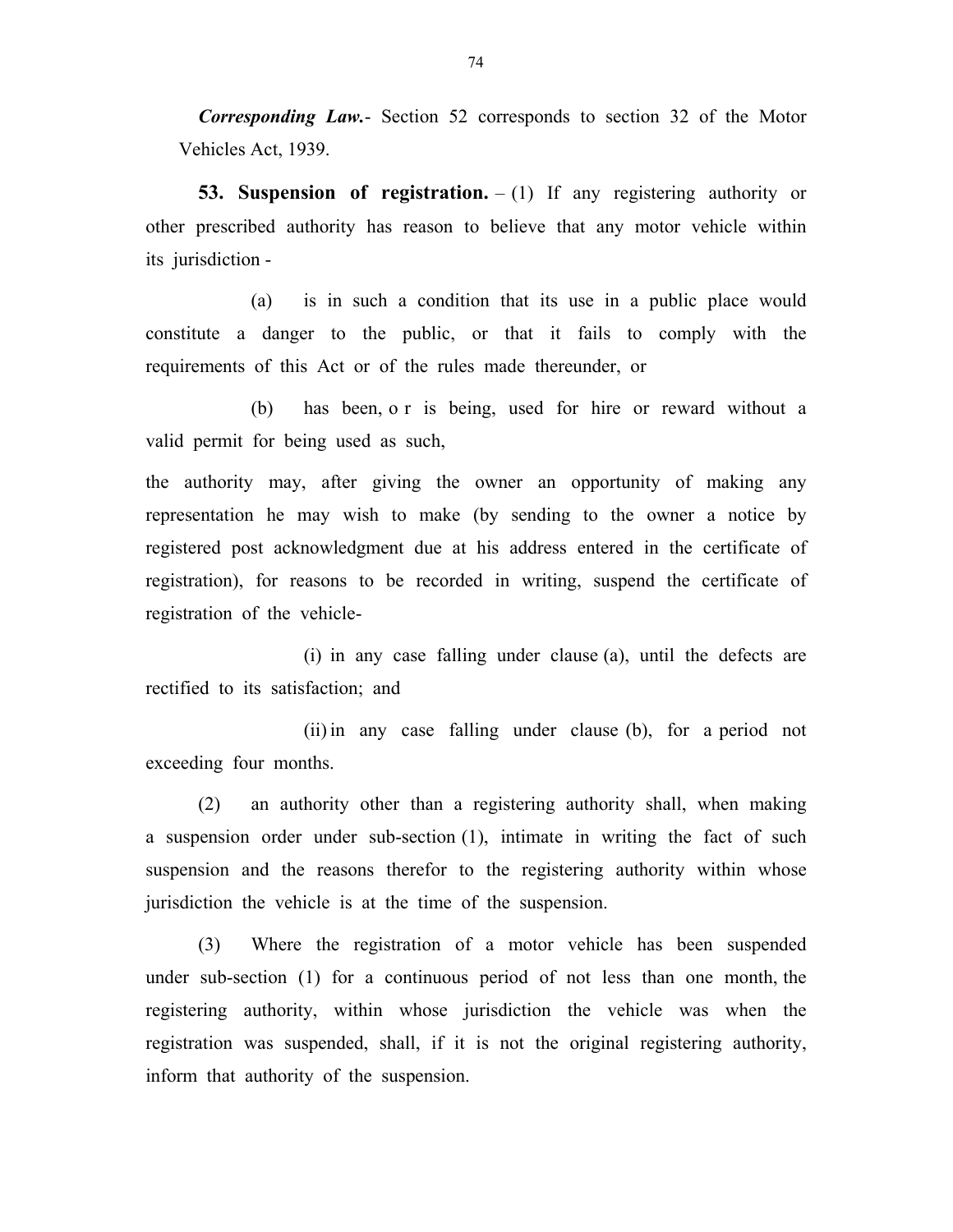(4) The owner of a motor vehicle shall, on the demand of a registering authority or other prescribed authority which has suspended the certificate of registration of the vehicle under this section, surrender the certificate of registration.

(5) A certificate of registration surrendered under sub – section (4) shall be returned to the owner when the order suspending registration has been rescinded and not before.

*Corresponding Law. –* Section 53 corresponds to section 33 of the Motor Vehicles Act, 1939.

*Objects and Reasons.* – Clause 54 empowers the registering authorities to suspend the certificate of registration of a motor vehicle, if the vehicle is used for hire or reward without a permit. It also empowers the registering authority to suspend the certificate of registration of a vehicle if the vehicle is mechanically defective or if its use on public road will endanger public safety until the defects are rectified and the vehicle is certified to be road worthy.

**54. Cancellation of registration suspended under section 53. –** Where the suspension of registration of a vehicle under section 53 has continued without interruption for a period of not less than six months, the registering authority within whose jurisdiction the vehicle was when the registration was suspended, may, if it is the original registering authority, cancel the registration, and if it is not the original registering authority, shall forward the certificate of registration to that authority which may cancel the registration.

*Corresponding Law.* – This is a new provision in the 1988 Act.

**55. Cancellation of registration.** – (1) If a motor vehicle has been destroyed or has been rendered permanently incapable of use, the owner shall, within fourteen days or as soon as may be, report the fact to the registering authority within whose jurisdiction he has the residence or place of business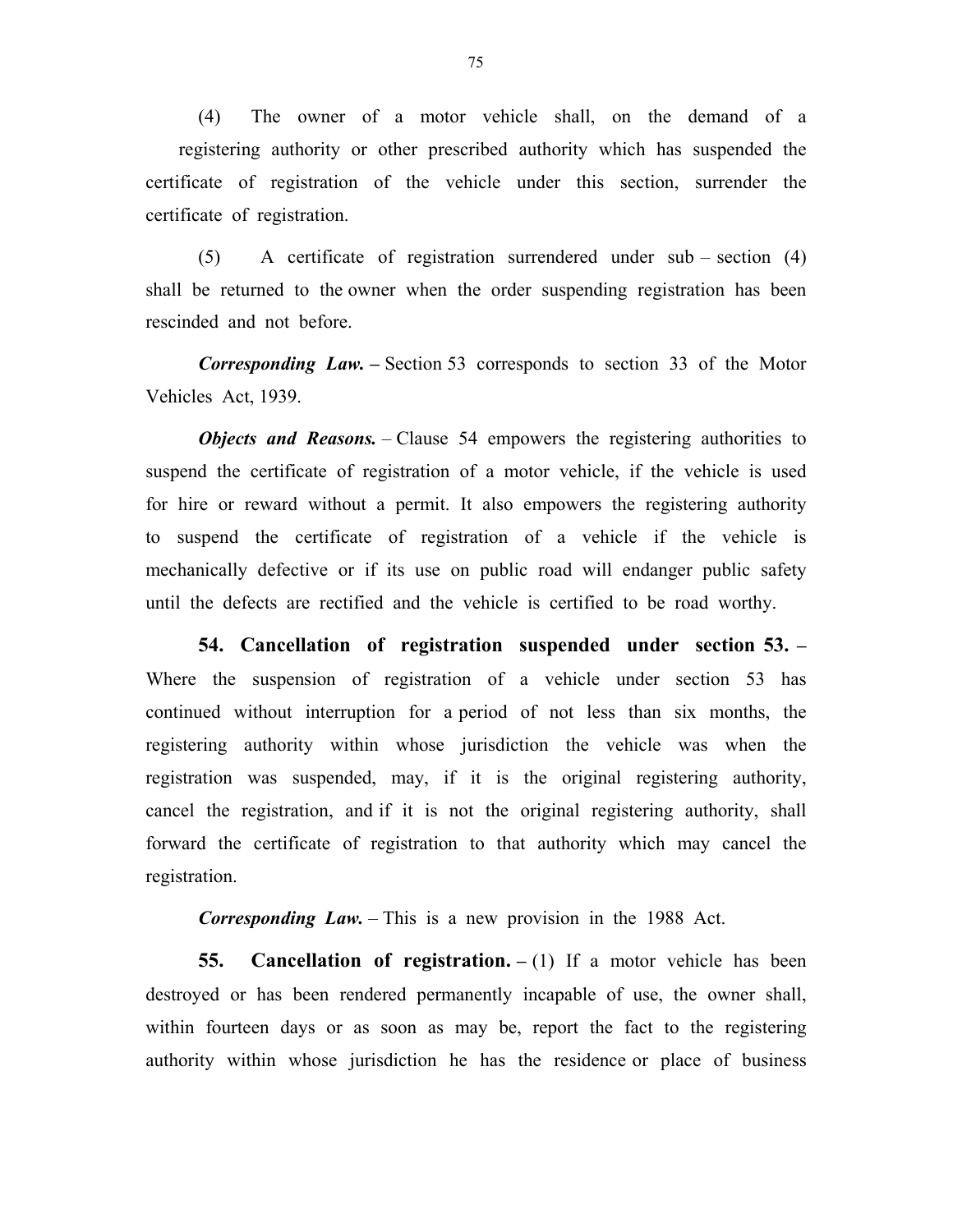where the vehicle is normally kept, as the case may be, and shall forward to the authority the certificate of registration of the vehicle.

(2) The registering authority shall, if it is the original registering authority, cancel the registration and the certificate of registration, or, if it is not, shall forward the report and the certificate of registration to the original registering authority and that authority shall cancel the registration.

(3) Any registering authority may order the examination of a motor vehicle within its jurisdiction by such authority as the State Government may by order appoint and, if upon such examination and after giving the owner an opportunity to make any representation he may wish to make (by sending to the owner a notice by registered post acknowledgement due at his address entered in the certificate of registration), it is satisfied that the vehicle is in such a condition that it is incapable of being used or its use in a public place would constitute a danger to the public and that it is beyond reasonable repair, may cancel the registration.

(4) If a registering authority is satisfied that a motor vehicle has been permanently removed out of India, the registering authority shall cancel the registration.

(5) If a registering authority is satisfied that the registration of a motor vehicle has been obtained on the basis of documents which were, or by representation of facts which was, false in any material particular, or the engine number or the chassis number embossed thereon are different from such number entered in the certificate of registration, the registering authority shall after giving the owner an opportunity to make such representation as he may wish to make (by sending to the owner a notice by registered post acknowledgement due at his address entered in the certificate of registration), and for reasons to be recorded in writing, cancel the registration.

(6) A registering authority cancelling the registration of a motor vehicle under section 54 or under this section shall communicate such fact in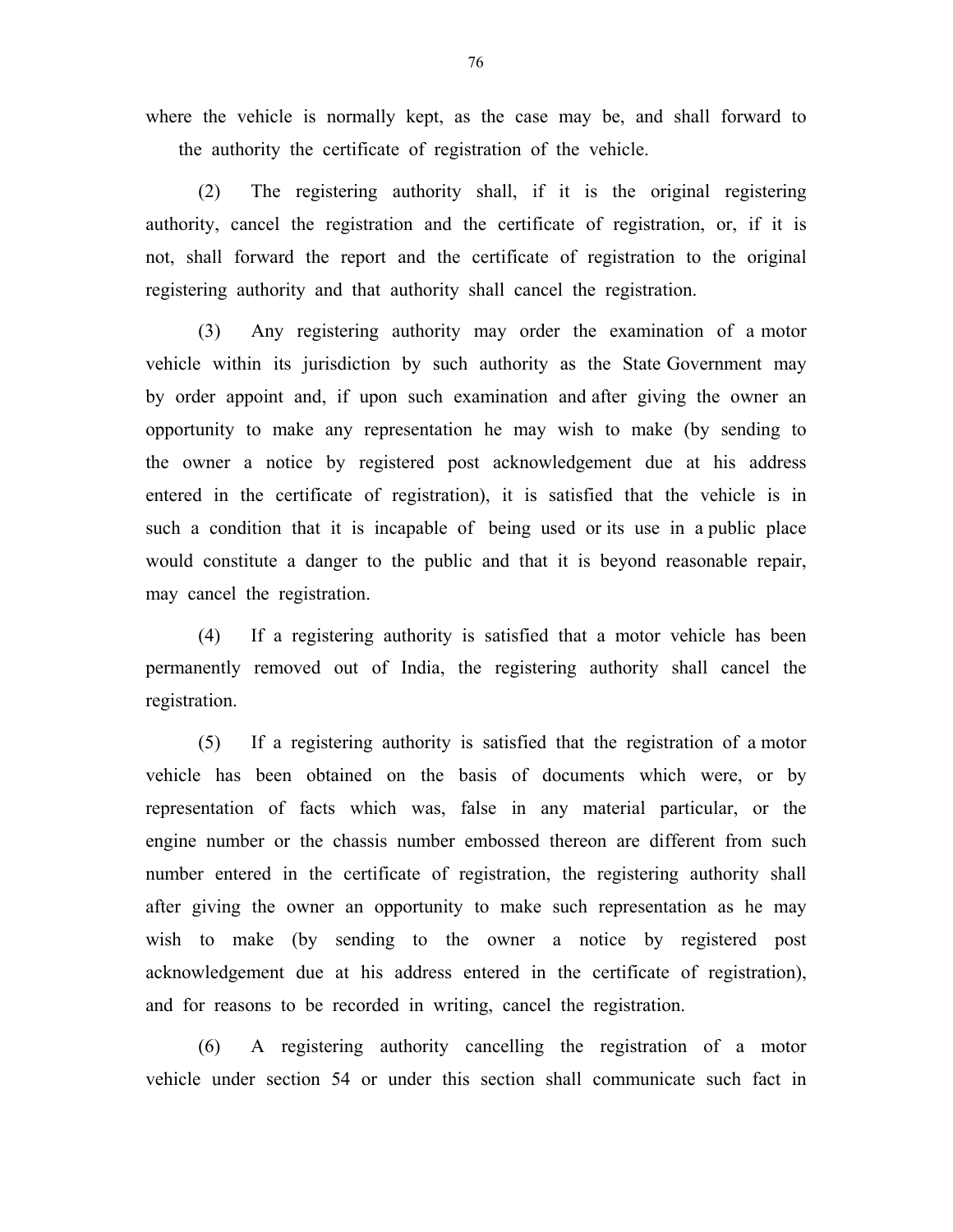writing to the owner of the vehicle, and the owner of the vehicle shall

forthwith surrender to that authority the certificate of registration o f the vehicle.

(7) A registering authority making an order of cancellation under section 54 or under this section shall, if it is the original registering authority, cancel the certificate of registration and the entry relating to the vehicle in its records, and, if it is not the original registering authority, forward the certificate of registration to that authority, and that authority shall cancel the certificate of registration and the entry relating to the motor vehicle in its records.

(8) The expression "original registering authority" in this section and in section 41,49,50,51,52,53 and 54 means the registering authority in whose records the registration of the vehicle is recorded.

(9) In this section "certificate of registration" includes a certificate of registration renewed under the provisions of this Act.

*Corresponding Law.* – Section 55 corresponds to section 34 of the Motor Vehicles Act, 1939.

*Objects and Reasons.* – Clause 55 contains provisions for the cancellation of the certificate of registration by the registering authorities where the vehicle has been destroyed or has been rendered permanently incapable of use or has been lost and not recovered or is otherwise not traceable or its use will constitute a danger to public safety. It also provides that the registering authorities may cancel the certificate of registration if the registering authority is satisfied that engine number and chassis number noted in the certificate of registration differs from that found in the vehicle, or that the registration has been obtained by misrepresentation or fraud.

**56. Certificate of fitness of transport vehicles.** – (1) Subject to the provisions of section 59 and 60, a transport vehicle shall not be deemed to be validly registered for the purposes of section 39, unless it carries a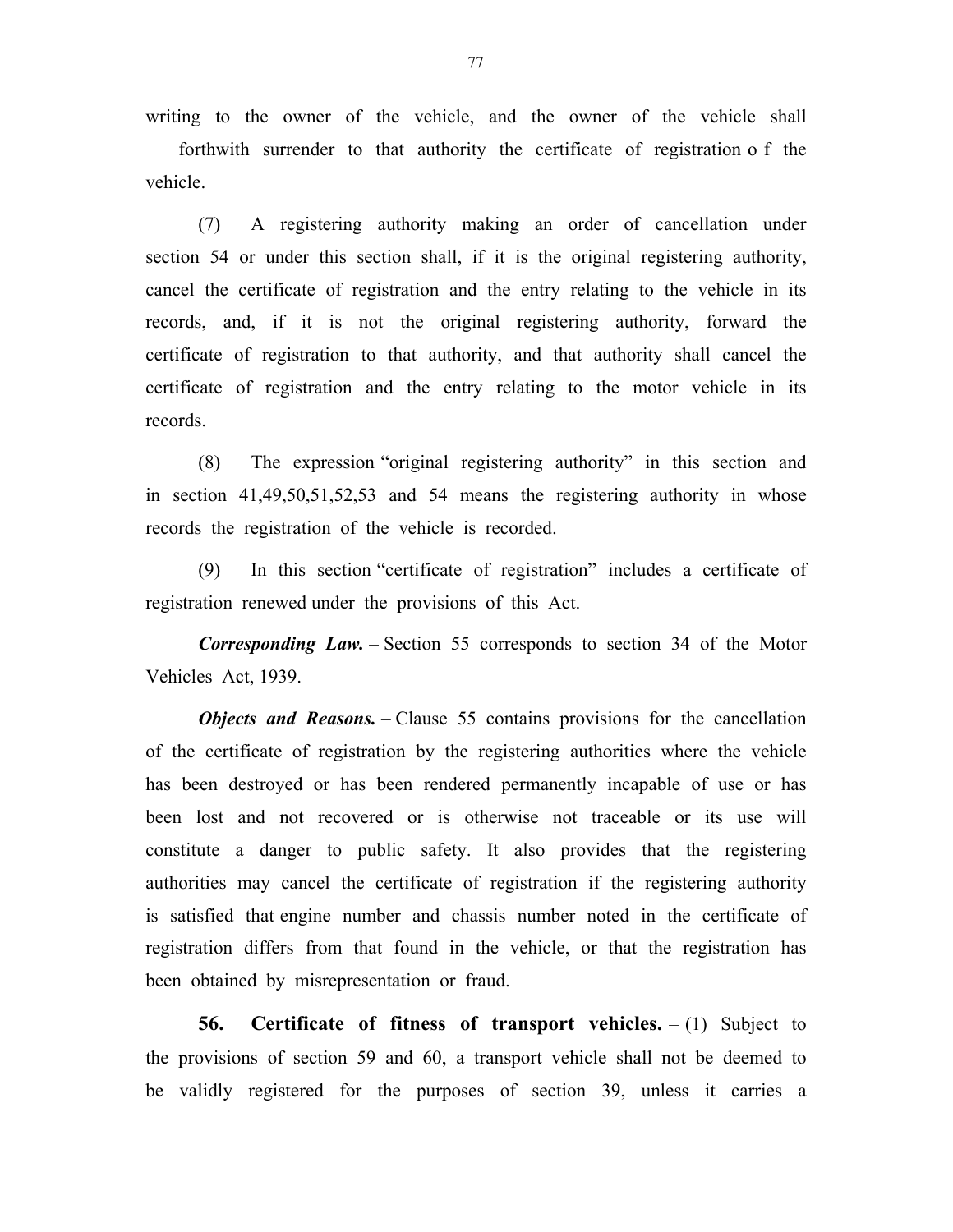certificate of fitness in such form containing such particulars and information

as may be prescribed by the Central Government, issued by the prescribed authority, or by an authorized testing station mentioned in sub-section (2), to the effect that the vehicle complies for the time being with all the requirements of this Act and the rules made thereunder.

Provided that where the prescribed authority or the "authorized testing station" refuses to issue such certificate, it shall supply the owner of the vehicle with its reasons in writing for such refusal.

(2) The "authorized testing station" referred to in sub-section (1) means a vehicle service station or public or private garage which the State Government, having regard to the experience, training and ability of the operator of such station or garage and the testing equipment and the testing personnel therein, may specify in accordance with the rules made by the Central Government for regulation and control of such station or garages.

(3) Subject to the provisions of sub-section (4), a certificate of fitness shall remain effective for such period as may be prescribed by the Central Government having regard to the object of this Act.

(4) The prescribed authority may for reasons to be recorded in writing cancel a certificate of fitness at any time, if satisfied that the vehicle to which it relates no longer complies with all the requirements of this Act and the rules made thereunder; and on such cancellation the certificate of registration of the vehicle and any permit granted in respect of the vehicle under Chapter V shall be deemed to be suspended until a new certificate of fitness has been obtained:

 $33$ [Provided that no such cancellation shall be made by the prescribed authority unless such prescribed authority holds such technical qualification as may be prescribed or where the prescribed authority does not hold such technical qualification on the basis of the report of an officer having such qualification.]

(5) A certificate of fitness issued under this Act shall, while it remains effective, be valid throughout India.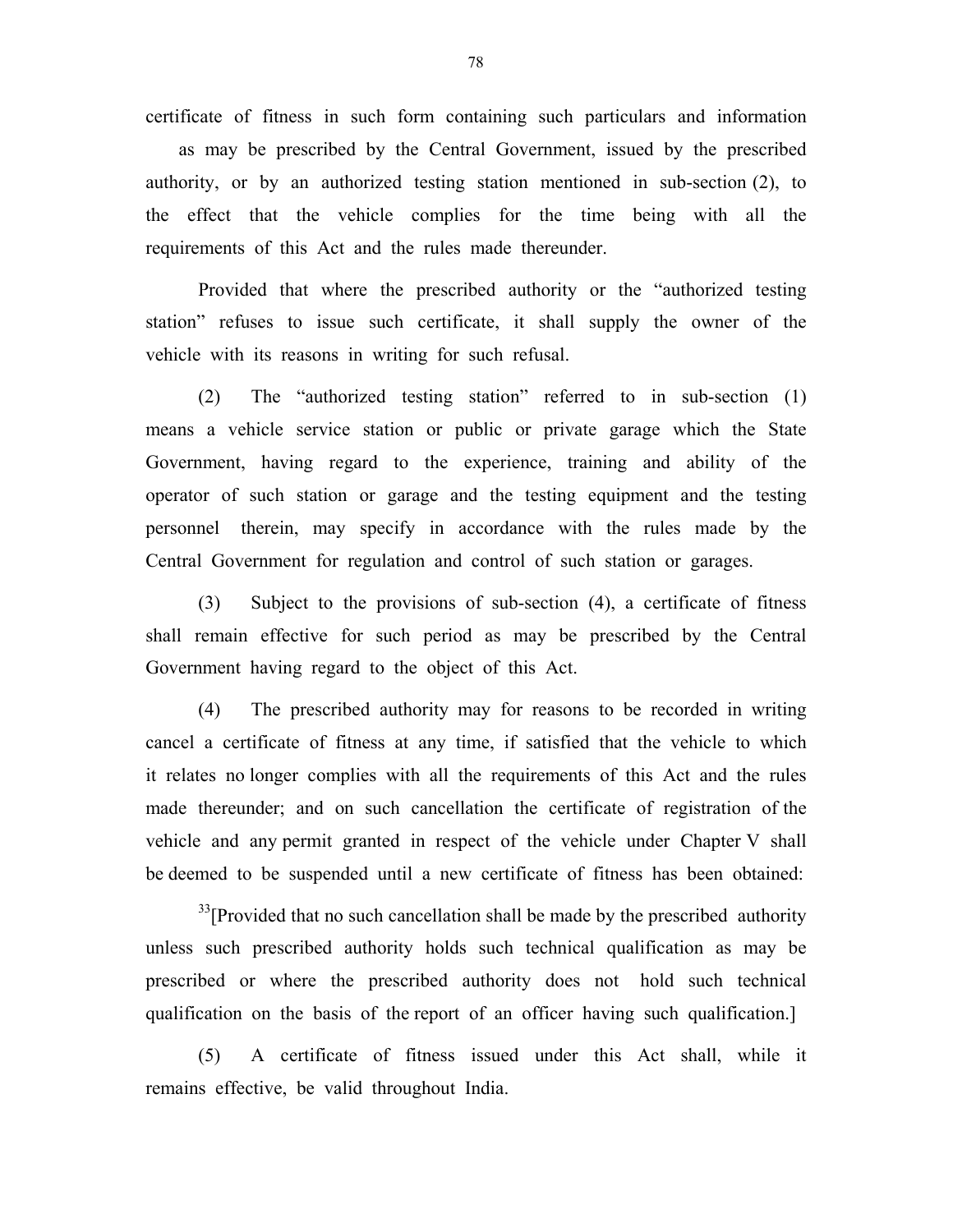*Corresponding Law.* - Section 56 corresponds to section 38 of the Motor Vehicles Act, 1939

*Objects and Reasons.* – Clause 58 requires that every transport vehicle should carry an effective certificate of fitness issued by the prescribed authorities or by any authorised testing stations specified by the State Governments. It also empowers the issuing authorities to cancel any such certificate if the vehicle fails to comply with the requirements of this Act. The certificate of fitness is to be effective throughout India.

**57. Appeals.**  $-$  <sup>34</sup>[(1) Any person aggrieved by an order of the registering authority under section 41,42,43,45,47,48,49,50,52,53,55 or 56 may, within thirty days of the date on which he has received notice of such order, appeal against the order to the prescribed authority.]

33. Inserted by Act 54 of 1994, S. 16 (w.e.f. 14-11-1994)

34. Sub. – S. (1) substituted by S. 17 *ibid* (w.e.f. 14-11-1994). Prior to its substitution, sub-S. (1) read as under :-

 "(1) Any owner of a motor vehicle aggrieved by an order of refusal under section 45 to register a motor vehicle or to renew the certificate of registration in respect of a motor vehicle (other than a transport vehicle) or under section 48 to issue a no objection certificate or under section 50 to enter the particulars of the transfer of ownership in the certificate of registration or under sub-section (1) of section 56 to issue a certificate of fitness or by an order of suspension under section 53 or cancellation under section 54 or section 55 or by an order of an cancellation under sub-section (4) of section 56 may, within thirty days of the date on which he has received notice of such order, appeal against the order to the Prescribed Authority."

(2) The appellate authority shall give notice of the appeal to the original authority and after giving an opportunity to the original authority and the appellant to be heard in the appeal pass such order as it think fit.

*Corresponding Law.* – Section 57 corresponds to section 35 of the Motor Vehicles Act, 1939.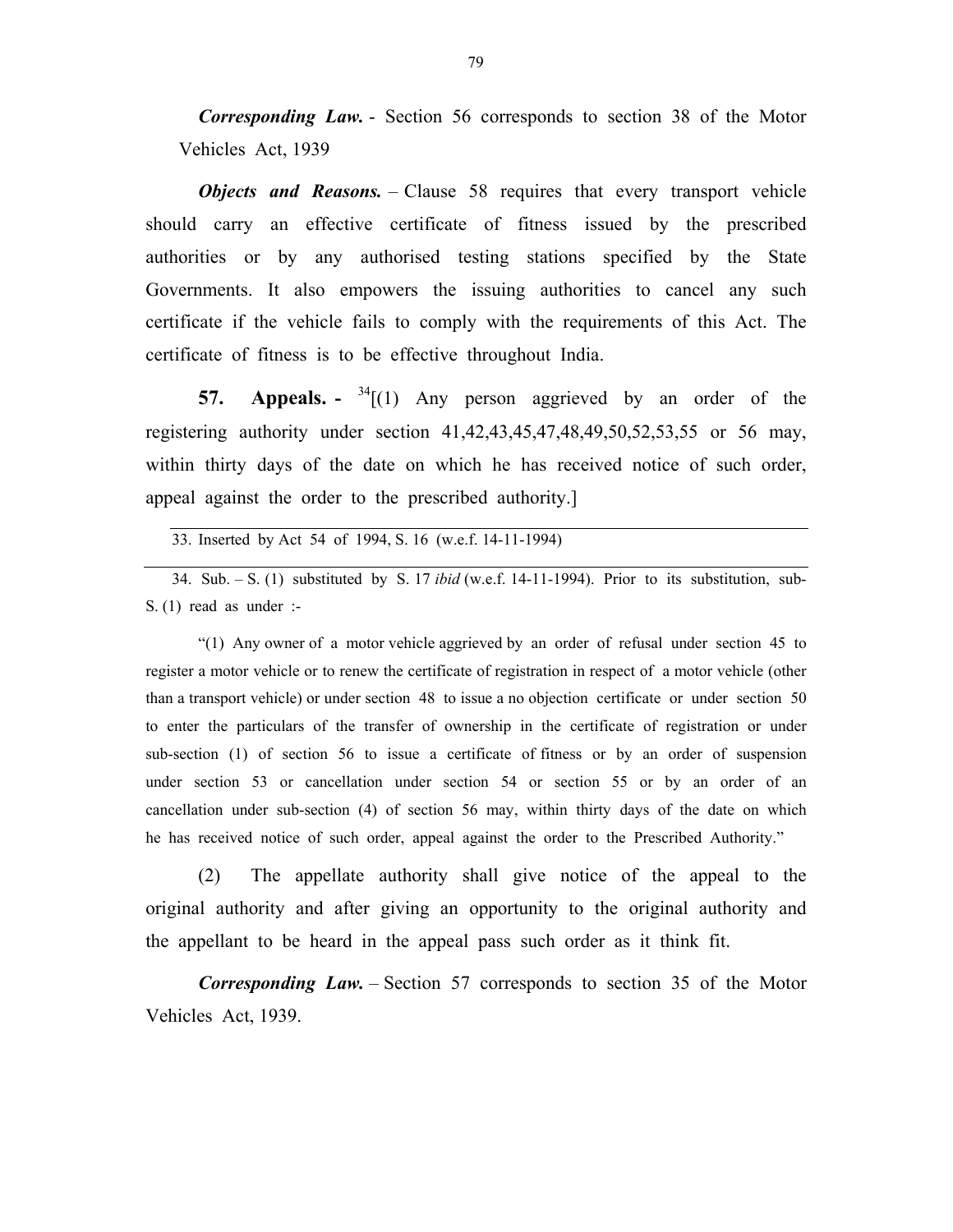*Objects and Reasons.* – Clause 56 seeks to provide for appeal against certain orders passed by the registering authorities. The aggrieved parties in such cases may approach the prescribed authorities and seek redress.

**58. Special provisions in regard to transport vehicles. –** (1) The Central Government may, having regard to the number, nature and size of the tyres attached to the wheels of a transport vehicle (other than a motorcab), and its make and model and other relevant considerations, by notification in the Official Gazette, specify, in relation to each make and model of a transport vehicle, the  $35$ [maximum gross vehicle weight] of such vehicle and the maximum safe axle weight of each axle of such vehicle.

(2) A registering authority, when registering a transport vehicle, other than a motorcab shall enter in the record of registration and shall also enter in the certificate of registration of the vehicle the following particulars, namely :-

(a) the unladen weight of the vehicle;

35. Substituted, *ibid*, for "maximum safe laden weight" (w.e.f.14-11-1994).

(b) the number, nature and size of the tyres attached to each wheel;

(c) the gross weight of the vehicle and the registered axle weights pertaining to the several axles thereof; and

(d) if the vehicle is used or adapted to be used for the carriage of passengers solely or in addition to goods, the number of passengers for whom accommodation is provided,

and the owner of the vehicle shall have the same particulars exhibited in the prescribed manner on the vehicle.

(3) There shall not be entered in the certificate of registration of any such vehicle any gross vehicle weight or a registered axle weight of any of the axles different from that specified in the notification under sub-section (1)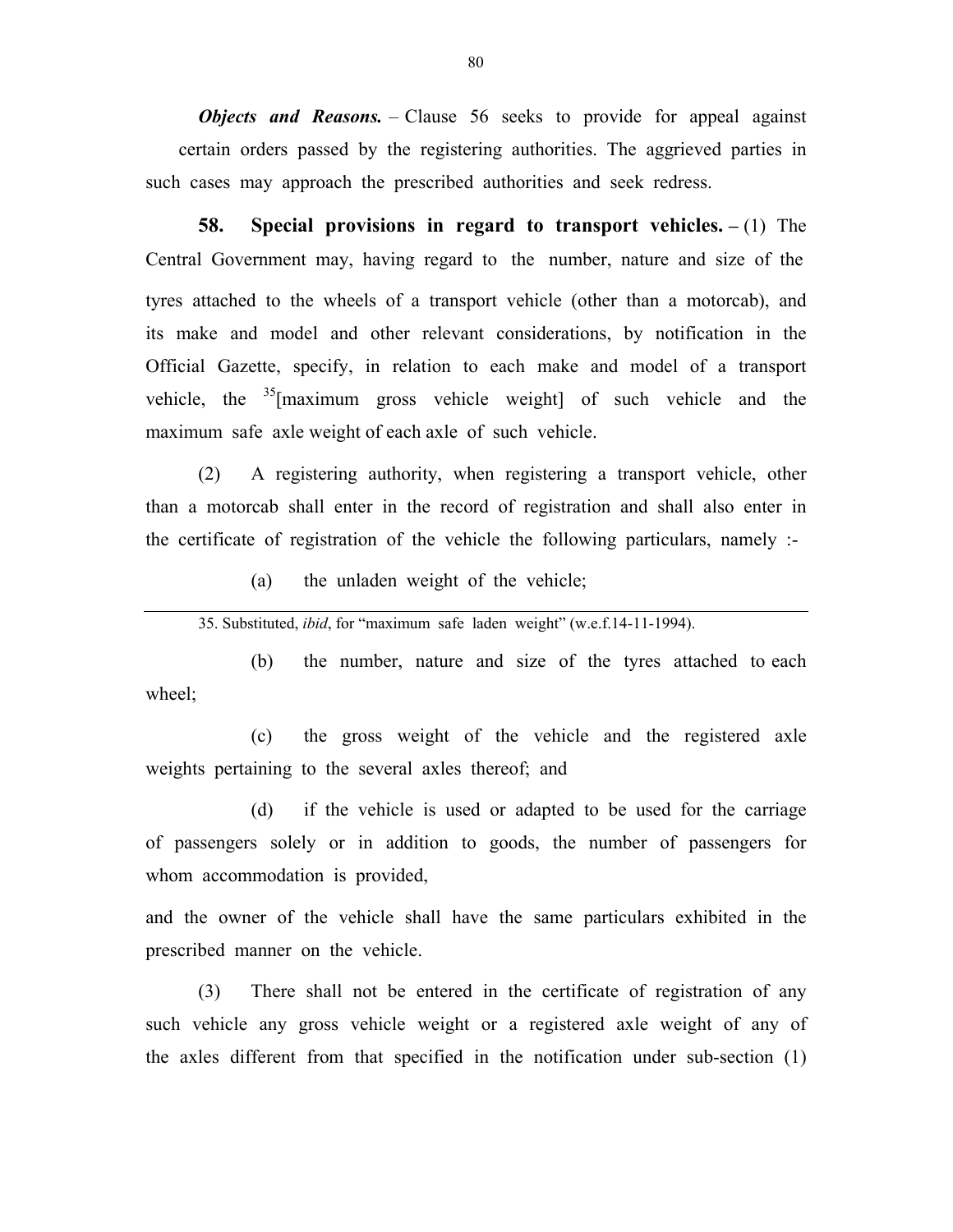in relation to the make and model of such vehicle and to the number, nature and size of the tyres attached to its wheels :

Provided that where it appears to the Central Government that heavier weights than those specified in the notification under sub-section (1) may be permitted in a particular locality for vehicle of a particular type, the Central Government may, by order in the Official Gazette direct that the provisions of this sub-section shall apply with such modifications as may be specified in the order.

 $36$ [\*\*\*]

(5) In order that the gross vehicle weight entered in the certificate of registration of a vehicle may be revised in accordance with the provisions of

36. Sub-S. (4) omitted by Act 27 of 2000, S.3 (w.e.f. 11-8-2000). Prior to its omission, sub-S. (4) read as under :-

 "(4) When by reason of any alteration in such vehicle, including an alteration in the number, nature or size of its tyres, the gross vehicle weight of the vehicle or the registered axle weight of any of its axles no longer accords with the provisions of sub-section (3), the provisions of section 52 shall apply and the registering authority shall enter in the certificate of registration of the vehicle revised registered weights which accord with the said sub-section."

sub-section (3), the registering authority may require the owner of transport vehicle in accordance with such procedure as may be prescribed to produce the certificate of registration within such time as may be specified by the registering authority.

*Corresponding Law.* – Section 58 corresponds to section 36 of the Motor Vehicles Act, 1939.

*Objects and Reasons.* – Clause 57 empowers the Central Government to specify in relation to each make and model of a transport vehicle the maximum safe laden weight and the maximum safe axle weight of each such vehicle. It also provided that the registering authorities while registering a transport vehicle shall make a note of the unladen weight, and gross vehicle weight and such other particulars in the registration certificate of the vehicle.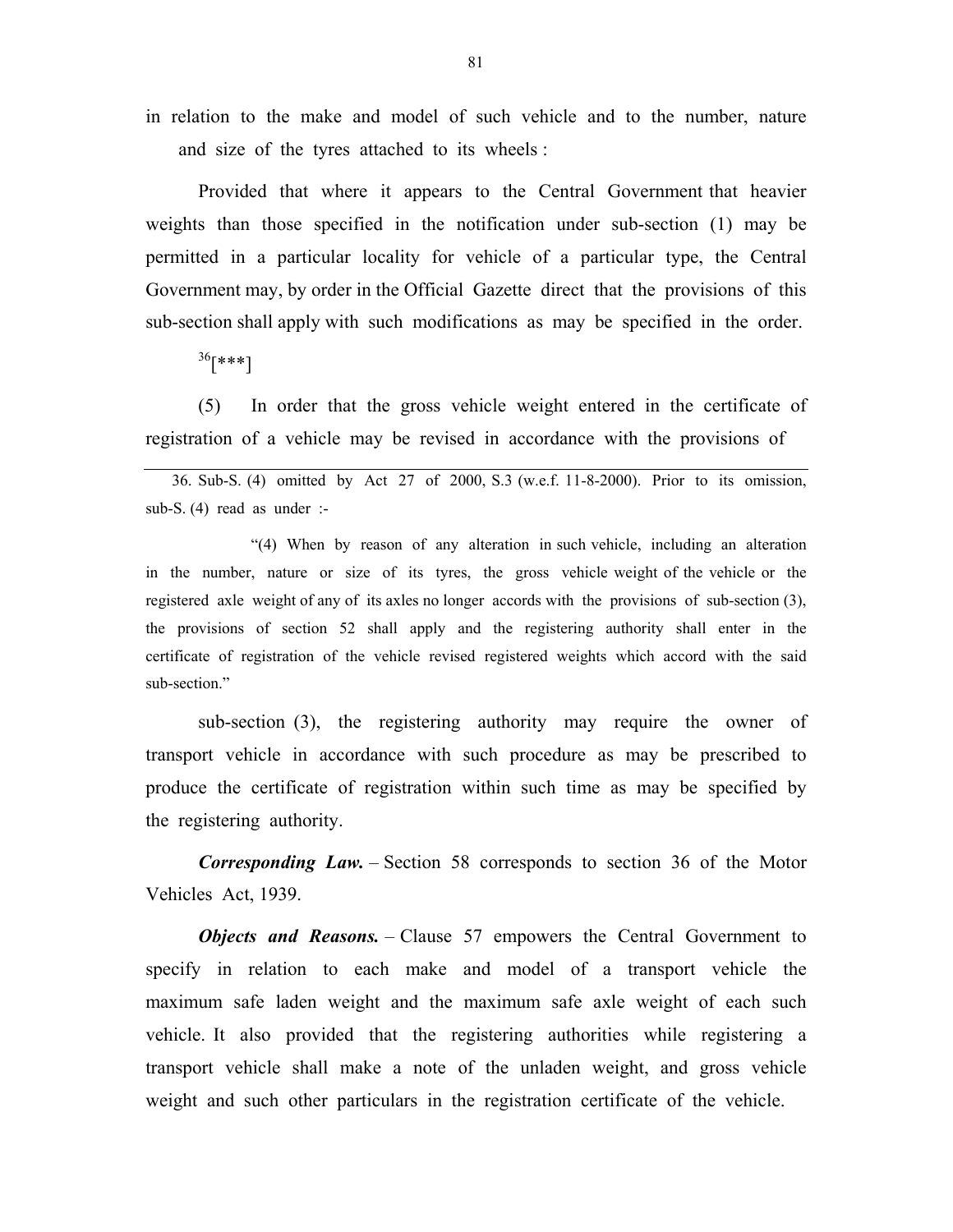**59. Power to fix the age limit of motor vehicle.**  $-(1)$  The Central Government may, having regard to the public safety, convenience and objects of this Act, by notification in the Official Gazette, specify the life of a motor vehicle reckoned from the date of its manufacture, after the expiry of which the motor vehicle shall not be deemed to comply with the requirements of this Act and the Rules made thereunder :

Provided that the Central Government may specify different ages for different classes or different types of motor vehicles.

(2) Notwithstanding anything contained in sub-section (1), the Central Government may, having regard to the purpose of a motor vehicle, such as, display or use for the purposes of a demonstration in any exhibition, use for the purposes of technical research or taking part in a vintage car rally, by notification in the Official Gazette, exempt, by a general or special order, subject to such conditions as may be specified in such notification, any class or type of motor vehicle from the operation of sub-section (1) for the purpose to be stated in the notification.

(3) Notwithstanding anything contained in section 56, no prescribed authority or authorized testing station shall grant a certificate of fitness to a motor vehicle in contravention of the provisions of any notification issued under sub-section (1).

*Corresponding Law.* – This is a new provision in the 1988 Act.

*Objects and Reasons.* – Clause 59 seeks to empower the Central Government to specify the life of motor vehicle of any class or type beyond which the vehicle have to be kept-off the roads. It also confers upon the Central Government the power to exempt from the provisions of this clause vintage cars.

**60. Registration of vehicles belonging to the Central Government.** – (1) Such authority as the Central Government may, by notification in the Official Gazette, specify, may register any motor vehicle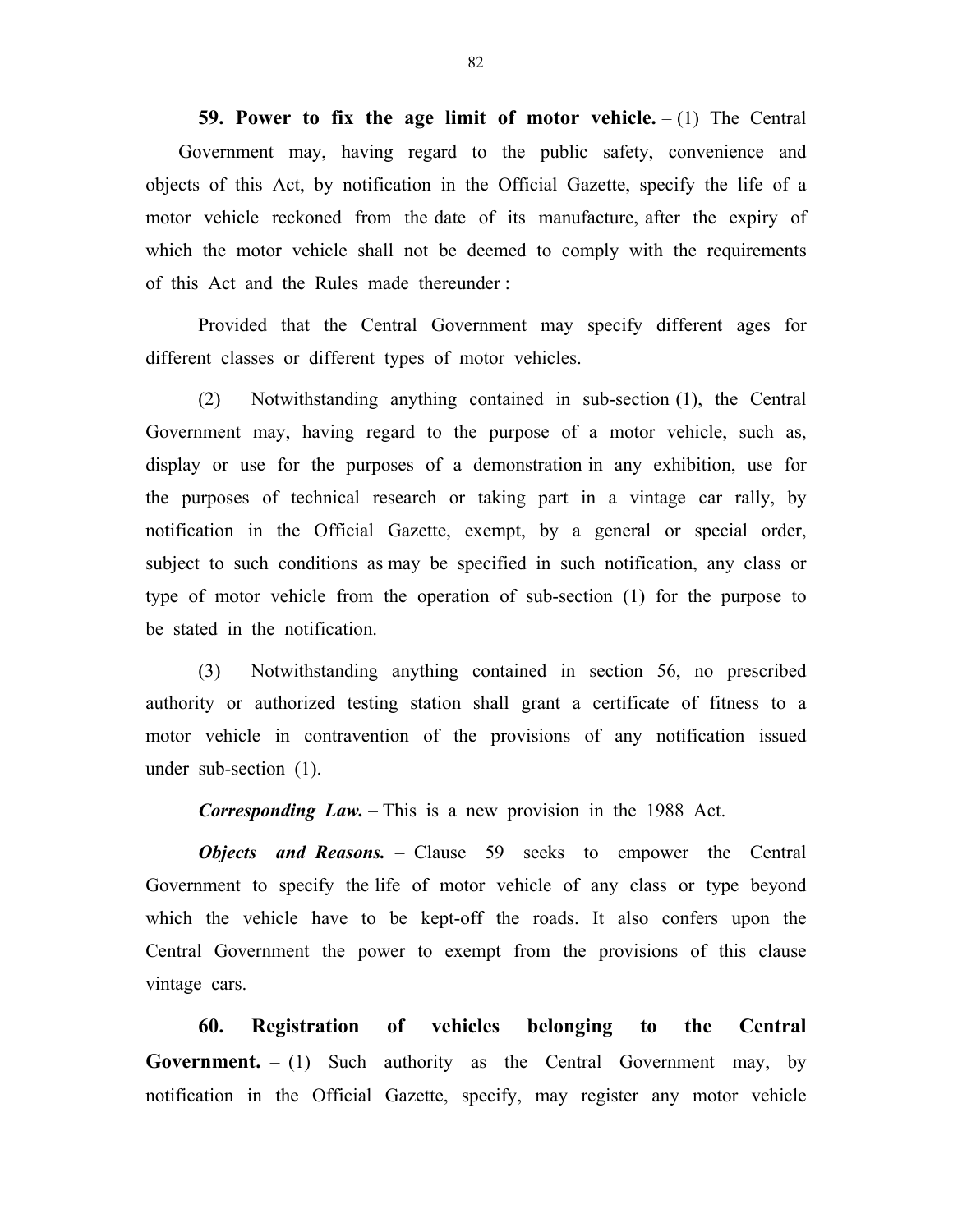which is the property or for the time being under the exclusive control of the

Central Government and is used for Government purposes relating to the defence of the country and unconnected with any commercial enterprises and any vehicle so registered shall not, so long as it remains the property or under the exclusive control of the Central Government, require to be registered otherwise under this Act.

(2) The authority registering a vehicle under sub-section (1) shall sign a registration mark in accordance with the provisions contained in the rules made in this behalf by the Central Government and shall issue a certificate in respect of that vehicle to the effect that such vehicle complies for the time being with all the requirements of this Act and the rules made thereunder and that the vehicle has been registered under this section.

(3) A vehicle registered under this section shall carry the certificate issued under sub-section (2).

(4) If a vehicle registered under this section ceases to be property or under the exclusive control of the Central Government, the provisions of section 39 and 40 shall thereupon apply.

(5) The authority registering a vehicle under sub-section (1) shall furnish to any State Government all such information regarding the general nature, overall dimensions and axle weights of the vehicle as the State Government may at any time require.

*Corresponding Law.* – Section 60 corresponds to section 39 of Motor Vehicles Act, 1939.

*Objects and Reasons.* – Clause 60 provides that the Central Government may specify the authorities who may register certain motor vehicles of the Central Government to be specified by notification.

**61. Application of Chapter to trailers.** – (1) The provisions of this Chapter shall apply to the registration of trailers as they apply to the registration of any other motor vehicle.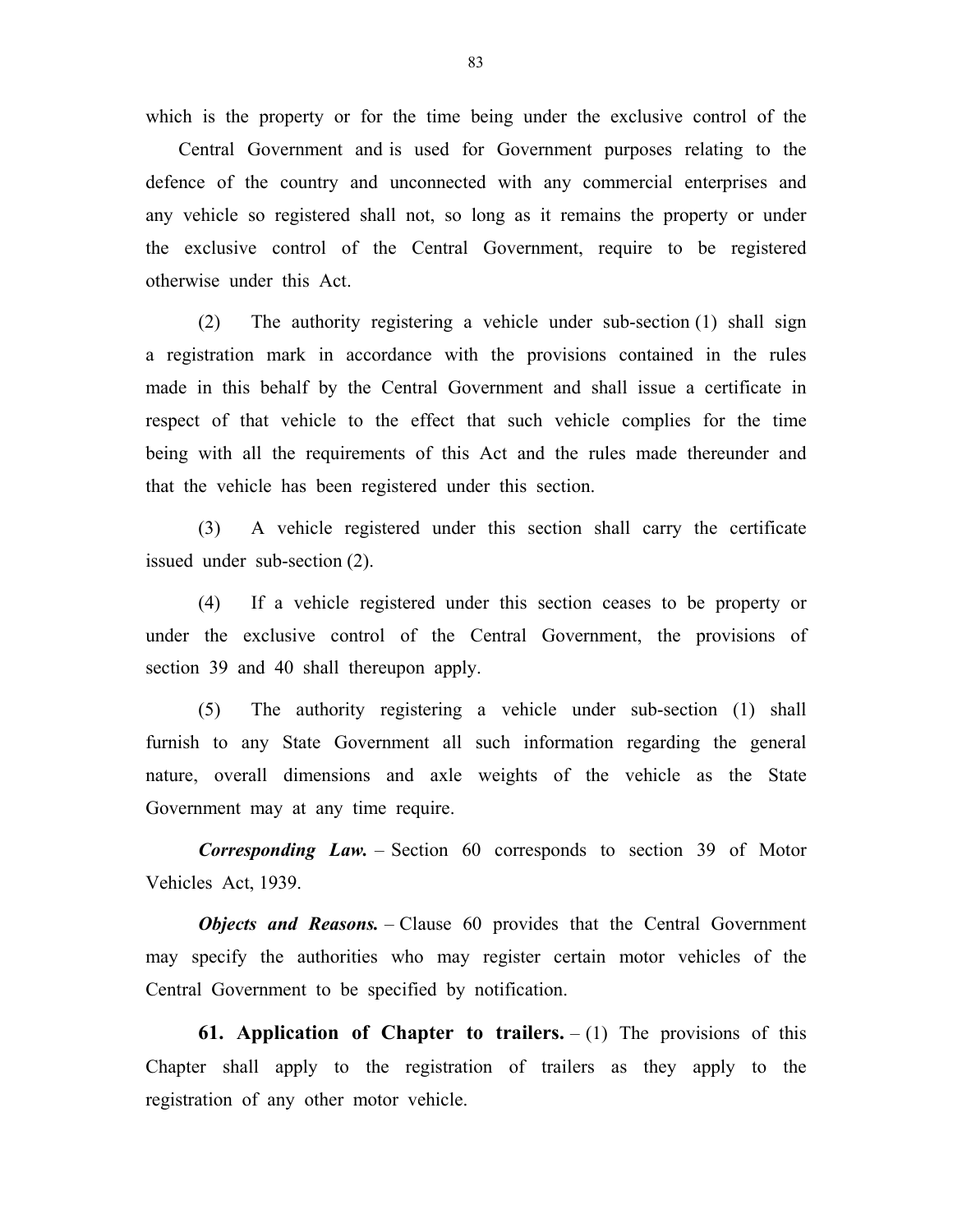(2) The registration mark assigned to a trailer shall be displayed in such manner on the side of the drawing vehicle as may be prescribed by the Central Government.

(3) No person shall drive a motor vehicle to which a trailer is or trailers are attached unless the registration mark of the motor vehicle so driven is displayed on the trailer or on the last trailer in the train, as the case may be, in such manner as may be prescribed by the Central Government.

*Corresponding Law.* - Section 61 corresponds to section 40 of the Motor Vehicles Act, 1939.

*Objects and Reasons.* – Clause 61 lays down that the registration marks of trailers shall be exhibited in such manner as may be prescribed.

**62. Information regarding stolen and recovered motor vehicle to be furnished by the police to the State Transport Authority.** – The State Government may, if it thinks necessary or expedient so to do in the public interest, direct the submission by the Inspector General of Police (by whatever designation called) and such other police officers as the State Government may specify in this behalf, of such returns containing the information regarding vehicles which have been stolen and stolen vehicles which have been recovered of which the police are aware, to the State Transport Authority, and may prescribe the form in which and the period within which such returns shall be made.

*Corresponding Law.* - This is new provision in the 1988 Act.

*Objects and Reasons.* – Clause 62 empowers the State Government to direct the Inspector General of Police to furnish to the State Transport Authority information regarding stolen and recovered motor vehicles.

**63. Maintenance of State Registers of Motor Vehicles.**  $- (1)$  Each State Government shall maintain in such form as may be prescribed by the Central Government a register to be known as the State Register of Motor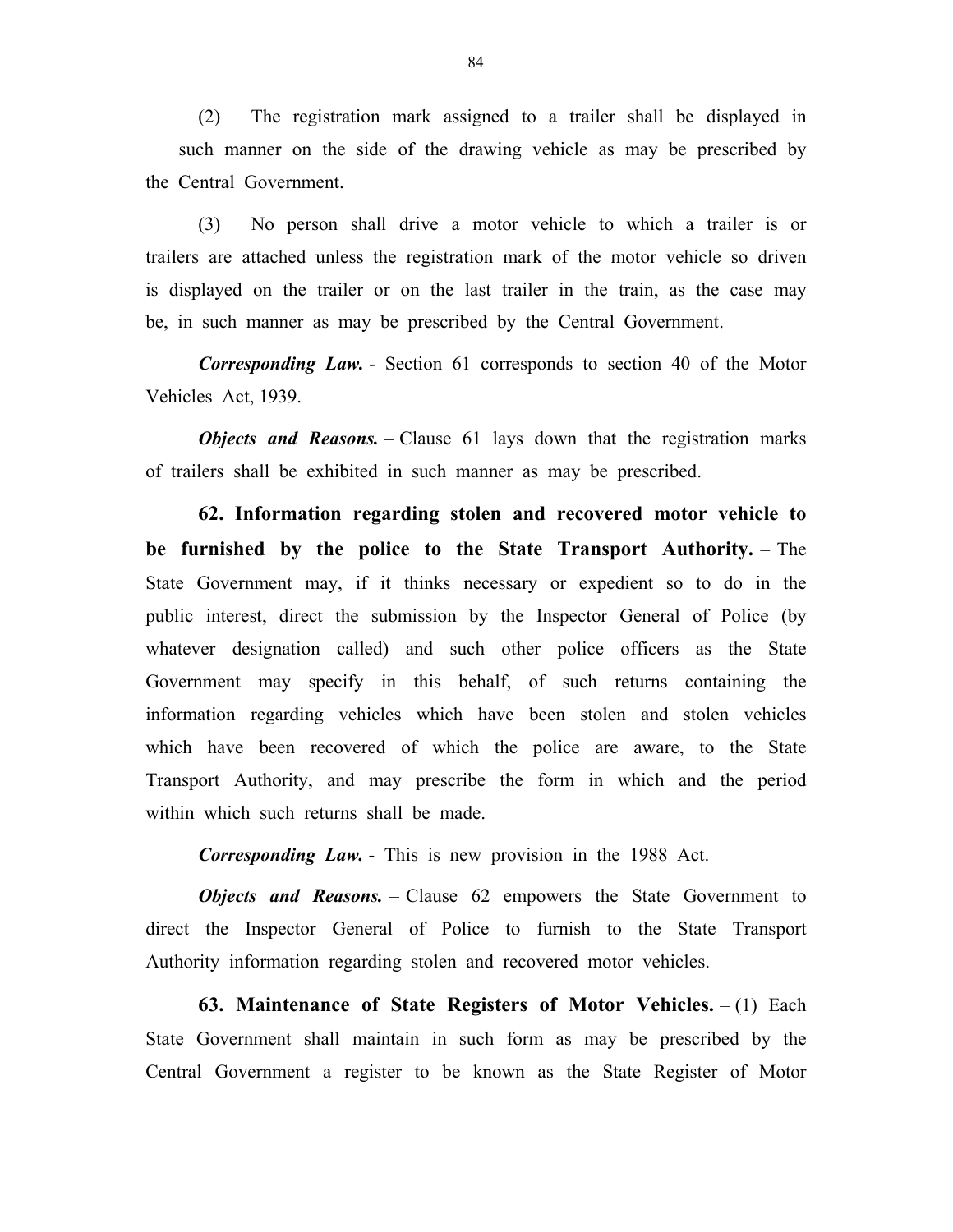Vehicles, in respect of the motor vehicles in that State, containing the following particulars, namely :-

(a) registration numbers;

(b) years of manufacture;

(c) classes and types;

(d) names and address of registered owners; and

(e) such other particulars as may be prescribed by the Central Government.

(2) Each State Government shall supply to the Central Government  $37$ [if so desired by it] a printed copy of the State Register of Motor Vehicles and shall also inform the Central Government without delay of all additions to and other amendments in such register made from time to time.

(3) The State Register of Motor Vehicles shall be maintained in such

37. Inserted by Act 54 of 1994, S. 19 (w.e.f. 14-11-1994).

manner as may be prescribed by the State Government.

*Corresponding Law.* – This is a new provision in the 1988 Act.

*Objects and Reasons.* – Clause 63 prescribes that the State Government may maintain a State register of all motor vehicles within its jurisdiction in the prescribed form and the State Government shall supply to the Central Government copies of such registers and any further additions or amendments.

**64. Power of the Central Government to make rules.** – The Central Government may make rules to provide for all or any of the following matters, namely : -

(a) the period within which and the form in which an application shall be made and the documents, particulars and information it shall accompany under sub-section (1) of section 41;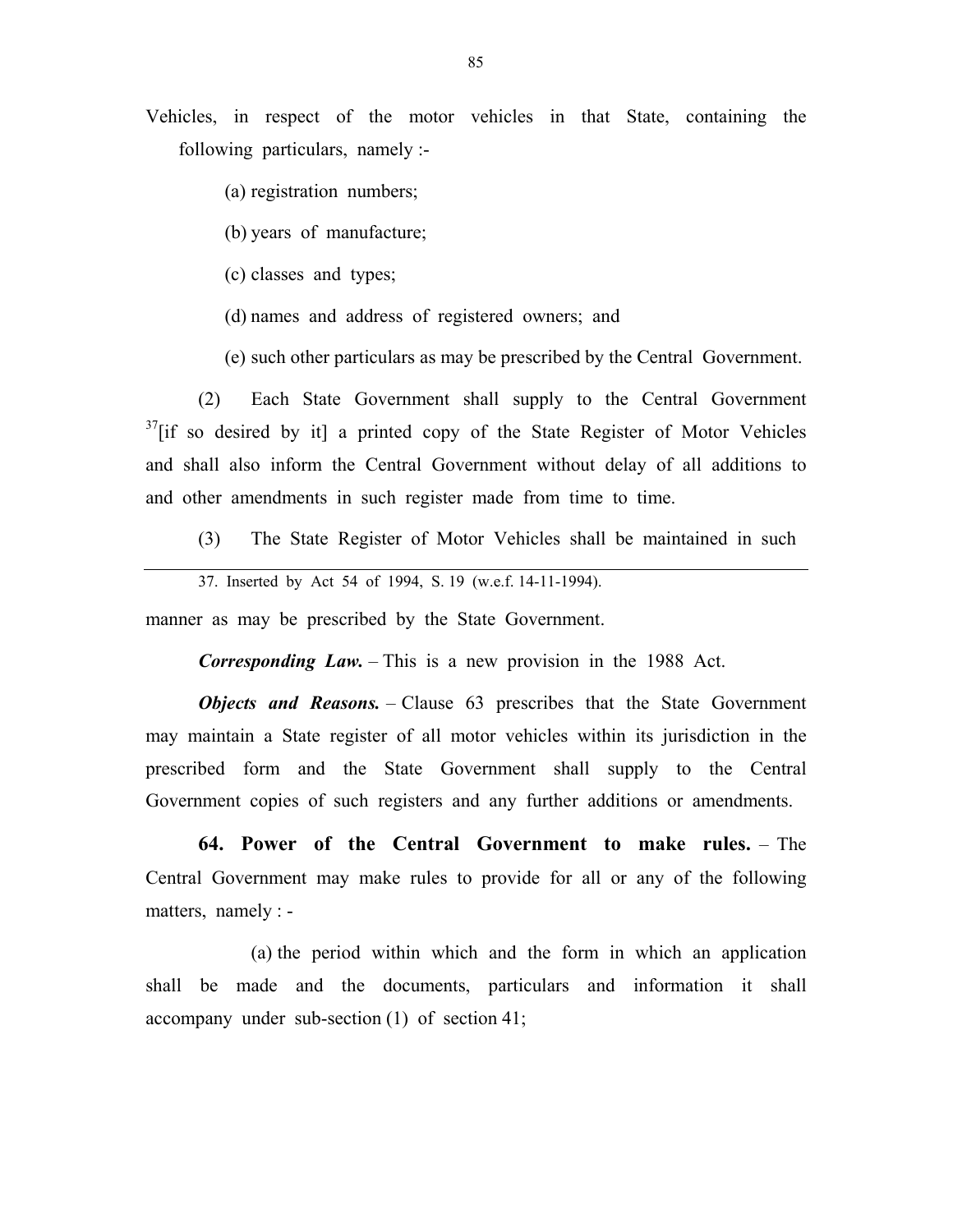(b) the form in which the certificate of registration shall be made and she particulars and information it shall contain and the manner in which it shall be issued under sub-section (3) of section 41;

(c) the form and manner in which the particulars of the certificate of registration shall be entered in the records of the registering authority under sub-section (5) of section 41;

(d) the manner in which and the form in which the registration mark, the letters and figures and other particulars referred to in sub-section (6) of section 41 shall be displayed and shown;

(e) the period within which and the form in which the application shall be made and the particulars and information it shall contain under subsection (8) of section 41;

(f) the form in which the application referred to in sub-section (14) of section 41 shall be made, the particulars and information it shall contain and the fee to be charged.

(g) the from in which and the period within which the application referred to in sub-section (1) of section 47 shall be made and the particulars it shall contain;

(h) the form in which and the manner in which the application for "No Objection Certificate" shall be made under sub-section (1) of section 48 and the form of receipt to be issued under sub-section (2) of section 48;

(i) the matters that are to be complied with by an applicant before no objection certificate may be issued under section 48;

(j) the form in which the intimation of change of address shall be made under sub-section (1) of section 49 and the documents to be submitted alongwith the application;

(k) the form in which and the manner in which the intimation of transfer of ownership shall be made under sub-section (1) of section 50 or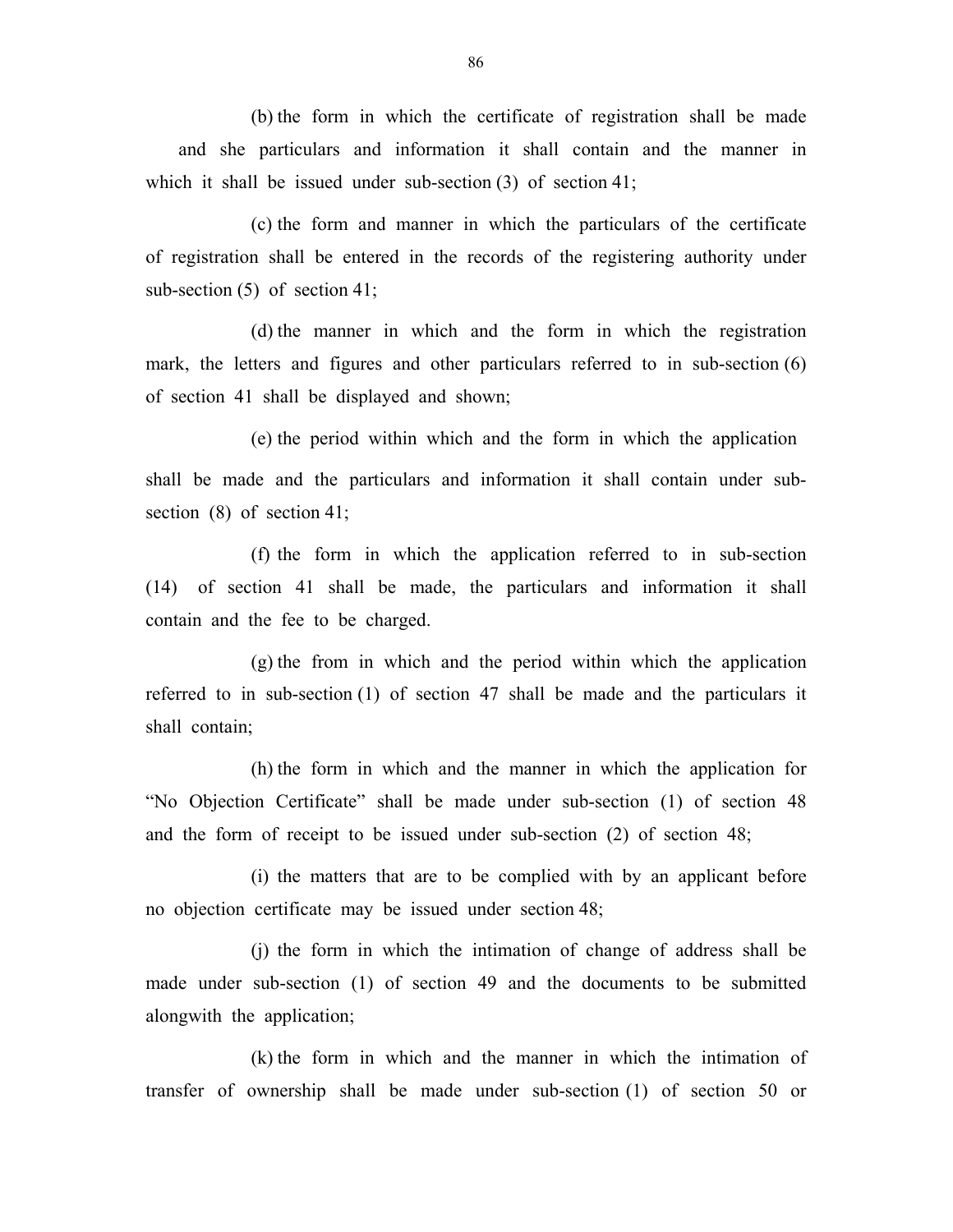under sub-section (2) of section 50 and the document to be submitted alongwith the application.

(l) the form in which the application under sub-section (2) or subsection (3) of section 51 shall be made;

(m)the form in which the certificate of fitness shall be issued under sub-section (1) of section 56 and the particulars and information it shall contain;

(n) the period for which the certificate of fitness granted or renewed under section 56 shall be effective;

(o) the fees to be charged for the issue or renewal or alternation of certificates of registration, for making an entry regarding transfer of ownership on a certificate of registration, for making or cancelling an endorsement in respect of agreement of hire-purchase or lease or hypothecation on a certificate of registration, for certificates of fitness for registration marks, and for the examination or inspection of motor vehicle, and the refund of such fees;

(p) any other matter which is to be, or may be, prescribed by the Central Government.

*Corresponding Law.* – This is a new provision in the 1988 Act.

*Objects and Reasons.* – Clause 64 provides for the rule-making powers of the Central Government in order to give effect to the provisions of this Chapter.

**65. Power of the State Government to make rules.** – (1) A State Government may make rules for the purpose of carrying into effect the provisions of this Chapter other than the matters specified in section 64.

(2) Without prejudice to the generality of the foregoing power, such rules may provide for -

(a) the conduct and hearing of appeals that may be preferred under this Chapter (the fees to be paid in respect of such appeals and the refund of such fees);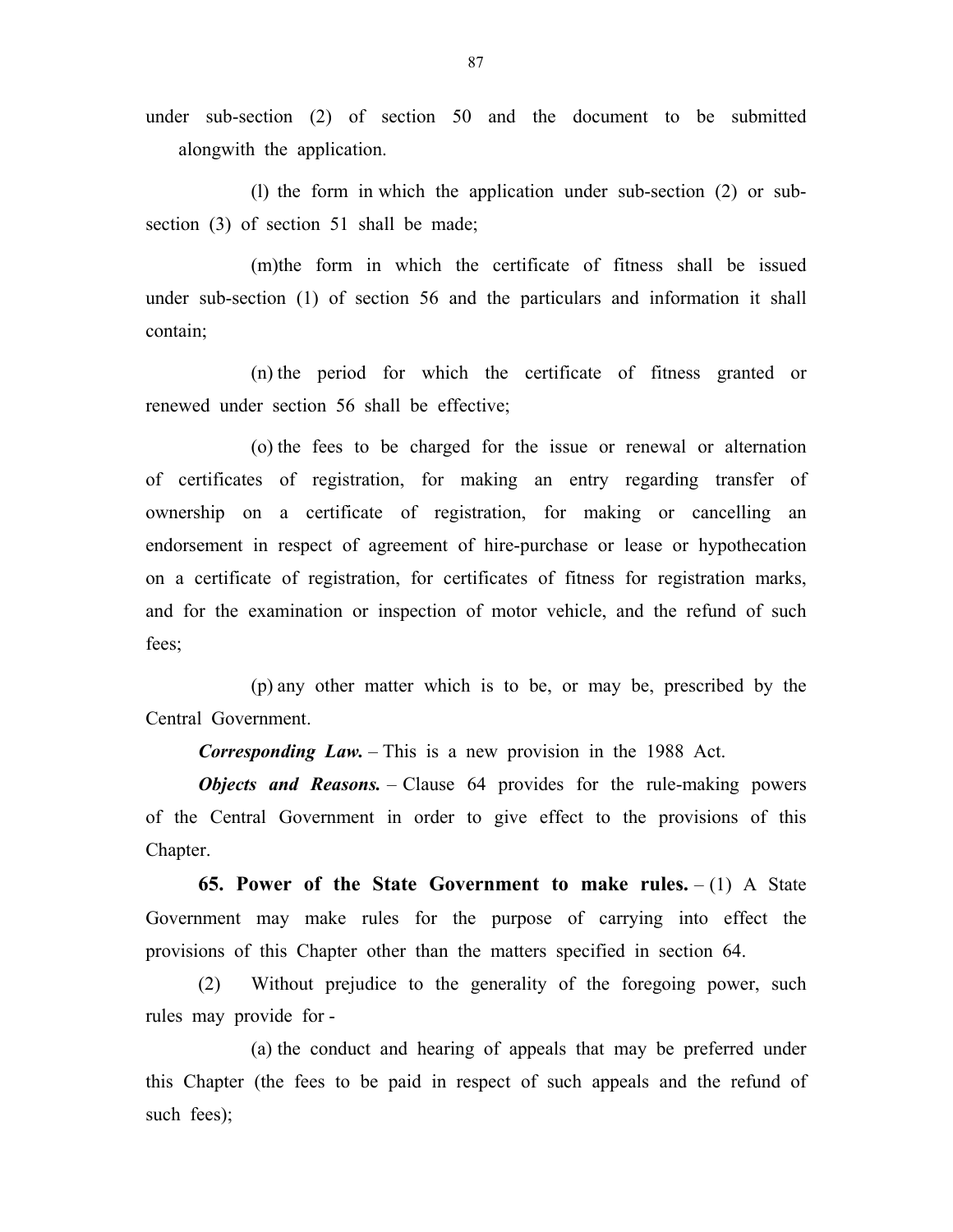(b) the appointment, functions and jurisdiction of registering and other prescribed authorities;

(c) the exemption of road-rollers, graders and other vehicles designed and used solely for the construction, repair and cleaning of roads from all or any of the provisions of this Chapter and the rules made thereunder and the conditions governing such exemption;

(d) the issue or renewal of certificate of registration and fitness and duplicates of such certificates to replace the certificates lost, destroyed or multilated;

(e) the production of certificates of registration before the registering authority for the revision of entries therein of particulars relating to the gross vehicle weight;

(f) the temporary registration of motor vehicles, and the issue of temporary certificate of registration and marks;

(g) the manner in which the particulars referred to in sub-section (2) of section 58 and other prescribed particulars shall be exhibited;

(h) the exemption of prescribed persons or prescribed classes of persons from payment of all or any portion of the fees payable under this Chapter.

(i) the forms, other than those prescribed by the Central Government to be used for the purposes of this Chapter;

(j) the communication between registering authorities of particulars of certificates of registration and by owners of vehicles registered outside the State of particulars of such vehicles and of their registration;

(k) the amount or amounts under sub-section (13) of section 41 or sub-section (7) of section 47 or sub-section (4) of section 49 or sub-section (5) of section 50;

(l) the extension of the validity of certificate of fitness pending consideration of applications for their renewal;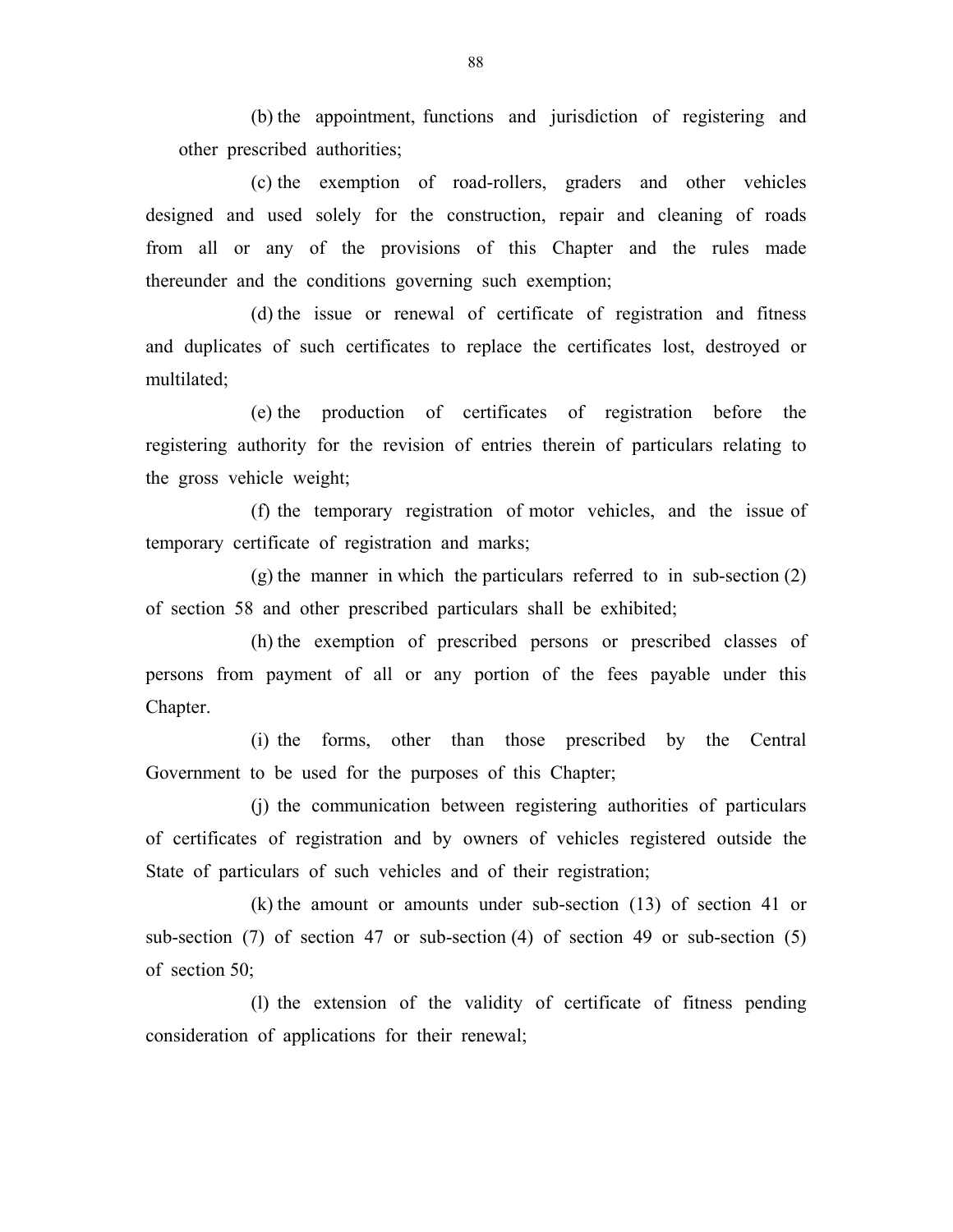(m)the extension from the provisions of this Chapter, and the conditions and fees for exemption, of motor vehicles in the possession of dealers;

(n) the form in which and the period within which the return under section 62 shall be sent;

(o) the manner in which the State Register of Motor Vehicles shall be maintained under section 63;

(p) any other matter which is to be or may be prescribed.

*Corresponding Law.* – Section 65 corresponds to section 41 of the Motor Vehicles Act, 1939.

*Objects and Reasons.* – Clause 65 empowers the State Government to make rules for the purpose of carrying into effect the provisions of this Chapter.

## **\*CHAPTER V**

## **CONTROL OF TRANSPORT VEHICLES**

**66. Necessity for permits. –** (1) No owner of a motor vehicle shall use or permit the use of the vehicle as a transport vehicle in any public place whether or not such vehicle is actually carrying any passengers or goods save in accordance with the conditions of a permit granted or countersigned by a Regional or State Transport Authority or any prescribed authority authorising him the use of the vehicle in that place in the manner in which the vehicle is being used :

Provided that a stage carriage permit shall, subject to any conditions that may be specified in the permit, authorise the use of the vehicle as a contract carriage:

Provided further that a stage carriage permit may, subject to any conditions that may be specified in the permit, authorise the use of the vehicle as a good carriage either when carrying passengers or not :

 Provided also that a goods carriage permit shall, subject to any conditions that may be specified in the permit, authorise the holder to use the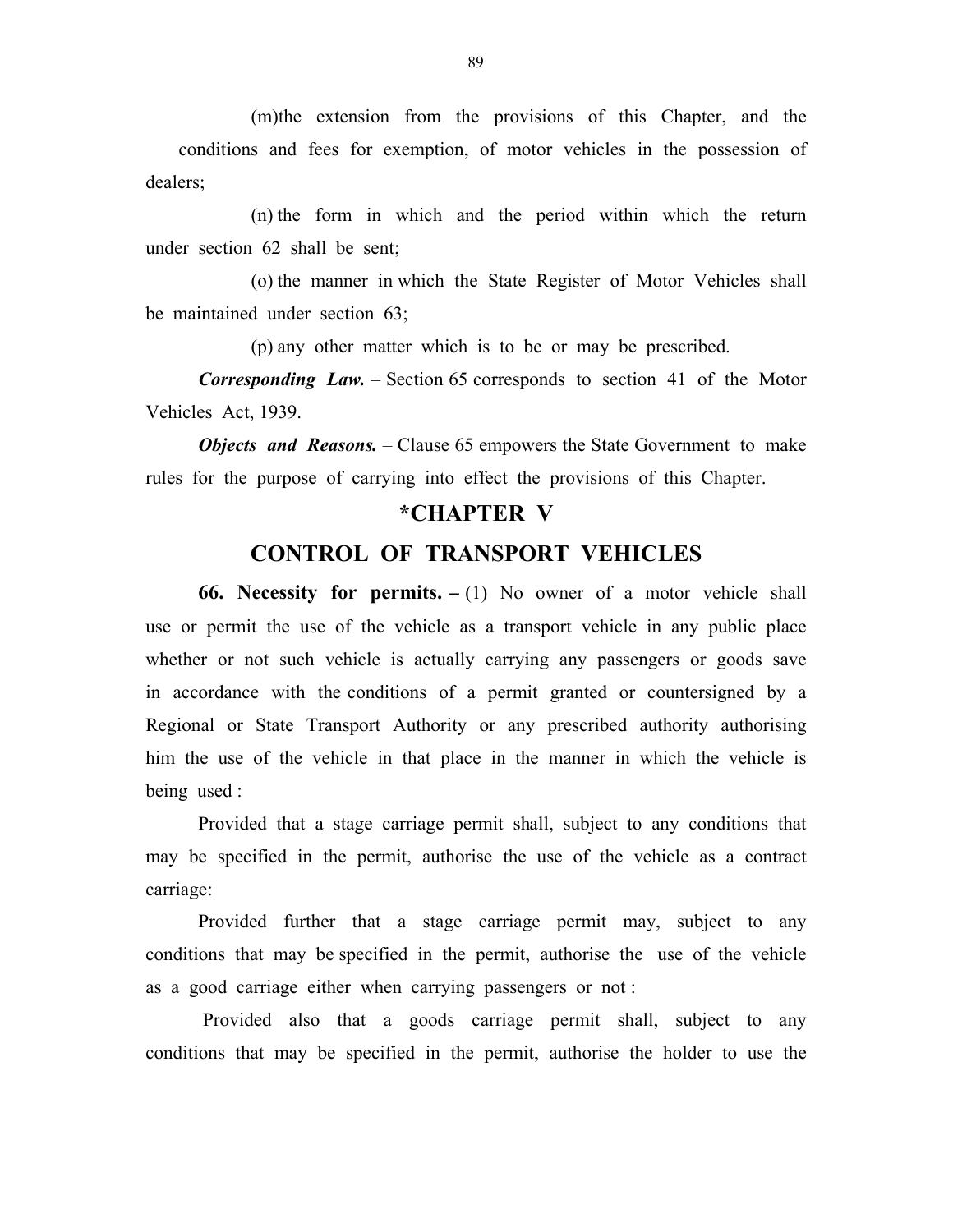vehicle for the carriage of goods for or in connection with a trade or business carried on by him.

(2) The holder of a goods carriage permit may use the vehicle, for drawing of any trailer or semi-trailer not owned by him, subject to such conditions as may be prescribed:

 $38$ [Provided that the holder of a permit of any articulated vehicle may use the prime-mover of that articulated vehicle for any other semi-trailer.]

(3) The provisions of sub-section (1) shall not apply -

(a) to any transport vehicle owned by the Central Government or a State Government and used for Government purposes unconnected with any commercial enterprise;

to any transport vehicle owned by a local authority or by a person acting under contract with a local authority and used solely for road cleansing, road watering or conservancy purposes;

\* S.5 of the T. N. Motor Vehicles (Special Provisions) Act, 1992 provides that the provisions of Ss. 3,4 and 6 of the 1992 T. N. Act shall have effect notwithstanding anything inconsistent therewith contained in Chaps. V and VI including S.98 of the Motor Vehicles Act, 1988.

38. Added by Act 54 of 1994, S. 20 (w.e.f. 14-11-1994).

(b) to any transport vehicle used solely for police, fire brigade or ambulance purposes;

(c) to any transport vehicle used solely for the conveyance of corpses and the mourners accompanying the corpses;

(d) to any transport vehicle used for towing a disabled vehicle or for removing goods from a disabled vehicle to a place of safety;

(e) to any transport vehicle used for any other public purposes as may be prescribed by the State Government in this behalf;

(f) to any transport vehicle used by a person who manufactures or deals in motor vehicles or builds bodies for attachment to chassis, solely for such purposes and in accordance with such conditions as the Central Government may, by notification in the Official Gazette, specify in this behalf;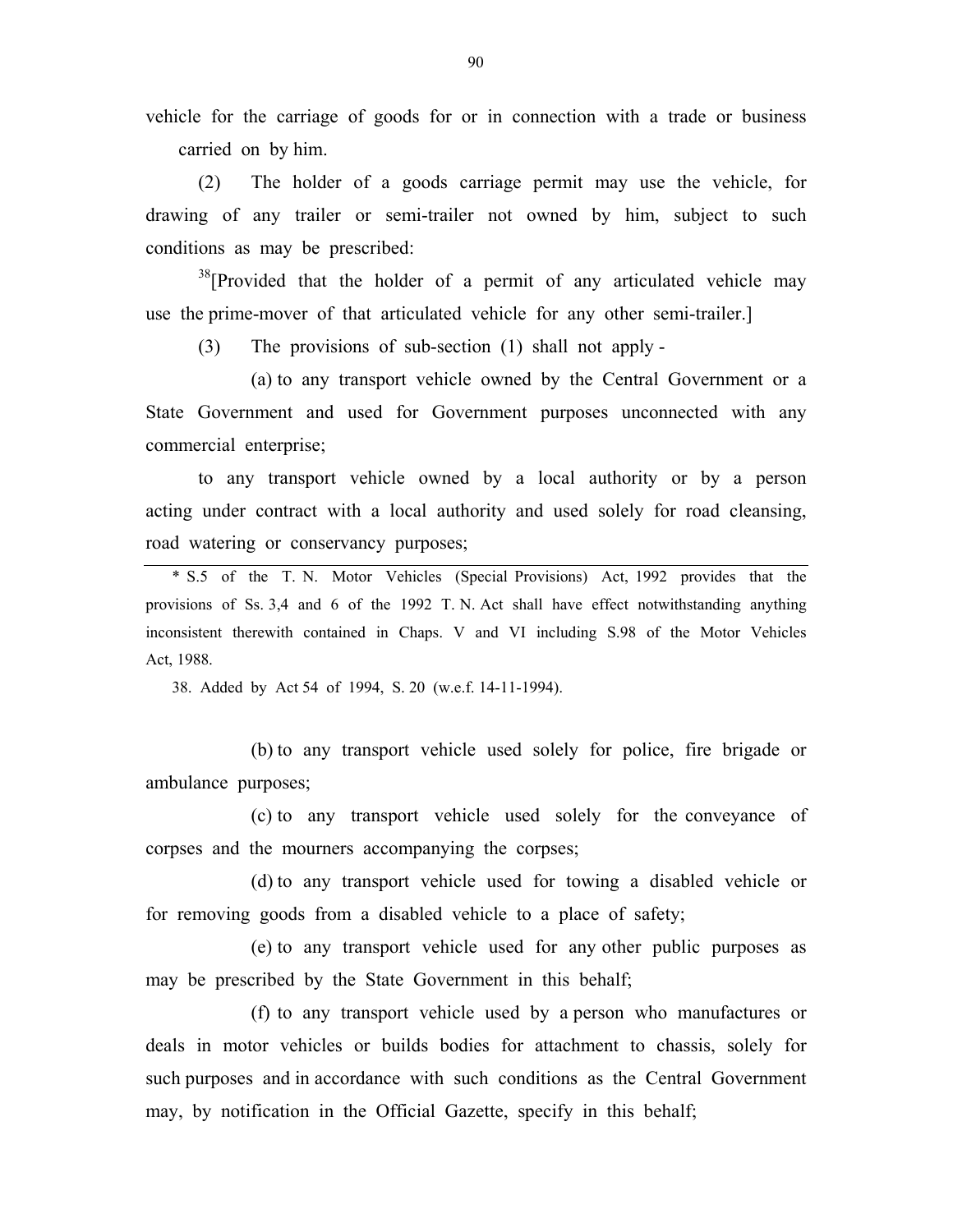$39$ [\*\*\*]

(i) to any goods vehicle, the gross vehicle weight of which does not exceed 3,000 kilograms;

(j) subject to such conditions as the Central Government may, by notification in the Official Gazette, specify, to any transport vehicle purchased in one State and proceeding to a place, situated in that State or in any other State, without carrying any passenger or goods;

(k) to any transport vehicle which has been temporarily registered under section 43 while proceeding empty to any place for the purpose of registration of the vehicle;

 $^{40}[***]$ 

39. Cl. (h) omitted by Act 27 of 2000, S. 4 (w.e.f. 11-8-2000). Prior to its omission. Cl. (h) read as under :-

"(h) to any transport vehicle owned by, and used solely for the purposes of, any educational institution which is recognised by the Central or State Government or whose managing committee is a society registered under the Societies Registration Act, 1860 (21 of 1860) or under any law corresponding to that Act in force in any part of India;"

40. Cl. (l) omitted by Act 39 of 2001, S. 2. Prior to its omission, Cl. (l) read as under : - "(l) to any motor vehicle which is operated by electric battery, compressed natural gas or solar energy;"

(l) to any transport vehicle which, owing to flood, earthquake or any other natural calamity, obstruction o n road, or unforeseen circumstances, is

required to be diverted through any other route, whether within or outside the State, with a view to enabling it to reach its destination;

(m) to any transport vehicle used for such purposes as the Central or State Government may, by order, specify;

(n) to any transport vehicle which is subject to a hire-purchase, lease hypothecation agreement and which owning to the default of the owner has been taken possession of by or on behalf of, the person with whom the owner has entered into such agreement, to enable such motor vehicle to reach its destination; or

91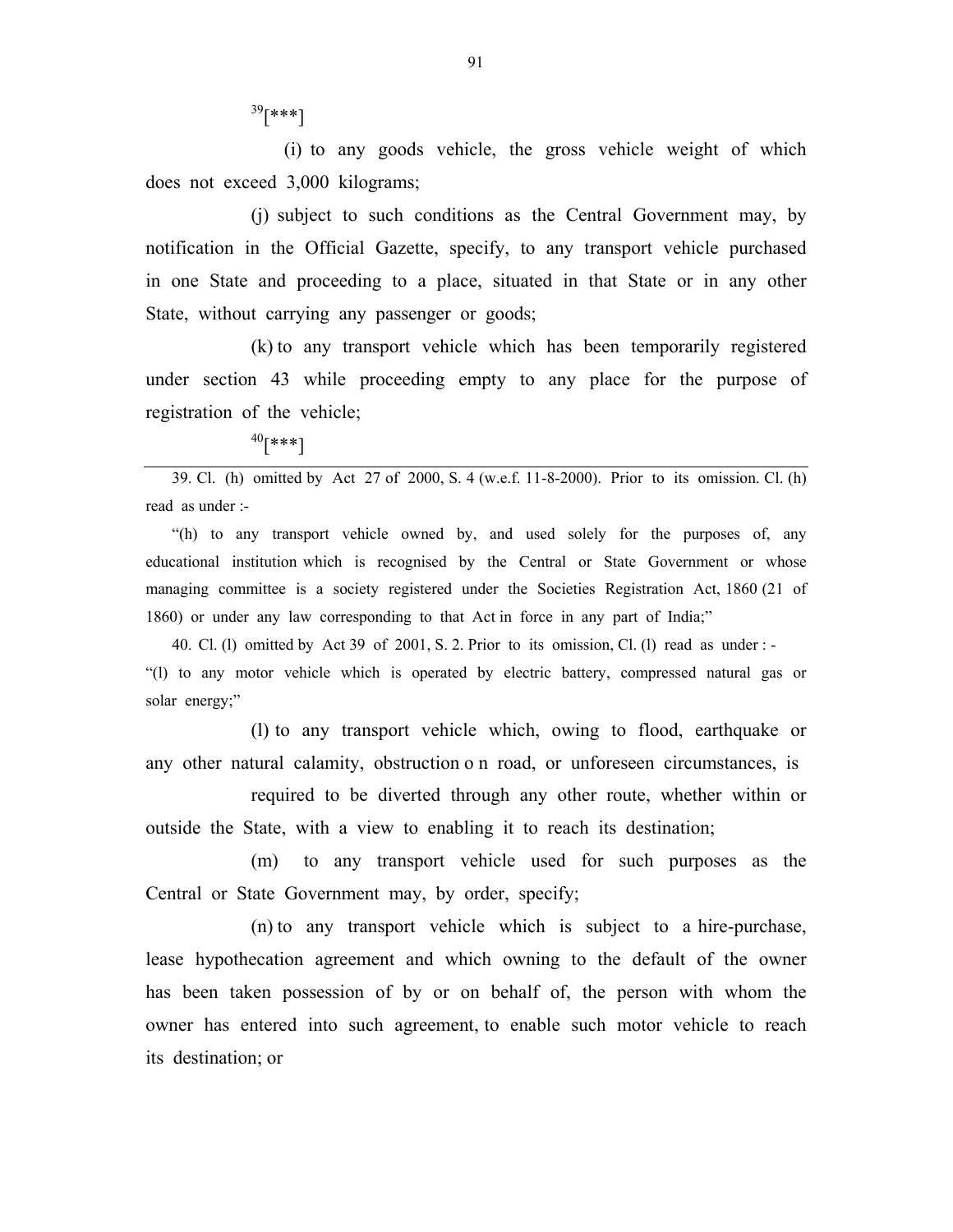(o) to any transport vehicle while proceeding empty to any place for purpose of repair;

(4) Subject to the provisions of sub-section (3), sub-section (1) shall, if the State Government by rule made under section 96 so prescribes, apply to any motor vehicle adapted to carry more than nine persons excluding the driver.

*Corresponding Law.* – Section 66 corresponds to section 42 of the Motor Vehicles Act, 1939.

*Objects and Reasons.* – Clause 66 lays down that no motor vehicle shall be used as a transport vehicle without a permit issued by transport authorities to use the vehicle as such in a public place. It also provides for exemption of certain vehicles from the operation of the provisions of this clause on certain conditions and for usage for certain specific purposes.

**67. Powers to State Government to control road transport. –** (1) A State Government, having regard to -

(a) the advantages offered to the public, trade and industry by the development of motor transport.

(b) the desirability of co-ordinating road and rail transport,

(c) the desirability of preventing the deterioration of the road system, and

(d) the desirability of preventing uneconomic competition among holders of permits,

may, from time to time, by notification in the Official Gazette, issue directions both to the State Transport Authority and Regional Transport Authority-

(i) Regarding the fixing of fares and freight (including the maximum and minimum in respect thereof) for stage carriages, contract carriages and goods carriages :

 $41$ [ \*\*\*\* ]

(ii) regarding the prohibition or restriction, subject to such conditions as may be specified In the direction, of the conveying of long distance goods traffic generally, or of specified classes of goods carriages ;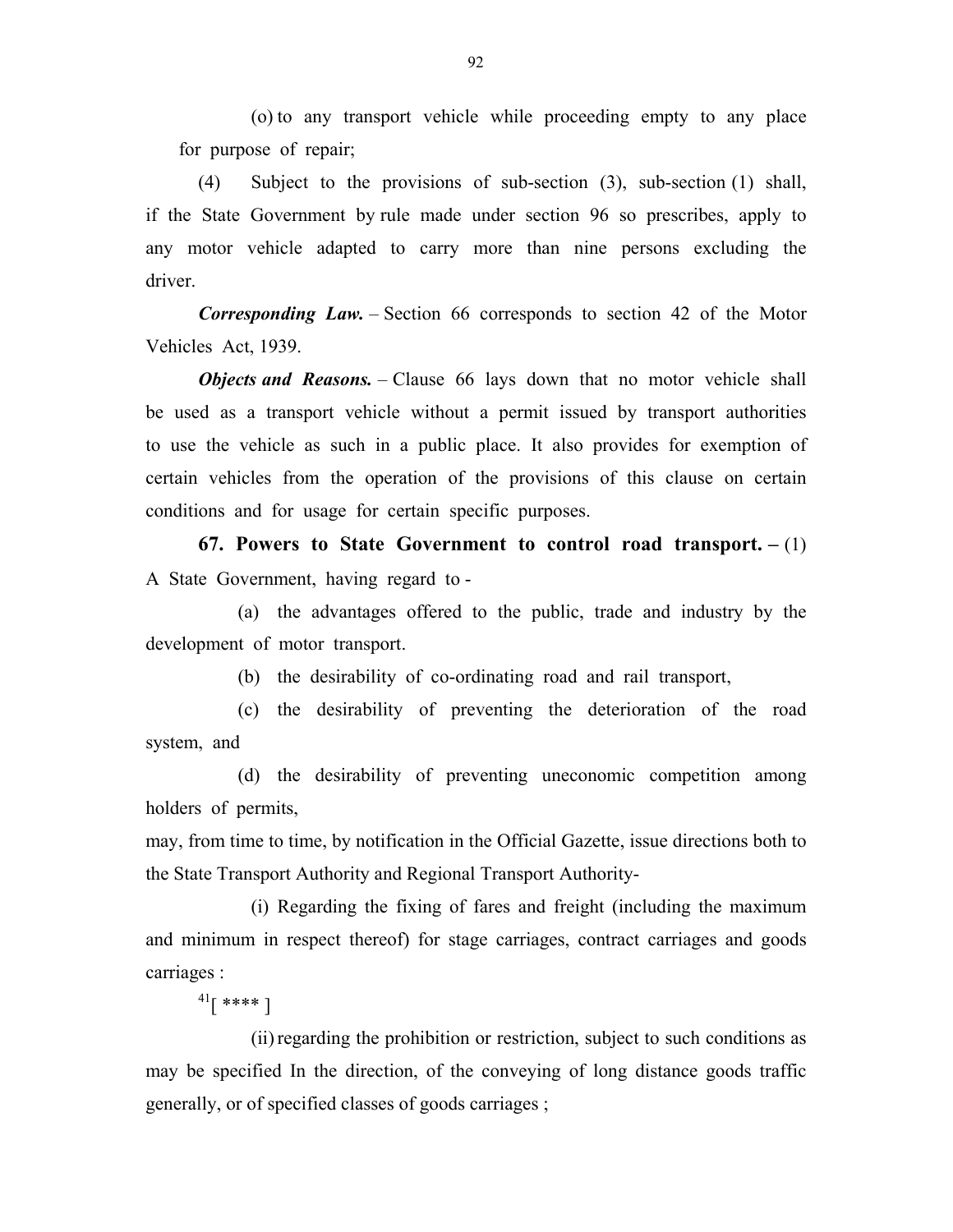(iii) regarding any other matter which may appear to the State Government necessary or expedient for giving effect to any agreement entered into with the Central Government or any other country relating to the regulation of motor transport generally, and in particular to its co-ordination with other means of transport and the conveying of long distance goods traffic.

 Provided that no such notification in respect of the matters referred to in clause (ii) or clause (iii) shall be issued unless a draft of the proposed direction is publised in the official gazette specifying there in a date being not less than one month after such publication, on or after which the draft will be taken into consideration and any objection or suggestion which may be received has, in consultation with the State Transport Authority, been considered after giving the representatives of the interests affected an opportunity of being heard.

(2) Any direction under sub-section (1) regarding the fixing of fares and freights for stage carriages, contract carriages and goods carriages may provide that such fares or freights hall be inclusive of the tax payable by the passengers or the consignors of the goods, as the case may be, to the operators of the stage carriages,

41. Proviso omitted by Act 39 of 2001, S. 2. Prior to its omission, the Proviso read as under :- "Provided that the fares and freights in respect of such stage carriages, contract carriages and goods carriages operated by battery, compressed natural gas or solar energy shall fixed by the owner or operator."

contract carriages or goods carriages under any law for the time being in force relating to tax on passengers and goods.

*Corresponding Law* **:-** Section 67 corresponds to section 43 of the Motor Vehicles Act, 1939.

*Objects and Reasons* :- Clause 67 authorises the State Government to issue direction to the Transport Authorities regarding the fixing of fares and freight for transport vehicles, the prohibition and restriction for the carriage of long distance goods traffic, the giving effect to any inter –state inter-country agreement in respect of regulation of motor transport.

**68. Transport Authorities -** (1) The State Government shall, by notification in the Official Gazette, constitute for the State a State Transport Authority to exercise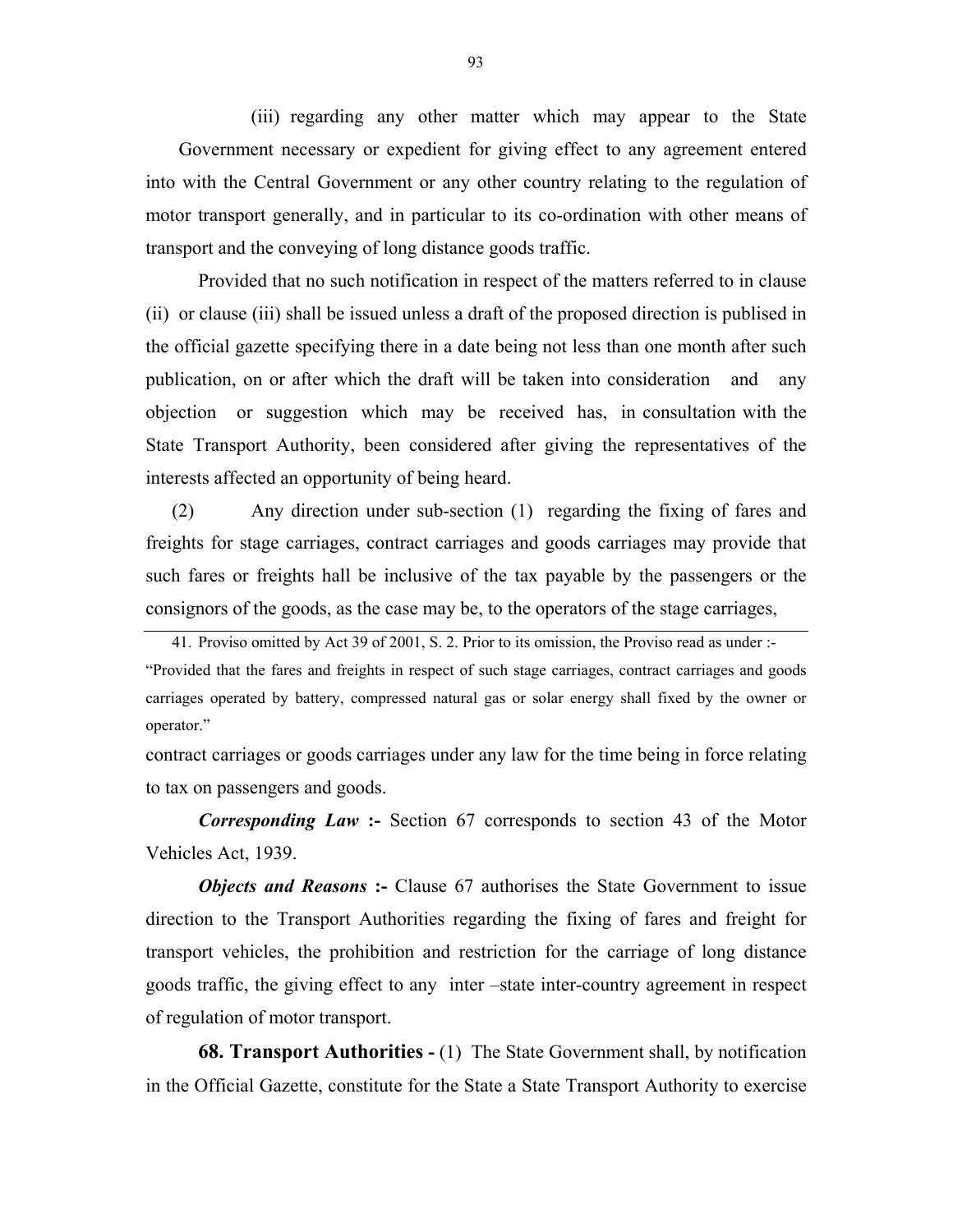and discharge the powers and functions specified in sub-section (3), and shall in like

manner constitute Regional Transport Authorities to exercise and discharge throughout such areas ( in this Chapter referred to as regions) as may be specified in the notification, in respect of each Regional Transport Authority, the powers and functions conferred by or under this Chapter on such Authorities :

Provided that in the Union Territories, the Administrator may abstain from constituting any Regional Transport Authority.

(2) A State Transport Authority or a Regional Transport Authority shall consist of a Chairman who has had judicial experience or experience as an appellate or a revisional authority or as an adjudicating authority competent to pass any order or take any decision under any law and in the case of a State Transport Authority, such other persons ( whether officials or not), not being more than four and, in the case of a Regional Transport Authority, such other person ( whether officials or not), not being more than two, as the State Government may think fit to appoint ; but no person who has any financial interest whether as proprietor, employee or otherwise in any transport undertaking shall be appointed, or continue to be, a member of a State or Regional Transport Authority, and , if any person being a member of any such Authority acquires a financial interest in any transport undertaking, he shall within four weeks of so doing, give notice in writing to the State Government of the acquisition of such interest and shall vacate office.

Provided that nothing in this sub-section shall prevent any of the members of the State Transport Authority or a Regional Transport Authority, as the case may be, to preside over a meeting of such Authority during the absence of the Chairman, notwithstanding that such member does not possess judicial experience or experience as an appellate or a revisional authority or as an adjudicating authority competent to a pass any order or take any decision under any law :

Provided further that the State Government may, -

(i) where it considers necessary or expedient so to do, constitute the State Transport Authority or a Regional Transport Authority for any region so as to consist of only one member who shall be an official with judicial experience or experience as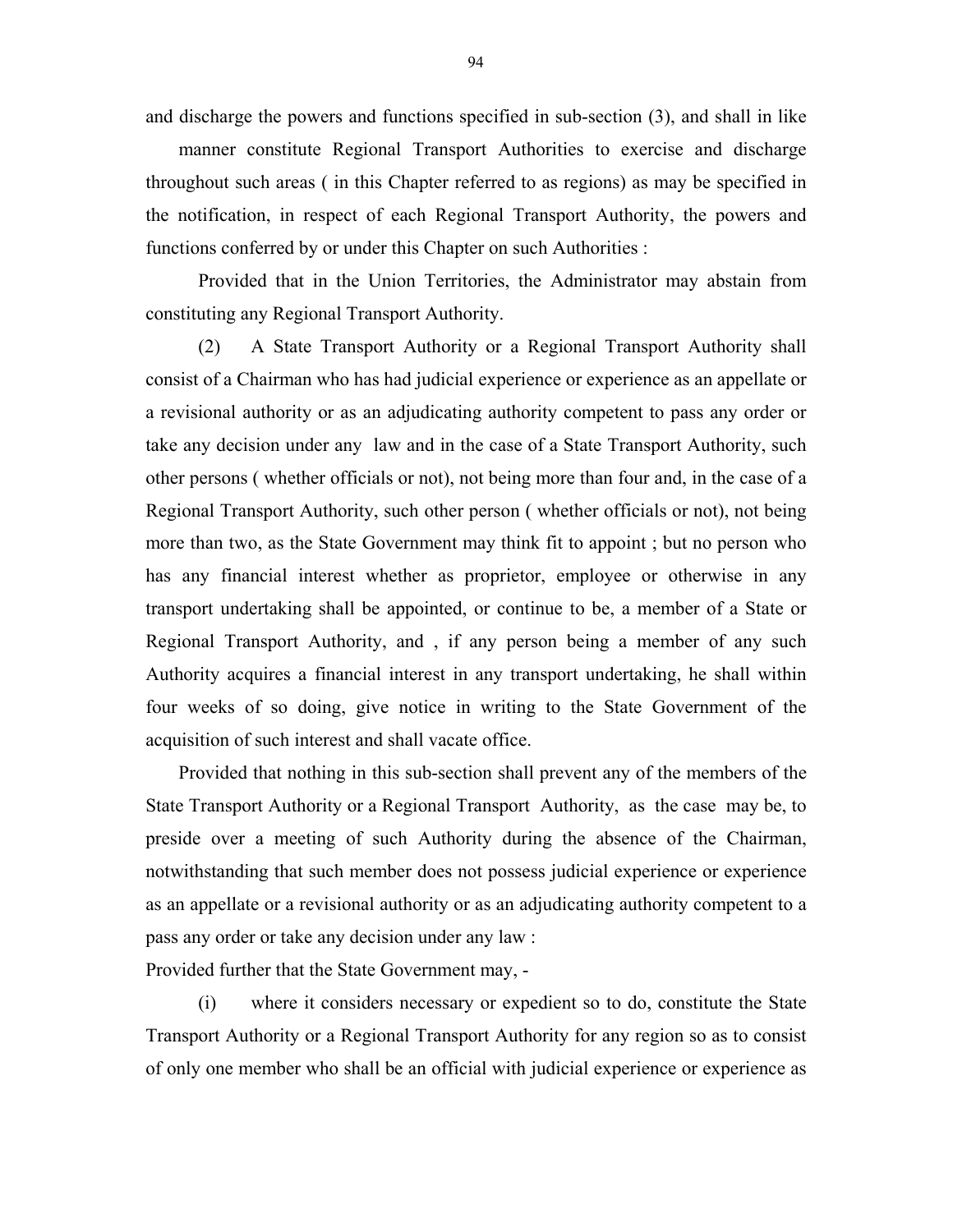an appellate or a revisional authority or as an adjudicating authority competent to pass

any order or take any decision under any law ;

(ii) by rules made in this behalf, provide for the transaction of business of such authority in the absence of the Chairman or any other member and specify the circumstances under which, and the manner in which, such business could be so transacted :

Provided also that nothing in this sub-section shall be construed as debarring an official ( other than an official connected directly with the management or operation of a transport undertaking ) from being appointed or continuing as a member of any such authority merely by reason of the fact that the Government employing the official has, or acquires, any financial interest in a transport undertaking.

(3) The State Transport Authority and every Regional Transport Authority shall give effect to any directions issued under section 67 and the State Transport Authority shall, subject to such directions and save as otherwise provided by or under this Act, exercise and discharge throughout the State the following powers and functions, namely :-

(a) to co-ordinate and regulate the activities and policies of the Regional Transport Authorities, if any, of the State ;

(b) to perform the duties of a Regional Transport Authority where there is no such Authority and, if it thinks fit or if so required by a Regional Transport Authority, to perform those duties in respect of any route common to two or more regions;

(c) to settle all disputes and decide all matters on which differences of opinion arise between Regional Transport Authorities;

 $^{42}$ [(ca) Government to formulate routes for playing stage carriages; and ]

(d) to discharge such other functions as may be prescribed.

(4) For the purpose of exercising and discharging the powers and functions specified in sub-section (3), a State Transport Authority may, subject to such conditions as may be prescribed, issue directions to any Regional Transport Authority, and the Regional Transport Authority shall, in the discharge of its functions under this Act, give effect to and be guided by such directions.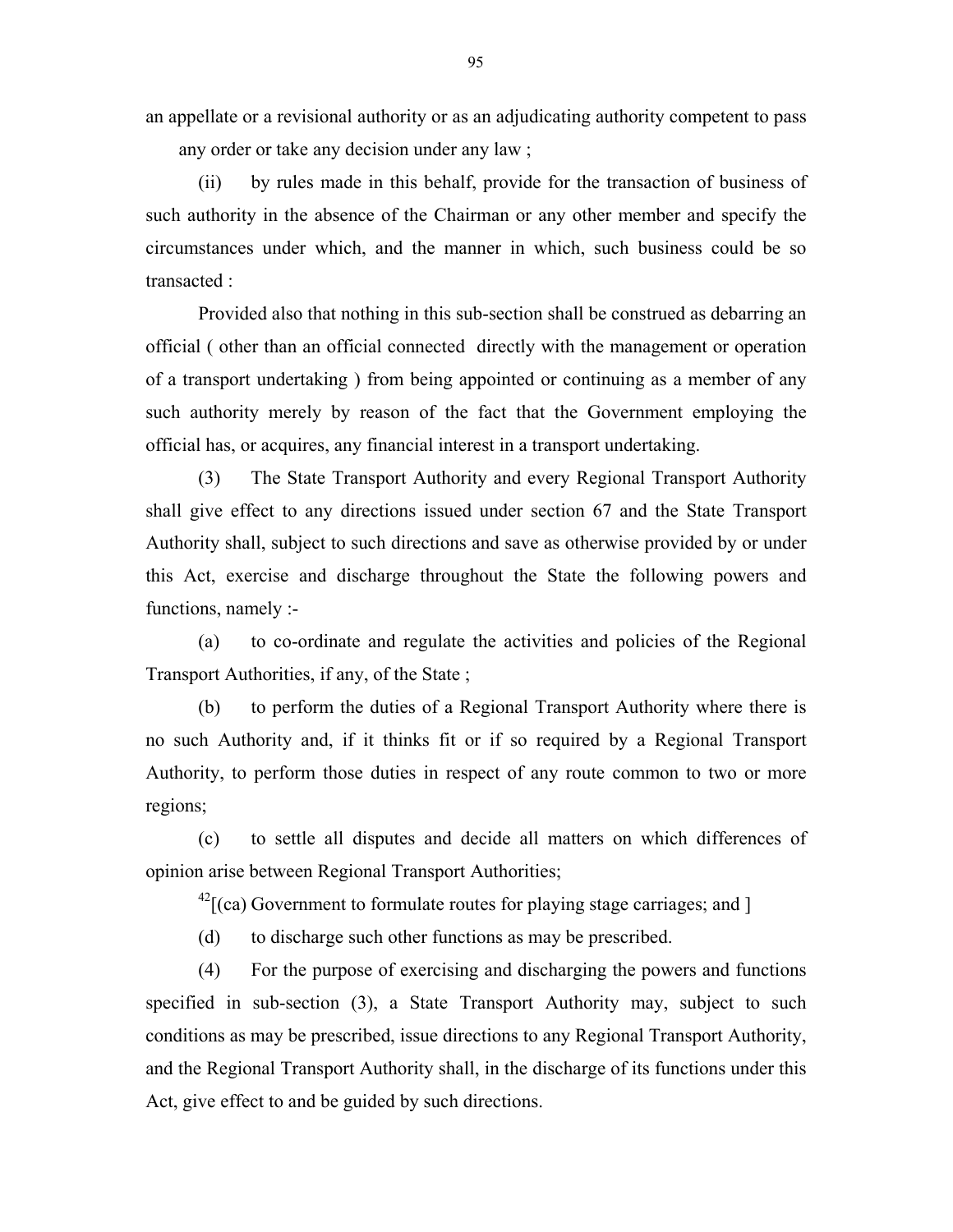(5) The State Transport Authority and any Regional Transport Authority, if authorised in this behalf by rules made under section 96, may delegate such of its powers and functions to such authority or person subject to such restrictions, limitations and conditions as may be prescribed by the said rules.

*Corresponding Law* **-** Section 68 corresponds to section 44 of the Motor Vehicles Act, 1939.

*Objects and Reasons* **-** Clause 68 confers upon the State Governments, the power to constitute State Transport Authority and Regional Transport Authorities consisting of officials and also non-officials. It also provides that if the State Government so desires, the transport authority may consist of one member who shall be an official. It also provides for delegation of powers by the transport authorities to any authorities or persons for convenient despatch of business.

**69. General provision as to applications for permits -** (1) Every application for a permit shall be made to the Regional Transport Authority of the region in which it is proposed to use the vehicle or vehicles :

Provided that if it is proposed to use the vehicle or vehicles in two or more regions lying within the same State, the application shall be made to the Regional Transport Authority of the region in which the major portion of the proposed route or area lies, and in case the portion of the proposed route or area in each of the regions is

42. Inserted by Act 54 of 1994, S. 22 ( w.e.f. 14-11-1994).

approximately equal, to the Regional Transport Authority of the region in which it is proposed to keep the vehicle or vehicles;

Provided further that if it is proposed to use the vehicle or vehicles in two or more regions lying in different States, the application shall be made to the Regional Transport Authority of the region in which the applicant resides or has his principal place of business.

(2) Notwithstanding anything contained in sub-section (1), the State Government may, by notification in the Official Gazette, direct that in the case of any vehicle or vehicles proposed to be used in two or more regions lying in different States, the application under that sub-section shall be made to the State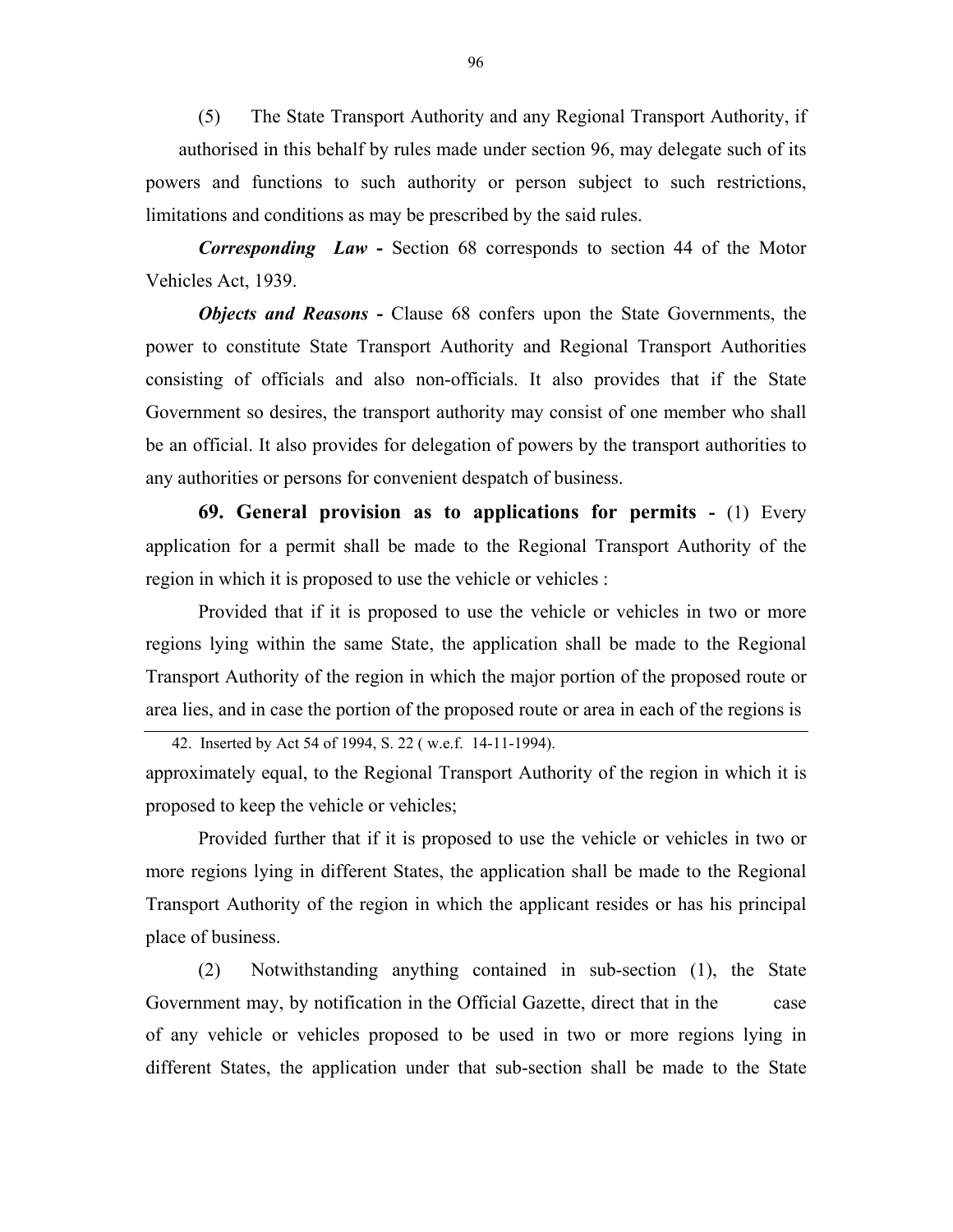Transport Authority of the region in which the applicant resides or has his principal place of business.

*Corresponding Law* **-** Section 69 corresponds to section 45 of the Motor Vehicles Act, 1939.

*Objects and Reasons* - Clause 69 specifies the transport authorities to whom applications for permits to operate transport vehicles on intra-district, inter-district, inter-State and inter-State routes has to be made.

**70. Application for stage carriage permit -** (1) An application for a permit in respect of a stage carriage ( in this Chapter referred to as a stage carriage permit ) or as a reserve stage carriage shall, as far as may be, contain the following particulars, namely :-

(a) the route or routes or the area or areas to which the application relates ;

(b) the type and seating capacity of each such vehicle ;

(c) the minimum and maximum number of daily trips proposed to be provided and the time-table of the normal trips.

**Explanation** - For the purposes of this section, section 72, section 80 and section 102, "trip" means a single journey from one point to another, and every return journey shall be deemed to be a separate trip;

(d) the number of vehicles intended to be kept in reserve to maintain the service and to provide for special occasions;

(e) the arrangements intended to be made for the housing, maintenance and repair of the vehicles, for the comfort and convenience of passengers and for the storage and safe custody of luggage;

(f) such other matters as may be prescribed.

(2) An application referred to in sub-section (1) shall be accompanied by such documents as may be prescribed.

*Corresponding Law* **:-** Section 70 corresponds to section 46 of the Motor Vehicles Act, 1939.

*Objects and Reasons* **-** Clause 70 prescribes the form of application for the grant of stage carriage permit and spare bus permit.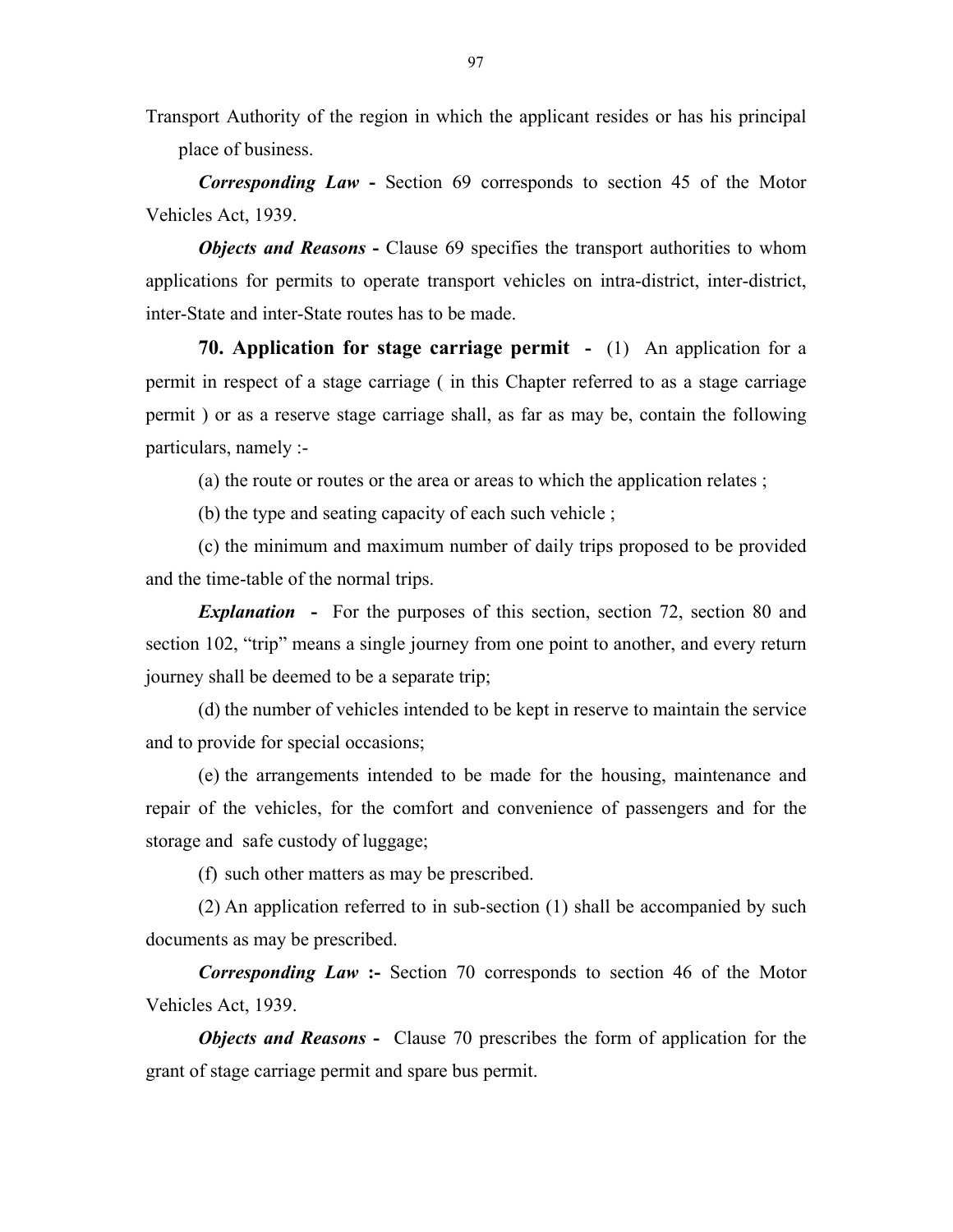**71. Procedure of Regional Transport Authority in considering application for stage carriage permit -** (1) A Regional Transport Authority shall, while considering an application for a stage carriage permit, have regard to the object of this Act :

 $43$ [\*\*\*\*\*\*]

(2) A Regional Transport Authority shall refuse to grant a stage carriage permit if it appears from any time-table furnished that the provisions of this Act relating to the speed at which vehicles may be driven are likely to be contravened :

Provided that before such refusal an opportunity shall be given to the applicant to amend the time-table so as to conform to the said provisions.

(3) (a) The State Government shall, if so directed by the Central Government having regard to the number of vehicles, road conditions and other relevant matters, by notification in the Official Gazette, direct a State Transport Authority and a Regional Transport Authority to limit the number of stage carriages generally or of any specified type, as may be fixed and specified in the notification, operating on city routes in towns with a population of not less than five lakhs.

(b) Where the number of stage carriages are fixed under clause (a), the

43. Proviso omitted by Act 54 of 1994, S. 23 ( w.e.f. 14-11-1994 ). Prior to its omission, the Proviso read as under :-

"provided that such permit for a route of fifty kilometers or less shall be granted only to an individual or a State Transport undertaking."

Government of the State shall reserve in the State certain percentage of stage carriage permits for the scheduled castes and the scheduled tribes in the same ratio as in the case of appointments made by direct recruitment to public services in the State.

(c) Where the number of stage carriages are fixed under clause (a), the Regional Transport Authority shall reserve such number of permits for the scheduled castes and the scheduled tribes as may be fixed by the State Government under subclause (b).

(d) After reserving such number of permits as is referred to in clause (c), the Regional Transport Authority shall in considering an application have regard to the following matters, namely :-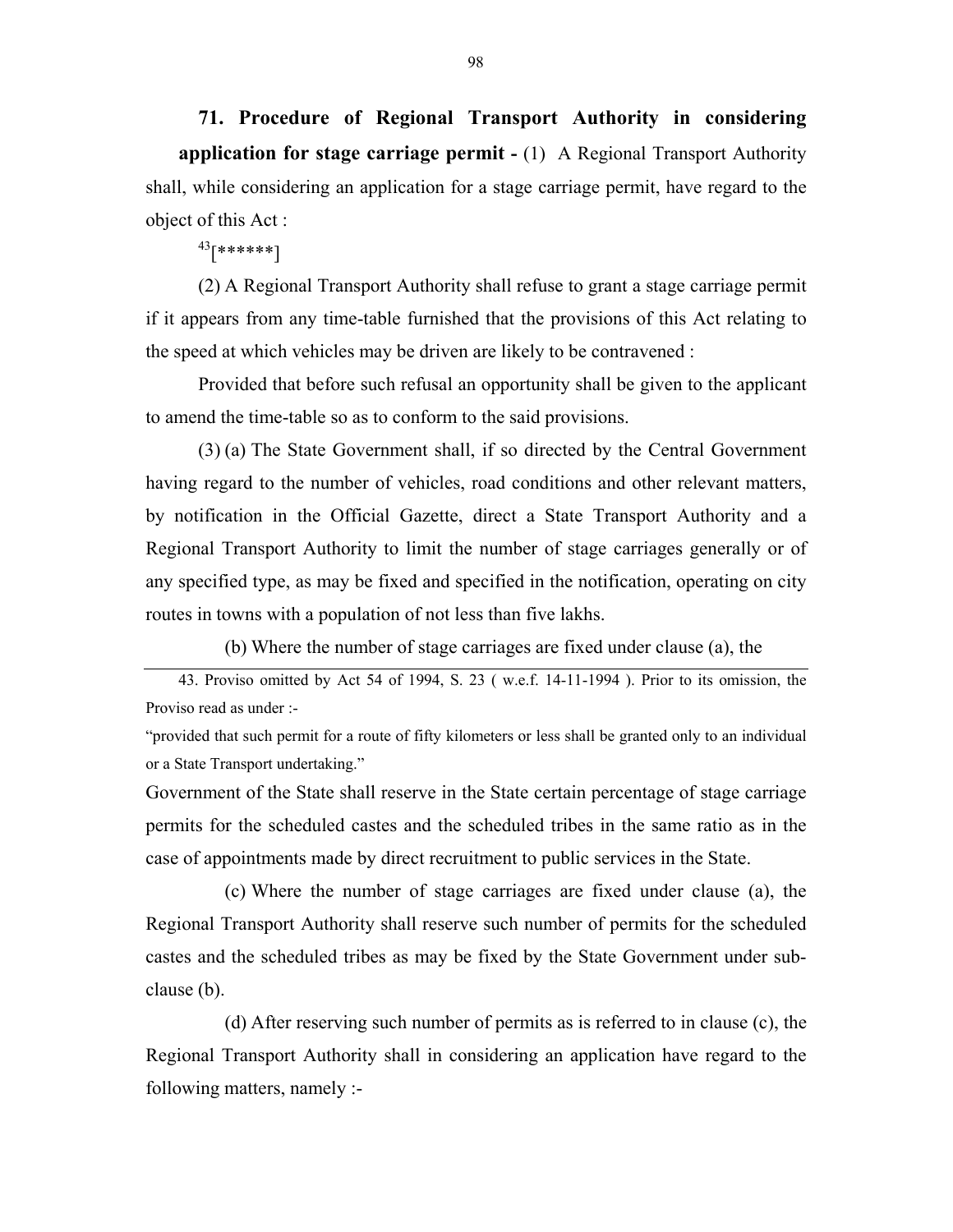(i) financial stability of the applicant ;

(ii) satisfactory performance as a stage carriage operator including payment of tax if the applicant is or has been an operator of stage carriage service; and

(iii) such other matters as may be prescribed by the State Government:

Provided that, other conditions being equal, preference shall be given applications for permits from –

(i) State transport undertakings ;

(ii) Co-operative societies registered or deemed to have been registered under any enactment for the time being in force;  $44$ [\*]

(iii) Ex-servicemen;  $^{45}$ [or]

 $^{46}$ [(iv) any other class or category of persons, as the State Government may, for reasons to be recorded in writing, consider necessary].

 $47$ [\*\*]  $^{47}[**]$ 

**Explanation** - For the purposes of this section " company " means any body corporate, and includes a firm or other association of individuals; and "director", in relation to a firm, means a partner in the firm.

44. The word "or" omitted by Act 54 of 1994, S. 23 ( w.e.f. 14-11-1994 ).

45. Inserted, ibid ( w.e.f. 14-11-1994 ).

46. Inserted, ibid ( w.e.f. 14-11-1994 ).

*Corresponding Law* **:-** Section 71 corresponds to section 47 of the Motor Vehicles Act, 1939.

*Objects and Reasons* - Clause 71 lays down the procedure in considering applications for stage carriage permits by the Regional Transport Authorities and also provides for empowering the State Government to issue direction to the Transport authorities to limit the number of stage carriage permits in certain towns and cities with a population of not less than five lakhs.

**72. Grant of stage carriage permit -** (1) Subject to the provisions of section 71, a Regional Transport Authority may, on an application made to it under section 70,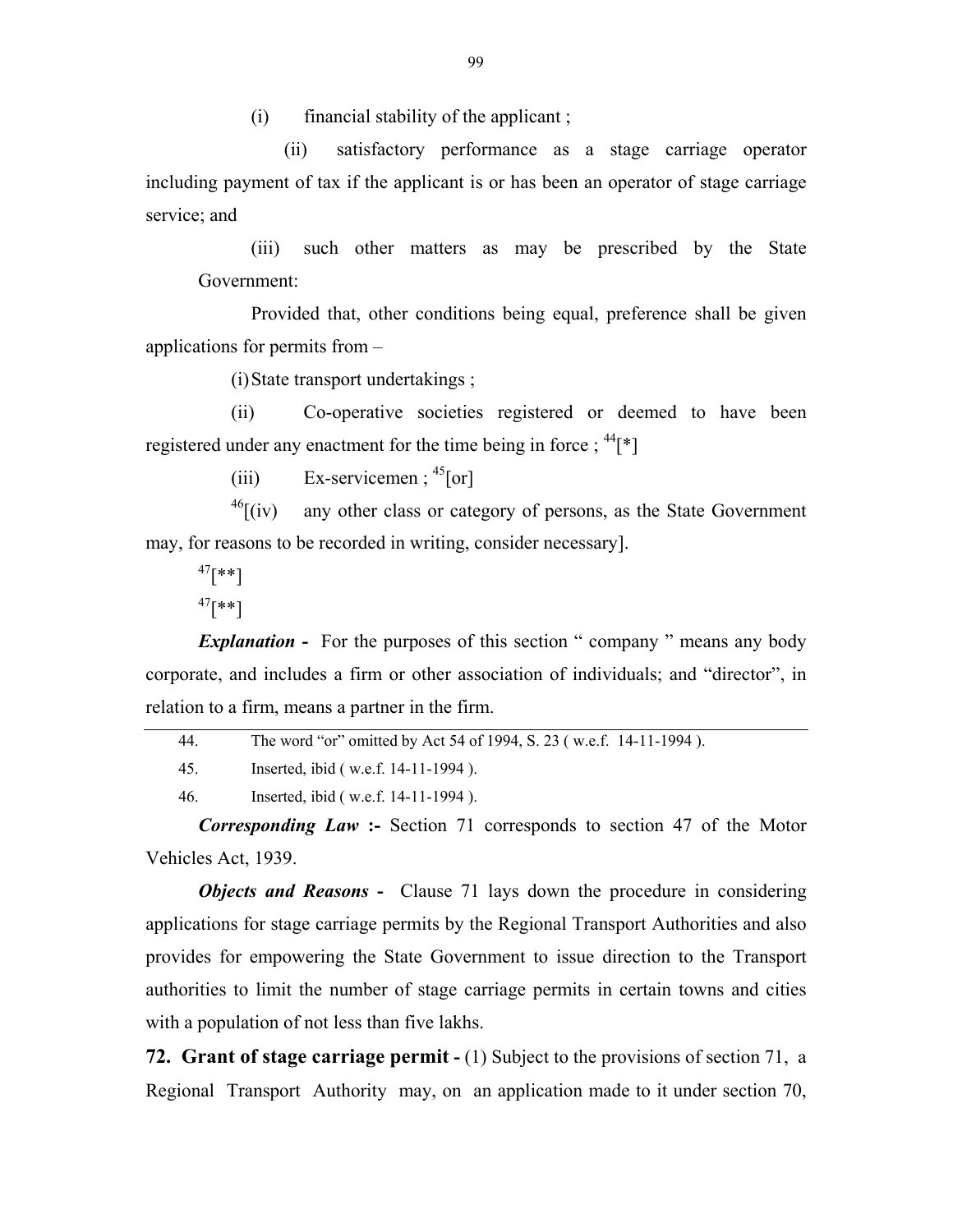grant a stage carriage permit in accordance with the application or with such modifications as it deems fit or refuse to grant such a permit :

Provided that no such permit shall be granted in respect of any route or area not specified in the application.

(2) The Regional Transport Authority, of it decides to grant a stage carriage permit, may grant the permit for a stage carriage of a specified description and may, subject to any rules that may be made under this Act, attach to the permit any one or more of the following conditions, namely :-

(i) that the vehicles shall be used only in a specified area, or on a specified route or routes;

(ii)that the operation of the stage carriage shall be commenced with effect from a specified date ;

(iii)the minimum and maximum number of daily trips to be provided in relation to any route or area generally or on specified days and occasions ;

47. Ss. (40 and (5) omitted by Act 54 of 1994, S. 23 ( w.e.f. 14-11-1994 ). Prior to their omission, sub-Ss. (4) and (5) read as under :-

"(4) A Regional Transport Authority shall not grant more than five stage carriage permits to any individual or more than ten stage carriage permits to any company ( not being a State transport undertaking ).

(5) In computing the number of permits to be granted under sub-section (4), the permits held by an applicant in the name of any other person and the permits held by any company of which such applicant is a director shall also betaken into account."

(iv)that copies of the time-table of the stage carriage approved by the Regional Transport Authority shall be exhibited on the vehicles and at specified stands and halts on the route or within the area ;

(v) that the stage carriage shall be operated within such margins of deviation from the approved time-table as the Regional Transport Authority may from time to time specify ;

(vi) that within municipal limits and such other areas and places as may be prescribed, passengers or goods shall not be taken up or set down except at specified points ;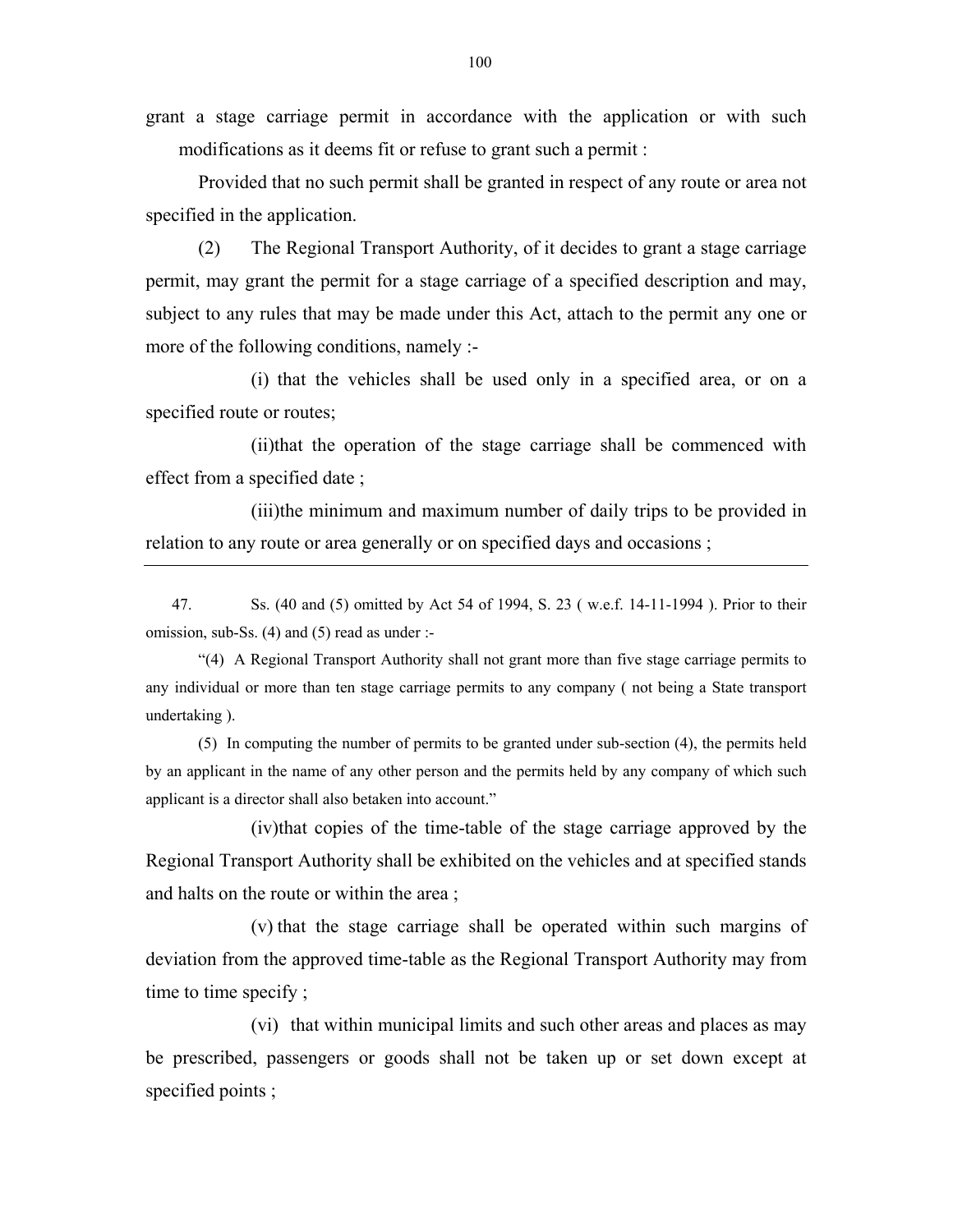(vii) the maximum number of passengers and the maximum weight of luggage that may be carried on the stage carriage, either generally or on specified occasions or at specified times and seasons;

(viii) the weight and nature of passenger's luggage that shall be carried free of charge, the total weight of luggage that may be carried in relation to each passenger, and the arrangements that shall be made for the carriage of luggage without causing inconvenience to passengers;

(ix) the rate of charge that may be levied for passengers' luggage in excess of the free allowance ;

(x) that vehicles of a specified type fitted with body conforming to approved specifications shall be used :

Provided that the attachment of this condition to a permit shall not prevent the continued use, for a period of two years from the date of publication of the approved specifications, of any vehicle operating on that date;

(xi) that specified standards of comfort and cleanliness shall be maintained in the vehicles;

(xii) the conditions subject to which goods may be carried in the stage carriage in addition to or to the exclusion of passengers ;

(xiii) that fares shall be charged in accordance with the approved fare table ;

(xiv) that a copy of , or extract from, the fare table approved by the Regional Transport Authority and particulars of any special fares or rates of fares so approved for particular occasions shall be exhibited on the stage carriage and at specified stands and halts ;

(xv) that tickets bearing specified particulars shall be issued to passengers and shall show the fares actually charged and that records of tickets issued shall be kept in a specified manner ;

(xvi) that mails shall be carried on the vehicle subject to such conditions ( including conditions as to the time in which mails are to be carried and the charges which may be levied ) as may be specified ;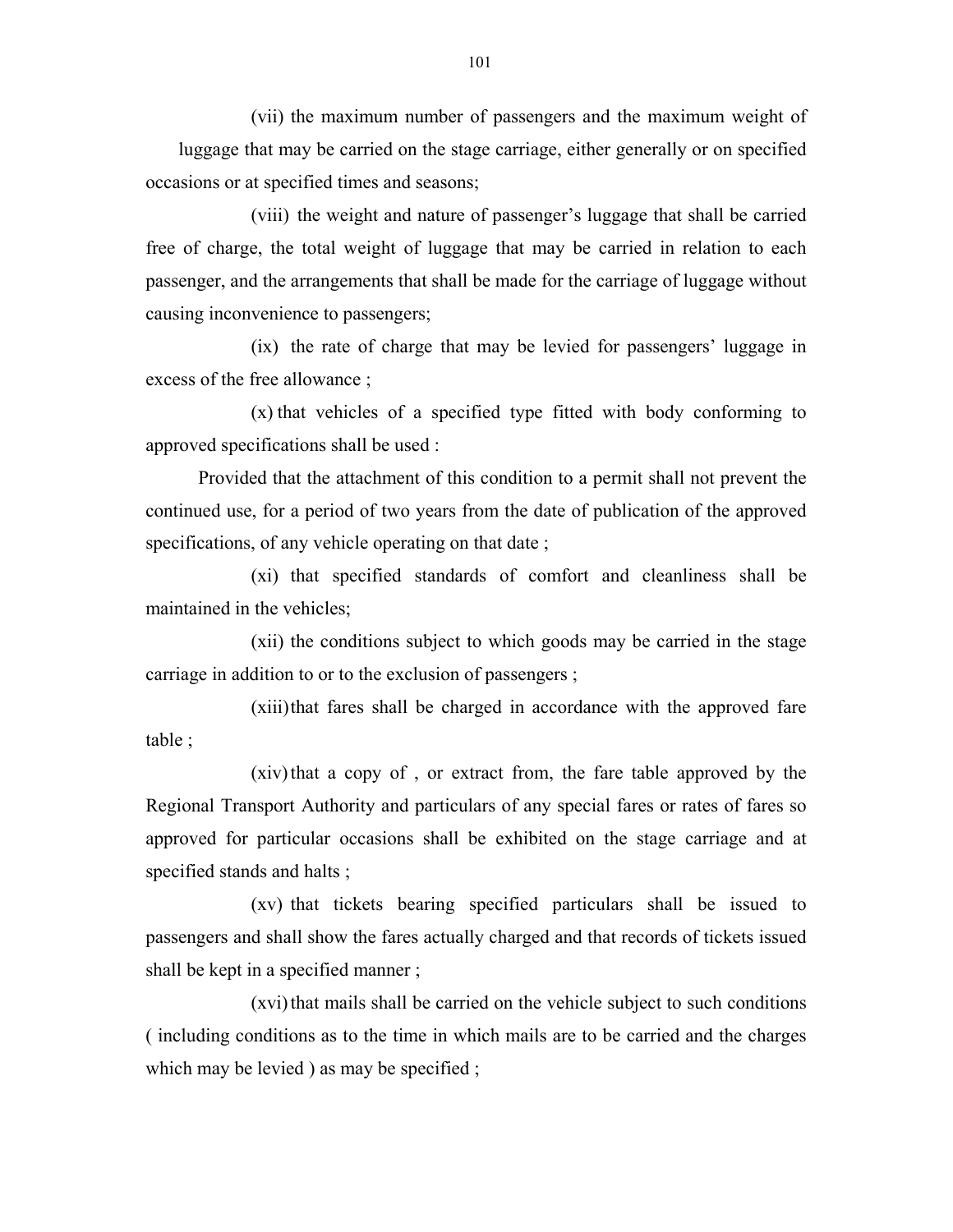(xvii) the vehicles to be kept as reserve by the holder of the permit to maintain the operation and to provide for special occasions ;

(xviii) the conditions subject to which the vehicle may be used as a contract carriage ;

(xix) that specified arrangements shall be made for the housing, maintenance and repair of vehicle ;

(xx) that any specified bus station or shelter maintained by Government or a local authority shall be used and that any specified rent or fee shall be paid for such use ;

(xxi) that the conditions of the permit shall not be departed from, save with the approval of the Regional Transport Authority;

(xxii) that the Regional Transport Authority may, after giving notice of not less than one month , -

(a) vary the conditions of the permit ;

(b) attach to the permit further conditions :

Provided that the conditions specified in pursuance of clause (i) shall not be varied so as to alter the distance covered by the original route by more than 24 kilometers, and any variation within such limits shall be made only after the regional transport authority is satisfied that such variation will serve the convenience of the public and that it is not expedient to grant a separate permit in respect of the original route as so varied or any part thereof;

(xxiii) that the holder of a permit shall furnish to the Regional Transport Authority such periodical returns, statistics and other information as the State Government may from time to time prescribe ;

(xxiv) any other conditions which may be prescribed.

*Corresponding Law* **:-** Section 72 corresponds to section 48 of the Motor Vehicles Act, 1939.

*Objects and Reasons* :- Clause 72 empowers the transport authorities to grant or refuse a stage carriage permit and also to impose certain conditions and attach such conditions to the permits issued.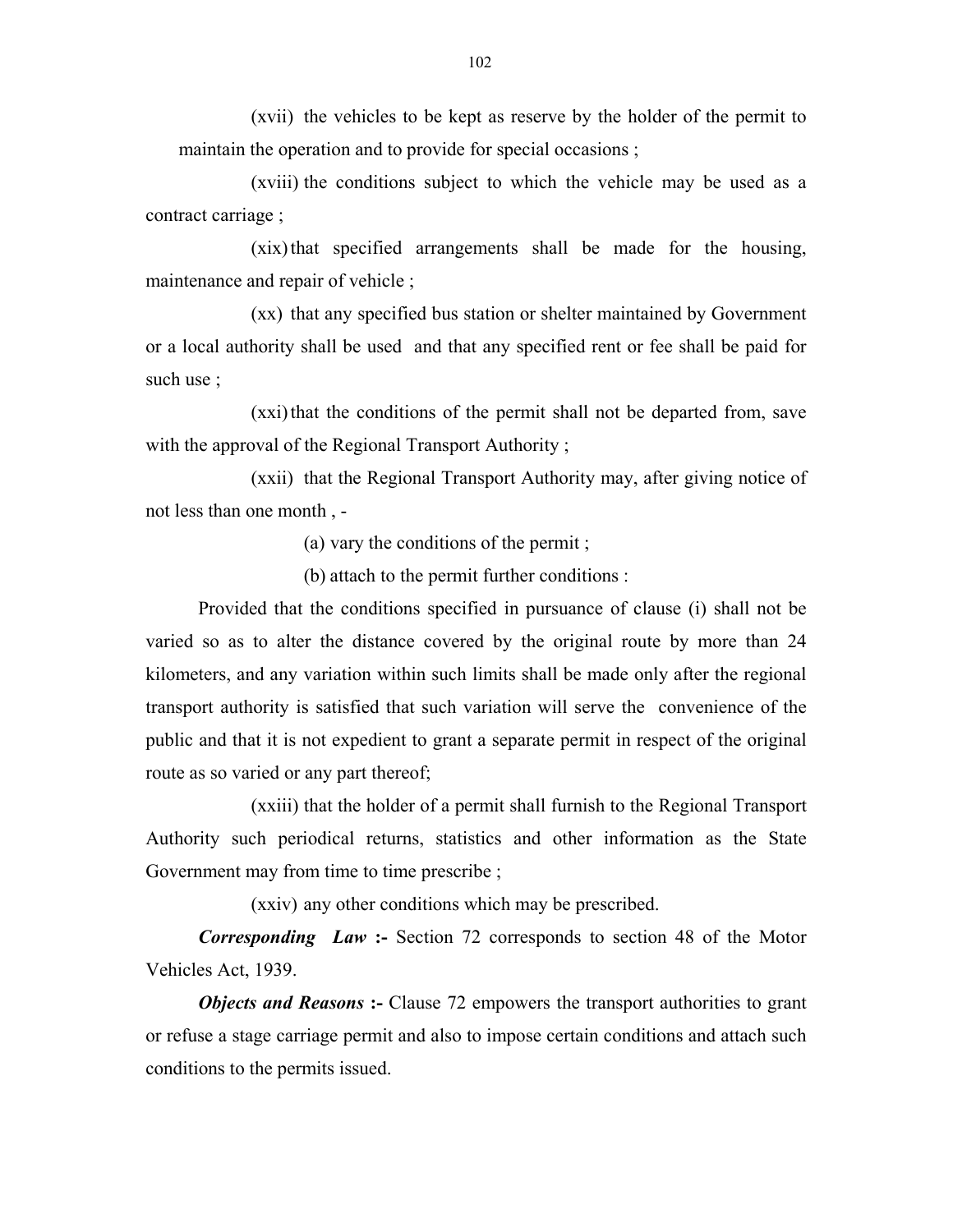**73. Application for contract carriage permit -** An application for a permit in respect of a contract carriage ( in this Chapter referred to as a contract carriage permit ) shall contain the following particulars, namely :-

- (a) the type and seating capacity of the vehicle ;
- (b) the area for which the permit is required ;
- (c) any other particulars which may be prescribed.

*Corresponding Law* **:-** Section 73 corresponds to section 49 of the Motor Vehicles Act, 1939.

*Objects and Reasons* :- Clause 73 prescribes the form of application for contract carriage permit.

**74. Grant of contract carriage permit :-** (1) Subject to the provisions of sub-section (3), a regional transport authority may, on an application made to it under section 73, grant a contract carriage permit in accordance with the application or with such modifications as it deems fit or refuse to grant such a permit :

Provided that no such permit shall be granted in respect of any area not specified in the application.

(2) The Regional Transport Authority, if it decides to grant a contract carriage permit, may, subject to any rules that may be made under this act, attach to the permit any one or more of the following conditions, namely:-

(i) that the vehicles shall be used only in a specified area or on a specified route or routes;

(ii) that except in accordance with specified conditions, no contract of hiring, other than an extension or modification of a subsisting contract, may be entered into outside the specified area;

(iii) the maximum number of passengers and the maximum weight of luggage that may be carried on the vehicle, either generally or on specified occasions or at specified times and seasons;

(iv) the conditions subject to which goods may be carried in any contract carriage in addition to, or to the exclusion of, passengers;

(v) that, in the case of motorcabs, specified fares or rates of fares shall be charged and a copy of the fare table shall be exhibited on the vehicle;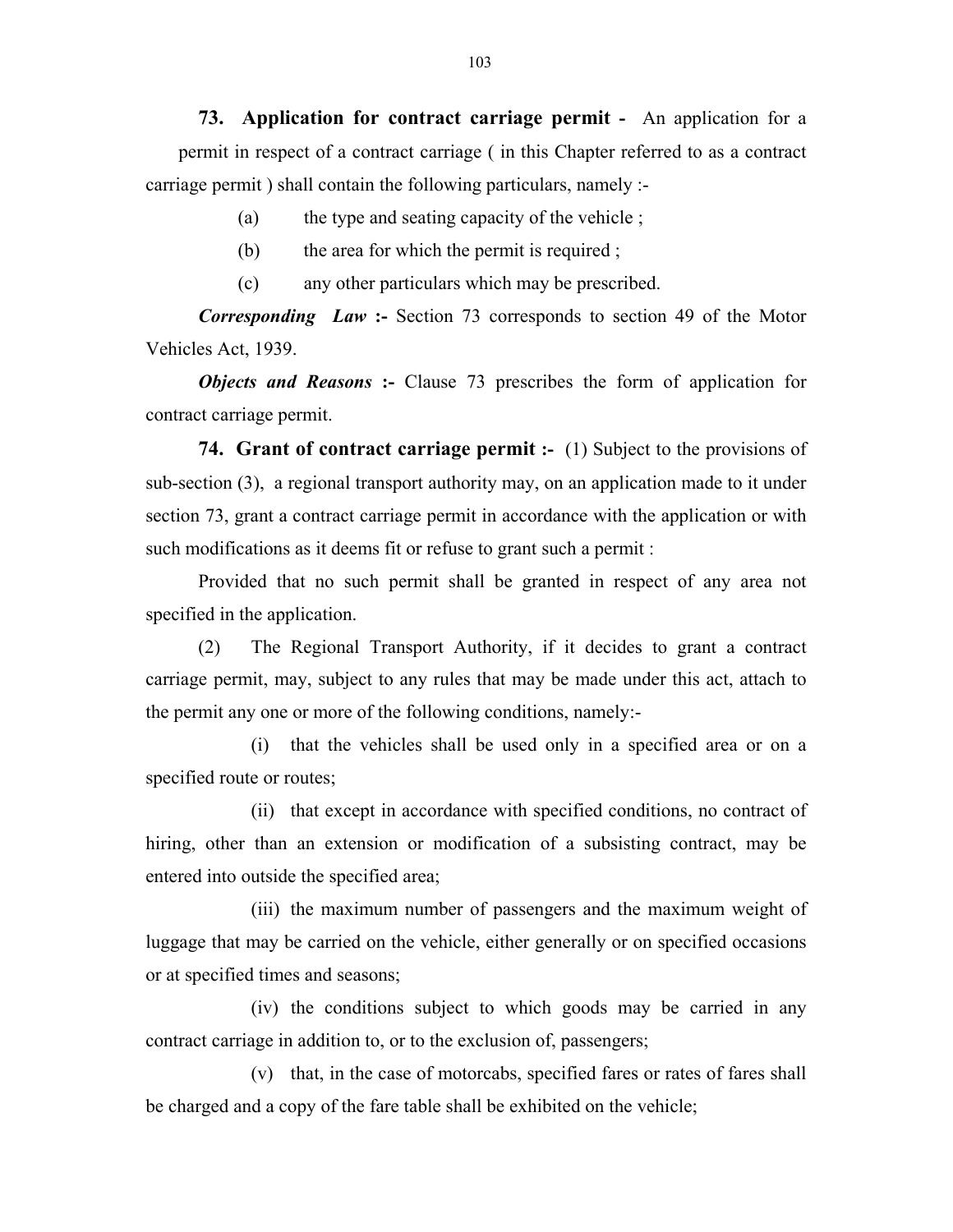(vi) that, in the case of vehicles other than motorcabs, specified rates of hiring not exceeding specified maximum shall be charged;

(vii) that, in the case of motorcabs, a specified weight of passengers luggage shall be carried free of charge, and that the charge, if any, for any luggage in excess thereof shall be at a specified rate;

(viii) that, in the case of motorcabs, a taximeter shall be fitted and maintained in proper working order, if prescribed;

(ix) that the Regional Transport Authority may, after giving notice of not less than one month,-

(a) vary the conditions of the permit

(b) attach to the permit further conditions;

(x) that the conditions of permit shall not be departed from save with the approval of the Regional Transport Authority;

(xi) that specified standards of comfort and cleanliness shall be maintained in the vehicles;

(xii) that, except in the circumstances of exceptional nature, the plying of the vehicle or carrying of the passengers shall not be refused;

(xiii) any other conditions which may be prescribed.

(3)(a) The State Government shall, if so directed by the Central Government, having regard to the number of vehicles, road conditions and other relevant matters, by notification in the Official Gazette, direct a State Transport Authority and a Regional Transport Authority to limit the number of contract carriages generally or of any specified type as may be fixed and specified in the notification, operating on city routes in towns with a population of not less than five lakhs.

(b) Where the number of contract carriages are fixed under clause (a), the Regional Transport Authority shall, in considering an application for the grant of permit in respect of any such contract carriage, have regard to the following matters, namely :-

(i) financial stability of the applicant

(ii) satisfactory performance as a contract carriage operator including payment of tax if the applicant is or has been an operator of contract carriages ; and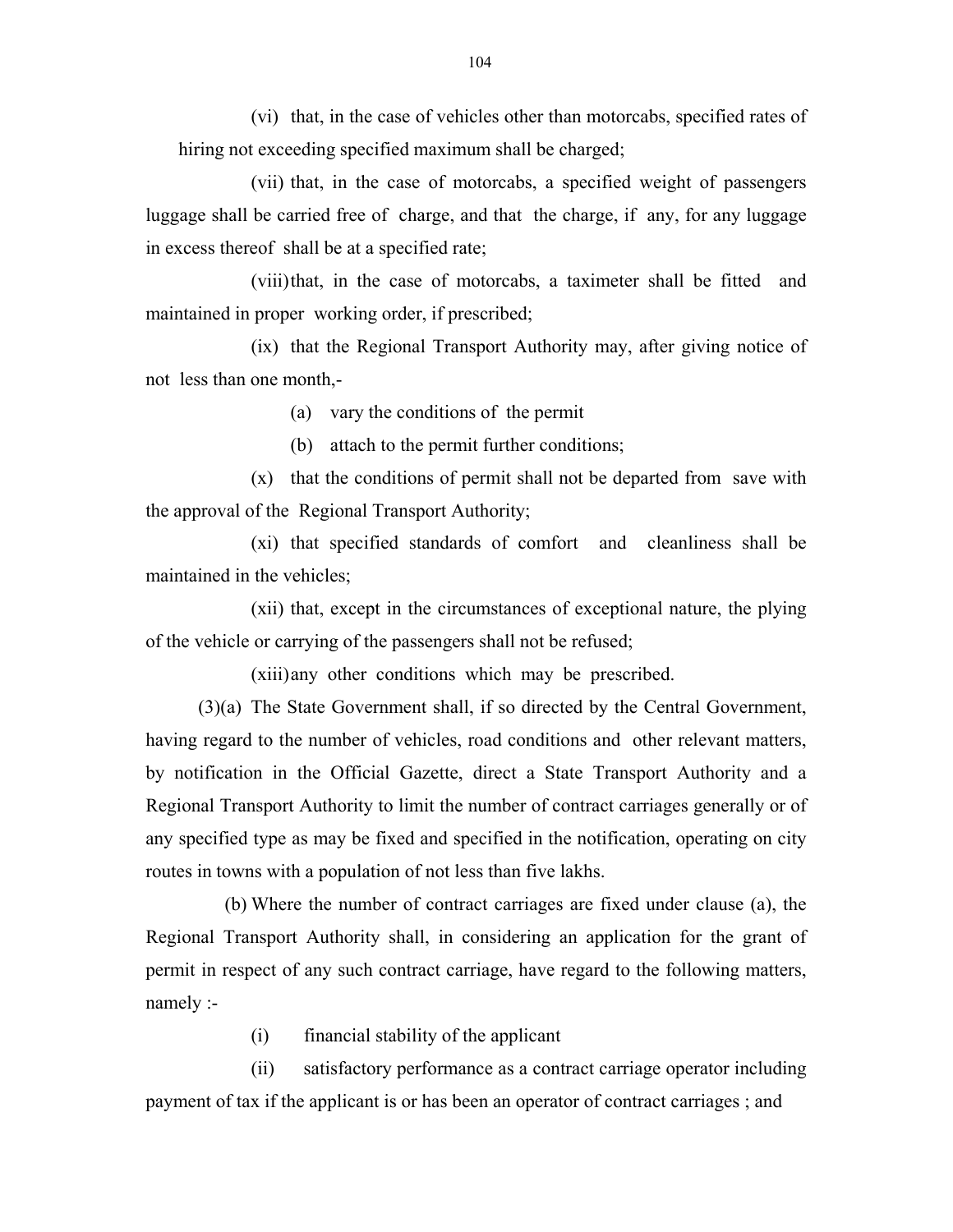(iii) such other matters as may be prescribed by the State Government:

Provided that, other conditions being equal, preference shall be given to applications for permits from –

(i) the India Tourism Development Corporation ;

(ii) State Tourism Development Corporation ;

(iii) State Tourism Departments ;

(iv) State Transport undertakings ;

(v) Co-operative societies registered or deemed to have been registered under any enactment for the time being in force ;

(vi) Ex-servicemen.

*Corresponding Law* **:-** Section 74 corresponds to section 51 of the Motor Vehicles Act, 1939.

*Objects and Reasons* :- Clause 74 seeks to empower the transport authorities to grant or refuse a contract carriage permit and as also to impose certain conditions and attach such conditions to the permits issued. It also empowers the Central Government to issue directions to transport authorities to limit the number of permits to be issued in cities and towns having a populations of not less than 5 lakhs.

**75. Scheme for renting of motorcabs. -** (1) the central government may by notification in the official gazatte, make a scheme for the purpose of regulating the business of renting of 48[motorcabs or motor cycles to persons desiring to drive either by themselves or through drivers, motorcabs or motor cycles]for their own use and for matters connected therewith.

 (2) A scheme made under sub-section (1) may provide for all or any of the following matters, namely;-

(a) licensing of operators under the scheme including grant, renewal and revocation of such licences;

(b) form of application and form of licences and the particulars to be contained therein;

(c) fee to be paid with the application for such licences;

(d) the authorities to which the application shall be made;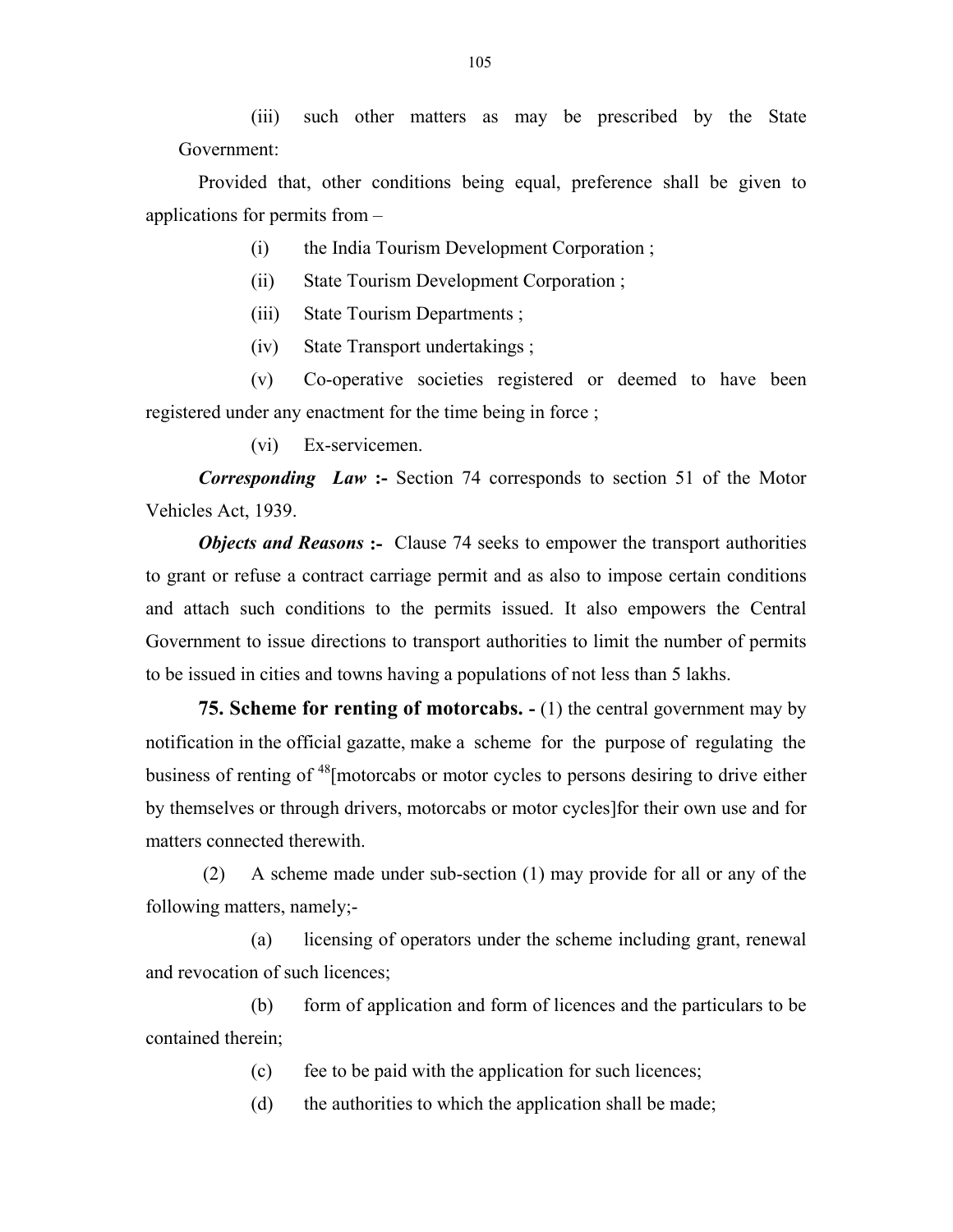(e) condition subject to which such licences may be granted, renewed or revoked;

(f) appeals against orders of refusal to grant or renew such licences and appeals against orders revoking such licences;

(g) conditions subject to which motorcabs may be rented;

(h) maintenance of records and inspection of such records;

(i) such other matters as may be necessary to carry out the purpose of this section,

*Corresponding Law* **:-** this is a new provision in the 1988 ACT.

*Objects and Reasons* :- Clause 75 provides that the central government may make a scheme for regulating the renting of motorcabs to hirers enabling the hirers to drive the vehicles themselves for their own use.

**76. Application for private service vehicle permit. -** (1) A Regional Transport Authority may, on an application made to it, grant a private service vehicle permit in accordance with the application or with such modification as it deems fit or refuse to grant such permit;

Provided that no such permit shall be granted in respect of any area or route not specified in the application.

48. Substituted for "motorcabs to persons desiring to drive the cabs" by Act 54 of 1994, S. 24 ( w.e.f. 14-11-1994 ).

(2) An application for a permit to use a motor vehicle as a private service vehicle shall contain the following particulars, namely;-

(a) type and seating capacity of the vehicle ;

(b) the area or the route or routes to which the application relates ;

(c) the manner in which it is claimed that the purpose of carrying persons otherwise than for hire or reward or in connection with the trade or business carried on by the applicant will be served by the vehicle ; and

(d) any other particulars which may be prescribed.

(3) The Regional Transport Authority if it decides to grant the permit may, subject to any rules that may be made under this Act, attach to the permit any one or more of the following conditions, namely :-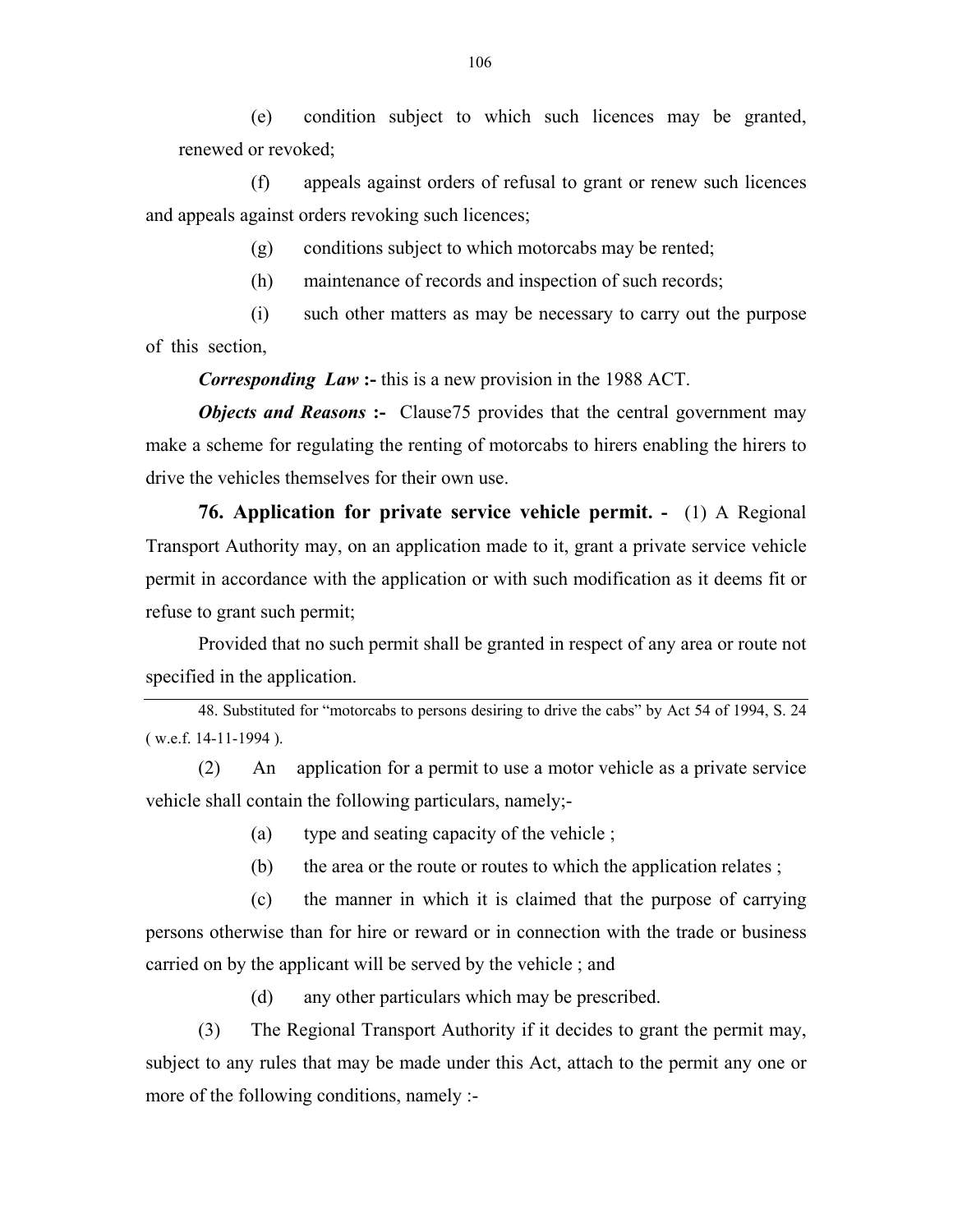(i) that the vehicle be used only in a specified area or on a specified route or routes;

(ii) the maximum number of persons and the maximum weight of luggage that may be carried ;

(iii) that the Regional Transport Authority may, after giving notice of not less than one month -

(a) vary the conditions of the permit ;

(b) attach to the permit further conditions ;

(iv) that the conditions of permit shall not be departed from, save with the approval of the Regional Transport Authority;

(v) that specified standards of comforts and cleanliness shall be maintained in the vehicle ;

(vi) that the holder of the permit shall furnish to the Regional Transport Authority such periodical returns, statistics and other information as the State Government may, from time to time, specify ; and

(vii) such other conditions as may be prescribed.

*Corresponding Law* **:-** Section 76 corresponds to section 52 of the Motor Vehicles Act, 1939.

*Objects and Reasons* :- Clause 76 deals with permits for private service vehicles for the transport of employees by the employers otherwise than for hire or reward, the authorities to grant such permits and the conditions to be attached to such permit.

**77. Application for goods carriage permit :-** An application for a permit to use a motor vehicle for the carriage of goods for hire or reward or for the carriage of goods for or in connection with a trade or business carried on by the applicant ( in this Chapter referred to as a goods carriage permit ) shall, as far as may be, contain the following particulars, namely :-

(a) the area or the route or routes to which the application relates ;

(b) the typed and capacity of the vehicle ;

(c) the nature of the goods it is proposed to carry ;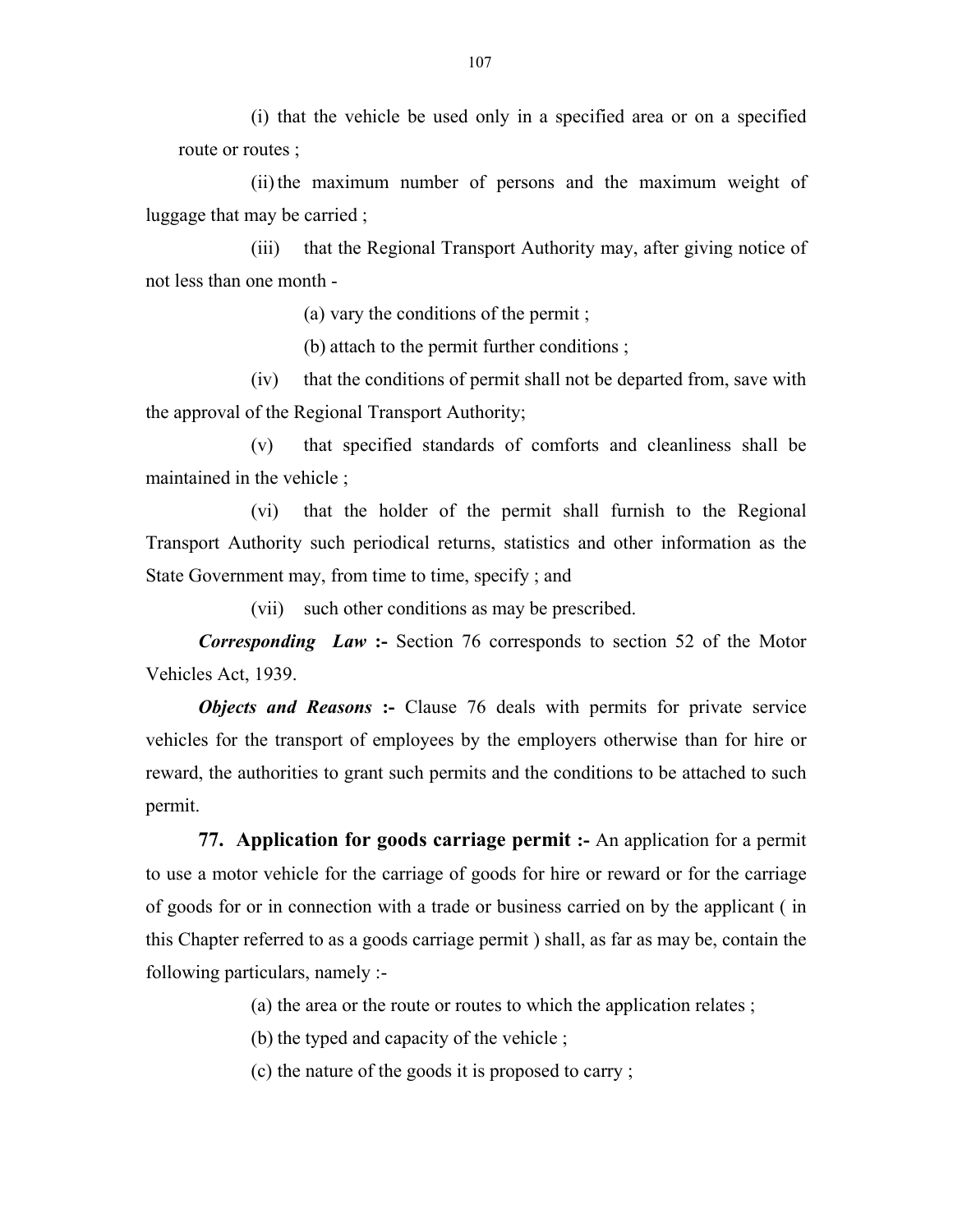(d) the arrangements intended to be made for the housing, maintenance and repair of the vehicle and for the storage and safe custody of the goods ;

(e) such particulars as the Regional Transport Authority may require with respect to any business as a carrier of goods for hire or reward carried on by the applicant at any time before the making of the application, and of the rates charged by the applicant:

(f) particulars of any agreement, or arrangement, affecting in any material respect the provision within the region of the Regional Transport Authority of facilities for the transport of goods for hire or reward, entered into by the applicant with any other person by whom such facilities are provided, whether within or without the region ;

(g) any other particulars which may be prescribed.

*Corresponding Law* **:-** Section 77 corresponds to section 54 of the Motor Vehicles Act, 1939.

*Objects and Reasons* :- Clause 77 prescribes the form of application for goods carriage permit.

**78. Consideration of application for goods carriage permit :-** A Regional Transport Authority shall, in considering an application for a goods carriage permit, have regard to the following matters, namely;-

(a) the nature of the good to be carried with special reference to their dangerous or hazardous nature to human life;

(b) the nature of the chemicals or explosives to be carried with special reference to the safety to human life.

*Corresponding law***.-** Section 78 corresponds to section 55 of the motor vehicles act, 1939.

*Objects and reasons*— Clause 78 deals with procedure for the grant of goods of carriage permit

**79. Grant of goods carriage permit. -** (1) A Regional Transport Authority may, on an application made to it under section 77, grant a goods carriage permit to be valid throughout the State or in accordance with the application or with such modifications as it deems fit or refuse to grant such a permit: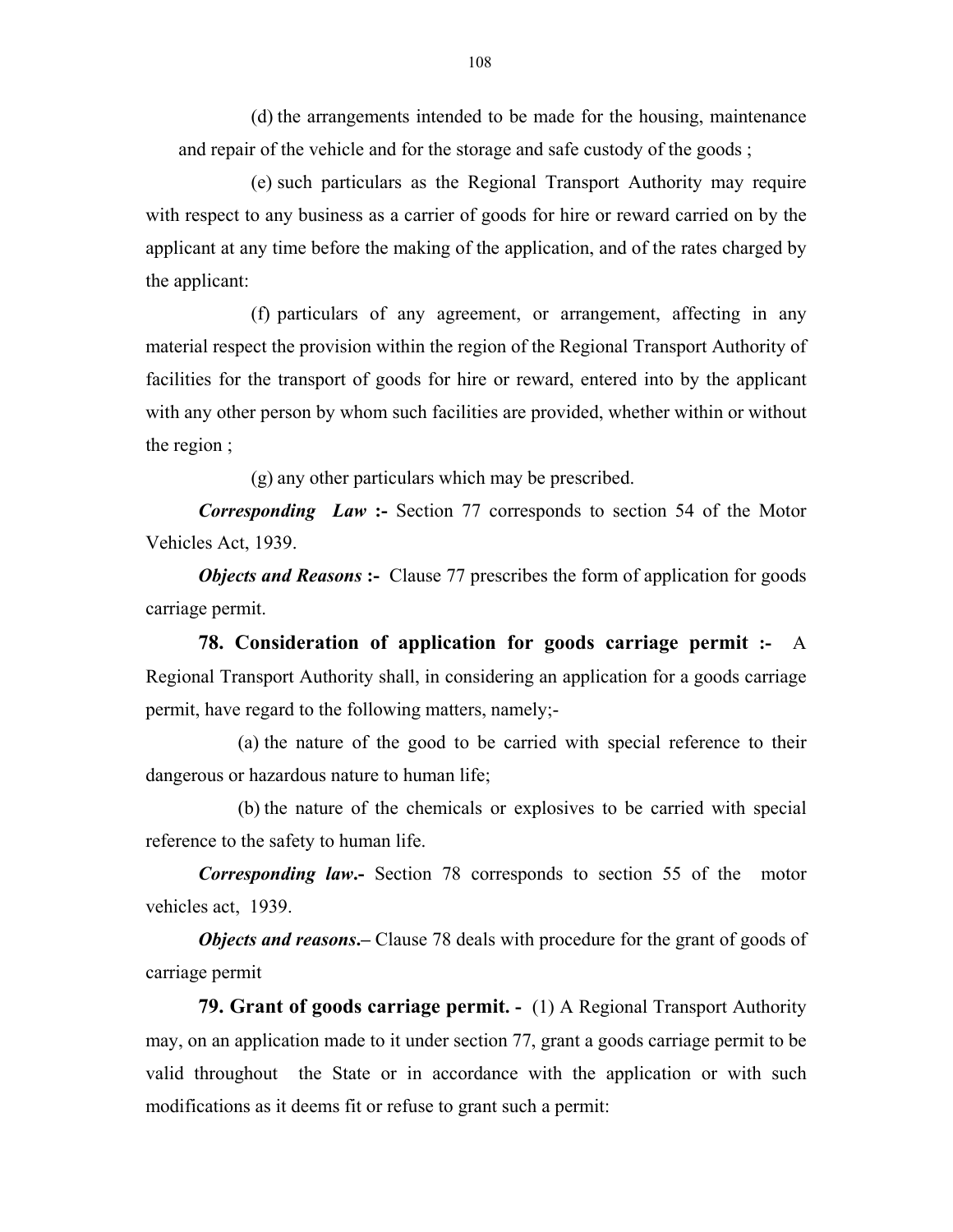Provided that no such permit shall be granted in respect of any area or route not specified in the application.

(2) The Regional Transport Authority, if it decides to grant a goods carriage permit it, may grant the permit and may, subject to any rules that may be made under this Act, attach to the permit any one or more of the following conditions, namely:-

(i) that the vehicle shall be used only in a specified area, or on a specified route or routes;

(ii) that the gross vehicle weight of any vehicle used shall not exceed a specified maximum;

(iii) that goods of a specified nature shall not be carried;

(iv) that goods shall be carried at specified rates;

(v) that specified arrangement shall be made for the housing, maintenance and repair of the vehicle and the storage and safe custody of the goods carried;

(vi) that the holder of the permit shall furnish to the Regional Transport Authority such periodical returns, statistics and other information as the State Government may, from time to time, prescribe;

(vii) that the Regional Transport Authority may, after giving notice of not less than one month,-

(a) vary the conditions of the permit;

(b) attach to the permit further conditions;

(viii) that the conditions of the permit shall not be departed from, save with the approval of the Regional Transport Authority ;

(ix) any other conditions which may be prescribed.

(3) The conditions referred to in sub-section (2) may include conditions relating to the packaging and carriage of goods of dangerous or hazardous nature to human life.

*Corresponding Law.* **-** Section 79 corresponds to section 56 of the motor vehicles act, 1939.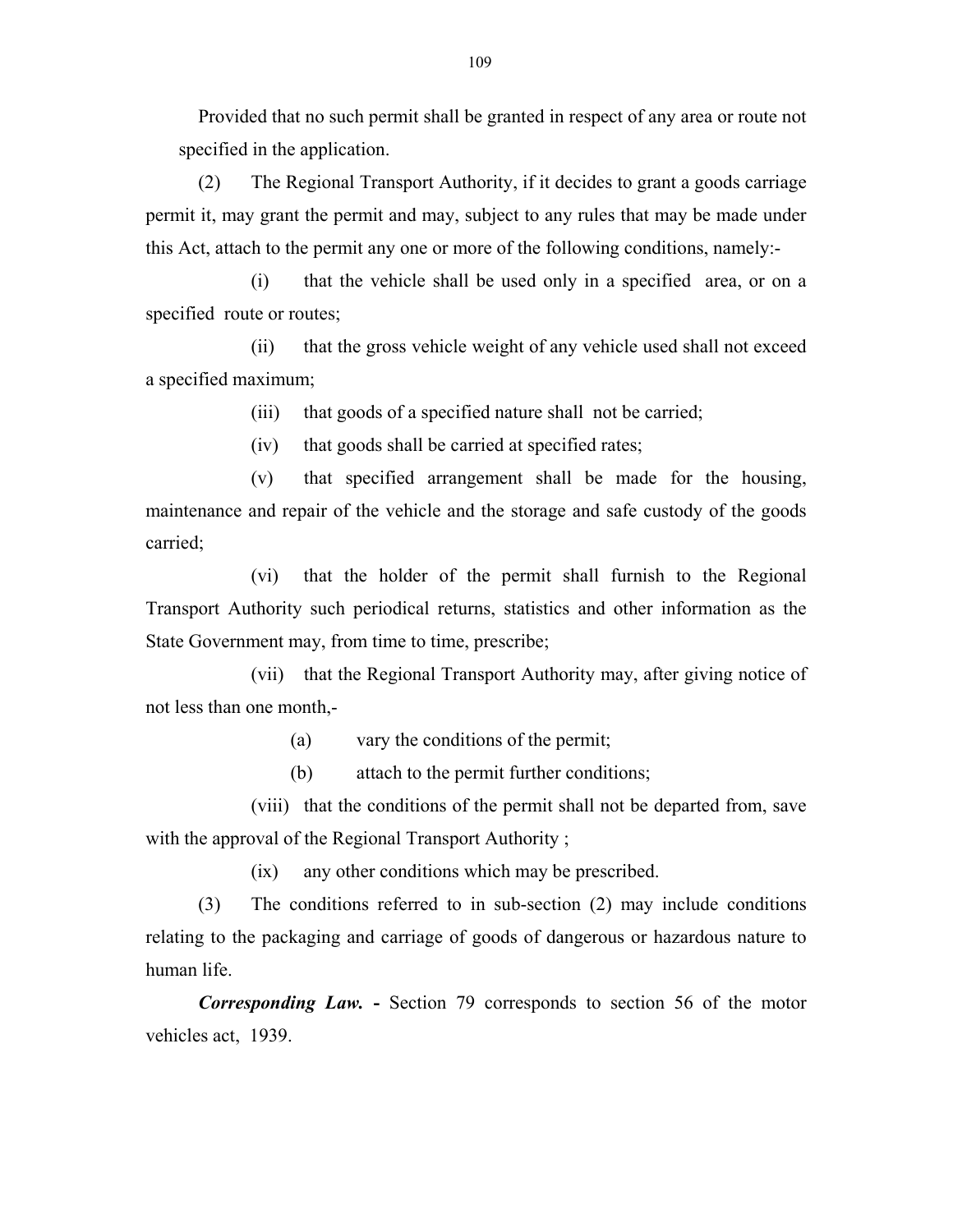*Objects and Reasons.* - Clause 79 provides for the grant of goods carriage permits, the power of transport authorities to grant or refuse such permits and to impose conditions and attach such conditions to the permit.

**80. Procedure in applying for and granting permits :-** (1) An application for a permit of any kind may be made at any time.

(2) A  $^{49}$ [ Regional Transport Authority, State Transport Authority or any prescribed authority referred to in sub-section (1) of section 66] shall not ordinarily refuse to grant an application for permit of any kind made at any time under this Act;

Provided that the <sup>50</sup>[ Regional Transport Authority, State Transport Authority or any prescribed authority referred to in sub-section (1) of section 66] may summarily refuse the application if the grant of any permit in accordance with the application would have the effect of increasing the number of stage carriages as fixed and specified in a notification in the Official Gazette under clause (a) of sub-section (3) of section 71 or of contract carriages as fixed and specified in a notification in the Official Gazette under clause (a) of sub-section (3) of section 74;

Provided further that where a <sup>51</sup>[Regional Transport Authority, State Transport Authority or any prescribed authority referred to in sub-section (1) of section 66] refuses an application for the grant of a permit of any kind under this Act, it shall give to the applicant in writing its reasons for the refusal of the same and an opportunity of being heard in the matter.

(3) An application to vary the conditions of any permit, other than a temporary permit, by the inclusion of a new route or routes or a new area or by altering the route or routes or area covered by it, or in the case of a stage carriage permit by increasing the number of trips above the specified maximum or by the variation, extension or curtailment of the route or routes or the area specified in the permit shall be treated as an application for the grant of a new permit ;

Provided that it shall not be necessary so to treat an application made by the holder of stage carriage permit who provides the only service on any route to increase

<sup>49.</sup> Substituted for "Regional Transport Authority" by Act 54 of 1994, S. 25 (w.e.f. 14-11-1994 ).

<sup>50.</sup> Substituted, ibid, for "Regional Transport Authority" ( w.e.f. 14-11-1994 ).

<sup>51.</sup> Substituted, ibid, for "Regional Transport Authority" ( w.e.f. 14-11-1994 ).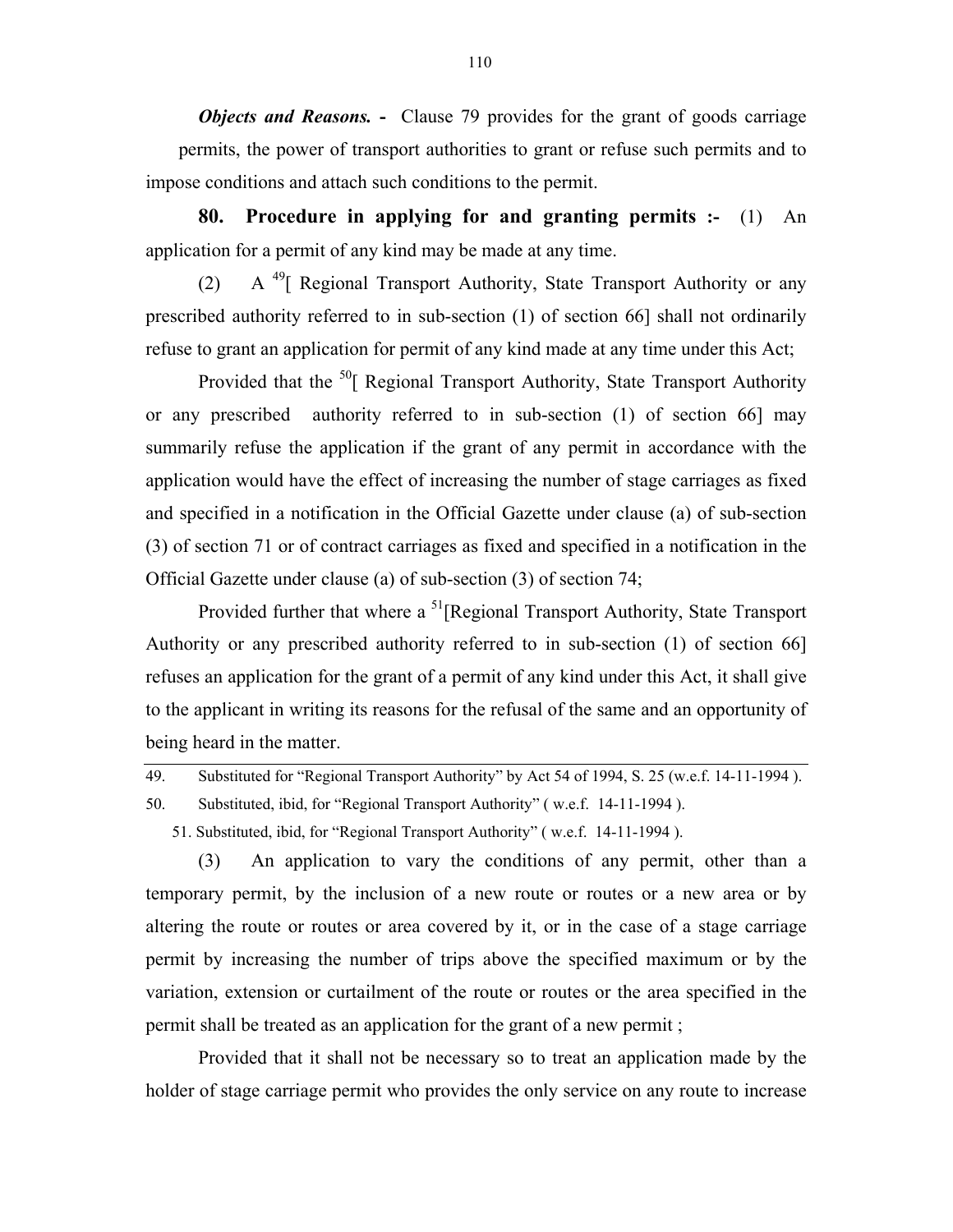the frequency of the service so provided without any increase in the number of vehicles ;

Provided further that, -

(i) in the case of variation, the termini shall not be altered and the distance covered by the variation shall not exceed twenty four kilometers ;

(ii) in the case of extension, the distance covered by extension shall not exceed twenty four kilometers from the termini,  $\&$  any such variation or extension within such limits shall be made only after the transport authority is satisfied that such variation will serve the convenience of the public and that it is not expedient to grant a separate permit in respect of the original route as so varied or extended or any part thereof.

(3) A  $^{52}$ [Regional Transport Authority, State Transport Authority or any prescribed authority referred to in sub-section (1) of section 66] may, before such date as may be specified by it in this behalf, replace any permit granted by it before the said date by a fresh permit conforming to the provisions of section 72 or section 74 or section 76 or section 79, as the case may be, and the fresh permit shall be valid for the same route or routes or the same area for which the replaced permit was valid.

Provided that no condition other than a condition which was already attached to the replaced permit or which could have been attached thereto under the law in force when that permit was granted shall be attached to the fresh permit except with the consent in writing of the holder of the permit.

52. Substituted for "Regional Transport Authority" by Act 54 of 1994, S. 25 ( w.e.f. 14-11- 1994 ).

(4) Notwithstanding anything contained in section 81, a permit issued under the provisions of sub-section (4) shall be effective without renewal for the remainder of the period during which the replaced permit would have been so effective.

*Corresponding Law.* **-** Section 80 corresponds to section 57 of the motor vehicles act, 1939.

*Objects and Reasons.* - Clause 80 lays down the procedure in applying for and granting permits of any kind, variations of permits and replacement of permits by fresh permits under certain circumstances by the transport authorities.

111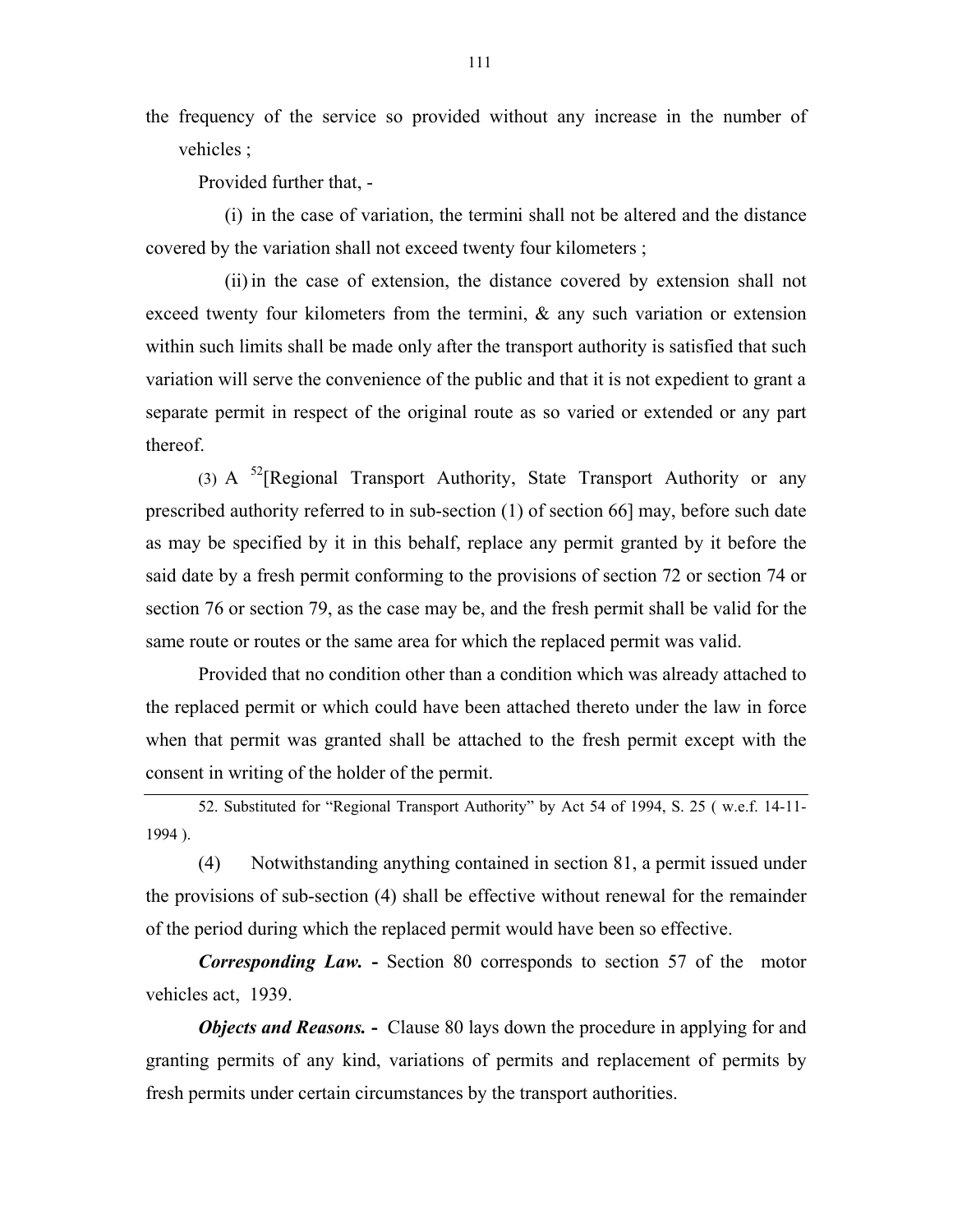**81. Duration and renewal of permits. -** (1) A permit other than a temporary permit issued under section 87 or a special permit issued under subsection (8) of section 88 shall be effective  $53$ [ from the date of issuance or renewal thereof ] for a period of five years.

Provided that where the permit is countersigned under sub-section (1) of section 88, such countersignature shall remain effective without renewal for such period so as to synchronise with the validity of the primary permit.

(2) A permit may be renewed on in application made not less than 15 days before the date of its expiry.

(3) Notwithstanding anything contained in sub-section (2), the Regional Transport Authority or the State Transport Authority, as the case may be, may entertain an application for the renewal of a permit after the last date specified in that sub-section if it is satisfied that the applicant was prevented by good and sufficient cause from making an application within the time specified.

(4)The Regional Transport Authority or the State Transport Authority, as the case may be, may reject an application for the renewal of a permit on one or more of the following grounds, namely :-

(a) the financial condition of the applicant as evidenced by insolvency, or decrees for payment of debts remaining unsatisfied for a period of thirty days, prior to the date of consideration of the application ;

(b) the applicant had been punished twice or more for any of the following offences within twelve months reckoned from fifteen days prior to the date of

53. Substituted, by S. 26, *ibid*, for "without renewal" ( w.e.f. 14-11-1994 ).

(c) consideration of the application committed as a result of the operation of a stage carriage service by the applicant, namely :-

(i) plying any vehicle -

(1) without payment of tax due on such vehicle ;

(2) without payment of tax during the grace period allowed for payment of such tax and then stop the plying of such vehicle ;

(3) on any unauthorised route ;

(ii) making unauthorised trips: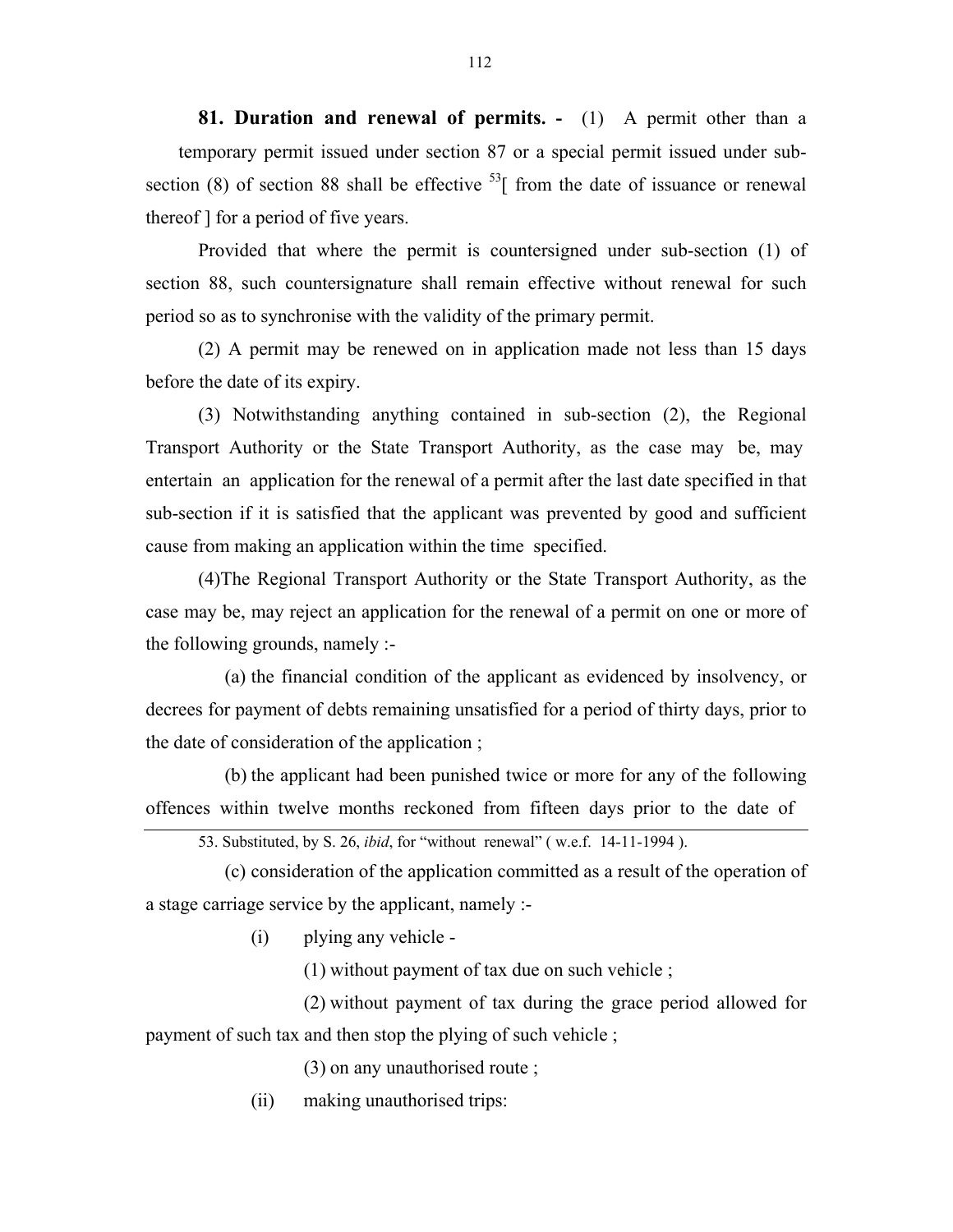Provided that in computing the number of punishments for the purpose of clause (b), any punishment stayed by the order of an appellate authority shall not be taken into account :

Provided further that no application under this sub-section shall be rejected unless an opportunity of being heard is given to the applicant.

(5) Where a permit has been renewed under this section after the expiry of the period thereof, such renewal shall have effect from the date of such expiry irrespective of whether or not a temporary permit has been granted under clause (d) of section 87, and where a temporary permit has been granted, the fee paid in respect of such temporary permit shall be refunded.

*Corresponding Law.***-** Section 81 corresponds to section 58 of the motor vehicles act, 1939.

*Objects and Reasons.* - Clause 81 lays down the validity of a permit of any kind as 5 years. It also provides for the renewal of the permit for 5 years, the time within which application for renewal of permit should be submitted to the transport authorities and the conditions subject to which the permit may be renewed automatically.

**82. Transfer of permit. -** (1) Save as provided in sub-section (2), a permit shall not be transferable from one person to another except with the permission of the transport authority which granted the permit and shall not, without such permission, operate to confer on any person to whom a vehicle covered by the permit is transferred any right to use that vehicle in the manner authorised by the permit.

(2) Where the holder of a permit dies, the person succeeding to the possession of the vehicle covered by the permit may, for a period of three months, use the permit as if it had been granted to himself :

Provided that such person has, within thirty days of the death of the holder, informed the transport authority which granted the permit of the death of the holder and of his own intention to use the permit :

Provided further that no permit shall be so used after the date on which it would have ceased to be effective without renewal in the hands of the deceased holder.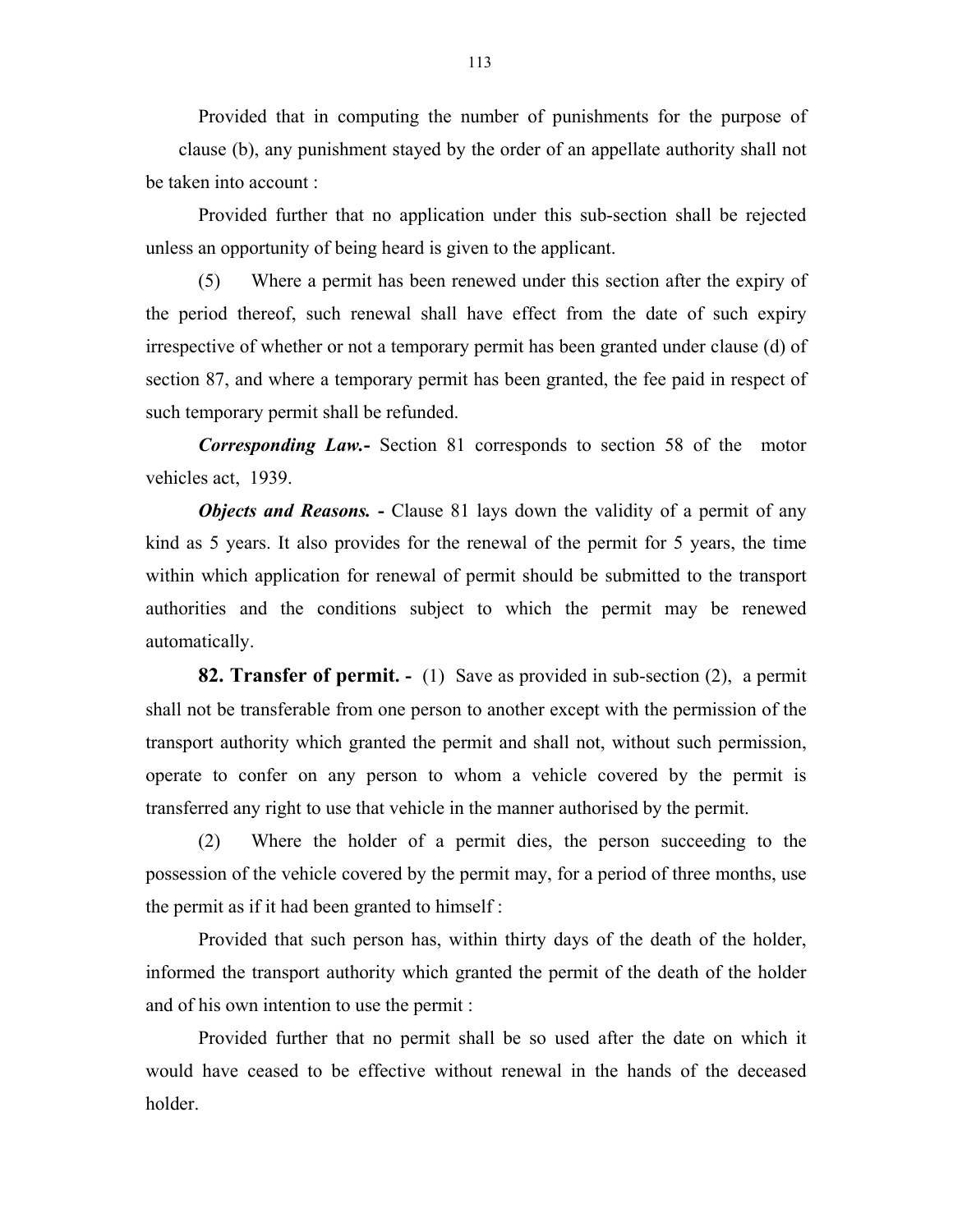(3) The transport authority may, on application made to it within three months of the death of the holder of a permit, transfer the permit to the person succeeding to the possession of the vehicles covered by the permit :

Provided that the Transport Authority may entertain an application made after the expiry of the said period of three months if it is satisfied that the applicant was prevented by good and sufficient cause from making an application within the time specified.

*Corresponding Law.* **-** Section 82 (1) corresponds to section 59(1) and section 82 (2) corresponds to section 61 of the motor vehicles act, 1939.

*Objects and Reasons.* - Clause 83 enables the holder of the permit to replace the vehicles covered by the permit by another vehicle of the same nature with the permission of the transport authority which granted the permit.

**83. Replacement of vehicles. -** The holder of a permit may, with the permission of the authority by which the permit was granted, replace any vehicle covered by the permit by any other vehicle of the same nature.

*Corresponding Law.***-** Section 83 corresponds to section 59(2) of the motor vehicles act, 1939.

*Objects and Reasons.* - Clause 83 enables the holder of the permit to replace the vehicles covered by the permit by another vehicle of the same nature with the permission of the transport authority which granted the permit.

**84. General conditions attaching to all permits. -** The following shall be conditions of every permit –

(a) that the vehicle to which the permit relates carries valid certificate of fitness issued under section 56 and is at all times so maintained as to comply with the requirements of this Act and the rules made thereunder ;

(b) that the vehicle to which the permit relates is not driven at a speed exceeding the speed permitted under this Act ;

(c) that any prohibition or restriction imposed any fares or freight fixed by notification made under section 67 are observed in connection with the vehicle to which the permit relates ;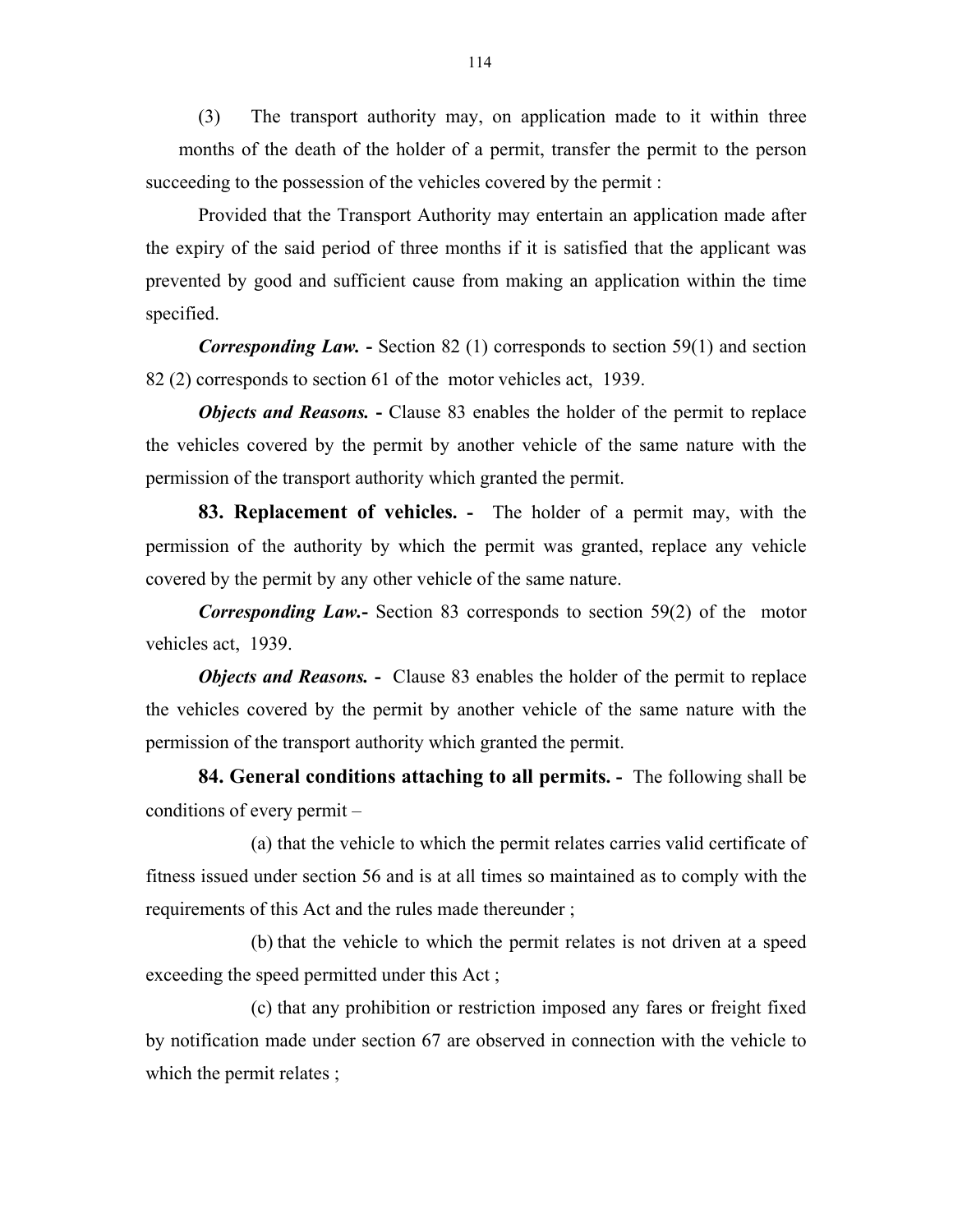(d) that the vehicle to which the permit relates is not driven in contravention of the provisions of section 5 or section 113;

(e) that the provisions of this Act limiting the hours of work of drivers are observed in connection with any vehicle or vehicles to which the permit relates;

(f) that the provisions of Chapter X, XI and XII so far as they apply to the holder of the permit are observed ; and

(g) that the name and address of the operator shall be painted or otherwise firmly affixed to every vehicle to which the permit relates on the exterior of the body of that vehicle on both sides thereof in a colour or colours vividly contrasting to the colour of the vehicle centered as high as practicable below the window line in bold letters.

*Corresponding Law***.-** Section 84 corresponds to section 59(3) of the motor vehicles act, 1939.

*Objects and Reasons.* **-** Clause 84 prescribes general conditions attaching to all kinds of permit.

**85. General form of permits. -** Every permit issued under this Act shall be complete in itself and shall contain all the necessary particulars of the permit and the conditions attached thereto.

*Corresponding Law***.-** Section 85 corresponds to section 59-A of the motor vehicles act, 1939.

*Objects and Reasons* .- Clause 85 lays down the general form of permit.

**86. Cancellation and suspension of permits.-** (1) The Transport Authority which granted a permit may cancel the permit or may suspend it for such period as it thinks fit –

(a) on the breach of any condition specified in section 84 or of any condition contained in the permit, or

(b) if the holder of the permit uses or causes or allows a vehicle to be used in any manner not authorised by the permit, or

(c) if the holder of the permit ceases to own the vehicle covered by the permit, or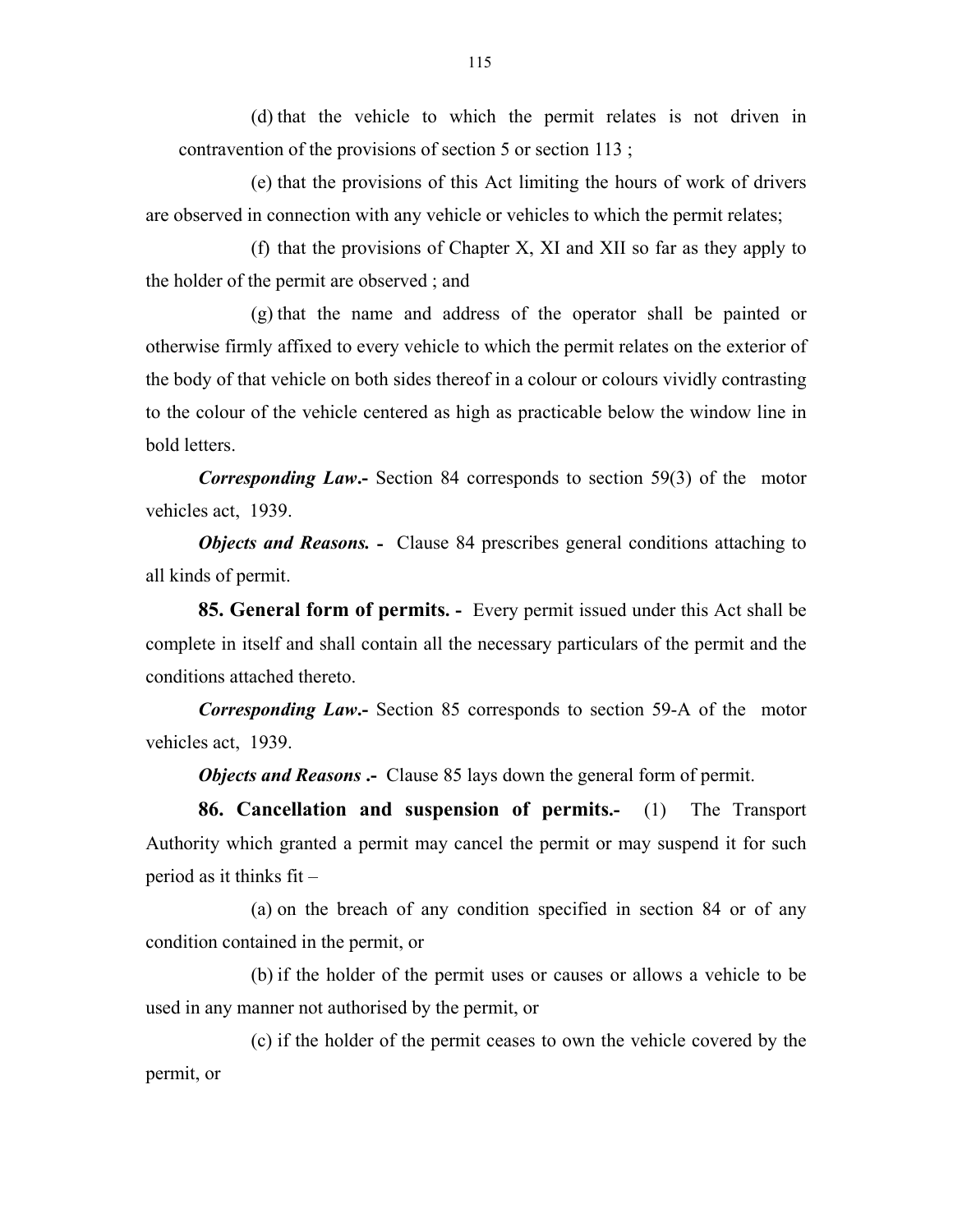(d) if the holder of the permit has obtained the permit by fraud or misrepresentation, or

(e) if the holder of the goods carriage permit, fails without reasonable cause, to use the vehicle for the purposes for which the permit was granted, or

(f) if the holder of the permit acquires the citizenship of any foreign country :

Provided that no permit shall be suspended or cancelled unless an opportunity has been given to the holder of the permit to furnish his explanation.

(2) The Transport Authority may exercise the powers conferred on it under sub-section (1) in relation to a permit granted by any authority or person to whom power in this behalf has been delegated under sub-section (5) of section 68 as if the said permit was a permit granted by the Transport Authority.

(3) Where a Transport Authority cancels or suspends a permit, it shall give to the holder in writing its reasons for the action taken.

(4) The powers exercisable under sub-section (1) ( other than the power to cancel a permit ) by the Transport Authority which granted the permit may be exercised by any authority or person to whom such powers have been delegated under sub-section (5) of section 68.

(5) Where a permit is liable to be cancelled or suspended under clause (a) or clause (b) or clause (e) of sub-section (1) and the Transport Authority is of opinion that having regard to the circumstances of the case, it would not be necessary or expedient so to cancel or suspend the permit if the holder of the permit agrees to pay a certain sum of money, than notwithstanding anything contained in sub-section (1), the Transport Authority may, instead of cancelling or suspending the permit, as the case may be, recover from the holder of the permit the sum of money agreed upon.

(6) The powers exercisable by the Transport Authority under sub-section (5) may, where an appeal has been preferred under section 89, be exercised also by the appellate authority.

(7) In relation to a permit referred to in sub-section (9) of section 88, the powers exercisable under sub-section (1) ( other than the power to cancel a permit ) by the Transport Authority which granted the permit, may be exercised by any Transport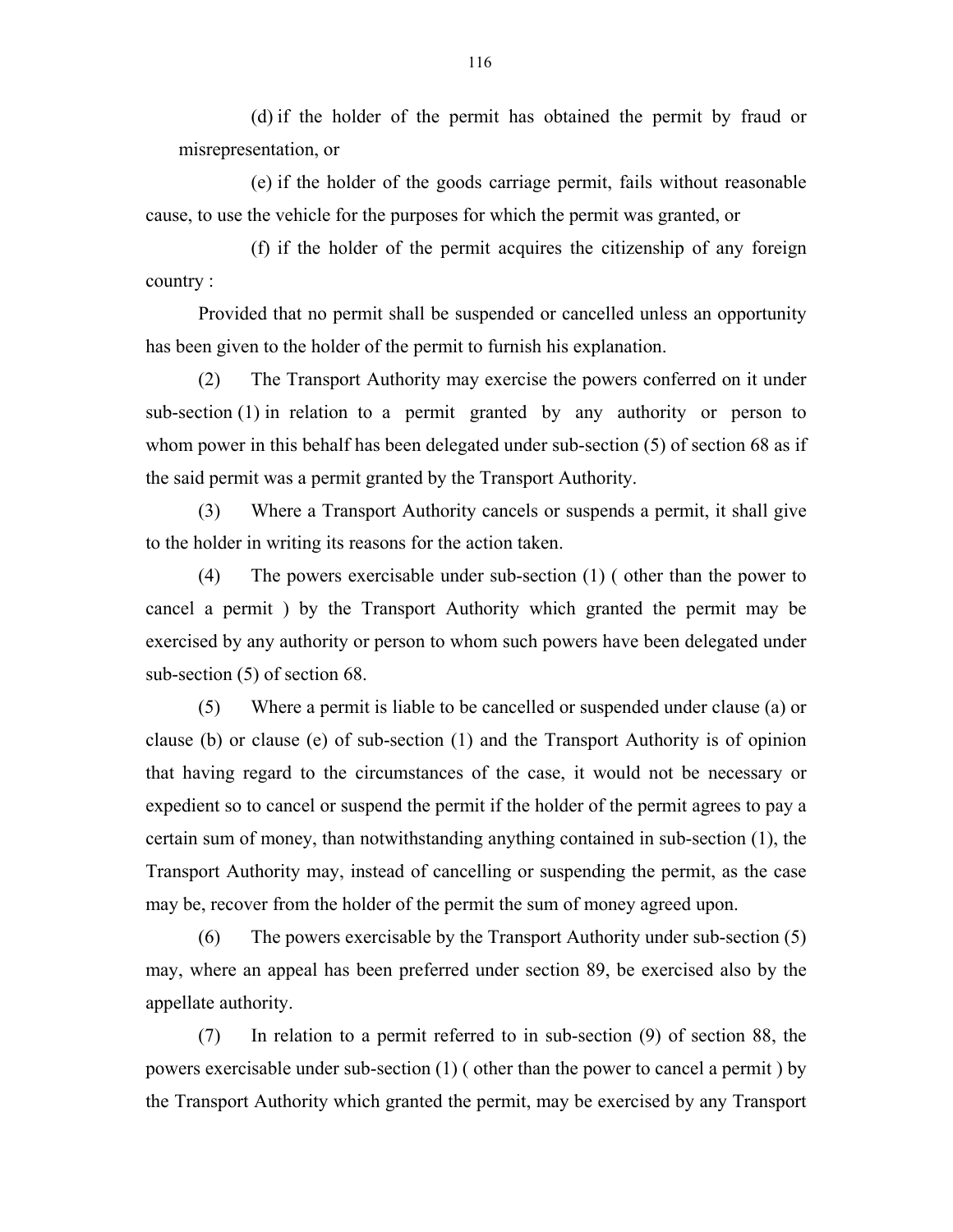Authority and any authority or persons to whom power in this behalf has been

delegated under sub-section (5) of section 68, as if the said permit was a permit granted by any such authority or persons.

*Corresponding Law.***-** Section 86 corresponds to section 60 of the motor vehicles act, 1939.

*Objects and Reasons.* - Clause 86 seeks to empower the transport authority which granted the permit to cancel the permit or suspend it for a specified period for the breach of the conditions of the permit or for specific offences specified in this clause. It also confers powers on the transport authority to permit compounding of offences under this clause by recovering the money agreed upon from the permit holder in lieu of the suspension or cancellation of the permit.

**87. Temporary permits. -** (1) A Regional Transport Authority and the State Transport Authority may without following the procedure laid down in section 80, grant permits, to be effective for a limited period which shall, not in any case exceed four month, to authorise the use of a transport vehicle temporarily –

(a) for the conveyance of passengers on special occasions such as to and from fairs and religious gatherings, or

(b) for the purposes of a seasonal business, or

(c) to meet a particular temporary need, or

(d) pending decision on an application for the renewal of a permit, and may attach to any such permit such condition as it may think fit :

Provided that a Regional Transport Authority or, as the case may be, State Transport Authority may, in the case of goods carriages, under the circumstances of an exceptional nature, and for reasons to be recorded in writing, grant a permit for a period exceeding four months, but not exceeding one year.

(2) Notwithstanding anything contained in sub-section (1), a temporary permit may be granted thereunder in respect of any route or area where –

(i) no permit could be issued under section 72 or section 74 or section 76 or section 79 in respect of that route or area by reason of an order of a Court or other competent authority restraining the issue of the same, for a period not exceeding the period for which the issue of the permit has been so restrained ; or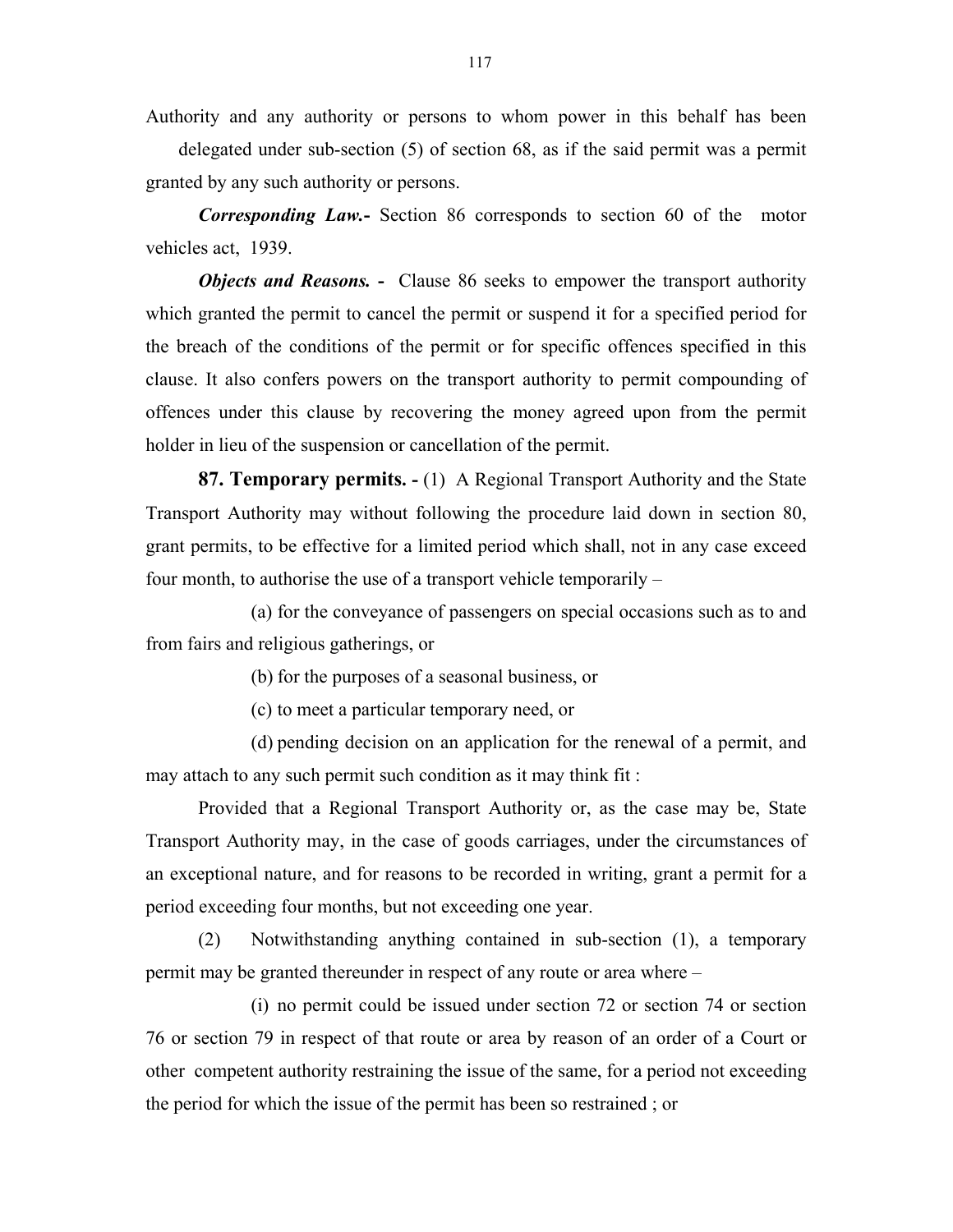(ii) as a result of the suspension by a Court or other competent authority of the permit of any vehicle in respect of that route or area, there is no transport vehicle of the same class with a valid permit in respect of that route or area, or there is no adequate number of such vehicles in respect of that route or area, for a period not exceeding the period of such suspension :

Provided that the number of transport vehicles in respect of which temporary permits are so granted shall not exceed the number of vehicles in respect of which the issue of the permits have been restrained or, as the case may be, the permit has been suspended.

*Corresponding Law.* **-** Section 87 corresponds to section 62 of the motor vehicles act, 1939.

*Objects and Reasons.* - Clause 87 confers upon the transport authorities the power to issue temporary permits to transport vehicles for a limited period for the use of the vehicle temporarily for certain specified purposes.

**88. Validation of permits for use outside region in which granted. -** (1) Except as may be otherwise prescribed, a permit granted by the Regional Transport Authority of any one region shall not be valid in any other region, unless the permit has been countersigned by the Regional Transport Authority of that other region, and a permit granted in any one State shall not be valid in any other State unless countersigned by the State Transport Authority of that other State or by the Regional Transport Authority concerned :

Provided that a goods carriage permit, granted by the Regional Transport Authority of any one region, for any area in any other region or regions within the same State, shall be valid in that area without the countersignature of the Regional Transport Authority of the other region or of each of the other regions concerned :

Provided further that where both the starting point and the terminal point of a route are situate within the same State, but part of such route lies in any other State and the length of such part does not exceed sixteen kilometres, the permit shall be valid in the other State in respect of that part of the route which is in that other State notwithstanding that such permit has not been countersigned by the State Transport Authority or the Regional Transport Authority of that other State :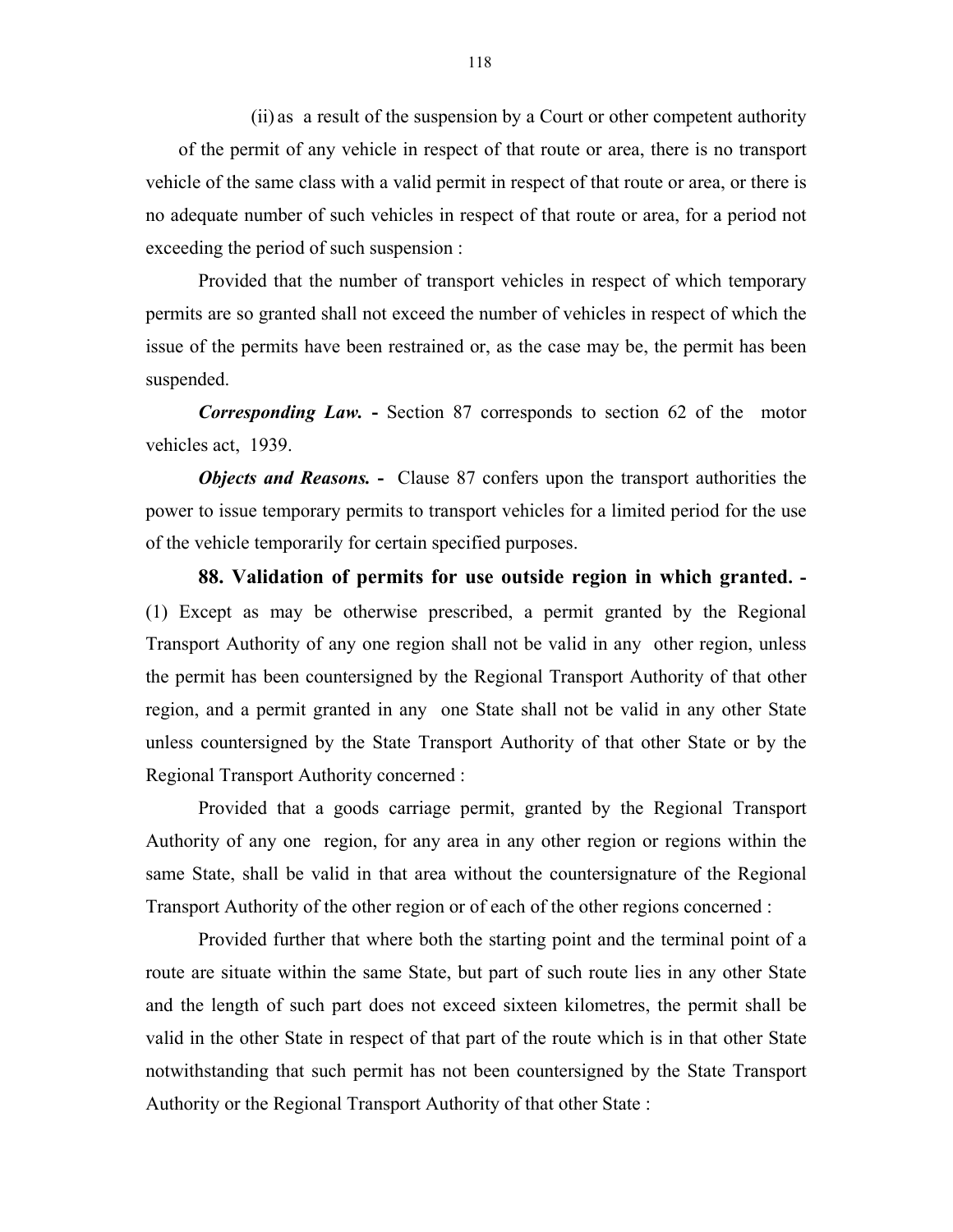Provided also that –

(a) where a motor vehicle covered by a permit granted in one State is to be used for the purposes of defence in any other State, such vehicle shall display a certificate, in such form, and issued by such Authority, as the Central Government may, by notification in the Official Gazette, specify, to the effect that the vehicle shall be used for the period specified therein exclusively for the purposes of defence ; and

(b) any such permit shall be valid in that other State notwithstanding that such permit has not been countersigned by the State Transport Authority or the Regional Transport Authority of that other State.

(2) Notwithstanding anything contained in sub-section (1), a permit granted or countersigned by a State Transport Authority shall be valid in the whole State or in such regions within the State as may be specified in the permit.

(3) A Regional Transport Authority when countersigning the permit may attach to the permit any condition which it might have imposed if it had granted the permit and may likewise vary any condition attached to the permit by the authority by which the permit was granted.

(4) The provisions of this Chapter relating to the grant, revocation and suspension of permits shall apply to the grant, revocation and suspension of countersignatures of permits.

Provided that it shall not be necessary to follow the procedure laid down in section 80 for the grant of countersignatures of permits, where the permits granted in any one State are required to be countersigned by the State Transport Authority of another State or by the Regional Transport Authority concerned as a result of any agreement arrived at between the States after complying with the requirements of subsection  $(5)$ .

(5) Every proposal to enter into an agreement between the States to fix the number of permits which is proposed to be granted or countersigned in respect of each route or area, shall be published by each of the State Governments concerned in the Official Gazette and in any one or more of the newspapers in regional language circulating in the area or route proposed to be covered by the agreement together with a notice of the date before which representations in connection therewith may be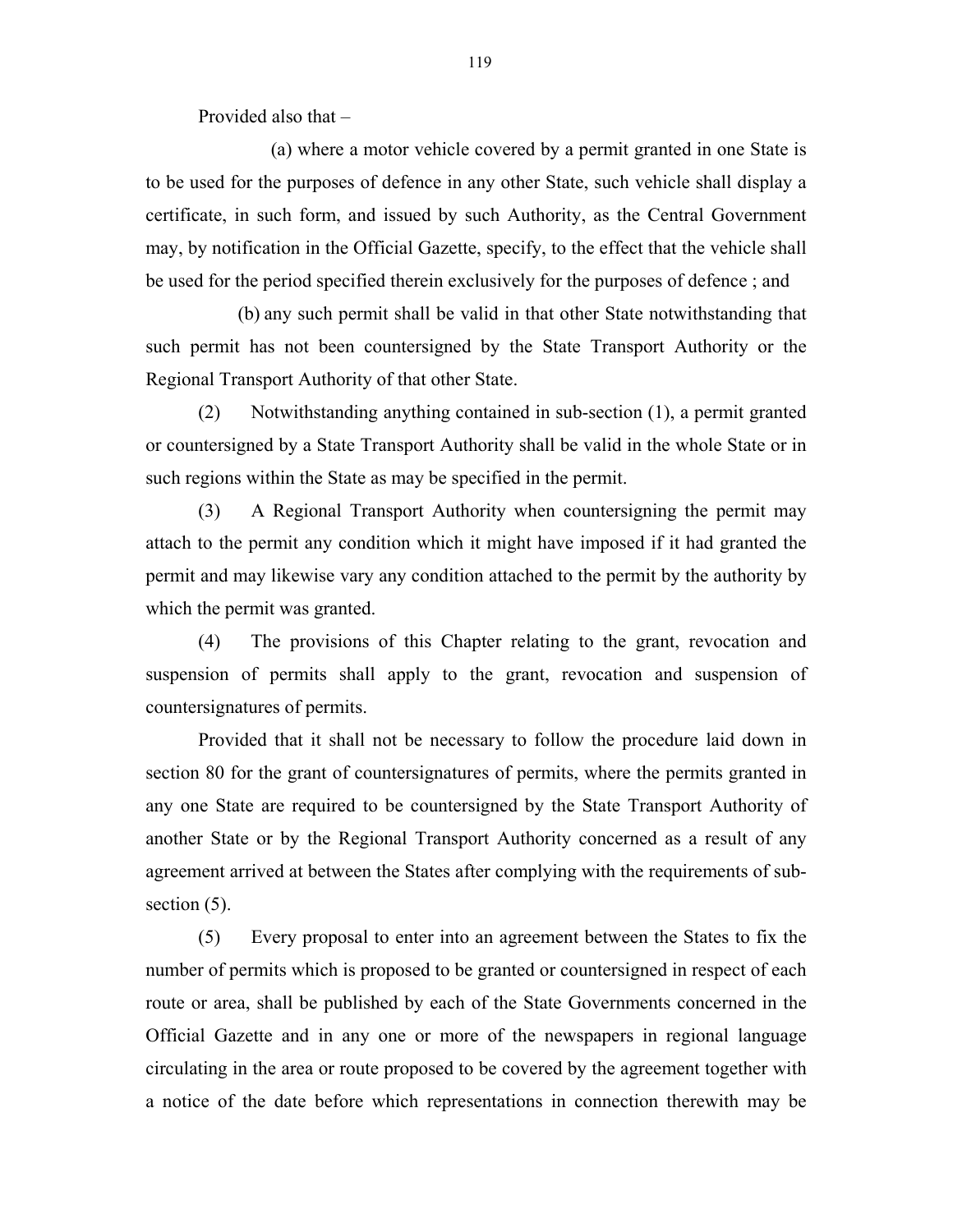submitted, and the date not being less than thirty days from the date of publication in

the Official Gazette, on which, and the authority by which, and the time and place at which, the proposal and any representation received in connection therewith will be considered.

(6) Every agreement arrived at between the States shall, insofar as it relates to the grant of countersignature of permits, be published by each of the State Governments concerned in the Official Gazette and in any one or more of the newspaper in the regional language circulating in the area or route covered by the agreement and the State Transport Authority of the State and the Regional Transport Authority concerned shall give effect to it.

(7) Notwithstanding anything contained in sub-section (1), a Regional Transport Authority of one region may issue a temporary permit under section 87 to be valid in another region or State with the concurrence, given generally or for the particular occasion, of the Regional Transport Authority of that other region or of the State Transport Authority of that other State, as the case may be.

(8) Notwithstanding anything contained in sub-section (1), but subject to any rules that may be made under this Act by the Central Government, the Regional Transport Authority of any one region or, as the case may be, the State Transport Authority, may, for the convenience of the public,  $54$ [grant a special permit to any

 54. Substituted for "grant a special permit in relation to a vehicle covered" by Act 54 of 1994, S. 27 ( w.e.f. 14-11-1994 ).

public service vehicle including any vehicle covered ] by a permit issued under section 72 ( including a reserve stage carriage ) or under section 74 or under subsection (9) of this section for carrying a passenger or passengers for hire or reward under a contract, express or implied, for the use of the vehicle as a whole without stopping to pick up or set down along the line of route passengers not included in the contract, and in every case where such special permit is granted, the Regional Transport Authority shall assign to the vehicle, for display thereon, a special distinguishing mark in the form and manner specified by the Central Government and such special permit shall be valid in any other region or State without the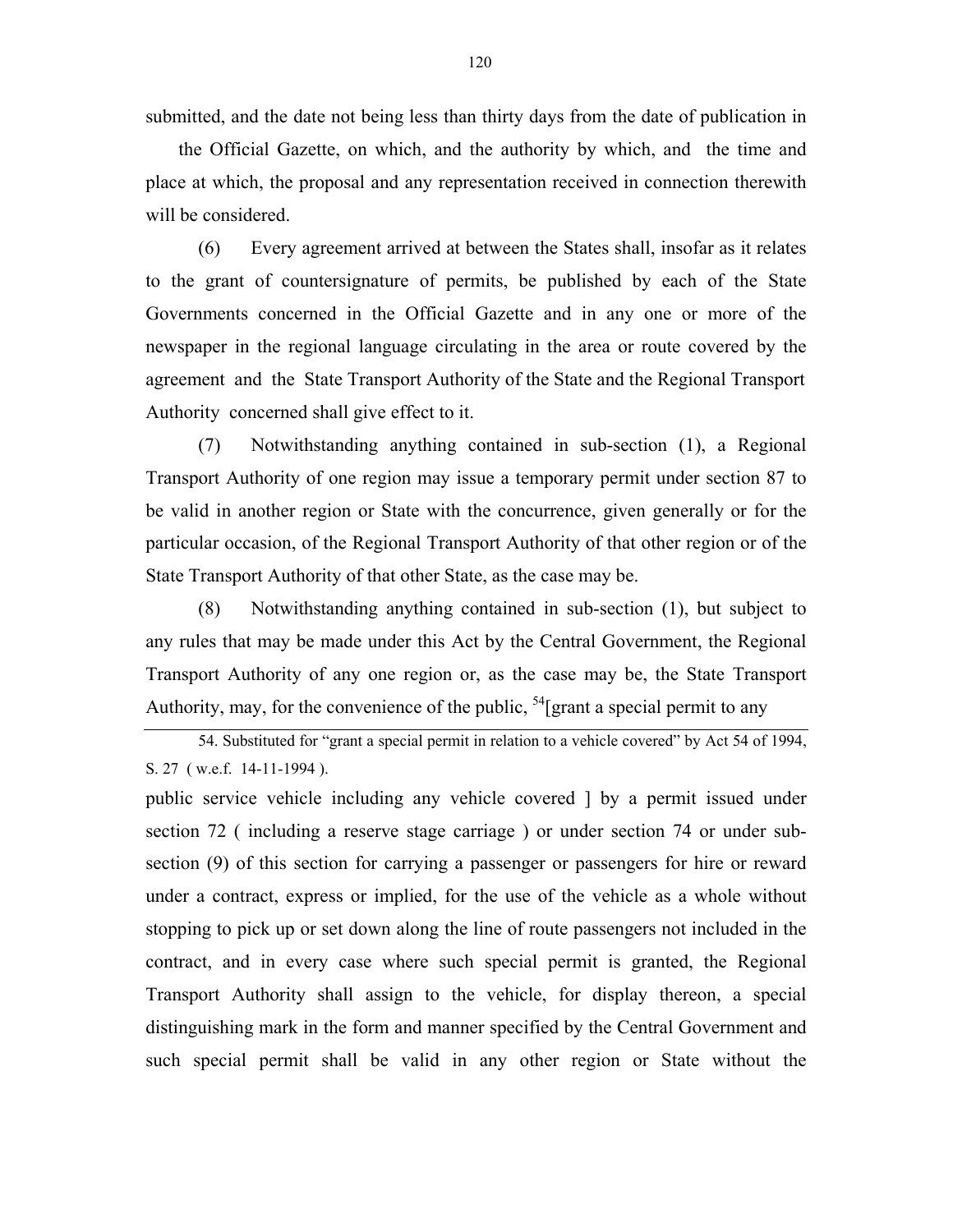countersignature of the Regional Transport Authority of the other region or of the

State Transport Authority of the other State, as the case may be.

(9) Notwithstanding anything contained in sub-section (10 but subject to any rules that may be made by the Central Government under sub-section (14), any State Transport Authority may, for the purpose of promoting tourism, grant permits in respect of tourist vehicles valid for the whole of India, or in such contiguous States not being less than three in number including the State in which the permit is issued as may be specified in such permit in accordance with the choice indicated in the application and the provisions of sections 73, 74, 80, 81, 82, 83, 84, 85, 86,  $^{55}$  [clause] (d) of sub-section (1) of section 87 and section 89 ] shall, as far as may be, apply in relation to such permits.

 $56$ [\*\*\*]

 (11) The following shall be conditions of every permit granted under subsection  $(9)$ , namely :-

(i) every motor vehicle in respect of which such permit is granted shall conform to such description, requirement regarding the seating capacity, standards of comforts, amenities and other matters, as the Central Government may specify in this behalf;

(ii) every such motor vehicle shall be driven by person having such qualifications and satisfying such conditions as may be specified by the Central Government ; and

55. Substituted, ibid, for "and 89" ( w.e.f. 14-11-1994 ).

(iii) such other conditions as may be prescribed by the Central Government.

(12) Notwithstanding anything contained in sub-section (1), but, subject to the rules that may be made by the Central Government under sub - section ( 14), the appropriate authority may, for the purpose of encouraging long distance inter-State road transport, grant in a State, national permits in respect of goods carriages and the provisions of section 69, 77, 79, 80, 81, 82, 83, 84, 85, 86,  $^{57}$ [clause (d) of sub-section (1) of section 87 and section 89] shall, as far as may be apply to or in relation to the grant of national permits.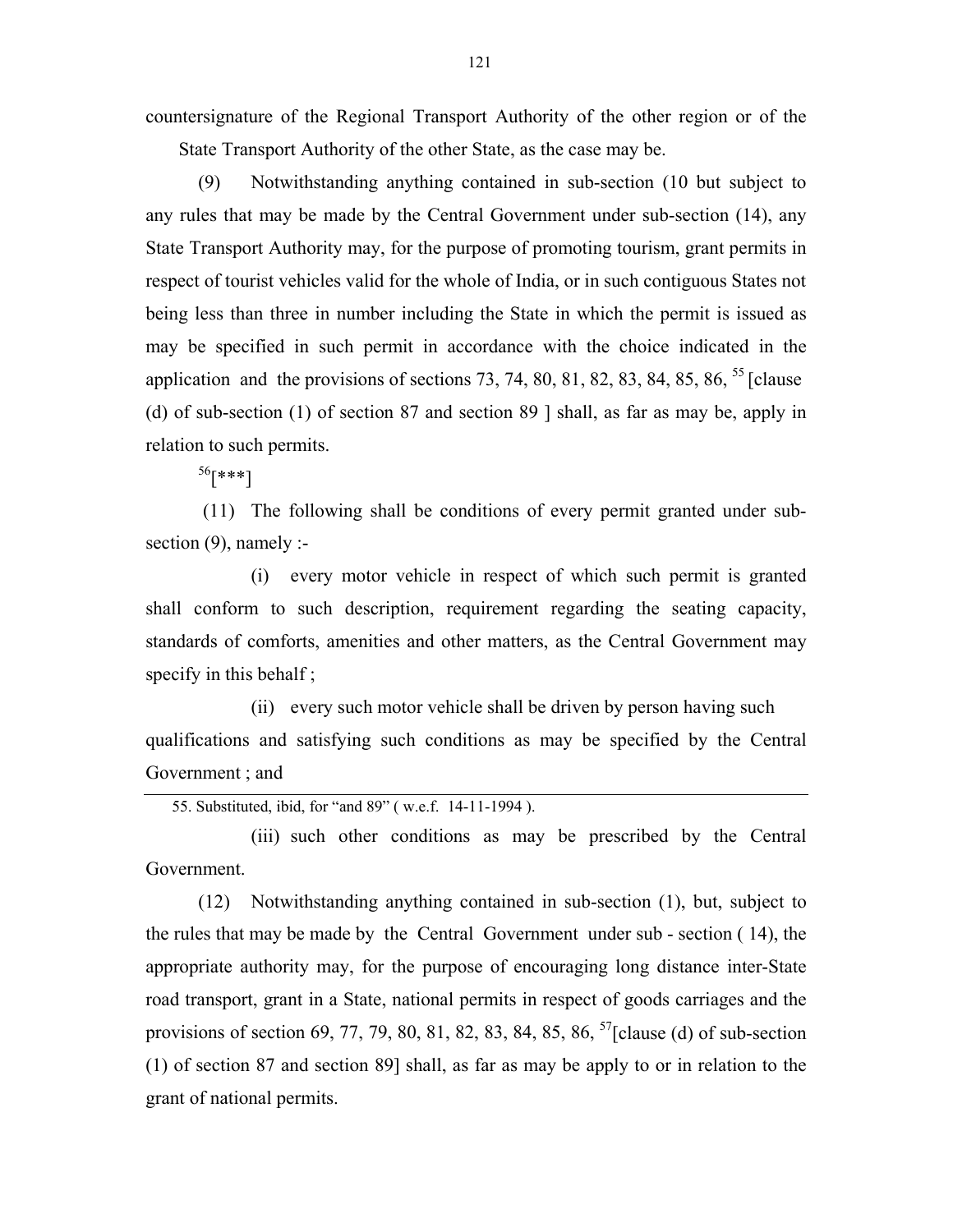58 [\*\*\*\*]

 (14) (a) The Central Government may make rules for carrying out the provisions of this section.

(b) In particular, and without prejudice to the generality of the foregoing power, such rules may provide for all or any of the following matters, namely :-

56. Sub-S. (100 omitted, ibid ( w.e.f. 14-11-1994 ). Prior to its omission, sub-S. (10) read as under :-

"(10) Without prejudice to the provisions of section 74, the State Transport Authority shall, in considering an application for a permit under sub-section (9) in respect of tourist vehicles other than motorcabs have regard to the following matters, namely :-

(a) no such permit shall be issued –

- (i) to an individual owner so as to exceed ten such valid permits in his own name,
- (ii) to a company so as to exceed twenty such valid permits in its own name ;

(b) the restriction under clause (a) regarding the number of permits to be granted shall not apply to the India Tourism Development Corporation, State Tourism Development Corporations, State Tourism Departments or State Transport undertakings ;

(c) in computing the number of permits for the purposes of clause (a), the number of permits held by an applicant in the name of any other person and the permits held by any company of which such applicant is a director shall also be taken into account.

Explanation .- For the purposes of this sub-section and sub-section (13), "company" means a body corporate, and includes a firm or other association of individuals, and "director", in relation to a firm, means a partner in the firm".

57. Substituted for "and 89" by Act 54 of 1994, S. 27 ( w.e.f. 14-11-1994 ).

(i) the authorisation fee payable for the issue of a permit referred to in sub-section  $(9)$  and  $(12)$ ;

(ii) the fixation of the laden weight of the motor vehicle ;

(i) the distinguishing particulars or marks to be carried or exhibited in or on the motor vehicle ;

(ii) the colour or colours in which the motor vehicle is to be painted ;

(iii) such other matters as the appropriate authority shall consider in granting a national permit.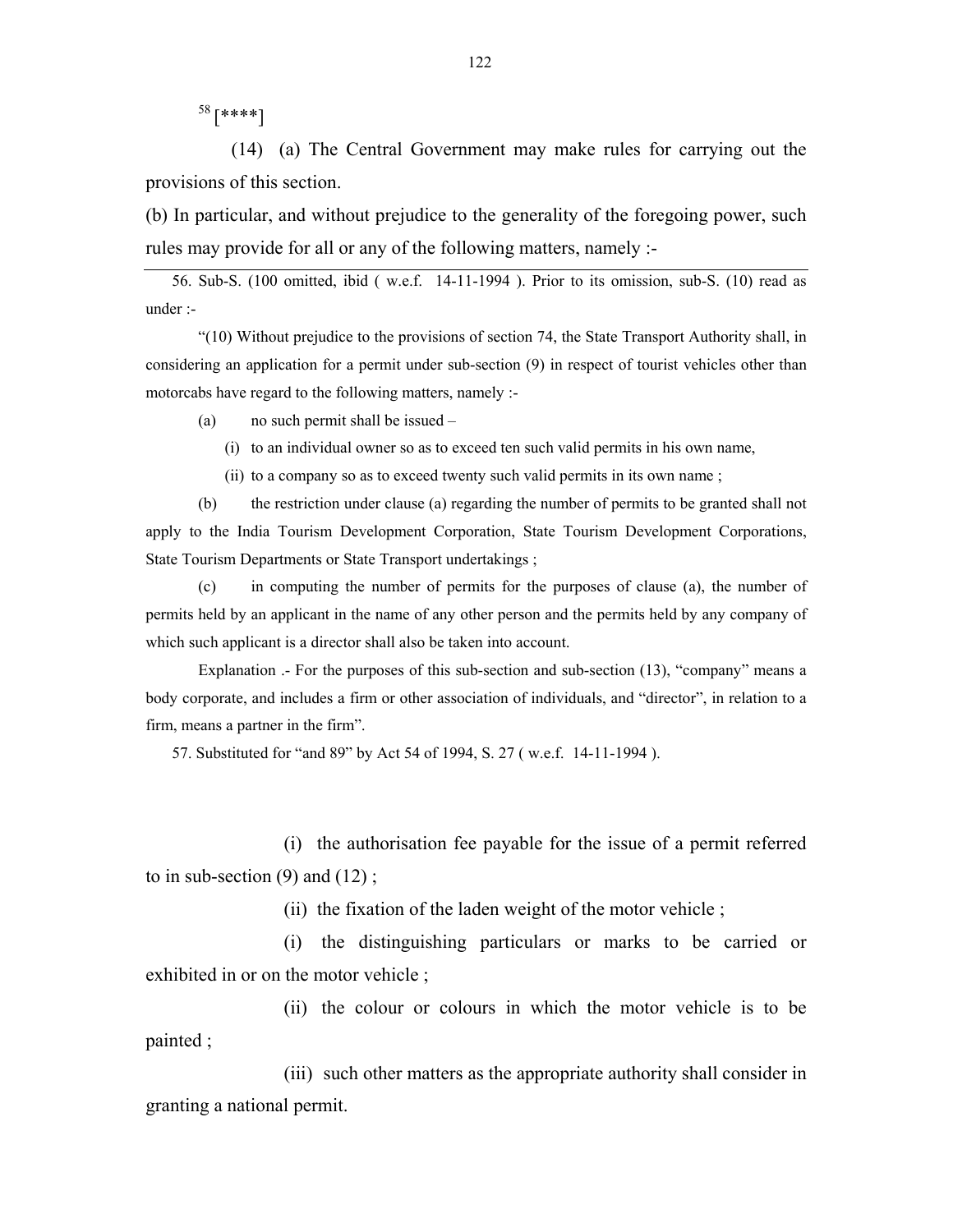*Explanation.* **-** In this section, -

(a) "appropriate authority" , in relation to a national permit, means the authority which is authorised under this Act to grant a goods carriage permit ;

(b) "authorisation fee" means the annual fee, not exceeding one thousand rupees, which may be charged by the appropriate authority of a State of enable a motor vehicle, covered by the permit referred to in sub-section (9) and (12) to be used in other States subject to the payment of taxes or fees, if any, levied by the States concerned ;

(c) "national permit" means a permit granted by the appropriate authority to goods carriages to operate throughout the territory of India or in such contiguous States not being less than four in number, including the State in which the permit is

58. Sub-S. (13) omitted, ibid ( w.e.f. 14-11-1994 ). Prior to its omission, sub-S. (13) read as under :-

"(13) The appropriate authority shall, in considering an application for a national permit, have regard to the following matters, namely :-

(a) no national permit shall be issued –

(i) to an individual owner so as to exceed five national permits in its own name ;

(ii) to a company so as to exceed ten valid national permits in its own name ;

(b) the restriction under clause (a) regarding the number of permits to be issued shall not apply to the State transport undertakings ;

(c) in computing the number of permits for the purposes of clause (a), the number of permits held by an applicant in the name of any other person and the permits held by any company of which such applicant is a director shall also be taken into account."

issued as may be specified in such permit in accordance with the choice indicated in the application.

*Corresponding Law.* **-** Section 88 corresponds to section 63 of the motor vehicles act, 1939.

*Objects and Reasons.* **-** Clause 88 lays down the procedure for validation for use outside the region in which the permit is granted, for entering into an agreement between the States regarding the number of permits to be granted or counter-signed in each State on inter-State routes, for the issue of temporary permits to be valid in another State without the process of counter-signature in the other State, it also provides that national permit for goods carriages issued in one state and permits for

123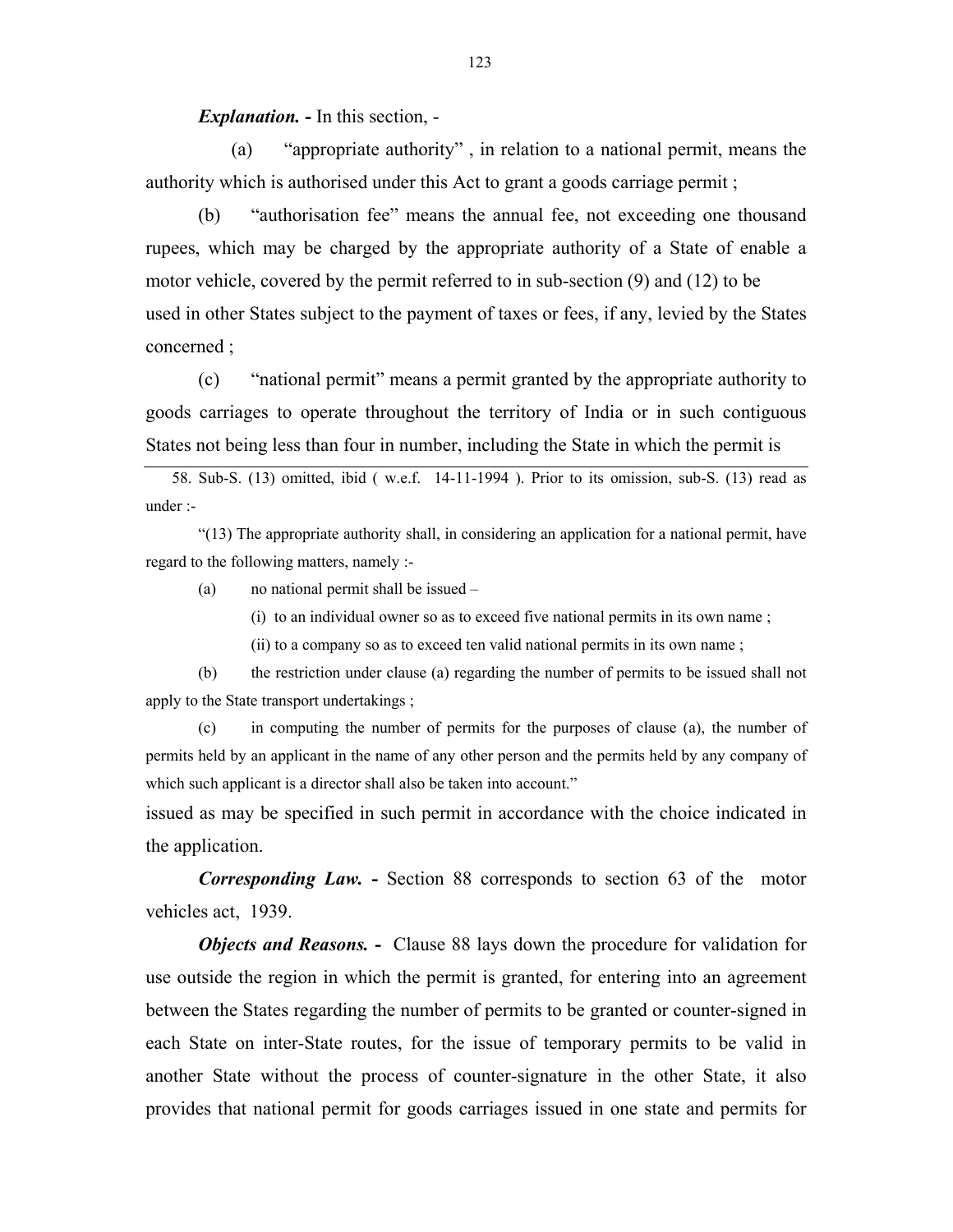tourist vehicle issued in one state shall without counter signature in other state be

valid throughout India, without a limit in the number of vehicles for which such permits may be granted but with certain limit on the holding of such permits by both individuals and companies.

**89. Appeals. –** (1) Any person –

or

(a) aggrieved by the refusal of the State or a Regional Transport Authority to grant a permit, or by any condition attached to a permit granted to him, or

(b) aggrieved by the revocation or suspension of the permit or by any variation of the conditions thereof, or

(c) aggrieved by the refusal to transfer the permit under section 82,

(d) aggrieved by the refusal of the State or a Regional Transport Authority to countersign a permit, or by any condition attached to such countersignature, or

(e) aggrieved by the refusal of renewal of a permit, or

(f) aggrieved by the refusal to grant permission under section 83, or

(g) aggrieved by any other order which may be prescribed, may, within the prescribed time and in the prescribed manner, appeal to the State transport Appellate Tribunal constituted under sub-section (2), who shall, after giving such person and the original authority an opportunity of being heard, give a decision thereon which shall be final.

 $59$ [(2) The State Government shall constitute such number of Transport Appellate Tribunals as it thinks fit and each such Tribunal shall consist of a judicial officer who is not below the rank of a District Judge or who is qualified to be a judge of the High Court and it shall exercise jurisdiction within such area as may be notified by that Government.]

(3) Notwithstanding anything contained in sub-section (1) or sub-section (2), every appeal pending at the commencement of this Act, shall continue to be proceeded with and disposed of as if this Act had not been passed.

**Explanation .-** For the removal of doubts, it is hereby declared that when any order is made by the State Transport Authority or the Regional Transport Authority in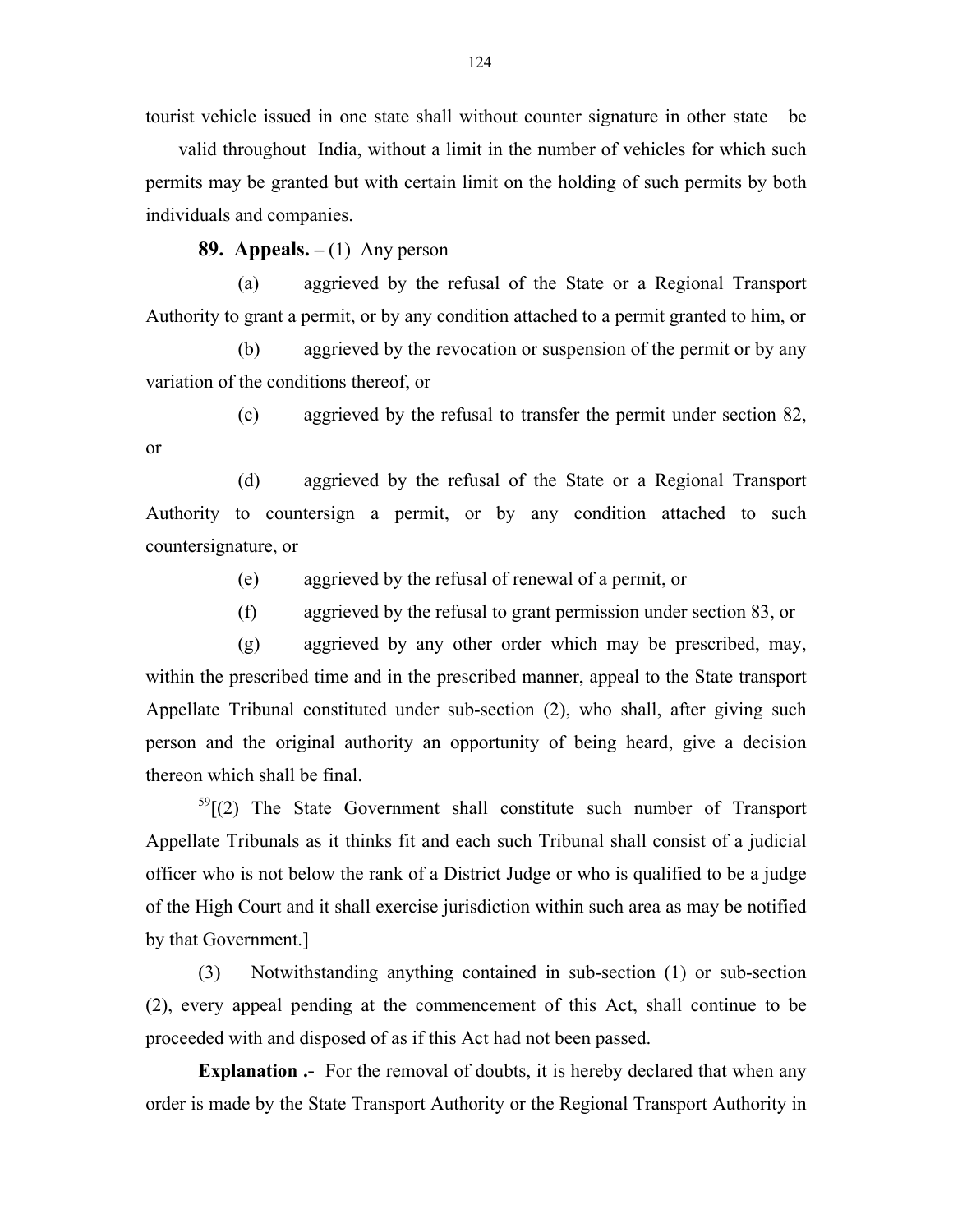pursuance of a direction issued by the Inter-State Transport commission under clause

(c) of sub-section (2) of section 63-A of the Motor Vehicles Act, 1939, as it stood immediately before the commencement of this Act, and any person feels aggrieved by such order on the ground that it is not in consonance with such direction, he may appeal under sub - section (1) to the State Transport Appellate Tribunal against such

*Corresponding Law.* **-** Section 89 corresponds to section 64 of the motor vehicles act, 1939.

*Objects and Reasons.* - Clause 89 contains provisions for constitution by the State Governments, State Transport Appellate Tribunals for hearing of appeals filed by aggrieved persons, against the orders passed by the Transport authorities and lays down the nature of orders that can be taken on appeal.

**90. Revision. -** The State Transport Appellate Tribunal may, on an application made to it, call for the record of any case in which an order has been made by a State Transport Authority or Regional Transport Authority against which no order by not against the direction so issued.

59. Sub-S. (2) substituted by Act 54 of 1994, S. 28 ( w.e.f. 14-11-1994 ). Prior to its substitution, sub-S. (2) read as under :-

"(2) The State Government shall constitute for the State, a State Transport Appellate Tribunal which shall consist of a judicial officer who is not below the rank of a District Judge, or who is qualified to be a judge of a High Court :

Provided that in relation to a Union territory, the Tribunal may consist of the Administrator of that territory or any officer who has judicial experience".

appeal lies, and if it appears to the State Transport Appellate Tribunal that the order made by the State Transport Authority or Regional Transport Authority is improper or illegal, the State Transport Appellate Tribunal may pass such order in relation to the case as it deems fit and every such order shall be final :

Provided that the State Transport Appellate Tribunal shall not entertain any application from a person aggrieved by an order of a State Transport Authority or Regional Transport Authority, unless the application is made within thirty days from the date of the order :

Provided further that the State Transport Appellate Tribunal may entertain the application after the expiry of the said period of thirty days, if it is satisfied that the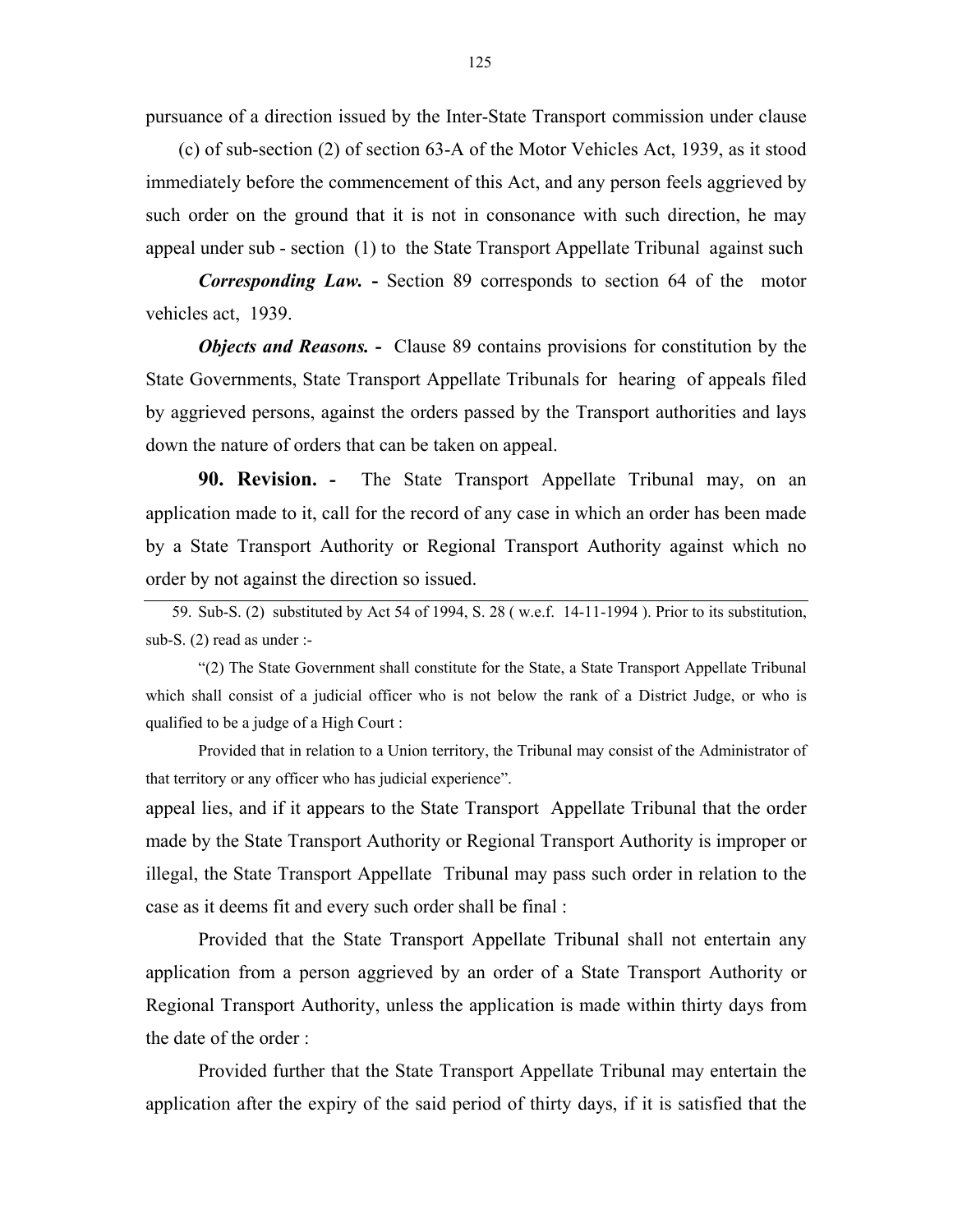applicant was prevented by good and sufficient cause from making the application in time :

Provided also that the State Transport Appellate Tribunal shall not pass an order under this section prejudicial to any person without giving him a reasonable opportunity of being heard.

*Corresponding Law.* - Section 90 corresponds to section  $64 - A$  of the motor vehicles Act, 1939.

*Object and Reasons.* **-** Clause 90 provides for filling of revision petition before State Transport Appellate Tribunal by the aggrieved persons on matters where no appeal is provided in clause 89.

**91. Restriction hours of work of drivers.** - <sup>60</sup>[(1) The hours of work of any person engaged for operating a transport vehicle shall be such as provided in the Motor Transport Workers Act, 1961 ( 27 of 1961 )].

(2) A State Government may, by notification in the Official Gazette, grant such exemptions from the provisions of sub-section (1) as it thinks fit, to meet cases of

60. Sub-S. (1) substituted by Act 54 of 1994, S. 29 ( w.e.f. 14-11-1994 ). Prior to its substitution, sub-S. (1) read as under .-

"(1) No person shall cause or allow any person who is employed by him for the purpose of driving a transport vehicle or who is subject to his control for such purpose to work –

(a) for more than five hours before he has had an interval of rest of at least half an hour ; or

(b) for more than eight hours in one day ; or

(c) for more than forty-eight hours in any week."

emergency of delays by reason of circumstances which could not be foreseen.

(3) A State Government or, if authorised in this behalf by the State Government by rules made under section 96, the State or a Regional Transport Authority may require persons employing any person whose work is subject to any of the provision of sub-section (1) to fix beforehand the hours of work of such persons so as to conform to those provisions, and may provide for the recording of the hours so fixed.

(4) No person shall work or shall cause or allow any other person to work outside the hours fixed or recorded for the work of such persons under sub-section (3),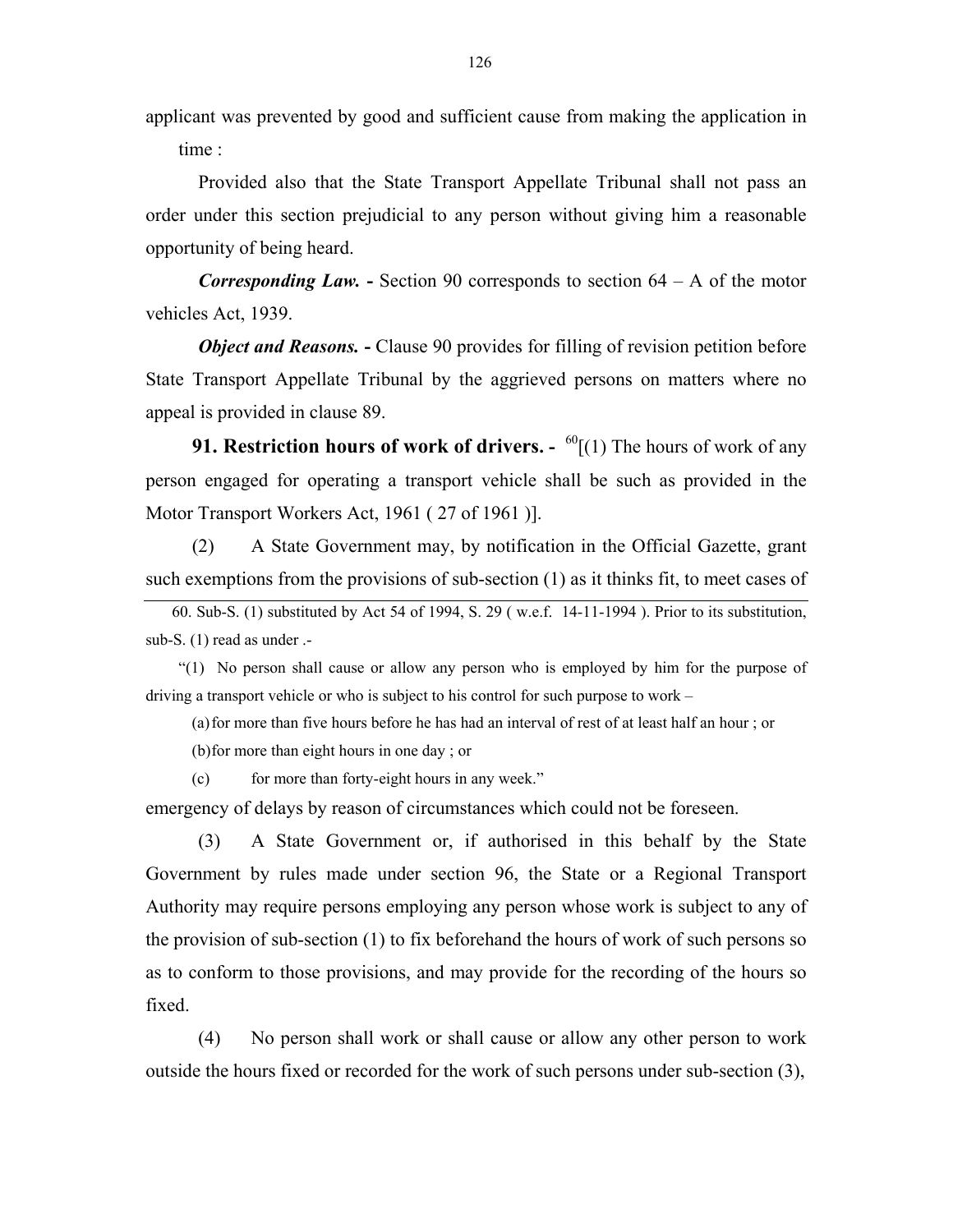(5) A State Government may prescribe the circumstances under which and the period during which the driver of a vehicle although not engaged in work is required to remain on or near the vehicle may be deemed to be an interval for rest within the meaning of sub-section (1).

*Corresponding Law.* **-** Section 91 corresponds to section 65 of the motor vehicles Act, 1939.

*Object and Reasons* . - Clause 91 prohibits the driving of motor vehicles by a person for more than certain hours in a day and the hours of rest the driver should take after certain hours of continuous driving.

**92. Voidance of contracts restrictive of liability. -** Any contract for the conveyance of a passenger in a stage carriage or contract carriage, in respect of which a permit has been issued under this Chapter, shall, so far as it purports to negative or restrict the liability of any person in respect of any claim made against that person in respect of the death of, or bodily injury to, the passenger while being carried in, entering or alighting from the vehicle, or purports to impose any conditions with respect to the enforcement of any such liability, be void.

*Corresponding Law.* **-** Section 92 corresponds to section 66 of the motor vehicles Act, 1939.

*Object and Reasons.* - Clause 92 lays down any contract purporting to negative or restrict the liability in respect of claim against third party risk, shall be void.

**93. Agent or canvasser to obtain licence. -** (1) No person shall engage himself –

(i) as an agent or a canvasser, in the sale of tickets for travel by public service vehicle or in otherwise soliciting customers for such vehicles, or

(ii) as an agent in the business of collecting, forwarding or distributing goods carried by goods carriages,

unless he has obtained a licence from such authority and subject to such conditions as may be prescribed by the State Government.

(2) The conditions referred to in sub-section (1), may include all or any of the following matters, namely :-

(a) the period for which a licence may be granted or renewed ;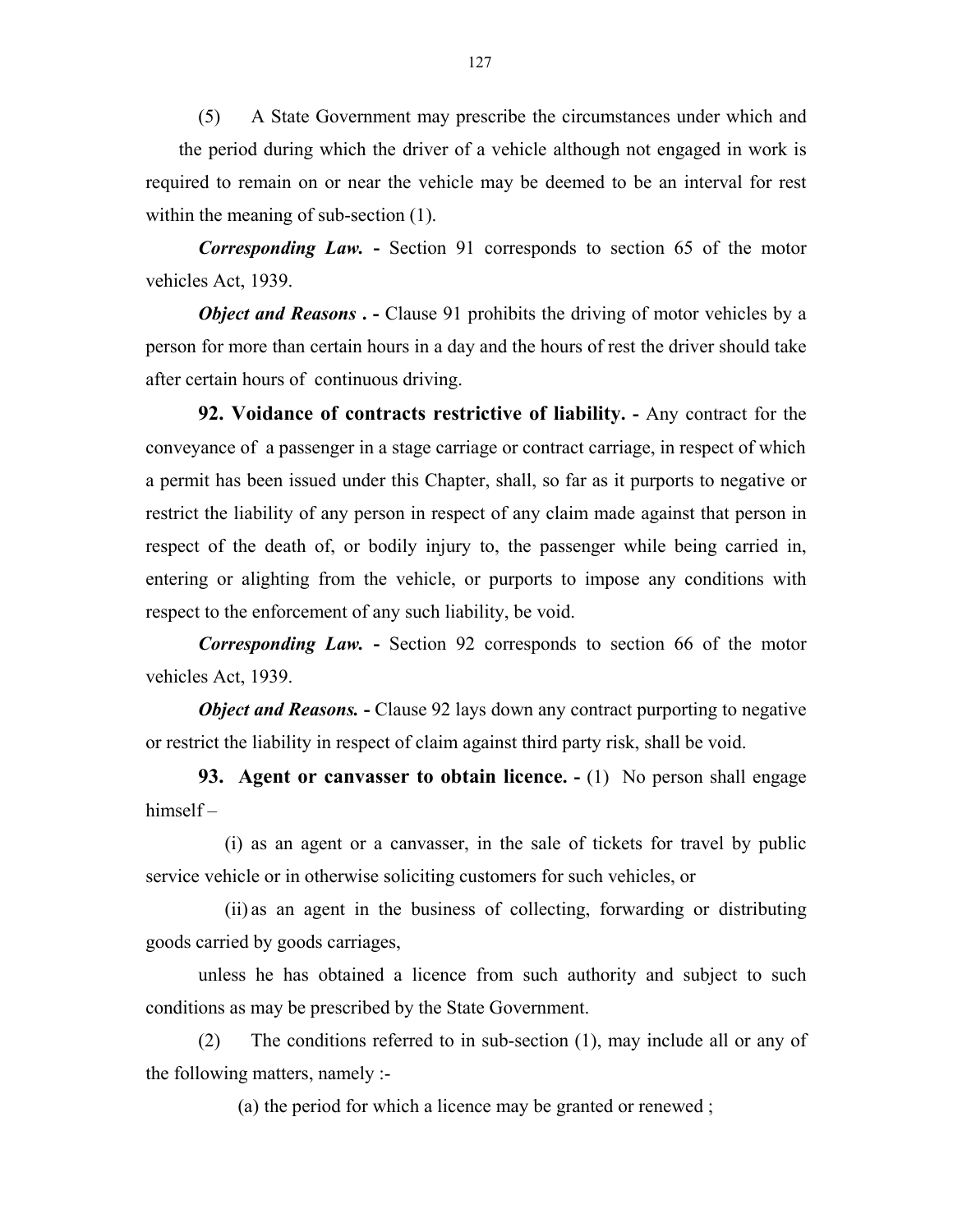(b) the fee payable for the issue or renewal of the licence ;

(c) the deposit of security –

(i) of a sum not exceeding rupees fifty thousand in the case of an agent in the business of collecting, forwarding or distributing goods carried by goods carriages ;

(ii) of a sum not exceeding rupees five thousand in the case of any other agent or canvasser,

and the circumstances under which the security may be forfeited ;

(d) the provision by the agent of insurance of goods in transit ;

(e) the authority by which and the circumstances under which the licence may be suspended or revoked ;

(f) such other conditions as may be prescribed by the State Government.

(3) It shall be a condition of every licence that no agent or canvasser to whom the licence is granted shall advertise in any newspaper, book, list, classified directory or other publication unless there is contained in such advertisement appearing in such newspaper, book, list, classified directory or other publication the licence number, the date of expiry of licence and the particulars of the authority which granted the licence.

*Corresponding Law.* - Section 93 corresponds to section  $66 - A$  of the motor vehicles Act, 1939.

*Object and Reasons.* - Clause 93 provides for licensing of goods booking agents and travel agents, security deposit and fees for the application, authorities who may issue such licences, suspension and cancellation of such licences and provision for appeal. It also provides that any advertisement by the agents or canvassers should contain the licence number and the authority who issued the licence.

**94. Bar on jurisdiction of Civil Courts. -** No Civil Court shall have jurisdiction to entertain any question relating to the grant of a permit under this Act, and no injunction in respect of any action taken or to be taken by the duly constituted authorities under this Act with regard to the grant of a permit, shall be entertained by any Civil Court.

*Corresponding Law.* **-** This is a new provision in the 1988 Act.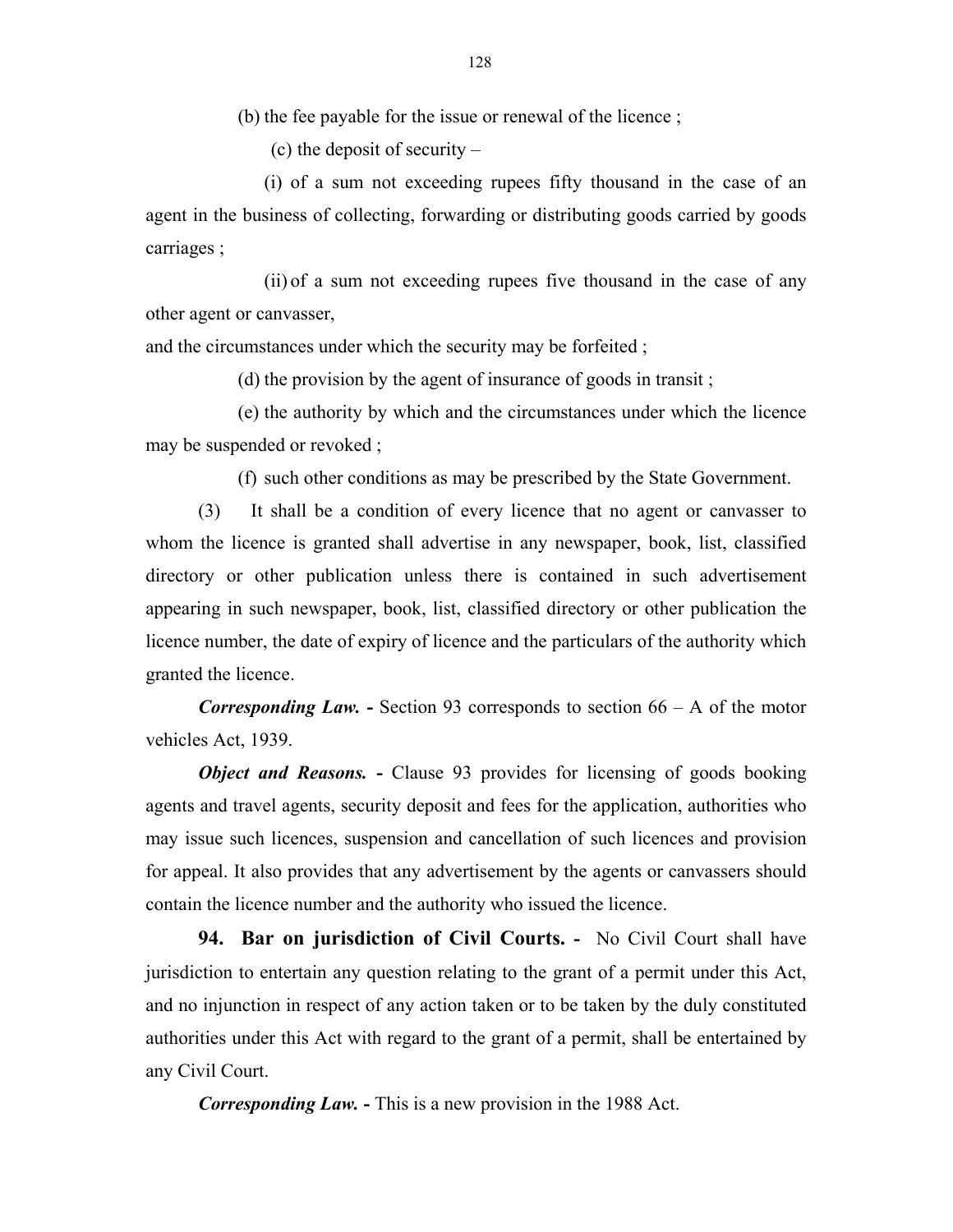*Object and Reasons.* - Clause 94 bars the jurisdiction of Civil Court in matter relating to grant of permit under this Act.

**95. Power of State Government to make rules as to stage carriages and contract carriages -** (1) A State Government may make rules to regulate, in respect of stage carriages and contract carriages and the conduct of passengers in such vehicles.

(2) Without prejudice to the generality of the foregoing provision, such rules may –

(a) authorise the removal from such vehicle of any person contravening the rules by the driver or conductor of the vehicle, or, on the request of the driver or conductor, or any passenger, by any police officer ;

(b) require a passenger who is reasonably suspected by the driver or conductor of contravening the rules to give his name and address to a police officer or to the driver or conductor on demand.

(c) Require a passenger to declare, if so demanded by the driver or conductor, the journey he intends to take or has taken in the vehicle and to pay the fare for the whole of such journey and to accept any ticket issued therefor ;

(d) Require, on demand being made for the purpose by the driver or conductor or other person authorised by the owners of the vehicle, production during the journey and surrender at the end of the journey by the holder thereof of any ticket issued to him ;

(e) Require a passenger, if so requested by the driver or conductor, to leave the vehicle on the completion of the journey the fare for which he has paid ;

(f) Require the surrender by the holder thereof on the expiry of the period for which it is issued of a ticket issued to him ;

(g) Require a passenger to abstain from doing anything which is likely to obstruct or interfere with the working of the vehicle or to cause damage to any part of the vehicle or its equipment or to cause injury or discomfort to any other passenger ;

(h) Require a passenger not to smoke in any vehicle on which a notice prohibiting smoking is exhibited.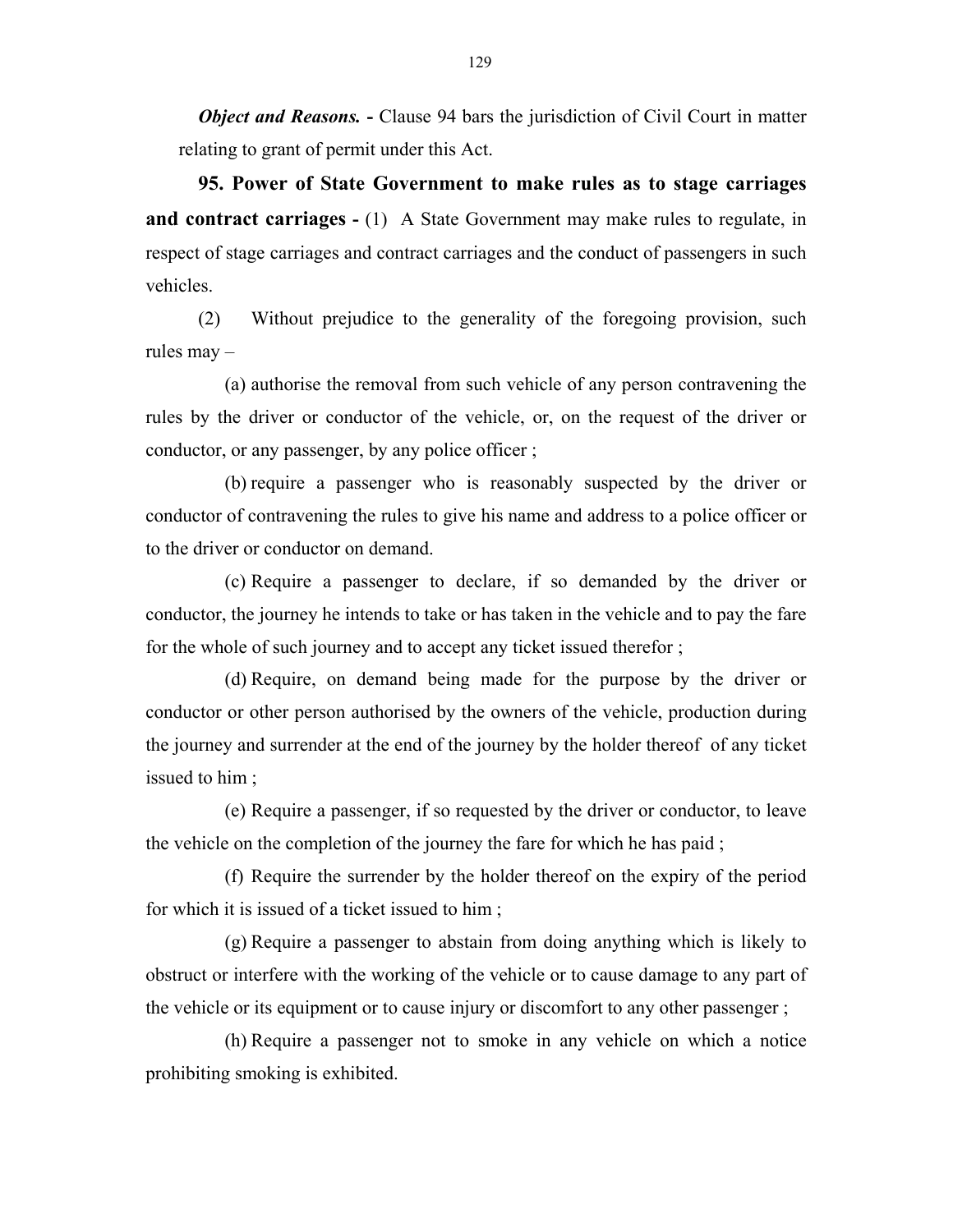(i) Require the maintenance of complaint books in stage carriages and prescribe the conditions under which passengers can record any complaints in the same.

*Corresponding Law.* **-** Section 95 corresponds to section 67 of the motor vehicles Act, 1939.

*Object and Reasons.* - Clause 95 empowers the State Government to make rules to regulate, in respect of stage carriage and contract carriages.

**96. Power of State Government to make rules for the purposes of this Chapter .-** (1) A State Government may make rules for the purpose of carrying into effect the provisions of this Chapter.

(2) Without prejudice to the generality of the foregoing power, rules under this section may be made with respect to all or any of the following matters, namely :-

(i) the period of appointment and the terms of appointment of and the conduct of business by Regional and State Transport Authorities and the reports to be furnished by them ;

(ii) the conduct of business by any such authority in the absence of any member ( including the Chairman ) thereof and the nature of business which, the circumstances under which and the manner in which, business could so conducted ;

(iii) the conduct and hearing of appeals that may be preferred under this Chapter, the fees to be paid in respect of such appeals and the refund of such fee ;

(iv) the forms to be used for the purpose of this Chapter, including the forms of permits ;

(v) the issue of copies of permits in place of permits lost, destroyed or mutilated ;

(vi) the documents, plates and marks to be carried by transport vehicles, the manner in which they are to be carried and the languages in which any such documents are to be expressed ;

(vii) the fees to be paid in respect of applications for permits, duplicate permits and plates ;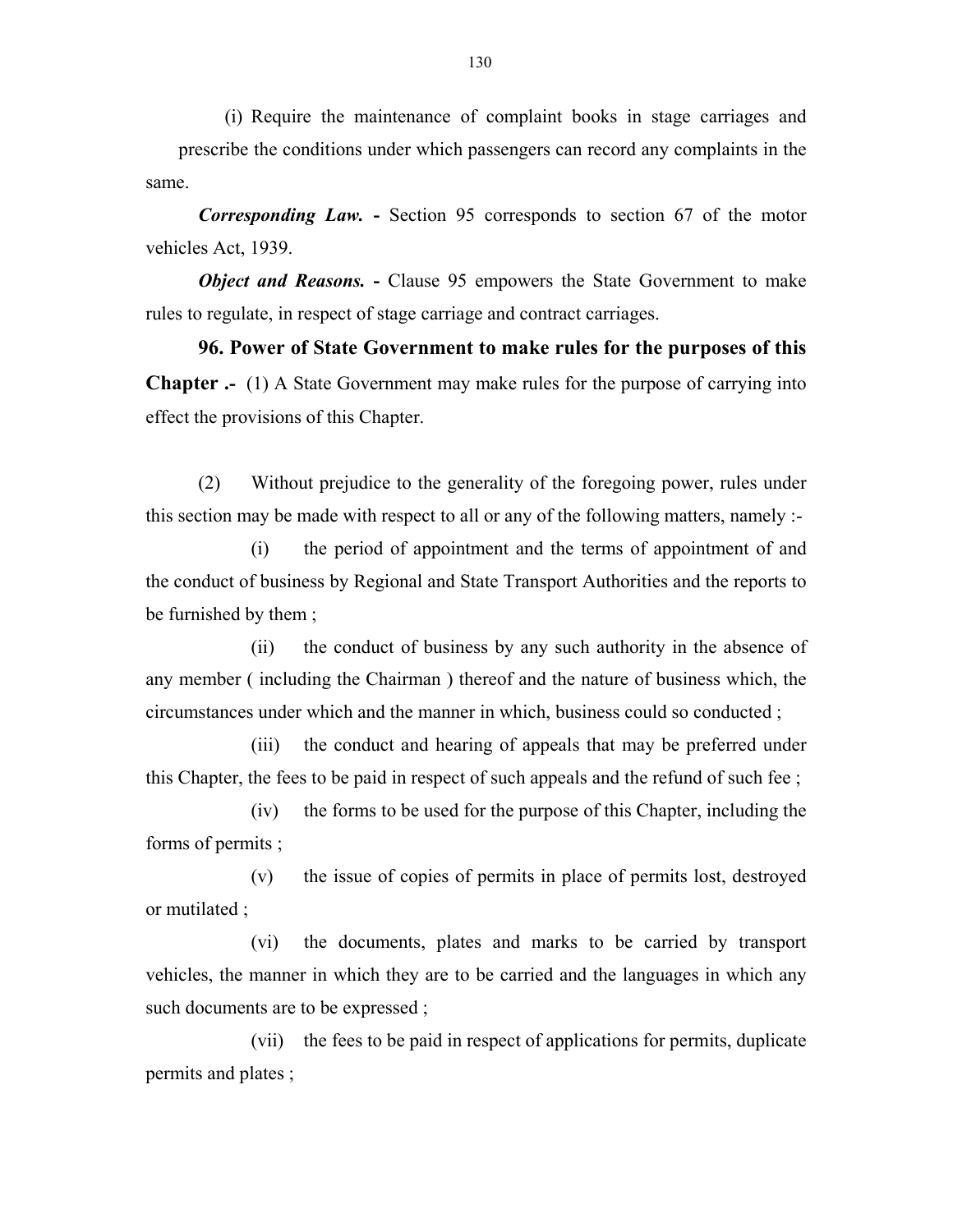(viii) the exemption of prescribed persons or prescribed classes of persons from payment of all or any or any portion of the fees payable under this Chapter.

(ix) The custody, production and cancellation on revocation or expiration of permits, and the return of permits which have been cancelled ;

(x) The conditions subject to which, and the extent to which, a permit granted in another State shall be valid in the State without countersignature ;

(xi) The conditions subject to which, and the extent to which, a permit granted in one region shall be valid in another region within the State without countersignature ;

(xii) The conditions to be attached to permits for the purpose of giving effect to any agreement such as is referred to in clause (iii) of sub-section (1) of section 67.

(xiii) The authorities to whom, the time within which and the manner in which appeals may be made ;

(xiv) the construction and fittings of, and the equipment to be carried by, stage and contract carriages, whether generally or in specified areas ;

(xv) the determination of the number of passengers a stage or contract carriage is adapted to carry and the number which may be carried ;

(xvi) the conditions subjects to which goods may be carried on stage and contract carriages partly or wholly in lieu of passengers ;

(xvii) the safe custody and disposal of property left in a stage or contract carriage ;

(xviii) regulating the painting or marking of transport vehicles and the display of advertising matter thereon, and in particular prohibiting the painting or marking of transport vehicles in such colour or manner as to induce any person to believe that the vehicle is used for the transport of mails;

(xix) the conveyance in stage or contract carriages of corpses or persons suffering from any infectious or contagious disease or goods likely to cause discomfort or injury to passengers and the inspection and disinfection of such carriages, if used for such purpose ;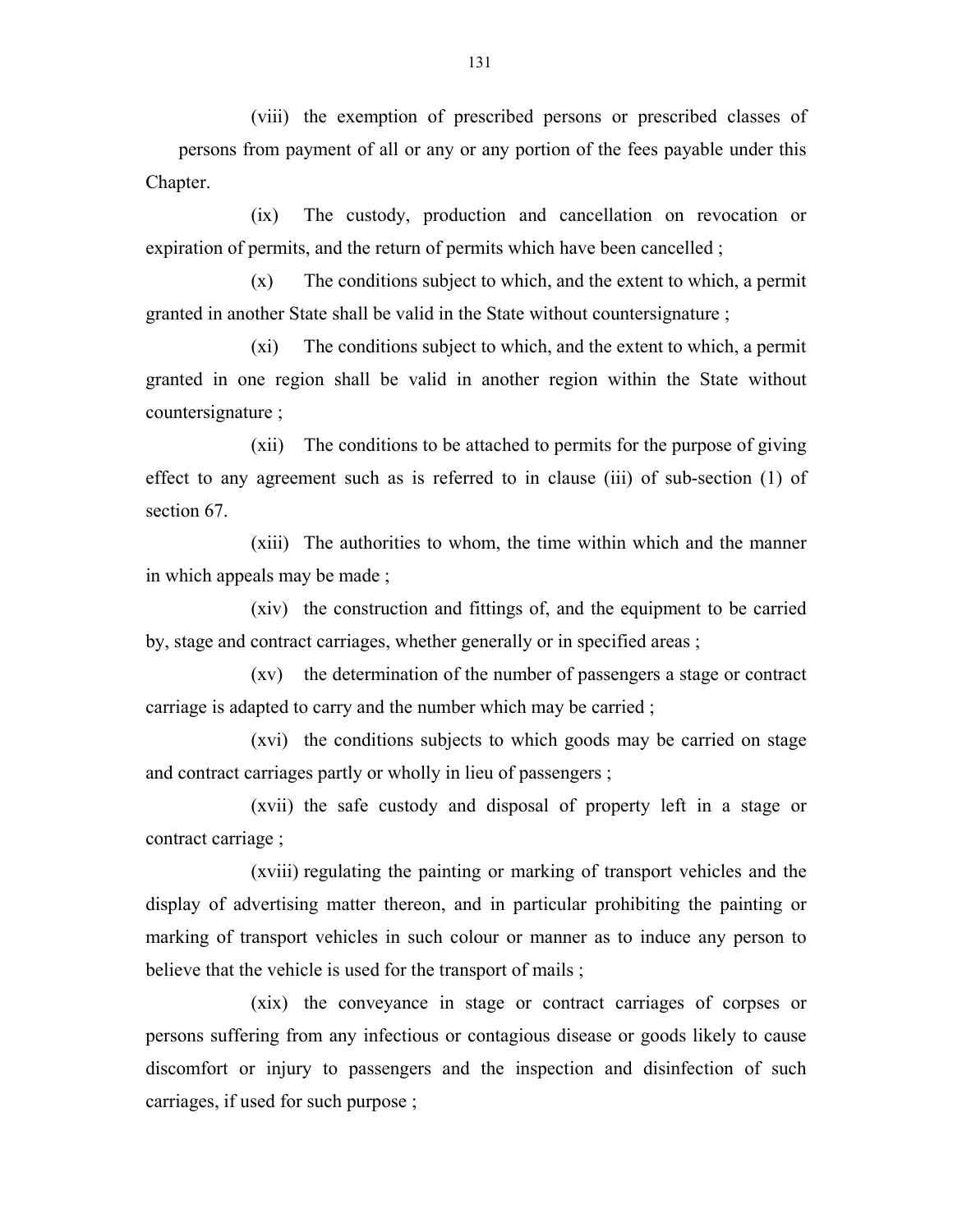(xx) the provision of taxi meters on motorcabs requiring approval or standard types of taxi meters to be used and examining testing and sealing taxi meters ;

(xxi) prohibiting the picking up or setting down of passengers by stage or contract carriages at specified places or in specified areas or at places other than duly notified stands or halting places and requiring the driver of a stage carriage to stop and remain stationary for a reasonable time when so required by a passenger desiring to board or alight from the vehicle at a notified halting place ;

(xxii) the requirements which shall be complied with in the construction or use of any duly notified stand or halting place, including the provision of adequate equipment and facilities for the convenience of all users thereof ; the fees, if any, which may be charged for the use of such facilities, the records which shall be maintained at such stands or places, the staff to be employed thereat, and the duties and conduct of such staff, and generally for maintaining such stands and places in a serviceable and clean condition ;

(xxiii) the regulation of motorcab ranks ;

(xxiv) requiring the owners of transport vehicles to notify any change of address or to report the failure of or damage to any vehicle used for the conveyance of passengers for hire or reward ;

(xxv) authorising specified persons to enter at all reasonable times and inspect all premises used by permit holders for the purposes of their business ;

(xxvi) requiring the person in charge of a stage carriage to carry any person tendering the legal or customary fare ;

(xxvii) the conditions under which and the types of containers or vehicles in which animals or birds may be carried and the seasons during which animals or birds may or may not be carried ;

(xxviii) the licensing of and the regulation of the conduct of agents or canvassers who engage in the sale of tickets for travel by public service vehicles or otherwise solicit customers for such vehicles ;

(xxix) the licensing of agents engaged in the business of collecting for forwarding and distributing goods carried by goods carriages ;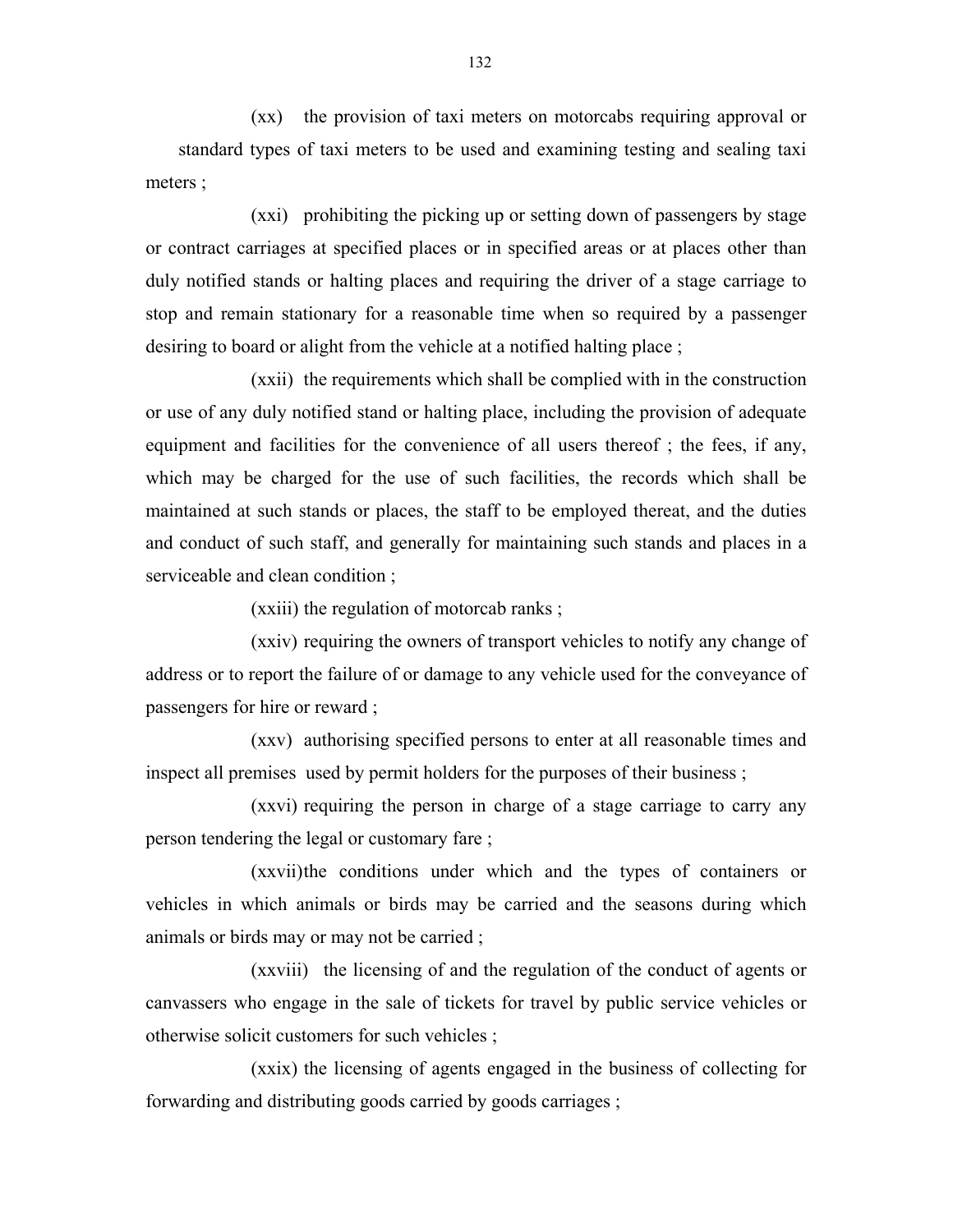(xxx) the inspection of transport vehicles and their contents and of the permits relating to them ;

(xxxi) the carriage of persons other than the driver in goods carriages;

(xxxii) the records to be maintained and the returns to be furnished by the owners of transport vehicles ; and

(xxxiii) any other matter which is to be or may be prescribed.

*Corresponding Law* **;-** Section 96 corresponds to section 68 of the motor vehicles Act, 1939.

*Object and Reasons* :- Clause 96 provides that the State Government may make rules for the purpose of carrying into effect the provisions of this Chapter.

## **CHAPTER – VI**

## **Special Provisions Relating To State Transport Undertakings**

**97. Definition. -** In this Chapter, unless the context otherwise requires, "road transport service" means a service of motor vehicles carrying passengers or goods or both by road for hire or reward.

*Corresponding Law.* - Section 97 corresponds to section  $68 - A$  (a) of the motor vehicles Act, 1939.

*Objects and Reasons.* **-** Clause 97 seeks to define certain expression used in this Chapter.

**\*98. Chapter to override Chapter V and other laws.-** The provisions of this Chapter and the rules and orders made thereunder shall have effect notwithstanding anything inconsistent therewith contained in Chapter V or in any other law for the time being in force or in any instrument having effect by virtue of any such law.

*Corresponding Law.* **-** Section 98 corresponds to section 68 – B of the motor vehicles Act, 1939.

*Object and Reasons.* - Clause 98 lays down that the provisions of this Chapter override the provisions of Chapter V and other laws.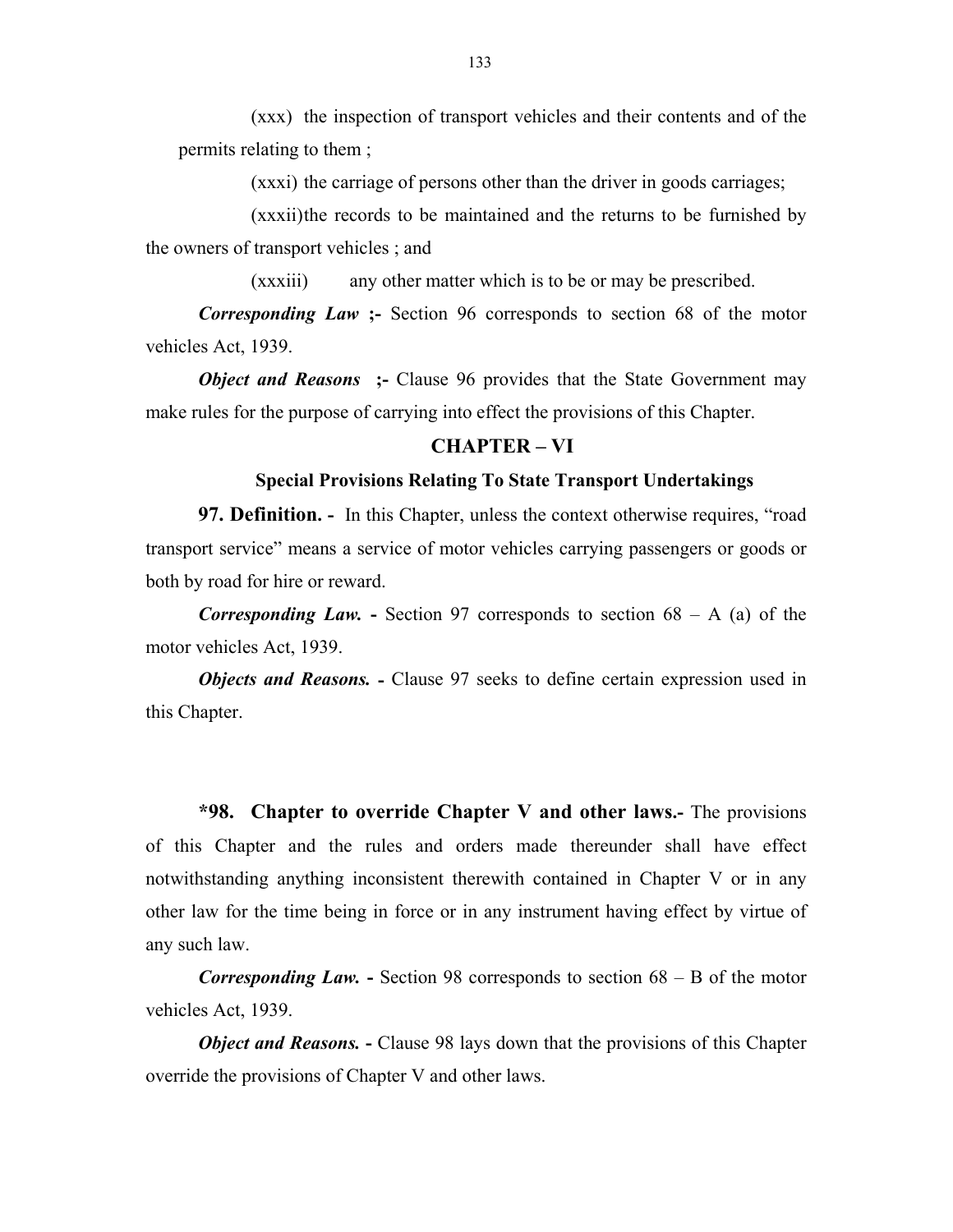**99. Preparation and publication of proposal regarding road transport service of a State transport undertaking.** - <sup>61</sup>[(1) Where any State Government is of opinion that for the purpose of providing an efficient, adequate, economical and properly co-ordinated road transport service, it is necessary in the public interest that road transport services in general or any particular class of such service in relation to any area or route or portion thereof should be run and operated by the State transport undertaking, whether to the exclusion, complete or partial, of other persons or otherwise, the State Government may formulate a proposal regarding a scheme giving particulars of the nature of the services proposed to be rendered, the area or route proposed to be covered and other relevant particulars respecting thereto and shall publish such proposal in the Official Gazette of the State formulating such proposal and in not less than one newspaper in the regional language circulating in the area or route proposed to be covered by such scheme and also in such other manner as the State Government formulating such proposal deem fit.

 $^{62}$ [(2) Notwithstanding anything contained in sub-section (1), when a proposal is published under that sub-section , then from the date of publication of such proposal, no permit shall be granted to any person, except a temporary permit during

61. S. 99 re-numbered as sub-S. (1) thereof by Act 54 of 1994, S. 30 ( w.e.f. 14-11-1994 ).

62. Inserted by Act 54 of 1994, S. 30 ( w.e.f. 14-11-1994 ).

the tendency of the proposal and such temporary permit shall be valid only for a period on one year from the date of its issue or till the date of final publication of the scheme under section 100, whichever is earlier. ]

*Corresponding Law.* - Section 99 corresponds to section  $68 - C$  of the motor vehicles Act, 1939.

*Object and Reasons.* - Clause 99 deals with the preparation of the proposal by the State Government to nationalise road transport services to be operated by State Transport Undertakings and publication of such proposals in the official gazettes and newspapers in regional languages inviting objections.

<sup>\*</sup>S. 5 of the T.N. Motor Vehicles ( Special Provisions ) Act, 1992 provides that the provisions of Ss. 3, 4 and 6 of the 1992 Act shall have effect notwithstanding anything inconsistent therewith contained in Chaps. V and VI including S. 98 of the Motor Vehicles Act, 1998.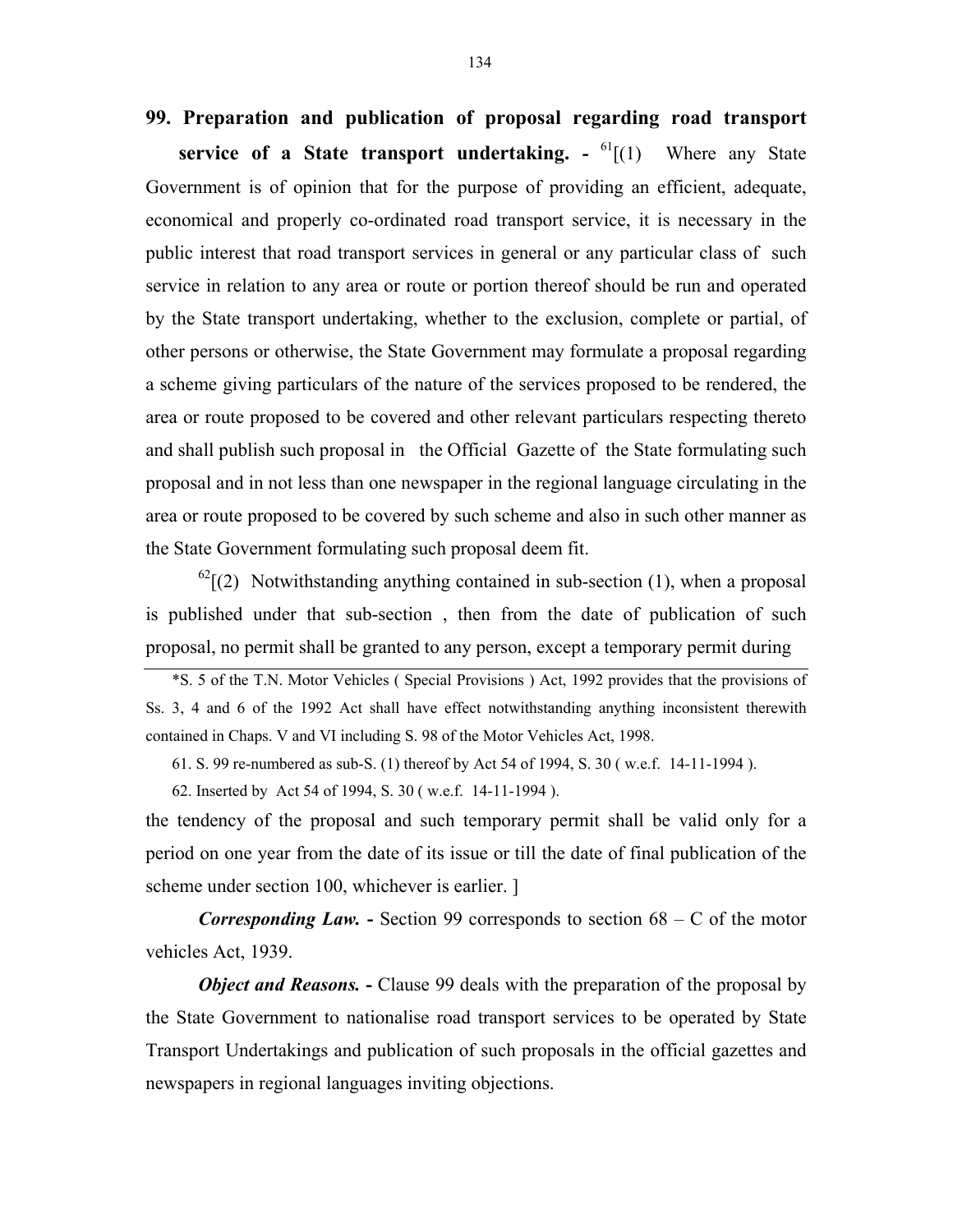**100. Objection to the proposal.** - (1) On the publication of any proposal regarding a scheme in the Official Gazette and in not less than one newspaper in the regional language circulating in the area or route which is to be covered by such proposal any person may, within thirty days from the date of its publication in the Official Gazette, file objections to it before the State Government.

(2) The State Government may, after considering the objections and after giving an opportunity to the objector or his representatives and the representatives of the State transport undertaking to be heard in the matter, if they so desire, approve or modify such proposal.

(3) The scheme relating to the proposal as approved or modified under subsection (2) shall then be published in the Official Gazette by the State Government making such scheme and in not less than one newspaper in the regional language circulating in the area or route covered by such scheme and the same shall thereupon become final on the date of its publication in the Official Gazette and shall be called the approved scheme and the area or route to which it relates shall be called the notified area or notified route ;

Provided that no such scheme which relates to any inter-State route shall be deemed to be an approved scheme unless it has the previous approval of the Central Government.

(4) Notwithstanding anything contained in this section, where a scheme is not published as an approved scheme under sub-section (3) in the Official Gazette within a period of one year from the date of publication of the proposal regarding the scheme in the Official Gazette under sub-section (1), the proposal shall be deemed to have lapsed.

*Explanation.* **-** In computing the period of one year referred to in this subsection, any period or periods during which the publication of the approved scheme under sub-section (3) was held up on account of any stay or injunction by the order of any Court shall be excluded.

*Corresponding Law.* **-** Section 100 corresponds to section 68 – D of the motor vehicles Act, 1939.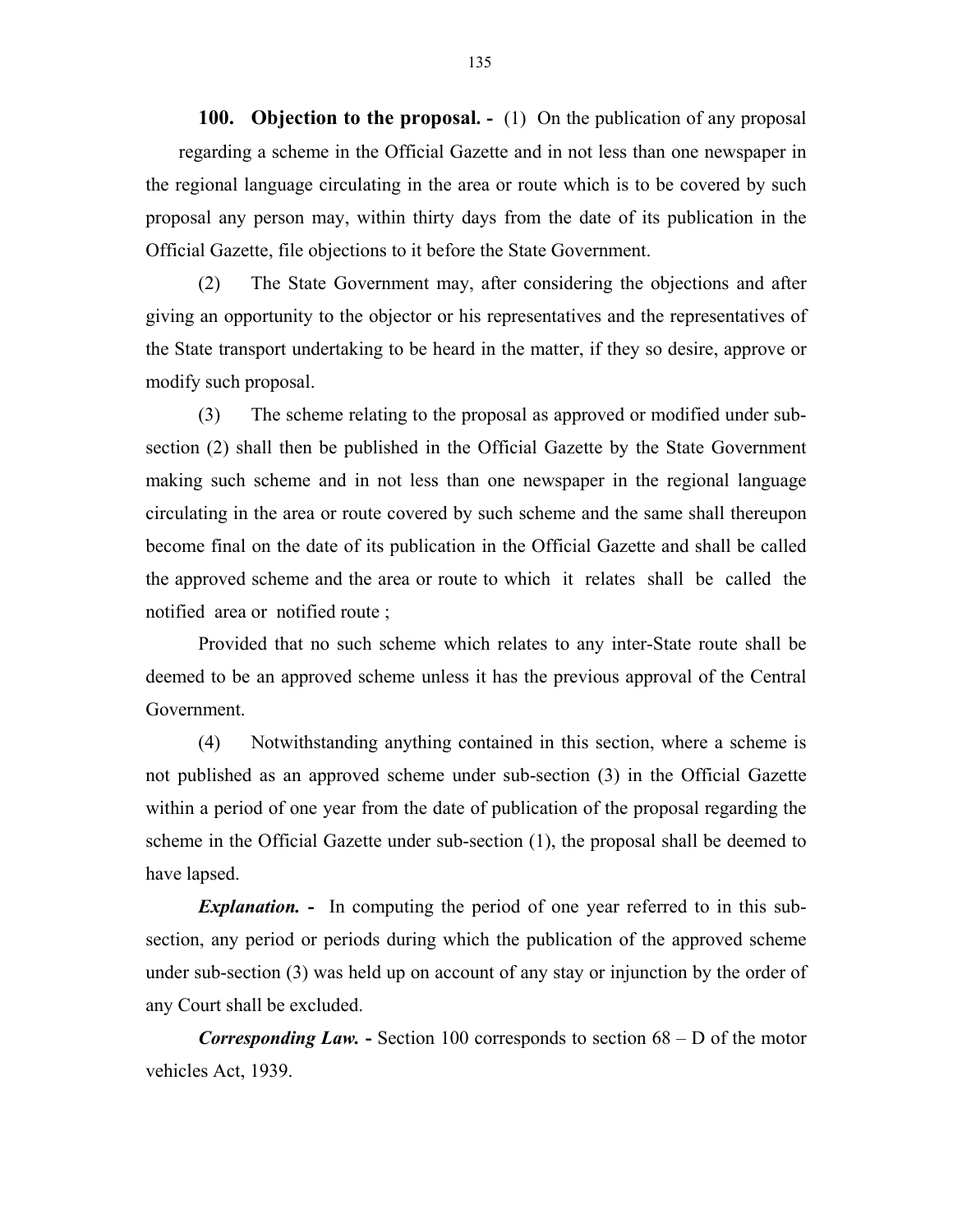*Object and Reasons.* - Clause 100 lays down that the State Government may approve or modify the proposal after hearing the objections and publish the approved scheme in the official gazette and newspapers within one year from the date of first publication failling which the proposal to nationalise is deemed to have lapsed.

**101. Operation of additional services by a State transport undertaking in certain circumstances. -** Notwithstanding anything contained in section 87, a State transport undertaking may, in the public interest operate additional services for the conveyance of the passengers on special occasions such as to and from fairs and religious gatherings.

Provided that the State transport undertaking shall inform about the operation of such additional services to the concerned Transport Authority without delay.

*Corresponding Law.* **-** This is a new provision in the 1988 Act.

*Object and Reasons.* - Clause 101 seeks to empower the State Transport Undertakings to operate additional services for the conveyance of passengers during fairs and religious gathering and intimate the transport authorities.

**102. Cancellation or modification of scheme.-** (1) The State Government may, at any time, if it considers necessary, in the public interest so to do, modify any approved scheme after giving –

(j) the State transport undertaking ; and

(ii) any other person who, in the opinion of the State Government , is likely to be affected by the proposed modification,

an opportunity of being heard in respect of the proposed modification.

(2) The State Government shall publish any modification proposed under sub-section (1) in the Official Gazette and in one of the newspapers in the regional languages circulating in the area in which it is proposed to be covered by such modification, together with the date, not being less than thirty days from such publication in the Official Gazette, and the time and place at which any representation received in this behalf will be heard by the State Government.

*Corresponding Law.* - Section 102 corresponds to section  $68 - E$  of the motor vehicles Act, 1939.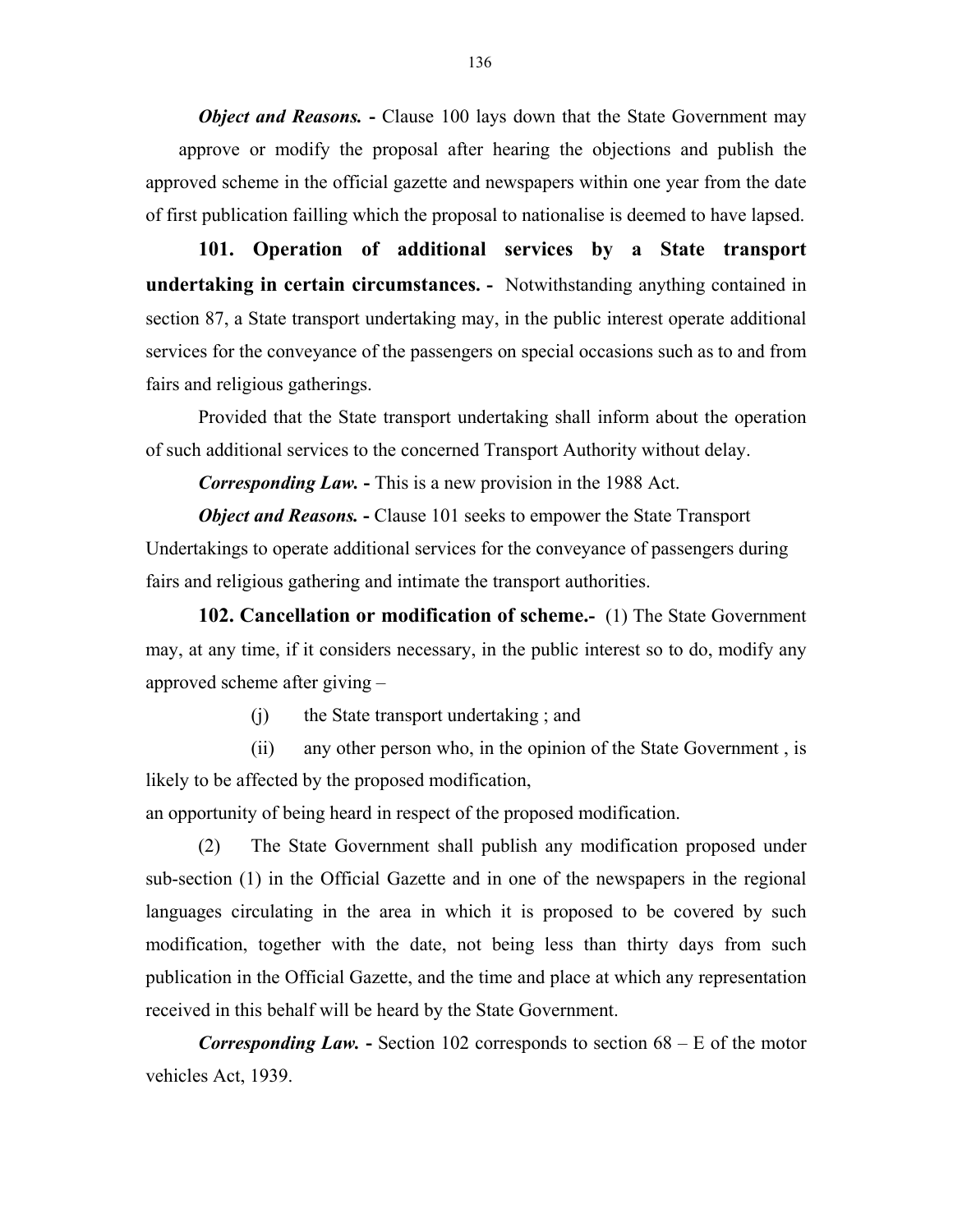*Object and Reasons.* - Clause 102 provides for modifications and cancellation of the approved scheme by the State Government and the procedure to be followed.

**103. Issue of permits to State transport undertakings. -** (1) Where, in pursuance of an approved scheme, any State Transport undertaking applies in such manner as may be prescribed by the State Government in this behalf for a stage carriage permit or a goods carriage permit or a contract carriage permit in respect of a notified area or notified route, the State Transport Authority in any case where the said area or route lies in more than one region and the Regional Transport Authority in any other case shall issue such permit to the State Transport undertaking, notwithstanding anything to the contrary contained in Chapter V.

(2) For the purpose of giving effect to the approved scheme in respect of a notified area or notified route, the State Transport Authority or, as the case may be, the Regional Transport Authority concerned may, by order,-

(a) refuse to entertain any application for the grant or renewal of any other permit or reject any such application as may be pending ;

(b) cancel any existing permit ;

(c) modify the terms of any existing permit so as to  $-$ 

(i) render the permit ineffective beyond a specified date ;

(ii) reduce the number of vehicles authorised to be used under the permit;

(iii) curtail the are or route covered by the permit in so far as such permit relates to the notified area or notified route.

(3) For the removal of doubts, it is hereby declared that no appeal shall lie against any action taken, or order passed, by the State Transport Authority or any Regional Transport Authority under sub-section (1) or sub-section (2).

*Corresponding Law.* **-** Section 103 corresponds to section 68 – F of the motor vehicles Act, 1939.

**Objects and Reasons .-** Clause 103 lays down the procedure in the matter of giving effect to the approved scheme and grant of permit to the State Transport Undertaking in pursuance of the approved scheme.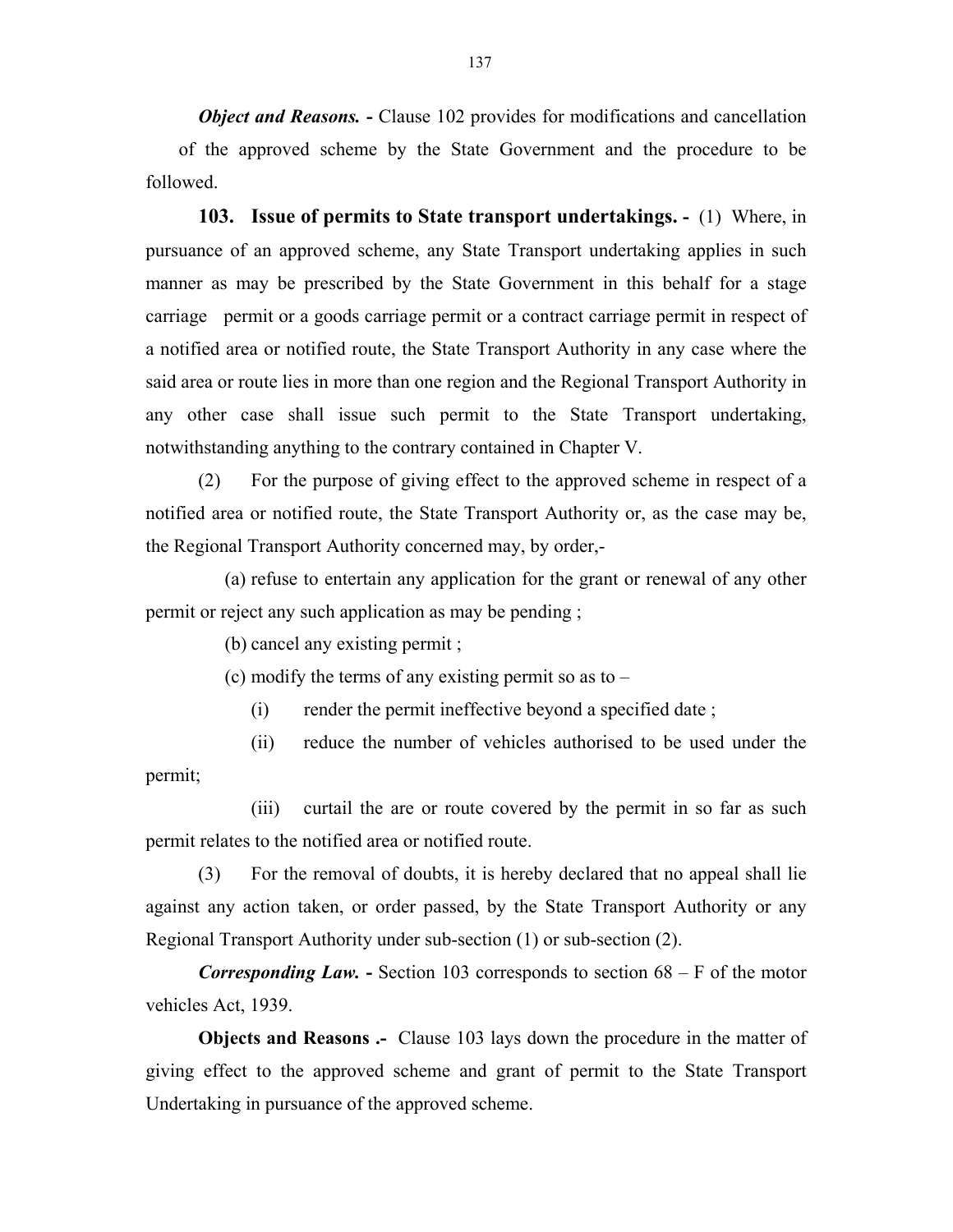**104. Restriction on grant of permits in respect of a notified area or** 

**notified route. -** Where a scheme has been published under sub-section (3) of section 100 in respect of any notified area or notified route, the State Transport Authority or the Regional Transport Authority, as the case may be, shall not grant any permit except in accordance with the provisions of the scheme ;

Provided that where no application for a permit has been made by the State Transport undertaking in respect of any notified area or notified route in pursuance of an approved scheme, the State Transport Authority or the Regional Transport Authority, as the case may be, may grant temporary permits to any person in respect of such notified area or notified route subject to the condition that such permit shall cease to be effective on the issue of a permit to the State Transport undertaking in respect of that area or route.

*Corresponding Law***. -** Section 104 corresponds to section 68 – FF of the motor vehicles Act, 1939.

*Object and Reasons.* - Clause 104 provides that the Transport authorities shall not grant any permit to private sector on notified routes or notified areas except in accordance with the provisions of the scheme. It also provides that where STU has not come forward to operate services on such routes or areas private sector may be given temporary permit untill such time STU comes forward to operate services.

**105. Principles and method of determining compensation and payment thereof.** - (1) Where, in exercise of the powers conferred by clause (b) or clause (c) of sub-section (2) of section 103, any existing permit is cancelled or the terms there of are modified, there shall be paid by the state transport under taking to the holder of the permit, compensation, the amount of which shall be determined in accordance with the provisions of sub-section(4) or sub-section(5), as the case may be.

(2) Notwithstanding anything contained in sub-section (1), no compensation shall be payable on account of the cancellation of any existing permit or any modification of the terms thereof, when a permit for an alternative route or area in lieu thereof has been offered by the State Transport Authority or the Regional Transport Authority, as the case may be and accepted by the holder of the permit.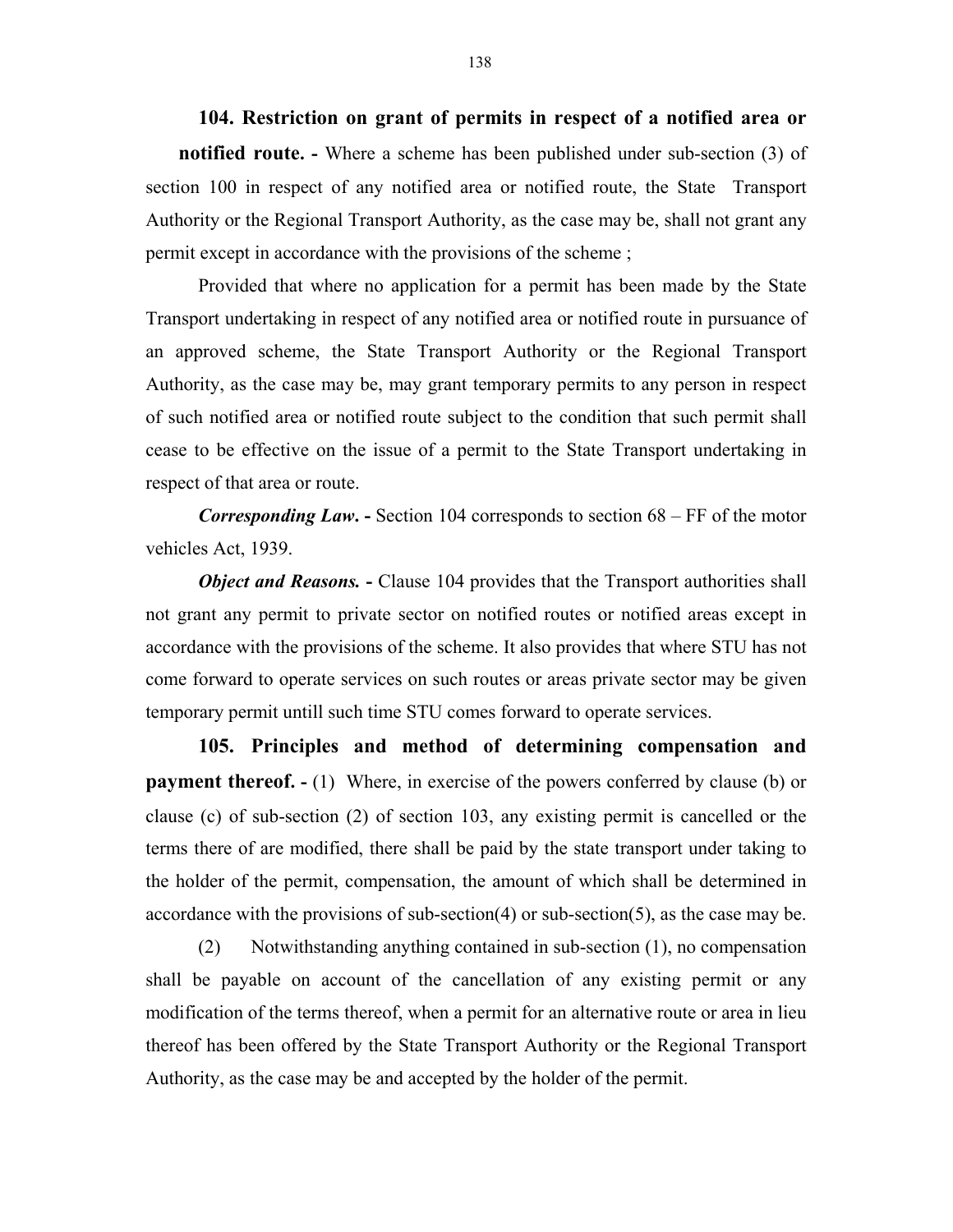(3) For the removal of doubts, it is hereby declared that no compensation shall be payable on account of the refusal to renew a permit under clause (a) of sub-section (2) of section 103.

(4) Where, in exercise of the powers conferred by clause (b) or sub-clause (i) or sub-clause (ii) of clause (c) of sub-section (2) of section 103, any existing permit is cancelled or the terms thereof are modified so as to prevent the holder of the permit from using any vehicle authorised to be used thereunder for the full period from which the permit, would otherwise have been effective, the compensation payable to the holder of the permit for each vehicle affected by such cancellation or modification shall be computed as follows :-

(a) for every complete month or part of a month Two hundred exceeding fifteen days of the unexpired period rupees;

of the permit

(b) for part of a month not exceeding fifteen days One hundred of the unexpired period of the permit. rupees.

Provided that the amount of compensation shall, in no case, be less than four hundred rupees.

(5) Where, in exercise of the powers conferred by sub-clause (iii) of clause (c) of sub-section (2) of section 103, the terms of an existing permit re modified so as to curtail the area or route of any vehicle authorised to be used thereunder, the compensation payable to the holder of the permit on account of such curtailment shall be an amount computed in accordance with the following formula, namely :-

$$
\frac{Y \times A}{R}
$$

*Explanation.* **-** In this formula –

(i) "Y" means the length or area by which the route or area covered by the permit is curtailed ;

(ii) "A" means the amount computed in accordance with subsection  $(4);$ 

(iii) "R" means the total length of the route or the total area covered by the permit.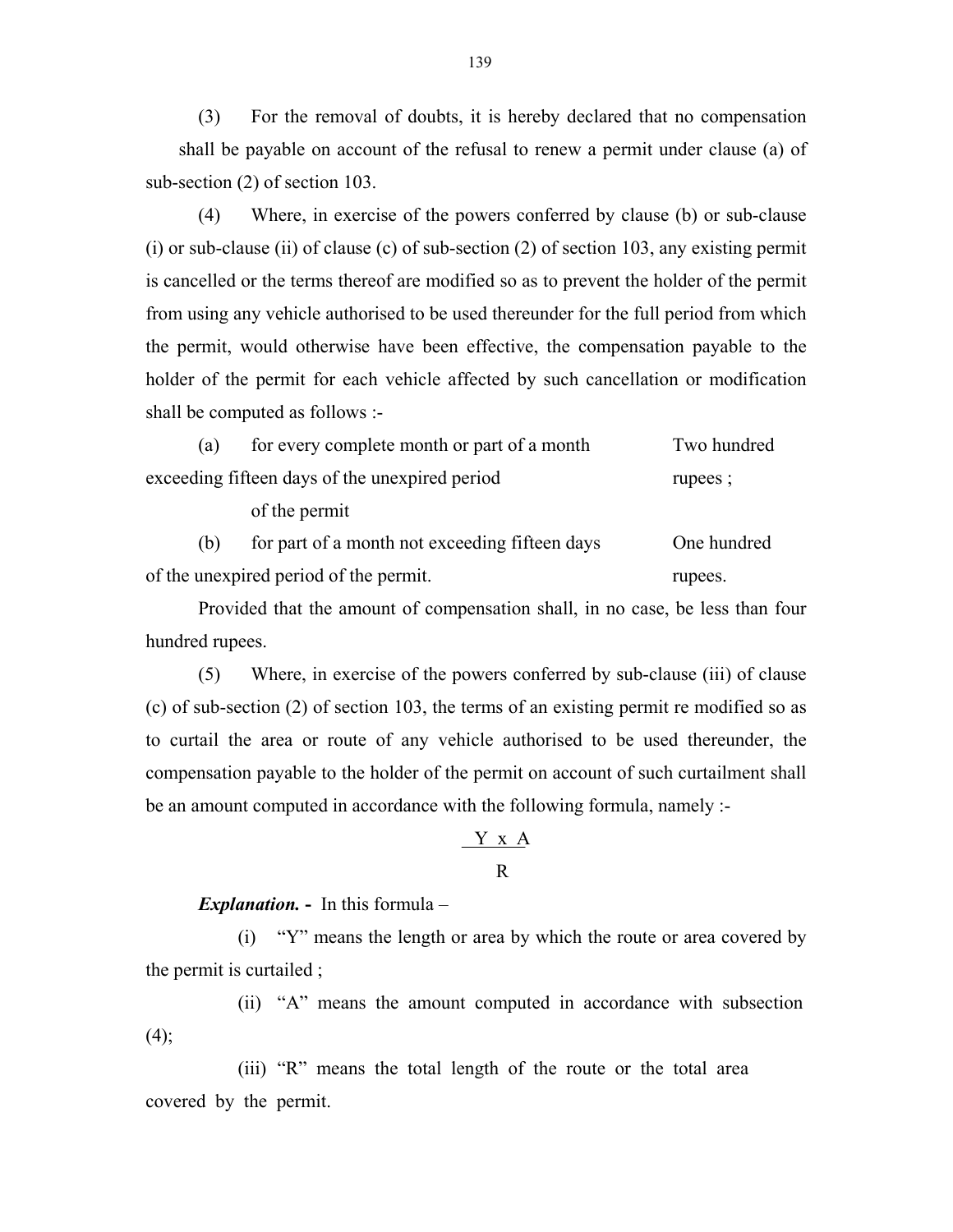(6) The amount of compensation payable under this section shall be paid by the State Transport undertaking to the person or persons entitled thereto within one month from the date on which the cancellation or modification of the permit becomes effective :

Provided that where the State transport undertaking fails to make the payment within the s aid period of one month, it shall pay interest at the rate of seven percent. Per annum from the date on which it fails due.

*Corresponding Law.* – Sub-section (1) to (5) of section 105 correspond to section 68-G, whereas sub-section (6) of section 105 corresponds of section 68- H of the Motor Vehicles Act, 1939.

*Objects and Reasons.* – Clause 105 sets out the principles and methods for determining compensation and payment thereof where a private operator is affected in pursuance of the giving effect to an approved scheme.

**106, Disposal of article found in vehicles.** – Where any article found in any transport vehicle operated by the State transport undertaking is not claimed by its owner within the prescribed period, the State transport undertaking may sell the article in the prescribed manner and the sale proceeds thereof, after deducting the costs incidental to sale, shall be paid to the owner on demand.

*Corresponding Law. –* Section 106 corresponds to section 68-HH of the Motor Vehicles Act, 1939.

*Objects and Reasons.* – Clause 106 speaks of the procedure in the disposal of articles found unclaimed in the vehicle owned by State Transport Undertaking.

**107. Power of State Government to make rules. –** (1) The State Government may make rules for the purpose of carrying into effect the provisions of this Chapter.

(2) In particular and without prejudice to the generality of the foregoing power, such rules may provide for all or any of the following matters, namely :-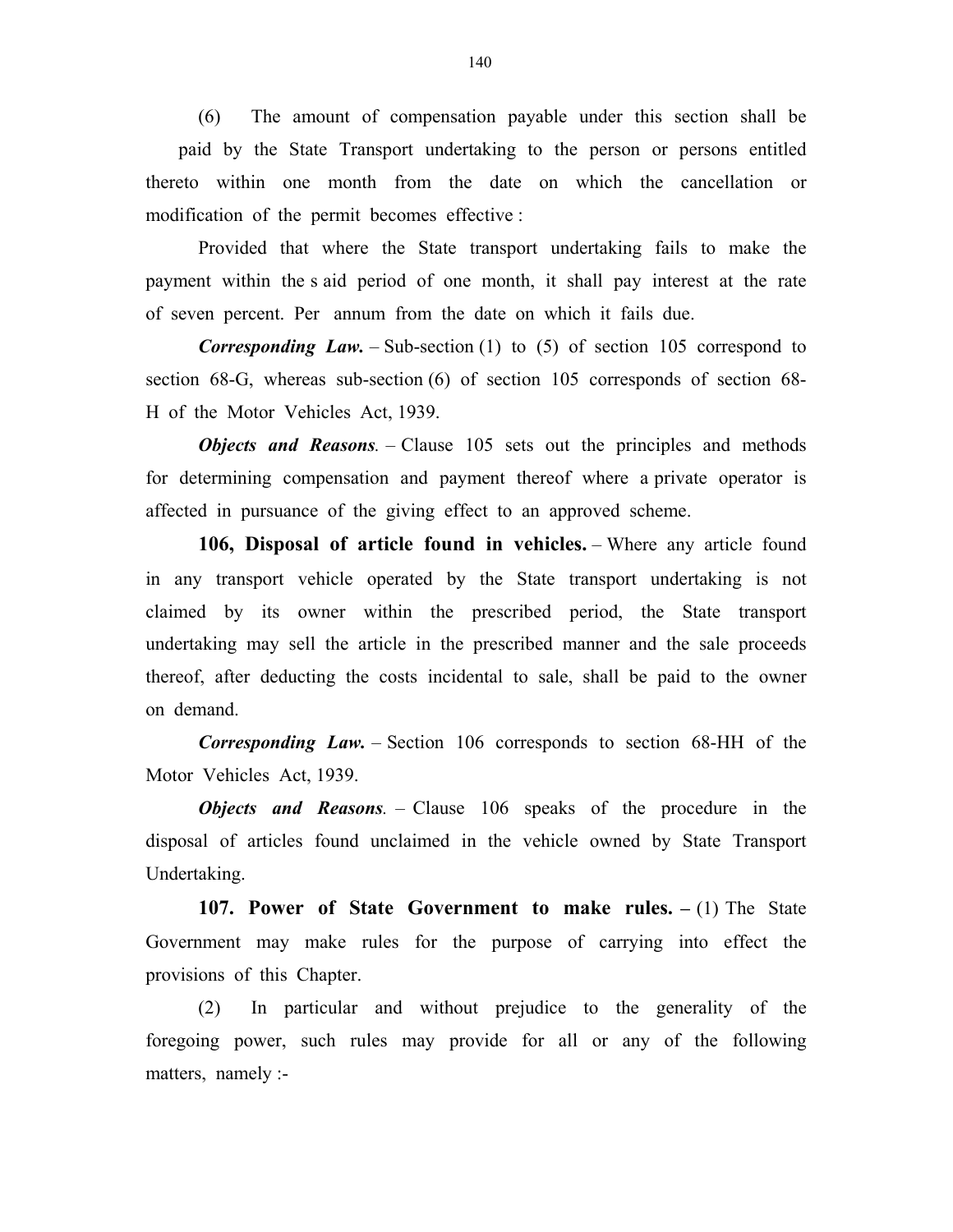(a) the form in which any proposal regarding a scheme may be published under section 99;

(b) the manner in which objections may be filed under subsection (1) of section 100;

(c) the manner in which objections may be considered and disposed of under sub-section (2) of section 100;

(d) the form in which any approved scheme may be published under sub-section (3) of section 100;

(e) the manner in which application under sub-section (1) of section 103 may be made ;

(f) the period within which the owner may claim any article found left in any transport vehicle under section 106 and the manner of sale of such article.

(g) The manner of service of orders under this Chapter ;

(h) Any other matter which has to be, or may be, prescribed.

*Corresponding Law.* – Section 107 corresponds to section  $68 - 1$  of the Motor Vehicles Act, 1939.

*Objects and Reasons.* – Clause 107 enables the State Government to make rules for the purpose of carrying into effect the provisions of this Chapter.

**108. Certain powers of State Government exercisable by the Central Government.** – The powers conferred on the State Government under this Chapter shall, in relation to a corporation or company owned or controlled by the Central Government or by the Central Government and one or more State Governments, be exercisable only by the Central Government in relation to an inter-State route or area.

*Corresponding Law.* – Section 108 corresponds to section  $68 - J$  of the Motor Vehicles Act, 1939.

*Objects and Reasons.* – Clause 108 makes provisions for the Central Government to exercise certain powers of the State Government in relation to an inter – State route or area, relating to certain cases.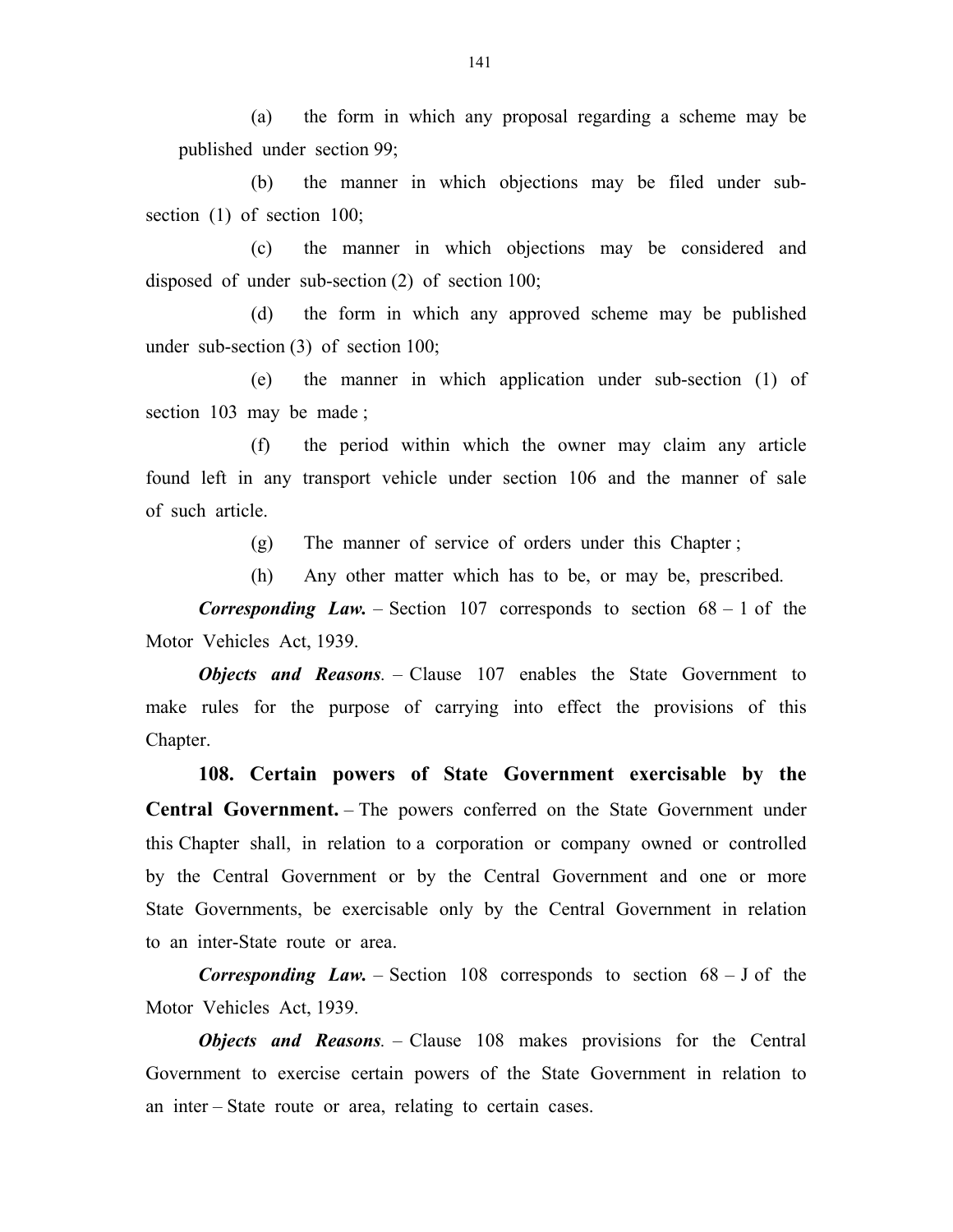## **CHAPTER VII**

## **CONSTRUCTION, EQUIPMENT AND MAINTENANCE OF MOTOR VEHICLES**

**109- General provision regarding construction and maintenance of vehicles.**  $- (1)$  Every motor vehicle shall be so constructed and so maintained as to be at all times under the effective control of the person driving the vehicle.

(2) Every motor vehicle shall be so constructed as to have right hand steering control unless it is equipped with a mechanical or electrical signalling device of a prescribed nature.

 $^{63}$ [(3) If the Central Government is of the opinion that it is necessary or expedient so to do, in public interest, it may, by order published in the Official Gazette, notify that any article or process used by a manufacturer shall conform to such standard as may be specified in that order.]

*Corresponding Law.* – Sub-sections (1) and (2) of section 109 correspond to sections 69 and 69-A of the Motor Vehicles Act, 1939, respectively. However, sub-section (3) of section 109, is a new provision.

*Objects and Reasons.* – Clause 109 sets out general provisions regarding constructions and maintenance of motor vehicles.

**110. Power of Central Government to make rules.** – (1) The Central Government may make rules regulating the construction, equipment and maintenance of motor vehicles and trailers with respect to all or any of the

63. Inserted by Act 54 of 1994, S. 31 (w.e.f. 14-11-1994). following matters, namely :-

(a) the width, height, length and overhand of vehicles and of the loads carried;

 $^{64}$ [(b) the Size, nature, maximum retail price and condition of tyres, including embossing thereon of date and year of manufacture, and the maximum load carrying capacity; ]

(c) brakes and steering gear;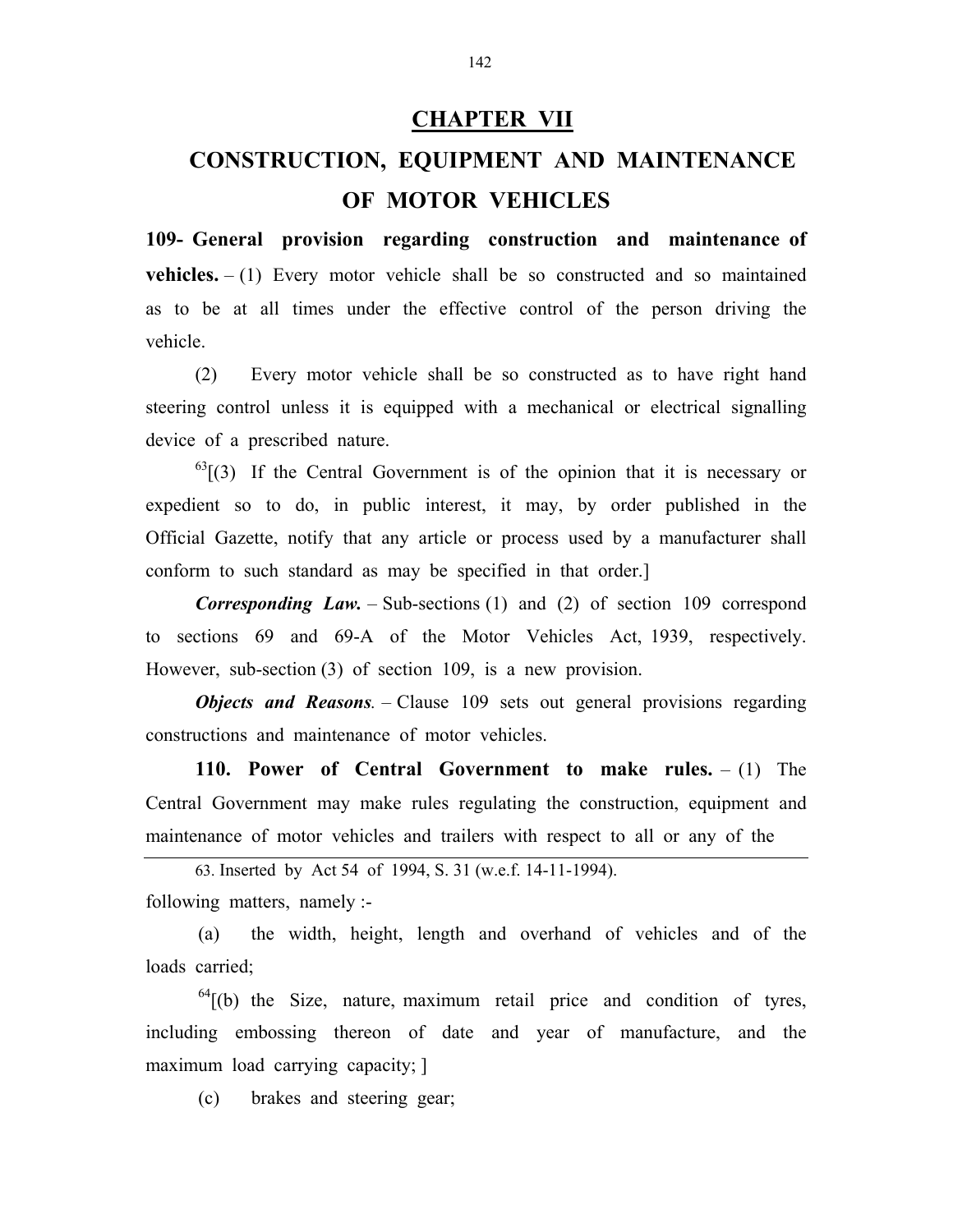(d) the use of safety glasses including prohibition of the use of tinted safety glasses;

(e) signalling appliances, lamps and reflectors;

(f) speed governors;

(g) the emission of smoke, visible vapour, sparks, ashes, grit or oil;

(h) the reduction of noise emitted by or caused by vehicles;

(i) the embossment of chassis number and engine number and the date of manufacture;

(j) safety belts, handle bars or motor cycles, auto-dippers and other equipment's essential for safety of drivers, passengers and other road users.

(k) Standards of the components used in the vehicle as inbuilt safety devices;

(l) Provision for transportation of goods of dangerous or hazardous nature to human life;

(m) Standards for emission of air pollution's;

 $^{65}$ [(n) installation of catalytic convertors in the class of vehicles to be prescribed;

(o) the placement of audio-visual or radio or tape recorder type of devices in public vehicles;

(p) warranty after sale of vehicle and norms therefore:]

64. Cl. (b) substituted by Act 54 of 1994, S.32 (w.e.f. 14-11-1994). Prior to its omission Cl. (b) read as under :-

"(b) the size, nature and condition of tyres;"

65. Inserted, ibid (w.e.f. 14-11-1994).

Provided that any rules relating to the matters dealing with the protection of environment, so far as may be, shall be made after consultation with the Ministry of the Government of India dealing with environment.

(2) Rules may be made under sub-section (1) governing the matters mentioned therein, including the manner of ensuring the compliance with such matters and the maintenance of motor vehicles in respect of such matters, either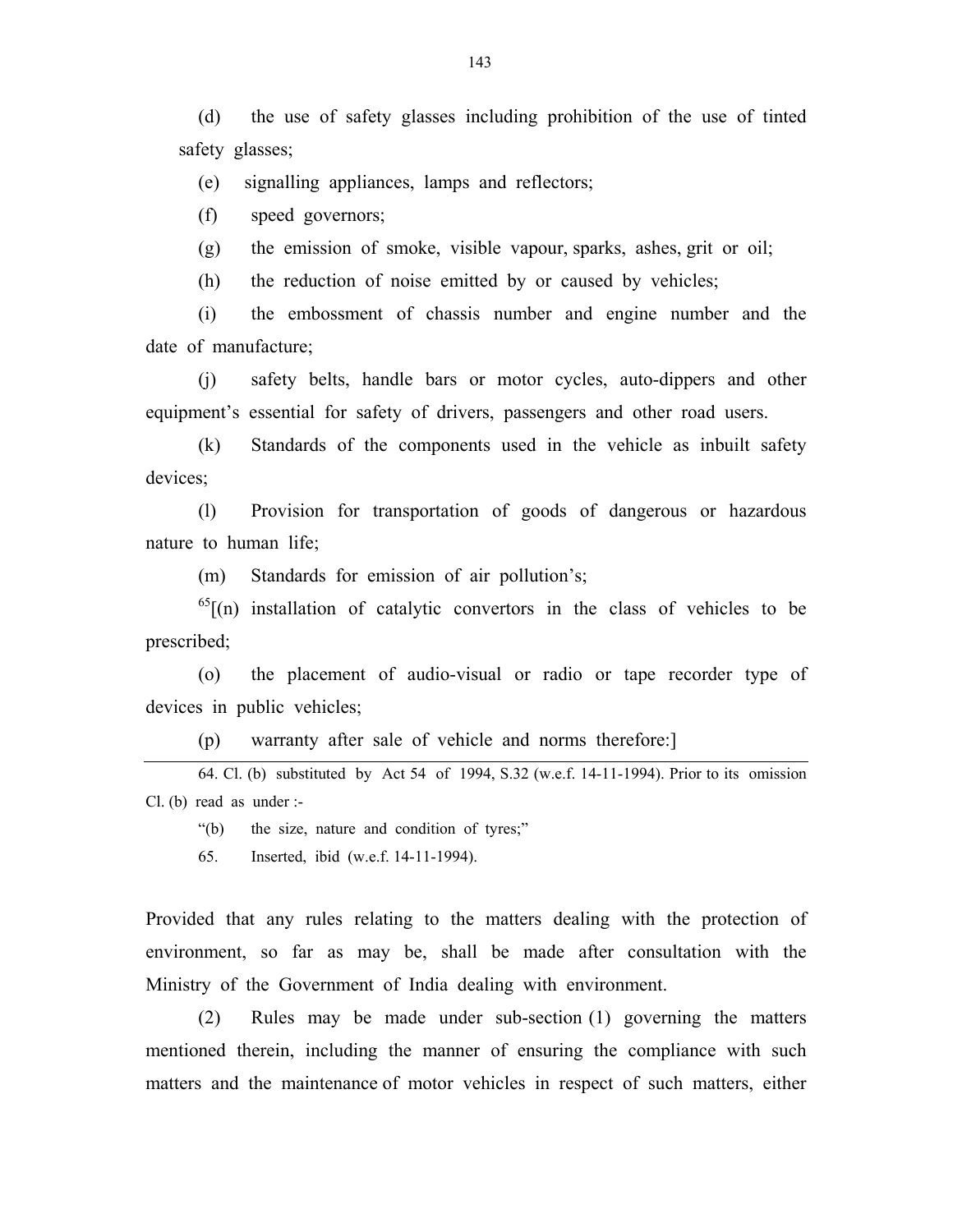generally in respect of motor vehicles or trailers or in respect of motor vehicles or trailers of a particular class or in particular circumstances.

(3) Notwithstanding anything contained in this section, -

(a) the Central Government may exempt any class of motor vehicles from the provisions of this Chapter;

(b) a State Government may exempt any motor vehicle or any class or description of motor vehicles from the rules made under sub-section (1) subject to such conditions as may be prescribed by the Central Government.

*Corresponding Law.* – Section 110 corresponds to section 69- B of the Motor Vehicles Act, 1939.

*Objects and Reasons.* – Clause 110 empowers the Central Government to make rules regarding equipment and in built safety measures to be provided in motor vehicle at the manufacturing point such as safety belt, standards of component, controlling air and noise pollution, etc. and also regarding exemption to be granted in certain cases.

**109. Power of State Government to make rules. –** (1) A State Government may make rules regulating the construction, equipment and maintenance of motor vehicles and trailers with respect to all matters other than the matters specified in sub-section (1) of section 110.

(2) Without prejudice to the generality of the foregoing power, rules may be made under this section governing all or any of the following matters either generally in respect of motor vehicles or trailers or in respect of motor vehicles or trailers of a particular class or description or in particular circumstances, namely : -

(a) seating arrangements in public service vehicles and the protection of passengers against the weather :

(b) prohibiting or restricting the use of audible signals at certain times or in certain places :

(c) prohibiting the carrying of appliances likely to cause annoyance or danger :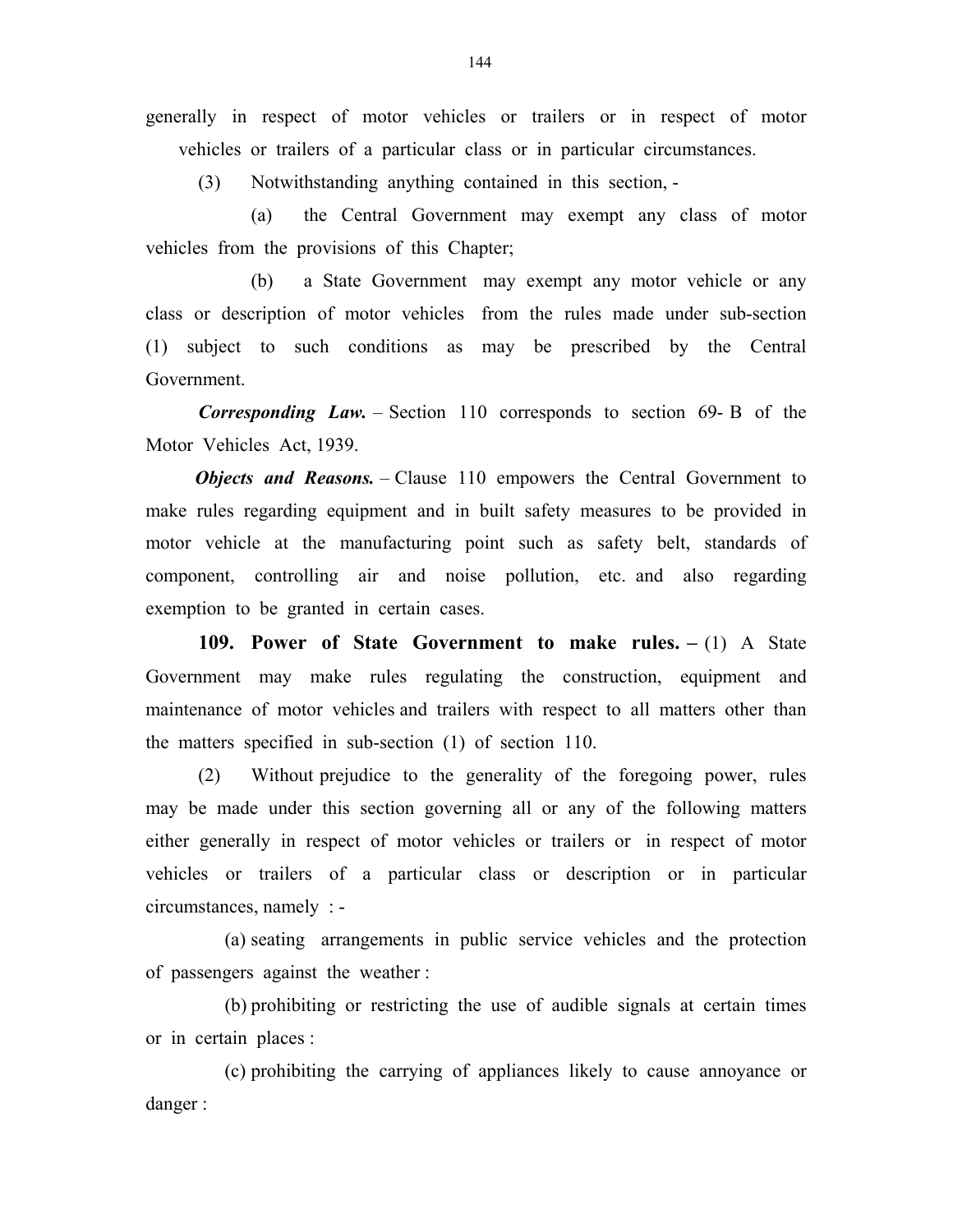(d) the periodical testing and inspection of vehicles by prescribed authorities  $^{66}$ [ and fees to be charged for such test ;]

(e) the particulars other than registration marks to be exhibited by vehicles and the manner in which they shall be exhibited; and

(f) the use of trailers with motor vehicles ;

 $^{67}$  [\*\*\*]

*Corresponding Law* - Section 111 corresponds to section 70 of the Motor Vehicles Act , 1939.

*Objects and Reasons.* - Clause 111 empowers the State Government to make rules in respect of matters other than those conferred on the Central Government regulating the construction, equipment and maintenance of motor vehicles.

## **CHAPTER VIII CONTROL OF TRAFFIC**

**112. Limits of speed** - (1) No person shall drive a motor vehicle of cause or allow a motor vehicle to be driven in any public place at a speed exceeding the maximum speed or below the minimum speed fixed for the vehicle under this Act or by or under any other law for the time being in force :

Provided that such maximum speed shall in no case exceed the maximum

66. Inserted by Act 54 of 1994, S. 33 (w.e.f. 14-11-1994).

67. Cl.(g) omitted, *lbid* (w.e.f. 14-11-1994). Prior to its omission, Cl. (g) read as under :-"(g) the placement of audio-visual or radio or tape-recorder type of devices in the vehicle."

fixed for any motor vehicle or class or description of motor vehicles by the Central Government by notification in the Official Gazette.

(2) The State Government of any authority authorised in this behalf by the state Government may , if satisfied that it is necessary to restrict the speed of motor vehicles in the interest of public safety or convenience or because of the nature of any road or bridge, by notification in the Official Gazette, & by causing appropriate traffic signs to be placed or erected under section 116 at suitable places, fix such maximum speed limits or minimum speed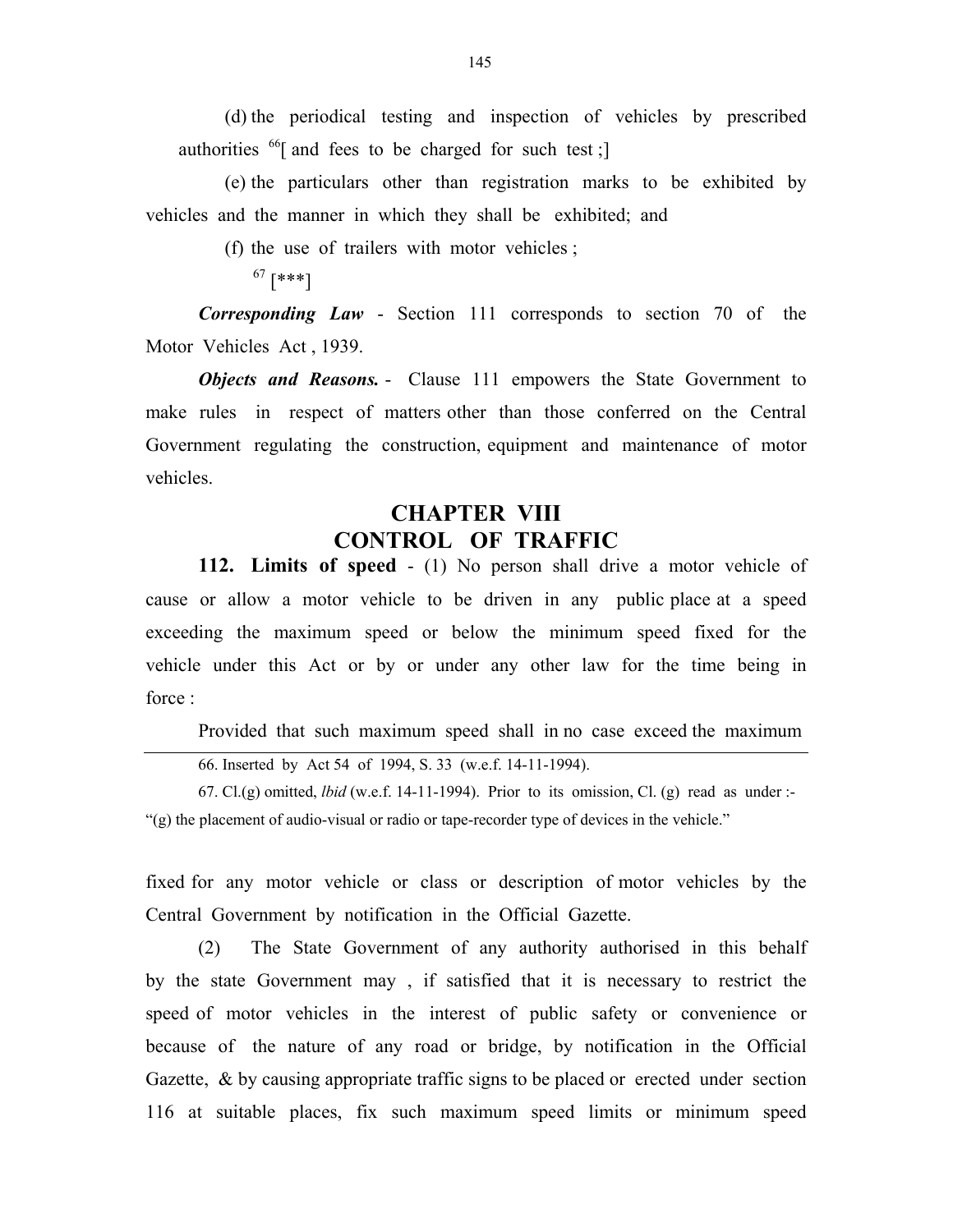limits as it thinks fit for motor vehicles or any specified class or description of

motor vehicles or for motor vehicles to which a trailer is attached, either generally or in a particular area or on a particular road or roads :

Provided that no such notification is necessary if any restriction under this section is to remain in force for not more than one month.

(3) Nothing in this section shall apply to any vehicle registered under section 60 while it is being used in the execution of military manoeuvres within the area and during the period specified in the notification under sub-section (1) of section 2 of the Manoeuvres, Field Firing and Artillery practice Act, 1938 (5 of 1938).

*Corresponding Law. –* Section 112 corresponds to section 71 of the Motor Vehicles Act, 1939.

*Objects and Reasons.* – Clause 112 prescribes the maximum speed at which each class or type of motor vehicle can be driven. It also empowers the State Government to restrict the speed of any class of motor vehicle in certain circumstances.

**113. Limits of weight and limitations on use.** – (1) The State Government may prescribe the conditions for the issue of permits for <sup>68</sup>[transport vehicles] by the State or Regional Transport Authorities and may prohibit or restrict the use of such vehicles in any area or route.

(2) Except as may be otherwise prescribed, no person shall drive or cause or allow to be driven in any public place any motor vehicle which is not fitted with pneumatic types.

(3) No person shall drive or cause or allow to be driven in any public place any motor vehicle or trailer –

(a) The unladen weight of which exceeds the unladen weight specified in the certificate of registration of the vehicle or

<sup>68.</sup> Substituted for "heavy goods vehicles or heavy passenger motor vehicles" by Act 54 of 1994, S. 34 (w.e.f. 14-11-1994).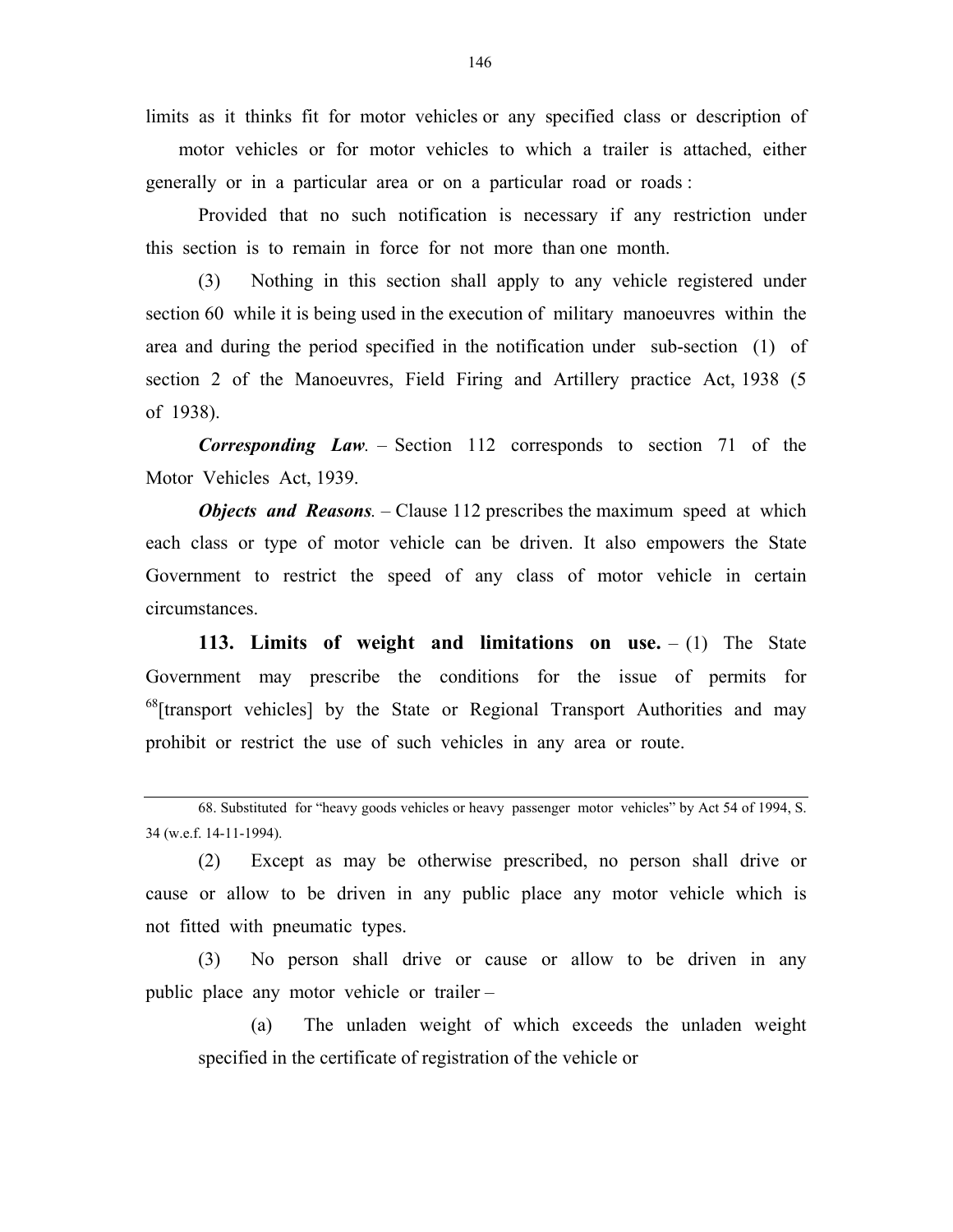(b) the laden weight of which exceeds the gross vehicle weight specified in the certificate or registration.

(4) Where the driver or person in charge of a motor vehicle or trailer driven in contravention of sub-section (2) or clause (a) of sub-section (3) is not the owner, a Court may presume that the offence was committed with the knowledge of or under the orders of the owner of the motor vehicle or trailer.

*Corresponding Law. –* Section 113 corresponds to section 72 of the Motor Vehicles Act, 1939.

*Objects and Reasons.* – Clause 113 seeks to empower the State Government to impose restrictions on the laden weight of vehicles to be driven on public roads.

**114. Power to have vehicle weighed.**  $-(1)$  <sup>69</sup>[Any officer of the Motor Vehicles Department authorised in this behalf by the State Government shall, if he has reason to believe that a goods vehicle or trailer is being used in contravention of section 113.] require the driver to convey the vehicle to a weighting device, if any, within a distance of ten kilometers from any point on the forward route or within a distance of twenty kilometers from the destination of the vehicle for weighment; and if on such weighment the vehicle is found to contravene is any respect the provisions of section 113 regarding weight, he may, by order in writing, direct the driver to off-load the excess weight at his own risk and not to remove the vehicle or trailer from that place

until the laden weight has been reduced or the vehicle or trailer has otherwise been dealt with so that it complies with section 113 and on receipt of such notice, the driver shall comply with such directions.

(2) Where the person authorised under sub-section (1) makes the said order in writing, he shall also endorse the relevant details of the overloading on the goods carriage permit and also intimate the fact of such endorsement to the authority which issued that permit.

<sup>69.</sup> Substituted for "Any person authorised in this behalf by the State Government may, if he has reason to believe that a goods vehicle or trailer is being used in contravention of section 113, "by Act 54 of 1994, S. 35 (w.e.f. 14-11-1994).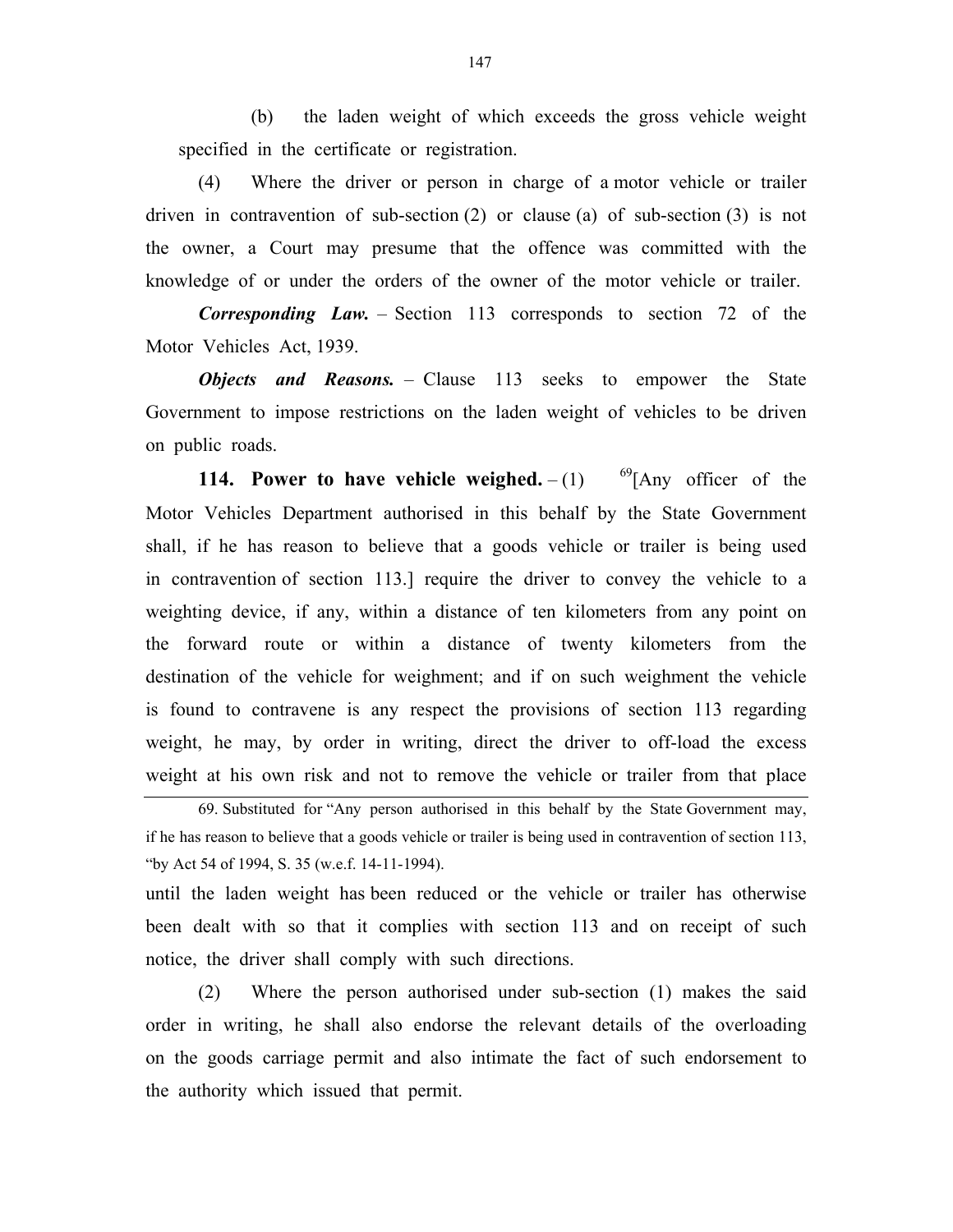*Corresponding Law.* – Section 114 corresponds to section 73 of the Motor Vehicles Act, 1939.

*Objects and Reasons.* – Clause 114 seeks to authorise the State Government to empower officers to weight goods carriages & wherever it is found that the vehicle is carrying excess load, to direct the driver to unload the excess goods at his risk and not to proceed unless such excess load is unloaded.

**115. Power to restrict the use of vehicles.** – The State Government or any authority authorised in this behalf by the State Government, if satisfied that it is necessary in the interest of public safety or convenience, or because of the nature of any road or bridge, may, by notification in the Official Gazette, prohibit or restrict, subject to such exceptions and conditions as may be specified in the notification, the driving of motor vehicles or of any specified class or description of motor vehicles or the use of trailers either generally in a specified are or on a specified road and when any such prohibition or restriction is imposed, shall cause appropriate traffic signs to be placed or erected under section 116 at suitable places :

 Provided that where any prohibition or restriction under this section is to remain in force for not more than one month, notification thereof in the Official Gazette shall not be necessary but such local publicity is the circumstances may permit shall be given of such prohibition or restriction.

*Corresponding Law.* – Section 115 corresponds to section 74 of the Motor Vehicles Act, 1939.

*Objects and Reasons.* – Clause 115 empowers the State Government and prescribed authorities to restrict the driving of any specified class of motor vehicle and also to restrict the driving of any class of motor vehicle below a minimum speed fixed for that class of vehicle on any public road.

**116. Power to erect traffic signs.** – (1) (a) The State Government or any authority authorised in this behalf by the State Government may cause or permit traffic sings to be placed or erected in any public place for the purpose of bringing to public notice any speed limits fixed under sub-section (2) of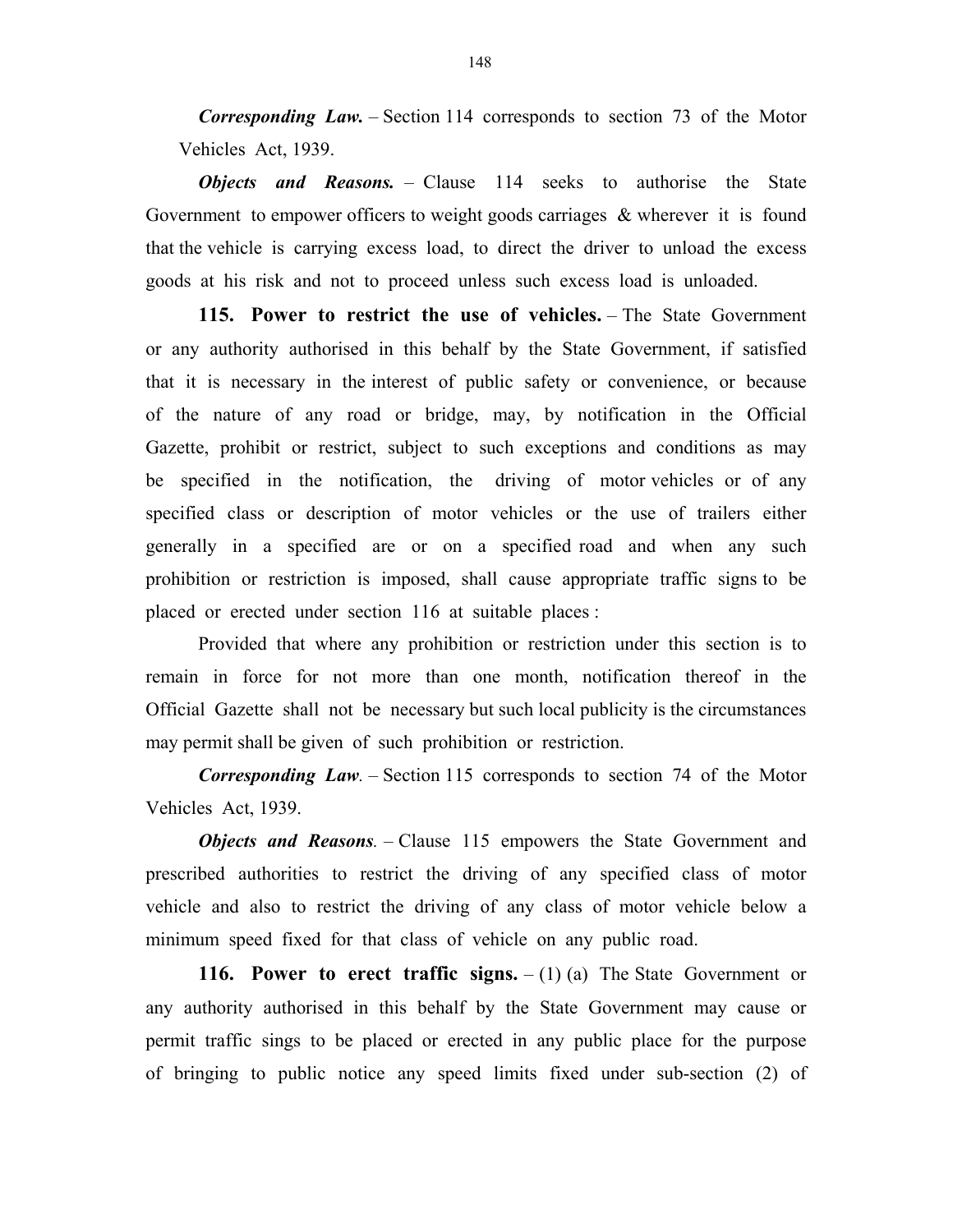section 112 or any prohibitions or restrictions imposed under section 115 or generally for the purpose of regulating motor vehicle traffic.

(a) A State Government or any authority authorised in this behalf by the State Government may, by notification in the Official Gazette or by the erection at suitable places of the appropriate traffic sign referred to in Part A of the Schedule, designate certain roads as main roads for the purposes of the driving regulations made by the Central Government.

(2) Traffic signs placed or erected under sub-section (1) for any purpose for which provision is made in the Schedule shall be of the size, colour and type and shall have the meanings set forth in the Schedule, but the State Government or any authority empowered in this behalf by the State Government may make or authorise the addition to any sign set forth in the said Schedule, of transcriptions of the words, letters or figures thereon in such script as the State Government may think fit provided that the transcriptions shall be similar size and colour to the words, letters or figures set forth in the Schedule.

(3) Except as provided by sub-section (1),, no traffic sign shall, after the commencement of this Act, be placed or erected on or near any road; but all traffic signs placed or erected prior to the commencement of this Act by any competent authority shall for the purpose of this Act be deemed to be traffic signs placed or erected under the provisions of sub-section (1).

(4) A State Government may, by notification in the Official Gazette, empower any police officer not below the rank of a Superintendent of Police to remove or cause to be removed any sign or advertisement which is so placed in his opinion as to obscure any traffic sign from view or any sign or advertisement which in his opinion is so similar in appearance to a traffic sign as to be misleading or which in his opinion is likely to district the attention or concentration of the driver.

(5) No person shall wilfully remove, alter, deface, or in any way tamper with, any traffic signs placed or erected under this section.

(6) If any person accidentally causes such damage to a traffic sign an renders it useless for the purpose for which it is placed or erected under this section, he shall report the circumstances of the occurrence to a police officer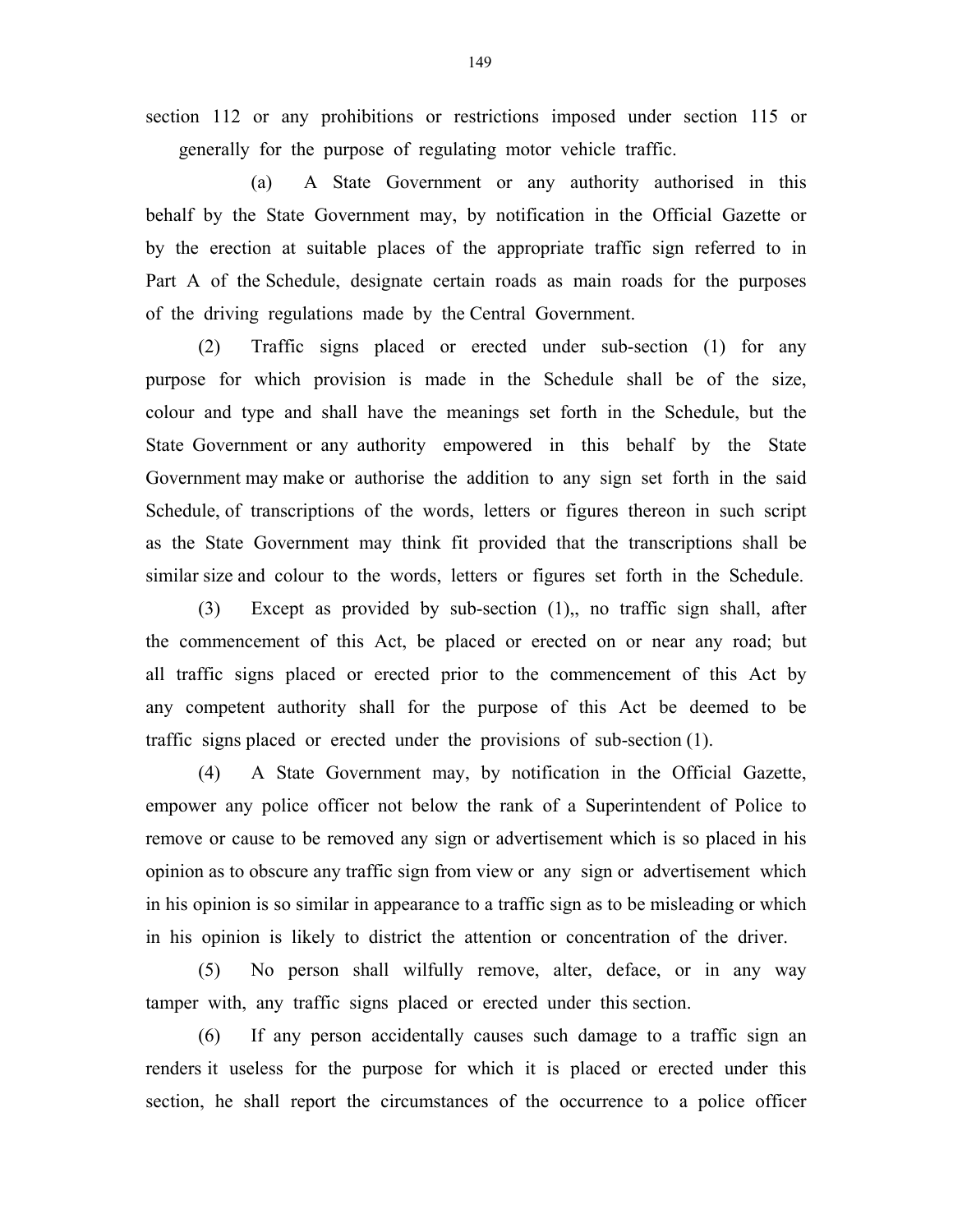or at a police station as soon as possible, and in any case within twenty – four hours of the occurrence.

(7) For the purpose of bringing the sign set forth in  $\frac{70}{1}$  the First Schedule) in conformity with any International Convention relating to motor traffic to which the Central Government is for the time being a party, the Central Government may, by notification in the Official Gazette, make any addition or alteration to any such sign and on the issue of any such notification,  $\frac{1}{1}$ [the First Schedule] shall be deemed to be amended accordingly.

*Corresponding Law.* – Section 116 corresponds to section 75 of the Motor Vehicles Act, 1939.

*Objects and Reasons.* – Clause 116 confers power on the State Government and any authority authorised by the State Government to erect traffic signs on public road for the information of road users. It also empowers certain officers to remove from the public road any s ign which is likely to distract the attention of a driver.

**117. Parking places and halting stations.** – The State Government or any authority authorised in this behalf by the State Government may, in consultation with the local authority having jurisdiction in the area concerned, determine places at which motor vehicles may stand either indefinitely or for a specified period of time, and may determine the places at which public service vehicles may stop for a longer time than is necessary for the taking up and setting down of passengers.

70. Substituted for "the Schedule" by Act 54 of 1994, S. 36 (w.e.f. 14-11-1994)

71. Substituted for "the Schedule" by Act 54 of 1994, s. 36 (w.e.f. 14-11-1994).

*Corresponding Law.* – Section 117 corresponds to section 76 of the Motor Vehicles Act, 1939.

*Objects and Reasons.* – Clause 117 permits determing the parking places and halting stations for motor vehicles for the purpose of picking up and setting down passengers.

**118. Driving regulations.** – The Central Government may, by notification in the Official Gazette, make regulations\* for the driving of motor vehicles.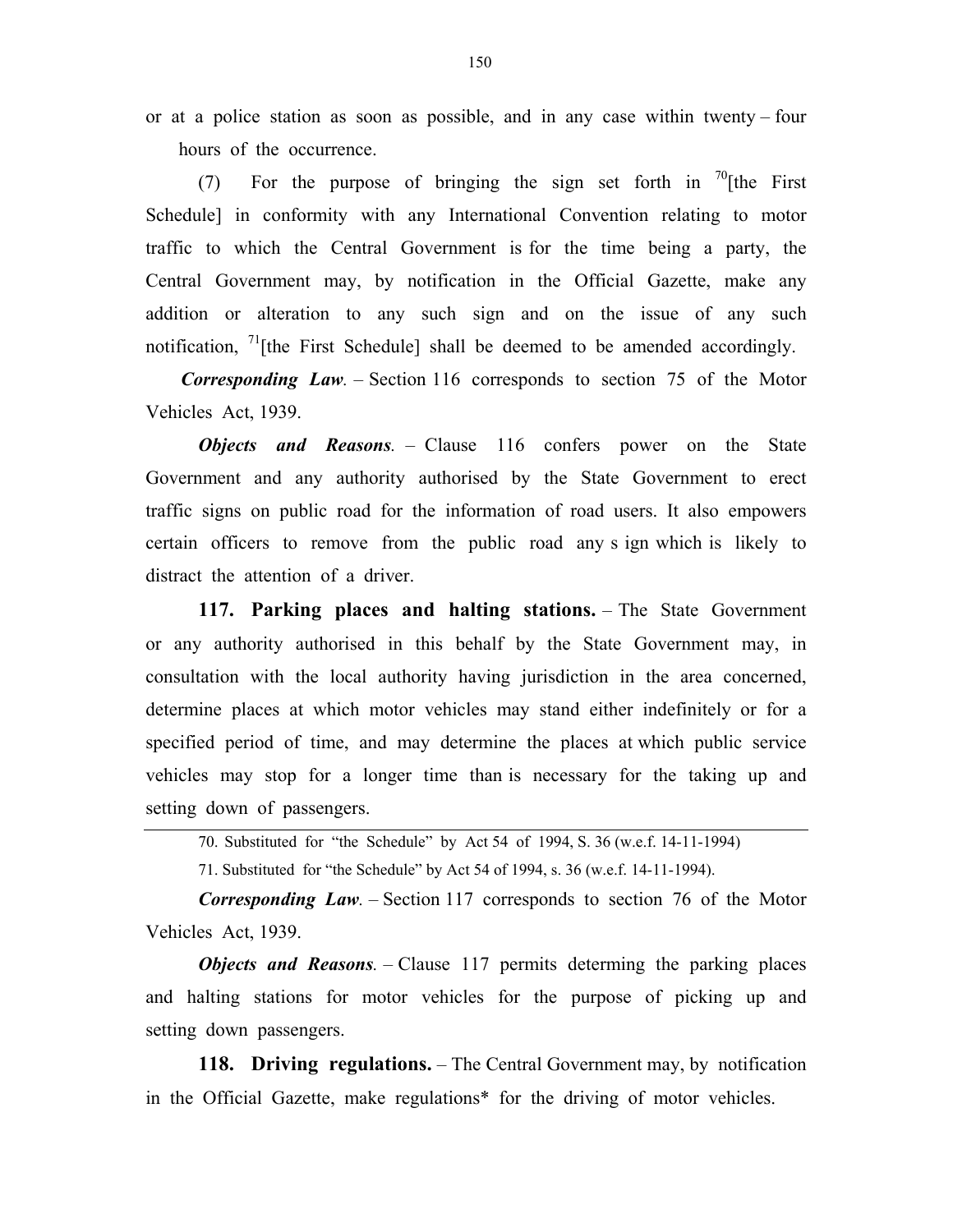*Corresponding Law.* – This is a new provision in the 1988 Act.

**119. Duty to obey traffic signs.** – (1) Every driver of a motor vehicle shall drive the vehicle in conformity with any indication given by mandatory traffic sign and in conformity with the driving regulations made by the Central Government, and shall comply with all directions given to him by any police officer for the time being engaged in the regulation of traffic in any public place.

 (2) In this section "mandatory traffic sign" means a traffic sign included in Part A of  $^{72}$ [the First Schedule], or any traffic sign of similar form (that is to say, consisting of or including a circular disc displaying a device, word or figure and having a red ground or border) placed or erected for the purpose of regulating motor vehicle traffic under sub-section (1) of section 116.

*Corresponding Law.* – Section 119 corresponds to section 78 of the Motor Vehicles Act, 1939.

*Objects and Reasons.* – Clause 119 lays down that it is the duty of every driver of a motor vehicle to drive the motor vehicle in conformity with the indication given in mandatory traffic signs.

**120. Vehicles with left hand control. –** No person shall drive or cause or allow to be driven in any public place any motor vehicle with a left – hand steering control unless it is equipped with a mechanical or electrical signalling device of a prescribed nature and in working order.

\* In exercise of power conferred by S. 118, the Central Government made the Rules of the Road Regulations, 1989, w.e.f. 1-7-1989.

72. Substituted for "the Schedule" by Act 54 of 1994, S. 36 (w.e.f. 14-11-1994).

*Corresponding Law.* – Section 120 corresponds to section 80 of the Motor Vehicles Act, 1939.

*Objects and Reasons.* – Clause 120 prohibits driving of motor vehicle fitted with left hand control unless it is fitted with mechanical or electrical signalling device.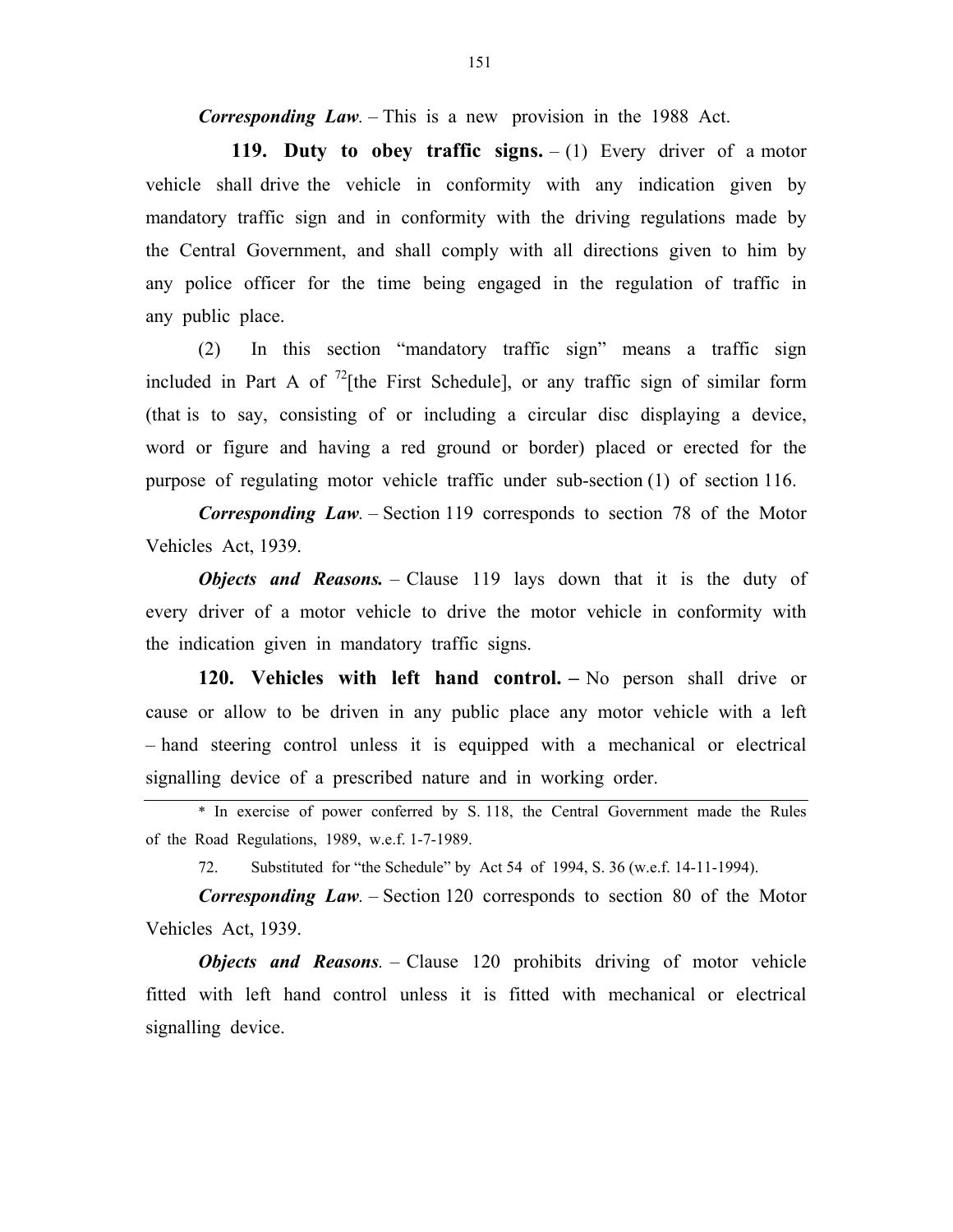**121. Signals and signalling devices.** – The driver of a motor vehicle shall make such signals and on such occasions as may be prescribed by the Central Government :

Provided that the signal of an intention to turn to the right or left or to stop –

(a) in the case of a motor vehicle with a right – hand steering control, may be given by a mechanical or electrical device of a prescribed nature affixed to the vehicle; and

(b) in the case of a motor vehicle with a left – hand steering control, shall be given by a mechanical or electrical device or a prescribed nature affixed to the vehicle :

Provided further that the State Government may, having regard to the width and condition of the roads in any area or route, by notification in the Official Gazette, exempt subject to such conditions as may be specified therein any motor vehicle or class or description of motor vehicles from the operation of this section for the purpose of plying in that are or route.

*Corresponding Law.* – Section 121 corresponds to section 79 of the Motor Vehicles Act, 1939.

*Objects and Reasons.* – Clause 121 specifies that the drivers of motor vehicles including the vehicles fitted with left hand steering should give appropriate signals including mechanical and electrical signals of their intention to turn right or left.

**122. Leaving vehicle in dangerous position** – No person in charge of a motor vehicle shall cause or allow the vehicle or any trailer to be abandoned or to remain at rest on any public place in such a position or in such a condition or in such circumstances as to cause or likely to cause danger, obstruction or undue inconvenience to other users of the public place or to the passengers.

*Corresponding Law.* – Section 122 corresponds to section 81 of the Motor Vehicles Act, 1939.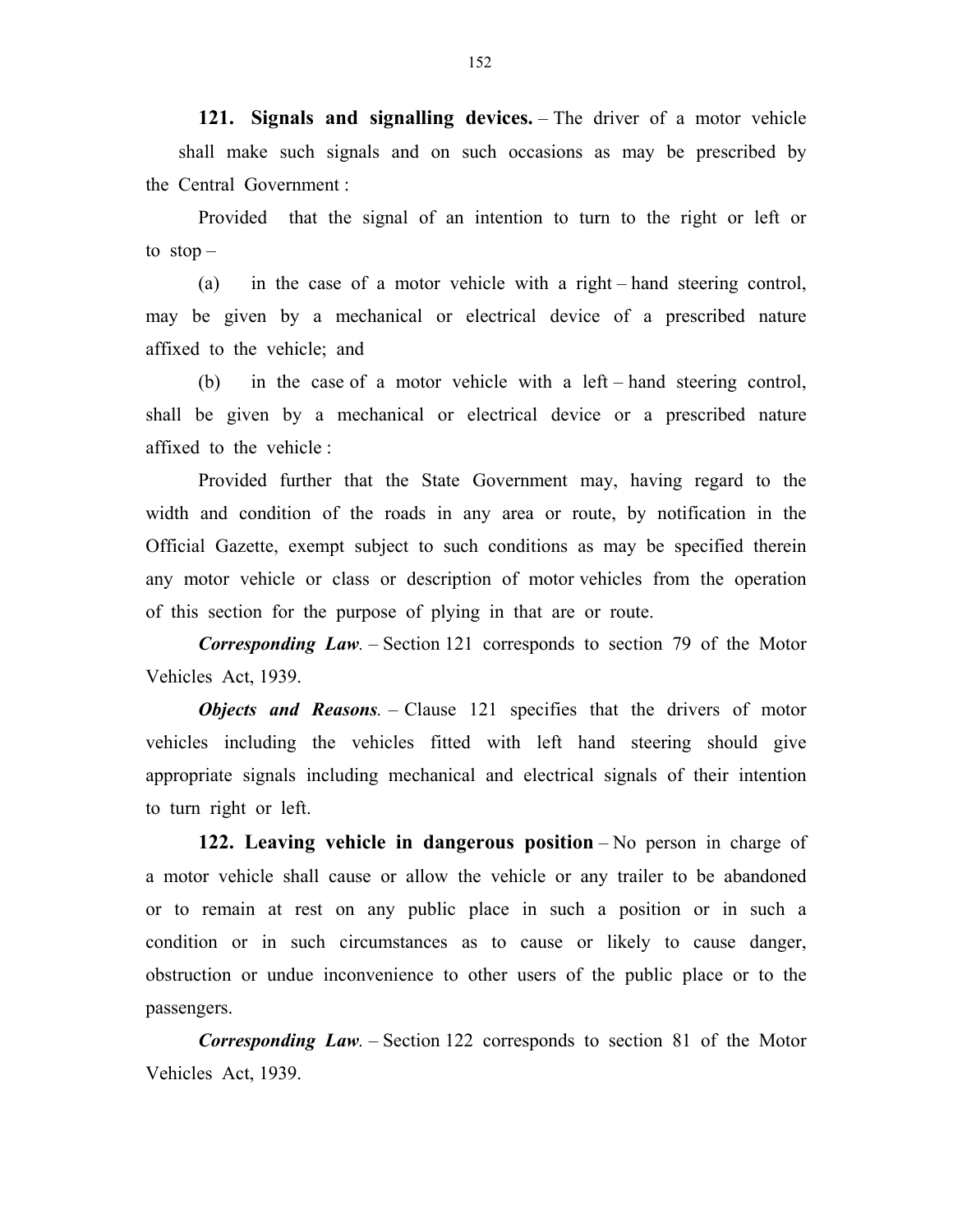*Objects and Reasons.* – Clause 122 lays down that no motor vehicle should be left on the public road in a dangerous position or in such a manner so as to cause inconvenience to other road users or abandoned.

**123. Riding on running board, etc. -** (1) No person driving or in charge of a motor vehicle shall carry any person or permit any person to be carried on the running board or otherwise than within the body of the vehicle.

 (2) No person shall travel on the running board or on the top or on the bonnet of a motor vehicle.

*Corresponding Law.* – Section 123(1) corresponds to section 82 of the Motor Vehicles Act, 1939. However, sub-section (2) of section 123, is a new provision in the 1988 Act.

*Objects and Reasons.* – Clause 123 prohibits travelling in running board or on top or on the bonnet of any motor vehicle.

**124. Prohibition against travelling without pass or ticket. –** No person shall enter or remain in any stage carriage for the purposes of travelling therein unless he has with him a proper pass or ticket;

Provided that where arrangements for the supply of tickets are made in the stage carriage by which a person has to travel, a person may enter such stage carriage but as soon as may be after his entry therein, he shall make the payment of his fare to the conductor or the driver who performs the functions of a conductor and obtain from such conductor or driver, as the case may be, a ticket for his journey.

*Explanation*. – In this section, -

(a) "pass" means a duty privilege or courtesy pass entitling the person to whom it is given to travel in a stage carriage gratuitously and includes a pass issued on payment for travel in a stage carriage for the period specified therein;

(b) "ticket" includes a single ticket, a return ticket or a season ticket.

*Corresponding Law.* – Section 124 corresponds to section  $82 - A$  of the Motor Vehicles Act, 1939.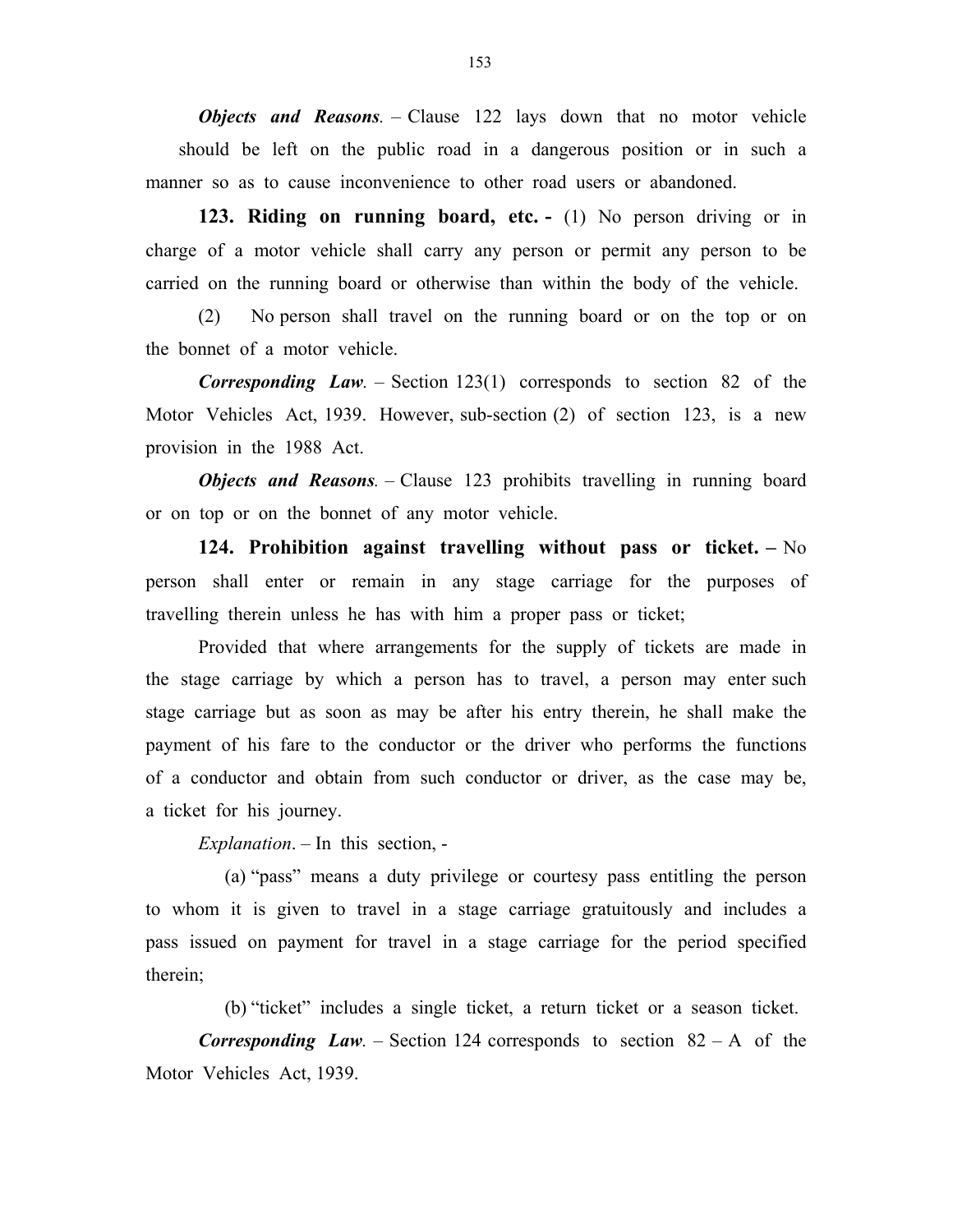*Objects and Reasons.* – Clause 124 prohibits travelling in buses without ticket or pass.

**125. Obstruction of driver.** – No person driving a motor vehicle shall allow any person to stand or sit or to place anything in such a manner or position as to hamper the driver in his control of the vehicle.

*Corresponding Law.* – Section 125 corresponds to section 83 of the Motor Vehicles Act, 1939.

*Objects and Reasons.* – Clause 125 no driver of a motor vehicle shall allow any person to be seated in such a position so as to hamper his driving.

**126. Stationary Vehicles. -** No person driving or in charge of a motor vehicle shall cause or allow the vehicle to remain stationary in any public place, unless there is in the driver's seat a person duly licensed to drive the vehicle or unless the mechanism has been stopped and a brake or brakes applied or such other measures taken as to ensure that the vehicle cannot accidentally be put in motion in the absence of the driver.

*Corresponding Law.* – Section 126 corresponds to section 84 of the Motor Vehicles Act, 1939.

*Objects and Reasons.* – Clause 126 lays down that no motor vehicle should remain stationary in a public place unless there is a licensed driver in the vehicle or where the engine has stopped running, proper precautionary methods have been taken to ensure that the vehicle will not move accidentally in the absence of the driver.

**127. Removal of motor vehicles abandoned or left unattended on a public place.**  $-^{73}$ [(1) where any motor vehicle is abandoned or left

73. Sub-S.(1) substituted by Act 54 of 1994, S.37(w.e.f.14-11-1994). Prior to its substitution, sub-S.(1) read as under :-

 "(1) Where any motor vehicle is abandoned, or left unattended, on a public place for ten hours or more, its removal by a towing service may be authorised by a police officer having jurisdiction." unattended on a public place for ten hours or more or is parked in a place where parking is legally prohibited, its removal by a towing service or its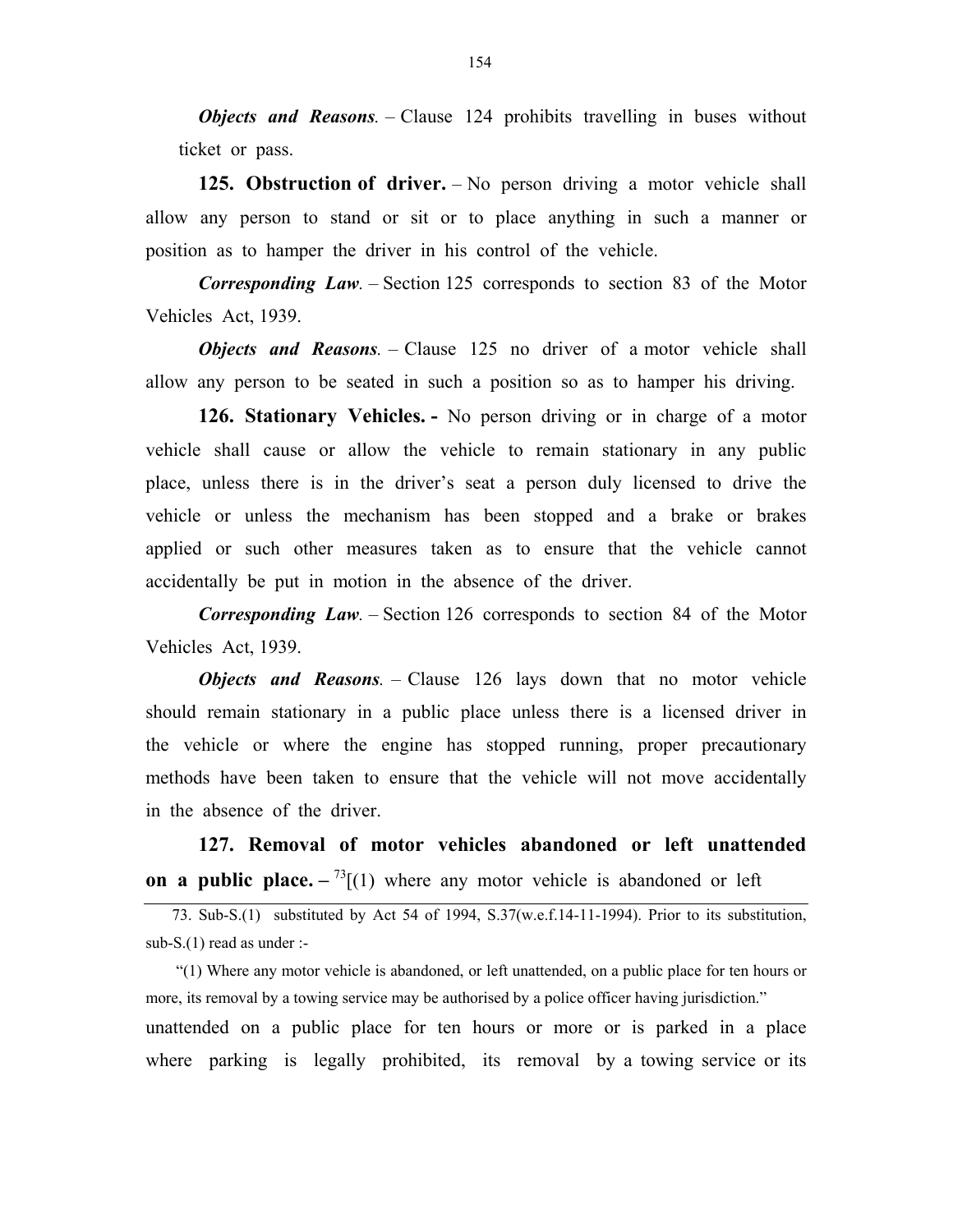immobilisation by any means including wheel clamping may be authorised by a

police officer in uniform having jurisdiction.]

(2) Where an abandoned, unattended, wrecked, burnt or partially dismantled vehicle is creating a traffic hazard, because of its position in relation to the  $^{74}$ [public place], or its physical appearance is causing the impediment to the traffic, its immediate removal from the  $75$ [public place] by a towing service may be authorised by a police officer having jurisdiction.

(3) Where a vehicle is authorised to be removed under sub-section (1) or sub-section (2) by a police officer, the owner of the vehicle shall be responsible for all towing costs, besides any other penalty.

*Corresponding Law.* – This is a new provision in the 1988 Act.

*Objects and Reasons.* – Clause 127 makes provision empowering Police Officers to tow away the motor vehicles which are abandoned or left unattended on any public road and recover the cost of removal from the owners of such vehicles.

**128. Safety measures for drivers and pillion riders. –** (1) No driver of a two – wheeled motor cycle shall carry more than one person in addition to himself on the motor cycle and no such person shall be carried otherwise than sitting on a proper seat securely fixed to the motor cycle behind the driver's seat with appropriate safety measures.

 (2) In addition to the safety measures mentioned in sub-section (1), the Central Government may, prescribe other safety measures for the drivers of two-wheeled motor cycles and pillion riders thereon.

*Corresponding Law.* – Sub – section (1) of section 128 corresponds to section 85 of the Motor Vehicles Act, 1939. However, sub-section (2) of section 128, is a new provision in the 1988 Act.

*Objects and Reasons.* – Clause 128 prescribes certain safety measures for

<sup>74.</sup> Substituted for "highway" by Act 54 of 1994, S.37 (w.e.f. 14-11-1994).

<sup>75.</sup> Substituted, *ibid*, for "highway" (w.e.f. 14-11-1994).

drivers and pillion riders of motor vehicles. It also empowers the Central Government to prescribe other safety measures in this regard.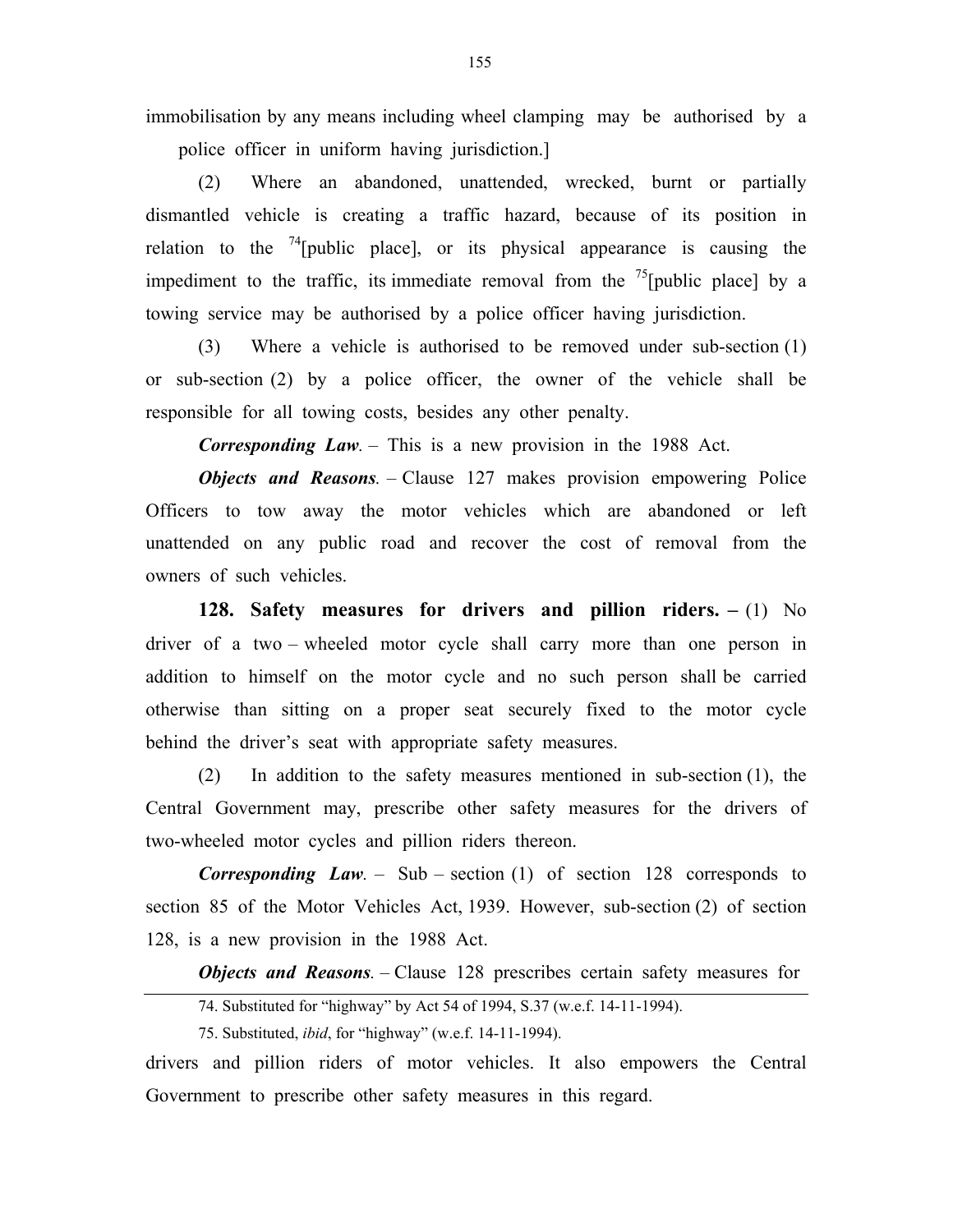**129. Wearing of protective headgear.** - Every person driving or riding (otherwise than in a side car, on a motor cycle of any class or description) shall, while in a public place, wear  $\frac{76}{5}$ [protective headgear conforming to the standards of Bureau of Indian Standards:]

provided that the provisions of this section shall not apply to a person who is a Sikh, if he is, while driving or riding on the motor cycle, in a public place, wearing a turban :

provided further that the State Government may, by such rules, provide for such exceptions as it may think fit.

*Explanation.* – "Protective headgear" means a helmet which, -

(a) by virtue of its shape, material and construction, could reasonably be expected to afford to the person driving or riding on a motor cycle a degree of protection from injury in the event of an accident; and

(b) is securely fastened to the head of the wearer by means of straps or other fastenings provided on the headgear.

*Corresponding Law.* – Section 129 corresponds to section  $85 - A$  of the Motor Vehicles Act, 1939.

*Objects* and Reasons. – Clause 129 empowers the State Government to prescribe protective headgear to be worn by the drivers or pillion riders of motor cycle other than a person who is a Sikh wearing a turban and to make such exemption as the State Government thinks fit.

 **130. Duty to produce licence and certificate of registration.** – (1) The driver of a motor vehicle in any public place shall, on demand by any police officer in uniform, produce his licence for examination.

Provided that the driver may, of his licence has been submitted to, or has been

76. Substituted by S. 38, ibid, for " a protective headgear of such descriptions as may be specified by the State Government by rules made by it in this behalf, and different descriptions of headgears may be specified in such rules in relation to different circumstances or different class or description of motor cycles" (w.e.f. 14-11-1994)

sized by, any officer or authority under this or any other Act, produce in lieu of the licence a receipt or other acknowledgement issued by such officer or authority in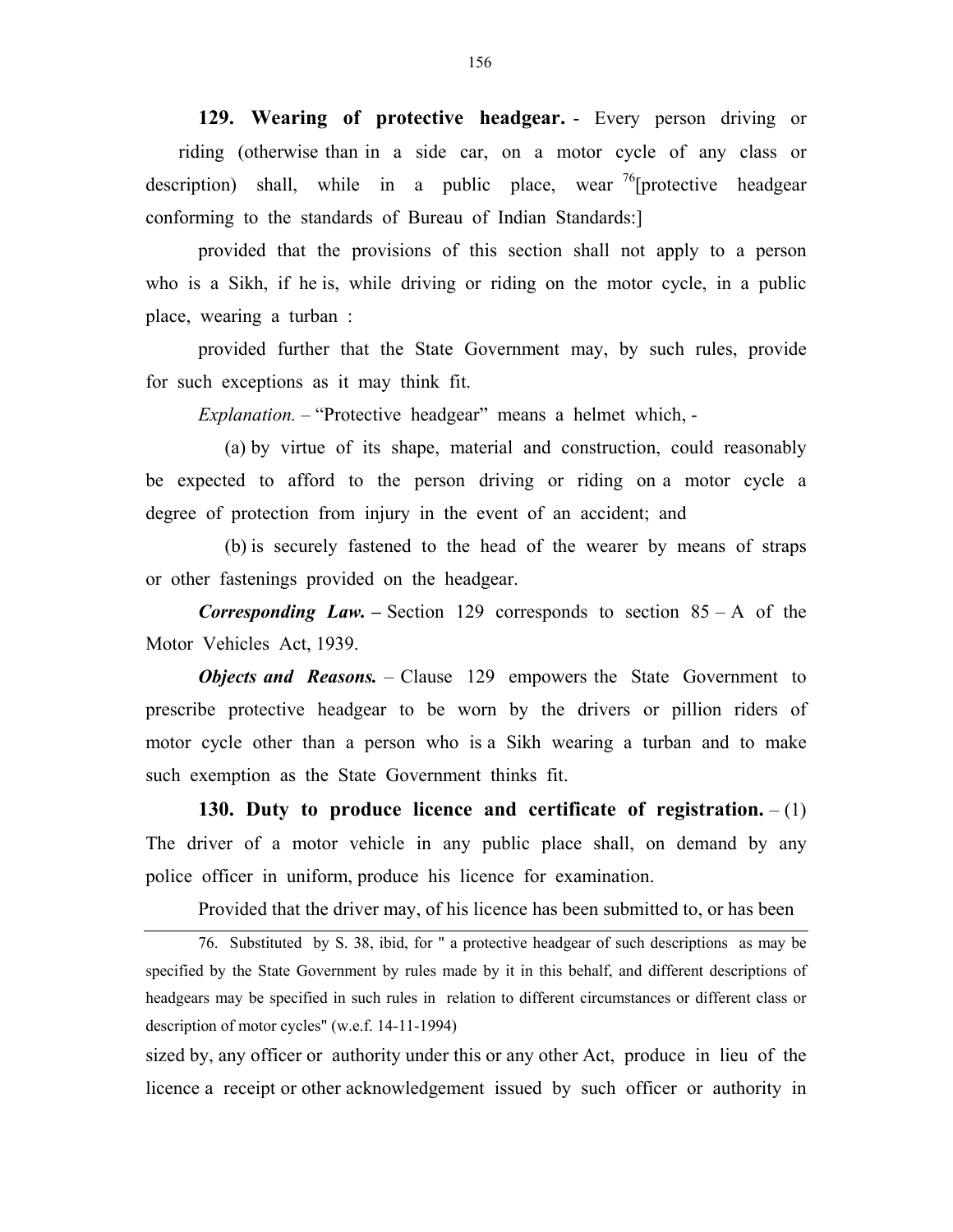respect thereof an thereafter produce the licence within such period, in such manner

as the Central Government may prescribe to the police officer making the demand.

 $77$ [(2) The conductor, if any, of a motor vehicle on any public place shall, on demand by any officer of the Motor Vehicles Department authorised in this behalf, produce the licence for examination.]

 $\binom{8}{3}$  The owner of a motor vehicle (other than a vehicle registered under section 60), or in his absence the driver or other person in charge of the vehicle, shall, on demand by a registering authority or any other officer of the Motor Vehicles Department duly authorised in this behalf, produce the certificate of insurance of the vehicle and, where the vehicle is a transport vehicle, also the certificate of fitness referred to in section 56 and the permit; and if any or all of the certificates or the permit are not in his possession, he shall, within fifteen days from the date of demand, submit photo copies of the same, duly attested in person or send the same by registered post the officer who demanded it.

*Explanation. –* For the purposes of this sub-section, "certificate of insurance" means the certificate issued under sub-section (3) of section 147.]

 (4) If the licence referred to in sub-section (2) or the certificates or permit referred to in sub-section (3), as the case may be, are not at the time in

77. Sub-S. (2) substituted by Act 54 of 1994, S.39 (w.e.f. 14-11-1994). Prior to its substitution, sub-S. (2) read as under :-

 "(2) The conductor, if any, of a motor vehicle in any public place shall, on demand by any police officer in uniform, produce his licence for examination"

78. Sub-S.(3) substituted, *ibid* (w.e.f. 14-11-1994). Prior to its substitution, sub-S.(3) read as under:-

 "(3) The owner of a motor vehicle (other than a vehicle registered under section 60), or in his absence the driver or other person in charge of the vehicle, shall on demand by a registering authority or any person authorised in this behalf by the State Government, produce the certificate or registration and the certificate of insurance of the vehicle and, where the vehicle is a transport vehicle, also the certificate of fitness referred to I section 56 and the permit.

*Explanation.* – for the purposes of this sub-section, "certificate of insurance" means the certificate issued under sub-section(3) of section 147".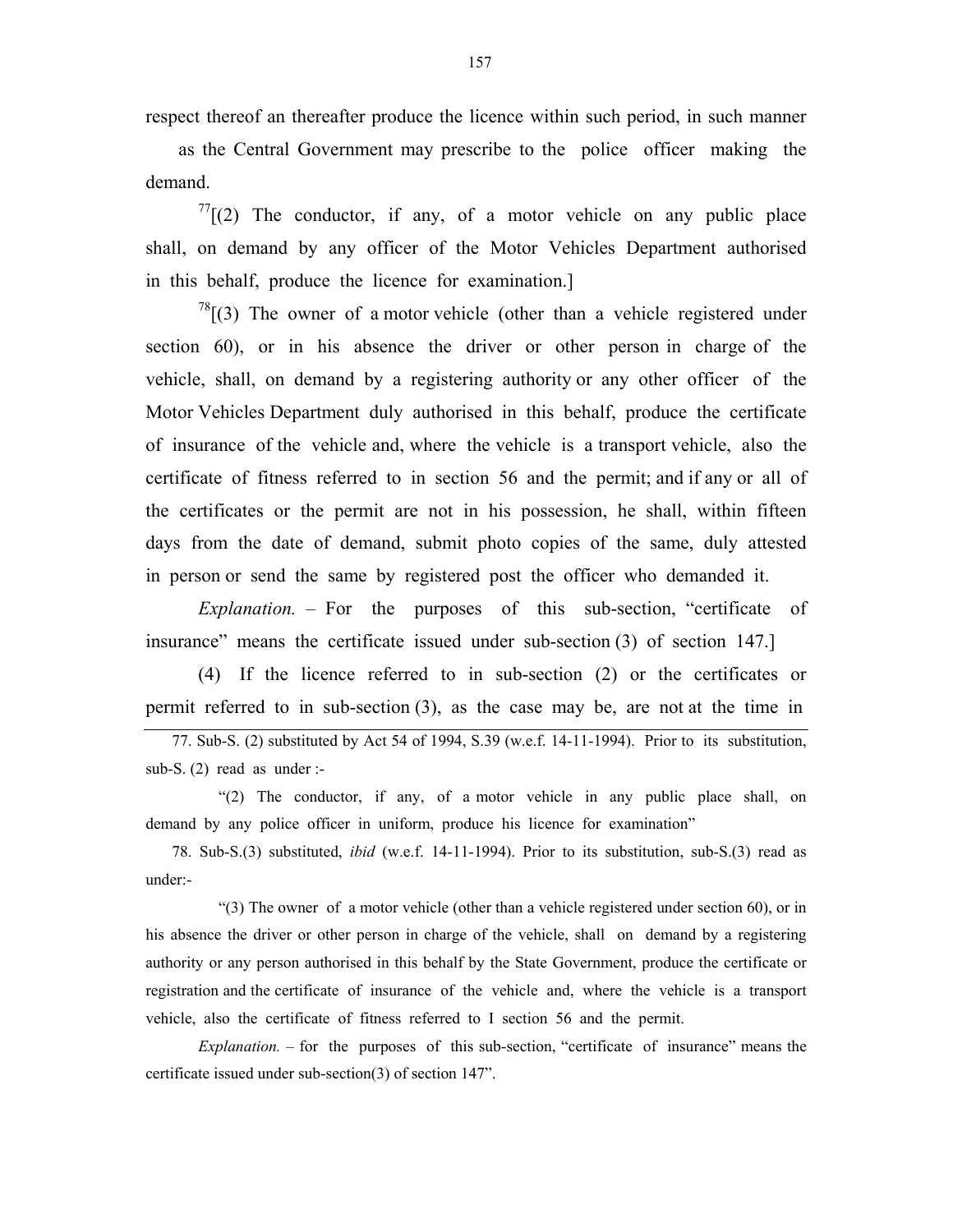the possession of the person to whom demand is made, it shall be a sufficient

compliance with this section if such person produces the licence or certificates or permit within such period in such manner as the Central Government may prescribe, to the police officer or authority making the demand :

 Provided that, except to such extent and with such modifications as may be prescribed, the provisions this sub-section shall not apply to any person required to produce the certificate of registration or the certificate of fitness of a transport vehicle.

 *Corresponding Law.* – Section 130 corresponds to section 86 of the Motor Vehicles Act, 1939.

*Objects and Reasons.* – Clause 130 requires the driver of a motor vehicle to produce on demand by a Police Officer, the driving licence, registration certificate, fitness certificate in the case of transport vehicle.

**131. Duty of the driver to take certain precautions at unguarded railway level crossings. -** Every driver of a motor vehicle at the approach of any unguarded railway level crossing shall cause the vehicle to stop and the driver of the vehicle shall cause the conductor or cleaner or attendant or any other person in the vehicle to walk up to the level crossing and ensure that no train or trolley is approaching from either side and then pilot the motor vehicle across such level crossing, and where no conductor or cleaner or attendant or any other person is available in the vehicle, the driver of the vehicle shall get down from the vehicle himself to ensure that no train or trolley is approaching from either side before the railway track is crossed.

*Corresponding Law. -* This is a new provision in the 1988 Act.

*Objects and Reasons.* – Clause 131 prescribes certain duties for a driver approaching an unmanned level crossing to ensure safe crossing of the vehicle in the interest of public safety.

**132. Duty of driver to stop in certain cases.**  $- (1)$  The driver of motor vehicle shall cause the vehicle to stop  $\&$  remain stationary so long as <sup>79</sup>[may for such reasonable time as may be necessary, but not exceeding twenty-four hours],-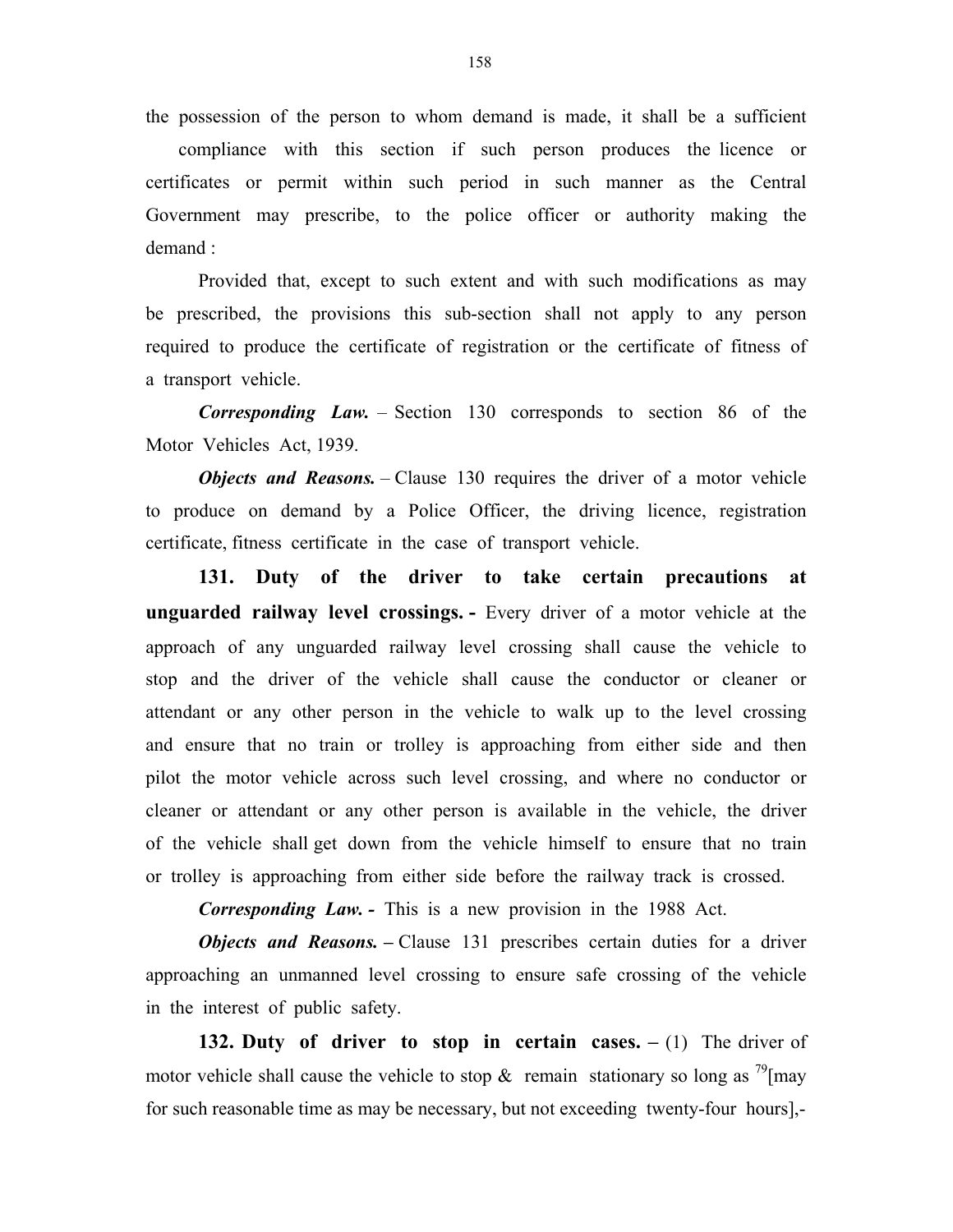$\frac{80}{9}$ [(a) when required to do so by any police officer not below the rank of a Sub-Inspector in uniform, in the event of the vehicle being involved in the occurrence of an accident to a person, animal or vehicle or of damage to property, or]

 (b) when required to do so by any person in charge of an animal if such person apprehends that the animal is, or being alarmed by the vehicle will become, unmanageable, or

(c)  $81$ [\*\*\*]

And he shall give his name and address and the name and address of the owner of the vehicle to any person affected by any such accident or damage who demands it provided such person also furnishes his name and address.

 (2) The driver of a motor vehicle shall, on demand by a person giving his own name and address and alleging that the driver has committed an offence punishable under section 184, give his name and address to that person.

 (3) In this section the expression "animal" means any horse, cattle, elephant, camel, ass, mule, sheep or goat.

*Corresponding Law. –* Section 132 corresponds to section 87 of the Motor Vehicles Act, 1939.

*Objects and Reasons.* – Clause 132 details the duty of the driver of a motor vehicle to stop his vehicle in certain circumstances such as when his vehicle is involved in an accident, etc.

**133. Duty of owner of motor vehicle to give information-** The owner of a motor vehicle, the driver or conductor of which is accused of any offence under this Act shall, on the demand of any police officer authorised in this behalf by the

"(a) when required to do so by any police officer in uniform; or"

 81. Cl.(c) omitted by Act 54 of 1994, S.40 (w.e.f. 14-11-1994). Prior to its omission, Cl.(c) read as under :-

 "(c) when the vehicle is involved in the occurrence of an accident to a person, animal or vehicle or of damage to any property, whether the driving or management of the vehicle was or was not the cause of the accident or damage,".

<sup>79.</sup> Substituted for "may reasonably be necessary" by Act 54 of 1994, S.40 (w.e.f. 14-11-1994)

 <sup>80.</sup> Cl. (a) substituted, *ibid* (w.e.f. 14-11-1994). Prior to its substitution, Cl. (a) read as under :-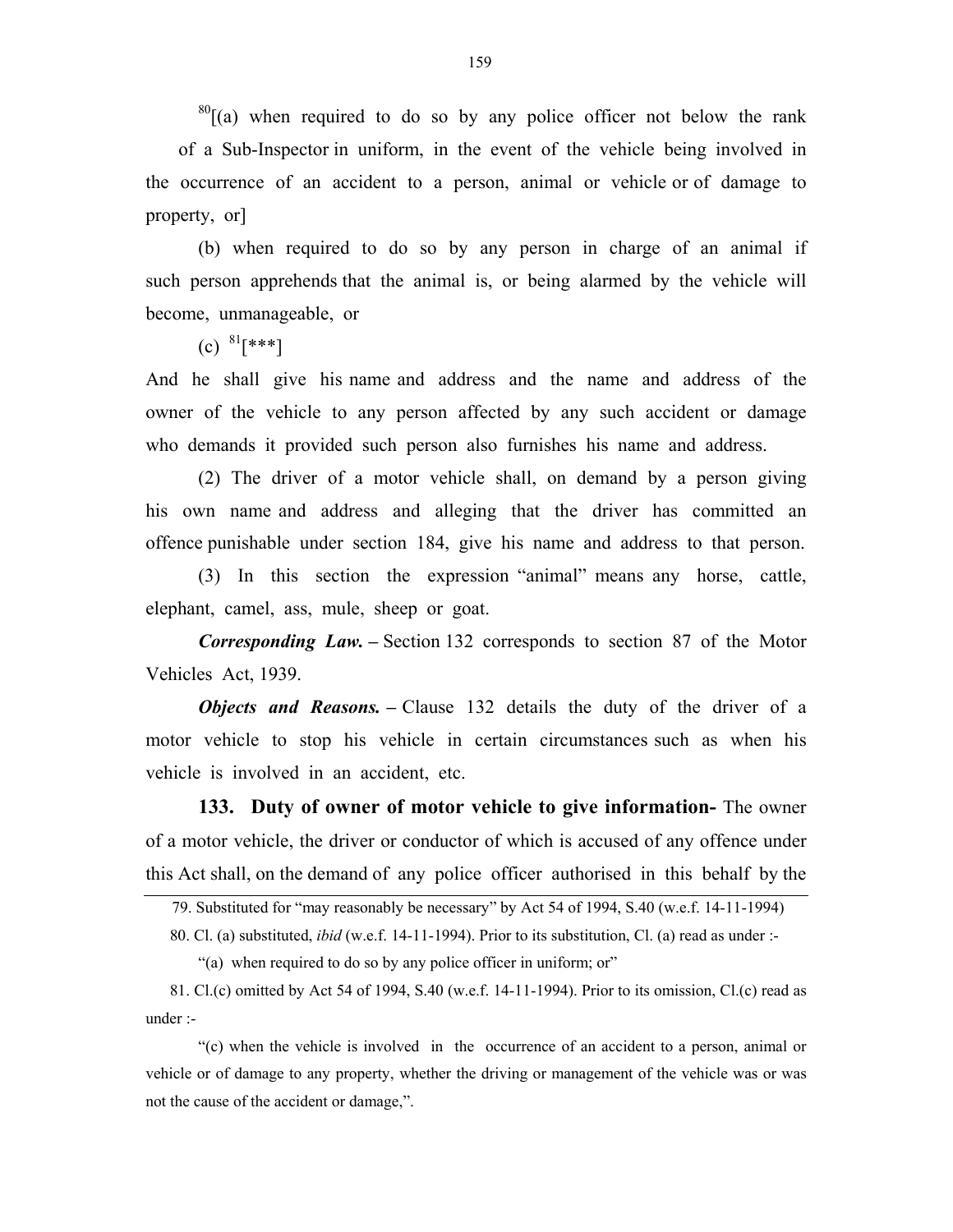State Government, give all information regarding the name and address of, and the

licence held by, the dirver or conductor which is in his possession or could by reasonable diligence be ascertained by him.

*Corresponding Law-* Section 133 corresponds to section 88 of the Motor Vehicles Act. 1939.

*Objects and Reason-* Clause 133 provides that the owner of a motor vehicle shall, on demand by a Police Officer, furnish the name and address of the driver or the conductor of the vehicle who are accused of any offence under this Act alongwith the licence number, etc.

**134. Duty of driver in case of accident and injury to a person. –** When any person is injured or any property of a third party is damaged, as a result of an accident in which a motor vehicle is involved, the driver of the vehicle or other person in charge of the vehicle shall –

(a) unless it is not practicable to do so on account of mob fury or any other reason beyond his control, take all reasonable steps to secure medical attention for the injured person,  ${}^{82}$ [by conveying him to the nearest medical practitioner or hospital, and it shall be the duty of every registered medical practitioner or the doctor on the duty in the hospital immediately to attend to the injured person and render medical aid or treatment without waiting for any procedural formalities], unless the injured person or his guardian, in case he is a minor, desired otherwise;

(b) give on demand by a police officer any information required by him or, if no police officer is present, report the circumstances of the occurrence, including the circumstances, if any, or not taking reasonable steps to secure medical attention as required under clause (a), at the nearest police station as soon as possible, and in any case within twenty-four hours of the occurrence;

 $^{83}$ [(c) give the following information in writing to the insurer, who has

82. Substituted by S.41, *ibid,* for "and, if necessary, convey him to the nearest hospital"(w.e.f. 14-11-1994).

83. Inserted by Act 54 of 1994, S. 41 (w.e.f. 14-11-1994).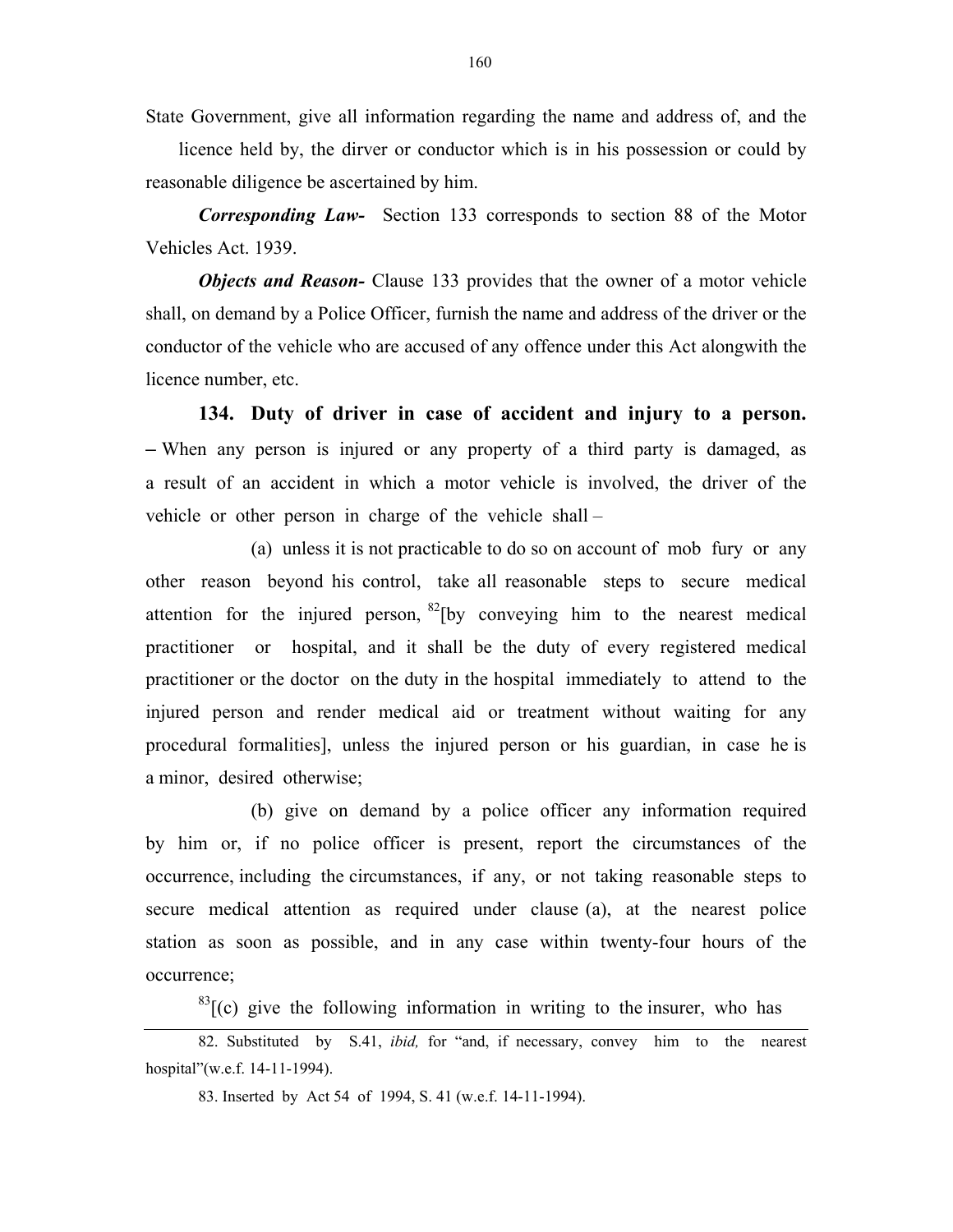issued the certificates of insurance, about the occurrence of the accident, namely :-

- (i) insurance policy number and period of its validity;
- (ii) date, time and place of accident;
- (iii.) particulars of the persons injured or killed in the accident;
- (iv.) name of the driver and the particulars of his driving licence.

*Explanation.* – For the purposes of this section, the expression "driver" includes the owner of the vehicle.]

*Corresponding Law. –* Section 134 corresponds to section 89 of the Motor Vehicles Act, 1939.

*Objects and Reasons.* – Clause 134 sets out the duties of the driver involved in accident, such as reporting the accident to the Police Station, rendering medical aid to the injured, etc.

**135. Schemes to be framed for the investigation of accident cases and wayside amenities, etc.**  $- (1)$  The State Government may, by notification in the Official Gazette, make one or more schemes to provide for -

 (a) an in depth study on causes and analysis of motor vehicle accidents;

- (b) wayside Amenities on highways;
- (c) traffic aid posts on highways; and
- (d) truck parking complexes along highways.

 (2) Every scheme made under this section by any State Government shall be laid, as soon as may be after it is made, before the State Legislature.

*Corresponding Law. –* This is new provision in the 1988 Act.

*Objects and Reasons.* – Clause 135 empowers the State Government to frame scheme for indepth study of motor vehicle accident way-side amenities, traffic and posts and truck parking complexes.

**136. Inspection of vehicle involved in accident. –** When any accident occurs in which a motor vehicle is involved, any person authorised in this behalf by the State Government may, on production if so required of his authority, inspect the vehicle and for that purpose may enter at any reasonable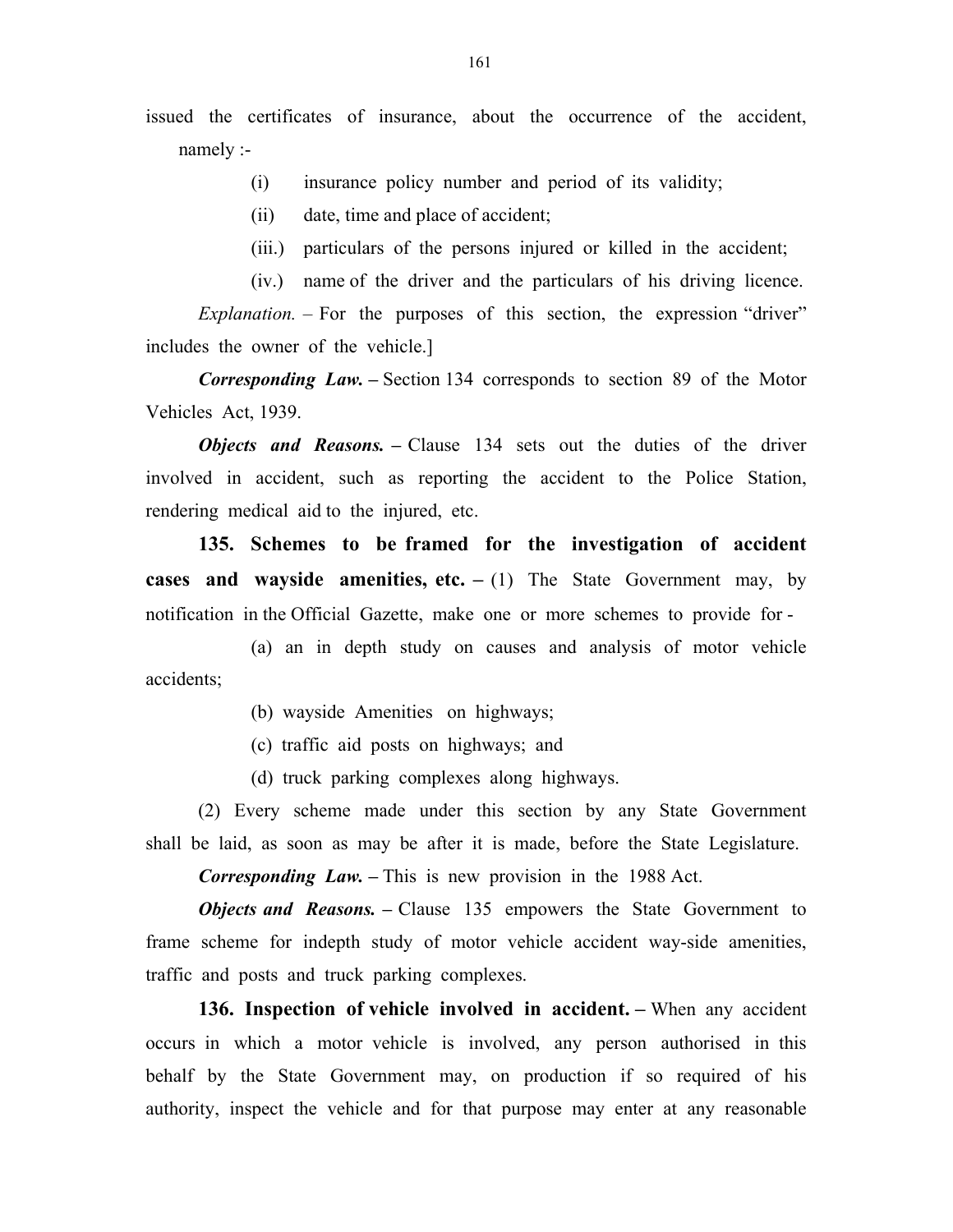time any premises where the vehicle may be, and may remove the vhielce for examination :

 Provided that the place to which the vehicle is so removed shall be intimated to the owner of the vehicle and the vehicle shall be returned  $84$ [after completion of the formalities to the owner, driver or the person in charge of the vehicle within twenty-four hours.]

*Corresponding Law. –* Section 136 corresponds to section 90 of the Motor Vehicles Act, 1939.

*Objects and Reasons.* – Clause 136 prescribes that a motor vehicle involved in accident should be produced for inspection before the person authorised by the State Government and for this purpose it empowers the officers to enter into any premises and remove the vehicle for inspection.

**137. Power of Central Government to make rules.** – The Central Government may make rules to provide for all or any of the following matters, namely ;-

(a) the occasions on which signals shall be made by drivers of motor vehicles and such signals under section 121;

(b) the manner in which the licences and certificates may be produced to the police officer under section 130.

*Corresponding Law. –* This is a new provision in the 1988 Act.

*Objects and Reasons.* – Clause 137 lays down that the Central Government may make rules to carry into effect the provisions of this Chapter where Central Government is authorised.

**138. Power of State Government to make rules.**  $- (1)$  The State Government may make rules for the purpose of carrying into effect the provisions of this Chapter other than the matters specified in section 137.

(2) Without prejudice to the generality of the foregoing power, such rules may provide for –

(a) the removal and the safe custody of vehicles including their

84. Substituted for "without necessary delay" by Act 54 of 1994, S.42 (w.e.f. 14-11-1994).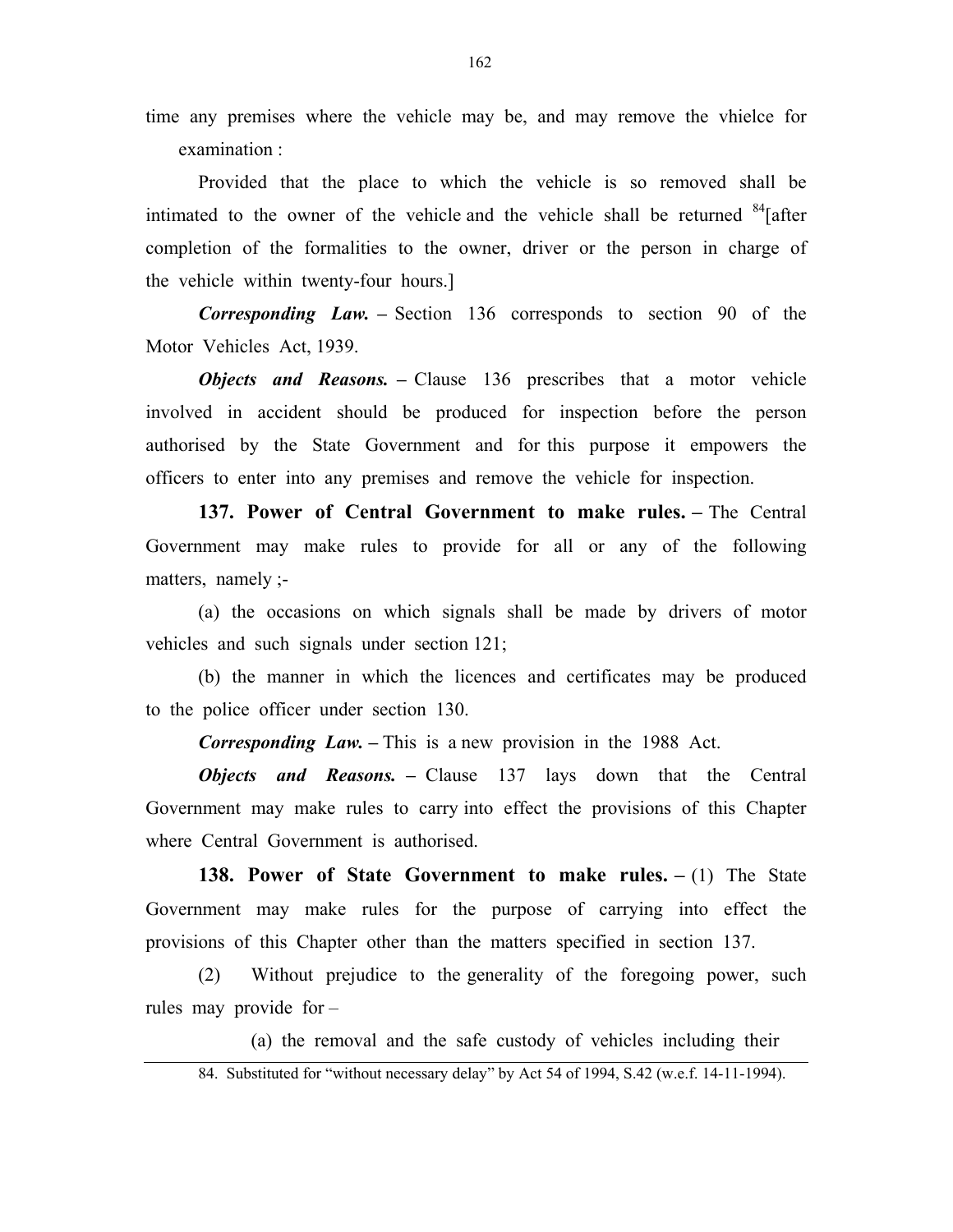loads which have broken down or which have been left standing or have been abandoned on roads;

(b) the installation and use of weighing devices;

 (c) the maintenance and management of wayside amenities complexes;

 (d) the exemption from all or any of the provisions of this Chapter of fire Brigade vehicles, ambulance and other special classes or descriptions of vehicle, subject to such conditions as may be prescribed;

 (e) the maintenance and management of parking places and stands and the fees, if any, which may be charged for their use;

 (f) prohibiting the driving downhill of a motor vehicle with the gear disengaged either generally or in a specified place;

 (g) prohibiting the taking hold of or mounting of a motor vehicle in motion;

 (h) prohibiting the use of foot-paths or pavements by motor vehicles;

 (i) generally, the prevention of danger, injury or annoyance to the public or any person, or of danger or injury to property or of obstruction to traffic; and

(j) any other matter which is to be, or may be, prescribed.

*Corresponding Law.* – Section 138 corresponds to section 91 of the Motor Vehicles Act, 1939.

*Objects and Reasons.* – Clause 138 empowers the State Government to make rules for the purposes of carrying into effect the provisions of this Chapter.

## **CHAPTER IX**

#### MOTOR VEHICLES TEMPORARILY LEAVING OR VISITING INDIA

**139. Power of Central Government to make rules.**  $- (1)$  The Central Government may, by notification in the Official Gazette, make rules for all or any of the following purposes, namely :-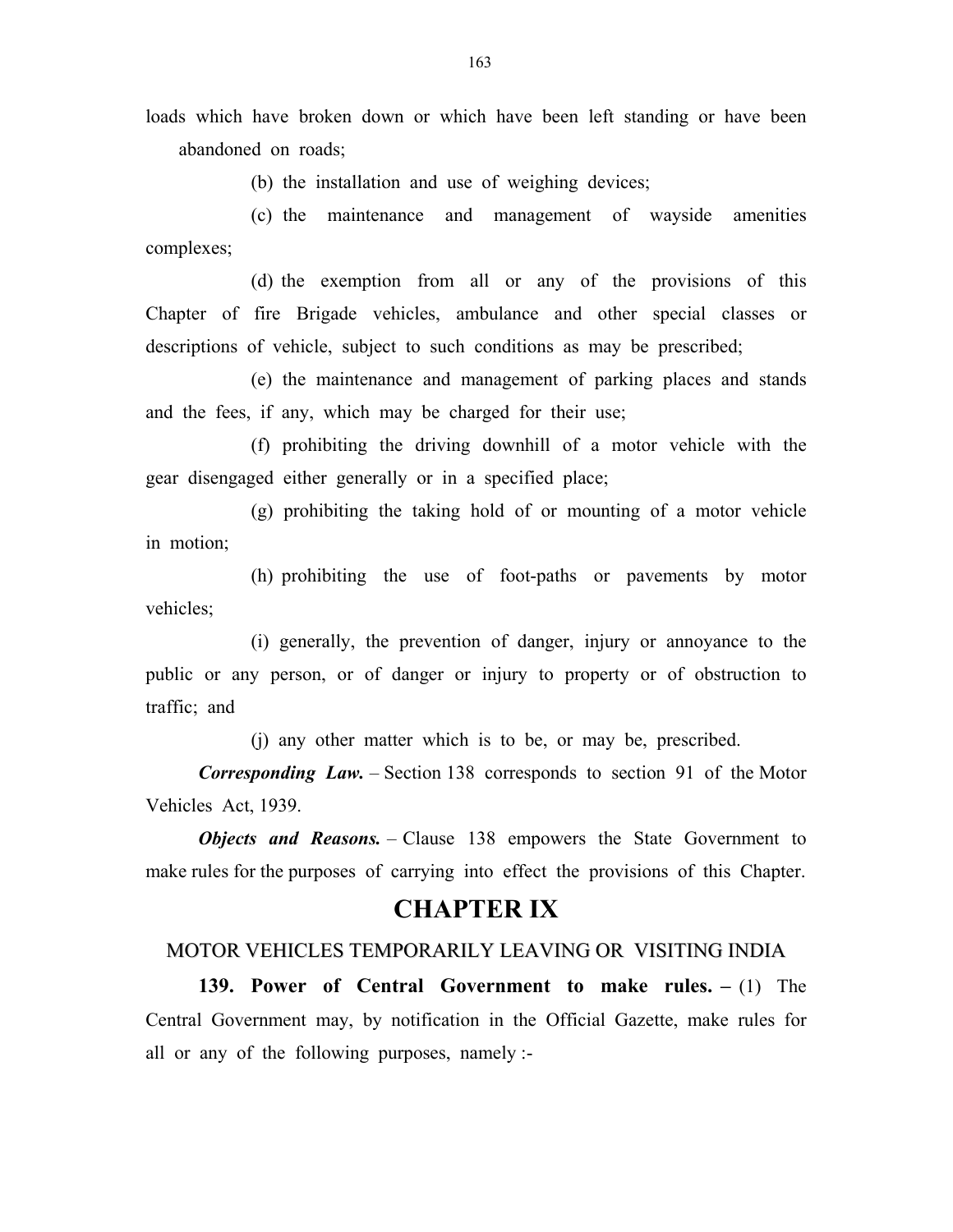(a) the grant and authentication of travelling passes, certificates or authorisations to persons temporarily taking motor vehicles out of India to any place outside India or to persons temporarily proceeding out of India to any place outside India and desiring to driver a motor vehicle during their absence from India;

 (b) prescribing the conditions subject to which motor vehicles brought temporarily into India from outside India by persons intending to make a temporary stay in India may be possessed and used in India; and

 (c) prescribing the conditions subject to which persons entering India from any place outside India for a temporary stay in India may drive motor vehicles in India.

(2) For the purpose of facilitating and regulating the services of motor vehicles operating between India and any other country under any reciprocal arrangement and carrying passengers or goods or both by road for hire or reward, the Central Government may, by notification in the Official Gazette, make rules with respect to all or any of the following matters, namely :-

 (a) the conditions subject to which motor vehicles carrying on such services may be brought into India from outside India and possessed and used in India;

 (b) the conditions subject to which motor vehicles may be taken from any places in India to any place outside India;

 (c) the conditions subject to which persons employed as drivers and conductors of such motor vehicles may enter or leave India;

 (d) the grant and authentication of travelling passes, certificates or authorisations to persons employed as drivers and conductors of such motor vehicles.

 (e) the particulars (other than registration marks) to be exhibited by such motor vehicles and the manner in which such particulars are to be exhibited;

(f) the use of trailers with such motor vehicles;

164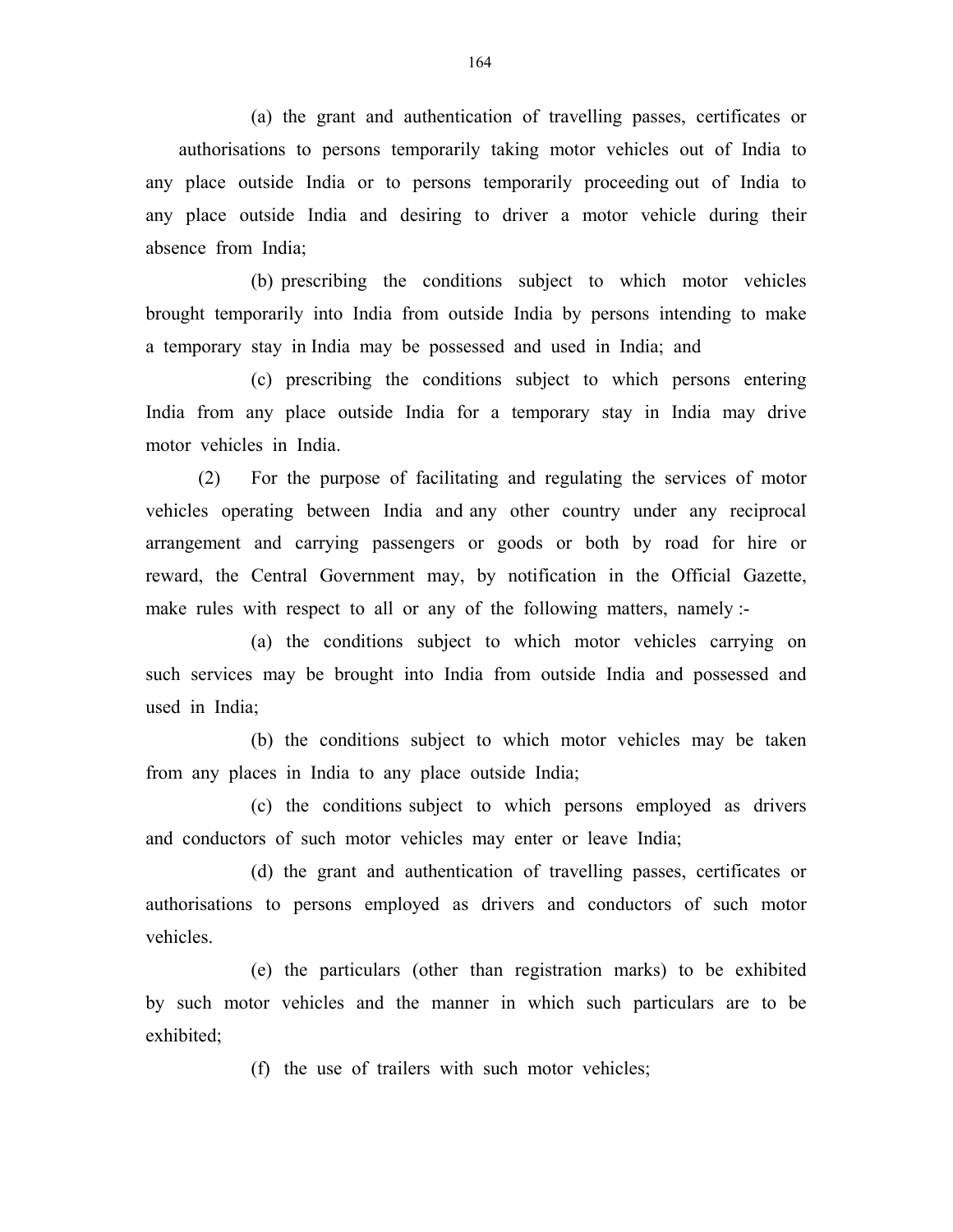(g) the exemption of such motor vehicles and their drivers and conductors from all or any of the provisions of this Act [other than those referred to in sub-section (4)] or the rules made thereunder;

(h) the identification of the drivers and conductors of such motor vehicles;

(i) the replacement of the travelling passes, certificates or authorisations, permits, licence or any other prescribed documents lost or defaced, on payment of such fee as may be prescribed;

(j) the exemption from the provisions of such laws as relate to customs, police or health with a view to facilitate such road transport services;

(k) any other matter which is to be, or may be, prescribed.

(3) No rule made under this section shall operate to confer on any person any immunity in any State from the payment of any tax levied in that State on motor vehicles or their users.

(4) Nothing in this Act or in any rule made thereunder by a State Government relating to -

(a) the registration and identification of motor vehicles, or

(b) the requirements as to construction, maintenance and equipment of motor vehicles, or

(c) The licencing and the qualifications of drivers and conductors of motor vehicles shall apply –

 (i) to any motor vehicle to which or to any driver of a motor vehicle to whom any rules made under clause (b) or clause (c) of subsection (1) or under sub-section (2) apply; or

 (ii) to any conductor of a motor vehicle to whom any rules made under sub-section (2) apply.

*Corresponding Law.* – Section 139 corresponds to section 92 of the Motor Vehicles Act, 1939.

*Objects and Reasons.* – Clause 139 authorises the Central Government to make rules for carrying into effect the provisions of this Chapter relating to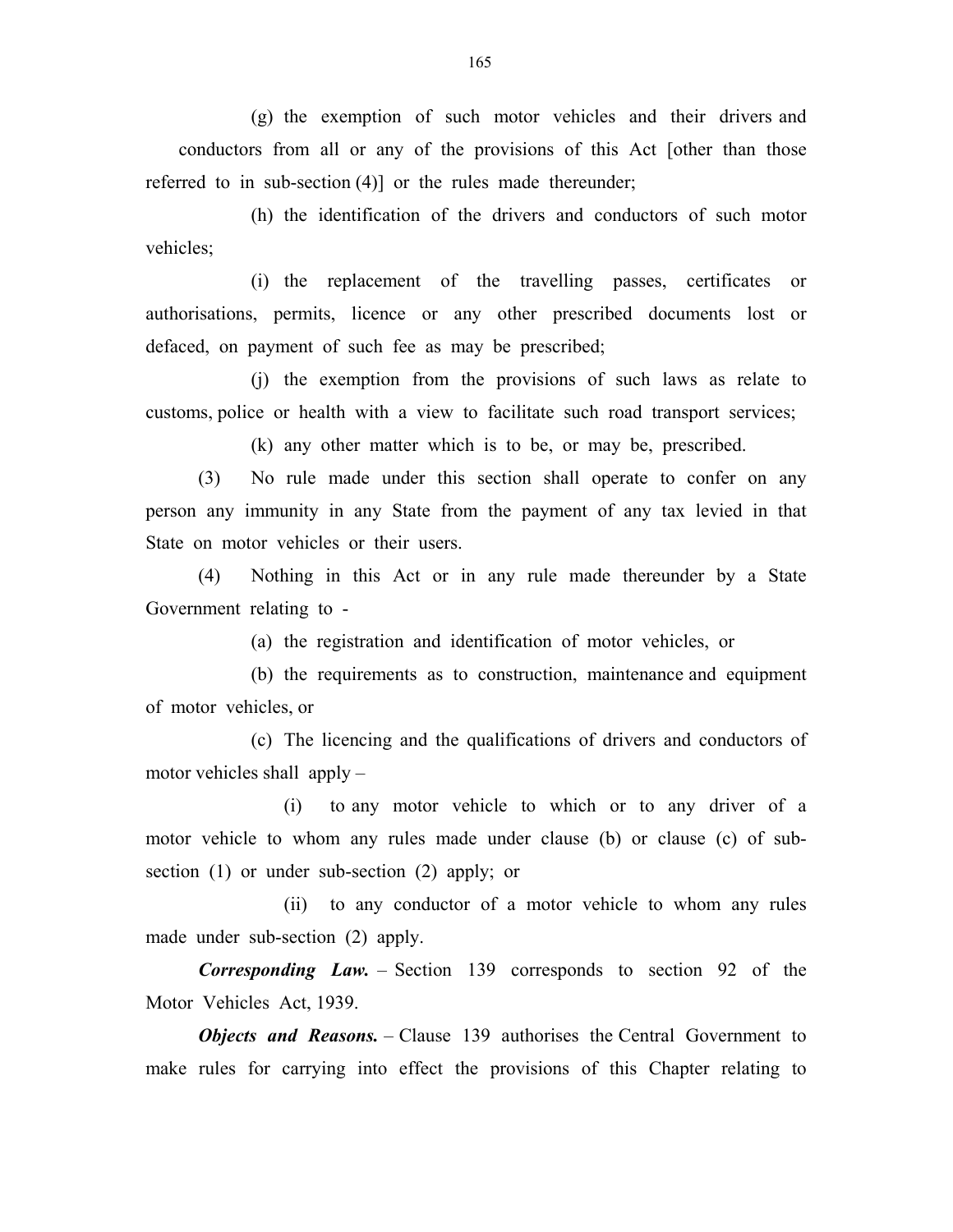the regulation of services of motor vehicles operating between India and any other country under reciprocal agreement, etc.

## **CHAPTER X**

### **LIABILITY WITHOUT FAULT IN CERTAIN CASES**

**140. Liability to pay compensation in certain cases on the principle of no fault.**  $- (1)$  Where death or permanent disablement of any person has resulted from an accident arising out of the use of a motor vehicle or motor vehicles, the owner of the vehicles shall, or, as the case may be, the owners of the vehicles shall, jointly and severally, be liable to pay compensation in respect of such death or disablement in accordance with the provisions of this section.

 (2) The amount of compensation which shall be payable under subsection (1) in respect of the death of any person shall be a fixed sum of <sup>85</sup>[fifty thousand rupees] and the amount of compensation payable under that sub-section in respect of the permanent disablement of any person shall be a fixed sum of  $^{86}$ [twenty – five thousand rupees].

 (3) In any claim for compensation under sub-section (1), the claimant shall not be required to plead and establish that the death or permanent disablement in respect of which the claim has been made was due to any wrongful act, neglect or default of the owner or owners of the vehicle or vehicles concerned or of any other person.

 (4) A claim for compensation under sub-section (1) shall not be defeated by reason of any wrongful act, neglect or default of the person in respect of whose death or permanent disablement the claim has been made nor shall the quantum of compensation recoverable in respect of such death or permanent disablement be reduced on the basis of the share of such person in the responsibility for such death or permanent disablement.

 $87(5)$  Notwithstanding anything contained in sub-section (2) regarding

<sup>85.</sup> Substituted for "twenty – five thousand rupees" by Act 54 of 1994, S. 43 (w.e.f. 14-11- 1994).

<sup>86.</sup> Substituted, *ibid,* for "twelve thousand rupees" (w.e.f. 14-11-1994).

<sup>87.</sup> Inserted, ibid (w.e.f. 14-11-1994).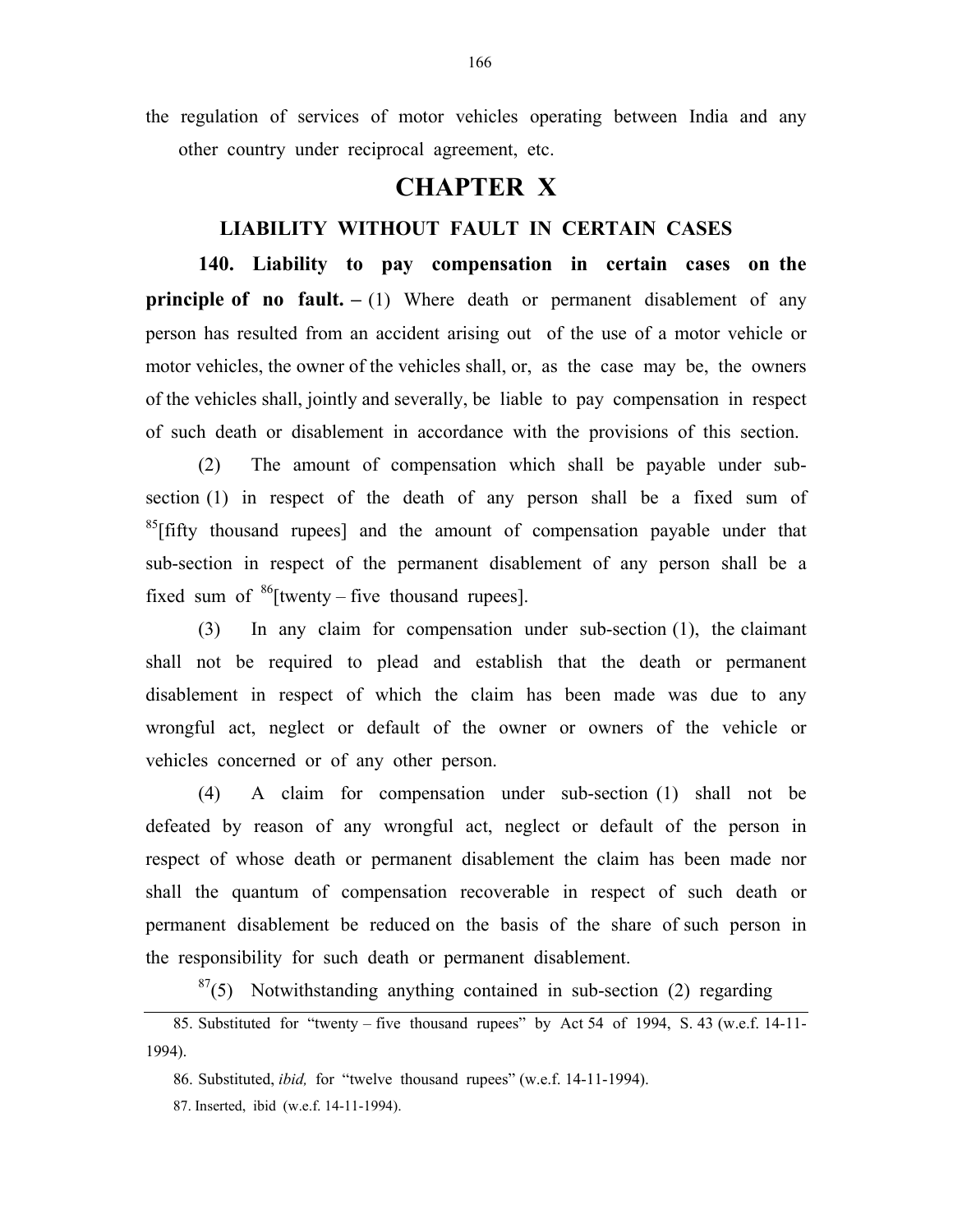death or bodily injury to any person, for which the owner of the vehicle is

liable to give compensation for relief, he is also liable to pay compensation under any other law for the time being in force :

 Provided that the amount of such compensation to be given under any other law shall be reduced from the amount of compensation payable under this section or under section  $163 - A$ ].

*Corresponding Law.* - Section 140 corresponds to section  $92 - A$  of the Motor Vehicles Act, 1939.

*Objects and Reasons.* – Clause 140 provides for liability to pay compensation in certain cases on the principle of no fault.

**141. Provisions as to other right to claim compensation for death or permanent disablement** - (1) The right to claim compensation under section 140 in respect of death or permanent disablement of any person shall be in addition to  $^{88}$ [any other right, except the right to claim under the scheme referred to in section  $163 - A$  (such other right hereafter) in this section referred to as the right on the principle of fault) to claim compensation in respect thereof under any other provision of this Act or of any other law for the time being in force.

 (2) A claim for compensation under section 140 in respect of death or permanent disablement of any person shall be disposed of as expeditiously as possible and where compensation is claimed in respect of such death or permanent disablement under section 140 and also in pursuance of any right on the principle of fault, the claim for compensation under section 140 shall be disposed of as aforesaid in the first place.

 (3) Notwithstanding anything contained in sub-section (1), where in respect of the death or permanent disablement of any person, the person liable to pay compensation under section 140 is also liable to pay compensation in accordance with the right on the principle of fault, the person so liable shall pay the first-mentioned compensation and -

(a) if the amount of the first-mentioned compensation is less

<sup>88.</sup> Substituted for "any other right hereafter" by Act 54 of 1994, S. 44 (w.e.f. 14-11-1994)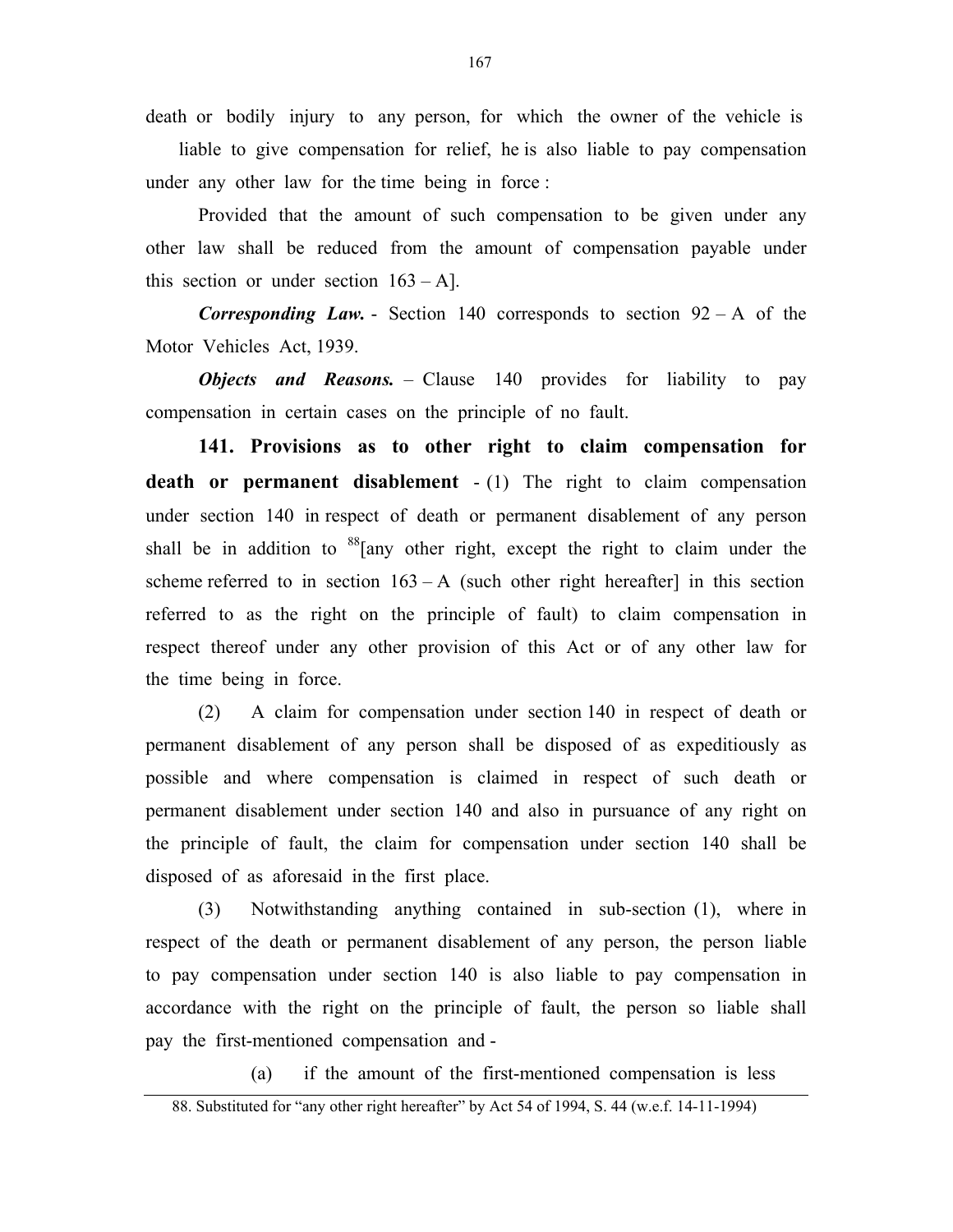than the amount of the second-mentioned compensation, he shall be liable to

pay (in addition to the first-mentioned compensation) only so much of the second-mentioned compensation as is equal to the amount by which it exceeds the first-mentioned compensation;

 (b) if the amount of the first-mentioned compensation is equal to or more than the amount of the second-mentioned compensation, he shall not be liable to pay the second-mentioned compensation.

*Corresponding Law.* – Section 141 corresponds to section  $92 - B$  of the Motor Vehicles Act, 1939.

*Objects and Reasons.* – Clause 141 makes provision to claim compensation for death or permanent disablement besides the claim for compensation for no fault liability.

**142. Permanent disablement.** – For the purposes of this Chapter, permanent disablement of a person shall be deemed to have resulted from an accident of the nature referred to in sub-section (1) of section 140 if such person has suffered by reason of the accident, any injury or injuries involving :-

(a) permanent privation of the sight of either eye or the hearing of either ear, or privation of any member or joint; or

(b) destruction or permanent impairing of the powers of any members or joint; or

(c) permanent disfiguration of the head or face.

*Corresponding Law.* – Section 142 corresponds to section  $92 - C$  of the Motor Vehicles Act, 1939.

*Objects and Reasons.* – Clause 142 seeks to classify injuries which are considered as permanent disablement for the purpose of this Act.

**143. Applicability of Chapter to certain claims under Act 8 of 1923.** – The provisions of this Chapter shall also apply in relation to any claim for compensation in respect of death or permanent disablement of any person under the Workmen's Compensation Act, 1923 (8 of 1923) resulting from an accident of the nature referred to in sub-section (1) of section 140 and for this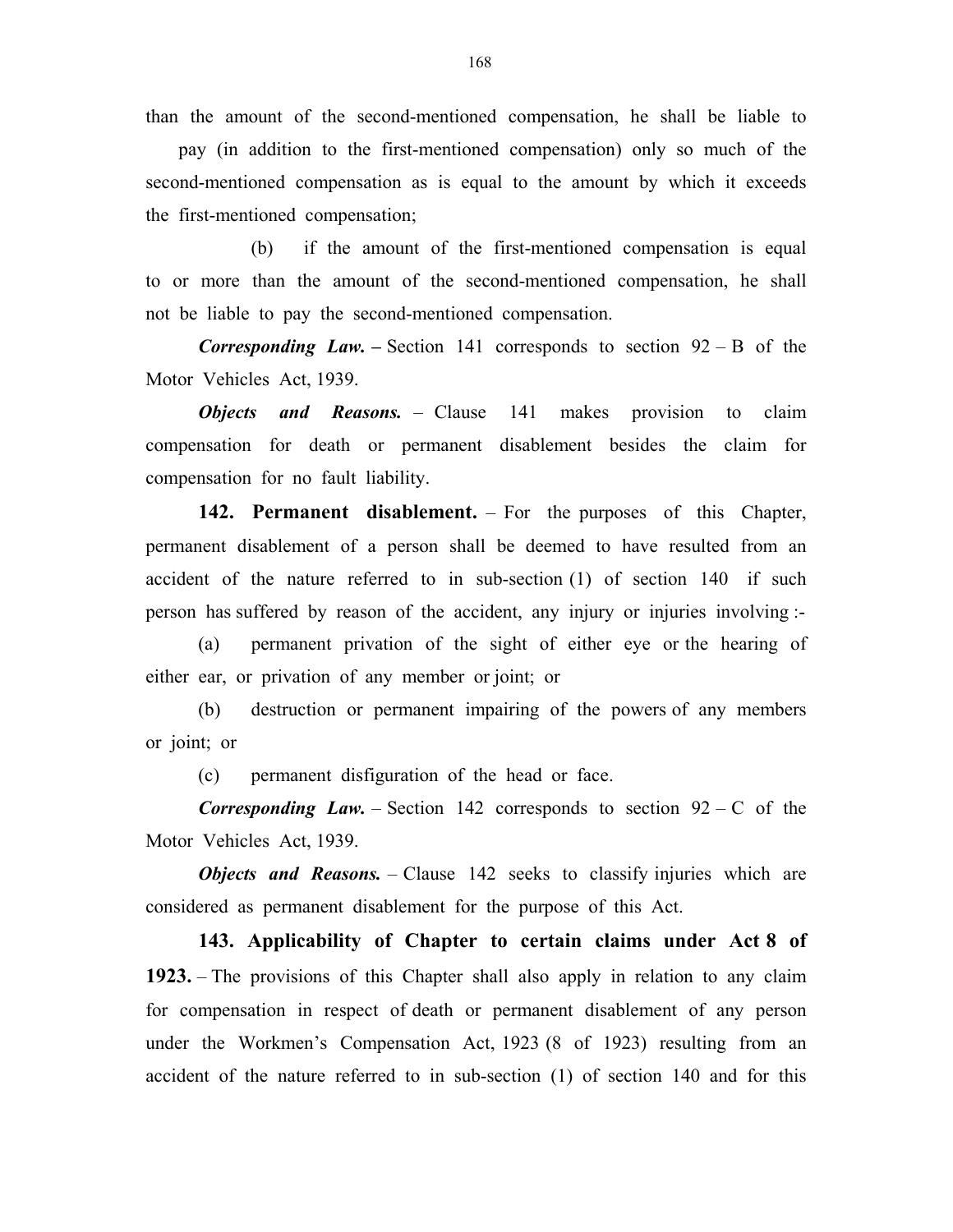purpose, the said provisions shall, with necessary modifications, be deemed to form part of that Act.

*Corresponding Law.* – Section 143 corresponds to section  $92 - D$  of the Motor Vehicles Act, 1939.

*Objects and Reasons.* – Clause 143 lays down that the provision of this Chapter shall also apply in relation to any claims under Workmen's Compensation Act.

**144. Overriding effect.** – The provisions of this Chapter shall have effect notwithstanding anything contained in any other provision of this Act or of any other law for the time being in force.

*Corresponding Law.* – Section 144 corresponds to section  $92 - E$  of the Motor Vehicles Act, 1939.

*Objects and Reasons.* – Clause 144 provides for overriding effect of this Chapter over any other provisions of this Act or any law for the time being in force.

### **CHAPTER XI**

# **INSURANCE OF MOTOR VEHICLES AGAINST THIRD PARTY RISKS 145. Definitions.** – In this Chapter, -

(a) "authorised insurer" means an insurer for the time being carrying on general insurance business in India under the General Insurance Business (Nationalisation) Act, 1972, and any Government insurance fund authorised to do general insurance business under that Act,

(b) "certificate of insurance" means a certificate issued by an authorised insurer in pursuance of sub-section (3) of section 147 and includes a cover note complying with such requirements as may be prescribed, and where more than one certificate has been issued in connection with a policy, or where a copy of a certificate has been issued, all those certificates or that copy, as the case may be;

(c) "liability", wherever used in relation to the death of or bodily injury to any person, includes liability in respect thereof under section 140;

(d) "policy of insurance" includes "certificate of insurance";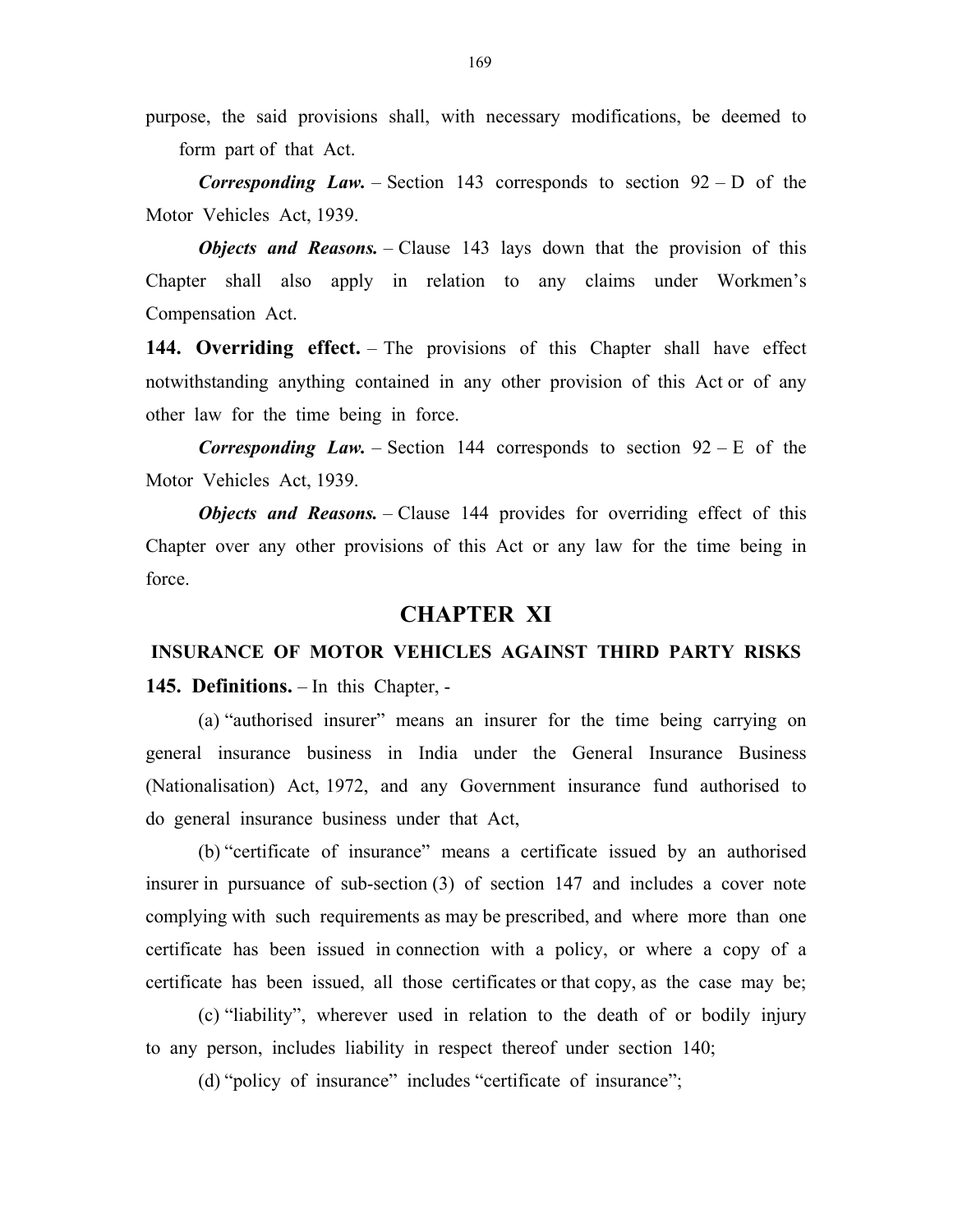(e) "property" includes goods carried in the motor vehicle, roads, bridges, culverts, causeways, trees, posts and mile-stones;

(f) "reciprocating country" means any such country as may on the basis of reciprocity be notified by the Central Government in the Official Gazette to be a reciprocating country for the purposes of this Chapter;

(g) "third party" includes the Government.

*Corresponding Law.* **–** Section 145 corresponds to section 93 of the Motor Vehicles Act, 1939.

*Objects and Reasons.* – Clause 145 seeks to define certain words and expressions appearing in this Chapter.

**146. Necessity for insurance against third party risk. –** (1) No person shall use, except as a passenger, or cause or allow any other person to use, a motor vehicle in a public place, unless there is in force in relation to the use of the vehicle by that person or that other person, as the case may be, a policy of insurance complying with the requirements of this Chapter :

 $8^9$ [Provided that in the case of a vehicle carrying, or meant to carry, dangerous or hazardous goods, there shall also be a policy of insurance under the Public Liability Insurance Act, 1991 (6 of 1991)].

*Explanation. –* A person driving a motor vehicle merely as a paid employee, while there is in force in relation to the use of the vehicle no such policy as is required by this sub-section, shall not be deemed to act in contravention of the sub-section unless he knows or has reason to believe that there is no such policy in force.

(2) Sub-section (1) shall not apply to any vehicle owned by the Central Government or a State Government and used for Government purposes unconnected with any commercial enterprise.

(3) The appropriate Government may, by order, exempt from the operation of sub-section (1) any vehicle owned by any of the following authorities, namely :-

(a) the Central Government or a State Government, if the vehicle is

 <sup>89.</sup> Inserted by Act 54 of 1994, S. 45 (w.e.f. 14-11-1994).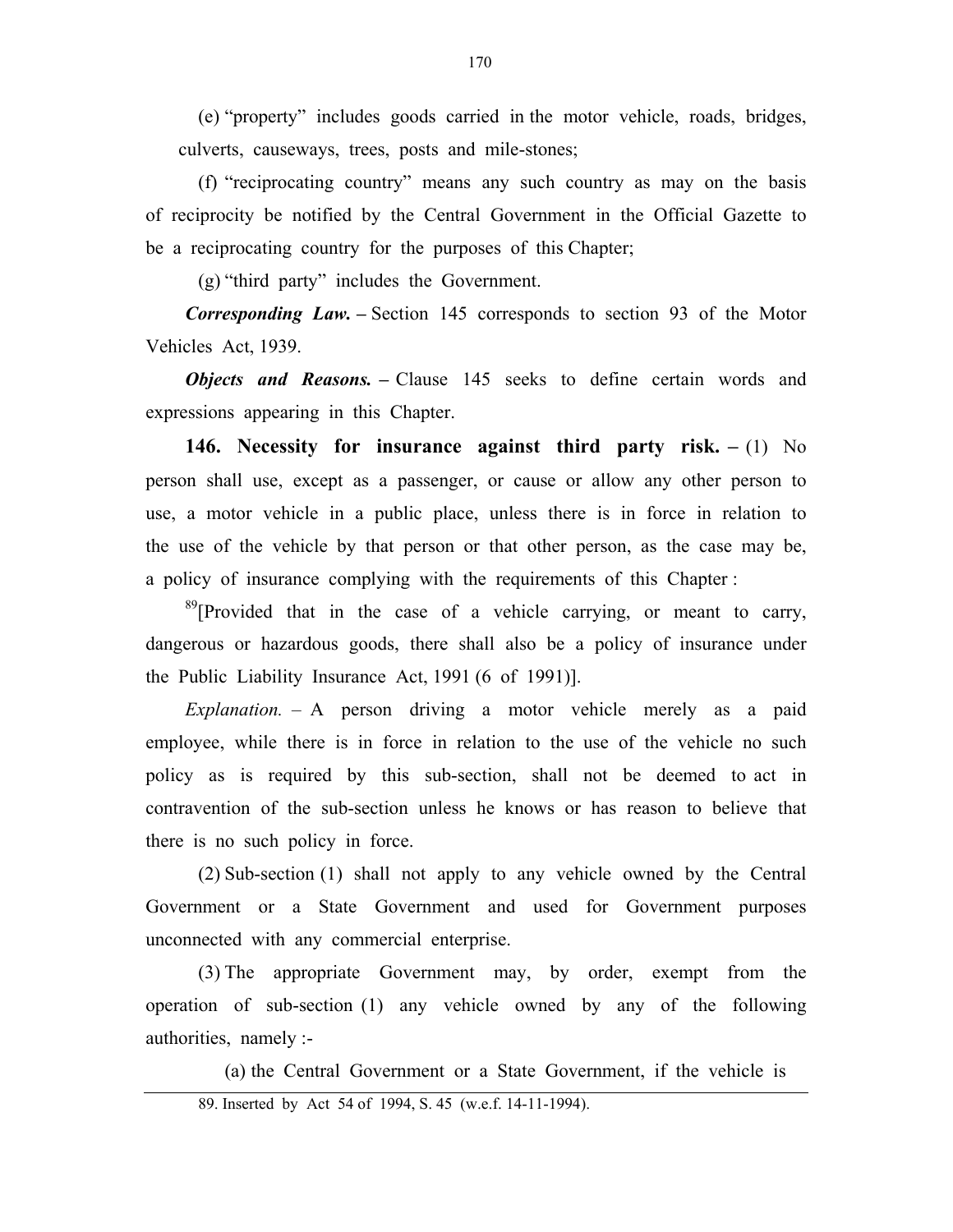used for Government purposes connected with any commercial enterprise;

(b) any local authority;

(c) any State transport undertaking :

Provided that no such order shall be made in relation to any such authority unless a fund has been established and is maintained by that authority in accordance with the rules made in that behalf under this Act for meeting any liability arising out of the use of any vehicle of that authority which that authority or any person in its employment may incur to third parties.

*Explanation.* – For the purposes of this sub-section, "appropriate Government" means the Central Government or a State Government, as the case may be, and –

(i) in relation to any corporation or company owned by the Central Government or any State Government, means the Central Government or that State Government;

(ii) in relation to any corporation or company owned by the Central Government & one or more State Governments, means the Central Government;

(iii)in relation to any other State transport undertaking or any local authority, means that Government which has control over that undertaking or authority.

*Corresponding Law. –* Section 146 corresponds to section 94 of the Motor Vehicles Act, 1939.

*Objects and Reasons.* – Clause 146 speaks of the necessity for insurance against third party risk.

**147. Requirement of policies and limits of liability.**  $- (1)$  In order to comply with the requirements of this Chapter, a policy of insurance must be a policy which -

(a) is issued by a person who is an authorised insurer; and

(b) insurers the person or classes of persons specified in the policy to the extent specified in  $sub-$  section  $(2)$  –

(i) against any liability which may be incurred by him in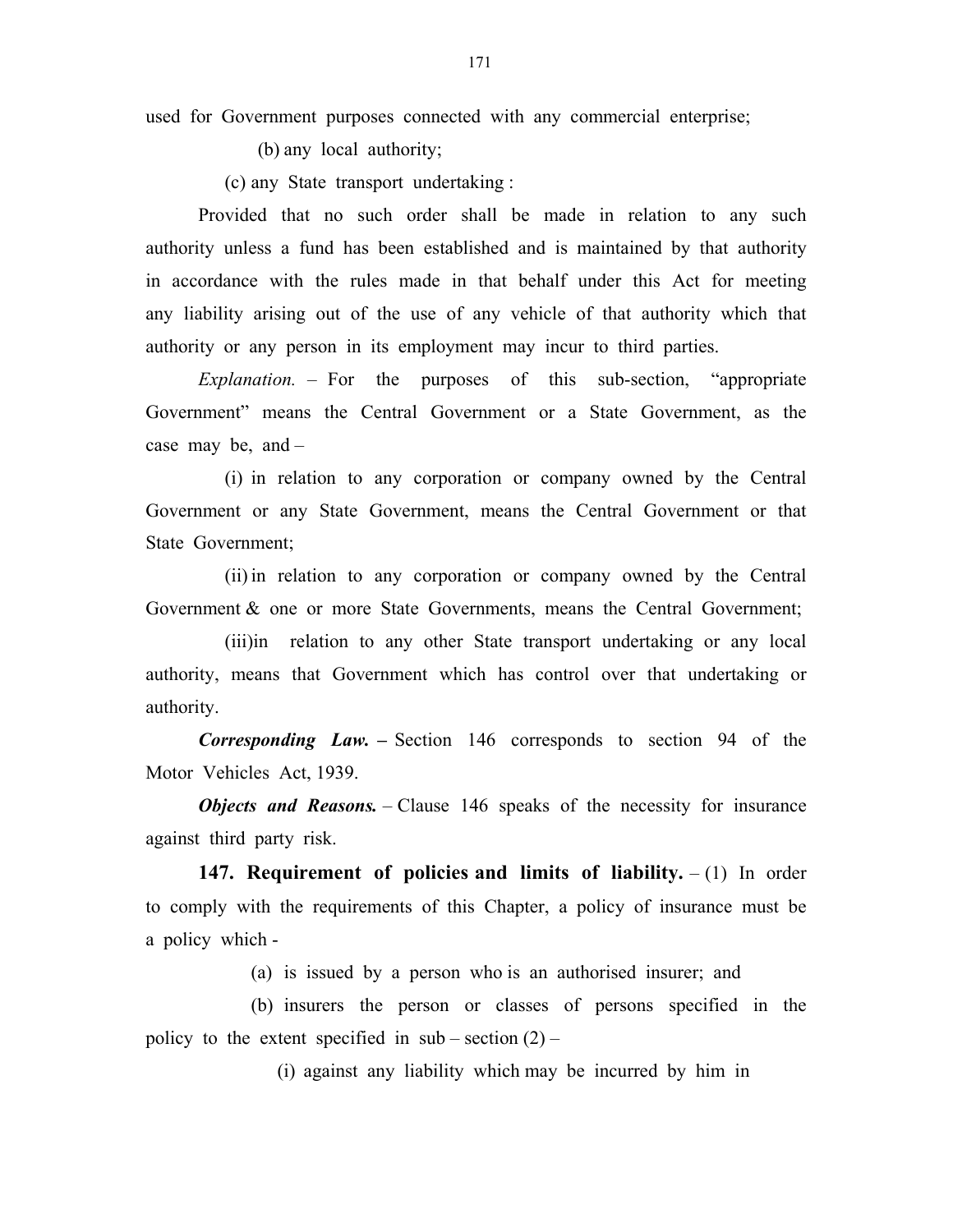respect of the death of or bodily  $90$ [injury to any person, including owner of

the goods or his authorised representative carried in the vehicle] or damage to any property of a third party caused by or arising out of the use of the vehicle in a public place ;

(ii) against the death of or bodily injury to any passenger of a public service vehicle caused by or arising out of the use of the vehicle in a public place;

Provided that a policy shall not be required –

(i) to cover liability in respect of the death, arising out of and in the course of this employment, of the employee of a person insured by the policy or in respect of bodily injury sustained by such an employee arising out of and in the course of his employment other than a liability arising under the Workmen's Compensation Act, 1923 (8 of 1923), in respect of the death of, or bodily injury to, any such employee -

(a) engaged in driving the vehicle, or

(b) if it is a public service vehicle, engaged as a conductor of the vehicle or in examining tickets on the vehicle, or

> (c) if it is a goods carriage, being carried in the vehicle, or (ii) to cover any contractual liability.

*Explanation.* – For the removal of doubts, it is hereby declared that the death of or bodily injury to any person or damage to any property of a third party shall be deemed to have been caused by or to have arisen out of, the use of a vehicle in a public place notwithstanding that the person who is dead or injured or the property which is damaged was not in a public place at the time of the accident, if the act or omission which led to the accident occurred in a public place.

(2) Subject to the proviso to sub-section (1), a policy of insurance referred to in sub-section (1), shall cover any liability incurred in respect of any accident, up to the following limits, namely :-

90. Substituted for "injury to any person" by Act 54 of 1994, S.46 (w.e.f. 14-11- 1994).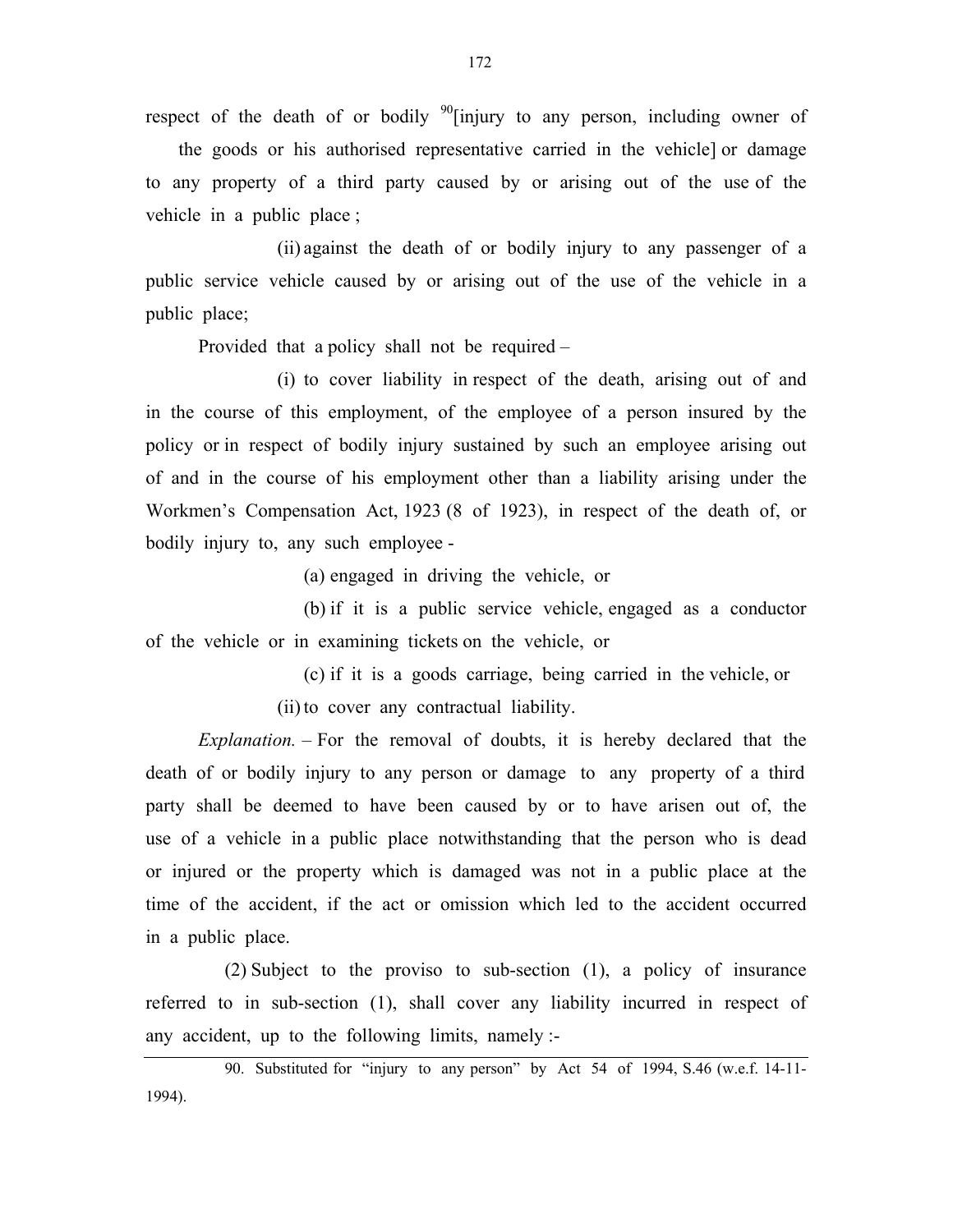(a) save as provided in clause (b), the amount of liability incurred.

(b) in respect of damage to any property of a third party, a limit of rupees six thousand :

Provided that any policy of insurance issued with any limited liability and in force, immediately before the commencement of this Act, shall continue to be effective for a period of four months after such commencement or till the date of expiry of such policy whichever is earlier.

(3) A policy shall be of no effect for the purposes of this Chapter unless and until there is issued by the insurer in favour of the person by whom the policy is effected a certificate of insurance in the prescribed form and containing the prescribed particulars of any condition subject to which the policy is issued and of any other prescribed matters; and different forms, particulars and matters may be prescribed in different cases.

(4) where a cover note issued by the insurer under the provisions of this Chapter or the rules made thereunder is not followed by a policy of insurance within the prescribed time, the insurer shall, within seven days of the expiry of the period of the validity of the cover note, notify the fact to the registering authority in whose records the vehicle to which the cover note relates has been registered or to such other authority as the State Government may prescribe.

(5) Notwithstanding anything contained in any law for the time being in force, an insurer issuing a policy of insurance under this section shall be liable to indemnify the person or classes of persons specified in the policy in respect of any liability which the policy purports to cover in the case of that person or those classes of persons.

*Corresponding Law.* – Section 147 corresponds to section 95 of the Motor Vehicle Act, 1939.

*Objects and Reasons.* – Clause 147 lays down the requirements of the policies and the limit of liability in respect of passengers and persons other than passengers in relation to passenger vehicles and goods carriages.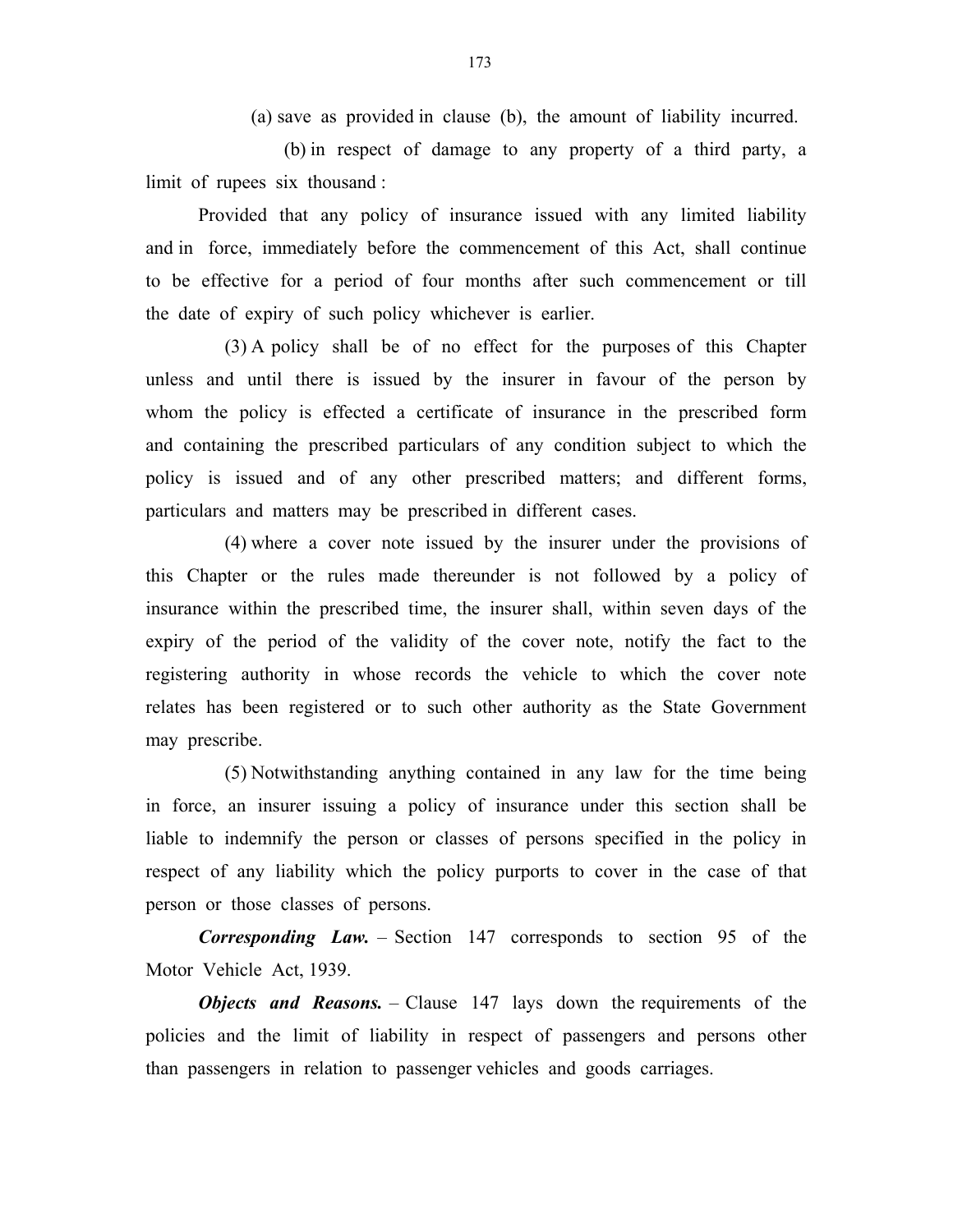**148. Validity of polices of insurance issued in reciprocating countries. –** Where, in pursuance of an arrangement between India and any reciprocating country, the motor vehicle registered in the reciprocating country operates on any route or within any area common to the two countries and there is in force in relation to the use of the vehicle in the reciprocating country, a policy of insurance complying with the requirements of the law of insurance in force in that country, then, notwithstanding anything contained in section 147 but subject to any rules which may be made under section 164, such policy of insurance shall be effective throughout the route or area in respect of which, the arrangement has been made, as if the policy of insurance had complied with the requirements of this Chapter.

*Corresponding Law.* – Section 148 corresponds to section  $95 - A$ , of the Motor Vehicles Act, 1939.

*Objects and Reasons.* – Clause 148 provides for the validity of policies of insurance issued in a reciprocating country in respect of motor vehicle of the reciprocating country operating on any route common to the two countries.

**149. Duty of insurers to satisfy judgments and awards against persons insured in respect of third party risks.** - (1) if, after a certificate of insurance has been issued under sub-section (3) of section 147 in favour of the person by whom a policy has been effected, judgement or award in respect of any such liability as is requirement to be covered by a policy under clause (b) of sub-section (1) of section 147 (being a liability covered by the terms of the policy) <sup>91</sup>[or under the provisions of section  $163 - A$ ] is obtained against any person insured by the policy, then, notwithstanding that the insurer may be entitled to avoid of cancel or may have avoided or cancelled the policy, the insurer shall, subject to the provisions of this section, pay to the person entitled to the benefit of the decree any sum not exceeding the sum assured payable thereunder, as if he were the judgement debtor, in respect of the

 <sup>91.</sup> Inserted by Act 54 of 1994, S. 47 (w.e.f. 14-11-1994).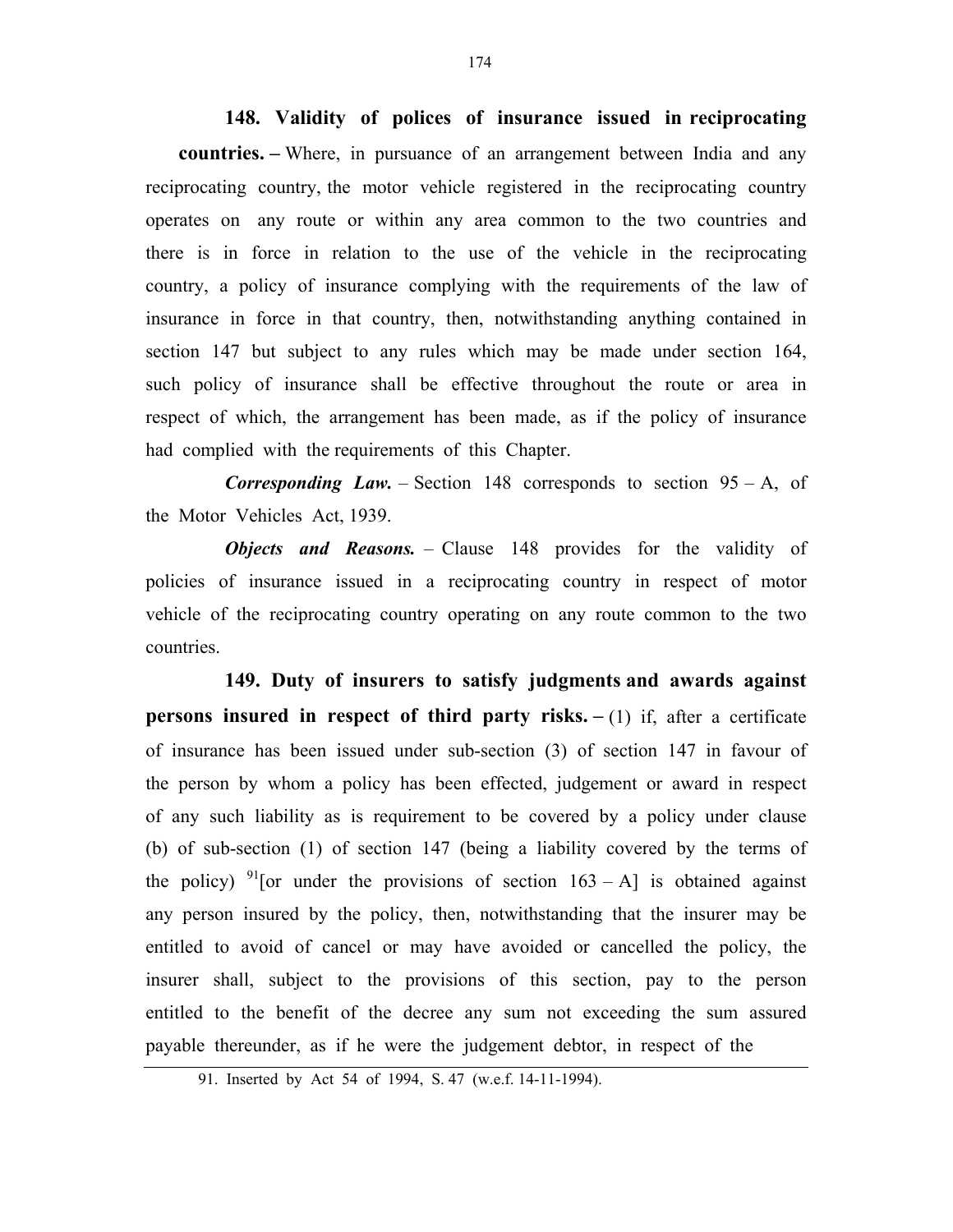liability, together with any amount payable in respect of costs and any sum

payable in respect of interest on that sum by virtue of any enactment relating to interest on judgements.

(2) No sum shall be payable by an insurer under sub-section (1) in respect of any judgement or award unless, before the commencement of the proceedings in which the judgement or award is given the insurer had notice through the Court or, as the case may be, the Claims Tribunal of the bringing of the proceedings, or in respect of such judgement or award so long as execution is stayed thereon pending an appeal; and an insurer to whom notice of the bringing of any such proceedings is so given shall be entitled to be made a party thereto and to defend the action on any of the following grounds, namely :-

(a) that there has been a breach of a specified condition of the policy, being one of the following conditions, namely :-

(i) a condition excluding the use of the vehicle -

(a) for hire or reward, where the vehicle is on the date of the contract of insurance a vehicle not covered by a permit to ply for hire or reward, or

(b) for organised racing and speed testing, or

(c) for a purpose not allowed by the permit under which the vehicle is used, where the vehicle is a transport vehicle, or

(d) without side-car being attached where the vehicle is a motor cycle; or

(ii) a condition excluding driving by a named person or persons or by any person who is not duly licenced, or by any person who has been disqualified for holding or obtaining a driving licence during the period of disqualification; or

(iii)a condition excluding liability for injury caused or contributed to by conditions of war, civil war, riot or civil commotion; or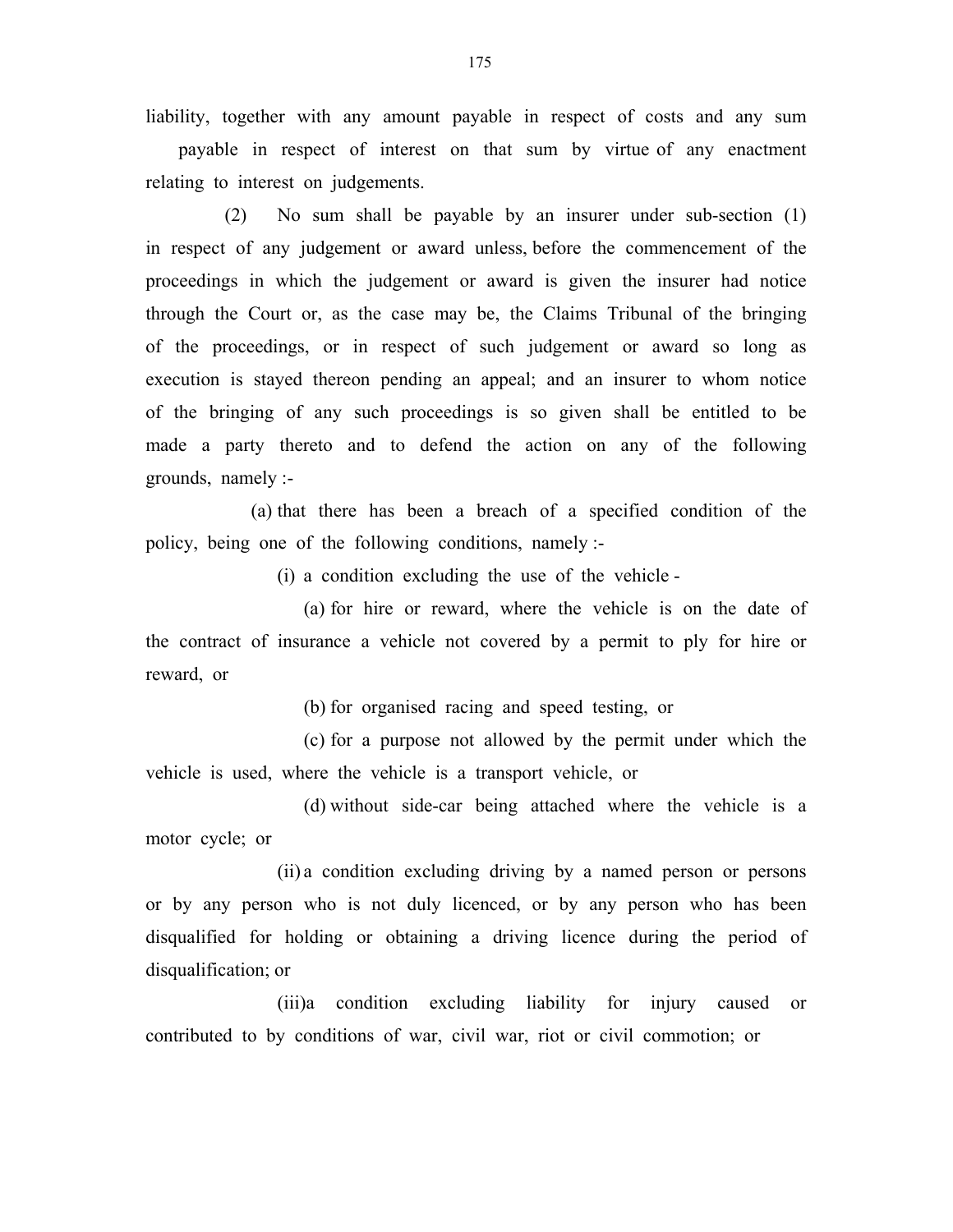(b) that the policy is void on the ground that it was obtained by the non-disclosure of a material fact or by a representation of fact which was false in some material particular.

(3) Where any such judgement as is referred to in sub-section (1) is obtained from a Court in a reciprocating country and in the case of a foreign judgement is, by virtue of the provisions of section 13 of the Code of Civil Procedure, 1908 (5 of 1908) conclusive as to any matter adjudicated upon by it, the insurer (being an insurer registered under the Insurance Act, 1938 (4 of 1938) and whether or not he is registered under the corresponding law of the reciprocating country) shall be liable to the person entitled to the benefit of the decree in the manner and to the extent specified in sub-section (1), as if the judgement were given by a Court in India :

Provided that no sum shall be payable by the insurer in respect of any such judgement unless, before the commencement of the proceedings in which the judgement is given, the insurer had notice through the Court concerned of the bringing of the proceedings and the insurer to whom notice is so given is entitled under the corresponding law of the reciprocating country, to be made a party to the proceedings and to defend the action on grounds similar to those specified in sub-section (2).

(4) Where a certificate of insurance has been issued under sub-section (3) of section 147 to the person by whom a policy has been effected, so much of the policy as purports to restrict the insurance of the persons insured thereby by reference to any conditions other than those in clause (b) of subsection (2) shall, as respects such liabilities as are required to be covered by a policy under clause (b) of sub-section (1) of section 147, be of no effect :

Provided that any sum paid by the insurer in or towards the discharge of any liability of any person which is covered by the policy by virtue only of this sub-section shall be recoverable by the insurer from that person.

(5) If the amount which an insurer becomes liable under this section to pay in respect of a liability incurred by a person insured by a policy exceeds the amount for which the insurer would apart from the provisions of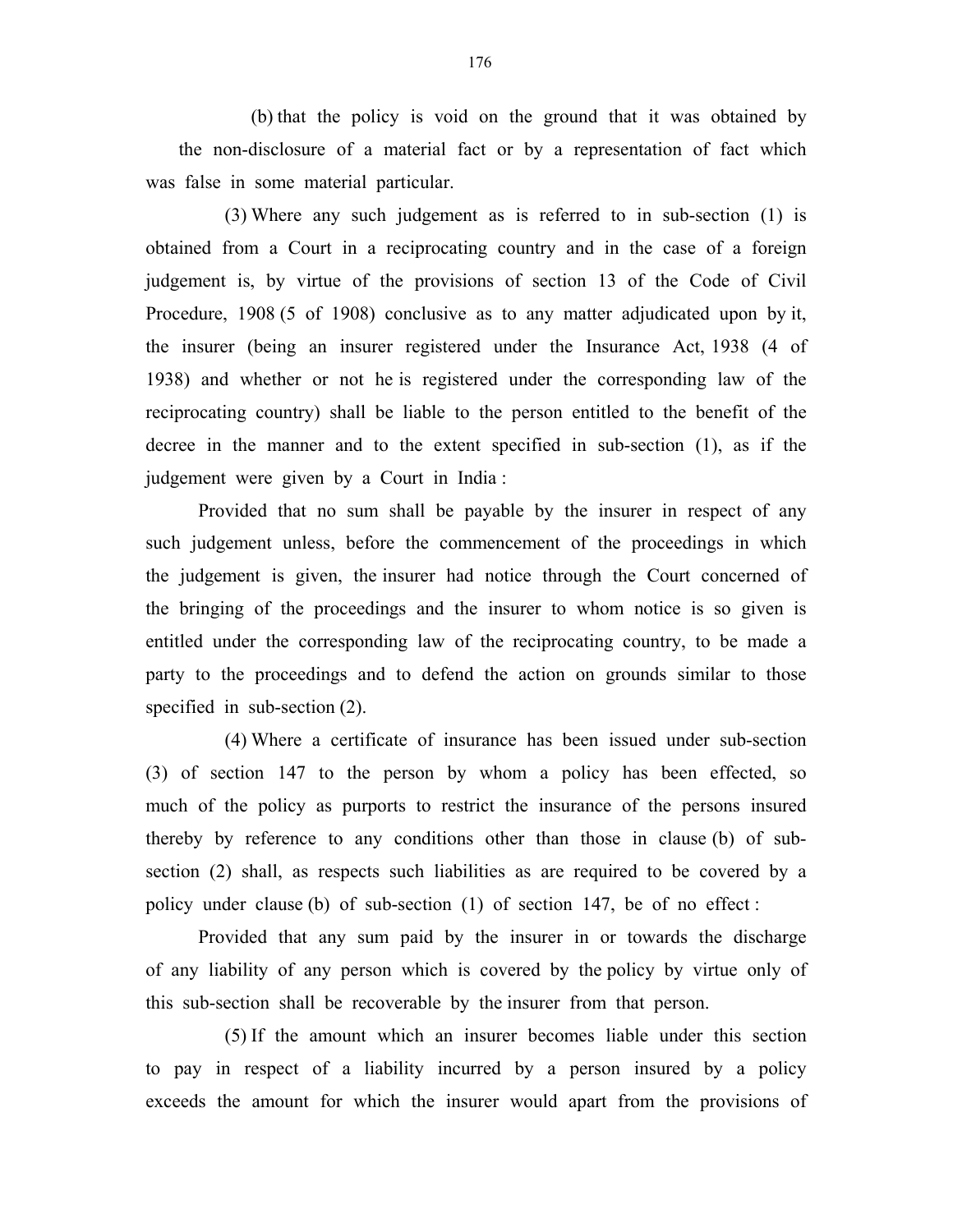this section be liable under the policy in respect of that liability, the insurer shall be entitled to recover the excess from that person.

(6) In this section the expression "material fact" and "material particular" means, respectively, a fact or particular of such a nature as to influence the judgement of a prudent insurer in determining whether he will take the risk and, if so, at what premium and on what conditions, and the expression "liability covered by the terms of the policy" means liability which is covered by the policy or which would be so covered but for the fact that the insurer is entitled to avoid or cancel or has avoided or cancelled the policy.

(7) No insurer to whom the notice referred to in sub-section (2) or sub-section (3) has been given shall be entitled to avoid his liability to any person entitled to the benefit of any such judgement or award as is referred to in sub-section (1) or in such judgement as is referred to in sub-section (3) otherwise than in the manner provided for in sub-section (2) or in the corresponding law of the reciprocating country, as the case may be.

*Explanation. –* For the purposes of this section, "Claims Tribunal" means a Claims Tribunal constituted under section 165 and "award" means an award made by that Tribunal under section 168.

*Corresponding Law. -* Section 149 corresponds to section 96 of the Motor Vehicles Act, 1939.

*Objects and Reasons.* – Clause 149 lays down that it is the duty of the insurers to satisfy judgements against persons insured in respect of third party risk.

**150. Rights of third parties against insurers on insolvency of the insured.** – (1) Where under any contract of insurance effected in accordance with the provisions of this Chapter, a person is insured against liabilities which he may incur to third parties, then -

(a) in the event of the person becoming insolvent or making a composition or arrangement with his creditors, or

(b) where the insured person is a company, in the event of a winding-up order being made or a resolution for a voluntary winding-up being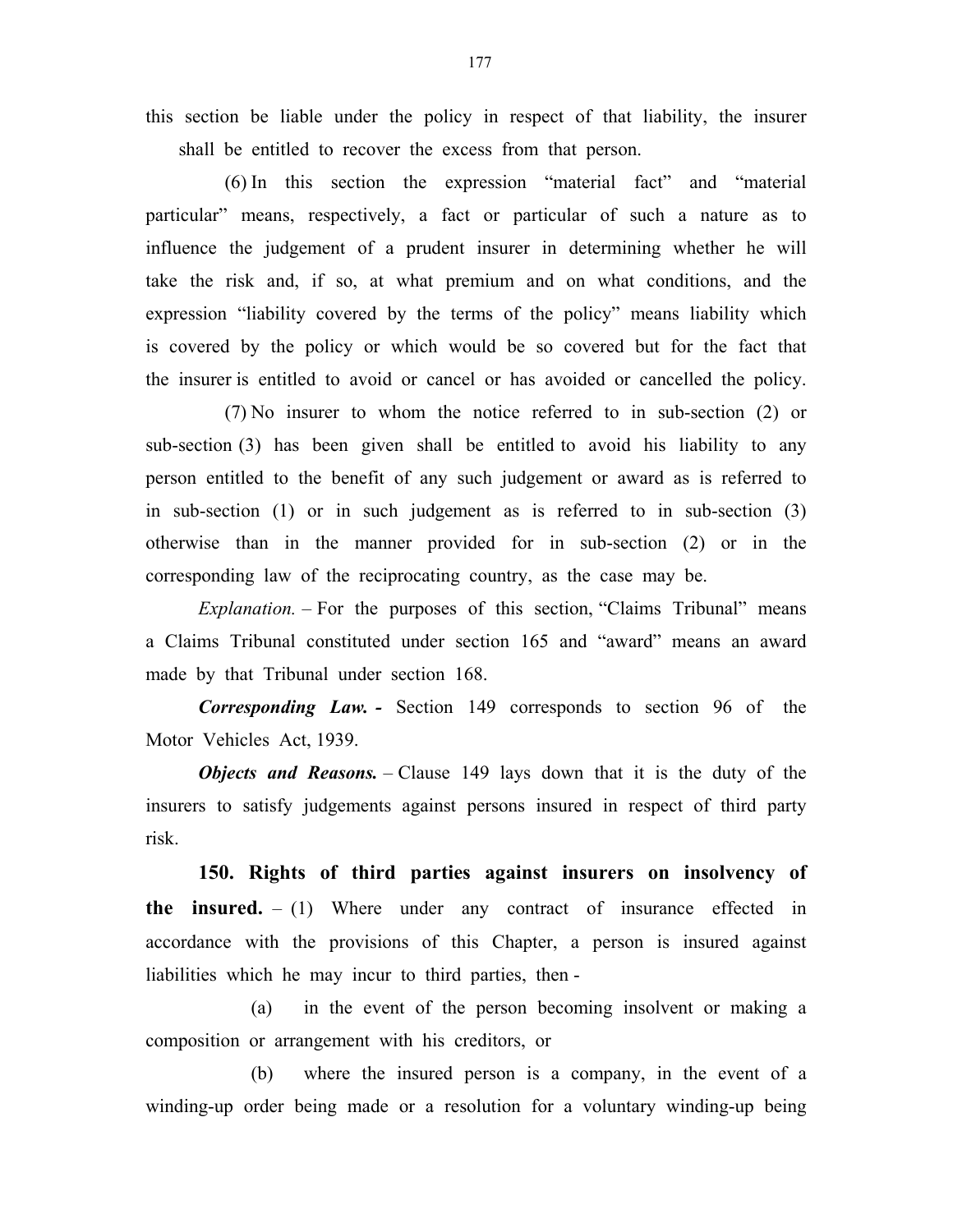passed with respect to the company or of a receiver or manager of the

company's business or undertaking being duly appointed, or of possession being taken by or on behalf of the holders of any debentures secured by a floating charge of any property comprised in or subject to the charge, if, either before or after that event, any such liability is incurred by the insured person, his rights against the insurer under the contract in respect of the liability shall, notwithstanding anything to the contrary in any provision of law, be transferred to and vest in the third party to whom the liability was so

incurred.

(2) Where an order for the administration of the estate of a deceased debtor is made according to the law of insolvency, then, if any debt provable in insolvency is owing by the deceased in respect of a liability to a third party against which he was insured under a contract of insurance in accordance with the provisions of this Chapter, the deceased debtor's rights against the insurer in respect of that liability shall, notwithstanding anything to the contrary is any provision of law, be transferred to and vest in the person to whom the debt is owing.

(3) Any condition in a policy issued for the purposes of this Chapter purporting either directly or indirectly to avoid the policy or to alter the rights of the parties thereunder upon the happening to the insured person of any of the events specified in clause (a) or clause (b) of sub-section (1) or upon the making of an order for the administration of the estate of a deceased debtor according to the law of insolvency shall be of no effect.

(4) Upon a transfer under sub-section (1) or sub-section (2), the insurer shall be under the same liability to the third party as he would have been to the insured person, but –

(a) if the liability of the insurer to the insured person exceeds the liability of the insured person to the third party, nothing in this Chapter shall affect the rights of the insured person against the insurer in respect of the excess, and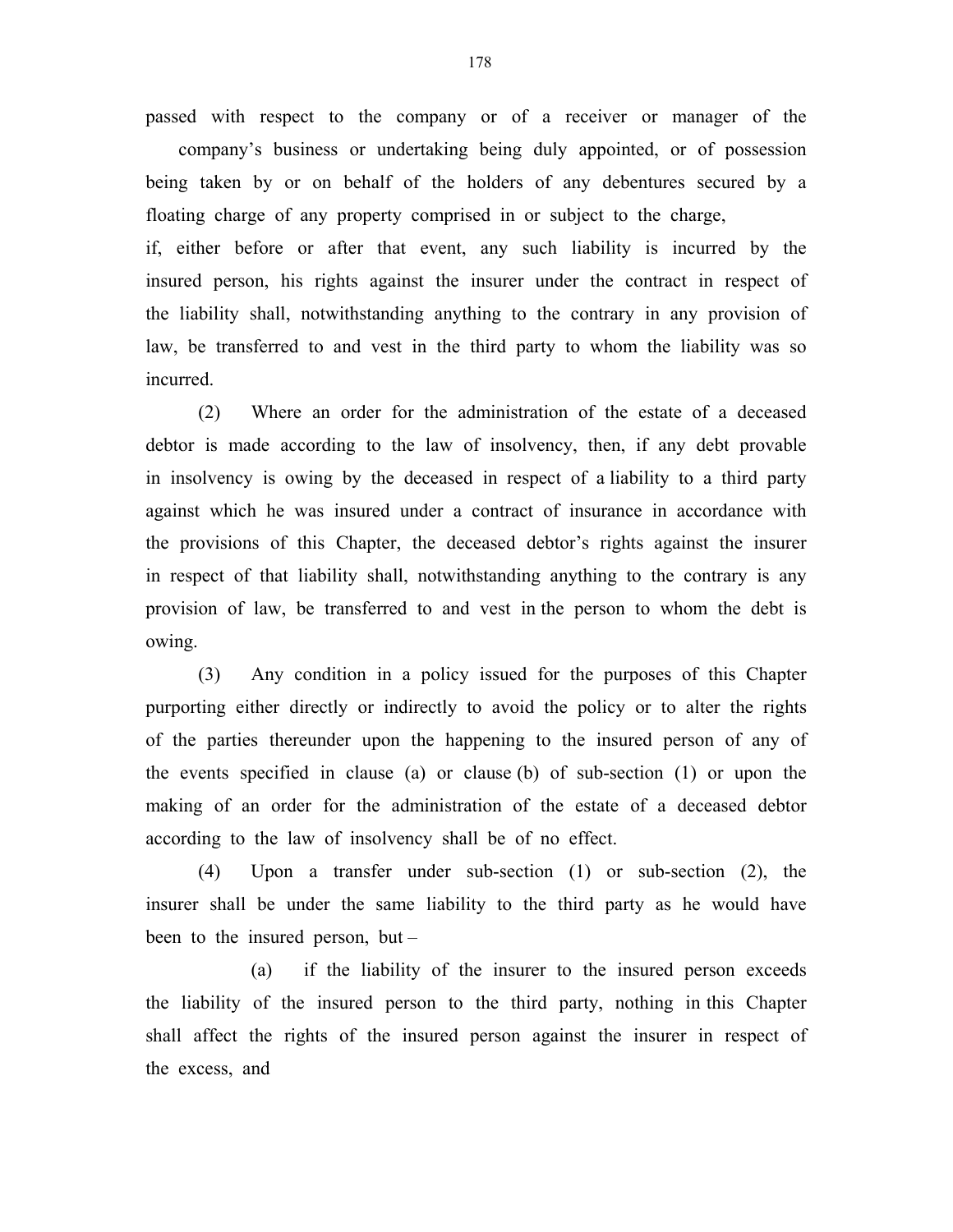(b) if the liability of the insurer to the insured person is less than the liability of the insured person to the third party, nothing in this Chapter shall affect the rights of the third party against the insured person in respect of the balance.

*Corresponding Law.* – Section 150 corresponds to section 97 of the Motor Vehicles Act, 1939.

*Objects and Reasons.* – Clause 150 provides that in the event of the insured becoming insolvent any liability incurred by the insured person and his rights against the insurer will be transferred to and vest in the third party to whom the liability was so incurred.

**151. Duty to give information as to insurance. –** (1) No person against whom a claim is made in respect of any liability referred to in clause (b) of sub-section (1) of section 147 shall on demand by or on behalf of the person making the claim refuse to state whether or not he was insured in respect of that liability by any policy issued under the provisions of this Chapter, or would have been so insured if the insurer had not avoided or cancelled the policy, nor shall he refuse, if he was or would have been so insured, to give such particulars with respect to that policy as were specified in the certificate of insurance issued in respect hereof.

 (2) In the event of any person becoming insolvent or making a composition or arrangement with his creditors or in the event of an order being made for the administration of the estate of a deceased person according to the law of insolvency, or in the event of a winding-up order being made or a resolution for a voluntary winding-up being passed with respect to any company or of a receiver or manager of the company's business or undertaking being duly appointed or of possession being taken by or on behalf of the holders of any debentures secured by a floating charge on any property comprised in or subject to the charge, it shall be the duty of the insolvent debtor, personal representative of the deceased debtor or company, as the case may be, or the official assignee or receiver in insolvency, trustee, liquidator, receiver or manager, or person in possession of the property to give at the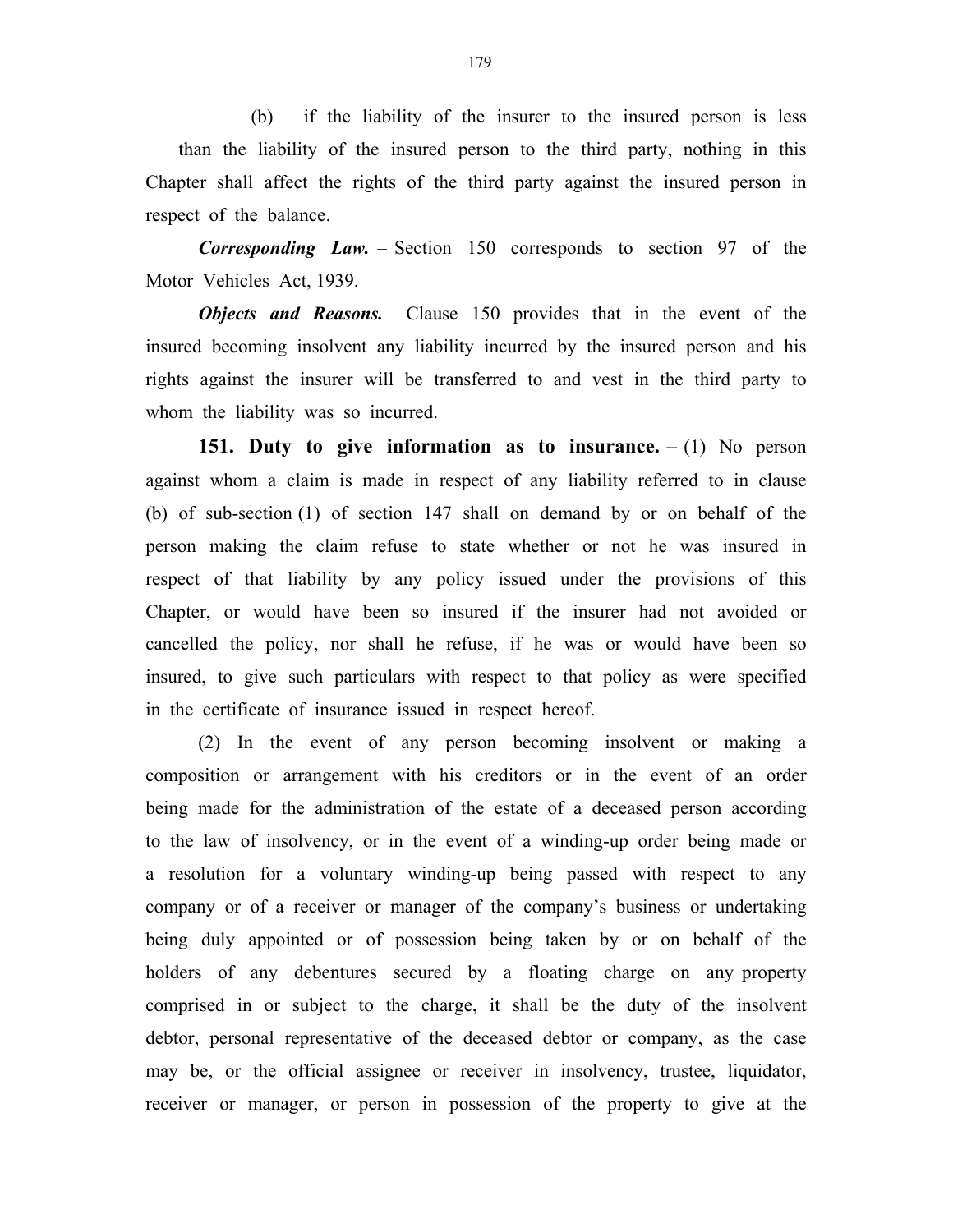request of any person claiming that the insolvent debtor, deceased debtor or

company is under such liability to him as is covered by the provision of this Chapter, such information as may reasonably be required by him for the purpose of ascertaining whether any rights have been transferred to an vested in him by section 150, and for the purpose of enforcing such rights, if any; and any such contract of insurance as purports whether directly or indirectly to avoid the contract or to alter the rights of the parties thereunder upon the giving of such information in the events aforesaid, or otherwise to prohibit or prevent the giving thereof in the said events, shall be of no effect.

(3) If, from the information given to any person in pursuance of subsection (2) or otherwise, he has reasonable ground for supporting that there have or may have been transferred to him under this Chapter rights against any particular insurer, that insurer shall be subject to the same duty as is imposed by the said sub-section on the persons therein mentioned.

(4) The duty to give the information imposed by this section shall include a duty to allow all contracts of insurance, receipts for premiums, and other relevant documents in the possession or power of the person on whom the duty so imposed to be inspected and copies thereof to be taken.

*Corresponding Law. –* Section 151 corresponds to section 98 of the Motor Vehicles Act, 1939.

*Objects and Reasons.* – Clause 151 prescribes that it is the duty of the insured to give information relating to the insurance on demand by or on behalf of the person making the claim for compensation.

**152.** Settlement between insurers and insured persons. – (1) No settlement made by an insurer in respect of any claim which might be made by a third party in respect of any liability of the nature referred to in clause (b) of sub-section (1) of section 147 shall be valid unless such third party is a party to the settlement.

(2) Where a person who is insured under a policy issued for the purpose of this Chapter has become insolvent, or where, if such insured person is a company, a winding-up order has been made or a resolution for a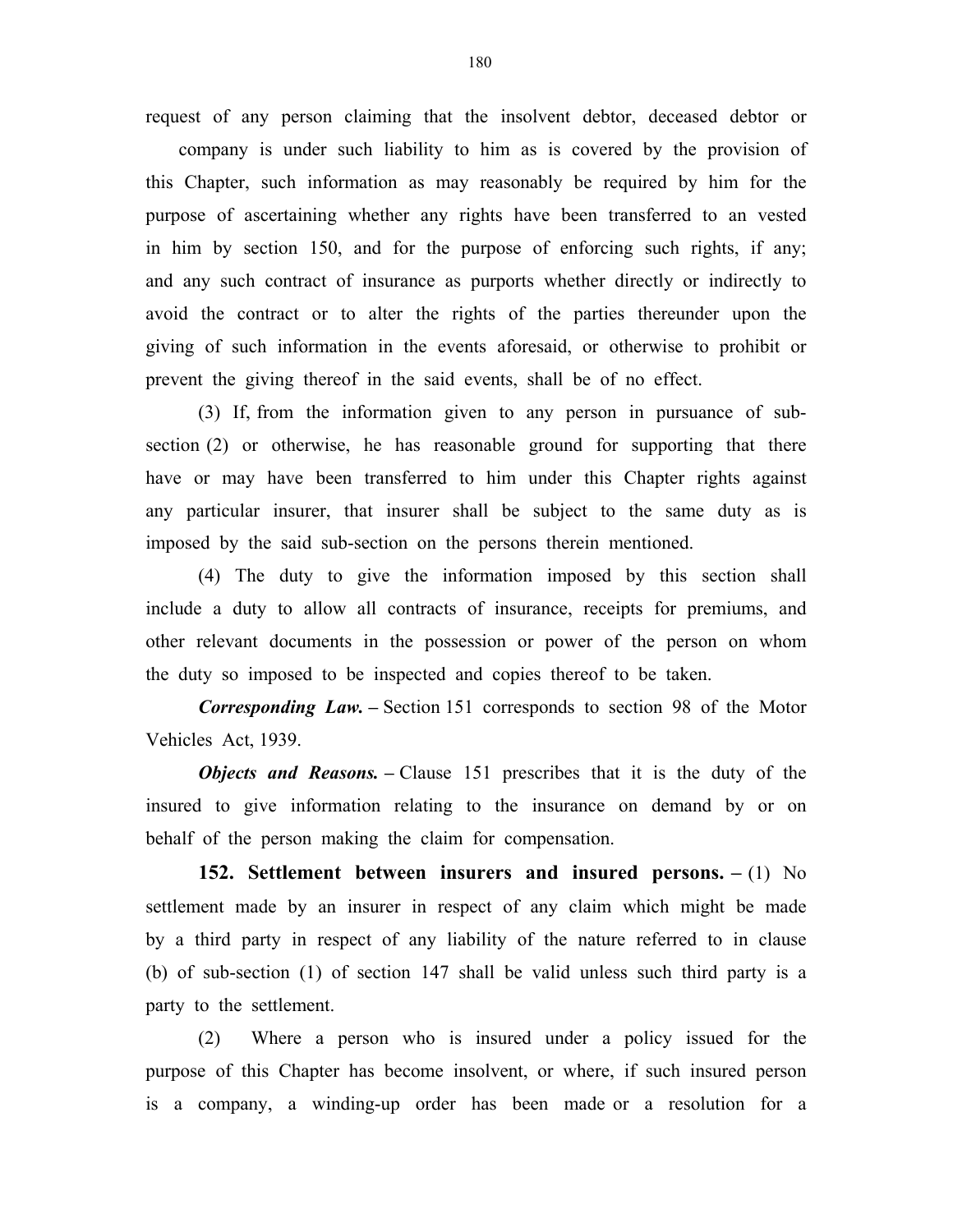voluntary winding-up has been passed with respect to the company, no

agreement made between the insurer and the insured person after the liability has been incurred to a third party and after the commencement of the insolvency or winding-up, as the case may be, nor any waiver, assignment or other disposition made by or payment made to the insured person after the commencement aforesaid shall be effective to defeat the rights transferred to the third party under this Chapter, but those rights shall be the same as if no such agreement, waiver, assignment or disposition or payment has been made.

*Corresponding Law.* - Section 152 corresponds to section 99 of the Motor Vehicles Act, 1939.

*Objects and Reasons.* – Clause 152 lays down that any settlement made by the insurer in respect of any claim which may be made by the third party will not be valid unless the third party is a party to the claim.

**153.** Saving in respect of section  $150,151$  and  $152. - (1)$  For the purposes of section 150,151 and 152 a reference to "liabilities to third parties" in relation to a person insured under any policy of insurance shall not include a reference to any liability of that person in the capacity of insurer under some other policy of insurance.

(2) The provisions of section 150, 151 and 152 shall not apply where a company is wound-up voluntarily merely for the purposes of reconstruction or of an amalgamation with another company.

*Corresponding Law.* – Section 153 corresponds to section 100 of the Motor Vehicles Act, 1939.

*Objects and Reasons.* – Clause 153 lays down that the liability of the insurer will be only in respect of that particular policy alone and not in respect of any other policy of insurance.

**154. Insolvency of insured persons not to affect liability of insured or claims by third parties.** – Where a certificate of insurance has been issued to the person by whom a policy has been effected, the happening in relation to any person insured by the policy of any such event as is mentioned in sub-section (1) or sub-section (2) of section 150 shall,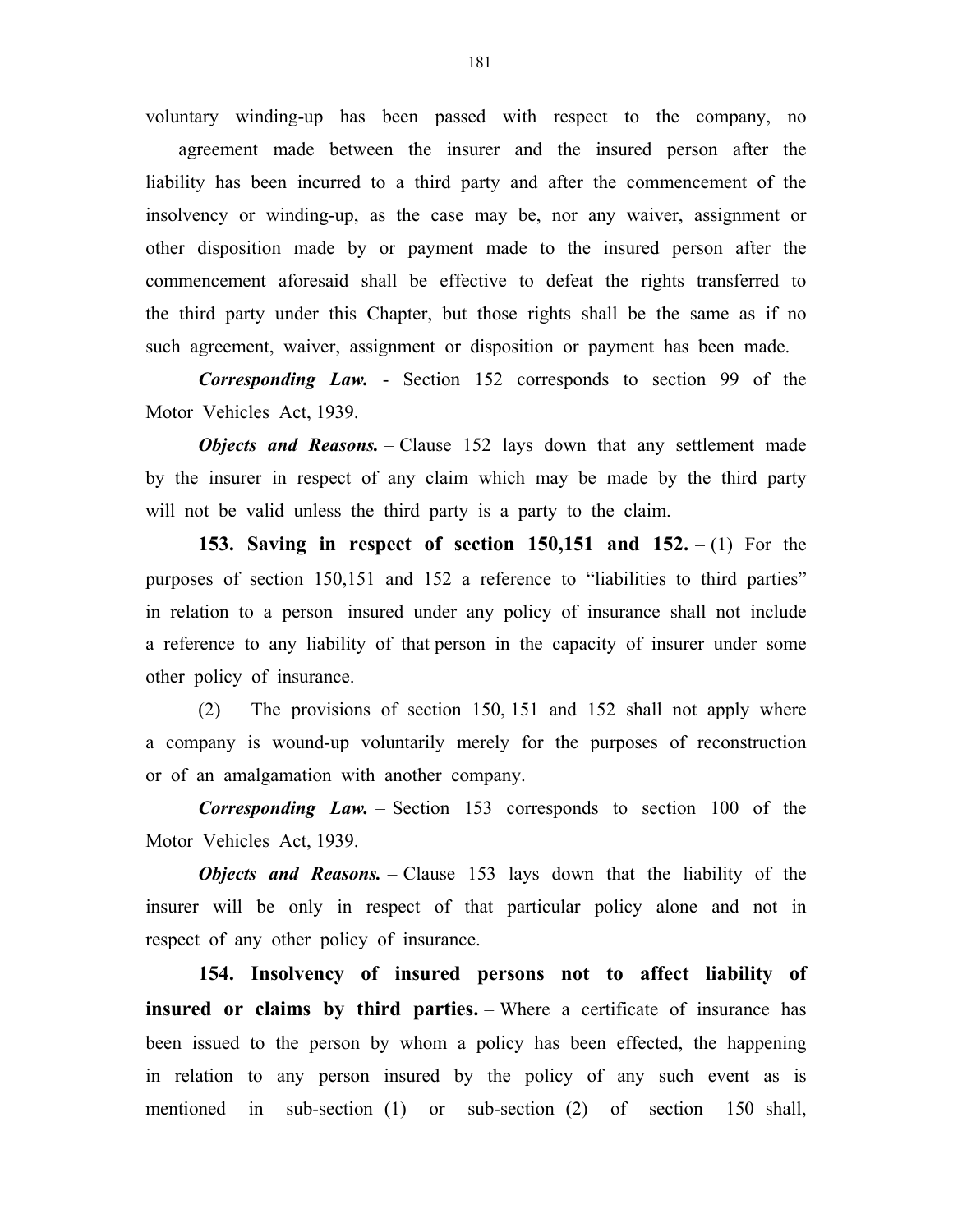notwithstanding anything contained in this Chapter, not affect any liability of

that person of the nature referred to in clause (b) of sub-section (1) of section 147; but nothing in this section shall affect any rights against the insurer conferred under the provisions of section 150,151 and 152 on the person to whom the liability was incurred.

*Corresponding Law.* **–** Section 154 corresponds to section 101 of the Motor Vehicles Act, 1939.

*Objects and Reasons.* – Clause 154 provides that the insolvency of the insured will not affect the liability of the insured or affect the claims of third parties or the rights against the insurer.

155. Effect of death on certain causes of action. – Notwithstanding anything contained in section 306 of the Indian Succession Act, 1925 (39 of 1925) of the death of a person in whose favour a certificate of insurance had been issued, if it occurs after the happening of an event which has given rise to a claim under the provisions of this Chapter, shall not be a bar to the survival of any cause of action arising out of the said event against his estate or against the insurer.

*Corresponding Law.* – Section 155 corresponds to section 102 of the Motor Vehicle Act, 1939.

*Objects and Reasons.* – Clause 155 makes it clear that in the event of the death of the insured after the happening of an accident in which his motor vehicle was involved, the right of third parties will not be barred against the insured or his excise.

**156. Effect of certificate of insurance.** – When an insurer has issued a certificate of insurance in respect of a contract of insurance between the insurer and the insured person, then -

(a) if and so long as the policy described in the certificate has not been issued by the insurer to the insured, the insurer shall, as between himself and any other person except the insured, be deemed to have issued to the insured person a policy of insurance conforming in all respects with the description and particulars stated in such certificate; and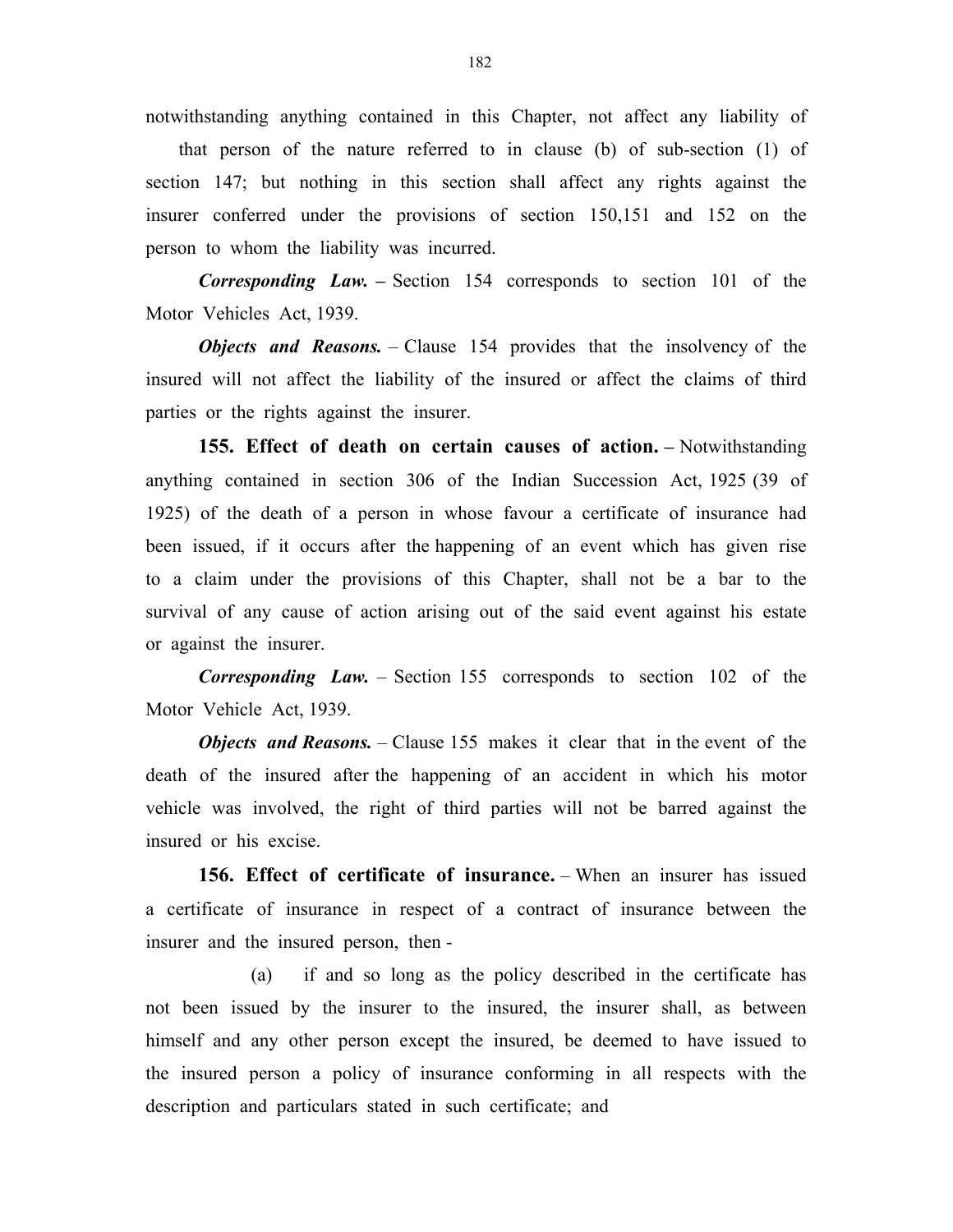(b) if the insurer has issued to the insured the policy described in the certificate, but the actual terms of the policy are less favourable to persons claiming under or by virtue of the policy against the insurer either directly or through the insured than the particulars of the policy as stated in the certificate, the policy shall, as between the insurer and any other person except the insured, be deemed to be in terms conforming in all respects with the particulars stated in the said certificate.

*Corresponding Law.* – Section 156 corresponds to section 103 of the Motor Vehicles Act, 1939.

*Objects and Reasons.* – Clause 156 provides that where the insurer has issued a certificate of insurance, and the policy of insurance has not been issued, then the policy to be issued be deemed to be in terms conforming in all respects to the particulars mentioned in the certificate of insurance.

**157. Trasnfer of certificate of insurance.**  $- (1)$  Where a person in whose favour the certificate of insurance has been issued in accordance with the provisions of this Chapter transfer to another person the ownership of the another vehicle in respect of which such insurance was taken together with the policy of insurance relating thereto, the certificate of insurance and the policy described in the certificate shall be deemed to have been transferred in favour of the person to whom the motor vehicle is transferred with effect from the date of its transfer.

 $\frac{92}{2}$ *Explanation.* – For the removal of doubts, it is hereby declared that such deemed transfer shall include transfer of rights and liabilities of the said certificate of insurance and policy of insurance.]

(2) The transferee shall apply within fourteen days from the date of transfer in the prescribed form to the insurer for making necessary changes in regard to the fact of transfer in the certificate of insurance and the policy described in the certificate in his favour and the insurer shall make the necessary changes in the certificate and the policy of insurance in regard to the transfer of insurance.

<sup>92.</sup> Inserted by Act 54 of 1994, S. 48 (w.e.f. 14-11-1994)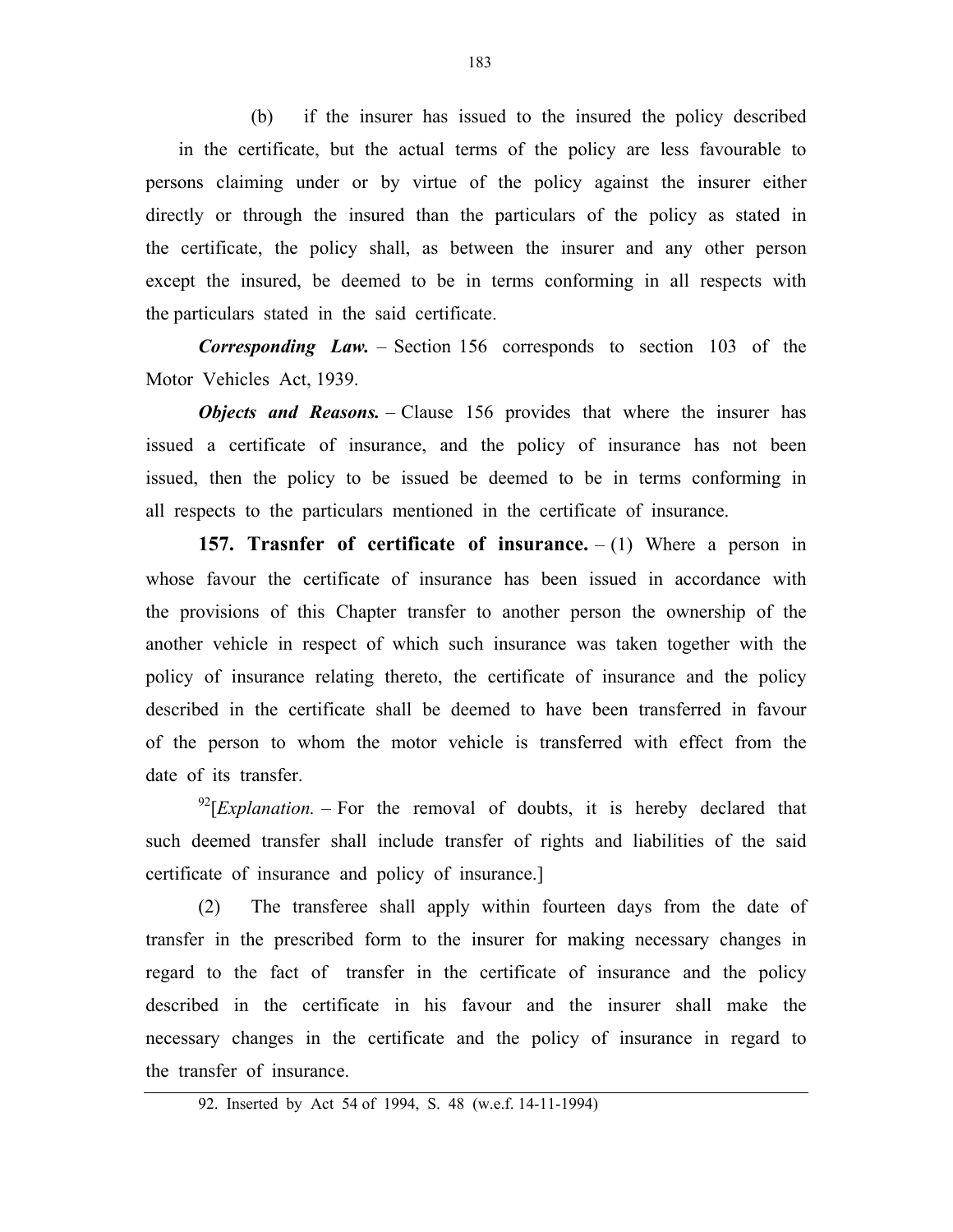*Corresponding Law.* – Section 157 corresponds to section 103-A of the Motor Vehicles Act, 1939.

*Objects and Reasons.* – Clause 157 lays down that when the certificate of registration is transferred from one person to another, then the policy of insurance in respect of that vehicle is also deemed to have been transferred to that other person from the date on which the ownership of the motor vehicle stands transferred.

**158. Production of certain certificates, licence and permit in certain cases.**  $- (1)$  Any person driving a motor vehicle in any public place shall, on being so required by a police officer in uniform authorised in this behalf by the State Government, produce -

- (a) the certificate of insurance;
- (b) the certificate of registration;
- (c) the driving licence; and

(d) in the case of a transport vehicle also the certificate of fitness referred to in section 56 and the permit, relating to the use of the vehicle.

(2) If, where owing to the presence of a motor vehicle in a public place an accident occurs involving death or bodily injury to another person, the driver of the vehicle does not at the time produce the certificate, driving licence and permit referred to in sub-section (1) to a police officer, he shall produce the said certificates, licence and permit at the police station at which he makes the report required by section 134.

(3) No person shall be liable to conviction under sub-section (1) or sub-section (2) by reason only of the failure to produce the certificate of insurance if, within seven days from the date on which its production was required under sub-section (1), or as the case may be, from the date of occurrence of the accident, he produces the certificate at such police station as may have been specified by him to the police officer who required its production or, as the case may be, to the police officer at the site of the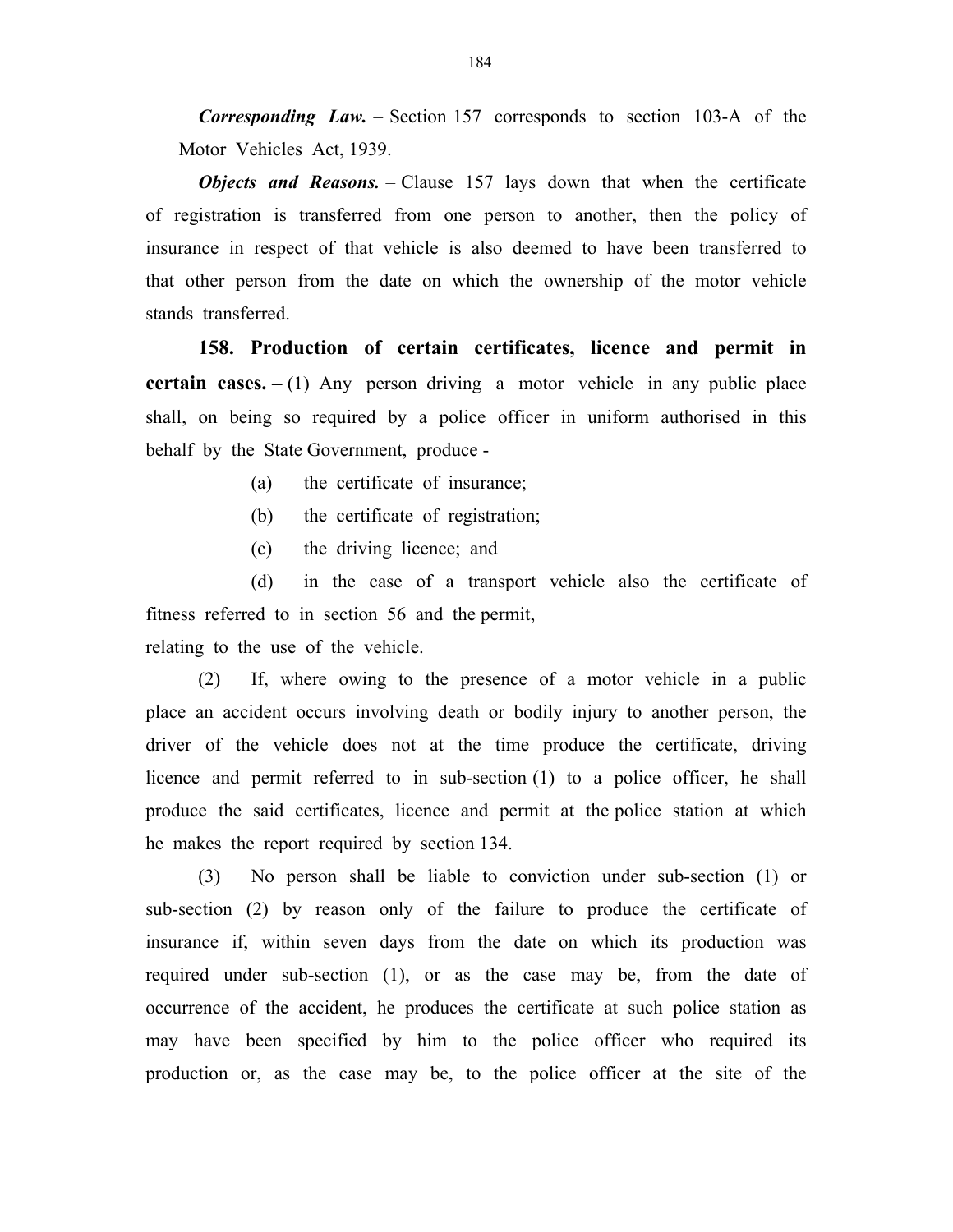accident or to the officer-in-charge of the police station at which he reported the accident :

Provided that except to such extent and with such modifications as may be prescribed, the provisions of this sub-section shall not apply to the driver of a transport vehicle.

(4) The owner of a motor vehicle shall give such information as he may be required by or on behalf of a police officer empowered in this behalf by the State Government to give for the purpose of determining whether the vehicle was or was not being driven in contravention of section 146 and on any occasion when the driver was required under this section to produce his certificate of insurance.

(5) In this section, the expression "produce his certificate of insurance" means produce for examination the relevant certificate of insurance or such other evidence as may be prescribed that the vehicle was not being driven in contravention of section 146.

 $^{93}$ [(6) As soon as any information regarding any accident involving death or bodily injury to any person is recorded or report under this section is completed by a police officer, the officer-in-charge of the police station shall forward a copy of the same within thirty days from the date of recording of information or, as the case may be, on completion of such report to the Claims Tribunal having jurisdiction and a copy thereof to the concerned insurer, and where a copy is made available to the owner, he shall also within thirty days of receipt of such report, forward the same to such Claims Tribunal and insurer].

93. Sub.-S. (6) substituted by Act 54 of 1994, S.49 (w.e.f. 14-11-1994). Prior to its substitution, sub-S. (6) read as under :-

"(6) As soon as any information regarding any accident involving death or bodily injury yo any person is recorded or a report under this section is completed by a police officer, the officer-in-charge of the police station shall forward a copy of the same also to the Claims Tribunal having jurisdiction and a copy thereof to the concerned insurer."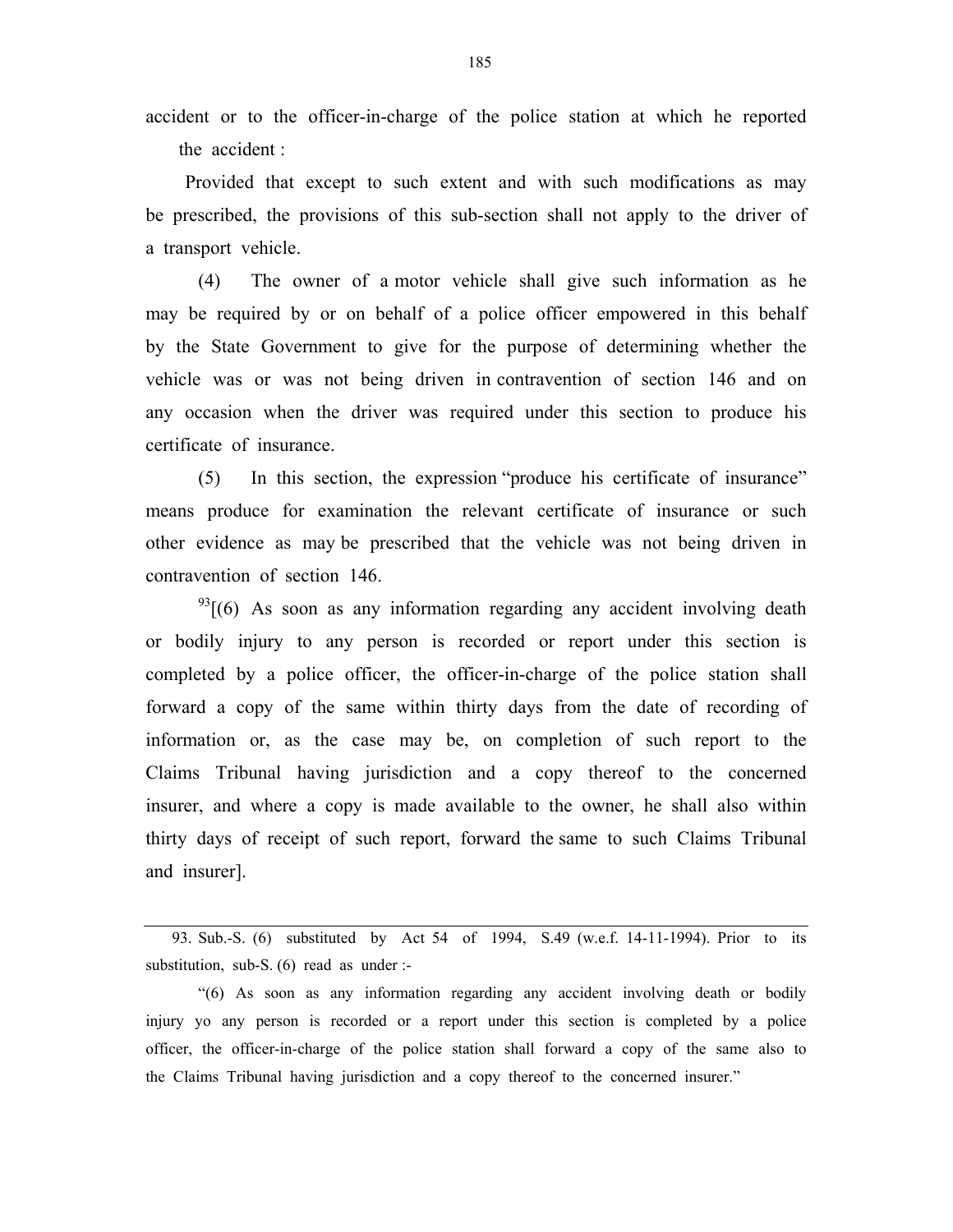*Corresponding Law.* - Section 158 corresponds to section 106 of the Motor Vehicles Act, 1939.

*Objects and Reasons.* – Clause 158 makes it compulsory on the part of the driver of the vehicle involved in accident, to produce the certificate of registration and insurance, the certificate of fitness and permit and driving licence without delay. It also provides that the police officer who makes a report of accident shall send a copy of the report to the Accident Claims Tribunal.

**159. Production of certificate of insurance on application for authority to use vehicle.**  $- A$  State Government may make rules requiring the owner of any motor vehicle when applying whether by payment of a tax or otherwise for authority to use the vehicle in a public place to produce such evidence as may be prescribed by those rules to the effect that either -

(a) on the date when the authority to use the vehicle comes into operation there will be in force the necessary policy of insurance in relation to the use of the vehicle by the applicant or by other persons on his order or with his permission, or

(b) the vehicle is a vehicle to which section 146 does not apply.

*Corresponding Law.* – Section 159 corresponds to section 107 of the Motor Vehicle Act, 1939.

*Objects and Reasons.* – Clause 159 empowers the State Government to make rules to require production of certificate of insurance of a motor vehicle at the time of payment of taxes and in the case of transport vehicle to have a valid certificate of insurance before the vehicle is put on public road after obtaining a permit.

**160. Duty to furnish particulars of vehicle involved in accident.** – A registering authority or the officer-in-charge of a police station shall, if so required by a person who alleges that he is entitled to claim compensation in respect of an accident arising out of the use of a motor vehicle, or if so required by an insurer against whom a claim has been made in respect of any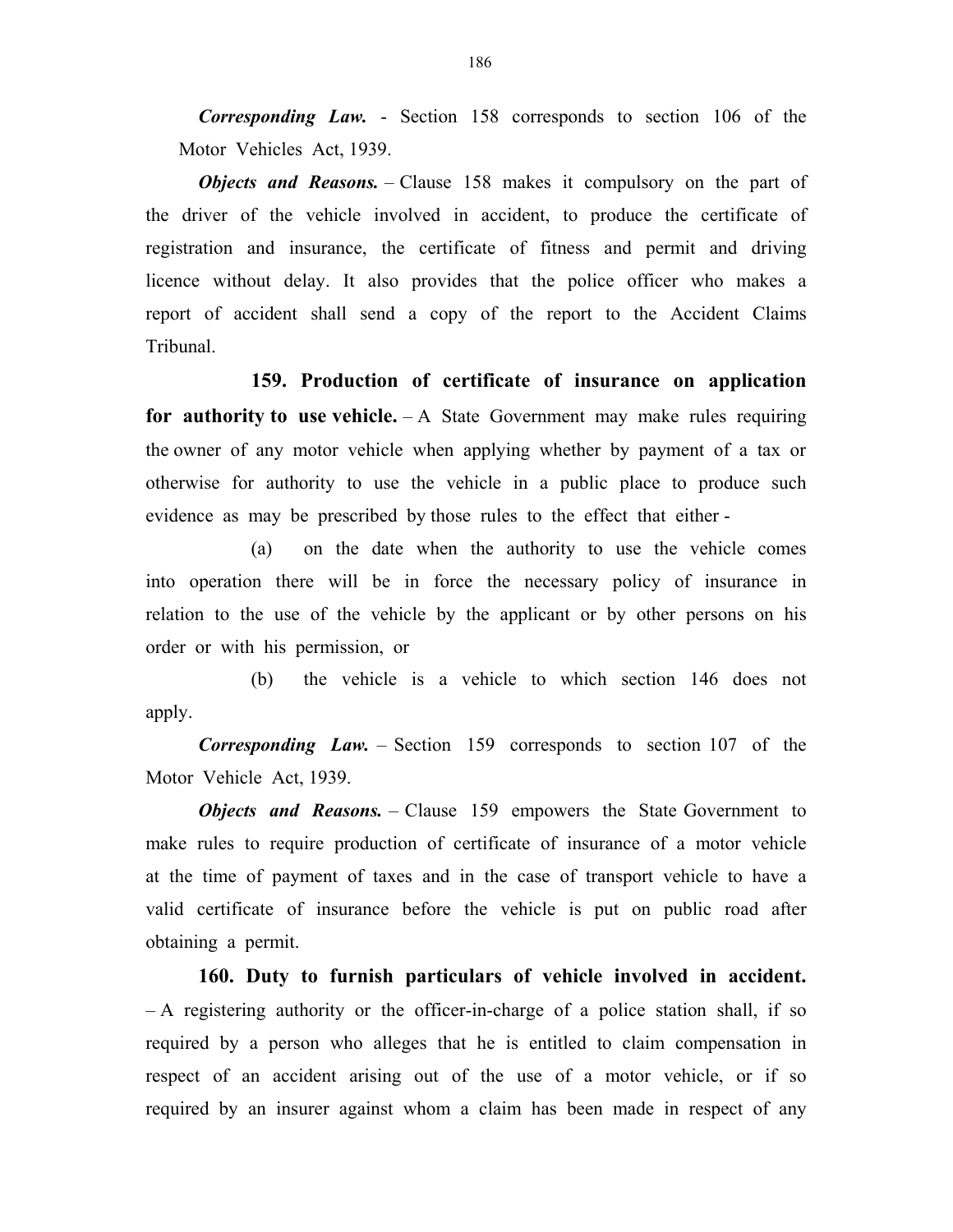motor vehicle, furnish to that person or to that insurer, as the case may be, on

payment of the prescribed fee any information at the disposal of the said authority or the said police officer relating to the identification marks and other particulars of the vehicle and the name and address of the person who was using the vehicle at the time of the accident or was injured by it and the property, if any, damaged in such form and within such time as the Central Government may prescribe.

*Corresponding Law.* - Section 160 corresponds to section 109 of the Motor Vehicles Act, 1939.

*Objects and Reasons.*- Clause 160 lays down that it is the duty of the police officer registering accident case and the registering authority to furnish to the person who alleges that he is entitled to claim compensation all such particulars in such form and within such time as the Central Government may prescribe.

**161. Special provisions as to compensation in case of hit and run motor accident.**  $- (1)$  For the purposes of this section, section 162 and section 163 -

(a) "grievous hurt" shall have the same meaning as in the Indian Penal Code, 1860 (45 of 1860);

(b) "hit and run motor accident" means an accident arising out of the use of a motor vehicle or motor vehicles the identity whereof cannot be ascertained in spite of reasonable efforts for the purpose;

(c) "scheme" means the scheme framed under section 163.

(2) Notwithstanding anything contained in the General Insurance Business (Nationalisation) Act, 1972 (57 of 1972) or any other law for the time being in force or any instrument having the force of law, the General Insurance Corporation of India formed under section 9 of the said Act and the insurance companies for the time being carrying on general insurance business in India shall provide for paying in accordance with the provisions of this Act and the scheme, compensation in respect of the death of, or grievous hurt to, persons resulting from hit and run motor accidents.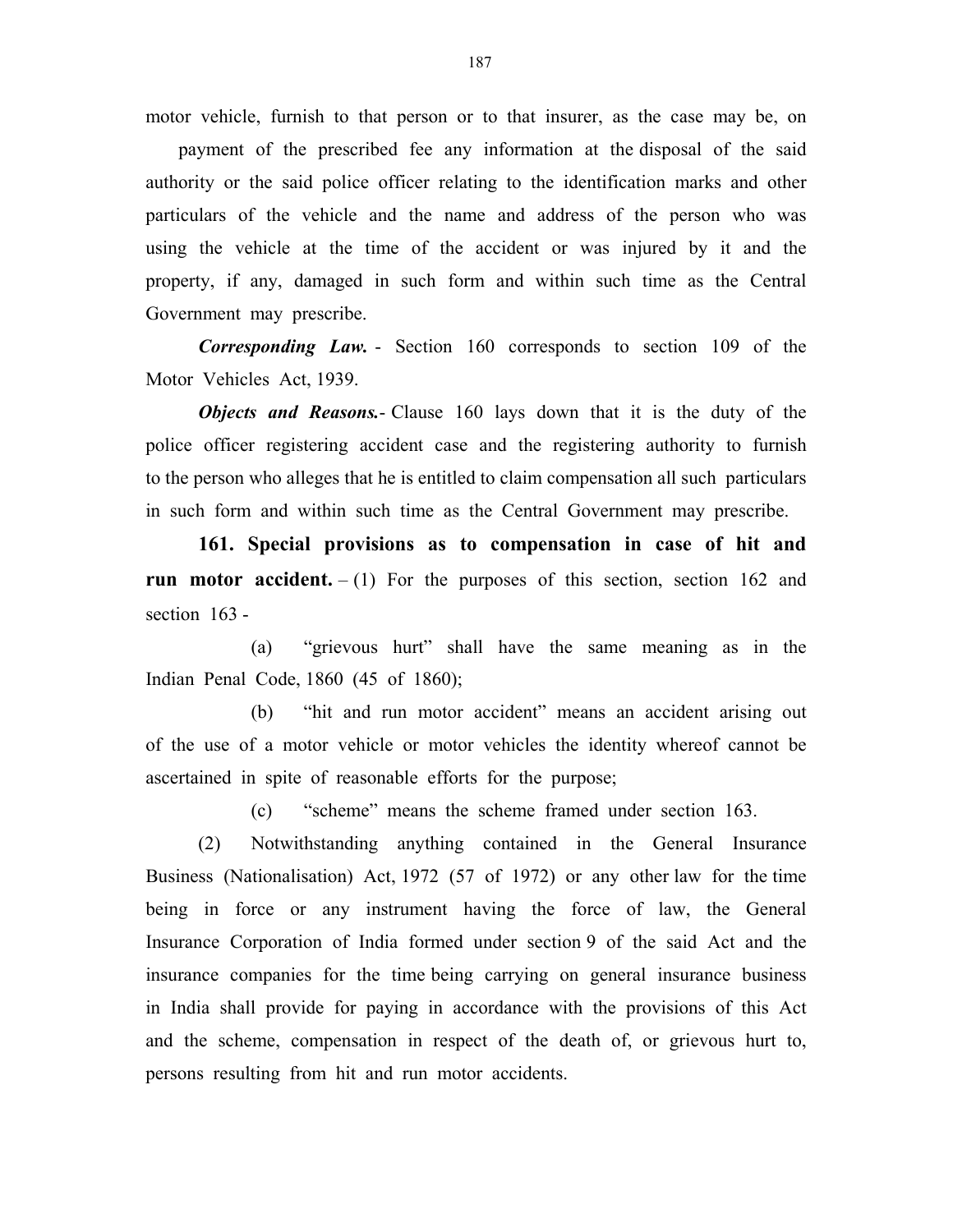(3) Subject to the provisions of this Act and the scheme, there shall be paid as compensation –

(a) in respect of the death of any person resulting from a hit and run motor accident, a fixed sum of  $94$ [twenty-five thousand rupees];

(b) in respect of grievous hurt to any person resulting from a hit and run motor accident, a fixed sum of  $95$ [twelve thousand and five hundred rupees].

(4) The provisions of sub-section (1) of section 166 shall apply for the purpose of making applications for compensation under this section as they apply for the purpose of making applications for compensation referred to in that sub-section.

*Corresponding Law.* – Section 161 corresponds to section  $109 - A$  of the Motor Vehicle Act, 1939.

*Objects and Reasons.* – Clause 161 provides for framing of a scheme by the Central Government for the payment of compensation in "hit and run" cases. It also lays down the amount of compensation in respect of the death and also in respect of grievous hurt.

**162. Refund in certain cases of compensation paid under section 161.** – (1) The payment of compensation in respect of the death of, or grievous hurt to, any person under section 161 shall be subject to the condition that if any compensation (hereafter in this sub-section referred to as the other compensation) or other amount in lieu of or by way of satisfaction of a claim for compensation is awarded or paid in respect of such death or grievous hurt under any other provision of this Act or any other law or otherwise so much of the other compensation or other amount aforesaid as is equal to the compensation paid under section 161 shall be refunded to the insurer.

(2) Before awarding compensation in respect of an accident involving the death of, or bodily injury to, any person arising out of the use of a motor

<sup>94.</sup> Substituted for "eight thousand and five hundred rupees" by Act 54 of 1994, S.50 (w.e.f. 14-11-1994).

<sup>95.</sup> Substituted, *ibid,* for "two thousand rupees" (w.e.f. 14-11-1994).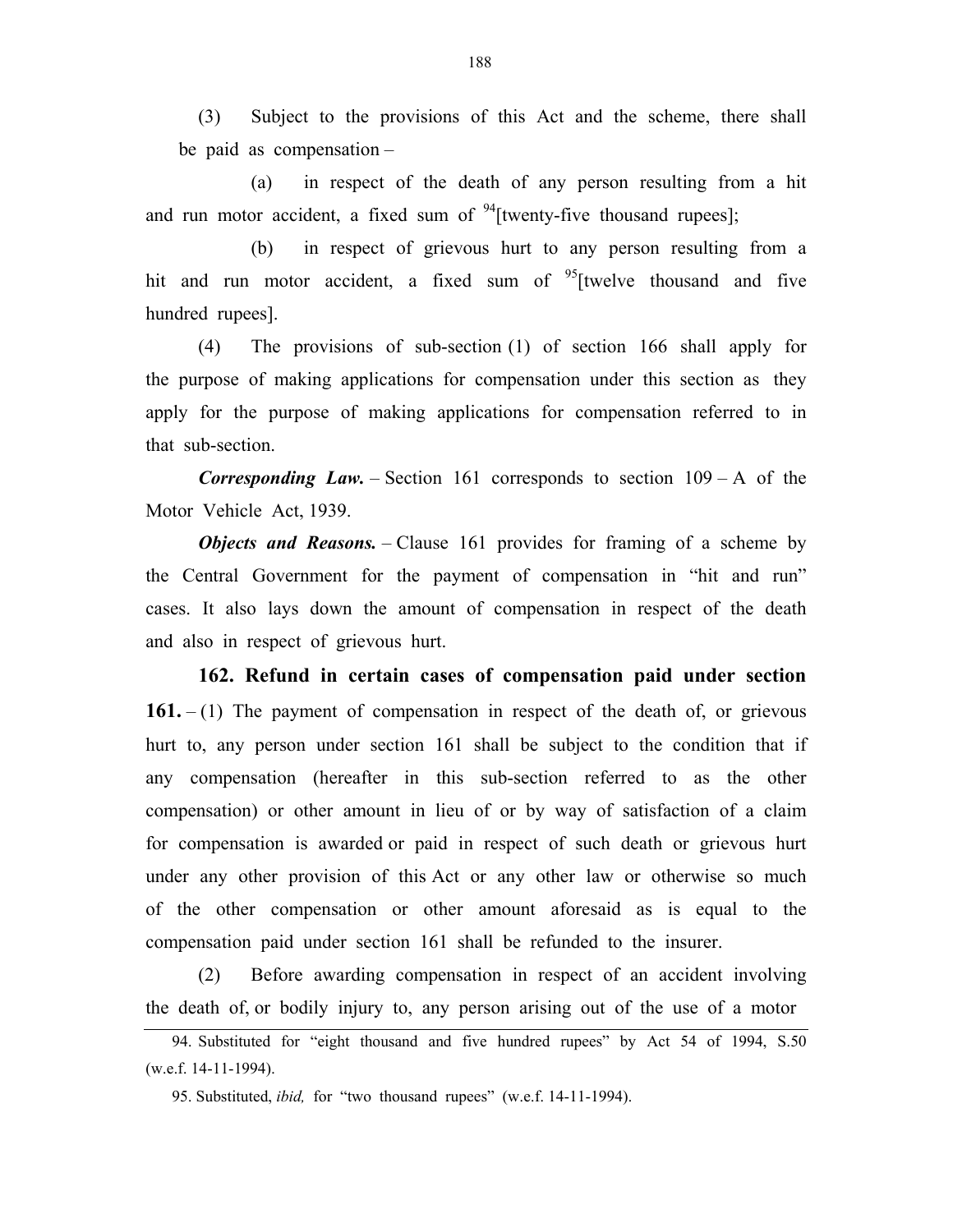vehicle or motor vehicles under any provision of this Act (other than section

161) or any other law, the Tribunal Court or other authority awarding such compensation shall verify as to whether in respect of such death or bodily injury compensation has already been paid under section 161 or an application for payment of compensation is pending under that section, and such Tribunal, Court or other authority shall, -

(a) if compensation has already been paid under section 161, direct the person liable to pay the compensation awarded by it to refund to the insurer, so much thereof as is required to be refunded in accordance with the provisions of sub-section (1);

(b) if an application for payment of compensation is pending under section 161 forward the particulars as to the compensation awarded by it to the insurer.

*Explanation.* – For the purpose of this sub-section, an application for compensation under section 161 shall be deemed to be pending –

(i) if such application has been rejected, till the date of the rejection of the application, and

(ii) in any other case, till the date of payment of compensation in pursuance of the application.

*Corresponding Law.* - Section 162 corresponds to section 109-B of the Motor Vehicles Act, 1939.

*Objects and Reasons.* – Clause 162 seeks to provide that when compensation is awarded in a case where compensation under clause 161 has already been paid then so much of the compensation paid as per clause 161 shall be refunded to the insurer.

 **163. Sceme for payment of compensation in case of hit and run motor accidents.** – (1) The Central Government may, by notification in the Official Gazette, make a scheme specifying, the manner in which the scheme shall be administered by the General Insurance Corporation, the form, manner and the time within which applications for compensation may be made, the officers or authorities to whom such applications may be made, the procedure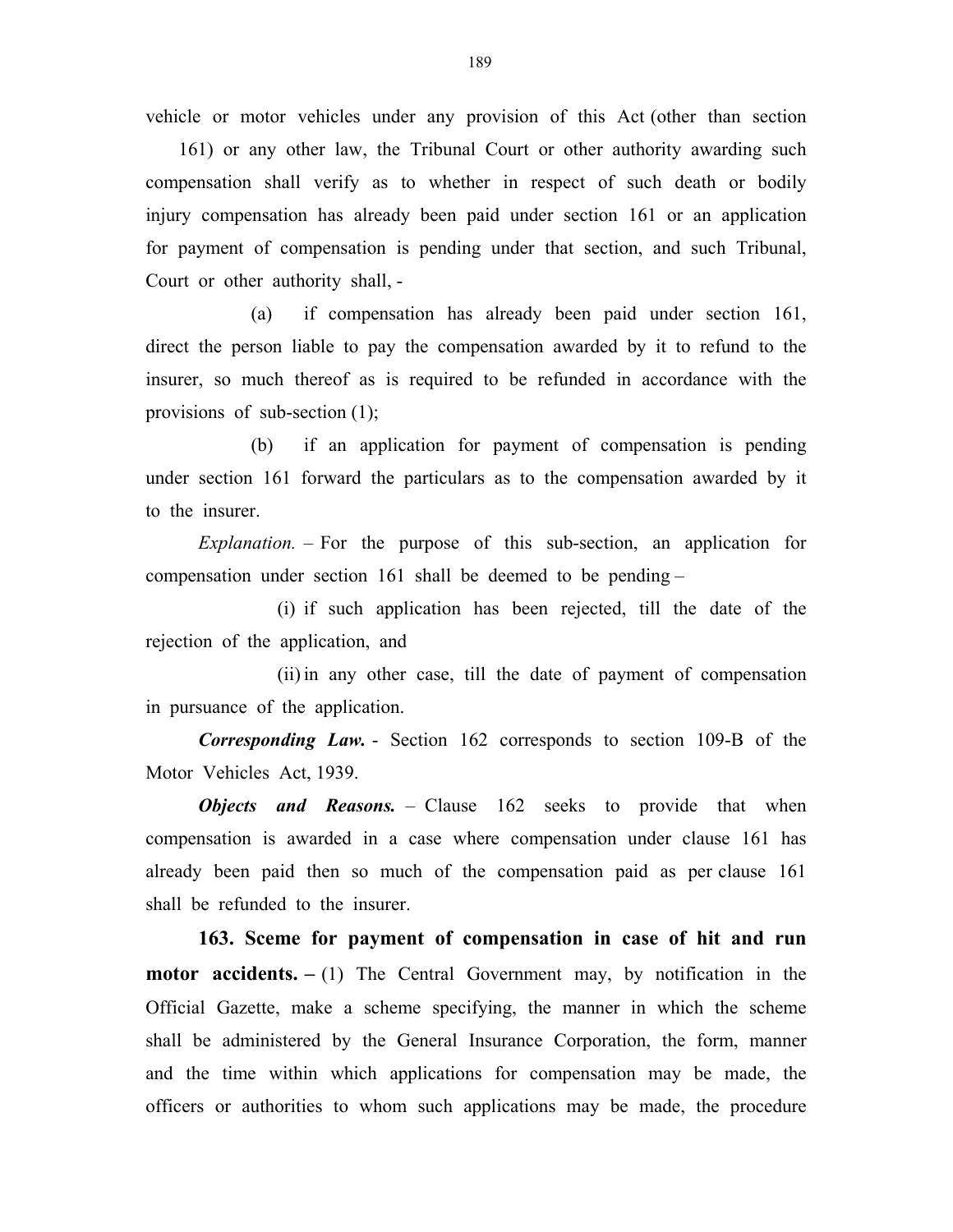to be followed by such officers or authorities for considering and passing orders on such applications, and all other matters connected with, or incidental to, the administration of the scheme and the payment of compensation.

(2) A scheme made under sub-section (1) may provide that –

(a) a contravention of any provision thereof shall be punishable with imprisonment for such term as may be specified but in no case exceeding three months, or with fine which may extend to such amount as may be specified but in no case exceeding five hundred rupees or with both;

(b) the powers, functions or duties conferred or imposed on any officer or authority by such scheme may be delegated with the prior approval in writing of the Central Government, by such officer or authority to any other officer or authority;

(c) any provision of such scheme may operate with retrospective effect from a date not earlier than the date of establishment of the Solatium Fund under the Motor Vehicles Act, 1939 (4 of 1939) as it stood immediately before the commencement of this Act.

Provided that no such retrospective effect shall be given so as to prejudicially affect the interests of any person who may be governed by such provision.

*Corresponding Law.* – Section 163 corresponds to section 109-C of the Motor Vehicles Act, 1939.

*Objects and Reasons.* – Clause 163 empowers the Central Government to makes scheme for payment of compensation in "hit and run" accident cases detailing the procedure for making claim, the authorities to whom the claim should be made, etc.

96[**163 – A. Special provisions as to payment of compensation on structured formuala basis.**  $- (1)$  Notwithstanding anything contained in this Act or in any other law for the time being in force or instrument having the force of law, the owner of the motor vehicle of the authorised insurer shall be liable to pay in the case of death or permanent disablement due to accident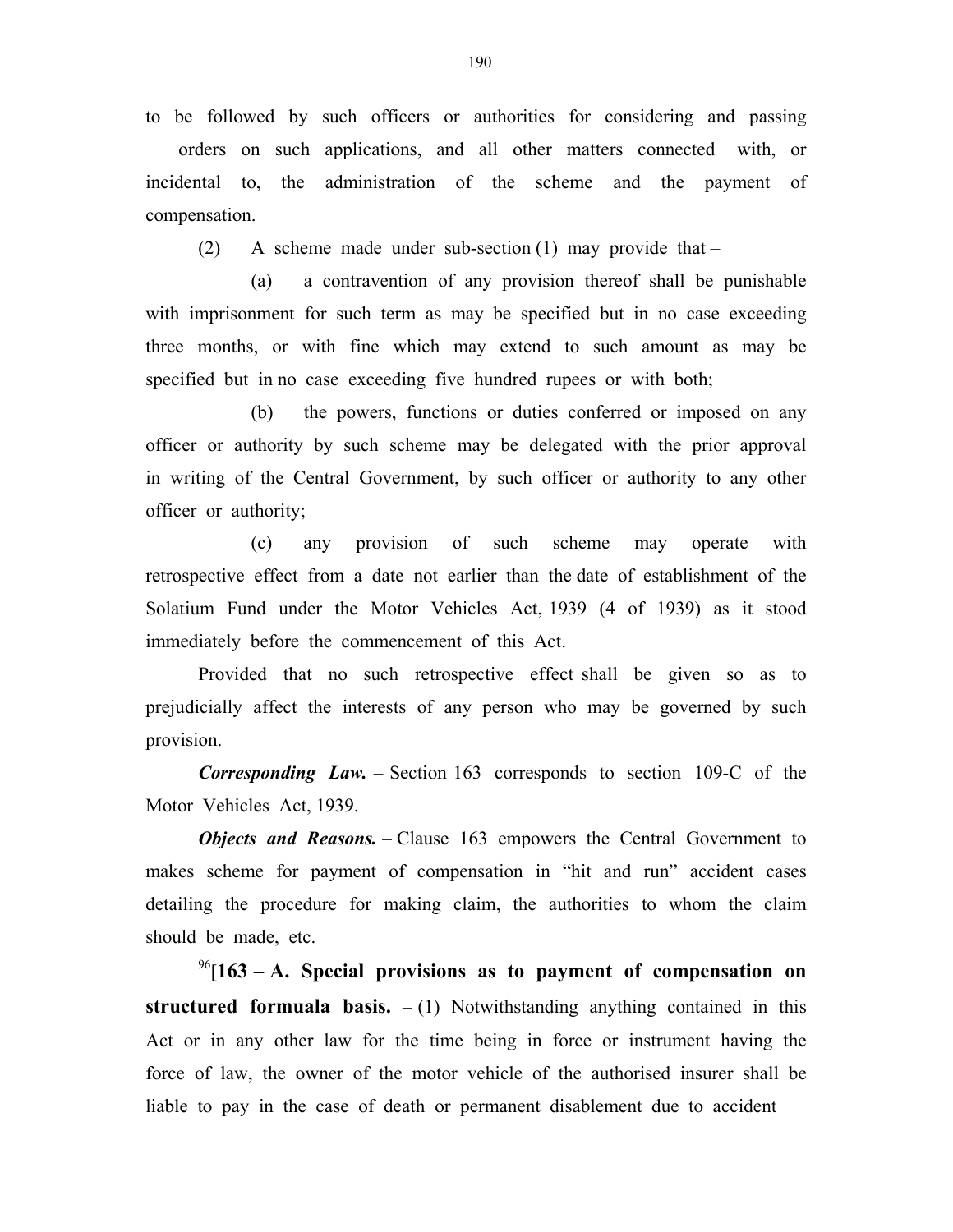96. Inserted by Act 54 of 1994, S. 51 (w.e.f. 14-11-1994).

arising out of the use of motor vehicle compensation, as indicated in the Second Schedule, to the legal heirs or the victim, as the case may be.

*Explanation.* – For the purposes of this sub-section, "permanent disability" shall have the same meaning and extent as in the Workmen's Compensation Act, 1923.

(2) In any claim for compensation under sub-section (1), the claimant shall not be required to plead or establish that the death or permanent disablement in respect of which the claim has been made was due to any wrongful act or neglect or default of the owner of the vehicle or vehicles concerned or of any other person.

(3) The Central Government may, keeping in view the cost of living by notification in the Official Gazette, from time to time amend the Second Schedule.]

*Corresponding Law.* – This is a new provision in the 1988 Act.

<sup>97</sup>**[163-B. Option to file claim in certain cases.** *–* Where a person is entitled to claim compensation under section 140 and section 163-A, he shall file the claim under either of the said sections and not under both.]

*Corresponding Law.* – This is a new provision in the 1988 Act.

**164. Power of Central Government to make rules. –** (1) The Central Government may make rules for the purpose of carrying into effect the provisions of this Chapter, other than the matters specified in section 159.

(2) Without prejudice to the generality of the foregoing power, such rules may provide for –

(a) the forms to be used for the purposes of this Chapter;

(b) the making of applications for and the issue of certificates of insurance;

(c) the issue of duplicates to replace certificates of insurance lost, destroyed or mutilated;

(d) the custody, production, cancellation and surrender of certificates of insurance;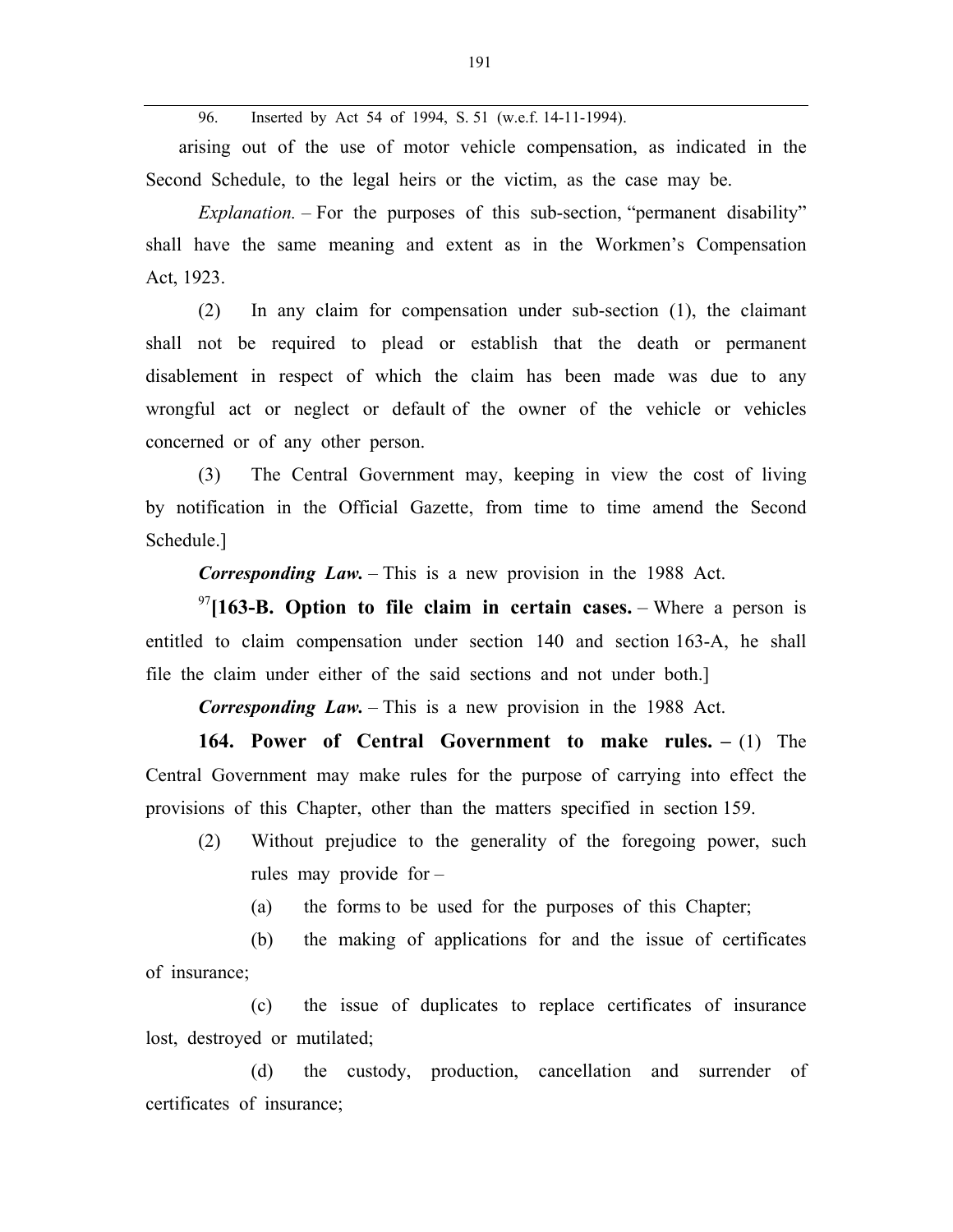97. Inserted by Act 54 of 1994, S. 51 (w.e.f. 14-11-1994).

(e) the records to be maintained by insurers of policies of insurance issued under this Chapter;

(f) the identification by certificates or otherwise of persons or vehicle exempted from the provisions of this Chapter;

(g) the furnishing of information respecting policies of insurance by insurers;

(h) adopting the provisions of this Chapter to vehicles brought into India by persons making only a temporary stay therein or to vehicles registered in a reciprocating country and operating on any route or within any area in India by applying those provisions with prescribed modifications;

(i) the form in which and the time limit within which the particulars referred to in section 160 may be furnished; and

(j) any other matter which is to be, or may be, prescribed.

*Corresponding Law.* – Section 164 corresponds to section 111 of the Motor Vehicles Act, 1939.

*Objects and Reasons.* – Clause 164 confers upon the Central Government the power to frame rules to implement the provisions of clause 60.

## **CHAPTER XII CLAIMS TRIBUNALS**

**165. Claims Tribunals.** – (1) A State Government may, by notification in the Official Gazette, constitute one or more Motor Accidents Claims Tribunals (hereafter in this Chapter referred to as Claim Tribunal) for such area as may be specified in the notification for the purpose of adjudicating upon claims for compensation in respect of accidents involving the death of, or bodily injury to, persons arising out of the use of motor vehicles, or damages to any property of a third party so arising, or both.

*Explanation.* – For the removal of doubts, it is hereby declared that the expression "claims for compensation in respect of accidents involving the death of or bodily injury to persons arising out of the use of motor vehicles" includes claims for compensation under section 140<sup>98</sup>[and section 163-A].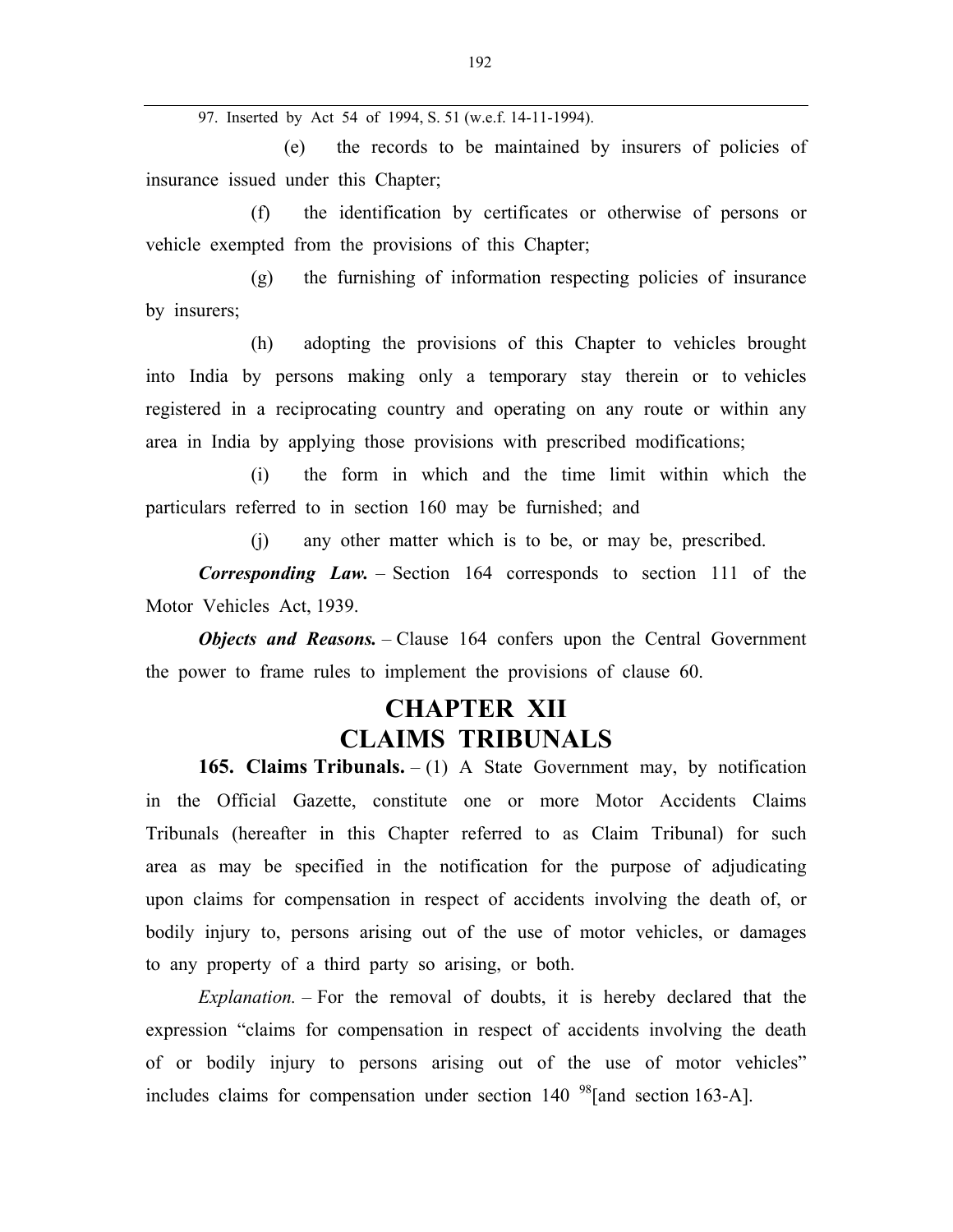98. Added by Act. 54 of 1994, S. 52 (w.e.f. 14-11-1994).

(2) A Claims Tribunal shall consist of such number of members as the State Government may think fit to appoint and where it consists of two or more members, one of them shall be appointed as the Chairman thereof.

(3) A person shall not be qualified for appointment as a member of a Claims Tribunal unless he –

(a) is, or has been, a Judge of a High Court, or

(b) is, or has been, a District Judge, or

(c) is qualified for appointment as a High Court Judge  $99$ [or as a District Judge.]

(4) Where two or more Claims Tribunals are constituted for any area, the State Government, may by general or special order, regulate the distribution of business among them.

*Corresponding Law.* – Section 165 corresponds to section 110 of the Motor Vehicles Act, 1939.

*Objects and Reasons.* – Clause 165 empowers the State Government to constitute Claims Tribunals to adjudicate upon claims for compensation arising out of motor vehicle accidents, resulting in death or bodily injury to persons or damages to any property of third parties.

**166. Application for compensation.**  $- (1)$  An application for compensation arising out of an accident of the nature specified in sub-section (1) of section  $165$  may be made –

(a) by the person who has sustained the injury; or

(b) by the owner of the property; or

(c) where death has resulted from the accident, by all or any of the legal representatives of the deceased; or

(d) by any agent duly authorised by the person injured or all or any of the legal representatives of the deceased, as the case may be :

Provided that where all the legal representatives of the deceased have not joined in any such application for compensation, the application shall be made on behalf of or for the benefit of all the legal representatives of the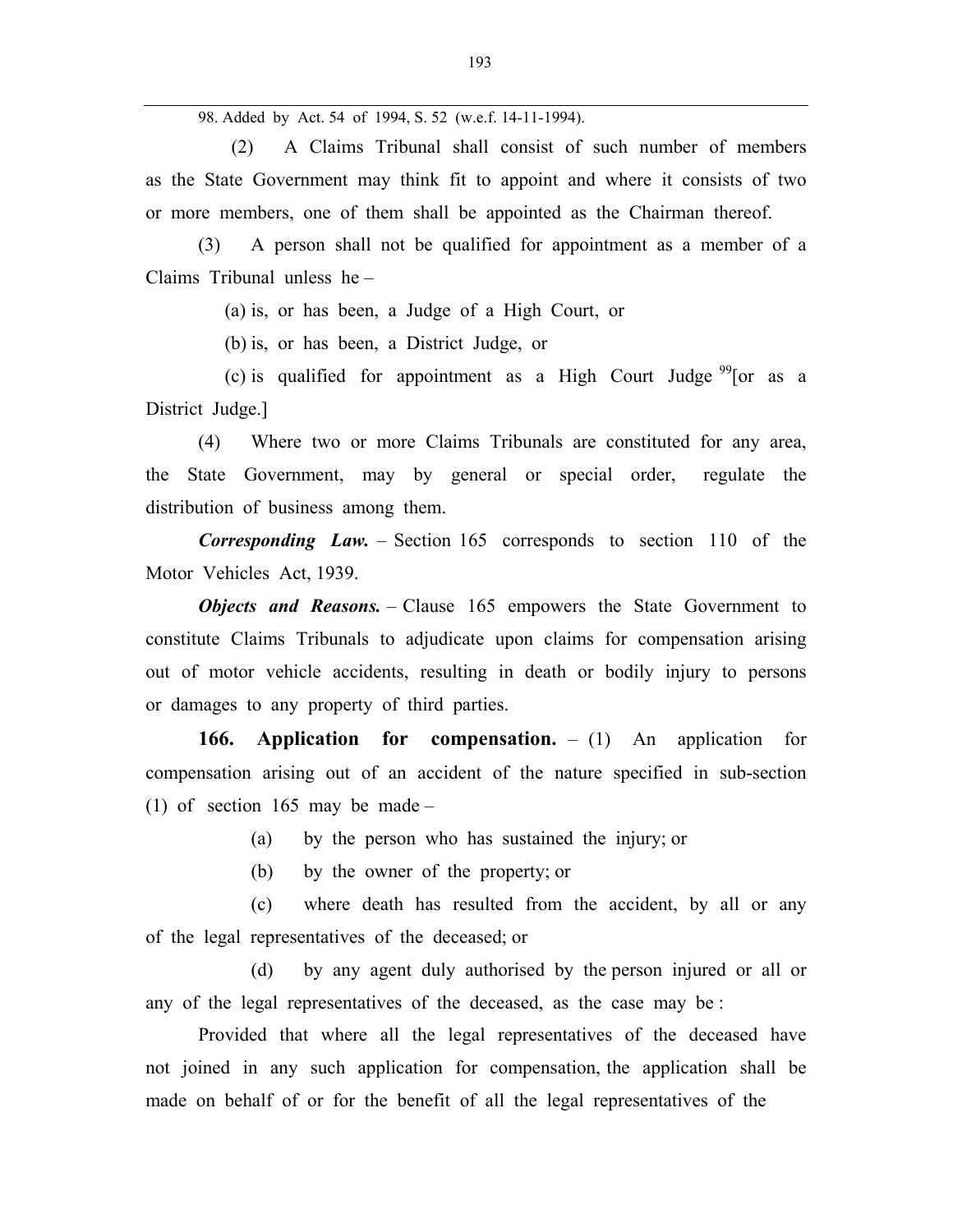99. Added, *ibid* (w.e.f. 14-11-1994).

deceased and the legal representatives who have not so joined, shall be impleaded as respondents to the application.

 $\frac{1}{2}$  Every application under sub-section (1) shall be made, at the option of the claimant, either to the Claims Tribunal having jurisdiction over the area in which the accident occurred or to the Claims Tribunal within the local limits of whose jurisdiction the claimant resides, or carries on business or within the local limits of whose jurisdiction the defendant resides and shall be in such form and contain such particulars as may be prescribed :

Provided that where no claim for compensation under section 140 is made in such application, the application shall contain a separate statement to that effect immediately before the signature of the applicant.]

 $^{2}$ [\*\*\*]

 $3(4)$  The Claims Tribunal shall treat any report of accidents forwarded

1. Sub.-S. (2) substituted by Act 54 of 1994, S.53 (w.e.f. 14-11-1994). Prior to its substitution, sub-S. (2) read as under:-

"(2) Every application under sub-section (1) shall be made to the Claims Tribunal having jurisdiction over the area in which the accident occurred, and shall be in such form and shall contain such particulars as may be prescribed :

Provided that where any claim for compensation under section 140 is made in such application, the application shall contain a separate statement to that effect immediately before the signature of the applicant."

2. Sub-S. (3) omitted, *ibid* (w.e.f. 14-11-1994). Prior to its omission, sub-S.(3) read as under :-

"(3) No application for such compensation shall be entertained unless it is made within six months of the occurrence of the accident:

Provided that the Claims Tribunal may entertain the application after expiry of the said period of six months but not later than twelve months, if it is satisfied that the applicant was prevented by sufficient cause from making the application in time."

3. Sub-S. (4) substituted by Act 54 of 1994, S. 53 (w.e.f. 14-11-1994). Prior its substitution, sub-S. (4) read as under :-

"(4) Where a police officer has filed a copy of the report regarding an accident to a Claims Tribunal under this Act, the Claims Tribunal may, if it thinks necessary so to do, treat the report as if it were an application for compensation under this Act."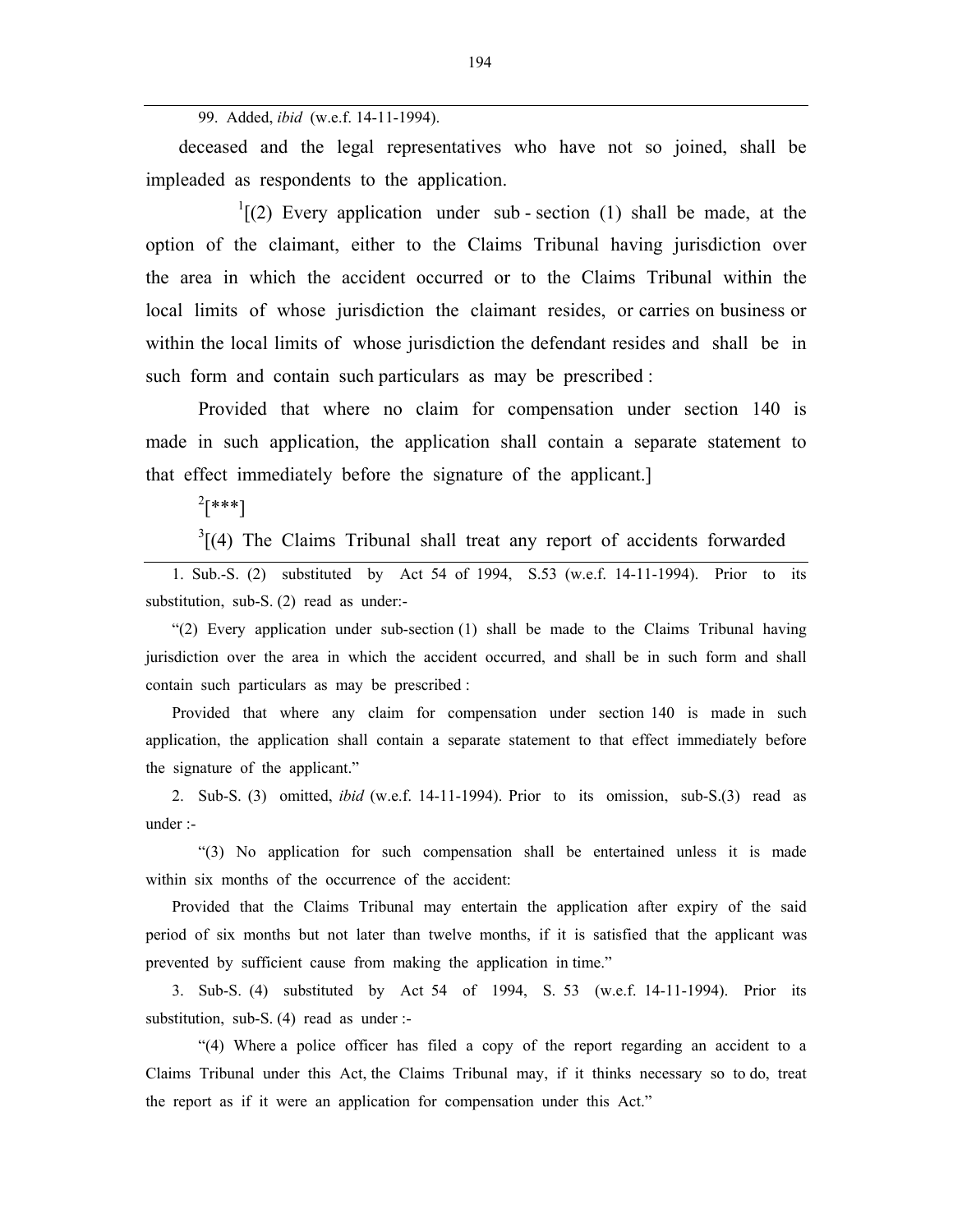to it under sub-section (6) of section 158 as an application for compensation under this Act.]

*Corresponding Law.* – Section 166 corresponds to section 110-A of the Motor Vehicles Act, 1939.

*Objects and Reasons.* – Clause 166 provides for the form of application for compensation, the person who may claim compensation, the time within which the application should be filed, etc. It also provides that if the Claims Tribunal, think so, may treat the accident report filed by the Police Officer as per clause 158 as an application under this Act.

**167. Option regarding claims for compensation in certain cases. –** Notwithstanding anything contained in the Workmen's Compensation Act, 1923 (8 of 1923) where the death of, or bodily injury to, any person gives rise to a claim for compensation under this Act and also under the Workmen's Compensation Act, 1923, the person entitled to compensation may without prejudice to the provisions of Chapter X claim such compensation under either of those Acts but not under both.

*Corresponding Law.* – Section 167 corresponds to section 110-AA of the Motor Vehicles Act, 1939.

*Objects and Reasons.* – Clause 167 lays down that when claim arises under this Act and under the Workmen's Compensation Act, the person entitled to claim compensation may claim compensation only under either of these Acts and not under both the Act.

**168. Award of the Claims Tribunal.**  $- (1)$  On receipt of an application for compensation made under section 166, the Claims Tribunal shall, after giving notice of the application to the insurer and after giving the parties (including the insurer) an opportunity of being heard, hold an inquiry into the claim or, as the case may be, each of the claims and, subject to the provisions of section 162 may make an award determining the amount of compensation which appears to it to be just and specifying the person or persons to whom compensation shall be paid and in making the award the Claims Tribunal shall specify the amount which shall be paid by the insurer or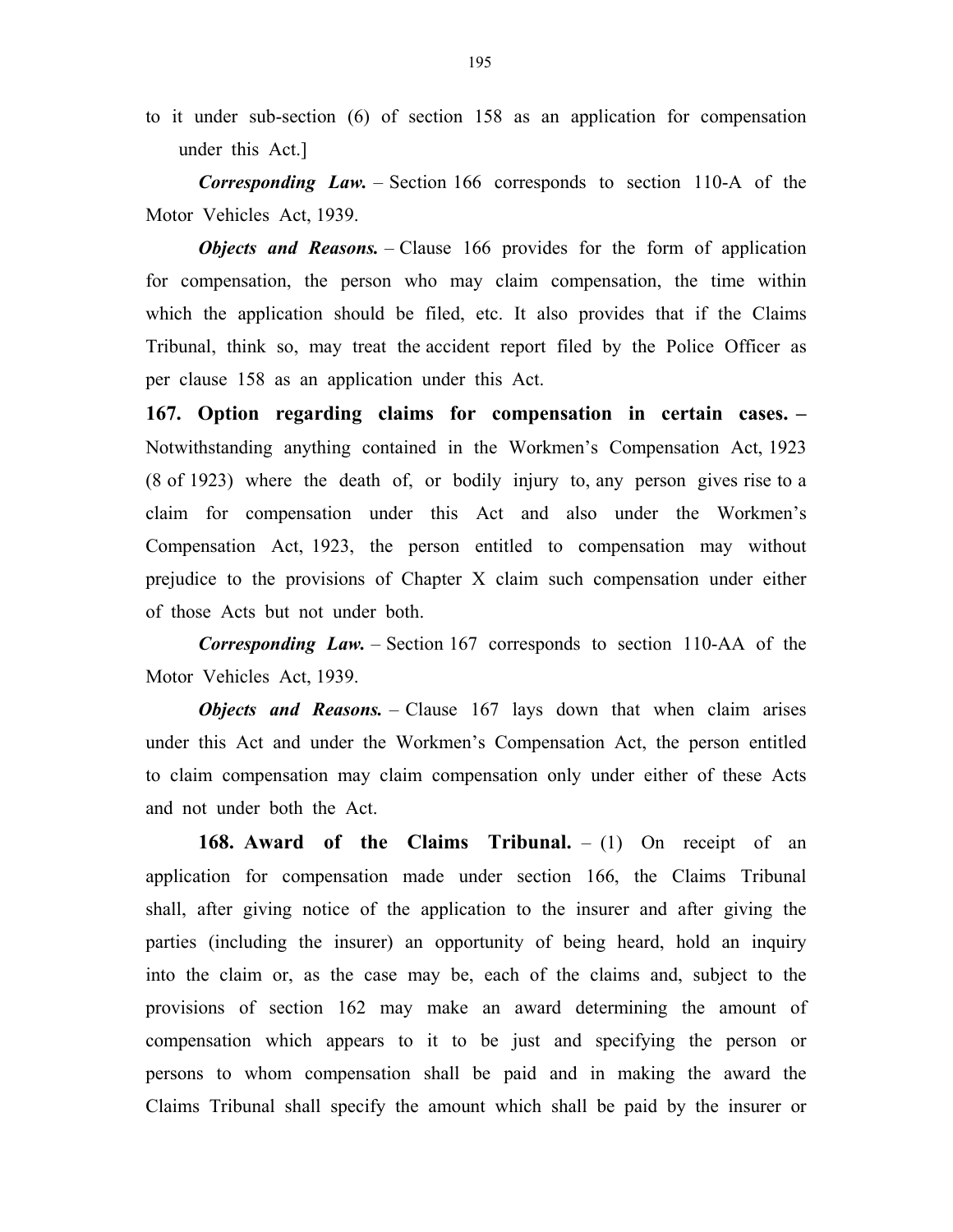owner or driver of the vehicle involved in the accident or by all or any of them, as the case may be :

Provided that where such application makes a claim for compensation under section 140 in respect of the death or permanent disablement of any person, such claim and any other claim (whether made in such application or otherwise) for compensation in respect of such death or permanent disablement shall be disposed of in accordance with the provisions of Chapter X.

(2) The Claim Tribunal shall arrange to deliver copies of the award to the parties concerned expeditiously and in any case within a period of fifteen days from the date of the award.

(3) When an award is made under this section, the person who is required to pay any amount in terms of such award shall, within thirty days of the date of announcing the award by the Claims Tribunal, deposit the entire amount awarded in such manner as the Claims Tribunal may direct.

*Corresponding Law.* – Section 168 corresponds to section 110-B of the Motor Vehicles Act, 1939.

*Objects and Reasons.* – Clause 168 provides that the Claims Tribunal shall deliver the copies of the award to the parties within fifteen days of the award and that the person against whom the award is made shall deposit the amount awarded within thirty days of announcement of the award.

**169. Procedure and powers of Claims Tribunals.**  $- (1)$  In holding any inquiry under section 168, the Claims Tribunal may, subject to any rules that may be made in this behalf, follow such summary procedures as it thinks fit.

(2) The Claims Tribunal shall have all the powers of a Civil Court for the purpose of taking evidence on oath and of enforcing the attendance of witnesses and of compelling the discovery and production of documents and material objects and for such other purposes as may be prescribed; and the Claims Tribunal shall be deemed to be a Civil Court for all the purposes of section 195 and Chapter XXVI of the Code of Criminal Procedure, 1973.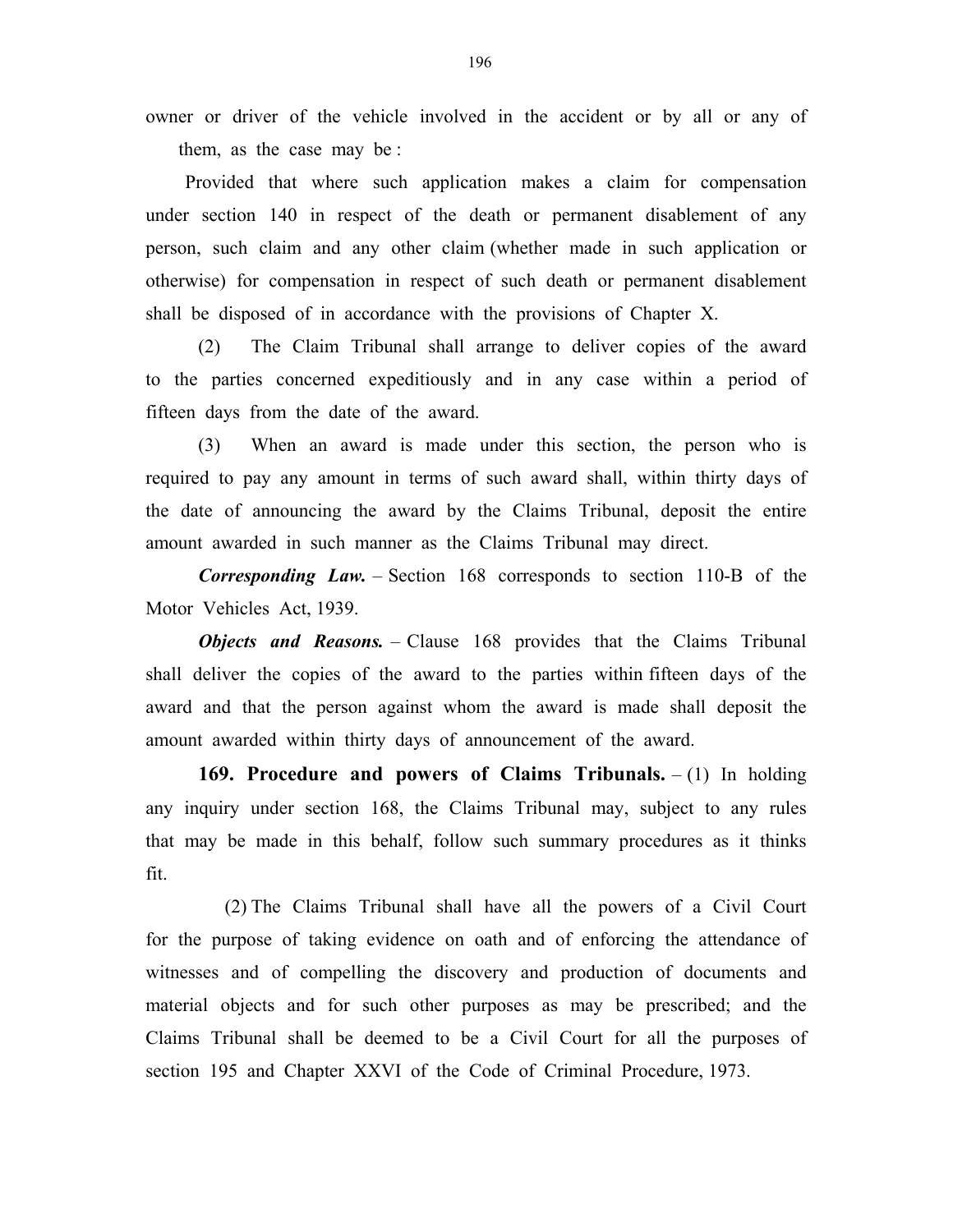(3) Subject to any rules that may be made in this behalf, the Claims Tribunal may, for the purpose of adjudicating upon any claim for compensation, choose one or more persons possessing special knowledge of any matter relevant to the inquiry to assist it in holding the inquiry.

*Corresponding Law.* – Sub – sections (1), (2) and (3) correspond to subsection (1), (2) and (3) respectively, of section  $110 - C$  of the Motor Vehicles Act, 1939.

*Objects and Reasons.* – Clause 169 lays down the procedure to be followed by the Claims Tribunal in setting claims compensation and the powers of the Claim Tribunals.

**170. Impleading insurer in certain cases.** – Where in the course of any inquiry, the Claims Tribunal is satisfied that -

(a) there is collusion between the person making the claim and the person against whom the claim is made, or

(b) the persons against whom the claim is made has failed to contest the claim,

it may, for reasons to be recorded in writing, direct that the insurer who may be liable in respect of such claim, shall be impleaded as a party to the proceeding and the insurer so impleaded shall thereupon have, without prejudice to the provisions contained in sub-section (2) of section 149, the right to contest the claim on all or any of the grounds that are available to the person against whom the claim has been made.

*Corresponding Law.* – Section 170 corresponds to section 110-C(2-A) of the Motor Vehicles Act, 1939.

**171. Award of interest where any claim is allowed.** – Where any Claims Tribunal allows a claim for compensation made under this Act, such Tribunal may direct that in addition to the amount of compensation simple interest shall also be paid at such rate and from such date not earlier than the date of making the claim as it may specify in this behalf.

*Corresponding Law.* – Section 171 corresponds to section 110-CC of the Motor Vehicles Act, 1939.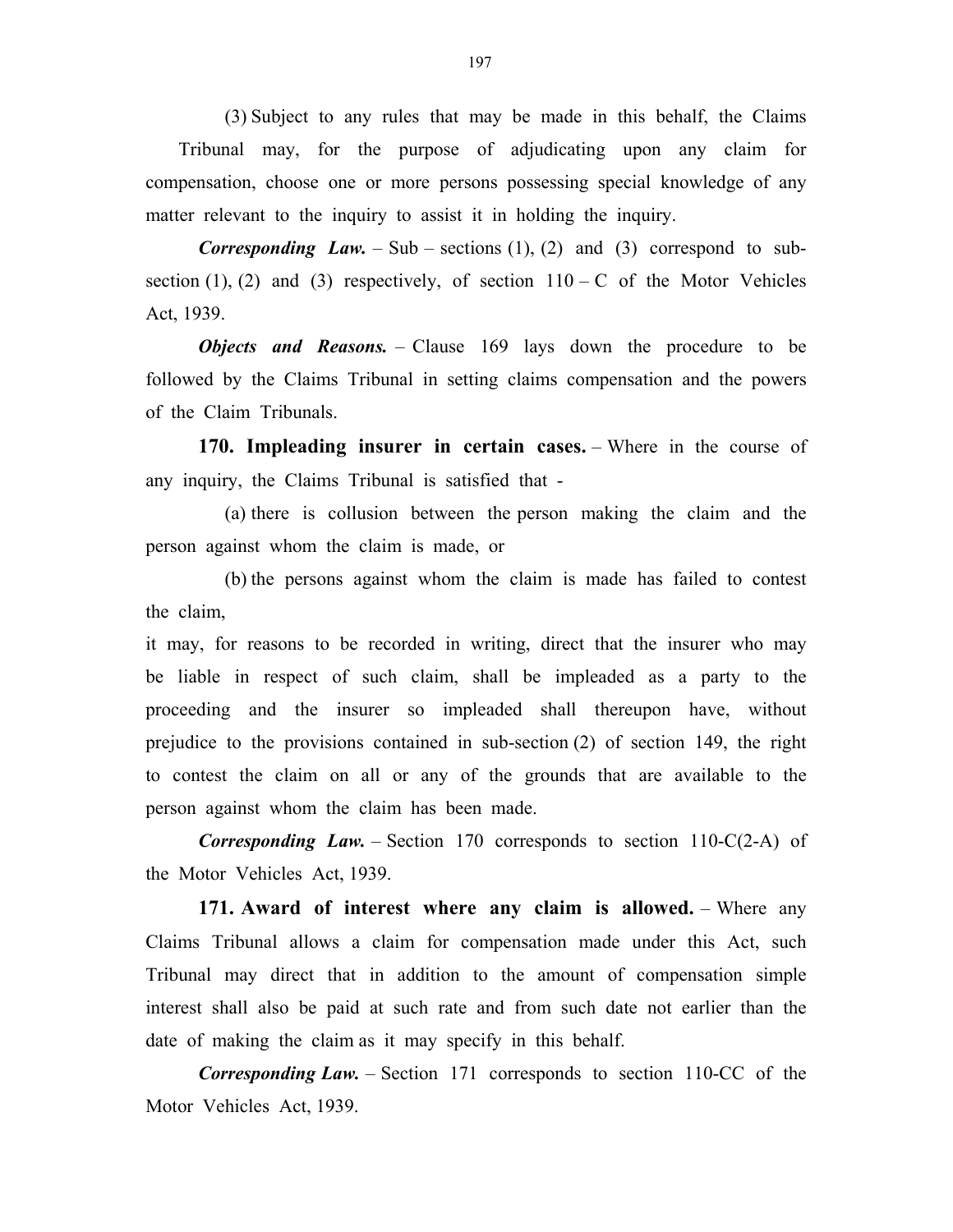*Objects and Reasons.* – Clause 170 empowers the Claims Tribunal to order that simple interest at such rates as it thinks fit shall also be paid alongwith the award of compensation.

 **172. Award of compensatory costs in certain cases.** – (1) Any Claims Tribunal adjudicating upon any claim for compensation under this Act, may in any case where it is satisfied for reasons to be recorded by it in writing that -

(a) the policy of insurance is void on the ground that it was obtained by representation of fact which was false in any material particular, or

 (b) any party or insurer has put forward a false or vexatious claim or defence

such Tribunal may make an order for the payment, by the party who is guilty of misrepresentation or by whom such claim or defence has been put forward of special costs by way of compensation to the insurer or, as the case may be, to the party against whom such claim or defence has been put forward.

 (2) No Claims Tribunal Shall pass an order for special costs under subsection (1) for any amount exceeding one thousand rupees.

 (3) No person or insurer against whom an order has been made under this section shall, by reason thereof be exempted from any criminal liability in respect of such mis-representation, claim or defence as is referred to in sub-section (1).

(4) Any amount awarded by way of compensation under this section in respect of any mis-representation, claim or defence, shall be taken into account in any subsequent suit for damages for compensation in respect of such mis-representation, claim or defence.

*Corresponding Law.* – Section 172 corresponds to section 110-CCC of the Motor Vehicles Act, 1939.

*Objects and Reasons.* – Clause 171 seeks to empower the Claims Tribunals to award special compensatory costs where in certain cases it is found that there has been mis-representation of case or vexatious to claims or defence.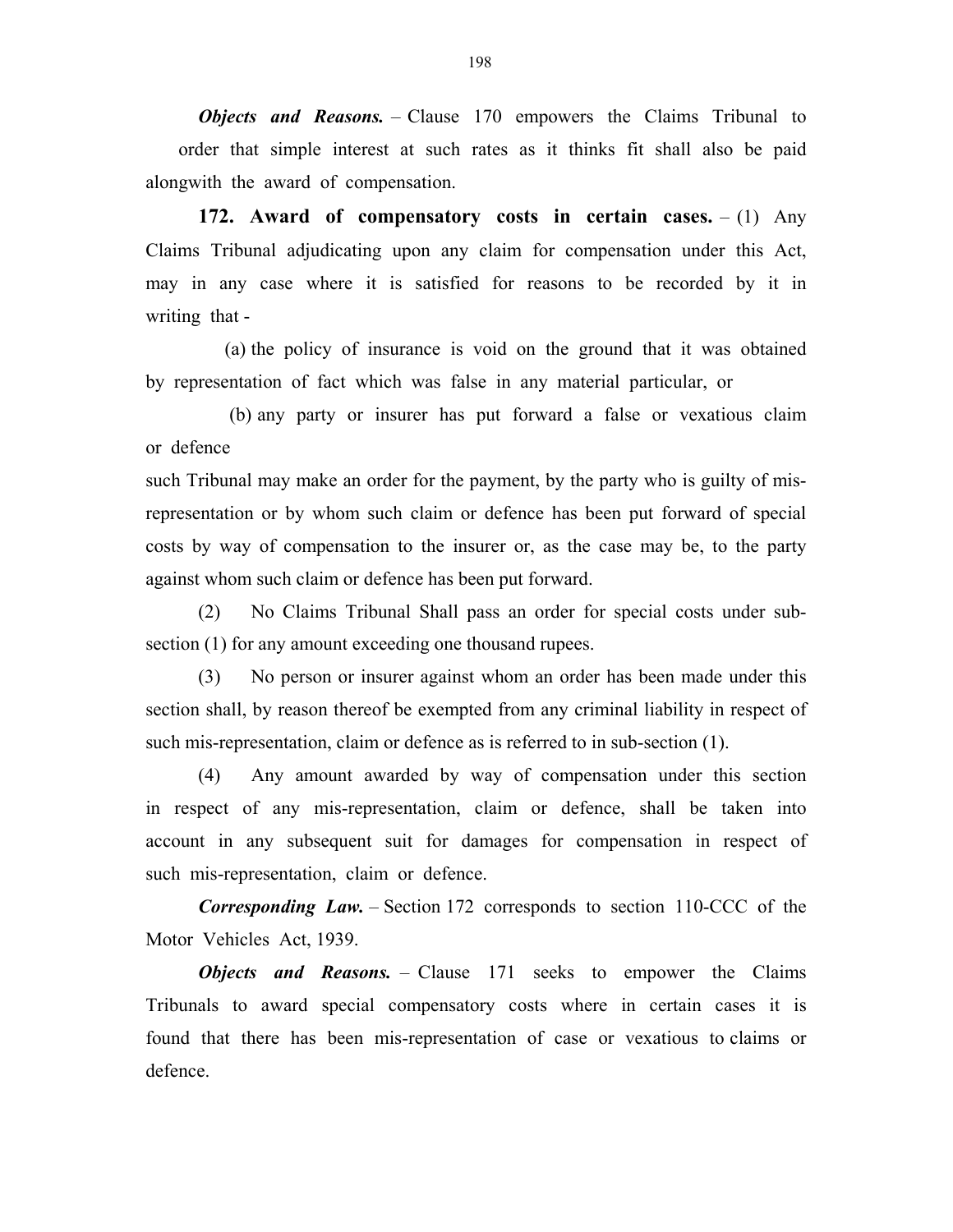**173. Appeals.** – (1) Subject to the provisions of sub-section (2), any person aggrieved by an award of a Claims Tribunal may, within ninety days from the date of the award, prefer an appeal to the High Court :

 Provided that no appeal by the person who is required to pay any amount in terms of such award shall be entertained by the High Court, unless he has deposited with it twenty-five thousand rupees of fifty per cent, of the amount so awarded, whichever is less, in the manner directed by the High Court :

 Provided further that the High Court may entertain the appeal after the expiry of the said period of ninety days, if it is satisfied that the appellant was prevented by sufficient cause from preferring the appeal in time.

(2) No appeal shall lie against any award of a Claims Tribunal if the amount in dispute in the appeal is less than ten thousand rupees.

*Corresponding Law.* - Section 173 corresponds to section 110-D of the Motor Vehicles Act, 1939.

*Objects and Reasons.* – Clause 172 makes provision for appeal to High Court by the aggrieved against the orders of Claim Tribunal and where the person aggrieved is the person who has to pay the compensation such person shall deposit 50 percent of the amount awarded as directed by the High Court.

**174. Recovery of money from insurer as arrear of land revenue.** - Where any amount is due from any person under an award, the Claim Tribunal may, on an application made to it by the person entitled to the amount, issue a certificate for the amount to the Collector and the Collector shall proceed to recover the same in the same manner as an arrear of land revenue.

*Corresponding Law.* – Section 174 corresponds to section 110-E of the Motor Vehicles Act, 1939.

*Objects and Reasons.* – Clause 173 lays down that any money due from any person under an award by the Claim Tribunal may be recovered by the Collector as arrears of land revenue.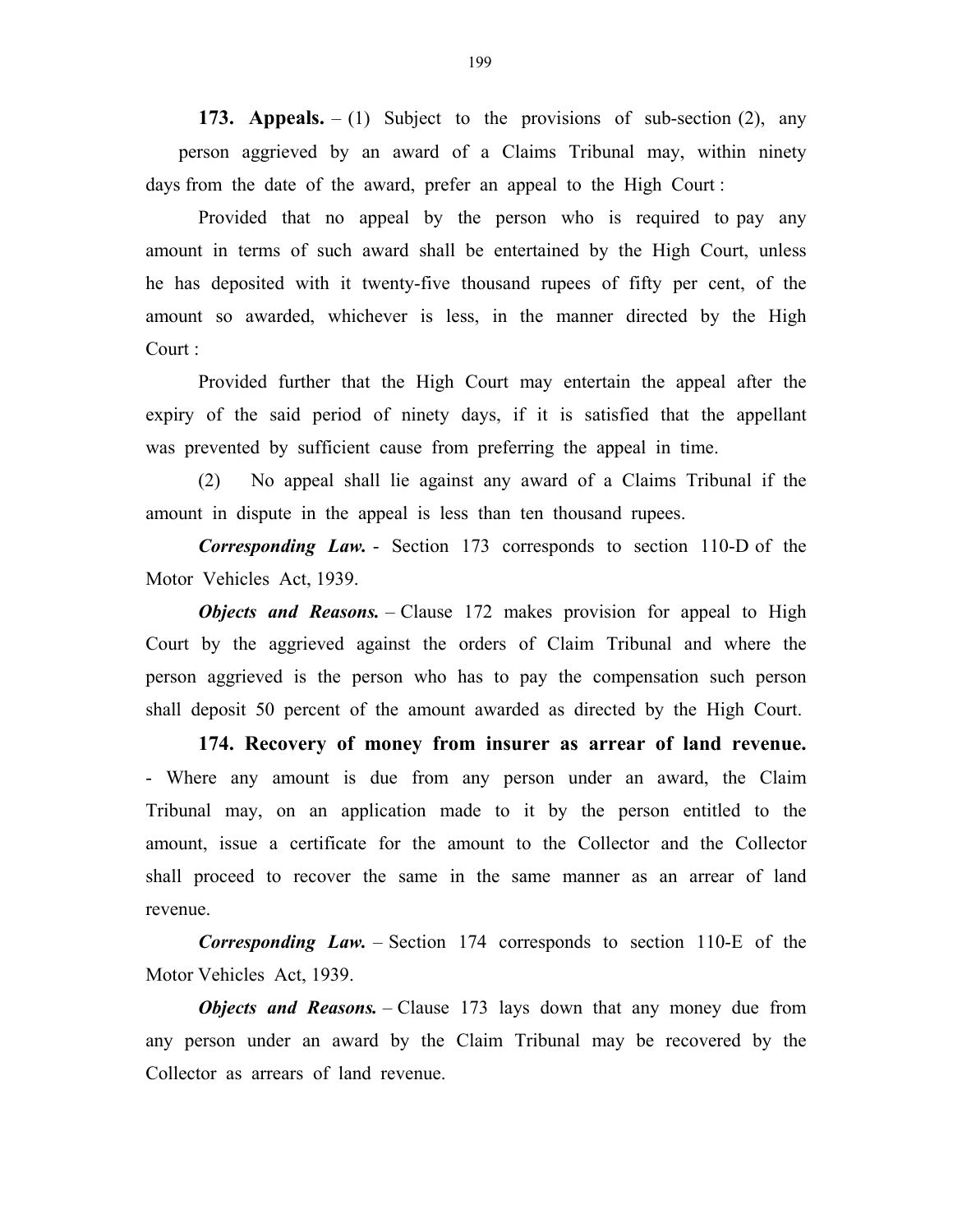**175. Bar on jurisdiction of Civil Courts.** – Where any Claims Tribunal has been constituted for any area, no Civil Court shall have jurisdiction to entertain any question relating to any claim for compensation which may be adjudicated upon by the Claim Tribunal for that area, and no injunction in respect of any action taken or to be taken by or before the Claims Tribunal in respect of the claim for compensation shall be granted by the Civil Court.

*Corresponding Law.* - Section 175 corresponds to section 110-F of the Motor Vehicles Act, 1939.

*Objects and Reasons.* – Clause 174 bars the jurisdiction of Civil Courts where any Claims Tribunal has been constituted.

**176. Power of State Government to make rules.** – A State Government may make rules for the purpose of carrying into effect the provisions of sections 165 to 174, and in particular, such rules may provide for all or any of the following matters, namely :-

(a) the form of application for claims for compensation and the particulars it may contain, and the fees, if any, to be paid in respect of such applications;

(b) the procedure to be followed by a Claims Tribunal in holding an inquiry under this Chapter;

(c) the powers vested in a Civil Court which may be exercised by a Claims Tribunal;

(d) the form and the manner in which and the fees (if any) on payment of which an appeal may be preferred against an award of a Claims Tribunal; and

(e) any other matter which is to be, or may be, prescribed.

*Corresponding Law.* – Section 176 corresponds to section 111-A of the Motor Vehicles Act, 1939.

*Objects and Reasons.* – Clause 176 confers upon the State Government to make rules for carrying into effect provisions of clauses 165 to 173.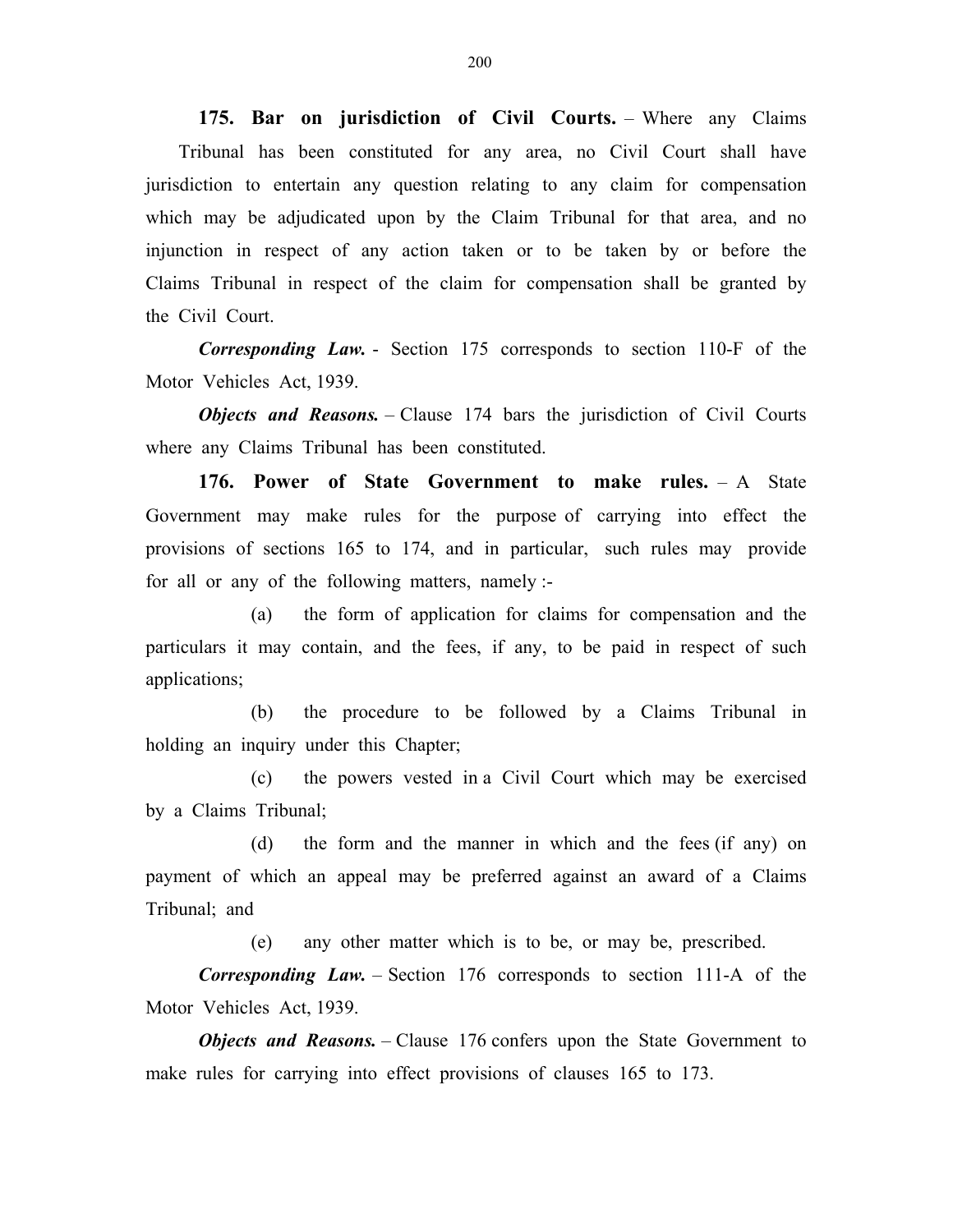## **CHAPTER XIII**

## **O**FFENCES, **P**ENALTIES AND **P**ROCEDURE

 **177. General provision for punishment of offences.** – Whoever contravenes any provision of this Act or of any rule, regulation or notification made thereunder shall, if no penalty is provided for the offence, be punishable for the first offence, with fine which may extend to one hundred rupees, and for any second or subsequent offence with fine which may extend to three hundred rupees.

*Corresponding Law.* – Section 177 corresponds to section 112 of the Motor Vehicles Act, 1939.

*Objects and Reasons.* – Clause 177 provides for a general provision for punishment of offences.

**178. Penalty for travelling without pass or ticket and for dereliction of duty on the part of conductor and refusal to ply contract carriage, etc** - (1) Whoever travels in a stage carriage without having a proper pass or ticket with him or being in or having alighted from a stage carriage fails or refuses to present for examination or to deliver up his pass or ticket immediately on a requisition being made therefore, shall be punishable with fine which may extend to five hundred rupees.

 *Explanation.* – In this section, "pass" and "ticket" have the meanings respectively assigned to them in section 124.

(2) If the conductor of a stage carriage, or the driver of a stage carriage performing the functions of a conductor in such stage carriage, whose duty is  $-$ 

(a) to supply a ticket to a person travelling in a stage carriage on payment of fare by such person, either wilfully or negligently, -

> (i) fails or refuses to accept the fare when tendered, or (ii) fails or refuses to supply a ticket, or (iii)supplies an invalid ticket, or (iv) supplies a ticket of a lesser value, or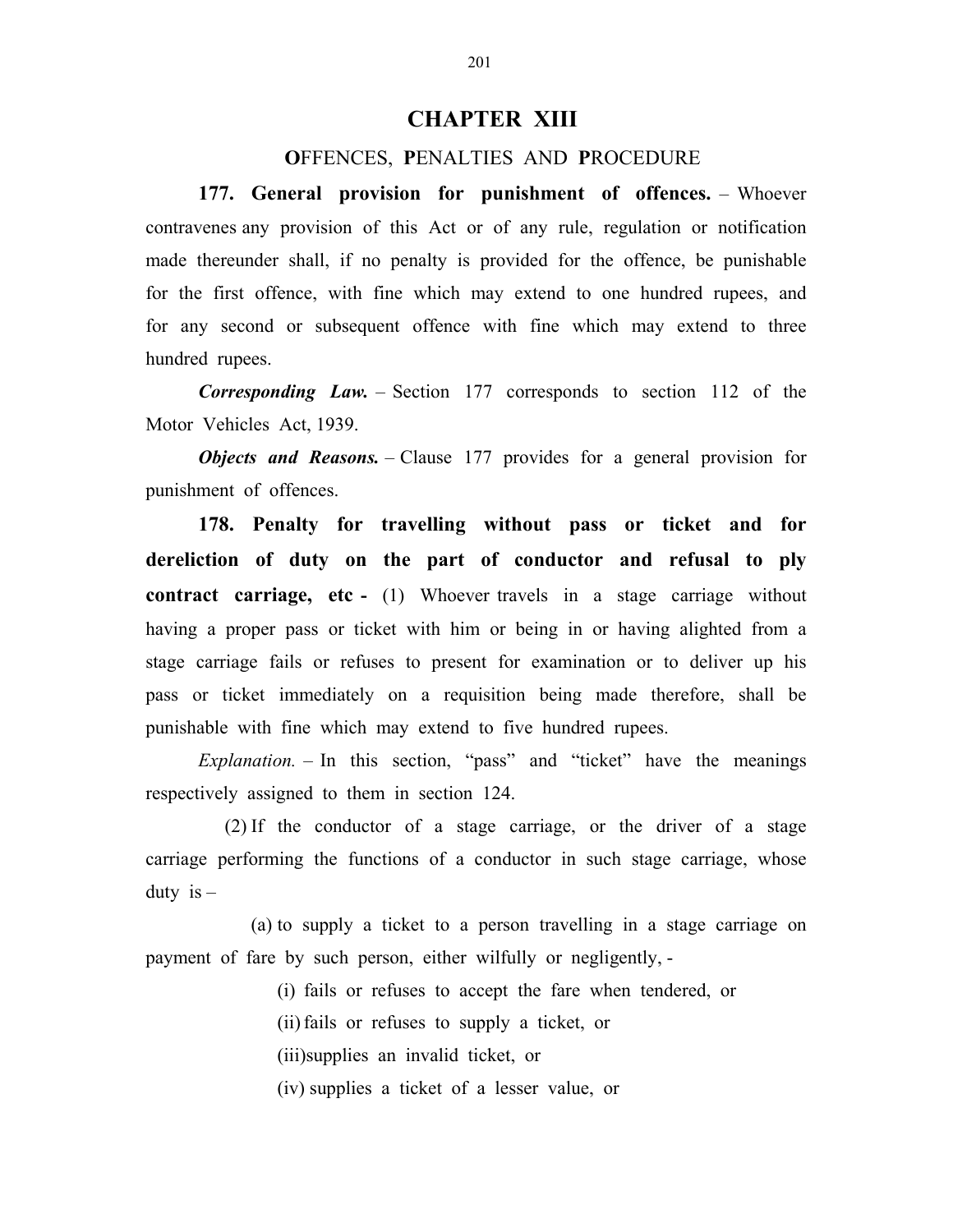(b) to check any pass or ticket, either wilfully or negligently fails or refuses to do so,

he shall be punishable with fine which may extend to five hundred rupees.

(3) If the holder of a permit or the driver of a contract carriage refuses, in contravention of the provisions of this Act or rules made thereunder, to ply the contract carriage or to carry the passengers, he shall, -

(a) in the case of two-wheeled or three-wheeled motor vehicles, be punishable with fine which may extend to fifty rupees; and

(b) in any other case, be punishable with fine which may extend to two hundred rupees.

*Corresponding Law.* – Section 178 corresponds to section  $112 - A$  of the Motor Vehicles Act, 1939.

*Objects and Reasons.* – Clause 178 provides for penalty for travelling without ticket or pass by a passenger and also for penalty for the conductor and operator of a contract carriage permit for dereliction of his duties.

**179. Disobedience of orders, obstruction and refusal of information.**  $- (1)$  Whoever wilfully disobeys any direction lawfully given by any person or authority empowered under this Act to give such direction, or obstructs any person or authority in the discharge of any functions which such person or authority is required or empowered under this Act to discharge, shall, if no other penalty is provided for the offence, be punishable with fine which may extend to five hundred rupees.

 (2) Whoever, being required by or under this Act to supply any information, wilfully withholds such information or gives information which he knows to be false or which he does not believe to be true, shall, if no other penalty is provided for the offence, be punishable with imprisonment for a term which may extent to one month or with fine which may extend to five hundred rupees or with both.

*Corresponding Law.* **–** Section 179 corresponds to section 113 of the Motor Vehicle Act, 1939.

202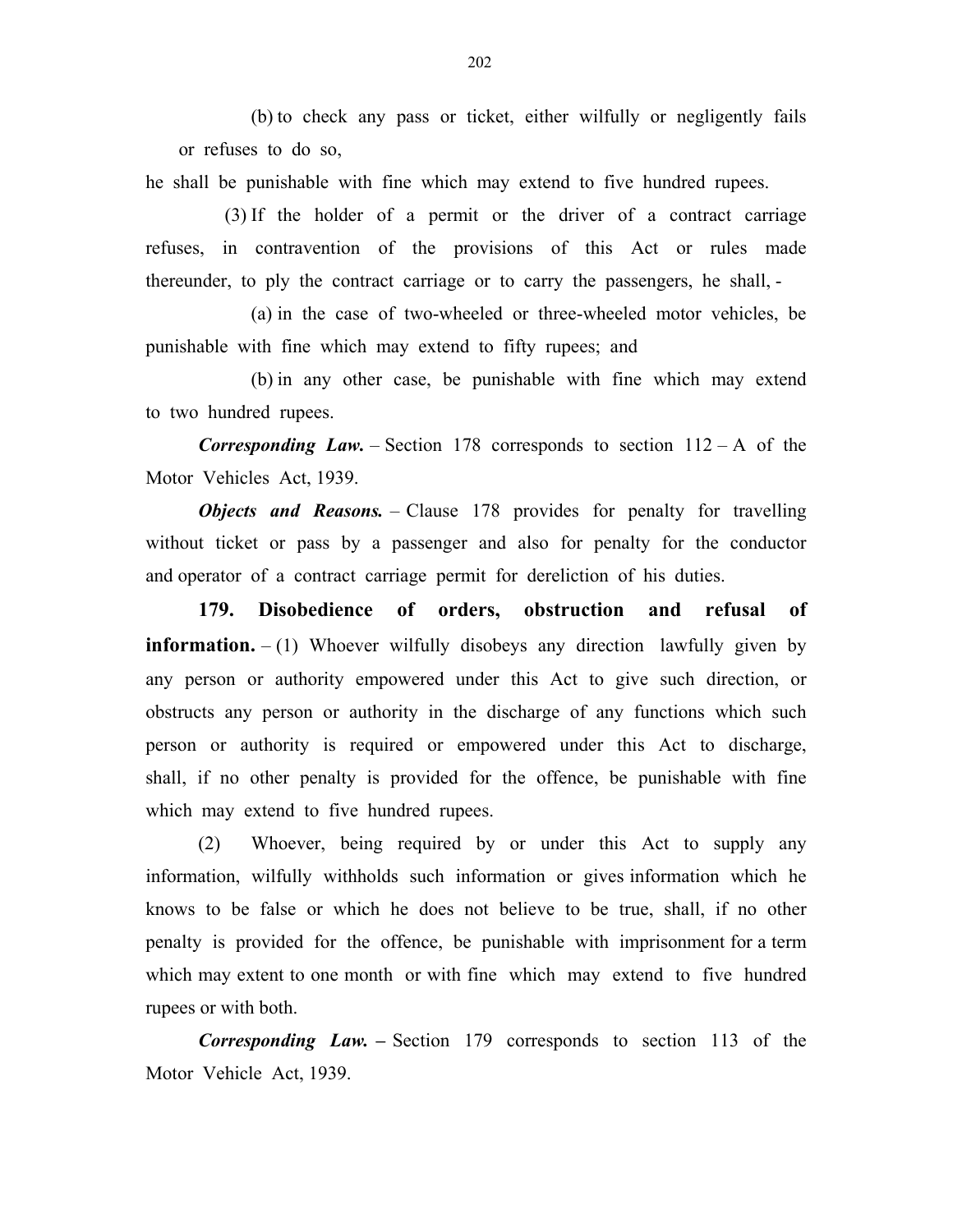*Objects and Reasons.* – Clause 179 provides for penalties for disobedience of orders given by persons authorised to give such instruction and refusal to give information and for causing obstruction.

 **180. Allowing unauthorised persons to drive vehicles.** – Whoever, being the owner or person in charge of a motor vehicle, causes or permits, any other person who does not satisfy the provisions of section 3 or section 4 to drive the vehicle shall be punishable with imprisonment for a term which may extend to three months, or with fine which may extend to one thousand rupees, or with both.

*Corresponding Law.* – Section 180 corresponds to section  $113 - A$  of the Motor Vehicles Act, 1939.

*Objects and Reasons.* – Clause 180 provides penalty both for the owner and person in charge of the vehicle for allowing unauthorised persons to drive the vehicle.

**181. Driving vehicles in contravention of section 3 or section 4. -**  Whoeverdrives a motor vehicle in contravention of section 3 or section 4 shall be punishable with imprisonment for a term which may extend to three months, or with fine which may extend to five hundred rupees, or with both.

*Corresponding Law.* – Section 181 corresponds to section  $113 - B$  of the Motor Vehicle Act, 1939.

*Objects and Reasons.* – Clause 181 prescribes penalty of imprisonment or fine or with both for persons driving a motor vehicle without a driving licence or when he has not attained the requirement age to drive a motor vehicle.

**182. Offences relating to licences.** – (1) Whoever, being disqualified under this Act for holding or obtaining a driving licence, drives a motor vehicle in a public place or in any other place, or applies for or obtains a driving licence or, not being entitled to have a driving licence issued to him free of endorsement, applies for or obtains a driving licence without disclosing the endorsement made on a driving licence previously held by him shall be punishable with imprisonment for a term which may extend to three months,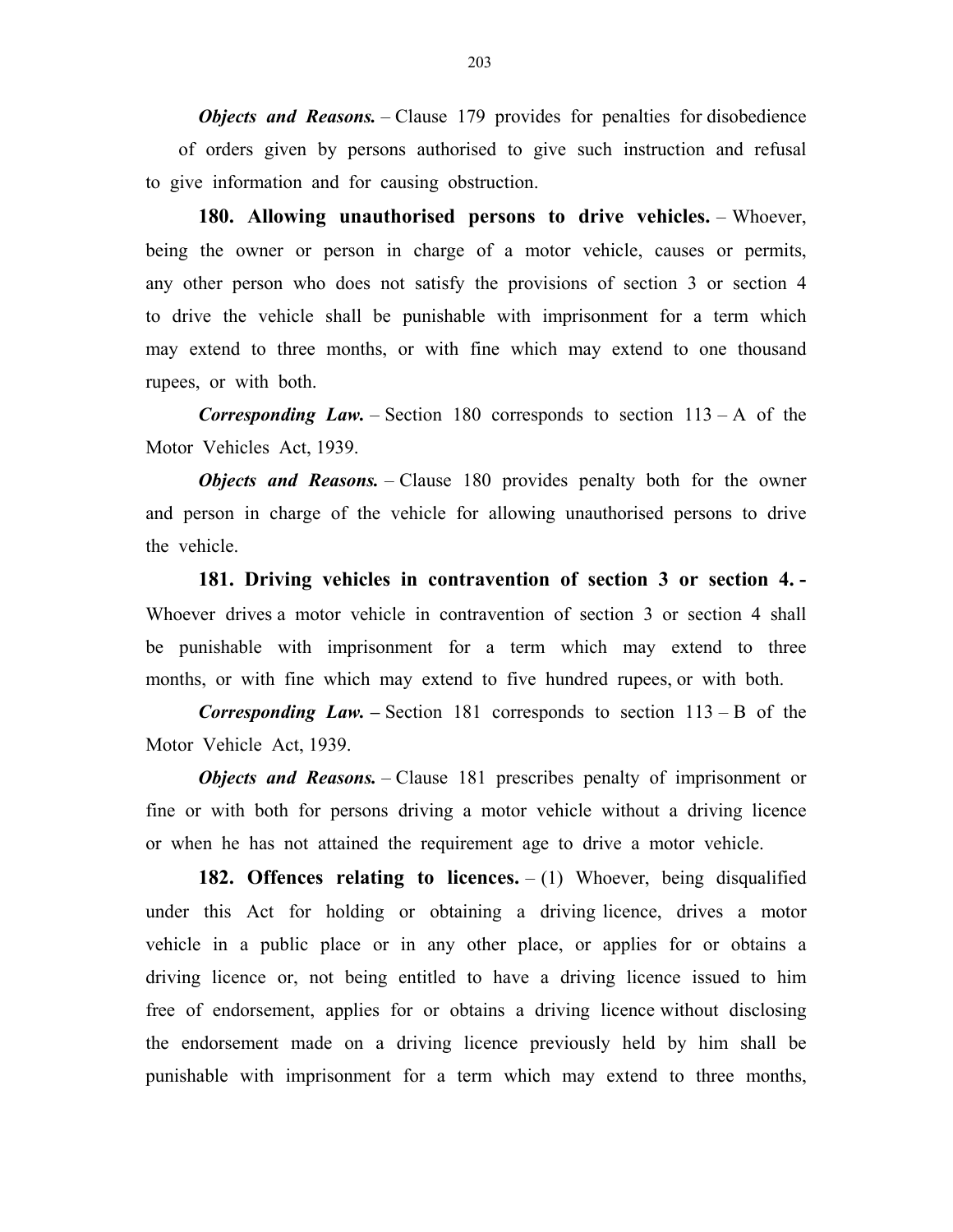or with fine which may extend to five hundred rupees or with both, and any driving licence so obtained by him shall be of no effect.

 (2) Whoever, being disqualified under this Act for holding or obtaining a conductor's licence, acts as a conductor of a stage carriage in a public place or applies for or obtains a conductor's licence or, not being entitled to have a conductor's licence issued to him free of endorsement, applies for or obtains a conductor's licene without disclosing the endorsements made on a conductor's licence previously held by him, shall be punishable with imprisonment for a term which may extend to one month, or with fine which may extend to one hundred rupees, or with both, and any conductor's licence so obtained by him shall be of no effect.

*Corresponding Law.* – Section 182 corresponds to section 114 of the Motor Vehicles Act, 1939.

*Objects and Reasons.* – Clause 182 lays down that driving a motor vehicle during disqualified period or driving while in possession of a driving licence obtained by misrepresentation is punishable with imprisonment or with fine or with both.

**4 [182-A. Punishment for offences relating to construction and maintenance of vehicles.** – Any person who contravenes the provisions of sub-section (3) of section 109, shall be punishable with a fine of one thousand rupees for the first offence, and with a fine of five thousand rupees for any subsequent offence.]

*Corresponding Law.* – This is a new provision in the 1988 Act.

**183. Driving at excessive speed, etc.**  $- (1)$  Whoever drives a motor vehicle in contravention of the speed limits referred to in section 112 shall be punishable with fine which may extend to four hundred rupees, or, if having been previously convicted of an offence under this sub-section is again convicted of an offence under this sub-section, with fine which may extend to one thousand rupees.

 (2) Whoever causes any person who is employed by him or is subject 4. Inserted by Act 54 of 1994, S. 54 (w.e.f. 14-11-1994).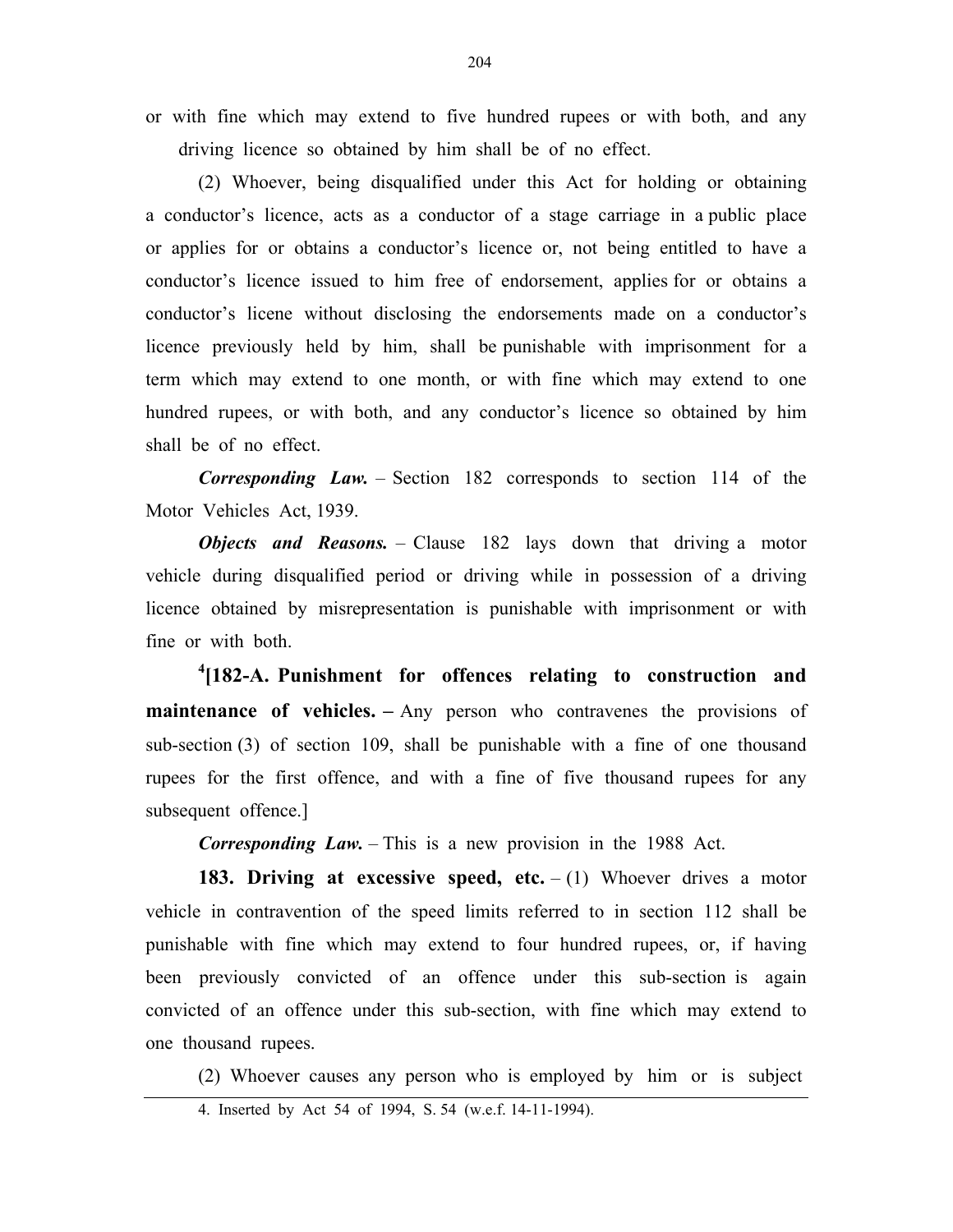to his control in driving to drive a motor vehicle in contravention of the speed

limits referred to in section 112 shall be punishable with fine which may extend to three hundred rupees, or, if having been previously convicted of an offence under this sub-section, is again convicted of an offence under this subsection, with fine which may extend to five hundred rupees.

 (3) No person shall be convicted of an offence punishable under subsection (1) solely on the evidence of one witness to the effect that in the opinion of the witness such person was driving at a speed which was unlawful, unless that opinion is shown to be based on an estimate obtained by the use of some mechanical device.

(4) The publication of a time table under which, or the giving of any direction that any journey or part of journey is to be completed within a specified time shall, if in the opinion of the Court it is not practicable in the circumstances of the case for that journey or part of a journey to be completed in the specified time without contravening the speed limits referred to in section 112 be *prima facie* evidence that the person who published the time table or gave the direction has committed an offence punishable under sub-section (2).

*Corresponding Law.* – Section 183 corresponds to section 115 of the Motor Vehicles Act, 1939.

*Objects and Reasons.* – Clause 183 provides that whoever drives a motor vehicle at a speed exceeding the limit prescribed for such vehicle is punishable with fine.

**184. Driving dangerously** – Whoever drives a motor vehicle at a speed or in a manner which is dangerous to the public, having regard to all the circumstances of the case including the nature, condition and use of the place where the vehicle is driven and the amount of traffic which actually is at the time or which might reasonably be expected to be in the place, shall be punishable for the first offence with imprisonment for a term which may extend to six months or with fine which may extend to one thousand rupees, and for any second or subsequent offence with imprisonment for a term which may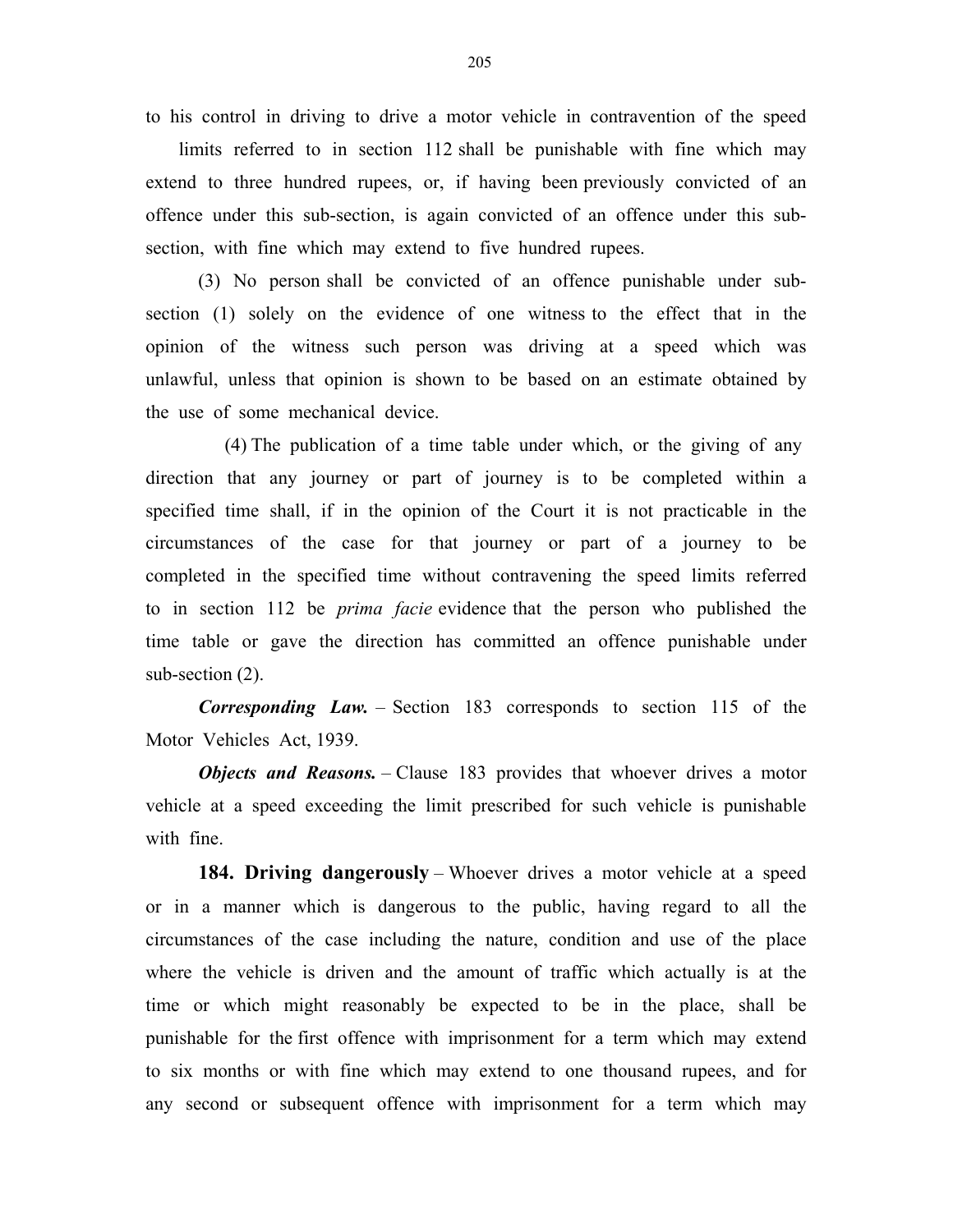extend to two years, or with fine which may extend to two thousand rupees, or with both.

*Corresponding Law.* **–** Section 184 corresponds to section 116 of the Motor Vehicles Act, 1939.

*Objects and Reasons.* – Clause 184 provides for punishment for driving recklessly and dangerously.

**185. Driving by a drunken person or by a person under the influence of drugs.** – Whoever, while driving, or attempting to drive, a motor vehicle -

 <sup>5</sup>  $<sup>5</sup>$ [(a) has, in his blood, alcohol exceeding 30 mg. Per 100 ml. of</sup> blood detected in a test by a breath analyser, or ]

 (b) is under the influence of a drug to such an extent as to be incapable of exercising proper control over the vehicle.

shall be punishable for the first offence with imprisonment for a term which may extend to six months, or with fine which may extend to two thousand rupees, or with both; and for a second or subsequent offence, if committed within three years of the commission of the previous similar offence, with imprisonment for a term which may extend to two year, or with fine which may extend to three thousand rupees, or with both.

*Explanation –* For the purposes of this section, the drug or drugs specified by the Central Government in this behalf, by notification in the Official Gazette, shall be deemed to render a person incapable of exercising proper control over a motor vehicle.

*Corresponding Law.* - Section 185 corresponds to section 117 of the Motor Vehicles Act, 1939.

*Objects and Reasons.* – Clause 185 provides for punishment or driving under the influence of drink or drug

5. Cl. (a) substituted by Act 54 of 1994, S. 55 (w.e.f. 14-11-1994). Prior to its substitution, Cl. (a) read as under :-

 "(a) has, in his blood, alcohol in any quantity, howsoever small the quantity may be, or"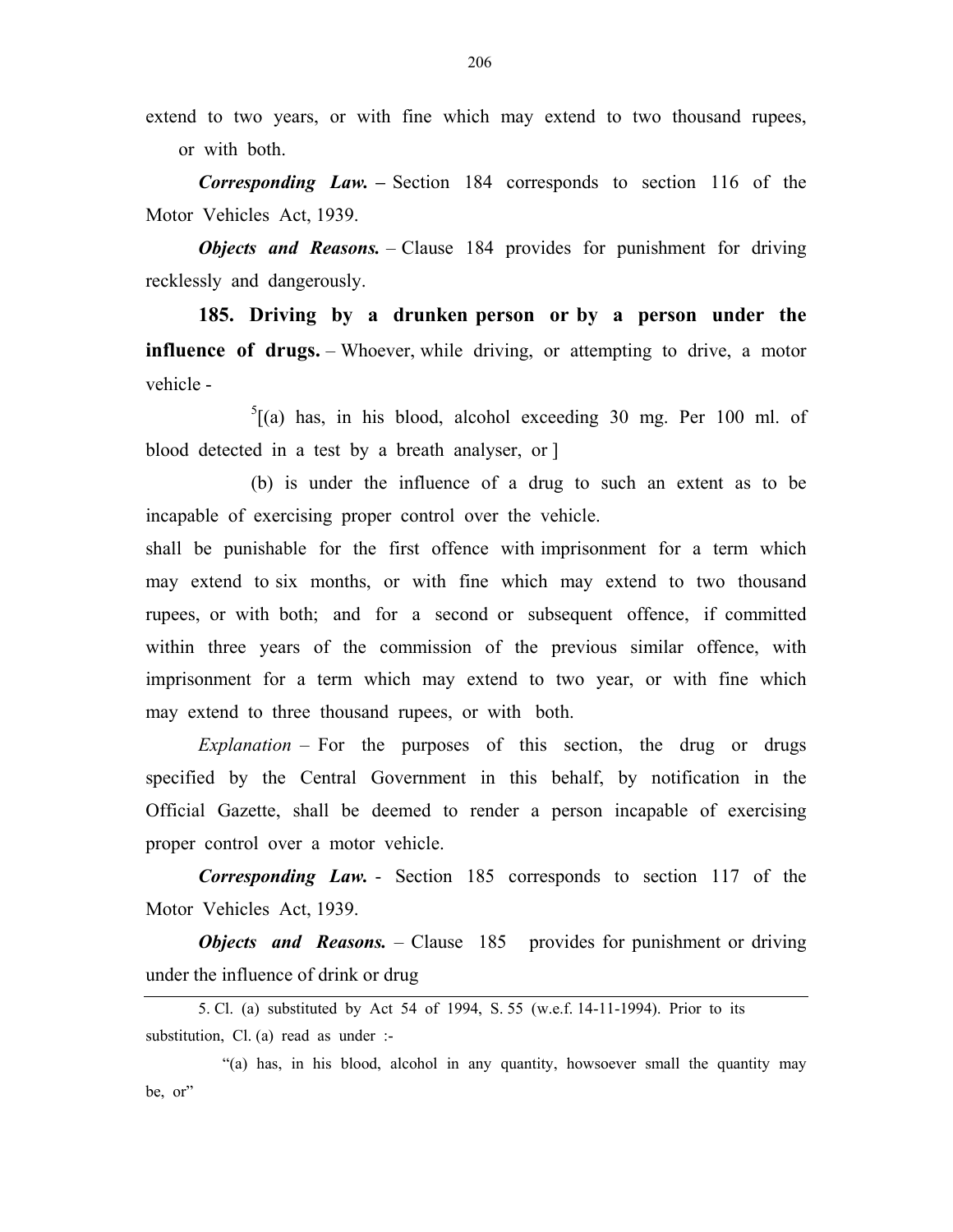**186. Driving when mentally or physically unfit to drive-** Whoever drives a motor vehicle in any public place when he is to his knowledge vehicle to be a source of danger to the public, shall be punishable for the first offence with fine which may extend to two hundred rupees and for a second or subsequent offence with fine which may extent to five Hundred rupees.

*Corresponding Law.* - Section 186 corresponds to section 118 of the Motor Vehicles Act, 1939.

*Objects and Reasons.* – Clause 186 provides for penalty for driving a motor vehicle when the driver is mentally or physically unfit to drive.

**187. Punishment for offeence relating to accident.** – Whoever fails to comply with the provisions of clause (c) of sub-section (1) of section 132 or of section 133 or section 134 shall be punishable with imprisonment for a term which may extend to three months, or with fine which may extend to five hundred rupees, or with both or, if having been previously convicted of an offence under this section, he is again convicted of an offence under this section, with imprisonment for a term which may extend to six months, or with fine which may extend to one thousand rupees, or with both.

*Corresponding Law.* – Section 187 corresponds to section 118-A of the Motor Vehicles Act, 1939.

*Objects and Reasons.* – Clause 187 provides for punishments relating to accidents which may be imprisonment or fine or both.

**188. Punishment for abetment of certain offences.** – Whoever abets the commission of an offence under section 184 or section 185 or section 186 shall be punishable with the punishment provided for the offence.

*Corresponding Law.* – Section 188 corresponds to section 119 of the Motor Vehicles Act, 1939.

*Objects and Reasons.* – Clause 188 makes provision for abetment of certain offences.

 **189. Racing and trials of speed.** – Whoever without the written consent of the State Government permits or takes part in a race or trial of speed of any kind between motor vehicles in any public place shall be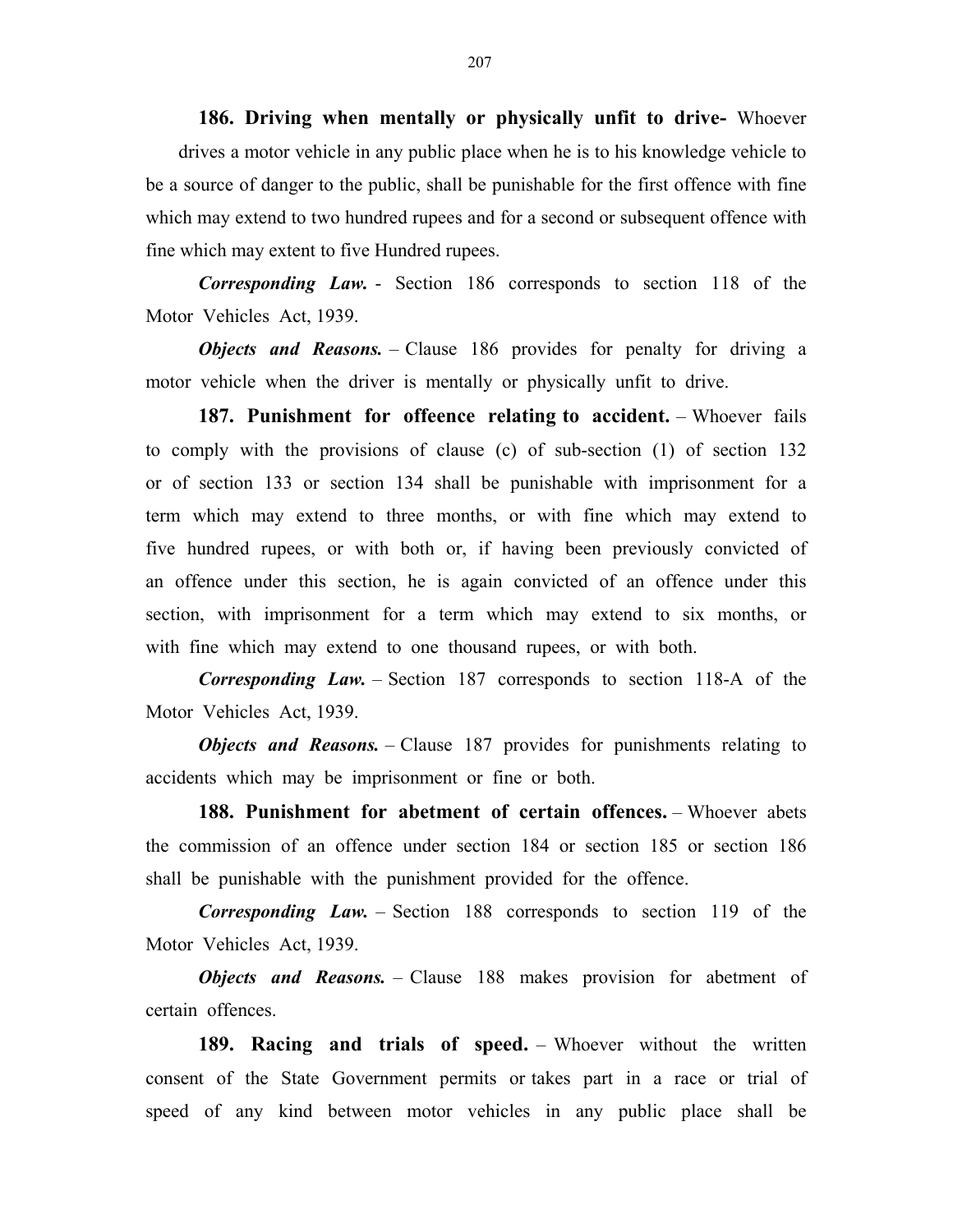punishable with imprisonment for a term which may extend to one month, or

with a fine which may extend to five hundred rupees, or with both.

*Corresponding Law.* – Section 189 corresponds to section 120 of the Motor Vehicles Act, 1939.

*Objects and Reasons.* – Clause 189 provides for punishment for offences of racing or trial of speed of any kind.

**190. Using vehicle in unsafe condition.**  $-(1)$  Any person who drives or causes or allows to be driven in any public place a motor vehicle or trailer while the vehicle or trailer has any defect, which such person knows of or could have discovered by the exercise of ordinary care and which is calculated to render the driving of the vehicle a source of danger to persons and vehicles using such place, shall be punishable with fine which may extend to two hundred and fifty rupees or, if as a result of such defect an accident is caused causing bodily injury or damage to property, with imprisonment for a term which may extend to three months, or with fine which may extend to one thousand rupees, or with both.

(2) Any person who drives or causes or allows to be driven, in any public place a motor vehicle, which violates the standard prescribed in relation to road safety, control of nose and air-pollution, shall be punishable for the first offence with a fine of one thousand rupees and for any second or subsequent offence with a fine of two thousand rupees.

(3) Any persons who drives or causes or allows to be driven, in any public place a motor vehicle which violates the provisions of this Act or the rules made thereunder relating to the carriage of goods which are of dangerous or hazardous nature to human life, shall be punishable for the first offence which may extend to three thousand rupees, or with imprisonment for a term which may extend to one year, or with both, and for any second or subsequent offence with fine which may extend to five thousand rupees, or with imprisonment for a term which may extend to three years, or with both.

*Corresponding Law.* – Section 190 corresponds to section 121 of the Motor Vehicles Act, 1939.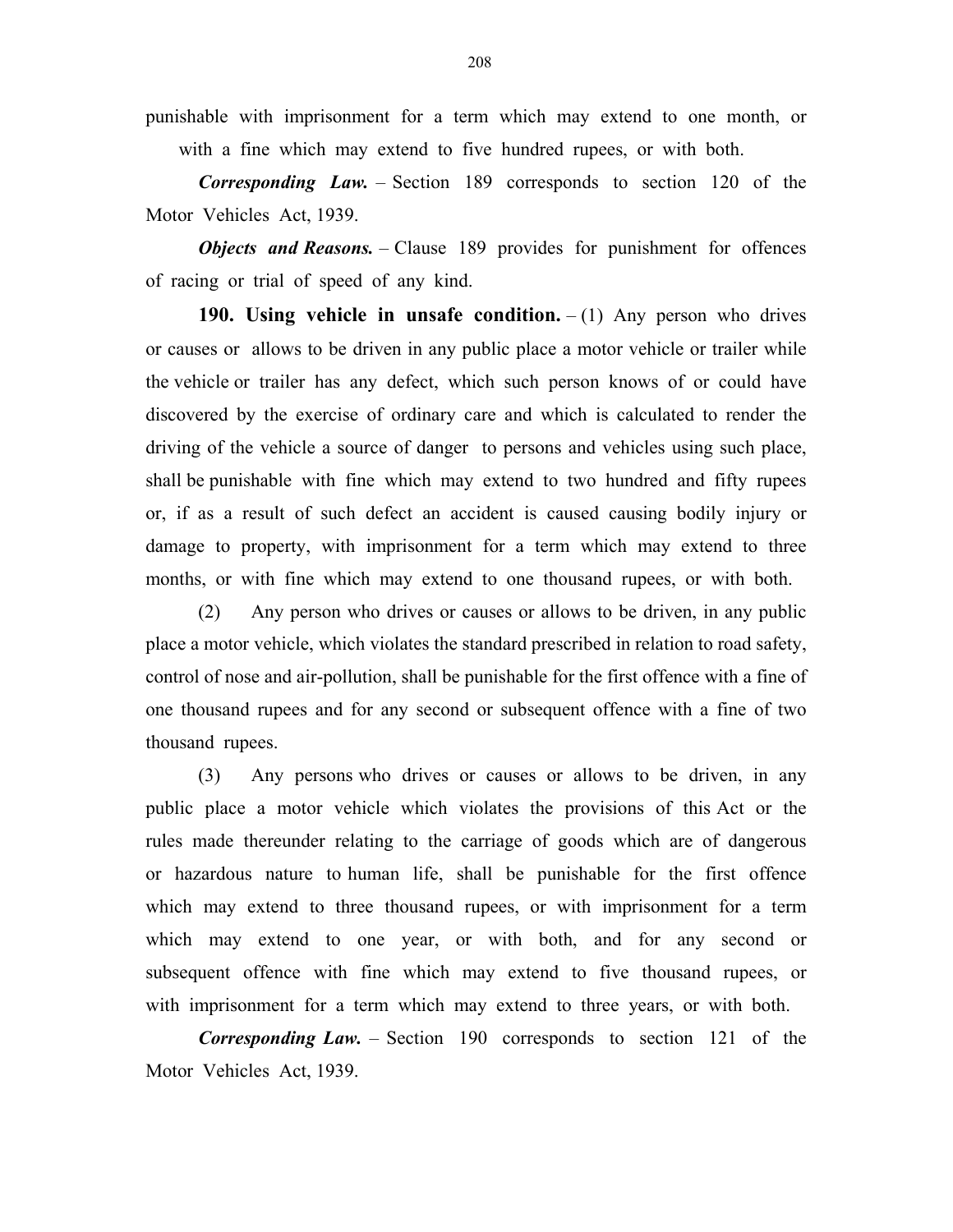*Objects and Reasons.* – Clause 190 provides for penalty for persons driving and person permitting to drive a motor vehicle which is in an unsafe condition. It also provides for penalty for driving a motor vehicle which

violates the standards prescribed for safety, control of noise and air pollution.

**191. Sale of vehicle in or alteration of vehicle to condition contravening this Act.** – Whoever being an importer of or dealer in motor vehicles, sells or delivers or offers to sell or deliver a motor vehicle or trailer in such condition that the use thereof in a public place would be in contravention of Chapter VII or any rule made thereunder or alters the motor vehicle or trailer so as to render its condition such that its use in public place would be in contravention of Chapter VII or any rule made thereunder shall be punishable with fine which may extend to five hundred rupees :

Provided that no person shall be convicted under this section if he proves that he had reasonable cause to believe that the vehicle would not be used in a public place until it had been put into a condition in which it might lawfully be so used.

*Corresponding Law.* – Section 191 corresponds to section 122 of the Motor Vehicles Act, 1939.

*Objects and Reasons.* – Clause 191 lays down that whoever sells a vehicle or alters a vehicle in contravention of the provisions of Chapter VII is punishable.

 $^{6}$ [192. Using vehicle without registration.  $-$  (1) Whoever drives a motor vehicle or causes or allows a motor vehicle to be used in contravention of the provisions of section 39 shall be punishable for the first offence with a fine which may extend to five thousand rupees but shall not be less than two thousand rupees for a second or subsequent offence with imprisonment which may extend to one year or with fine which may extend to ten thousand rupees but shall not be less than five thousand rupees or with both :

Provided that the Court may, for reasons to be recorded, impose a lesser punishment.

Nothing in this section shall apply to the use of a motor vehicle in an emergency for the conveyance of persons suffering from sickness or injuries of for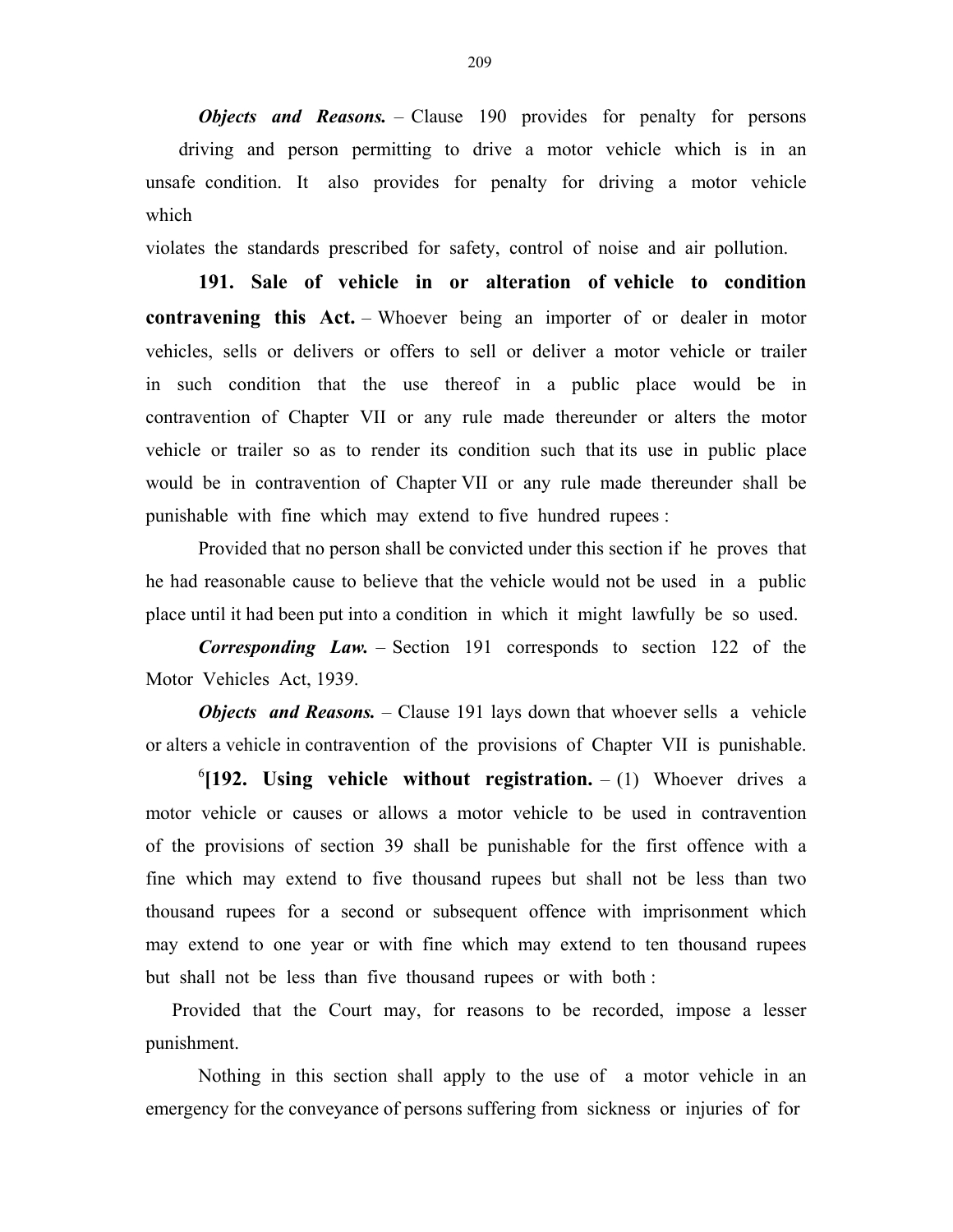6. S. 192 substituted by Act 54 of 1994, S. 56 (w.e.f. 14-11-1994). Prior to its substitution, S. 192 read as under :-

*"192. Using vehicle without registration or permit.* – (1) Whoever drives a motor vehicle or causes or allows a motor vehicle to be used in contravention of the provisions of section 39 or without the permit required by sub-section (1) of section 66 or in contravention of any condition of such permit relating to the route on which or the area in which or the purpose for which the vehicle may be used or to the maximum number of passengers and maximum weight of luggage that may be carried on the vehicle, shall be punishable for the first offence with fine which may extend to two thousand rupees and for any second or subsequent offence with imprisonment which may extend to six months or with fine which may extend to three thousand rupees, or with both.

(2) Nothing in this section shall apply to the use of a motor vehicle in an emergency for the conveyance of persons suffering from sickness or injury or for the transport of materials for repair or for the transport of food or materials to relieve distress or of medical supplies for a like purpose :

Provided that the person using the vehicle reports such use the to the Regional Transport Authority within seven days from such use.

(3) Where a person is convicted of an offence under this section the Court by which such person is convicted may, in addition to any sentence which may be passed under sub-section (1) by order –

(a) if the vehicle used in the commission of the offence is a motor car, suspend its certificate of registration for a period not exceeding four months.

(b) if the vehicle used in the commission of the offence is a transport vehicle, suspend its permit for a period not exceeding six months or cancel it.

(4) The Court to which an appeal lies from any conviction in respect of an offence of the nature specified in sub-section (1) may set aside or vary any order of suspension or cancellation made under sub-section (3) by the Court below and the Court, to which appeals ordinarily lie from the Court below, may set aside or vary any such order of suspension or cancellation made by the Court below, notwithstanding that no appeal lies against the conviction in connection with which such order was made."

(2) the transport of food or materials to relieve distress of medical supplies for a like purpose :

Provides that the persons using the vehicle reports about the same to the Regional Transport Authority within seven days from the date of such use.

(3) The Court to which an appeal lies from any conviction in respect of an offence of the nature specified in sub-section (1), may set aside or vary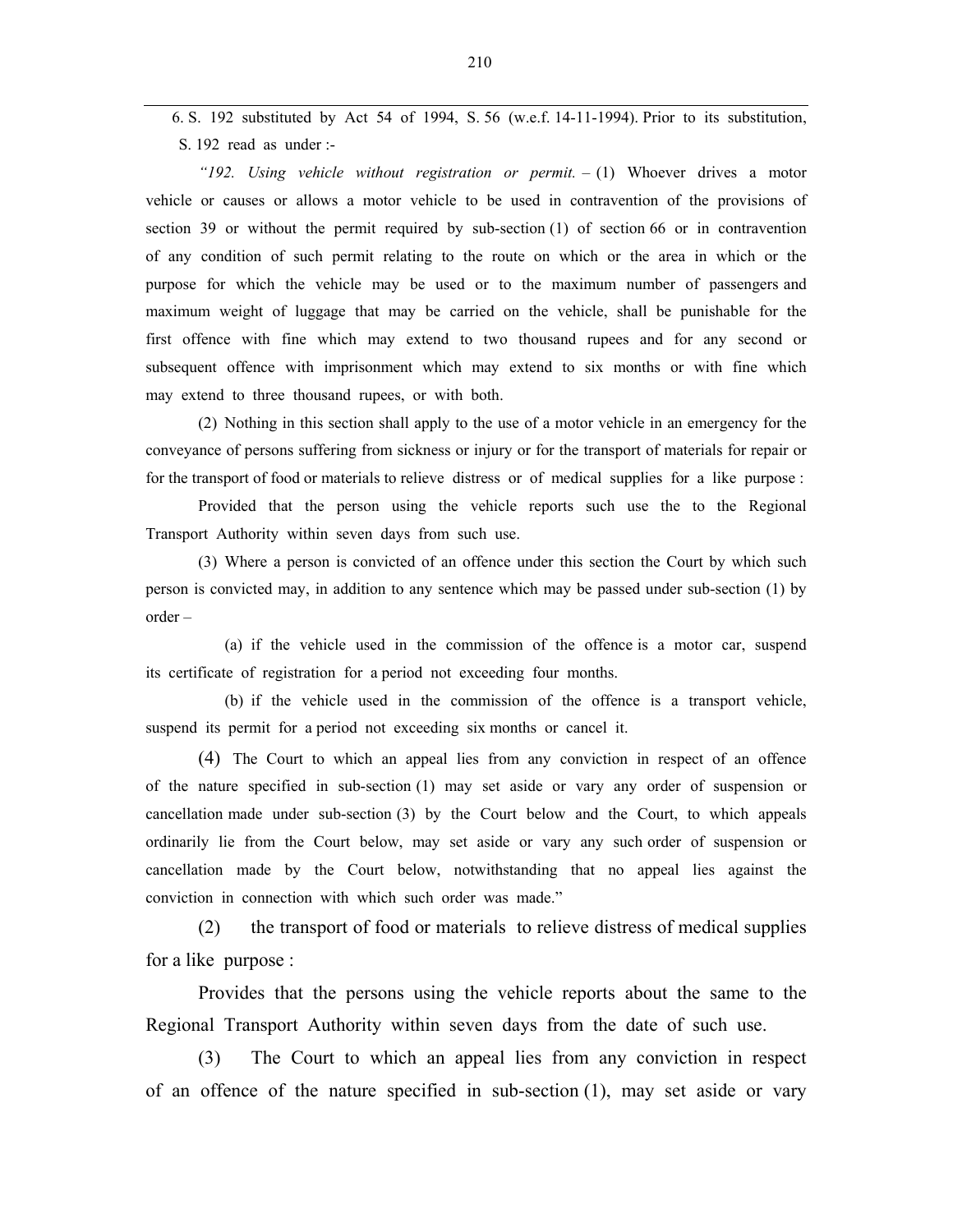any order made by the Court below, notwithstanding that no appeal lies against the conviction in connection with which such order was made.

 *Corresponding Law.* – Section 192 corresponds to section 123 of the Motor Vehicles Act, 1939.

**192-A.** Using vehicles without permit.  $- (1)$  Whoever drives a motor vehicle or causes or allow a motor vehicle to be used in contravention of the provisions of sub-section (1) of section 66 or in contravention of any condition of a permit relating to the route on which or the area in which or the purpose for which the vehicle may be used, shall be punishable for the first offence with a fine which may extend to five thousand rupees but shall not be less than two thousand rupees and for any subsequent offence with imprisonment which may extend to one year but shall not be less than three months or with fine which may extend to ten thousand rupees but shall not be less than five thousand rupees or with both :

Provided that the Court may for reasons to be recorded, impose a lesser punishment.

(2) Nothing in this section shall apply to the use of a motor vehicle in an emergency for the conveyance of persons suffering from sickness or injury or for the transport of materials for repair or for the transport of food or materials to relieve distress or of medical supplies for a like purpose :

Provided that the person using the vehicle reports about the same to the Regional Transport Authority within seven days from the date of such use.

(3) The Court to which an appeal lies from any conviction in respect of an offence of the nature specified in sub-section (1), may set aside or vary any order, made by the Court below, notwithstanding that no appeal lies against the conviction in connection with which such order was made].

*Corresponding Law.* – Section 192-A corresponds to section 123 of the Motor Vehicles Act, 1939.

**193. Punishment of agents and canvassers without proper authority.** – Whoever engages himself as an agent or canvasser in contravention of the provisions of section 93 or of any rules made thereunder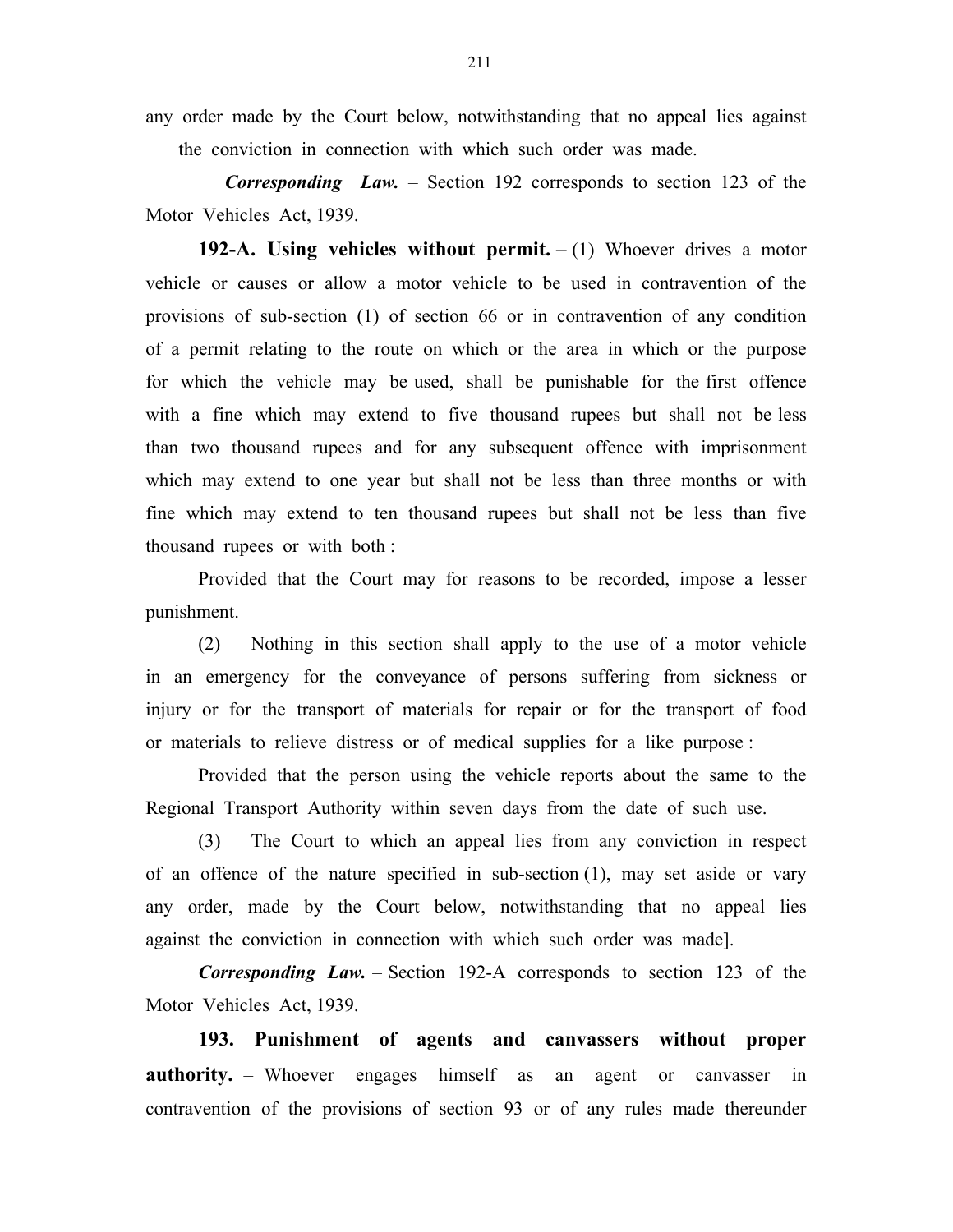shall be punishable for the first offence with fine which may extend to one

thousand rupees and for any second or subsequent offence with imprisonment which may extend to six months, or with fine which may extend to two thousand rupees, or with both.

*Corresponding Law.* – Section 193 corresponds to section 123-A of the Motor Vehicles Act, 1939.

*Objects and Reasons.* – Clause 193 lays down that persons acting as Goods Booking Agents or Travel Agents without a proper licence are punishable.

**194. Driving vehicle exceeding permissible weight.**  $- \binom{7}{1}$  Whoever drives a motor vehicle or causes or allows a motor vehicle to be driven in contravention of the provisions of section 113 or section 114 or section 115 shall be punishable with minimum fine of two thousand rupees and an additional amount of one thousand rupees per tonne of excess load, together with the liability to pay charges for off-loading of the excess load].

(2) Any driver of a vehicle who refuses to stop and submit his vehicle to weighing after being directed to do so by an officer authorised in this behalf under section 114 or removes or causes the removal of the load or part of it prior to weighing shall be punishable with fine which may extend to three thousand rupees.

*Corresponding Law.* – Section 194 corresponds to section 124 of the Motor Vehicles Act, 1939.

*Objects and Reasons.* – Clause 194 lays down that driving any overloaded vehicle is punishable and that refusal to stop the vehicle and submit to weighment is also punishable with fine.

7. Sub-S. (1) substituted by act 54 of 1994, S.57 (w.e.f. 14-11-1994). Prior to its substitution, sub-S. (1) read as under :-

 "(1) Whoever drives a motor vehicle or causes or allows a motor vehicle to be driven in contravention of the provisions of section 113 or of the conditions prescribed under that section or in contravention of any prohibition or restriction imposed under section 113 or section 115 shall be punishable for the first offence with fine which may extend to two thousand rupees, and for any second or subsequent offence with fine which may extend to five thousand rupees."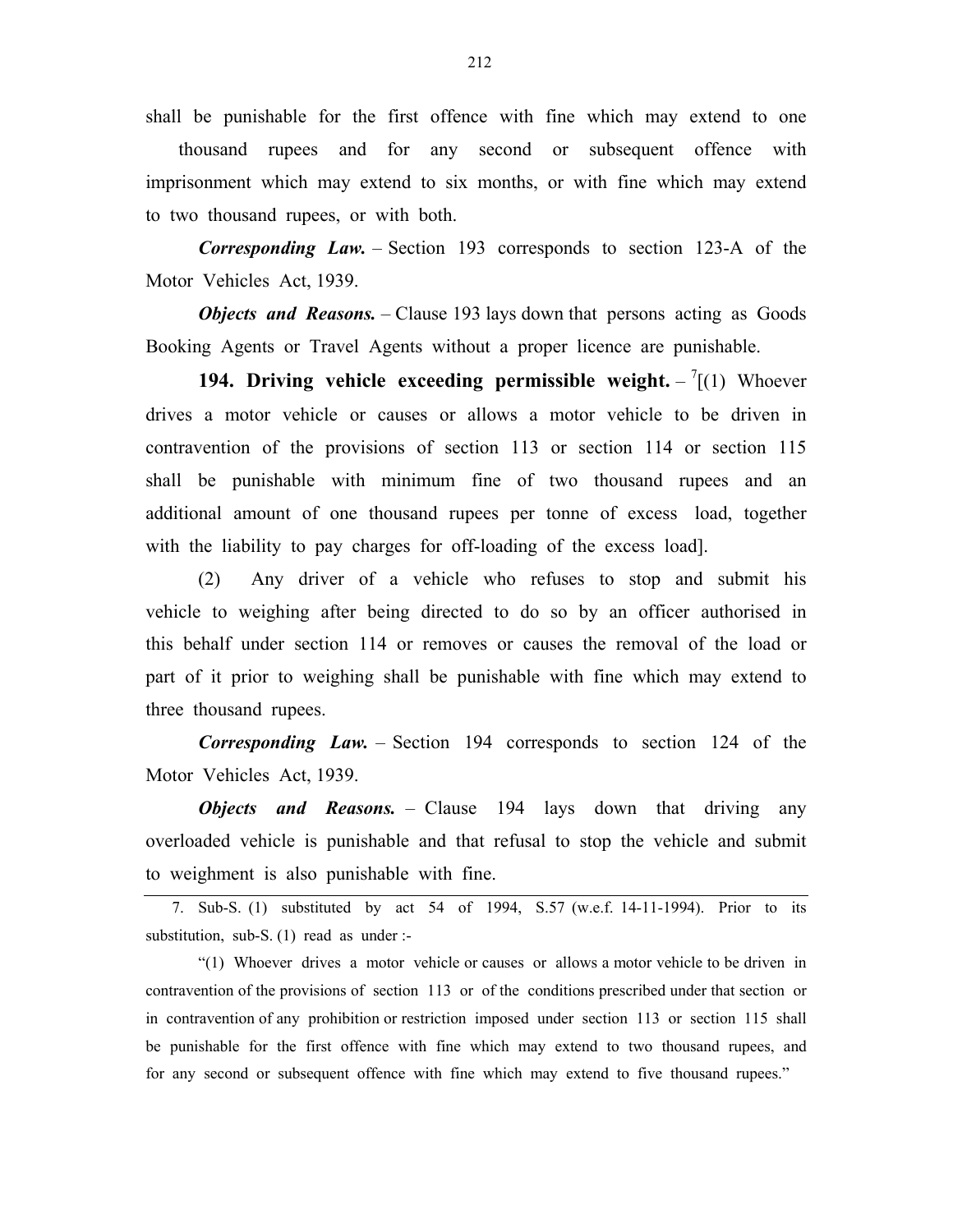**195. Imposition of minimum fine under certain circumstances.** –

(1) Whoever having been convicted of an offence under this Act or the rules made thereunder commits a similar offence on a second or subsequent occasion within three years of the commission of the previous offence, no Court shall, except for reasons to be recorded by it in writing, impose on him a fine of less than one-fourth of the maximum amount of the fine imposable for such offence.

(2) Nothing in sub-section (1) shall be construed as restricting the power of the Court from awarding such imprisonment as it considers necessary in the circumstances of the case not exceeding the maximum specified in this Act in respect of that offence.

*Corresponding Law.* – Section 195 corresponds to section 124-A of the Motor Vehicles Act, 1939.

*Objects and Reasons.* – Clause 195 speaks of imposition of minimum fine in certain cases.

**196. Driving uninsured vehicle-** Whoever drives a motor vehicle or causes or allows a motor vehicle to be driven in contravention of the provisions of section 146 shall be punishable with imprisonment which may extend to three months, or with fine which may extend to one thousand rupees, or with both.

*Corresponding Law-* Section 196 corresponds to section 125 of the Motor Vehicles Act, 1939

*Objection and Reasons-* Clause 196 lays down that driving a motor vehicle and allowing a motor vehicle to be driven without a valid insurance is punishable with imprisonment or with fine or with both.

**197. Taking vehicle without authority.** – (1) Whoever takes and drives away any motor vehicle without having either the consent of the owner thereof or other lawful authority shall be punishable with imprisonment which may extend to three months, or with fine which may extend to five hundred rupees, or with both :

Provided that no person shall be convicted under this section, if the Court is satisfied that such person acted in the reasonable belief that he had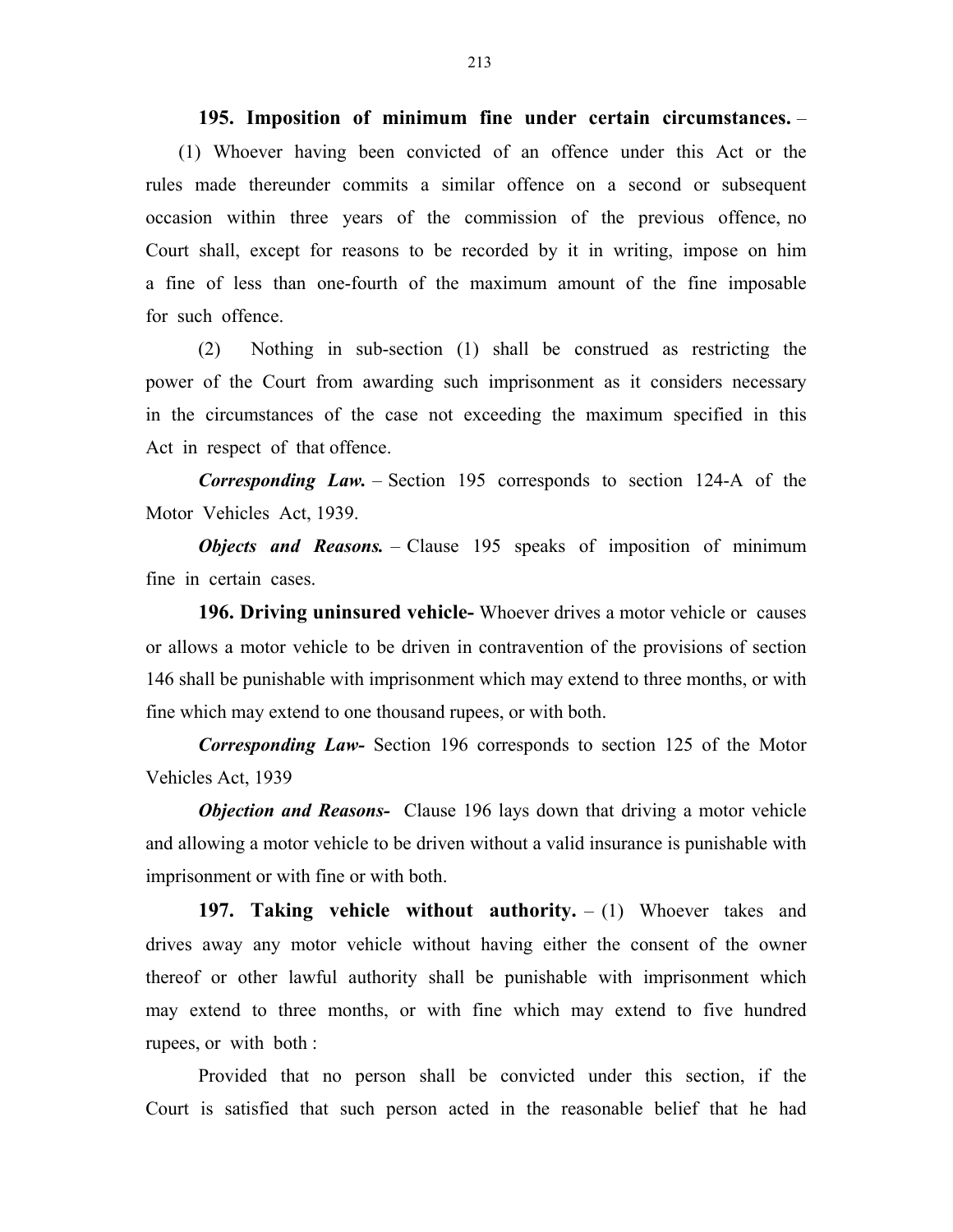lawful authority or in the reasonable belief that the owner would in the

circumstances of the case have given his consent if he had been asked therefor.

(2) Whoever, unlawfully by force or threat of force or by any other form of intimidation, seizes or exercise control of a motor vehicle, shall be punishable with imprisonment which may extend to three months, or with fine which may extend to five hundred rupees, or with both.

(3) Whoever attempts to commit any of the acts referred to in subsection (1) or sub-section (2) in relation to any motor vehicle, or abets the commission of any such act, shall also be deemed to have committed an offence under sub-section (1) or, as the case may be, sub-section (2).

*Corresponding Law.* – Section 197 corresponds to section 126 of the Motor Vehicles Act, 1939.

*Objects and Reasons.* – Clause 197 provides for a penalty of imprisonment or fine o r with both for the offence of taking away a motor vehicle without authority or by force or by other forms of intimidation.

**198. Unauthorised interference with vehicle.** - Whoever otherwise than with lawful authority or reasonable excuse enters or moves any stationary motor vehicle or tampers with the brake or any part of the mechanism of a motor vehicle shall be punishable with fine which may extend to one hundred rupees.

*Corresponding Law.* – Section 198 corresponds to section 127 of the Motor Vehicles Act, 1939.

*Objects and Reasons.* - Clause 198 provides for punishment of fine for tampering with a stationery vehicle.

**199. Offences by companies.** – (1) Where an offence under this Act has been committed by a company, every person who, at the time the offence was committed, was in charge of, and was responsible to, the company for the conduct of the business of the company, as well as the company, shall be deemed to be guilty of the contravention and shall be liable to be proceeded against and punished accordingly :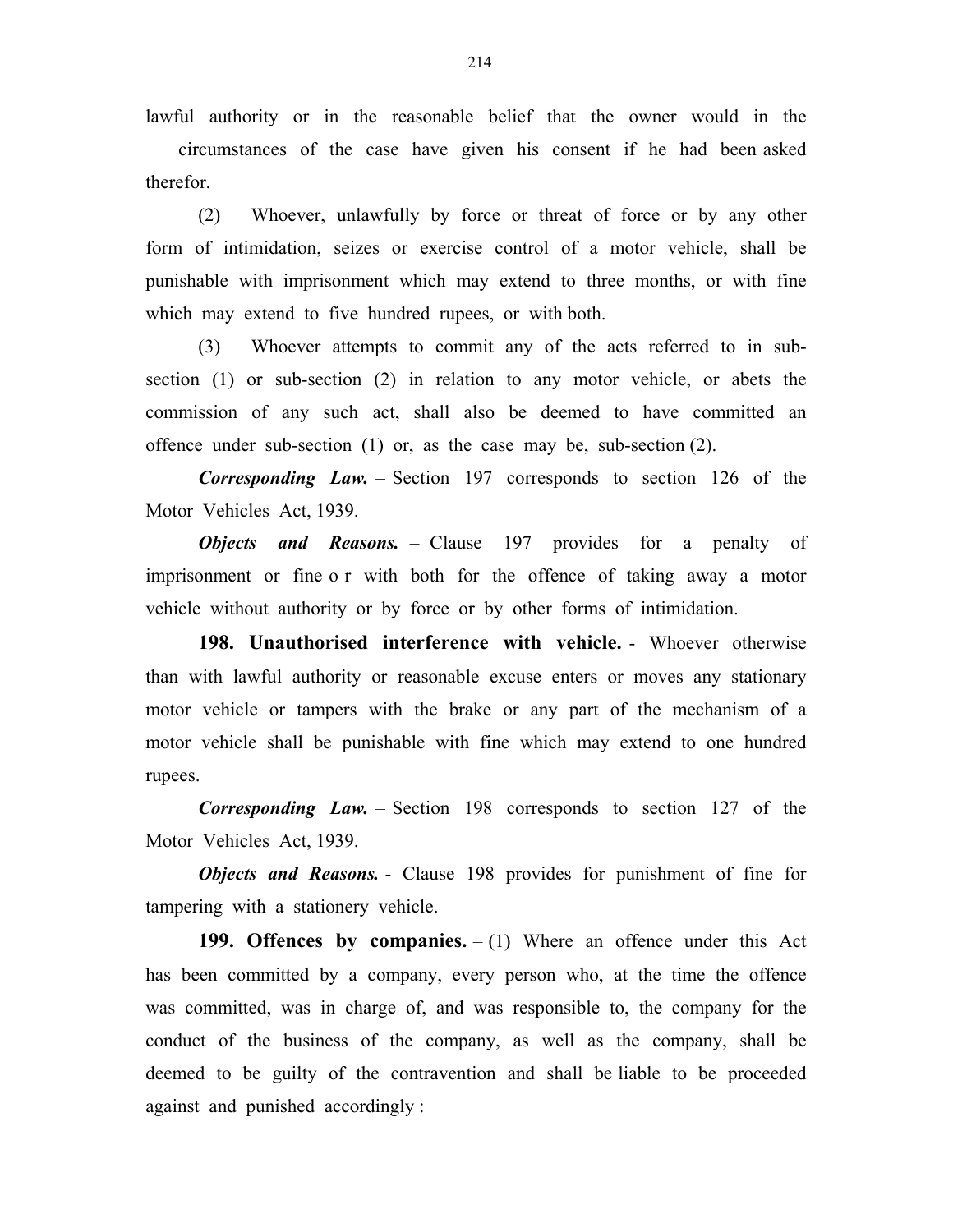Provided that nothing in this sub-section shall render any such person liable to any punishment provided in this Act, if he proves that the offence was committed without his knowledge or that he exercised all due diligence to prevent the commission of such offence.

(2) Notwithstanding anything contained in sub-section (1), where an offence under this Act has been committed by a company, and it is proved that the offence was committed with the consent or connivance of, or is attributable to any neglect on the part of any director, manger, secretary or other officer of the company, such director, manger, secretary or other officer shall also be deemed to be guilty of that offence and shall be liable to be proceeded against and punished accordingly.

*Explanation.* – For the purposes of this section –

(a) *"company"* mans any body corporate and includes a firm or other association of individuals; and

(b) "director", in relation to a firm, means a partner in the firm.

*Corresponding Law.* – Section 199 corresponds to section  $127 - A$  of the Motor Vehicles Act, 1939.

*Objects and Reasons.* – Clause 199 lays down that where the contravention is committed by a company then the person who was in charge and was responsible to the company shall be liable for the punishment.

**200. Composition of certain offences.** – (1) Any offence whether committed before or after the commencement of this Act punishable under section 177, section 178, section 179, section 180, section 181, section 182, subsection (1) or sub-section (2) of section 183, section 184, section 186,  ${}^{8}$ [section 189, sub-section (2) of section 190,] section 191, section 192, section 194, section 196, or section 198, may either before or after the institution of the prosecution, be compounded by such officers or authorities and for such amount as the State Government may, by notification in the Official Gazette, specify in this behalf.

(2) Where an offence has been compounded under sub-section (1), the offender, if in custody, shall be discharged and no further proceedings shall be

 <sup>8.</sup> Substituted for "section 189" by Act 54 of 1994, S. 58 (w.e.f. 14-11-1994).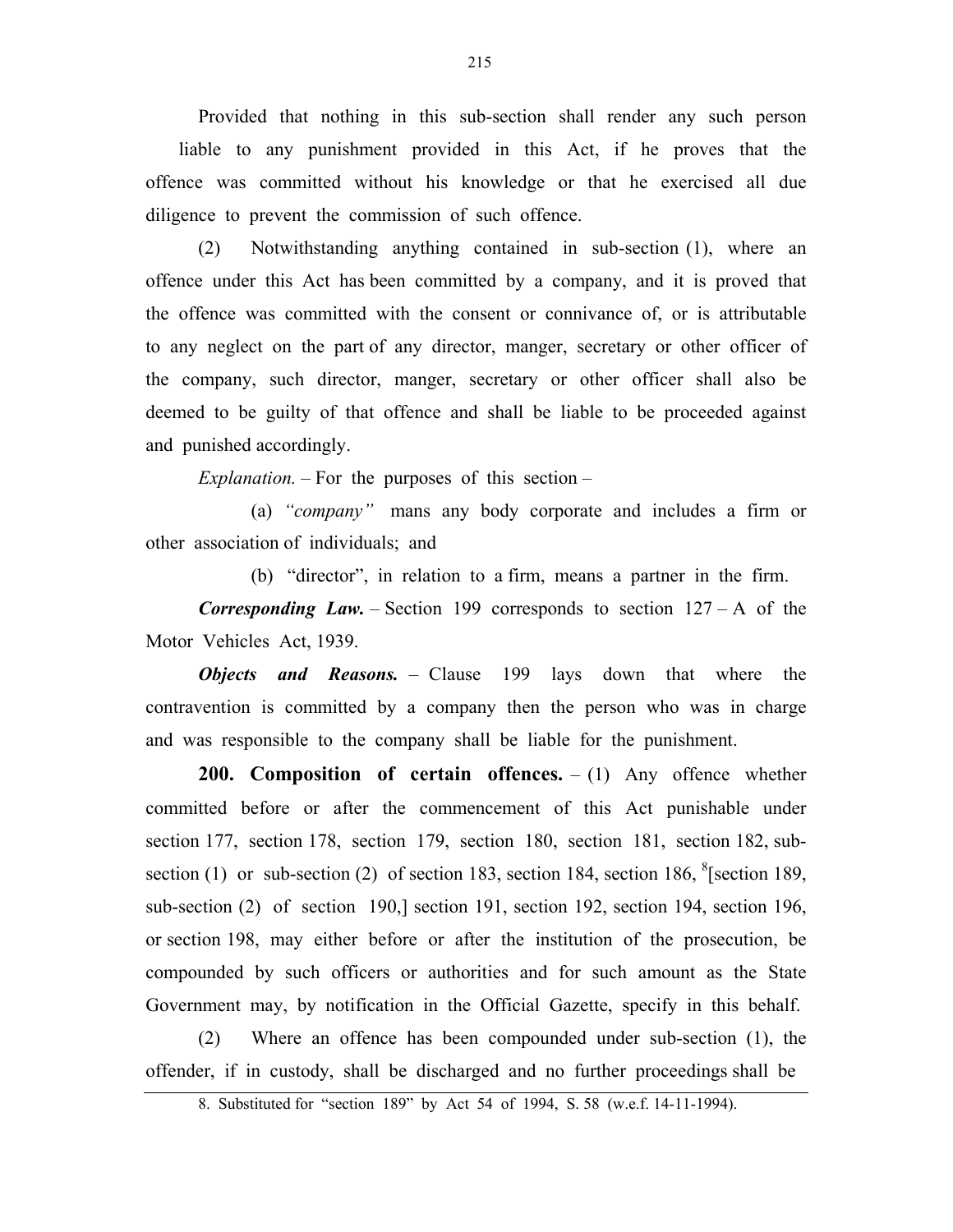taken against him in respect of such offence.

*Corresponding Law.* – Section 200 corresponds to section 127-B of the Motor Vehicles Act, 1939.

*Objects and Reasons.* – Clause 200 provides for compounding of certain offences under this Chapter by officers authorised by the State Government for such amount as may be specified by the State Government.

**201. Penalty for causing obstruction to free flow of traffic.** – (1) Whoever keeps a disabled vehicle on any public place, in such a manner, so as to cause impediment to the free flow of traffic, shall be liable for penalty up to fifty rupees per hour, so long as it remains in that position :

 Provided that the vehicle involved in accidents shall be liable for penalty only from the time of completion of inspection formalities under the law :

 $\rm{P}$ [Provided further that where the vehicle is removed by a Government agency, towing charges shall be recovered from the vehicle owner or person in-charge of such vehicle.]

 $^{10}$ [(2) Penalties or towing charges under this section shall be recovered by such officer or authority as the State Government may, by notification in the Official Gazette, authorise.]

*Corresponding Law-* This is a new provision in the 1988 Act.

*Objects and Reasons-* Clause 201 lays down penalty for keeping a disabled vehicle on public road causing impediment to the free flow of traffic.

**202. Power to arrest without warrant.** – (1) A police officer in uniform may arrest without warrant any person who in his presence commits an offence punishable under section 184 or section 185 or section 197 :

<sup>9.</sup> Inserted by Act 54 of 1994, S. 59 (w.e.f. 14-11-1994).

<sup>10.</sup> Sub.-S. (2) substituted, *ibid* (w.e.f. 14-11-1994). Prior to its substitution, sub-S. (2) read as under :-

<sup>&</sup>quot;(2)The penalties under this section shall be recoverable by the prescribed officers or authorities."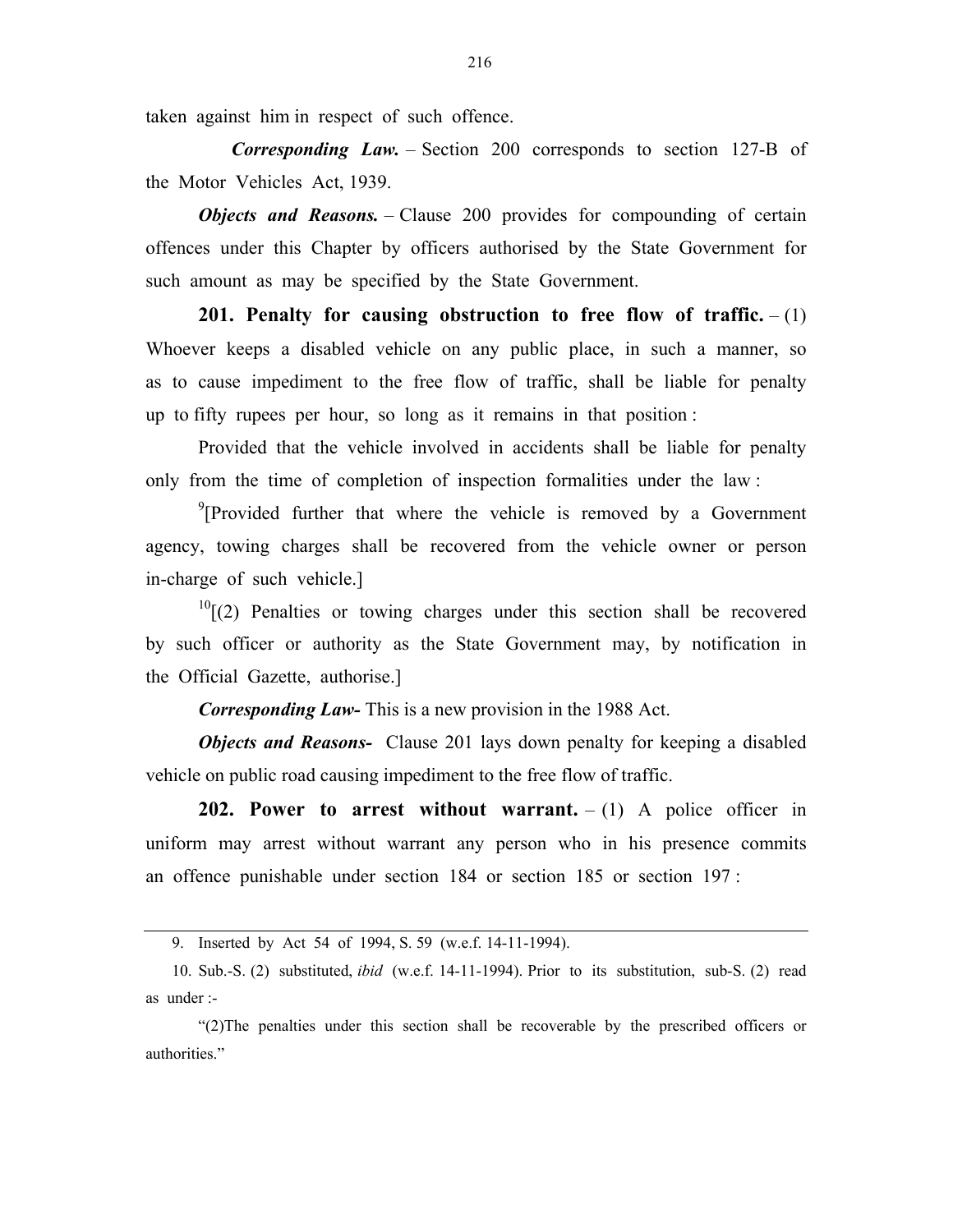Provided that any person so arrested in connection with an offence punishable under section 185 shall, within two hours of his arrest, be subjected to a medical examination referred to in sections 203 and 204 by a registered medical practitioner failing which he shall be released from custody.

 $11$ [(2) A police officer in uniform may arrest without warrant any person, who has committed an offence under this Act, if such person refuses to give his name and address.'

(3) A police officer arresting without warrant the driver of a motor vehicle shall if the circumstances so require take or cause to be taken any steps he may consider proper for the temporary disposal of the vehicle.

*Corresponding Law.* – Section 202 corresponds to section 128 of the Motor Vehicles Act, 1939.

*Objects and Reasons.* – Clause 202 confers upon Police Officers the power to arrest without warrant persons committing certain serious offences such as drunken driving, taking vehicle without authority, etc.

**203. Breath tests.**  $- \binom{12}{1}$  A police officer in uniform or an officer of the Motor Vehicle Department as may be authorised in this behalf by that Department, may require any person driving or attempting to drive a motor vehicle in a public place to provide one or more specimens of breath for breath test there or nearby, if such police officer or officer has any reasonable cause to suspect him to having committed an offence under section 185:

Provided that requirement for breath test shall be made (unless it is made) as soon as reasonably practicable after the commission of such offence.]

11. Sub-S. (2) substituted by Act 54 of 1994, S. 60 (w.e.f. 14-11-1994). Prior to its substitution, sub-S. (2) read as under :-

"(2) A police officer in uniform may arrest without warrant :-

(a) any person who being required under the provisions of this Act to give his name and address refuses to do so, or gives a name or address which the police officer has reason to believe to be false, or

(b) any person concerned in an offence under this Act or reasonably suspected to have been so concerned, if the police officer has reason to believe that he will abscond or otherwise avoid the service of a summons."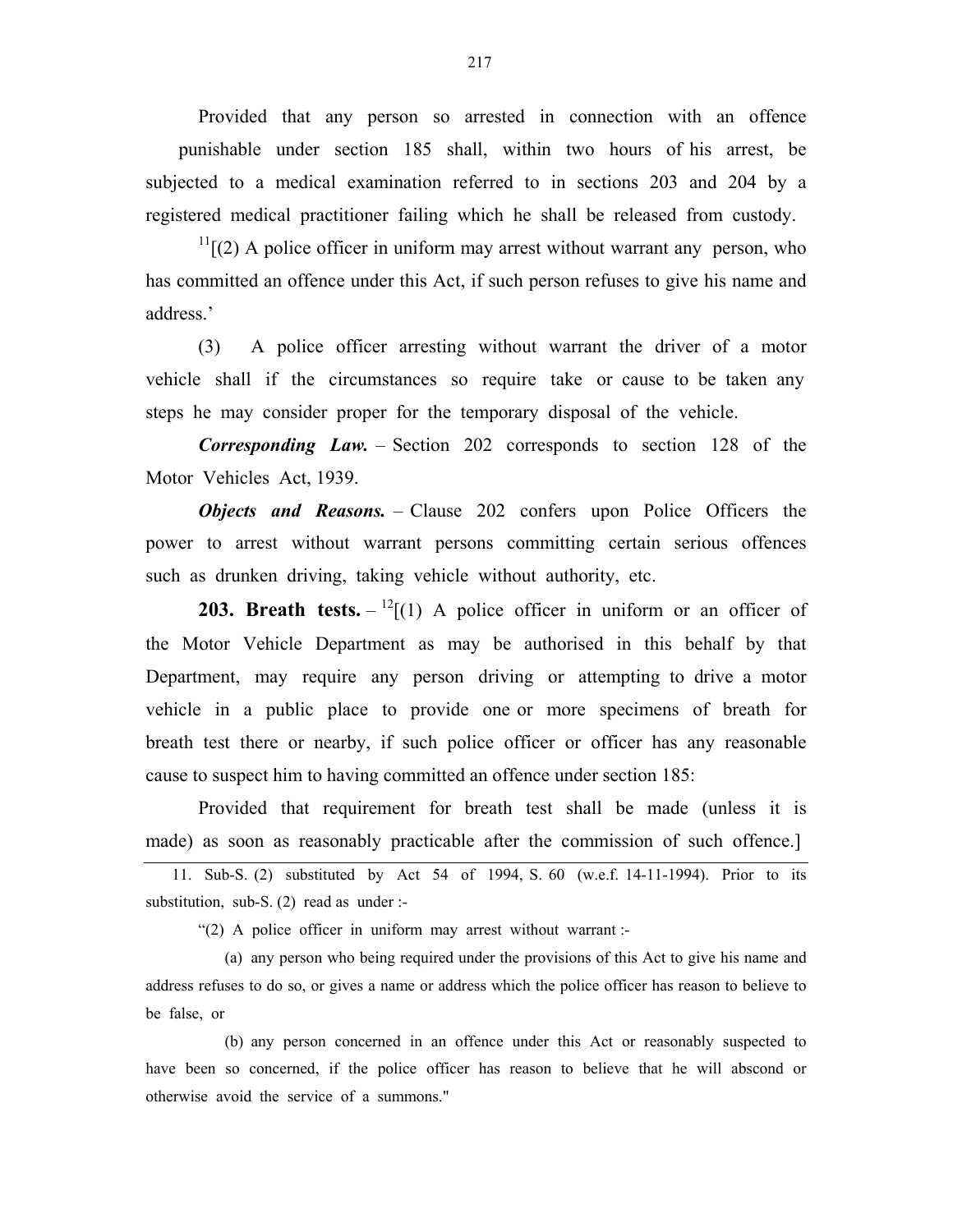(2) If a motor vehicle is involved in an accident in a public place and a police officer in uniform has any reasonable cause to suspect that the person who was driving the motor vehicle at the time of the accident had alcohol in his blood or that he was driving under the influence of a drug referred to in section 185 he may require the person so driving the motor vehicle, to provide a specimen of his breath for a breath test –

(a) in the case of a person who is at a hospital as an indoor patient, at the hospital,

(b) in the case of any other person, either at or near the place where the requirement is made, or, if the police officer thinks fit, at a police station specified by the police officer :

Provided that a person shall not be required to provide such a specimen while at a hospital as an indoor patient if the registered medical practitioner in immediate charge of his case is not first notified of the proposal to make the requirement or object to the provision of a specimen on the ground that its provision or the requirement to provide it would be prejudicial to the proper care or treatment of the patient.

(2) If it appears to a police officer in uniform, in consequence of a breath test carried out by him on any person under sub-section (1) or subsection (2), that the device by means of which the test has been carried out indicates the presence of alcohol in the person's blood, the police officer may arrest that person without warrant except while that person is at a hospital as an indoor patient.

12. Sub-S. (1) substituted by S.61, *ibid* (w.e.f. 14-11-1994). Prior its substitution, sub-S. (1) read as under :-

 "(1) A police officer in uniform may require any person driving or attempting to drive a motor vehicle in a public place to provide one or more specimen of breath for breath test there or nearby, if the police officer has any reasonable cause to suspect him of having committed an offence punishable under section 185.

 Provided that no requirement for breath test shall be made unless it is made as soon as reasonably practicable after the commission of such offence."

218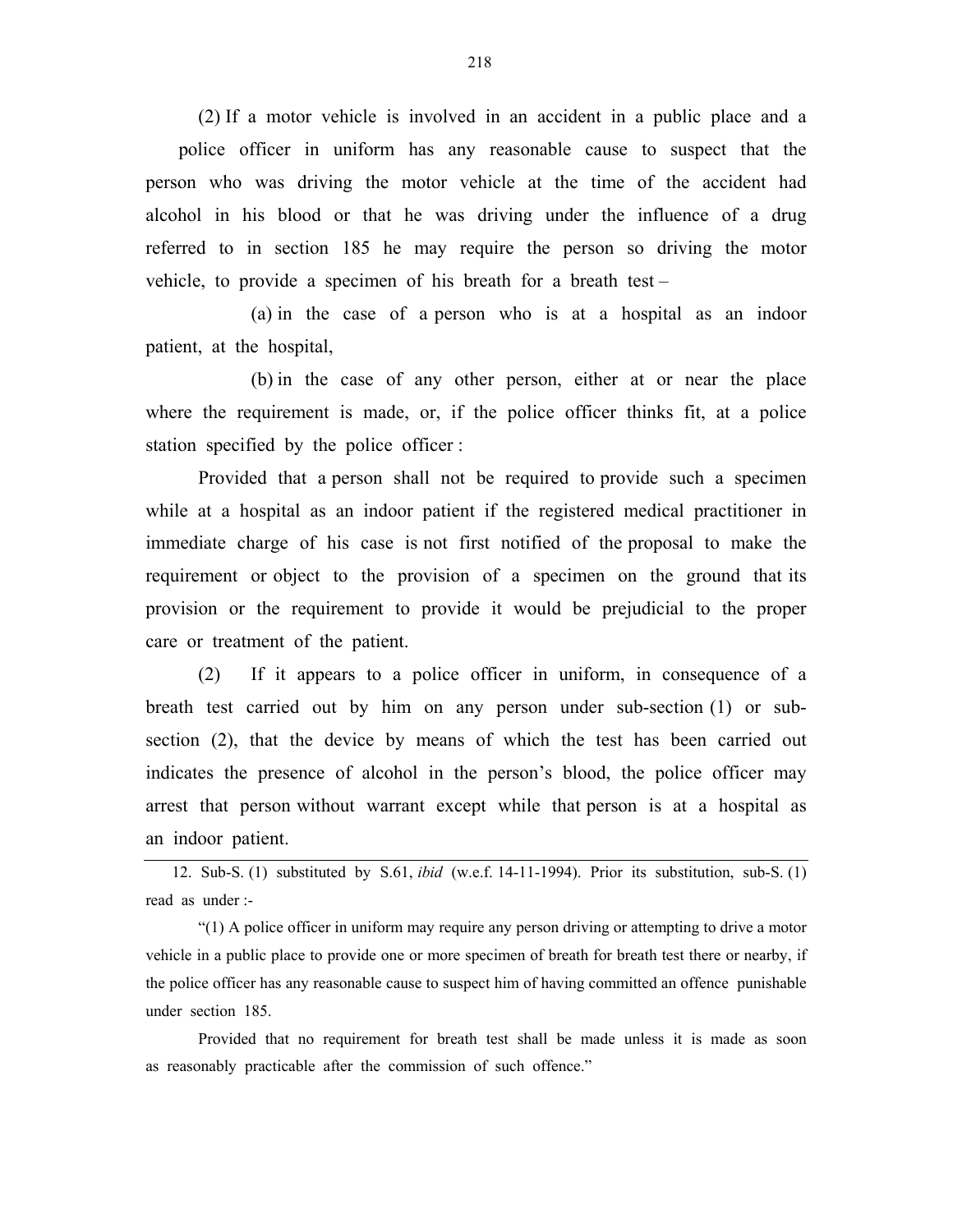(3) If a person, required by a police officer under sub-section (1) or sub-section (2) to provide a specimen of breath for a breath test, refuses or fails to do so and the police officer has reasonable cause to suspect him of having alcohol in his blood, the police officer may arrest him without warrant except while he is at a hospital as an indoor patient.

(4) A person arrested under this section shall while at a police station, be given an opportunity to provide a specimen of breath for a breath test there.

(5) The results of a breath test made in pursuance of the provisions of this section shall be admissible in evidence.

*Explanation.* - For the purposes of this section "breath test", means a test for the purpose of obtaining an indication of the presence of alcohol in a person's blood carried out, on one or more specimens of breath provided by that person, by means of a device of a type approved by the Central Government, by notification in the Official Gazette, for the purpose of such a test.

*Corresponding Law.* – Section 203 corresponds to section 128-A of the Motor Vehicles Act, 1939.

*Objects and Reasons.* – Clause 203 empowers the Police Officers to require any person driving a motor vehicle in a public place to provide for breath test and if, it is found that there is presence of alcohol in his blood or urine, the Police Officer may arrest him without warrant.

**204. Laboratory test.** – (1) A person, who has been arrested under section 203 may, while at a police station, be required by a police officer to provide to such registered medical practitioner as may be produced by such police officer, a specimen of his blood for a laboratory test if, -

(a) it appears to the police officer that the device, by means of which breath test was taken in relation to such person, indicates the presence of alcohol in the blood of such person, or

(b) such person, when given the opportunity to submit to a breath test, has refused, omitted or failed to do so :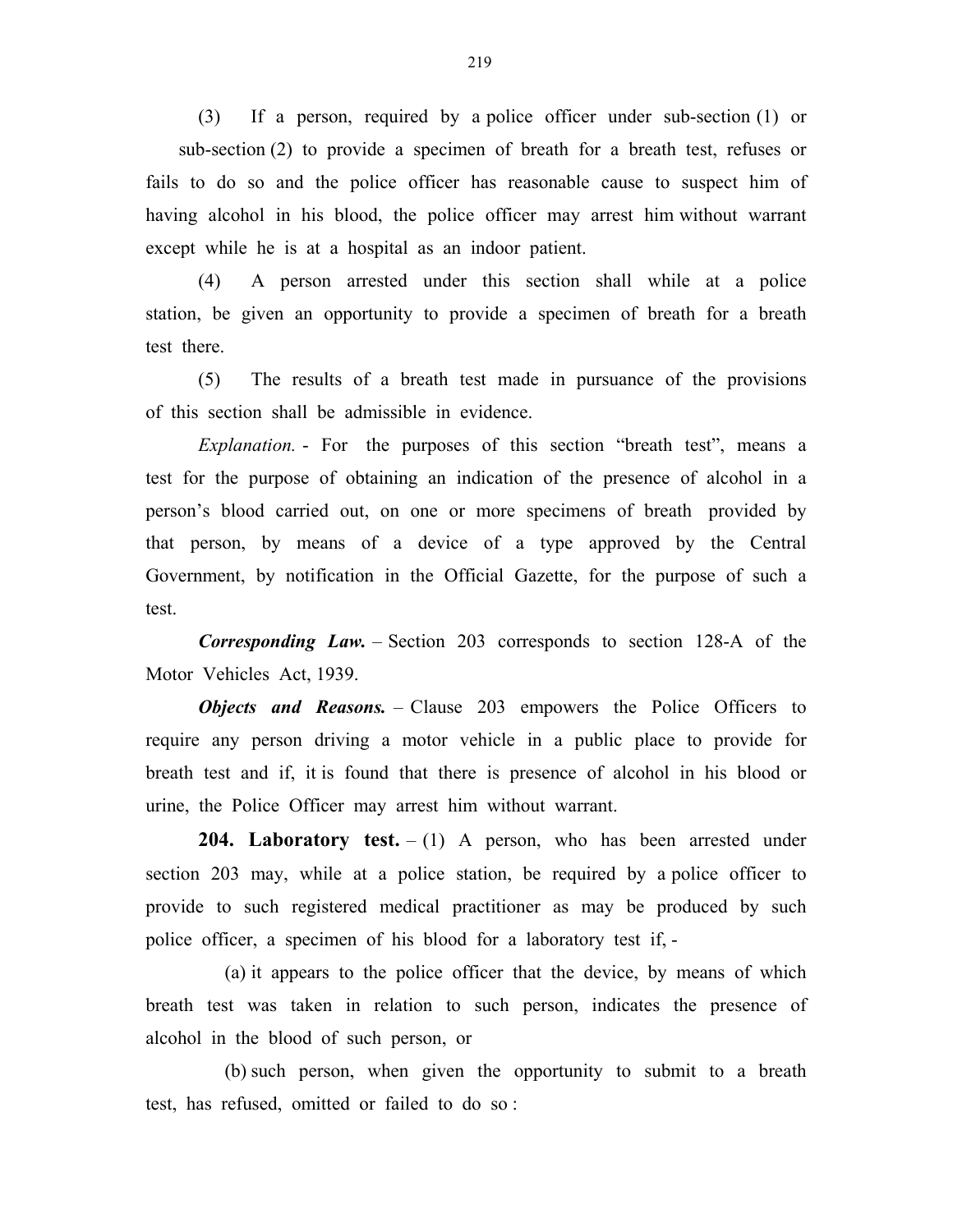Provided that where the person required to provide such specimen is a female and the registered medical practitioner produced by such police officer is a male medical practitioner, the specimen shall be taken only in the presence of a female, whether a medical practitioner or not.

 (2) A person while at a hospital as an indoor patient may be required by a police officer to provide at the hospital a specimen of his blood for a laboratory test -

(a) if it appears to the police officer that the device by means of which test is carried out in relation to the breath of such person indicates the presence of alcohol in the blood of such person, or

(b) if the person having been required, whether at the hospital or elsewhere, to provide a specimen of breath for a breath test, has refused, omitted or failed to do so and a police officer has reasonable cause to suspect him of having alcohol in his blood :

Provided that a person shall not be required to provide a specimen of his blood for a laboratory test under this sub-section if the registered medical practitioner in immediate charge of his case is not first notified of the proposal to make the requirement or objects to the provision of such specimen on the ground that its provision or the requirement to provide it would be prejudicial to the proper care or treatment of the patient.

(4) the results of a laboratory test made in pursuance of this section shall be admissible in evidence.

*Explanation.* - For the purposes of this section, "laboratory test " means the analysis of a specimen of blood made at a laboratory established, maintained or recognised by the Central Government or a State Government.

*Corresponding Law*. - Section 204 corresponds to section 128-b of the Motor Vehicles Act 1939.

*Objects and Reasons* - Clause 204 lays down the procedure for laboratory test of blood and urine to be followed by Police officers in suspected cases of drunken driving.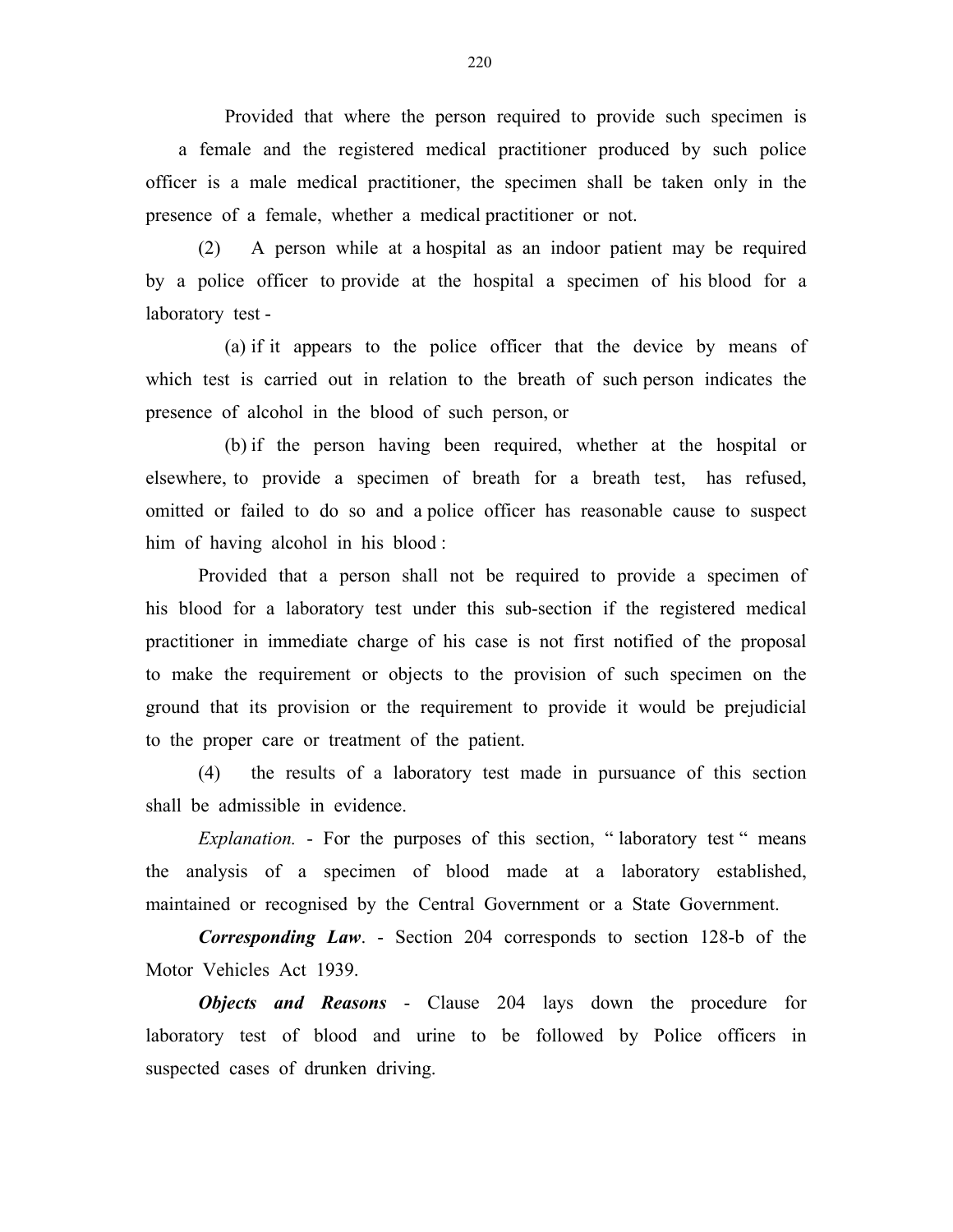**205. Presumption of unfitness to drive** - In any proceeding for an offence punishable under section 185 if it is proved that the accused , when requested by a police officer at any time so to do, had refused, omitted or failed to consent to the taking of or providing a specimen of his breath for a breath test or a specimen of his blood for a laboratory test, his refusal, omission or failure may, unless reasonable cause therefor is shown, be presumed to be a circumstance supporting any evidence given on behalf of the prosecution or rebutting any evidence given on behalf of the defence, with respect to his condition at that time.

*Corresponding Law*- section 205 corresponds to section 128-C of the Motor Vehicles Act, 1939.

*Objects and Reasons - Clause 205 lays down that refusal by a driver* to submit himself to breath test or urine test to prove drunkenness without any reasonable case will amount to presumption by the Prosecution of the driver's unfitness to drive.

**206. Power of police officer to impound document** - (1) Any police officer or other person authorised in this behalf by the State Government may, if he has reason to believe that any identification mark carried on a motor vehicle or any licence, permit, certificate of registration, certificate of insurance or other document produced to him by the driver or person in charge of a motor vehicle is a false document within the meaning of section 464 of the Indian Penal Code , 1860 (45 of 1860 ) seize the mark or document and call upon the driver or owner of the vehicle to account for his possession of or the presence in the vehicle of such mark or document.

(2) Any police officer or other person authorised in this behalf by the State Government may, if he has reason to believe that the driver of a motor vehicle who is charged with any offence under this Act may abscond or otherwise avoid the service of a summons, seize any licence held by such driver and forward it to the Court taking coznizance of the offence and the said Court shall on the first appearance of such driver before it, return the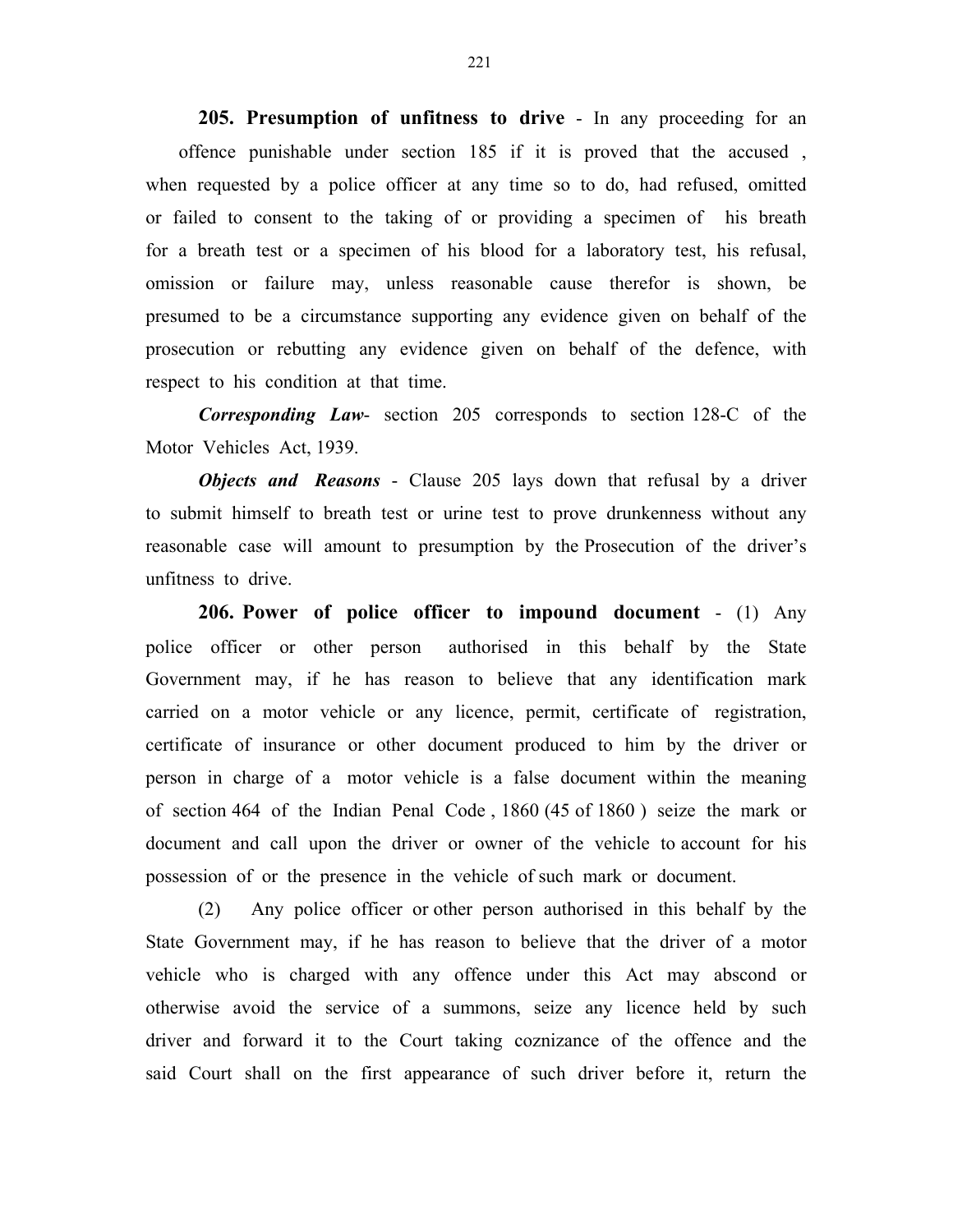licence to him in exchange for the temporary acknowledgement given under sub-section (3).

(3) A police officer or other person seizing a licnce under sub-section (2) shall give to the person surrendering the licence a temporary acknowledgement therefor and such acknowledgement shall authorise the holder to drive until the licence has been returned to him or until such date as may be specified by the police officer or other person in the acknowledgement, whichever is earlier :

Provided that if any Magistrate, police officer or other person authorised by the State Government in this behalf is, on an application made to him, satisfied that the licence cannot be, or has not been returned to the holder thereof before the date specified in the acknowledgement for any reason for which the holder is not responsible, the Magistrate, police officer or other person, as the case may be, may extend the period of authorization to drive to such date as may be specified in the acknowledgement.

*Corresponding Law.* - Section 206 corresponds to section 129 of the Motor Vehicles Act, 1939.

*Objects and Reasons.* – Clause 206 gives powers to police officers to impound documents in certain cases.

**207. Power to detain vehicles used without certificate of registration permit, etc.**  $- (1)$  Any police officer or other person authorised in this behalf by the State Government may, if he has reason to believe that a motor vehicle has been or is being used in contravention of the provisions of section 3 or section 4 or section 39 or without the permit required by subsection (1) of section 66 or in contravention of any condition of such permit relating to the route on which or the area in which or the purpose for which the vehicle may be used, seize and detain the vehicle, in the prescribed manner and for this purpose take or cause to be taken any steps he may consider proper for the temporary safe custody of the vehicle :

Provided that where any such officer or person has reason to believe that a motor vehicle has been or is being used in contravention of section 3 or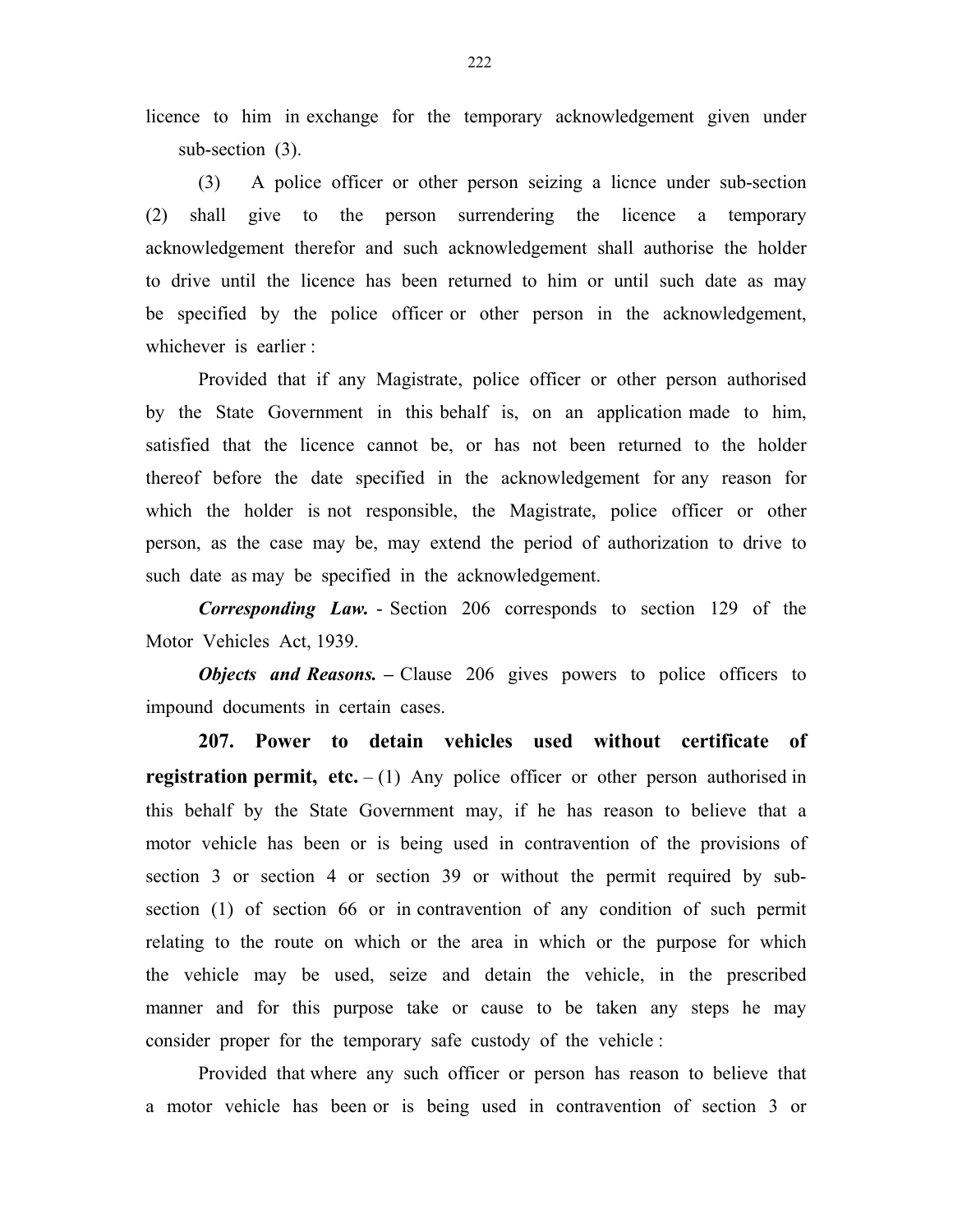section 4 or without the permit required by sub-section (1) of section 66 he

may, instead of seizing the vehicle, seize the certificate of registration of the vehicle and shall issue an acknowledgement in respect thereof.

(2) Where a motor vehicle has been seized and detained under subsection (1), the owner or person in charge of the motor vehicle may apply to the transport authority or any officer authorised in this behalf by the State Government together with the relevant documents for the release of the vehicle and such authority or officer may, after verification of such documents, by order, release the vehicle subject to such conditions as the authority or officer may deem fit to impose.

*Corresponding Law.* – Section 207 corresponds to section 129-A of the Motor Vehicles Act, 1939.

*Objects and Reasons.* – Clause 207 empowers a police officer to impound a motor vehicle if he has reason to believe that the vehicle is being driven without registration, without a permit, driven by a person who has no driving licence or plying on unauthorised route and the vehicle may be released only after satisfying that the vehicle complies with the requirement of this section.

**208. Summary disposal of cases. –** (1) The Court taking cognizance of any offence (other than an offence which the Central Government may be rules specify in this behalf) under this Act, -

 (i) may, if the offence is an offence punishable with imprisonment under this Act; and

(ii) shall, in any other case.

State upon the summons to be served on the accused person that he –

(a) may appear by pleader or in person; or

(b) may, by a specified date prior to the hearing of the charge, plead guilty to the charge and remit to the Court, by money order, such sum (not exceeding the maximum fine that may be imposed for the offence) as the Court may specify, and the plea of guilt indicated in the money order coupon itself.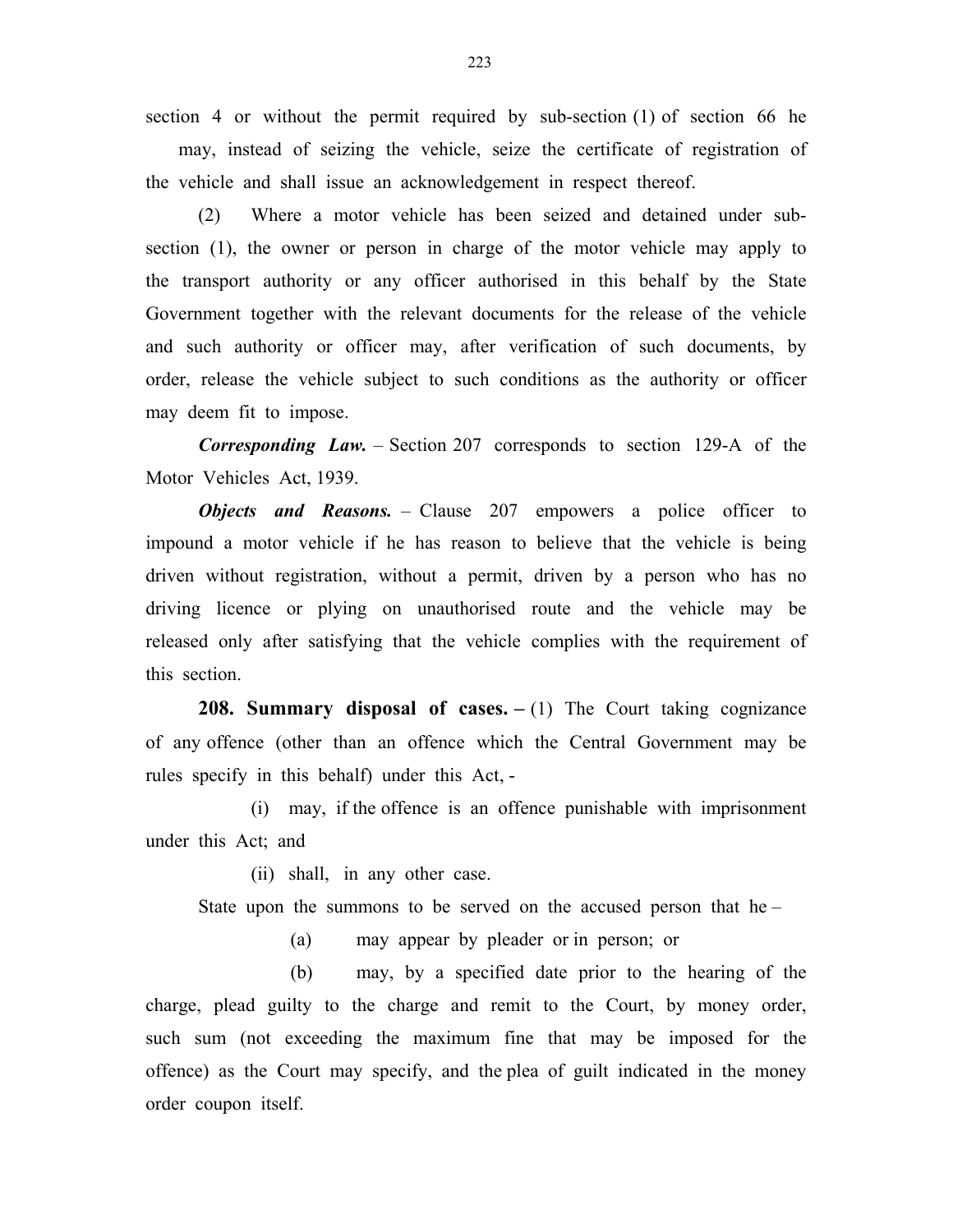Provided that the Court shall, in the case of any of the offence referred to in sub-section (2), state upon the summons that the accused person, if he pleads guilty, shall so plead in the manner specified in clause (b) and shall forward his driving licence to the Court with his letter containing such plea.

(2) Where the offence dealt with in accordance with sub-section (1) is an offence specified by the Central Government by rules for the purposes of this sub-section, the Court shall, if the accused person pleads guilty to the charge and forward his driving licence to the Court with the letter containing his plea , make an endorsement of such conviction on his driving licence.

(3) Where an accused person pleads guilty and remits the sum specified and has complied with the provisions of sub-section (1), or as the case may be, sub-section (1) and (2), no further proceedings in respect of the offence shall be taken against him nor shall be liable, notwithstanding anything to the contrary contained in this Act, to be disqualified for holding or obtaining a licence by reasons of his having pleaded guilty.

*Corresponding Law.* – Section 208 corresponds to section 130 of the Motor Vehicles Act, 1939.

*Objects and Reasons.* – Clause 208 provides for summary disposal of certain cases and the procedure to be followed in such cases.

**209. Restriction on conviction** – No person prosecuted for an offence punishable under section 183 or section 184 shall be convicted unless –

(a) he was warned at the time the offence was committed that the question of prosecuting him would be taken into consideration, or

(b) within fourteen days from the commission of the offence, a notice specifying the nature of the offence and the time and place where it is alleged to have been committed was served on or sent by registered post to him or the person registered as the owner of the vehicle at the time of the commission of the offence, or

(c) within twenty-eight days of the commission of the offence, a summons for the offence was served on him: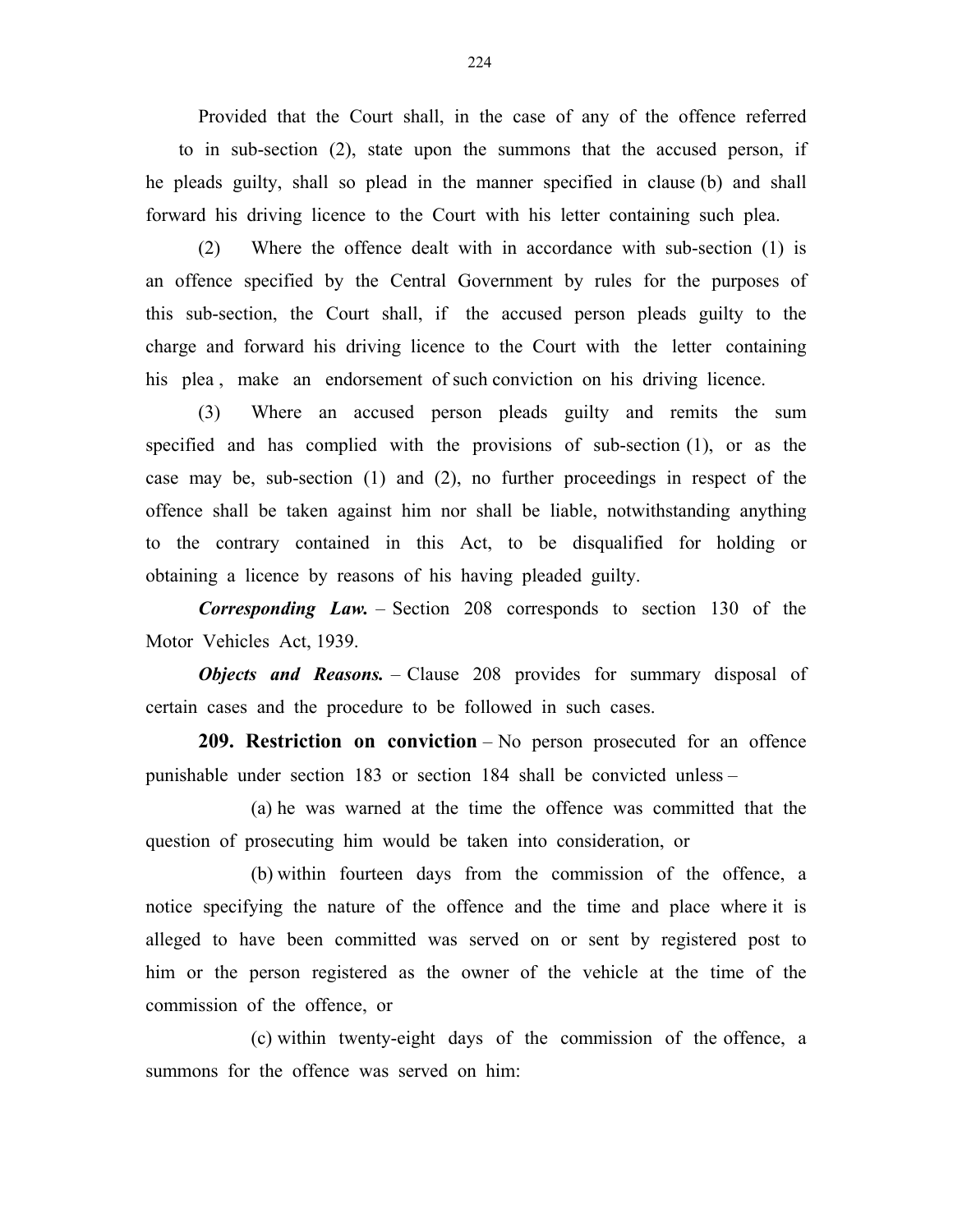Provided that nothing, in this section shall apply where the Court is satisfied that –

(a) the failure to serve the notice or summons referred to in this sub-section was due to the f act that neither the name and address of the accused nor the name and address of the registered owner of the vehicle could with reasonable diligence have been ascertained in time, or

(b) such failure was brought about by the conduct of the accused.

*Corresponding Law.* – Section 209 corresponds to section 131 of the Motor Vehicles Act, 1939.

*Objects and Reasons.* – Clause 209 places some restrictions on conviction of persons for certain offences.

**210. Courts to send intimation about conviction.** – Every Court by which any person holding a driving licence is convicted of an offence under this Act or of an offence in the commission of which a motor vehicle was used, shall send intimation to -

(a) the licensing authority which issued the driving licence, and

(b) the licensing authority by whom the licence was last renewed,

and every such intimation shall state the name and address of the holder of the licence, the licence number, the date of issue and renewal of the same, the nature of the offence, the punishment awarded for the and such other particulars as may be prescribed.

*Corresponding Law.* – Section 210 corresponds to section  $131 - A$  of the Motor Vehicles Act, 1939.

*Objects and Reasons.* – Clause 210 requires the Court convicting persons holding driving licence to send intimation of the punishment awarded with the name and address of the licence holder, licence No., etc., to the licensing authority.

## **CHAPTER XIV**

## **MISCELLANEOUS**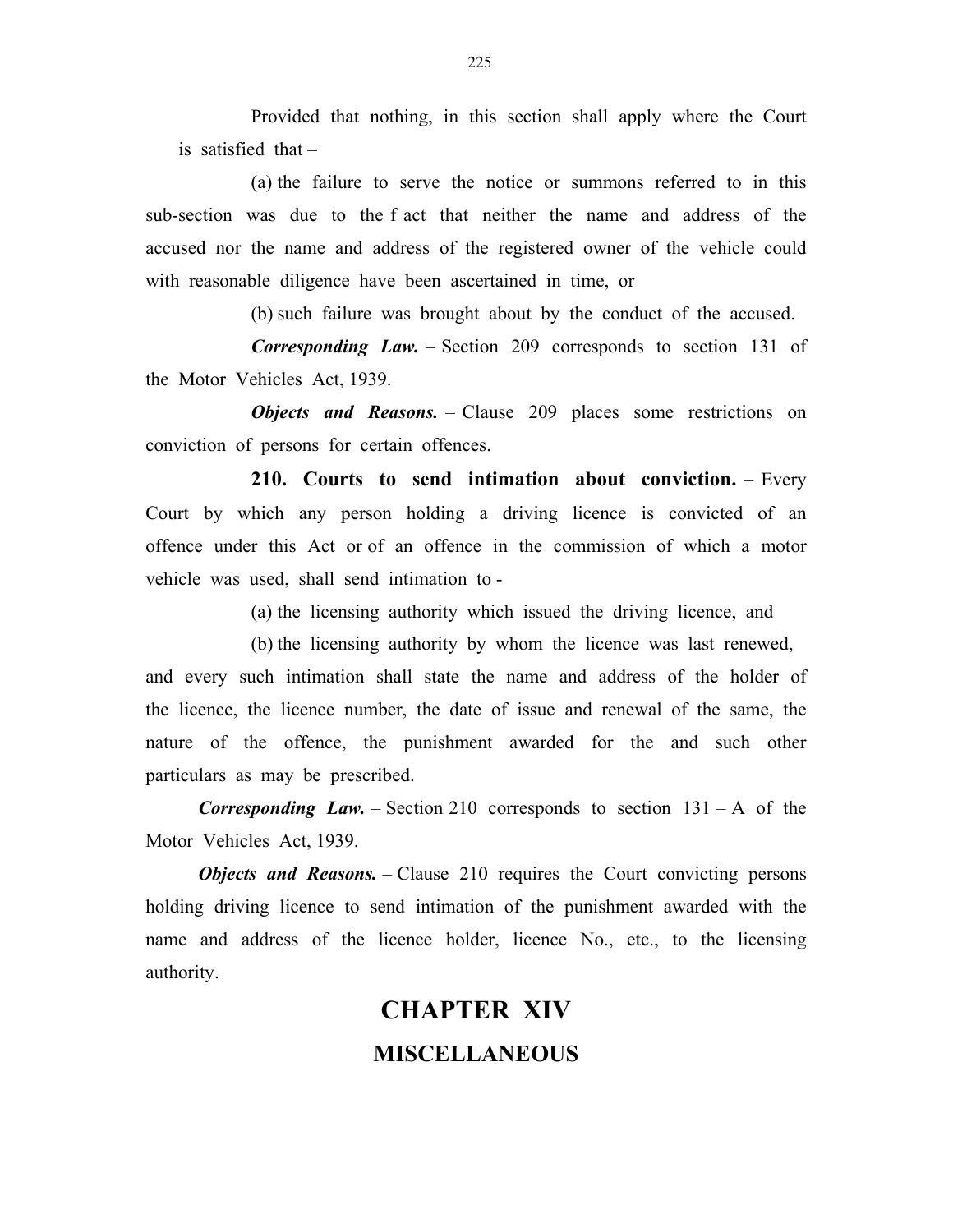**211. Power to levy fee.** – Any rule which the Central Government or the State Government is empowered to make under this Act may, notwithstanding the absence of any express provision to that effect, provide for the levy of such fees in respect of applications, amendment of documents, issue of certificates, licences, permits, tests, endorsements, badges, plates, countersignatures, authorisation, supply of statistics or copies of documents or orders and for any other purpose or matter involving the rendering of any service by the officers or authorities under this Act or any rule made thereunder as may be considered necessary :

 Provided that the Government may, if it considers necessary so to do, in the public interest, by general or special order, exempt any class of persons from the payment of any such fee either in part or in full.

*Corresponding Law.* – Section 211 corresponds to section  $132 - A$  of the Motor Vehicles Act, 1939.

*Objects and Reasons.* – Clause 212 empowers the Central Government and the State Government to levy fees under this Act in respect of application, certificate, etc.

**212. Publication, commencement and laying of rules and notifications.** – (1) The power to make rules under this Act is subject to the condition of the rules being made after previous publication.

(2) All rules made under this Act shall be published in the Official Gazette, and shall unless some later date is appointed, come into force on the date of such publication.

(3) Every rule made by any State Government shall be laid, as soon as may be after it is made, before the State Legislature.

(4) Every rule made by the Central Government under this Act, every scheme made by the Central Government under sub-section (1) of section 75 and sub-section (1) of section 163 and every notification issued by the Central Government under sub-section (4) of section 41, sub-section (1) of section 58, sub-section (1) of section 59, the proviso to sub-section (1) of section 112,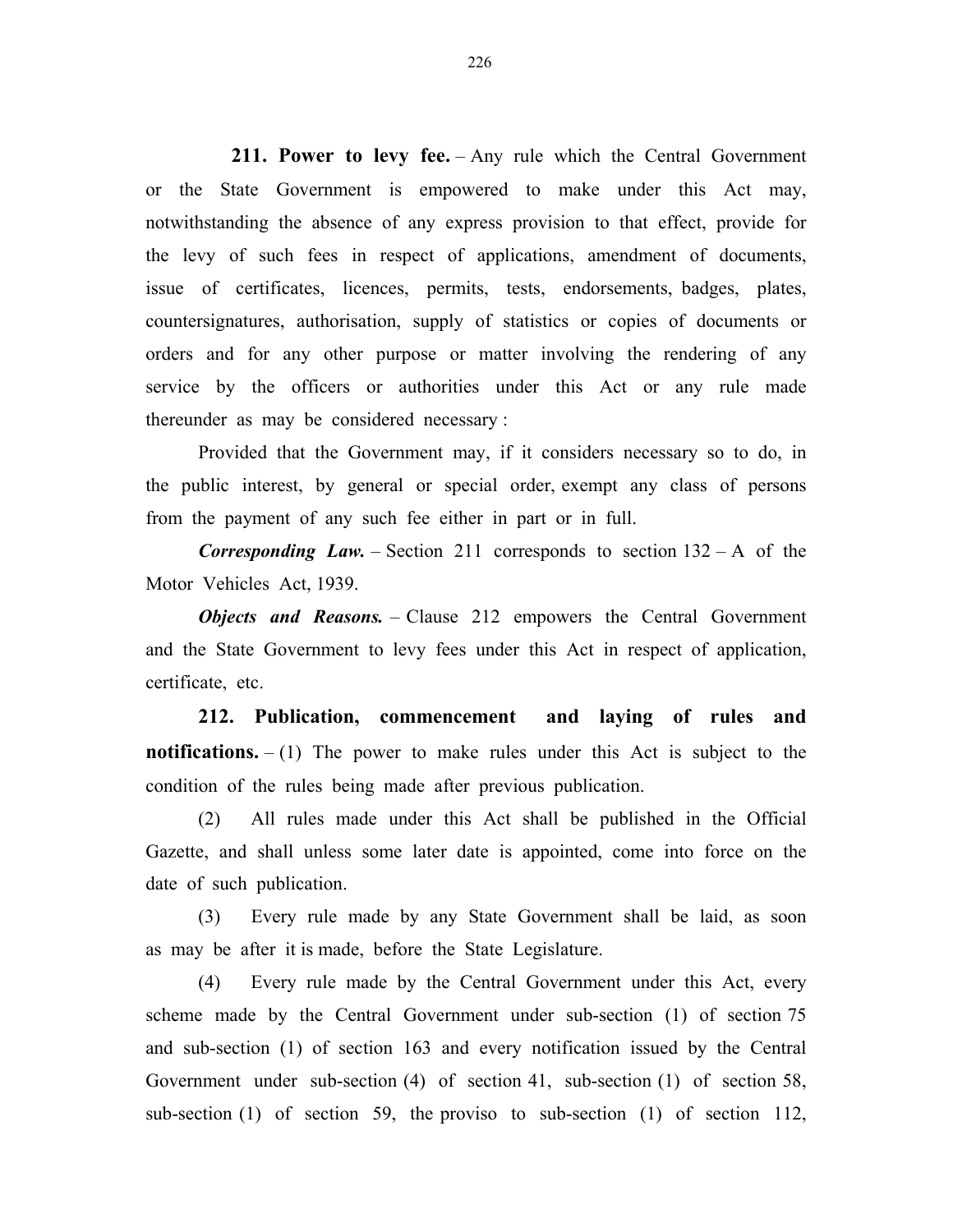$^{13}$ [sub-section (4) of section 163-A] and sub-section (4) of section 213 shall be

laid, as soon as may be after it is made, before each House of Parliament while it is in session for a total period of thirty days which may be comprised in one session or in two or more successive sessions, and if, before the expiry of the session immediately following the session or the successive sessions aforesaid, both Houses agree in making any modification in the rule, scheme or notification or both Houses agree that the rule or scheme should not be made or the notification should not be issued, the rule, scheme or notification shall thereafter have effect only in such modified form or be of no effect, as the case may be; so, however, that any such modification or annulment shall be without prejudice to the validity of anything previously done under that rule, scheme or notification.

*Corresponding Law.* – Section 212 corresponds to section 133 of the Motor Vehicles Act, 1939.

*Objects and Reasons.* – Clause 213 provides for pre-publication of rules which shall come into force from the date such publication and the rules made by the Central Government and the State Government shall be places on the table of the Legislature and of the Parliament respectively.

**213. Appointment of motor vehicles officers.** – (1) The State Government may, for the purpose of carrying into effect the provisions of this Act, establish a Motor Vehicles Department and appoint as officers thereof such persons as it think fit.

(2) Every such officer shall be deemed to be a public servant within the meaning of the Indian Penal Code, 1860.

(3) The State Government may make rules to regulate the discharge by officers of the Motor Vehicles Department of their functions and in particular and without prejudice to the generality of the foregoing power to prescribe the uniform to be worn by them, the authorities to which they shall be subordinate, the duties to be performed by them, the powers (including the powers exercisable by police officers under this Act) to be exercised by them,

<sup>13.</sup> Inserted by Act 54 of 1994, S. 62 (w.e.f. 14-11-1994).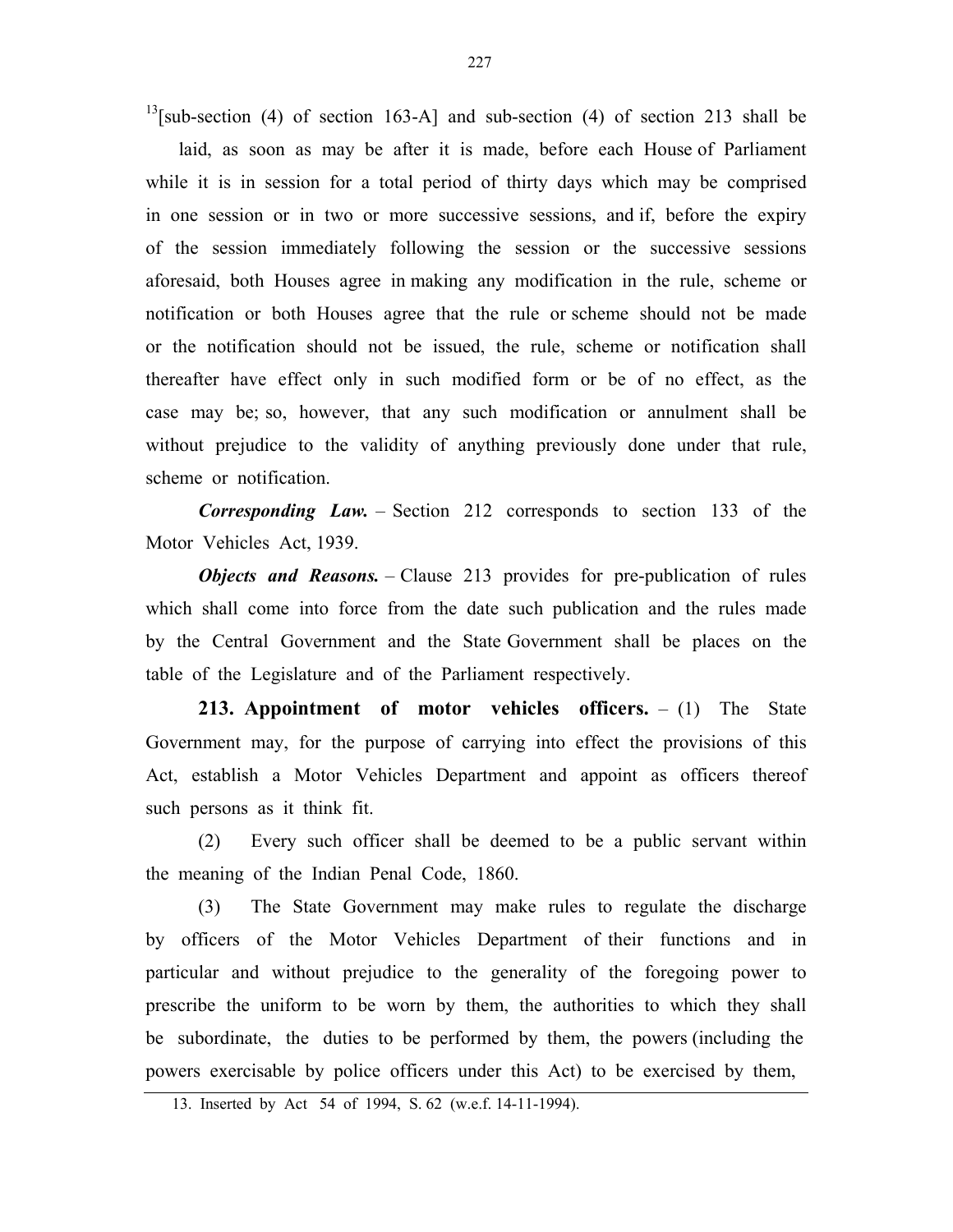and the conditions governing the exercise of such powers.

(4) The Central Government may, having regard to the objects of the Act, by notification in the Official Gazette, prescribe the minimum qualifications which the said officers or any class thereof shall possess for being appointed as such.

(5) In addition to the powers that may be conferred on any officer of the Motor Vehicles Department under sub-section (3), such officer as may be empowered by the State Government in this behalf shall also have the power to, -

(a) make such examination and inquiry as he thinks fit in order to ascertain whether the provisions of this Act and the rules made thereunder are being observed :

(b) with such assistance, it any, as he thinks fit, enter, inspect and search any premises which is in the occupation of a person who, he has reason to believe, has committed an offence under this Act or in which a motor vehicle in respect of which such offence has been committed is kept :

Provided that, -

(i) any such search without a warrant shall be made only by an officer of the rank of a Gazetted Officer;

(ii) where the offence is punishable with fine only the search shall not be made after sunset and before sunrise;

(iii)where the search is made without a warrant, the Gazetted Officer concerned shall record in writing the grounds for not obtaining a warrant and report to his immediate superior that such search has been made;

(c) examine any person and require the production of any register or other document maintained in pursuance of this Act, and take on the spot or otherwise statements of any person which he may consider necessary for carrying out the purposes of this Act;

(d) seize or take copies or any registers or documents or portions thereof as he may consider relevant in respect of an offence under this Act which he has reason to believe has been committed;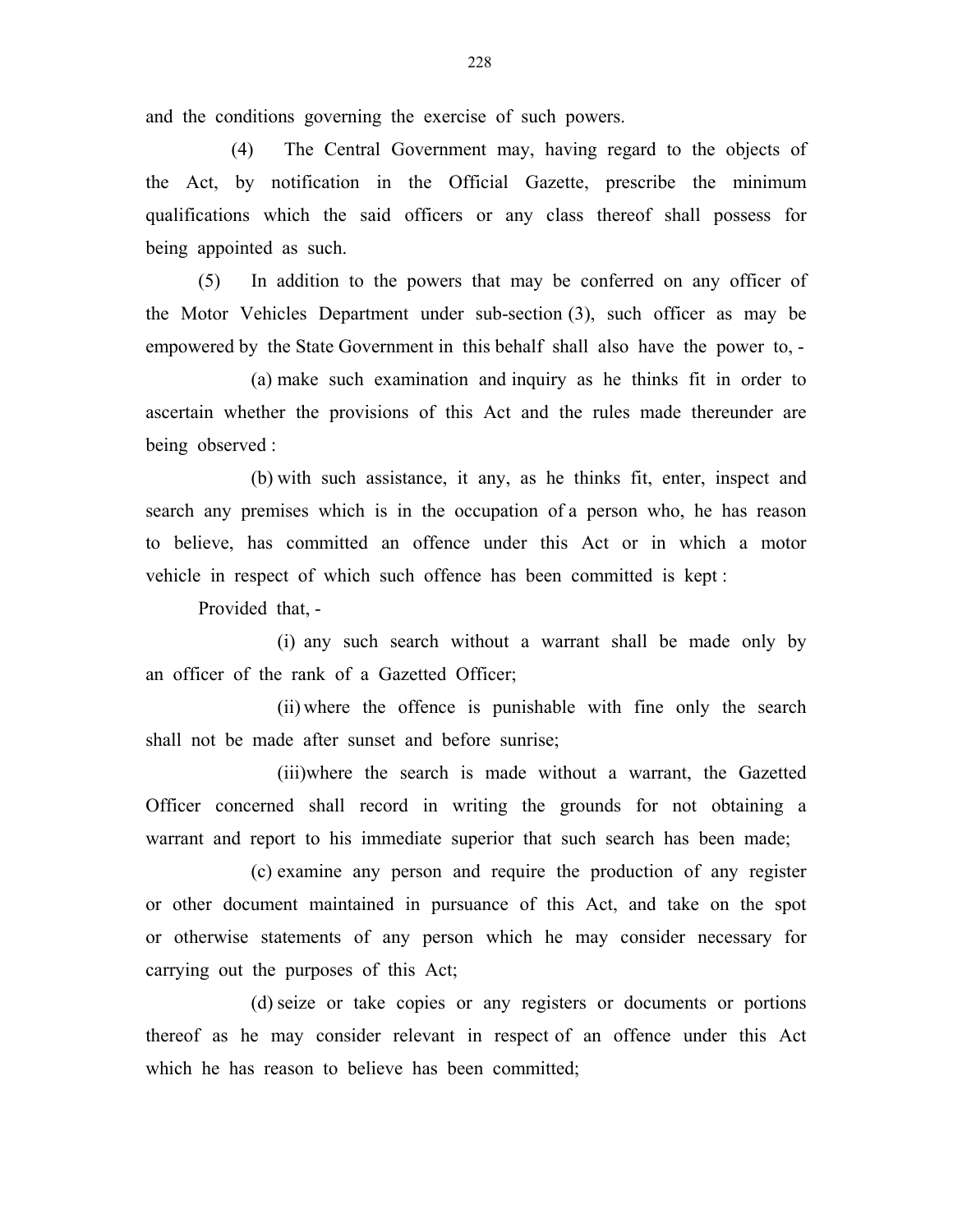(e) launch prosecutions in respect of any offence under this Act and to take a bond for ensuring the attendance of the offender before any Court ;

(f) exercise such other powers as may be prescribed;

Provided that no person shall be compelled under this sub-section to answer any question or make any statement tending to incriminate himself.

(6) The provisions of the Code of Criminal Procedure, 1973 (2 of 1974) shall, so far as may be, apply to any search or seizure under this section as they apply to any search or seizure under the authority of any warrant issued under section 94 of the Code.

*Corresponding Law.* – Section 213 corresponds to section 133-A of the Motor Vehicles Act, 1939.

*Objects and Reasons.* – Clause 214 empower the State Government to establish a Motor Vehicle Department and appoint officers for the purpose of carrying into effect the provisions of the Act and the powers exercisable by such officers. It also empowers the Central Government to prescribe qualification for such officers.

**214. Effect of appeal and revision on orders passed by original authority.** – (1) Where an appealhas been preferred or an application for revision has been made against any order passed by an original authority under this Act, the appeal or the application for revision shall not operate as a stay of the order passed by the original authority and such order shall remain in force pending the disposal of the appeal or the application for revision, as the case may be, unless the prescribed appellate authority or revisional authority otherwise directs.

(2) Notwithstanding anything contained in sub-section (1), if an application made by a person for the renewal of permit has been rejected by the original authority and such person has preferred an appeal or made an application for revision under this Act against such rejection, the appellate authority or, as the case may be, the revisional authority may by order direct that the permit shall, notwithstanding the expiration of the term specified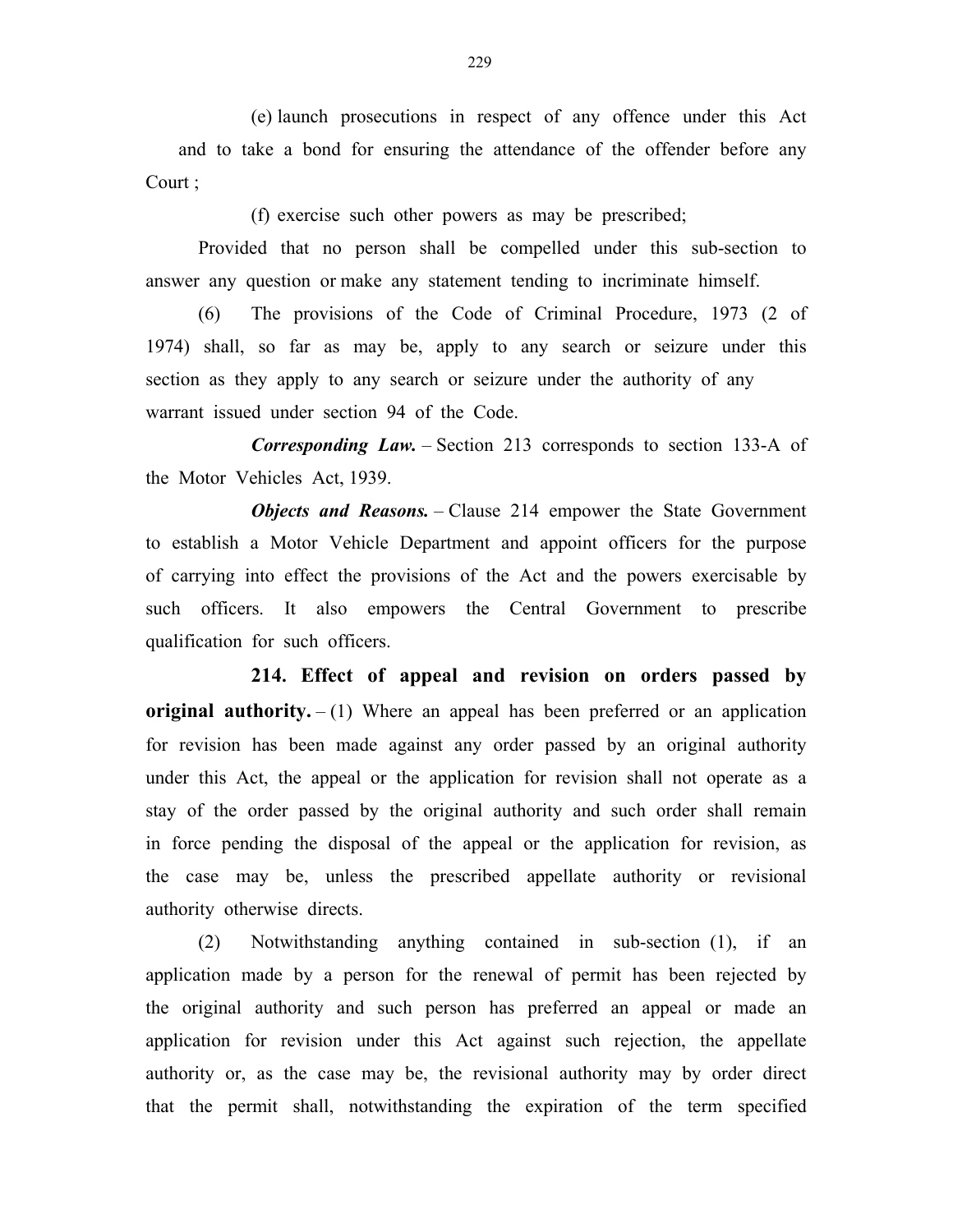therein, continue to be valid until the appeal or application for revision is disposed of,

(3) No order made by a competent authority under this Act shall be reversed or altered on appeal or revision on account of any error, omission or irregularity in the proceedings, unless it appears to the prescribed appellate authority or revisional authority, as the case may be, that such error, omission or irregularity has, in fact, occasioned a failure or justice.

*Corresponding Law.* - Section 214 corresponds to section 134 of the Motor Vehicles Act, 1939.

*Objects and Reasons.* – Clause 215 empowers the Appellate Authorities to grant stay of the orders of the original authorities pending disposal of appeal or revision petition and in the case of appeal against the orders refusing the renewal of permit the Appellate Authority may order that the permit may continue to be valid till the disposal of the appeal.

**215. Road Safety Councils and Committees.** – (1) The Central Government may, by notification in the Official Gazette, constitute for the country a National Road Safety Council consisting of a Chairman and such other members as that Government considers necessary and on such terms and conditions as that Government may determine.

(2) A State Government may, by notification in the Official Gazette, constitute for the State a State Road Safety Council consisting of a Chairman and such other members as that Government considers necessary and on such terms and conditions as that Government may determine.

(3) A State Government may, by notification in the Official Gazette, constitute District Road Safety Committee for each district in the State consisting of a Chairman and such other members as that Government considers necessary and on such terms and conditions as that Government may determine.

(4) The Councils and Committees referred to in this section shall discharge such functions relating to the road safety programmes as the Central Government or the State Government, as the case may be, may, having regard to the objects of the Act, specify.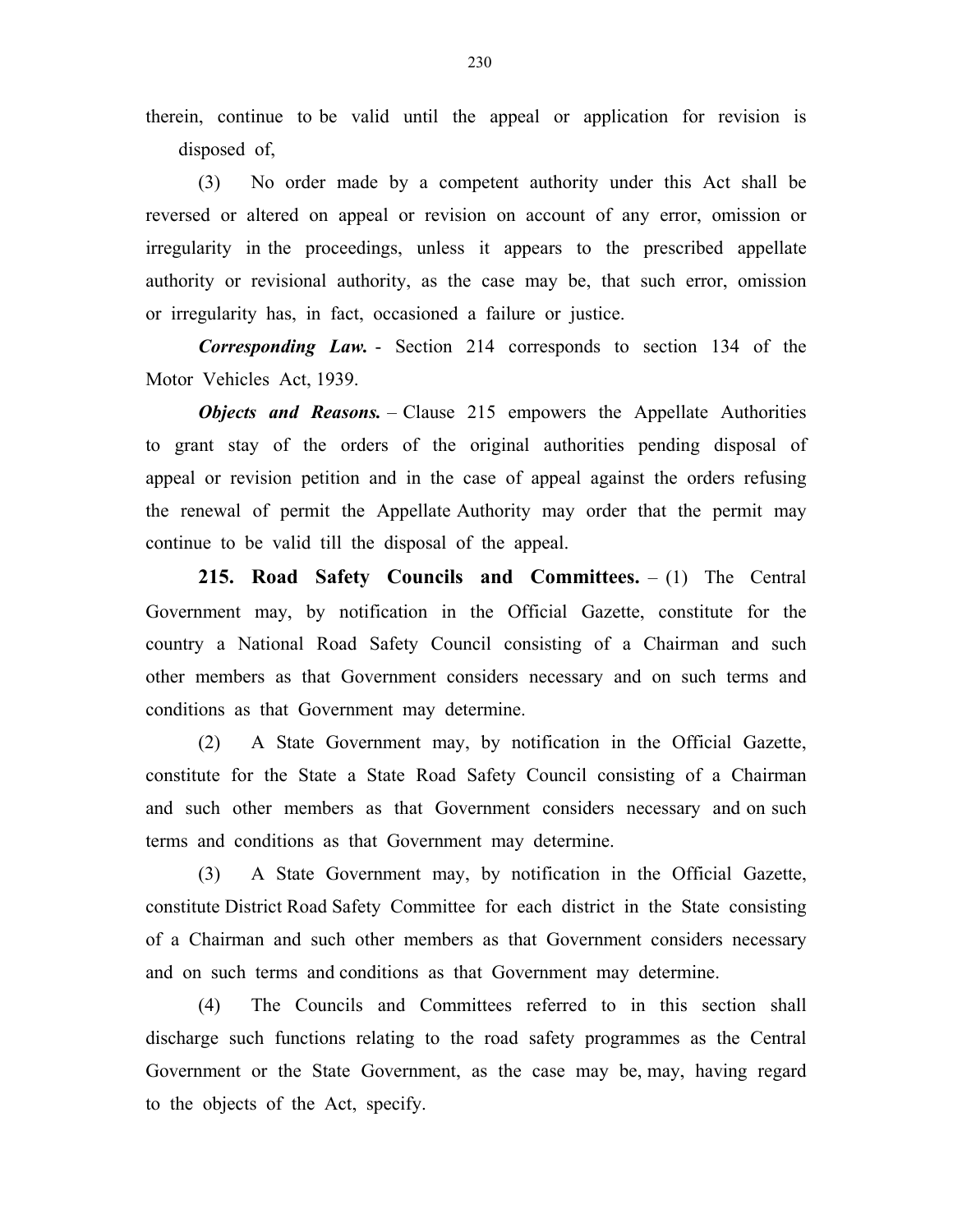*Corresponding Law.* – This is a new provisions in the 1988 Act.

*Objects and Reasons.* – Clause 216 seeks to empower the Central Government to constitute a National Road Safety Council and the State Government to constitute a State Safety Council for the State and District Road Safety Committee for the districts consisting of a Chairman and such other members as that Government consider necessary on such terms and conditions as that Government may determine.

**216. Power to remove difficulties.**  $- (1)$  If any difficulty arises in giving effect to the provisions of this Act, the Central Government may, by order published in the Official Gazette, make such provisions, not inconsistent with the provisions of this Act as appear to it to be necessary or expedient for removing the difficulty :

Provided that no such order shall be made after the expiry of a period of three years from the date of commencement of this Act.

(2) Every order made under this section shall, as soon as may be after it is made, be laid before each House of Parliament.

*Corresponding Law.* – This is a new provisions in the 1988 Act.

*Objects and Reasons.* – Clause 217 confers powers on Central Government to issue orders to remove difficulties of any that may arises in giving effect to the provisions of the Act and any such order shall be placed before each House of Parliament.

**217. Repeal and savings.** – (1) The Motor Vehicles Act, 1939 (4 of 1939) and any law corresponding to that Act in force in any State immediately before the commencement of this Act in that State (hereafter in this section referred to s the repealed enactments) are hereby repealed.

(2) Notwithstanding the repeal by sub-section (1) of the repealed enactments. –

(a) any notification, rule, regulation, order or notice issued, or any appointment or declaration made, or exemption granted or any confiscation made, or any penalty or fine imposed, any forfeiture, cancellation or any other thing done or any other action taken under the repealed enactments, and in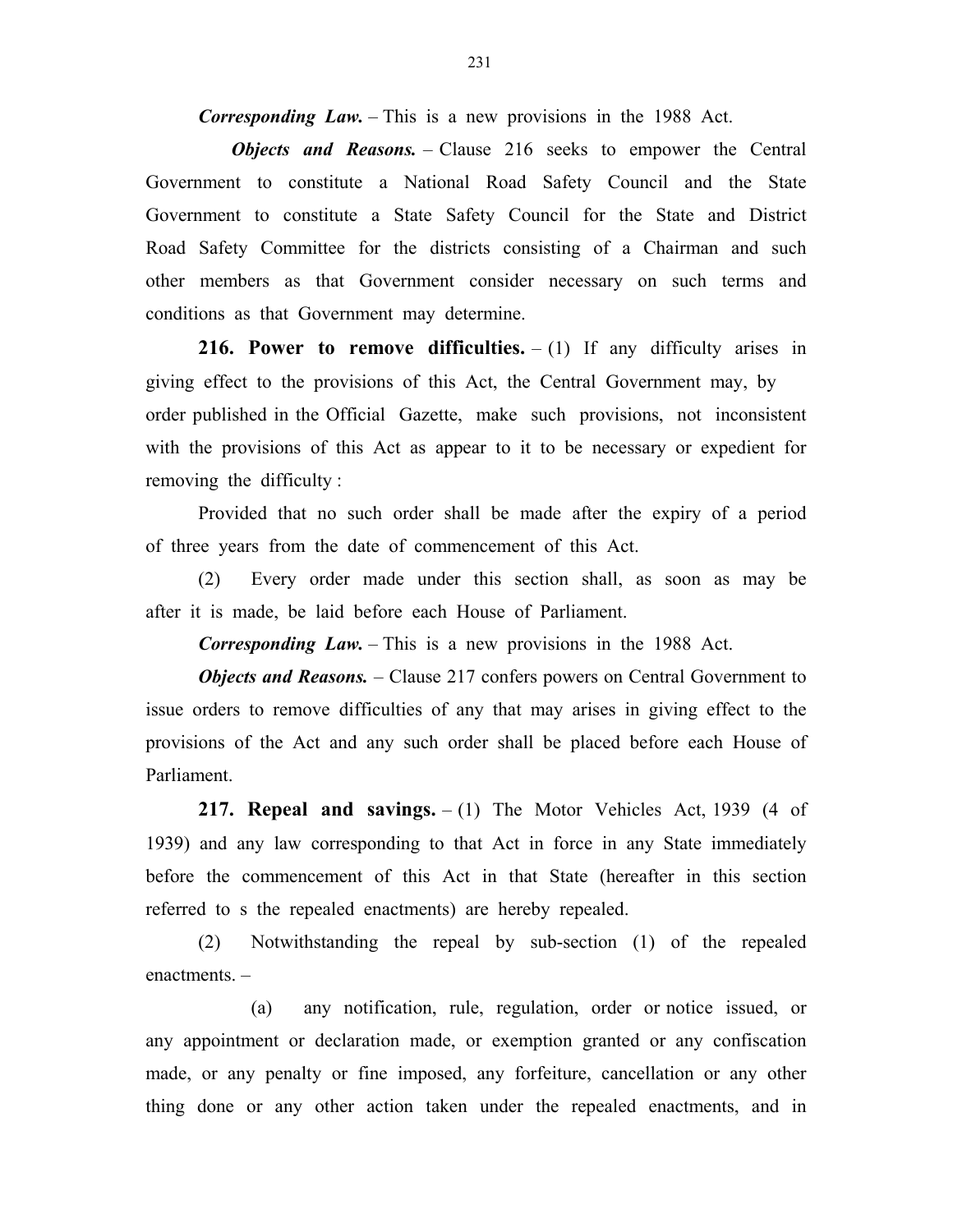force immediately before such commencement shall, so far as it is not

inconsistent with the provisions of this Act, be deemed to have been issued, made, granted done or taken under the corresponding provision of this Act;

(b) any certificate of fitness or registration or licence or permit issued or granted under the repealed enactments shall continue to have effect after such commencement under the same conditions and for the same period as if this Act had not been passed;

(c) any document referring to any of the repealed enactments or the provisions thereof, shall be construed as referring to this Act or to the corresponding provision of this Act;

(d) the assignment of distinguishing marks by the registering authority and the manner of display on motor vehicles in accordance with the provision of the repealed enactments shall, after the commencement of this Act, continue to remain in force until a notification under sub-section (6) of section 41 of this Act is issued;

(e) any scheme made under section 68-C of the Motor Vehicles Act, 1939 (4 of 1939) or under the corresponding law, if any, in force in any State and pending immediately before the commencement of this Act shall be disposed of in accordance with the provisions of section 100 of this Act.

(f) The permits issued under sub-section (1-A) of section 68-F of the Motor Vehicles Act, 1939 (4 of 1939), or under the corresponding provisions, if any, in force in any State immediately before the commencement of this Act shall continue to remain in force until the approved scheme under Chapter VI of this Act is published.

(3) Any penalty payable under any of the repealed enactments may be recovered in the manner provided by or under this Act, but without prejudice to any action already taken for the recovery of such penalty under the repealed enactments.

(4) The mention of particular matters in this section shall not be held to prejudice or affect the general application of section 6 of the General Clauses Act, 1987 (10 of 1987) with regard to the effect repeals.